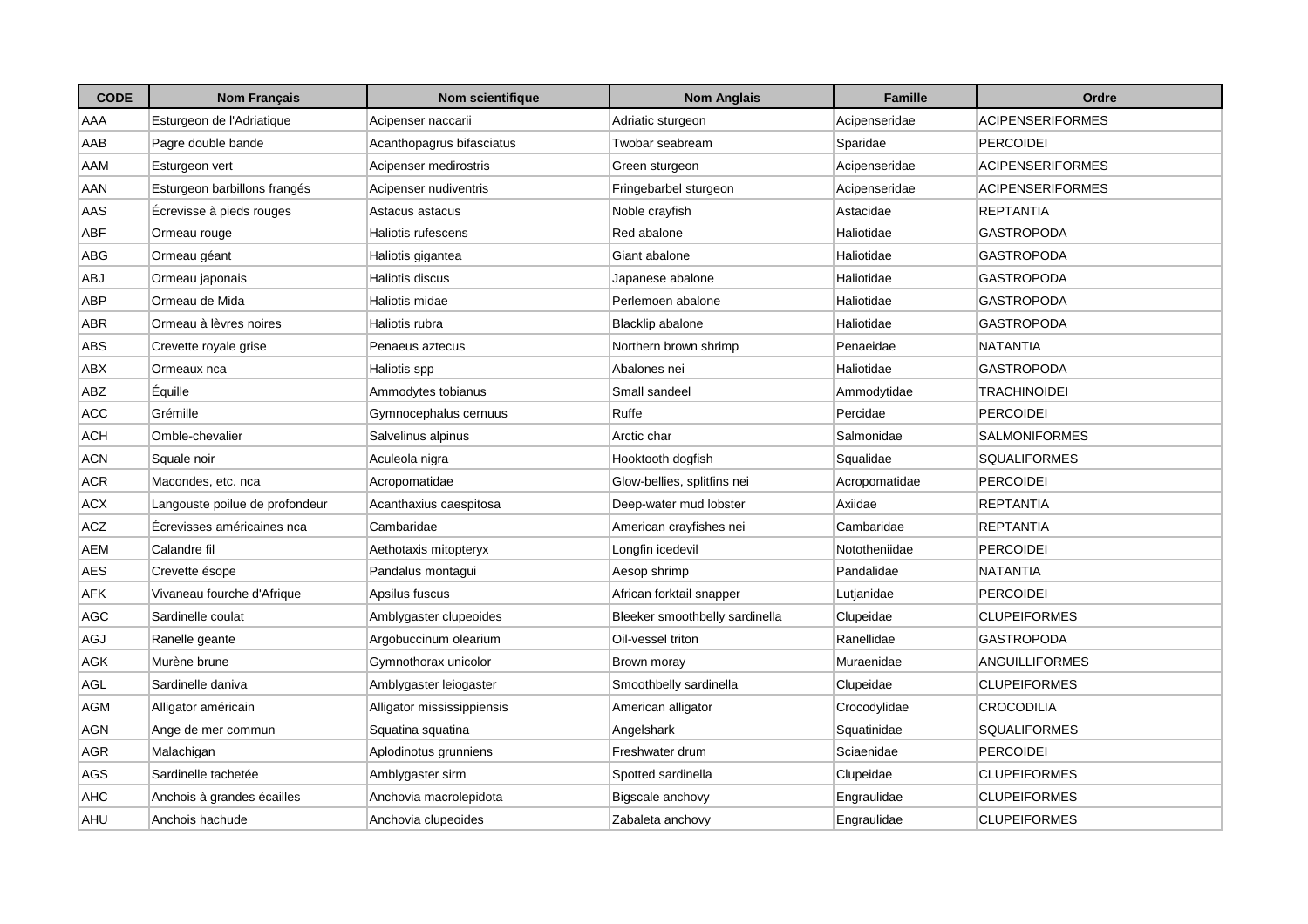| AHW        | Gambon indien            | Aristaeomorpha woodmasoni      | Indian red shrimp              | Aristaeidae       | <b>NATANTIA</b>          |
|------------|--------------------------|--------------------------------|--------------------------------|-------------------|--------------------------|
| AJA        | Gambon d'Arabie          | Aristeus alcocki               | Arabian red shrimp             | Aristaeidae       | <b>NATANTIA</b>          |
| <b>AJC</b> | Alimentaire varech       | Alaria esculenta               | <b>Babberlocks</b>             | Alariaceae        | PHAEOPHYCEAE             |
| AJM        | Crevettes de salines nca | Artemia spp                    | Brine shrimps nei              | Artemiidae        | ANOSTRACA                |
| AJN        | Gambon lisse             | Aristeus semidentatus          | Smooth red shrimp              | Aristaeidae       | <b>NATANTIA</b>          |
| AJQ        | Méduse commune           | Aurelia aurita                 | Common jellyfish               | Ulmariidae        | <b>SCYPHOZOA</b>         |
| AJR        | Turbo scabre             | Astrea rugosa                  | Rough turbo                    | Turbinidae        | <b>GASTROPODA</b>        |
| AJS        | Baliste étoilé           | Abalistes stellaris            | Starry triggerfish             | <b>Balistidae</b> | <b>TETRAODONTIFORMES</b> |
| AJW        | Mulet de fleuve          | Agonostomus monticola          | Mountain mullet                | Mugilidae         | <b>MUGILIFORMES</b>      |
| AJZ        | Corails mous             | Alcyonacea                     | Soft corals                    |                   | <b>ANTHOZOA</b>          |
| AKJ        | Bucarde rouge            | Acanthocardia echinata         | European prickly cockle        | Cardiidae         | <b>BIVALVIA</b>          |
| AKK        | Bucarde aiguillonnée     | Acanthocardia aculeata         | Spiny cockle                   | Cardiidae         | <b>BIVALVIA</b>          |
| AKQ        | Arche navicule           | Arca navicularis               | Indo-Pacific ark               | Arcidae           | <b>BIVALVIA</b>          |
| AKS        | Chevrette akiami         | Acetes japonicus               | Akiami paste shrimp            | Sergestidae       | <b>NATANTIA</b>          |
| <b>AKW</b> | Aphrodite                | Aphrodita aculeata             | Sea mouse                      | Aphroditidae      | POLYCHAETA               |
| ALA        | Cordonnier bossu         | Alectis alexandrinus           | Alexandria pompano             | Carangidae        | <b>PERCOIDEI</b>         |
| ALB        | Germon                   | Thunnus alalunga               | Albacore                       | Scombridae        | <b>SCOMBROIDEI</b>       |
| <b>ALC</b> | Alépocéphale de Baird    | Alepocephalus bairdii          | Baird's slickhead              | Alepocephalidae   | <b>SALMONIFORMES</b>     |
| <b>ALE</b> | Gaspareau                | Alosa pseudoharengus           | Alewife                        | Clupeidae         | <b>CLUPEIFORMES</b>      |
| ALF        | Béryx nca                | Beryx spp                      | Alfonsinos nei                 | Berycidae         | <b>BERYCIFORMES</b>      |
| <b>ALK</b> | Lieu de l'Alaska         | Theragra chalcogramma          | Alaska pollock(=Walleye poll.) | Gadidae           | <b>GADIFORMES</b>        |
| <b>ALN</b> | Bourse écriture          | Aluterus scriptus              | Scribbled leatherjac. filefish | Monacanthidae     | <b>TETRAODONTIFORMES</b> |
| <b>ALP</b> | Plie de l'Alaska         | Pleuronectes quadrituberculat. | Alaska plaice                  | Pleuronectidae    | <b>PLEURONECTIFORMES</b> |
| <b>ALR</b> | Ablette                  | Alburnus alburnus              | <b>Bleak</b>                   | Cyprinidae        | <b>CYPRINIFORMES</b>     |
| ALS        | Requin pointe blanche    | Carcharhinus albimarginatus    | Silvertip shark                | Carcharhinidae    | <b>CARCHARHINIFORMES</b> |
| ALU        | Albulidés nca            | Albulidae                      | Bonefishes nei                 | Albulidae         | <b>ALBULIFORMES</b>      |
| <b>ALV</b> | Renard                   | Alopias vulpinus               | Thresher                       | Alopiidae         | <b>LAMNIFORMES</b>       |
| <b>ALW</b> | Serpenton mince          | Leptenchelys vermiformis       | Slender worm-eel               | Ophichthidae      | ANGUILLIFORMES           |
| <b>ALX</b> | Lancier longnez          | Alepisaurus ferox              | Long snouted lancetfish        | Alepisauridae     | <b>AULOPIFORMES</b>      |
| ALZ        | Albatros nca             | Diomedeidae                    | Albatrosses nei                | Diomedeidae       | PROCELLARIIFORMES        |
| AMB        | Sériole couronnée        | Seriola dumerili               | Greater amberjack              | Carangidae        | <b>PERCOIDEI</b>         |
| <b>AMJ</b> | Sériole du Japon         | Seriola quinqueradiata         | Japanese amberjack             | Carangidae        | <b>PERCOIDEI</b>         |
| AML        | Requin dagsit            | Carcharhinus amblyrhynchos     | Grey reef shark                | Carcharhinidae    | <b>CARCHARHINIFORMES</b> |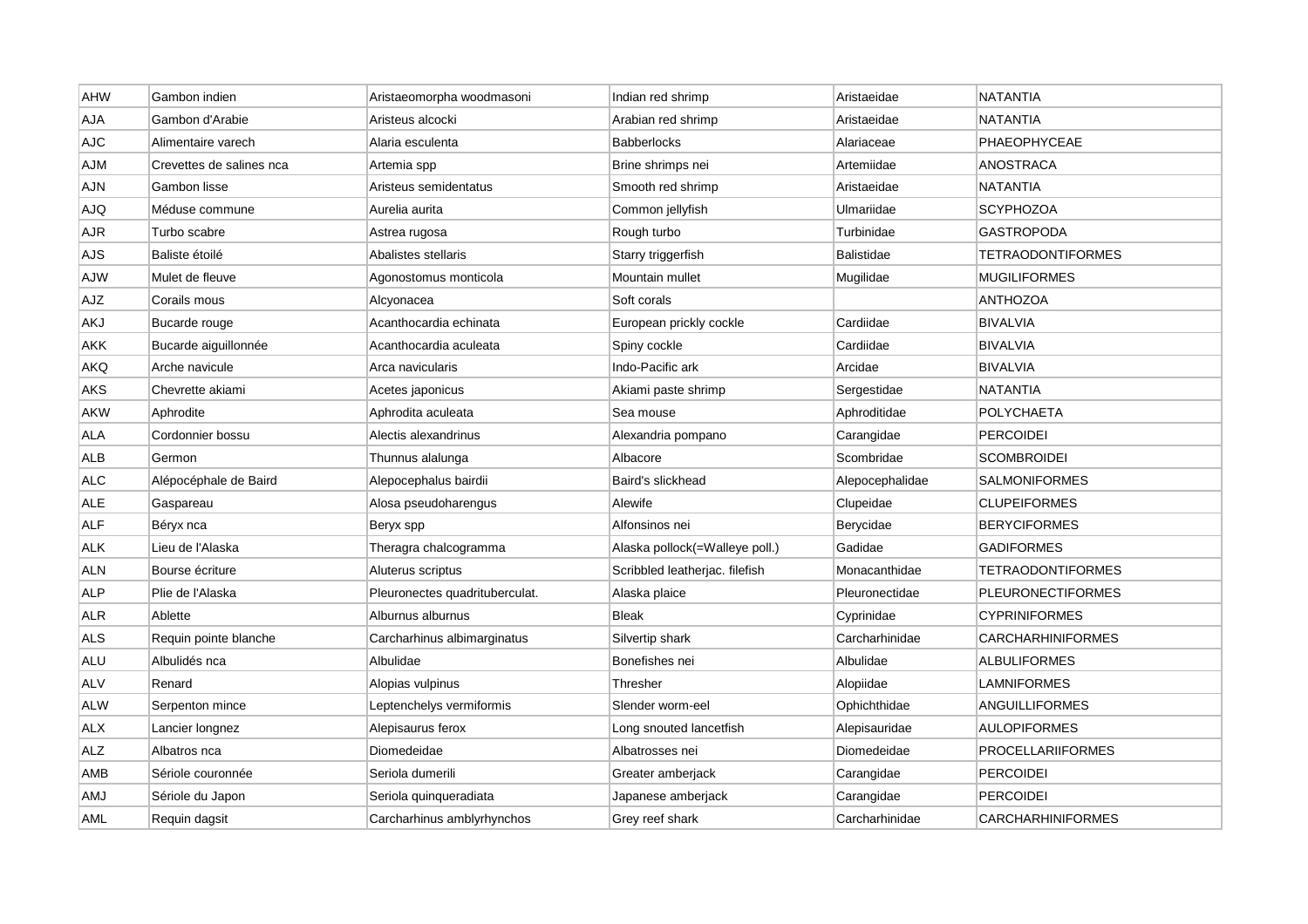| AMS        | Crevette de salines            | Artemia salina            | Brine shrimp                | Artemiidae      | <b>ANOSTRACA</b>              |
|------------|--------------------------------|---------------------------|-----------------------------|-----------------|-------------------------------|
| AMU        | Brochet du Pacifique           | Esox reichertii           | Amur pike                   | Esocidae        | <b>ESOCIFORMES</b>            |
| AMX        | Sérioles nca                   | Seriola spp               | Amberjacks nei              | Carangidae      | <b>PERCOIDEI</b>              |
| ANA        | Anchois d'Argentine            | Engraulis anchoita        | Argentine anchovy           | Engraulidae     | <b>CLUPEIFORMES</b>           |
| ANB        | Anchois baie                   | Anchoa mitchilli          | Bay anchovy                 | Engraulidae     | <b>CLUPEIFORMES</b>           |
| ANC        | Anchois de l'Afrique australe  | Engraulis capensis        | Southern African anchovy    | Engraulidae     | <b>CLUPEIFORMES</b>           |
| AND        | Aiguille voyeuse               | Tylosurus acus            | Agujon needlefish           | Belonidae       | <b>BELONIFORMES</b>           |
| ANE        | Anchois                        | Engraulis encrasicolus    | European anchovy            | Engraulidae     | <b>CLUPEIFORMES</b>           |
| ANF        | Baudroies, etc. nca            | Lophiidae                 | Anglerfishes nei            | Lophiidae       | LOPHIIFORMES                  |
| ANG        | Baudroie d'Amérique            | Lophius americanus        | American angler             | Lophiidae       | LOPHIIFORMES                  |
| ANI        | Poisson des glaces antarctique | Champsocephalus gunnari   | Mackerel icefish            | Channichthyidae | <b>PERCOIDEI</b>              |
| ANJ        | Crevette pourprée              | Aristeus antillensis      | Purplehead gamba prawn      | Aristaeidae     | <b>NATANTIA</b>               |
| ANK        | Baudroie rousse                | Lophius budegassa         | <b>Blackbellied angler</b>  | Lophiidae       | LOPHIIFORMES                  |
| ANN        | Sparaillon commun              | Diplodus annularis        | Annular seabream            | Sparidae        | <b>PERCOIDEI</b>              |
| <b>ANP</b> | Pharaon                        | Anotopterus pharao        | Daggertooth                 | Anotopteridae   | <b>AULOPIFORMES</b>           |
| ANR        | Anchois goulard                | Lycengraulis grossidens   | Atlantic sabretooth anchovy | Engraulidae     | <b>CLUPEIFORMES</b>           |
| ANS        | Calandre antarctique           | Pleuragramma antarcticum  | Antarctic silverfish        | Nototheniidae   | <b>PERCOIDEI</b>              |
| ANT        | Antimora bleu                  | Antimora rostrata         | Blue antimora               | Moridae         | <b>GADIFORMES</b>             |
| ANW        | Demoiselles nca                | Pomacanthidae             | Angelfishes nei             | Pomacanthidae   | <b>PERCOIDEI</b>              |
| ANX        | Anchois, etc. nca              | Engraulidae               | Anchovies, etc. nei         | Engraulidae     | <b>CLUPEIFORMES</b>           |
| APA        | Holbiche fantôme               | Apristurus manis          | Ghost catshark              | Scyliorhinidae  | <b>CARCHARHINIFORMES</b>      |
| APB        | Esturgeon de Sibérie           | Acipenser baerii          | Siberian sturgeon           | Acipenseridae   | <b>ACIPENSERIFORMES</b>       |
| APC        | Holbiche gatussau              | Apristurus saldanha       | Saldanha catshark           | Scyliorhinidae  | <b>CARCHARHINIFORMES</b>      |
| APD        | Holbiche artouca               | Apristurus indicus        | Smallbelly catshark         | Scyliorhinidae  | CARCHARHINIFORMES             |
| APE        | Esturgeon étoilé               | Acipenser stellatus       | Starry sturgeon             | Acipenseridae   | <b>ACIPENSERIFORMES</b>       |
| APF        | Roussette de Madère            | Apristurus maderensis     | Madeira catshark            | Scyliorhinidae  | CARCHARHINIFORMES             |
| APG        | Esturgeon du Danube            | Acipenser gueldenstaedtii | Danube sturgeon(=Osetr)     | Acipenseridae   | <b>ACIPENSERIFORMES</b>       |
| APH        | Poisson-sabre tachuo           | Aphanopus intermedius     | Intermediate scabbardfish   | Trichiuridae    | <b>SCOMBROIDEI</b>            |
| API        | Holbiches                      | Apristurus spp            | Deep-water catsharks        | Scyliorhinidae  | <b>CARCHARHINIFORMES</b>      |
| APJ        | Holbiche pâle                  | Apristurus sibogae        | Pale catshark               | Scyliorhinidae  | CARCHARHINIFORMES             |
| APK        | Holbiche petites ailes         | Apristurus parvipinnis    | Smallfin catshark           | Scyliorhinidae  | <b>CARCHARHINIFORMES</b>      |
| APL        | Plantes aquatiques nca         | Plantae aquaticae         | Aquatic plants nei          |                 | PLANTAE AQUATICAE MISCELLANEA |
| <b>APN</b> | Esturgeon blanc                | Acipenser transmontanus   | White sturgeon              | Acipenseridae   | <b>ACIPENSERIFORMES</b>       |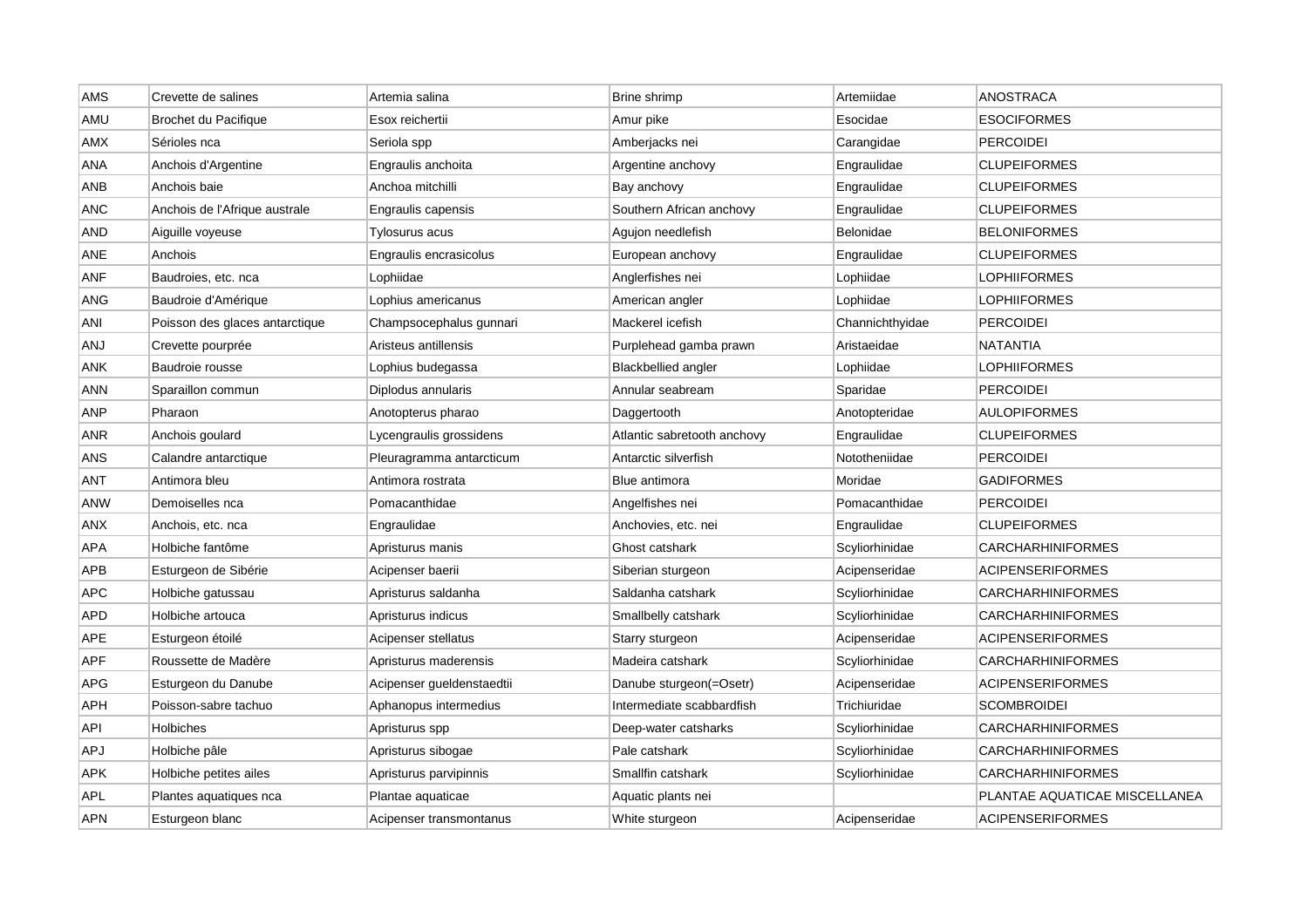| <b>APO</b> | Apogonidés nca                  | Apogonidae                | Cardinalfishes, etc. nei     | Apogonidae     | <b>PERCOIDEI</b>         |
|------------|---------------------------------|---------------------------|------------------------------|----------------|--------------------------|
| <b>APP</b> | Holbiche papoila                | Apristurus profundorum    | Deep-water catshark          | Scyliorhinidae | <b>CARCHARHINIFORMES</b> |
| <b>APR</b> | Sterlet                         | Acipenser ruthenus        | Sterlet sturgeon             | Acipenseridae  | <b>ACIPENSERIFORMES</b>  |
| <b>APS</b> | Crevette rose du Nord           | Penaeus duorarum          | Northern pink shrimp         | Penaeidae      | NATANTIA                 |
| APU        | Esturgeon commun                | Acipenser sturio          | Sturgeon                     | Acipenseridae  | <b>ACIPENSERIFORMES</b>  |
| APV        | Holbiche platnez                | Apristurus investigatoris | Broadnose catshark           | Scyliorhinidae | <b>CARCHARHINIFORMES</b> |
| APW        | Holbiche cyrano                 | Apristurus nasutus        | Largenose catshark           | Scyliorhinidae | <b>CARCHARHINIFORMES</b> |
| APX        | Holbiche porc                   | Apristurus microps        | Smalleye catshark            | Scyliorhinidae | CARCHARHINIFORMES        |
| APZ        | Holbiche spatule                | Apristurus platyrhynchus  | Spatulasnout catshark        | Scyliorhinidae | <b>CARCHARHINIFORMES</b> |
| AQF        | Mactre californienne            | Mactra californica        | Californian mactra           | Mactridae      | <b>BIVALVIA</b>          |
| AQG        | Mactre de Largilliert           | Mactra largillierti       | Largilliert's mactra         | Mactridae      | <b>BIVALVIA</b>          |
| AQJ        | Mactre polie                    | Mactra nitida             | Polished mactra              | Mactridae      | <b>BIVALVIA</b>          |
| AQS        | Mactre à rostre                 | Mactra rostrata           | Rostrate mactra              | Mactridae      | <b>BIVALVIA</b>          |
| <b>AQW</b> | Mactre voile                    | Mactra velata             | Concealed surf clam          | Mactridae      | <b>BIVALVIA</b>          |
| ARA        | Crevette rouge                  | Aristeus antennatus       | Blue and red shrimp          | Aristaeidae    | NATANTIA                 |
| ARF        | Faux flétan du Pacifique        | Atheresthes stomias       | Arrow-tooth flounder         | Pleuronectidae | <b>PLEURONECTIFORMES</b> |
| ARG        | Argentines                      | Argentina spp             | Argentines                   | Argentinidae   | <b>SALMONIFORMES</b>     |
| ARI        | Gambons, crevet. aristeidés nca | Aristeidae                | Aristeid shrimps nei         | Aristaeidae    | NATANTIA                 |
| ARK        | Arches nca                      | Arca spp                  | Ark clams nei                | Arcidae        | <b>BIVALVIA</b>          |
| ARP        | Pirarucu                        | Arapaima gigas            | Arapaima                     | Osteoglossidae | <b>OSTEOGLOSSIFORMES</b> |
| ARQ        | Vivaneau rouillé                | Aphareus rutilans         | Rusty jobfish                | Lutjanidae     | <b>PERCOIDEI</b>         |
| ARS        | Gambon rouge                    | Aristaeomorpha foliacea   | Giant red shrimp             | Aristaeidae    | <b>NATANTIA</b>          |
| ARU        | Grande argentine                | Argentina silus           | Greater argentine            | Argentinidae   | <b>SALMONIFORMES</b>     |
| ARV        | Gambon rayé                     | Aristeus varidens         | Striped red shrimp           | Aristaeidae    | <b>NATANTIA</b>          |
| ARY        | Petite argentine                | Argentina sphyraena       | Argentine                    | Argentinidae   | <b>SALMONIFORMES</b>     |
| <b>ASA</b> | Saumon australien               | Arripis trutta            | Australian salmon            | Arripidae      | PERCOIDEI                |
| ASD        | Alose vraie(=Grande alose)      | Alosa alosa               | Allis shad                   | Clupeidae      | <b>CLUPEIFORMES</b>      |
| ASE        | Holbiche nébuleuse              | Apristurus stenseni       | Panama ghost catshark        | Scyliorhinidae | <b>CARCHARHINIFORMES</b> |
| <b>ASH</b> | Crevette stylet d'Argentine     | Artemesia longinaris      | Argentine stiletto shrimp    | Penaeidae      | NATANTIA                 |
| ASI        | Holbiche chuhu                  | Apristurus sinensis       | South China catshark         | Scyliorhinidae | <b>CARCHARHINIFORMES</b> |
| ASK        | Anges de mer nca                | Squatinidae               | Angelsharks, sand devils nei | Squatinidae    | <b>SQUALIFORMES</b>      |
| <b>ASL</b> | Lion de mer d'Australie         | Neophoca cinerea          | Australian sea lion          | Otariidae      | <b>PINNIPEDIA</b>        |
| ASM        | Thazard australien              | Scomberomorus munroi      | Australian spotted mackerel  | Scombridae     | <b>SCOMBROIDEI</b>       |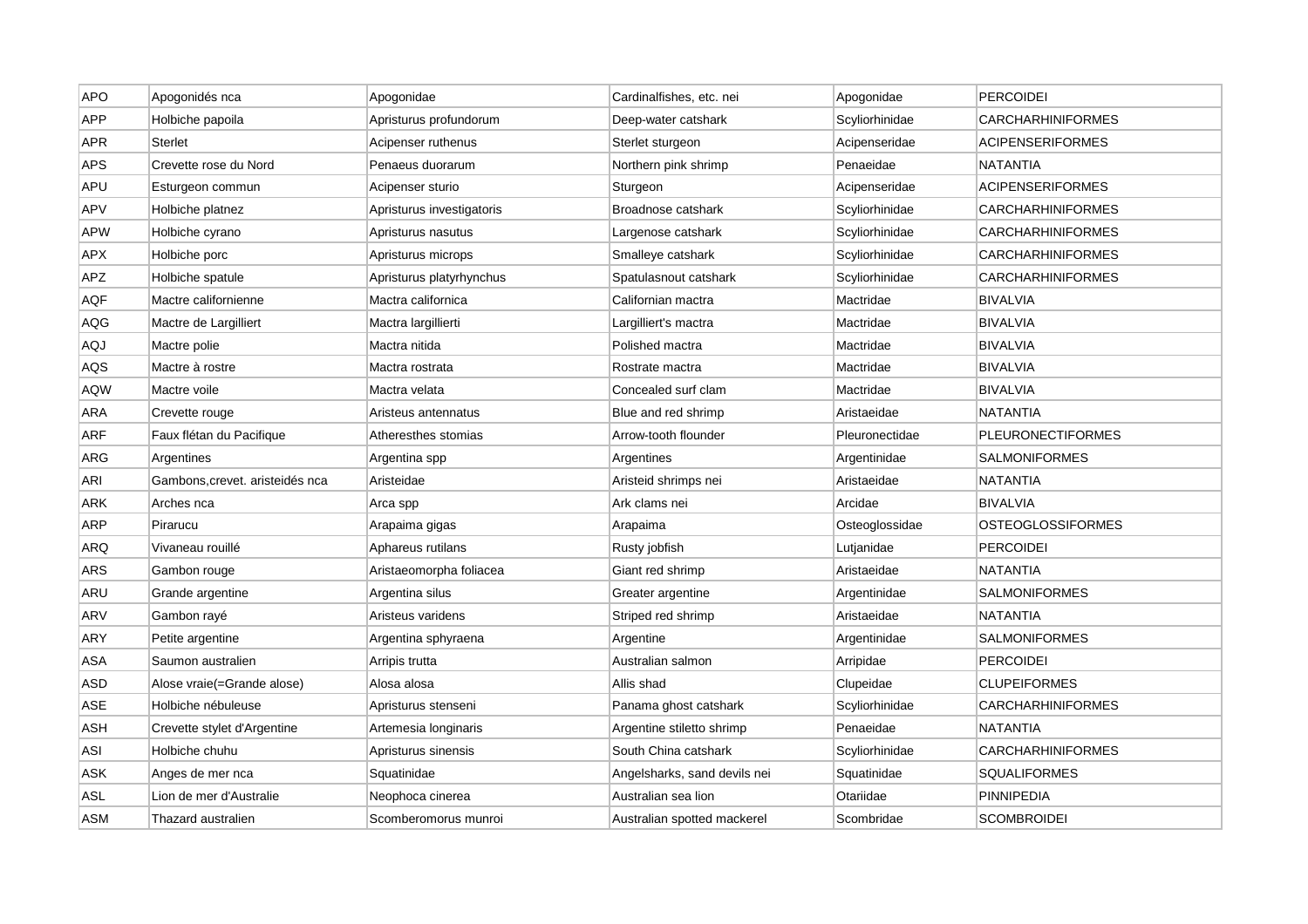| <b>ASO</b> | Holbiche tête molle          | Apristurus spongiceps     | Spongehead catshark           | Scyliorhinidae    | <b>CARCHARHINIFORMES</b> |
|------------|------------------------------|---------------------------|-------------------------------|-------------------|--------------------------|
| ASP        | Aloses de la mer Caspienne   | Caspialosa spp            | Caspian shads                 | Clupeidae         | <b>CLUPEIFORMES</b>      |
| ASR        | Algues harpon                | Asparagopsis spp          | Harpoon seaweeds              | Bonnemaisoniaceae | <b>RHODOPHYCEAE</b>      |
| ASU        | Aspe                         | Aspius aspius             | Asp                           | Cyprinidae        | <b>CYPRINIFORMES</b>     |
| ASV        | Chien tasmanien              | Asymbolus vincenti        | Gulf catshark                 | Scyliorhinidae    | <b>CARCHARHINIFORMES</b> |
| <b>ASW</b> | Holbiche malaise             | Apristurus verweyi        | Borneo catshark               | Scyliorhinidae    | <b>CARCHARHINIFORMES</b> |
| ASX        | Vivaneau noir                | Apsilus dentatus          | <b>Black snapper</b>          | Lutjanidae        | <b>PERCOIDEI</b>         |
| ASY        | Chien tacheté                | Asymbolus analis          | Australian spotted catshark   | Scyliorhinidae    | <b>CARCHARHINIFORMES</b> |
| ASZ        | Poisson-sabre rasoir         | Assurger anzac            | Razorback scabbardfish        | Trichiuridae      | <b>SCOMBROIDEI</b>       |
| ATB        | Joël                         | Atherina boyeri           | Big-scale sand smelt          | Atherinidae       | <b>ATHERINIFORMES</b>    |
| ATK        | Terpuga arabesque de Okhotsk | Pleurogrammus azonus      | Okhotsk atka mackerel         | Hexagrammidae     | <b>SCORPAENIFORMES</b>   |
| ATM        | Chien marbré                 | Atelomycterus macleayi    | Australian marbled catshark   | Scyliorhinidae    | CARCHARHINIFORMES        |
| ATX        | <b>Actinies</b>              | Actiniaria                | Sea anemones                  |                   | <b>ANTHOZOA</b>          |
| ATY        | Chien corail                 | Atelomycterus marmoratus  | Coral catshark                | Scyliorhinidae    | <b>CARCHARHINIFORMES</b> |
| AUG        | Mâchoiron géant              | Arius gigas               | Giant sea catfish             | Ariidae           | <b>SILURIFORMES</b>      |
| <b>AUL</b> | Chien à taches noires        | Aulohalaelurus labiosus   | Australian blackspot catshark | Scyliorhinidae    | <b>CARCHARHINIFORMES</b> |
| <b>AUP</b> | Écrevisse à pattes blanches  | Austropotamobius pallipes | White-clawed crayfish         | Astacidae         | <b>REPTANTIA</b>         |
| <b>AUX</b> | Mâchoiron titan              | Arius thalassinus         | Giant catfish                 | Ariidae           | <b>SILURIFORMES</b>      |
| AVA        | Anchois queue jaune          | Cetengraulis edentulus    | Atlantic anchoveta            | Engraulidae       | <b>CLUPEIFORMES</b>      |
| <b>AVB</b> | Rondeau brème                | Archosargus rhomboidalis  | Western Atlantic seabream     | Sparidae          | <b>PERCOIDEI</b>         |
| AVD        | Gambon gaillard              | Aristeus virilis          | Stout red shrimp              | Aristaeidae       | <b>NATANTIA</b>          |
| AVM        | Lançon d'Amérique            | Ammodytes americanus      | American sand lance           | Ammodytidae       | <b>TRACHINOIDEI</b>      |
| <b>AVR</b> | Vivaneau job                 | Aprion virescens          | Green jobfish                 | Lutjanidae        | <b>PERCOIDEI</b>         |
| AWB        | Murène canarienne            | Gymnothorax bacalladoi    | Canary moray                  | Muraenidae        | ANGUILLIFORMES           |
| AWE        | Téraglin                     | Atractoscion aequidens    | Geelbek croaker               | Sciaenidae        | <b>PERCOIDEI</b>         |
| AWG        | Murène obscure               | Gymnothorax afer          | Dark moray                    | Muraenidae        | <b>ANGUILLIFORMES</b>    |
| AWI        | Bourse orange                | Aluterus schoepfii        | Orange filefish               | Monacanthidae     | <b>TETRAODONTIFORMES</b> |
| LWA        | Mâchoiron de Guinée          | Arius parkii              | Guinean sea catfish           | Ariidae           | <b>SILURIFORMES</b>      |
| AWM        | Murène des îles              | Enchelycore anatina       | Fangtooth moray               | Muraenidae        | ANGUILLIFORMES           |
| AWP        | Mâchoiron jaune              | Aspistor parkeri          | Gillbacker sea catfish        | Ariidae           | <b>SILURIFORMES</b>      |
| AWR        | Mâchoiron petite-gueule      | Amphiarius rugispinis     | Softhead sea catfish          | Ariidae           | <b>SILURIFORMES</b>      |
| AWY        | Mâchoiron kukwari            | Arius phrygiatus          | Kukwari sea catfish           | Ariidae           | <b>SILURIFORMES</b>      |
| AXH        | Marignan rouge               | Sargocentron hastatum     | Red squirrelfish              | Holocentridae     | <b>BERYCIFORMES</b>      |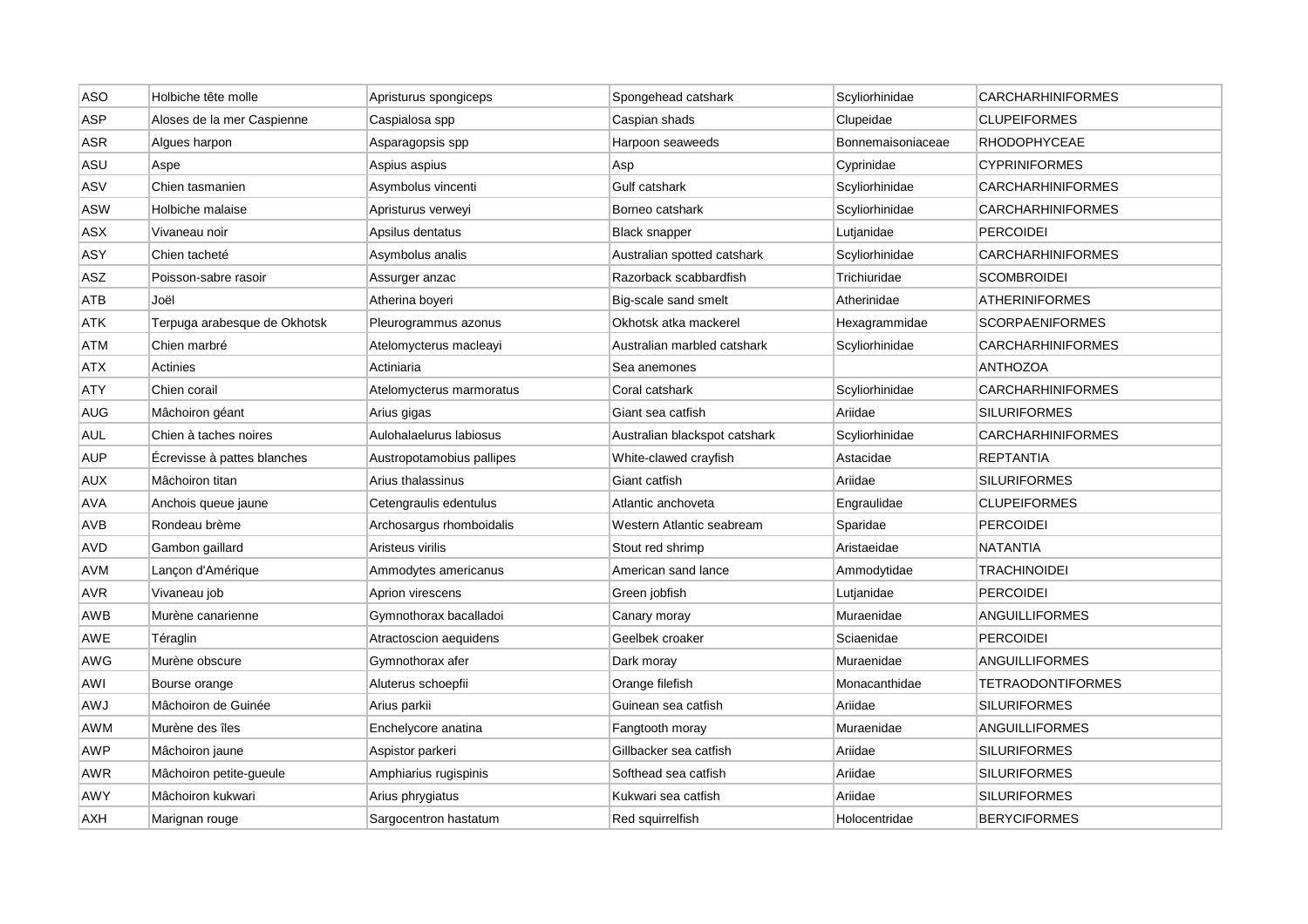| <b>AXO</b> | Langouste poilue du baron      | Axiopsis baronai            | Baron mud lobster            | Axiidae         | <b>REPTANTIA</b>         |
|------------|--------------------------------|-----------------------------|------------------------------|-----------------|--------------------------|
| <b>AXP</b> | Mâchoiron crucifix             | Arius proops                | Crucifix sea catfish         | Ariidae         | <b>SILURIFORMES</b>      |
| AXR        | Crevettes Aristeus nca         | Aristeus spp                | Aristeus shrimps nei         | Aristaeidae     | <b>NATANTIA</b>          |
| AXT        | Hydrocoralliaires              | Stylasteridae               | Hydrocorals                  | Stylasteridae   | HYDROZOA                 |
| AYA        | Écrevisse d'Australie          | Euastacus armatus           | Australian crayfish          | Parastacidae    | <b>REPTANTIA</b>         |
| AYF        | Vivaneau tidents               | Aphareus furca              | Small toothed jobfish        | Lutjanidae      | <b>PERCOIDEI</b>         |
| AYG        | Mérou élégant                  | Anyperodon leucogrammicus   | Slender grouper              | Serranidae      | <b>PERCOIDEI</b>         |
| AYS        | Écrevisses euro-américain. nca | Astacidae, Cambaridae       | Euro-American crayfishes nei |                 | <b>REPTANTIA</b>         |
| AZI        | Atéléopode de Loppe            | Ijimaia loppei              | Loppe's tadpole fish         | Ateleopodidae   | <b>LAMPRIFORMES</b>      |
| <b>AZS</b> | Mâchoiron bressou              | Aspistor quadriscutis       | Bressou sea catfish          | Ariidae         | <b>SILURIFORMES</b>      |
| BAC        | Bécune jello                   | Sphyraena jello             | Pickhandle barracuda         | Sphyraenidae    | <b>OTHER PERCIFORMES</b> |
| <b>BAF</b> | Orphie plate                   | Ablennes hians              | Flat needlefish              | Belonidae       | <b>BELONIFORMES</b>      |
| BAG        | Bécune guinéenne               | Sphyraena afra              | Guinean barracuda            | Sphyraenidae    | OTHER PERCIFORMES        |
| <b>BAH</b> | Cardeau hirame                 | Paralichthys olivaceus      | <b>Bastard halibut</b>       | Paralichthyidae | <b>PLEURONECTIFORMES</b> |
| BAI        | Batoïdes nca                   | Batoidimorpha (Hypotremata) | Batoid fishes nei            |                 | PISCES MISCELLANEA       |
| <b>BAJ</b> | Bar du Japon                   | Lateolabrax japonicus       | Japanese seabass             | Percichthyidae  | <b>PERCOIDEI</b>         |
| BAL        | Demi-bec brésilien             | Hemiramphus brasiliensis    | <b>Ballyhoo halfbeak</b>     | Hemiramphidae   | <b>BELONIFORMES</b>      |
| BAM        | Raie de McCain                 | Bathyraja maccaini          | McCain's skate               | Rajidae         | <b>RAJIFORMES</b>        |
| BAP        | Serran cabrilla                | Paralabrax humeralis        | Peruvian rock seabass        | Serranidae      | <b>PERCOIDEI</b>         |
| BAR        | Bécunes nca                    | Sphyraena spp               | Barracudas nei               | Sphyraenidae    | OTHER PERCIFORMES        |
| BAS        | Serrans nca                    | Serranus spp                | Combers nei                  | Serranidae      | <b>PERCOIDEI</b>         |
| BAT        | Poules d'eau                   | Platax spp                  | <b>Batfishes</b>             | Ephippidae      | <b>ACANTHUROIDEI</b>     |
| BAU        | Bonite bagnard                 | Sarda australis             | Australian bonito            | Scombridae      | <b>SCOMBROIDEI</b>       |
| BAV        | Pétoncle étendard              | Bractechlamys vexillum      | Distant scallop              | Pectinidae      | <b>BIVALVIA</b>          |
| <b>BAW</b> | Béradien d'Arnoux              | Berardius arnuxii           | Arnoux's beaked whale        | Ziphiidae       | <b>ODONTOCETI</b>        |
| <b>BAX</b> | Cardeaux nca                   | Paralichthys spp            | Bastard halibuts nei         | Paralichthyidae | <b>PLEURONECTIFORMES</b> |
| BAY        | Crapaud goulu                  | Amphichthys cryptocentrus   | Bocon toadfish               | Batrachoididae  | <b>BATRACHOIDIFORMES</b> |
| BAZ        | Bécunes, barracudas, nca       | Sphyraenidae                | Barracudas, etc. nei         | Sphyraenidae    | OTHER PERCIFORMES        |
| BBH        | Alose d'été du Canada          | Alosa aestivalis            | <b>Blueback shad</b>         | Clupeidae       | <b>CLUPEIFORMES</b>      |
| BBM        | Thazard tigré                  | Scomberomorus semifasciatus | Broad-barred king mackerel   | Scombridae      | <b>SCOMBROIDEI</b>       |
| BBS        | Rascasse brune                 | Scorpaena porcus            | Black scorpionfish           | Scorpaenidae    | <b>SCORPAENIFORMES</b>   |
| <b>BBW</b> | Baleine à bec de Blainville    | Mesoplodon densirostris     | Blainville's beaked whale    | Ziphiidae       | <b>ODONTOCETI</b>        |
| <b>BCB</b> | Athérine d'Argentine           | Odontesthes bonariensis     | Argentinian silverside       | Atherinidae     | <b>ATHERINIFORMES</b>    |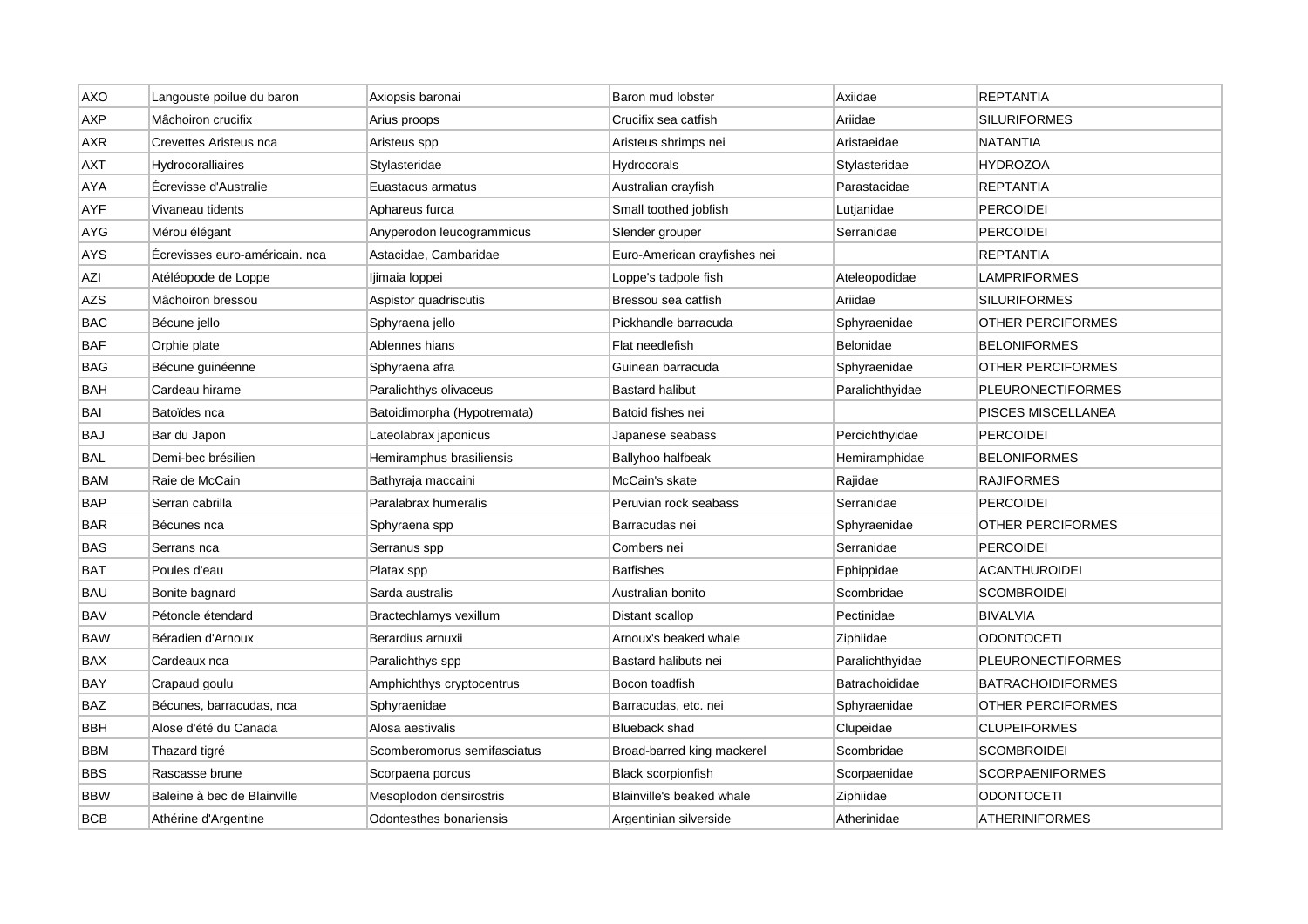| <b>BCL</b> | Coque jaune                  | Saxidomus giganteus            | <b>Butter clam</b>          | Veneridae         | <b>BIVALVIA</b>          |
|------------|------------------------------|--------------------------------|-----------------------------|-------------------|--------------------------|
| <b>BCP</b> | <b>Buccin d'Humphrey</b>     | Buccinum humphreysianum        | Humphrey's buccinum         | <b>Buccinidae</b> | <b>GASTROPODA</b>        |
| <b>BCQ</b> | Taret comestible             | Bactronophorus thoracites      | Edible shipworm             | Teredinidae       | <b>BIVALVIA</b>          |
| <b>BCW</b> | Ziphius                      | Ziphius cavirostris            | Cuvier's beaked whale       | Ziphiidae         | <b>ODONTOCETI</b>        |
| <b>BCX</b> | Galette de mer circulaire    | Clypeaster rotundus            | Circular sea bisquit        | Clypeasteridae    | <b>ECHINOIDEA</b>        |
| <b>BDF</b> | Poisson-sabre gros yeux      | Benthodesmus macrophthalmus    | Bigeye frostfish            | Trichiuridae      | <b>SCOMBROIDEI</b>       |
| <b>BDL</b> | Poisson-sabre long           | Benthodesmus elongatus         | Elongate frostfish          | Trichiuridae      | <b>SCOMBROIDEI</b>       |
| <b>BDM</b> | Grand tambour                | Pogonias cromis                | <b>Black drum</b>           | Sciaenidae        | <b>PERCOIDEI</b>         |
| BDQ        | Labre à tache pectorale      | Bodianus axillaris             | Axilspot hogfish            | Labridae          | PERCOIDEI                |
| <b>BDT</b> | Labre de la perdition        | Bodianus perditio              | Golden-spot hogfish         | Labridae          | <b>PERCOIDEI</b>         |
| <b>BDV</b> | Holothurie brune             | Bohadschia vitiensis           | Brown sandfish              | Holothuriidae     | HOLOTHUROIDEA            |
| <b>BDW</b> | Baleine à bec de Bowdoin     | Mesoplodon bowdoini            | Andrews' beaked whale       | Ziphiidae         | ODONTOCETI               |
| <b>BDZ</b> | Baliste olivâtre             | <b>Balistoides viridescens</b> | Titan triggerfish           | <b>Balistidae</b> | <b>TETRAODONTIFORMES</b> |
| <b>BEA</b> | Raie d'Eaton                 | Bathyraja eatonii              | Eaton's skate               | Rajidae           | <b>RAJIFORMES</b>        |
| <b>BEG</b> | Grondin pointu               | Pterygotrigla polyommata       | Latchet(=Sharpbeak gurnard) | Triglidae         | <b>SCORPAENIFORMES</b>   |
| <b>BEL</b> | Bélouga                      | Delphinapterus leucas          | White whale                 | Monodontidae      | <b>ODONTOCETI</b>        |
| <b>BEN</b> | Aiguilles, orphies nca       | Belonidae                      | Needlefishes, etc. nei      | Belonidae         | <b>BELONIFORMES</b>      |
| <b>BEP</b> | Bonite du Pacifique oriental | Sarda chiliensis               | Eastern Pacific bonito      | Scombridae        | <b>SCOMBROIDEI</b>       |
| BEQ        | Pholade blanche              | Barnea candida                 | White piddock               | Pholadidae        | <b>BIVALVIA</b>          |
| <b>BET</b> | Thon obèse(=Patudo)          | Thunnus obesus                 | Bigeye tuna                 | Scombridae        | <b>SCOMBROIDEI</b>       |
| <b>BEW</b> | Baleine à bec de Baird       | Berardius bairdii              | Baird's beaked whale        | Ziphiidae         | <b>ODONTOCETI</b>        |
| <b>BFT</b> | Thon rouge de l'Atlantique   | Thunnus thynnus                | Atlantic bluefin tuna       | Scombridae        | <b>SCOMBROIDEI</b>       |
| <b>BFW</b> | Petit rorqual antarctique    | Balaenoptera bonaerensis       | Antarctic minke whale       | Balaenopteridae   | <b>MYSTICETI</b>         |
| <b>BGR</b> | Grondeur métis               | Pomadasys incisus              | <b>Bastard grunt</b>        | Haemulidae        | PERCOIDEI                |
| <b>BGV</b> | Banane lèvre ronde           | Albula glossodonta             | Roundjaw bonefish           | Albulidae         | <b>ALBULIFORMES</b>      |
| <b>BGW</b> | Baleine à bec de Gervais     | Mesoplodon europaeus           | Gervais' beaked whale       | Ziphiidae         | <b>ODONTOCETI</b>        |
| BGZ        | Grondeur nez de cochon       | Pomadasys rogerii              | Pigsnout grunt              | Haemulidae        | PERCOIDEI                |
| <b>BHA</b> | Demi-bec balaou              | Hemiramphus balao              | Balao halfbeak              | Hemiramphidae     | <b>BELONIFORMES</b>      |
| <b>BHD</b> | Crapaud-Iusitanien           | Halobatrachus didactylus       | Lusitanian toadfish         | Batrachoididae    | <b>BATRACHOIDIFORMES</b> |
| BHG        | Lanterne glaciaire           | Benthosema glaciale            | Glacier lantern fish        | Myctophidae       | <b>MYCTOPHIFORMES</b>    |
| <b>BHU</b> | Plataniste de l'Indus        | Platanista minor               | Indus River dolphin         | Platanistidae     | <b>ODONTOCETI</b>        |
| <b>BHW</b> | Baleine à bec d'Hector       | Mesoplodon hectori             | Hector's beaked whale       | Ziphiidae         | ODONTOCETI               |
| <b>BHY</b> | Raies Bathyraja nca          | Bathyraja spp                  | Bathyraja rays nei          | Rajidae           | <b>RAJIFORMES</b>        |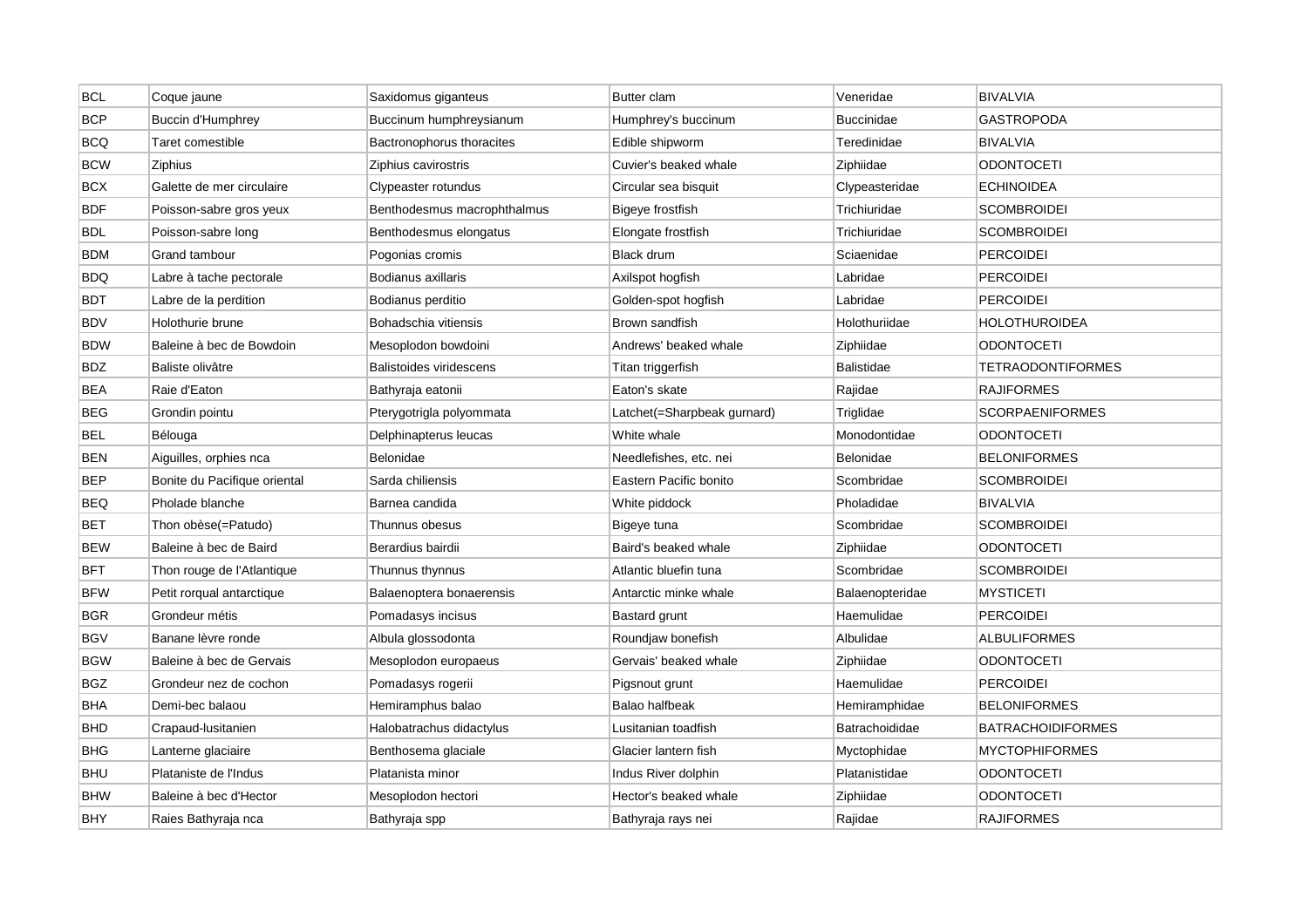| <b>BIB</b> | Tacaud commun                   | Trisopterus luscus            | Pouting(=Bib)                 | Gadidae         | <b>GADIFORMES</b>    |
|------------|---------------------------------|-------------------------------|-------------------------------|-----------------|----------------------|
| <b>BIC</b> | Carpe à grosse tête             | Hypophthalmichthys nobilis    | <b>Bighead carp</b>           | Cyprinidae      | <b>CYPRINIFORMES</b> |
| <b>BIG</b> | Beauclaires nca                 | Priacanthus spp               | Bigeyes nei                   | Priacanthidae   | <b>PERCOIDEI</b>     |
| <b>BIJ</b> | Arche luride                    | Barbatia lurida               | Lurid ark                     | Arcidae         | <b>BIVALVIA</b>      |
| <b>BIK</b> | Bouquet occidental              | Macrobrachium occidentale     | Western river prawn           | Palaemonidae    | <b>NATANTIA</b>      |
| <b>BIL</b> | Makaires, marlins, voiliers nca | Istiophoridae                 | Marlins, sailfishes, etc. nei | Istiophoridae   | <b>SCOMBROIDEI</b>   |
| <b>BIP</b> | Bonite oriental                 | Sarda orientalis              | Striped bonito                | Scombridae      | <b>SCOMBROIDEI</b>   |
| <b>BIQ</b> | Crevette profonde de Tanner     | Benthesicymus tanneri         | Tanner's deep-water shrimp    | Benthesicymidae | NATANTIA             |
| <b>BIR</b> | Beauclaire du Pacifique         | Priacanthus macracanthus      | Red bigeye                    | Priacanthidae   | <b>PERCOIDEI</b>     |
| BIS        | Sélar coulisou                  | Selar crumenophthalmus        | Bigeye scad                   | Carangidae      | <b>PERCOIDEI</b>     |
| <b>BJD</b> | Bouquet volta                   | Macrobrachium raridens        | Volta river prawn             | Palaemonidae    | NATANTIA             |
| <b>BJE</b> | Bouquet velu                    | Macrobrachium rude            | Hairy river prawn             | Palaemonidae    | NATANTIA             |
| <b>BJF</b> | Encornet de Pfeffer             | Abraliopsis pfefferi          | Pfeffer's enope squid         | Enoploteuthidae | <b>CEPHALOPODA</b>   |
| <b>BJG</b> | Bouquet krakatoa                | Macrobrachium sintangense     | Sunda river prawn             | Palaemonidae    | <b>NATANTIA</b>      |
| <b>BJH</b> | Bouquet africain                | Macrobrachium vollenhovenii   | African river prawn           | Palaemonidae    | <b>NATANTIA</b>      |
| BJI        | Dauphin fluviatil de Chine      | Lipotes vexillifer            | Baiji                         | Pontoporiidae   | <b>ODONTOCETI</b>    |
| <b>BJJ</b> | Bouquet forestier               | Macrobrachium trompii         | Forest river prawn            | Palaemonidae    | <b>NATANTIA</b>      |
| <b>BJL</b> | Bouquet brasolarge              | Macrobrachium tenellum        | Longarm river prawn           | Palaemonidae    | NATANTIA             |
| <b>BJM</b> | Bouquet goda                    | Macrobrachium scabriculum     | Goda river prawn              | Palaemonidae    | <b>NATANTIA</b>      |
| <b>BJP</b> | Bouquet manchon                 | Macrobrachium pilimanus       | Muff prawn                    | Palaemonidae    | <b>NATANTIA</b>      |
| <b>BJQ</b> | Bouquet du Surinam              | Macrobrachium surinamicum     | Suriname river prawn          | Palaemonidae    | <b>NATANTIA</b>      |
| <b>BJW</b> | Baleine à bec de Stejneger      | Mesoplodon stejnegeri         | Stejneger's beaked whale      | Ziphiidae       | <b>ODONTOCETI</b>    |
| BJY        | Bouquet dimua                   | Macrobrachium villosimanus    | Dimua river prawn             | Palaemonidae    | NATANTIA             |
| <b>BKA</b> | Bouquet jaro                    | Macrobrachium jaroense        | Jaro river prawn              | Palaemonidae    | <b>NATANTIA</b>      |
| <b>BKB</b> | Bouquet saumâtre                | Macrobrachium macrobrachion   | Brackish river prawn          | Palaemonidae    | <b>NATANTIA</b>      |
| <b>BKC</b> | Carpe noire                     | Mylopharyngodon piceus        | <b>Black carp</b>             | Cyprinidae      | <b>CYPRINIFORMES</b> |
| <b>BKD</b> | Bouquet meule                   | Macrobrachium mammilodactylus | Knobtooth prawn               | Palaemonidae    | <b>NATANTIA</b>      |
| <b>BKE</b> | Bouquet malais                  | Macrobrachium lepidactyloides | Malayam scale prawn           | Palaemonidae    | <b>NATANTIA</b>      |
| <b>BKF</b> | Bouquet buchura                 | Macrobrachium olfersii        | Buchura river prawn           | Palaemonidae    | NATANTIA             |
| <b>BKH</b> | Bouquet ohio                    | Macrobrachium ohione          | Ohio river prawn              | Palaemonidae    | <b>NATANTIA</b>      |
| BKI        | Bouquet rayé                    | Macrobrachium intermedium     | Striped river prawn           | Palaemonidae    | <b>NATANTIA</b>      |
| <b>BKJ</b> | Thonine noire                   | Euthynnus lineatus            | <b>Black skipjack</b>         | Scombridae      | <b>SCOMBROIDEI</b>   |
| <b>BKK</b> | Bouguet agar                    | Macrobrachium jelskii         | Agar river prawn              | Palaemonidae    | <b>NATANTIA</b>      |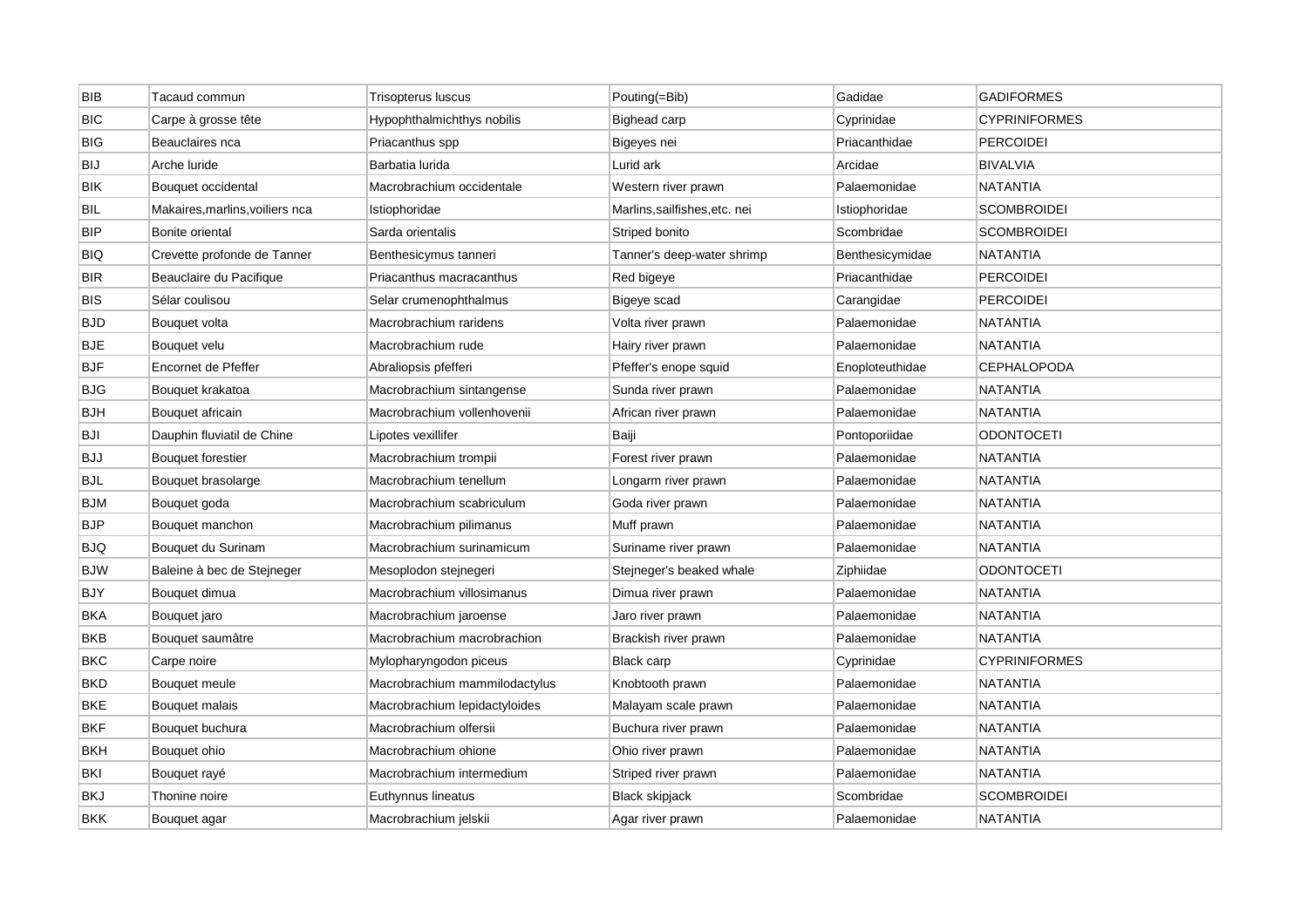| <b>BKL</b> | Bouquet kuncho           | Macrobrachium lamarrei     | Kuncho river prawn         | Palaemonidae    | <b>NATANTIA</b>             |
|------------|--------------------------|----------------------------|----------------------------|-----------------|-----------------------------|
| <b>BKN</b> | Bouquet philippin        | Macrobrachium lanceifrons  | Philippine river prawn     | Palaemonidae    | <b>NATANTIA</b>             |
| <b>BKO</b> | Bouquet de Hancock       | Macrobrachium hancocki     | Hancock's river prawn      | Palaemonidae    | NATANTIA                    |
| BKQ        | Bouquet patsa            | Macrobrachium patsa        | Patsa river prawn          | Palaemonidae    | <b>NATANTIA</b>             |
| <b>BKR</b> | Bouquet singe            | Macrobrachium Iar          | Monkey river prawn         | Palaemonidae    | <b>NATANTIA</b>             |
| <b>BKS</b> | Bouquet montagne         | Macrobrachium latimanus    | Mountain river prawn       | Palaemonidae    | <b>NATANTIA</b>             |
| <b>BKT</b> | Bouquet ciseaux          | Macrobrachium latidactylus | Scissor river prawn        | Palaemonidae    | NATANTIA                    |
| <b>BKV</b> | Bouquet javanais         | Macrobrachium javanicum    | Java river prawn           | Palaemonidae    | NATANTIA                    |
| <b>BKY</b> | Bouquet malgache         | Macrobrachium lepidactylus | Madagascar scale prawn     | Palaemonidae    | <b>NATANTIA</b>             |
| <b>BLB</b> | Fiatole                  | Stromateus fiatola         | <b>Blue butterfish</b>     | Stromateidae    | STROMATEOIDEI, ANABANTOIDEI |
| <b>BLC</b> | Arche granuleuse         | Anadara granosa            | Blood cockle               | Arcidae         | <b>BIVALVIA</b>             |
| <b>BLE</b> | Blennies(=Baveuses)      | Blenniidae                 | Combtooth blennies         | Blenniidae      | OTHER PERCIFORMES           |
| <b>BLF</b> | Thon à nageoires noires  | Thunnus atlanticus         | Blackfin tuna              | Scombridae      | <b>SCOMBROIDEI</b>          |
| <b>BLI</b> | Lingue bleue             | Molva dypterygia           | Blue ling                  | Gadidae         | <b>GADIFORMES</b>           |
| <b>BLJ</b> | Encornet de Verany       | Abralia veranyi            | Verany's enope squid       | Enoploteuthidae | <b>CEPHALOPODA</b>          |
| <b>BLL</b> | <b>Barbue</b>            | Scophthalmus rhombus       | <b>Brill</b>               | Scophthalmidae  | <b>PLEURONECTIFORMES</b>    |
| <b>BLM</b> | Makaire noir             | Makaira indica             | <b>Black marlin</b>        | Istiophoridae   | <b>SCOMBROIDEI</b>          |
| <b>BLP</b> | Guite de Patagonie       | Eleginops maclovinus       | Patagonian blennie         | Nototheniidae   | <b>PERCOIDEI</b>            |
| <b>BLR</b> | Requin pointes noires    | Carcharhinus melanopterus  | <b>Blacktip reef shark</b> | Carcharhinidae  | <b>CARCHARHINIFORMES</b>    |
| <b>BLS</b> | Arches Anadara nca       | Anadara spp                | Anadara clams nei          | Arcidae         | <b>BIVALVIA</b>             |
| <b>BLT</b> | <b>Bonitou</b>           | Auxis rochei               | <b>Bullet tuna</b>         | Scombridae      | <b>SCOMBROIDEI</b>          |
| <b>BLU</b> | Tassergal                | Pomatomus saltatrix        | <b>Bluefish</b>            | Pomatomidae     | <b>PERCOIDEI</b>            |
| <b>BLW</b> | Rorqual bleu             | Balaenoptera musculus      | Blue whale                 | Balaenopteridae | <b>MYSTICETI</b>            |
| <b>BLX</b> | <b>Ballia</b>            | Ballia callitricha         | Ballia                     | Ceramiaceae     | RHODOPHYCEAE                |
| <b>BMK</b> | Perroquet bossu vert     | Bolbometopon muricatum     | Green humphead parrotfish  | Scaridae        | <b>PERCOIDEI</b>            |
| <b>BMU</b> | Raie de Murray           | Bathyraja murrayi          | Murray's skate             | Rajidae         | <b>RAJIFORMES</b>           |
| <b>BMY</b> | Baleine du Groenland     | Balaena mysticetus         | Bowhead whale              | Balaenidae      | <b>MYSTICETI</b>            |
| <b>BNF</b> | Banane gisu              | Pterothrissus belloci      | Longfin bonefish           | Albulidae       | <b>ALBULIFORMES</b>         |
| <b>BNG</b> | Cardite hemicirculaire   | Beguina semiorbiculata     | Halfround cardita          | Carditidae      | <b>BIVALVIA</b>             |
| <b>BNK</b> | Mui-mui à épines         | Albunea lucasia            | Spiny mole crab            | Albuneidae      | <b>ANOMURA</b>              |
| <b>BNQ</b> | Étrille menthe poivrée   | Bathynectes piperitus      | Peppermint swimcrab        | Portunidae      | <b>BRACHYURA</b>            |
| <b>BNW</b> | Baleine à bec de Longman | Indopacetus pacificus      | Longman's beaked whale     | Ziphiidae       | <b>ODONTOCETI</b>           |
| BOA        | Ethmalose d'Afrique      | Ethmalosa fimbriata        | Bonga shad                 | Clupeidae       | <b>CLUPEIFORMES</b>         |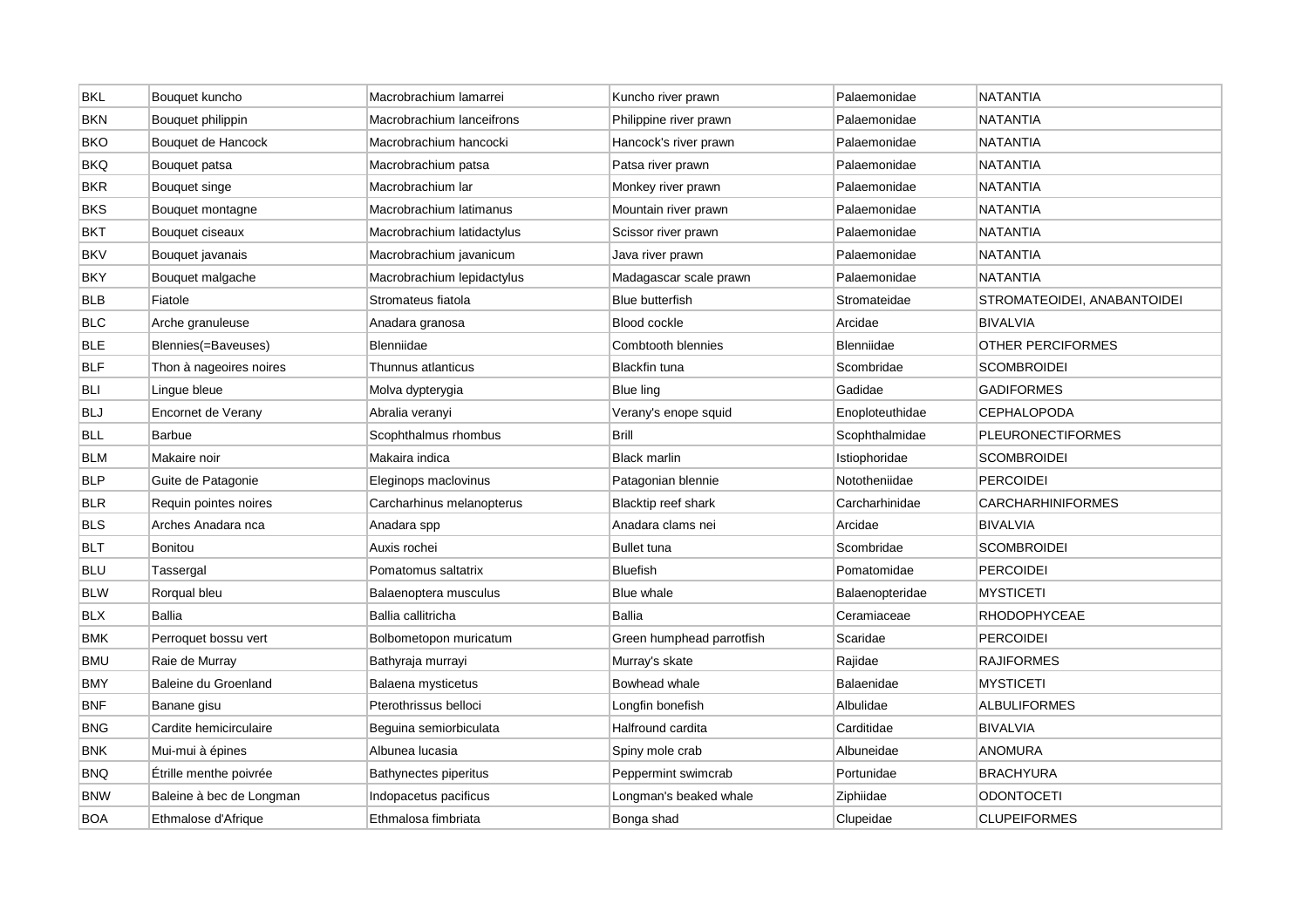| <b>BOB</b> | Crevette seabob atlantique    | Xiphopenaeus kroyeri            | Atlantic seabob           | Penaeidae               | <b>NATANTIA</b>     |
|------------|-------------------------------|---------------------------------|---------------------------|-------------------------|---------------------|
| <b>BOC</b> | Sanglier                      | Capros aper                     | Boarfish                  | Caproidae               | <b>ZEIFORMES</b>    |
| <b>BOF</b> | Banane de mer                 | Albula vulpes                   | <b>Bonefish</b>           | Albulidae               | <b>ALBULIFORMES</b> |
| <b>BOG</b> | Bogue                         | Boops boops                     | Bogue                     | Sparidae                | <b>PERCOIDEI</b>    |
| <b>BON</b> | Bonite à dos rayé             | Sarda sarda                     | Atlantic bonito           | Scombridae              | <b>SCOMBROIDEI</b>  |
| <b>BOP</b> | Palomette                     | Orcynopsis unicolor             | Plain bonito              | Scombridae              | <b>SCOMBROIDEI</b>  |
| <b>BOQ</b> | Rocher cornu                  | Bolinus cornutus                | Horned murex              | Muricidae               | <b>GASTROPODA</b>   |
| <b>BOR</b> | Sangliers nca                 | Caproidae                       | Boarfishes nei            | Caproidae               | <b>ZEIFORMES</b>    |
| <b>BOS</b> | Crevettes seabob du Pacifique | Xiphopenaeus, Trachypenaeus spp | Pacific seabobs           | Penaeidae               | <b>NATANTIA</b>     |
| <b>BOT</b> | Inia                          | Inia geoffrensis                | <b>Boto</b>               | Iniidae                 | <b>ODONTOCETI</b>   |
| <b>BOW</b> | Hyperoodon boréal             | Hyperoodon ampullatus           | Northern bottlenose whale | Ziphiidae               | <b>ODONTOCETI</b>   |
| <b>BOY</b> | Murex-droite épine            | Bolinus brandaris               | Purple dye murex          | Muricidae               | <b>GASTROPODA</b>   |
| <b>BPI</b> | Mendole                       | Spicara maena                   | <b>Blotched picarel</b>   | Centracanthidae         | <b>PERCOIDEI</b>    |
| <b>BPL</b> | Ours blanc                    | Ursus maritimus                 | Polar bear                | Ursidae                 | <b>FISSIPEDIA</b>   |
| <b>BPQ</b> | Castagnole du Pacifique       | Brama japonica                  | Pacific pomfret           | <b>Bramidae</b>         | <b>PERCOIDEI</b>    |
| <b>BPT</b> | Bagre vaillant                | Brachyplatystoma vaillanti      | Laulao catfish            | Pimelodidae             | <b>SILURIFORMES</b> |
| <b>BPW</b> | Baleine à bec pygmée          | Mesoplodon peruvianus           | Pigmy beaked whale        | Ziphiidae               | <b>ODONTOCETI</b>   |
| <b>BPZ</b> | Bernache cravant              | Branta bernicla                 | Brent goose               | Anatidae                | <b>ANSERIFORMES</b> |
| <b>BQA</b> | Ptérocère commun              | Lambis lambis                   | Common spider conch       | Strombidae              | GASTROPODA          |
| <b>BQB</b> | Arche barbue                  | Barbatia barbata                | Hairy ark                 | Arcidae                 | <b>BIVALVIA</b>     |
| <b>BQD</b> | Pholade dilatée               | Barnea dilatata                 | Dilate piddock            | Pholadidae              | <b>BIVALVIA</b>     |
| <b>BQE</b> | Térèbre mouchetée             | Terebra areolata                | Fly spotted auger         | Terebridae              | <b>GASTROPODA</b>   |
| <b>BQF</b> | Arche croisée                 | Barbatia foliata                | Decussate ark             | Arcidae                 | <b>BIVALVIA</b>     |
| BQH        | Ptérocère rugueux             | Lambis chiragra                 | Chiragra spider conch     | Strombidae              | <b>GASTROPODA</b>   |
| <b>BQI</b> | Ptérocère millepattes         | Lambis millepeda                | Milleped spider conch     | Strombidae              | <b>GASTROPODA</b>   |
| <b>BQJ</b> | Ptérocère scorpion            | Lambis scorpius                 | Scorpio spider conch      | Strombidae              | GASTROPODA          |
| <b>BQK</b> | Térèbre épissoire             | Terebra maculata                | Marlinspike               | Terebridae              | <b>GASTROPODA</b>   |
| <b>BQM</b> | Pholade de Manille            | Barnea manilensis               | Manila piddock            | Pholadidae              | <b>BIVALVIA</b>     |
| <b>BQN</b> | Ptérocère géant               | Lambis truncata                 | Giant spider conch        | Strombidae              | <b>GASTROPODA</b>   |
| <b>BQO</b> | Buccin veine                  | Buccinulum corneum              | Striated buccinum         | <b>Buccinidae</b>       | GASTROPODA          |
| <b>BQP</b> | Encornet bras courts orné     | Brachioteuthis picta            | Ornate arm squid          | <b>Brachioteuthidae</b> | <b>CEPHALOPODA</b>  |
| BQQ        | Térèbre subulée               | Terebra subulata                | Subulate auger            | Terebridae              | <b>GASTROPODA</b>   |
| <b>BQR</b> | Encornet bras courts commun   | Brachioteuthis riisei           | Common arm squid          | <b>Brachioteuthidae</b> | <b>CEPHALOPODA</b>  |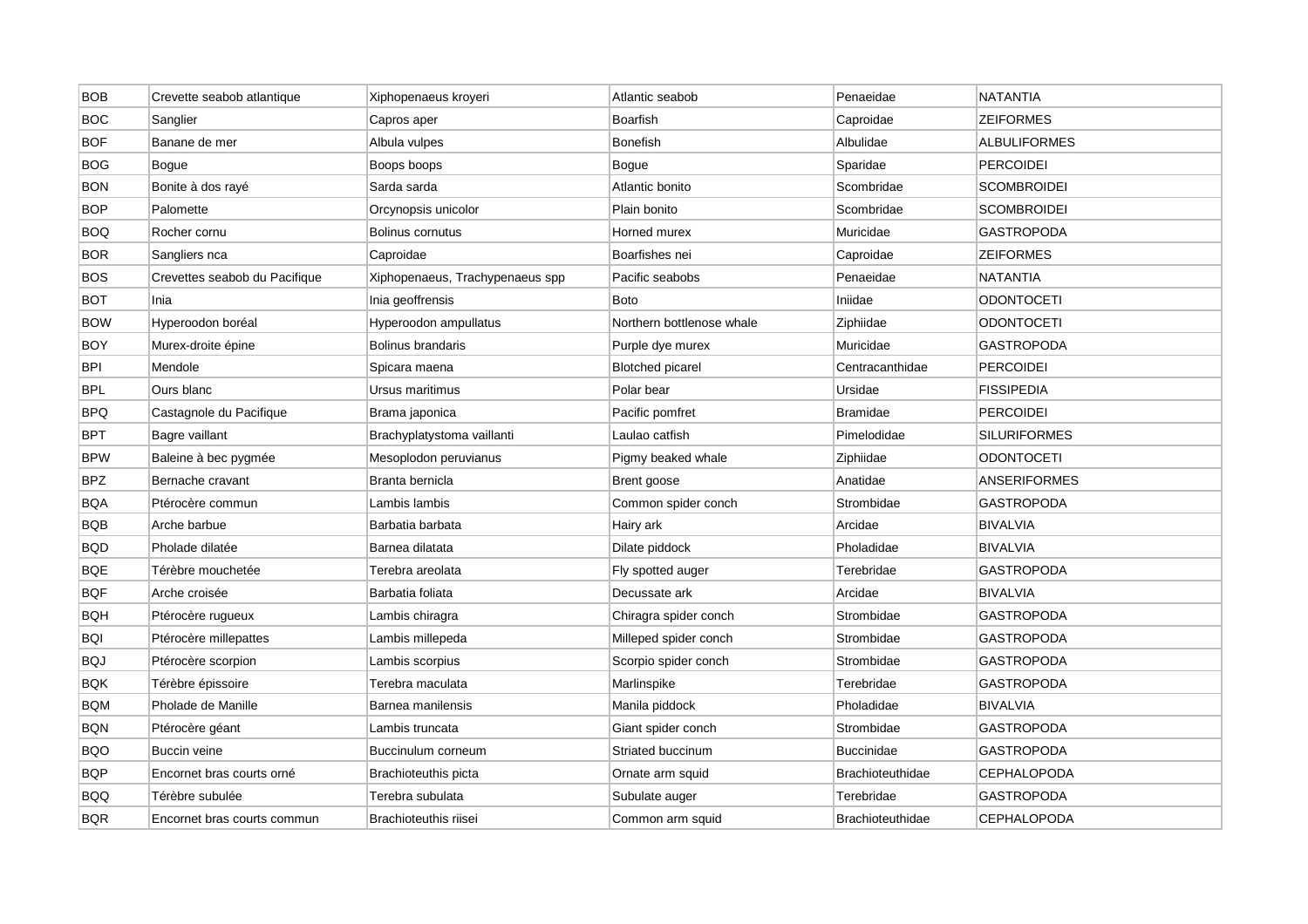| <b>BQS</b> | Aile d'ange des vases        | Barnea subtruncata         | Pacific mud piddock         | Pholadidae              | <b>BIVALVIA</b>             |
|------------|------------------------------|----------------------------|-----------------------------|-------------------------|-----------------------------|
| <b>BQT</b> | Pholade tronquée             | Barnea truncata            | Truncate barnea             | Pholadidae              | <b>BIVALVIA</b>             |
| <b>BQU</b> | Arche bicolore               | Barbatia fusca             | Almond ark                  | Arcidae                 | <b>BIVALVIA</b>             |
| <b>BQV</b> | Bernache du Canada           | Branta canadensis          | Canada goose                | Anatidae                | <b>ANSERIFORMES</b>         |
| <b>BQW</b> | Ptérocère orange             | Lambis crocata             | Orange spider conch         | Strombidae              | <b>GASTROPODA</b>           |
| <b>BQX</b> | Stromatés nca                | Stromateus spp             | Butterfishes nei            | Stromateidae            | STROMATEOIDEI, ANABANTOIDEI |
| <b>BQY</b> | Dragons nca                  | Bathydraconidae            | Dragonfishes nei            | Bathydraconidae         | <b>PERCOIDEI</b>            |
| <b>BQZ</b> | Bernache nonnette            | Branta leucopsis           | Barnacle goose              | Anatidae                | <b>ANSERIFORMES</b>         |
| <b>BRB</b> | Dorade grise                 | Spondyliosoma cantharus    | <b>Black seabream</b>       | Sparidae                | <b>PERCOIDEI</b>            |
| <b>BRC</b> | Encornets bras courts nca    | Brachioteuthis spp         | Arm squids nei              | <b>Brachioteuthidae</b> | <b>CEPHALOPODA</b>          |
| <b>BRD</b> | Brotule barbée               | Brotula barbata            | Bearded brotula             | Ophidiidae              | <b>OPHIDIIFORMES</b>        |
| <b>BRF</b> | Sébaste chèvre               | Helicolenus dactylopterus  | <b>Blackbelly rosefish</b>  | Scorpaenidae            | <b>SCORPAENIFORMES</b>      |
| <b>BRG</b> | Cagna rayée                  | Conodon nobilis            | Barred grunt                | Haemulidae              | <b>PERCOIDEI</b>            |
| <b>BRI</b> | <b>Brossés</b>               | Gonostomatidae             | <b>Bristlemouths</b>        | Gonostomatidae          | <b>STOMIIFORMES</b>         |
| <b>BRO</b> | Requin cuivre                | Carcharhinus brachyurus    | Copper shark                | Carcharhinidae          | CARCHARHINIFORMES           |
| <b>BRP</b> | Marsouin de Burmeister       | Phocoena spinipinnis       | Burmeister's porpoise       | Phocoenidae             | <b>ODONTOCETI</b>           |
| <b>BRS</b> | Thazard serra                | Scomberomorus brasiliensis | Serra Spanish mackerel      | Scombridae              | <b>SCOMBROIDEI</b>          |
| <b>BRW</b> | Rorqual de Bryde             | Balaenoptera edeni         | Bryde's whale               | Balaenopteridae         | <b>MYSTICETI</b>            |
| <b>BRX</b> | Béryx, etc. nca              | Berycidae                  | Alfonsinos, etc. nei        | Berycidae               | <b>BERYCIFORMES</b>         |
| <b>BRZ</b> | Castagnoles nca              | Bramidae                   | Pomfrets, ocean breams nei  | <b>Bramidae</b>         | <b>PERCOIDEI</b>            |
| <b>BSB</b> | Fanfre noir                  | Centropristis striata      | <b>Black seabass</b>        | Serranidae              | <b>PERCOIDEI</b>            |
| <b>BSC</b> | Pagre à points bleus         | Pagrus caeruleostictus     | <b>Bluespotted seabream</b> | Sparidae                | <b>PERCOIDEI</b>            |
| <b>BSE</b> | Bars nca                     | Dicentrarchus spp          | Seabasses nei               | Moronidae               | <b>PERCOIDEI</b>            |
| <b>BSF</b> | Sabre noir                   | Aphanopus carbo            | Black scabbardfish          | Trichiuridae            | <b>SCOMBROIDEI</b>          |
| <b>BSH</b> | Peau bleue                   | Prionace glauca            | <b>Blue shark</b>           | Carcharhinidae          | CARCHARHINIFORMES           |
| <b>BSK</b> | Pèlerin                      | Cetorhinus maximus         | Basking shark               | Cetorhinidae            | LAMNIFORMES                 |
| <b>BSP</b> | Sériolelles nca              | Seriolella spp             | Warehou nei                 | Centrolophidae          | STROMATEOIDEI, ANABANTOIDEI |
| <b>BSR</b> | Sardinelle de Brésil         | Sardinella brasiliensis    | Brazilian sardinella        | Clupeidae               | <b>CLUPEIFORMES</b>         |
| <b>BSS</b> | Bar européen                 | Dicentrarchus labrax       | European seabass            | Moronidae               | <b>PERCOIDEI</b>            |
| <b>BSW</b> | Tasmacète                    | Tasmacetus shepherdi       | Sherpherd's beaked whale    | Ziphiidae               | <b>ODONTOCETI</b>           |
| <b>BSX</b> | Serranidés nca               | Serranidae                 | Groupers, seabasses nei     | Serranidae              | <b>PERCOIDEI</b>            |
| <b>BSZ</b> | Serran argentin              | Acanthistius brasilianus   | Argentine seabass           | Serranidae              | <b>PERCOIDEI</b>            |
| <b>BTG</b> | Stromatés du Golfe, etc. nca | Peprilus spp               | Gulf butterfishes, etc. nei | Stromateidae            | STROMATEOIDEI, ANABANTOIDEI |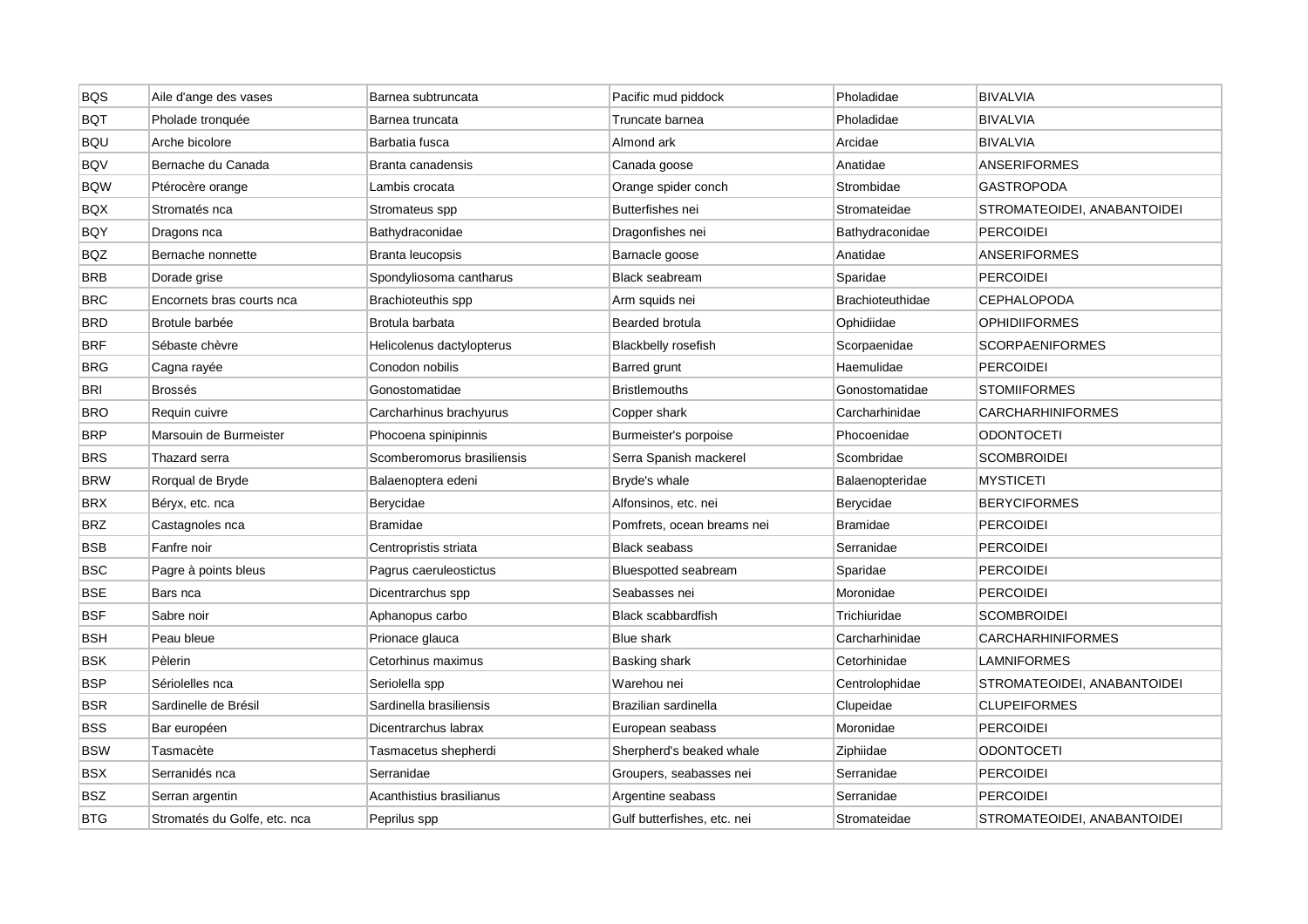| <b>BTH</b> | Renard à gros yeux      | Alopias superciliosus      | <b>Bigeye thresher</b>      | Alopiidae          | <b>LAMNIFORMES</b>          |
|------------|-------------------------|----------------------------|-----------------------------|--------------------|-----------------------------|
| <b>BTQ</b> | Poulpe filamenteux      | Benthoctopus januarii      | January octopus             | Octopodidae        | <b>CEPHALOPODA</b>          |
| <b>BTS</b> | Aiguille crocodile      | Tylosurus crocodilus       | Hound needlefish            | Belonidae          | <b>BELONIFORMES</b>         |
| <b>BTW</b> | Baleine à bec de True   | Mesoplodon mirus           | True's beaked whale         | Ziphiidae          | ODONTOCETI                  |
| <b>BUA</b> | Sapater                 | Chloroscombrus chrysurus   | Atlantic bumper             | Carangidae         | <b>PERCOIDEI</b>            |
| <b>BUB</b> | Poisson-taureau         | Ictiobus cyprinellus       | Bigmouth buffalo            | Catostomidae       | <b>CYPRINIFORMES</b>        |
| <b>BUC</b> | Scopelidé               | Harpadon nehereus          | Bombay-duck                 | Synodontidae       | <b>AULOPIFORMES</b>         |
| <b>BUF</b> | Poissons-taureaux nca   | Ictiobus spp               | Buffalofishes nei           | Catostomidae       | <b>CYPRINIFORMES</b>        |
| <b>BUK</b> | Thon papillon           | Gasterochisma melampus     | <b>Butterfly kingfish</b>   | Scombridae         | <b>SCOMBROIDEI</b>          |
| <b>BUM</b> | Makaire bleu            | Makaira nigricans          | Blue marlin                 | Istiophoridae      | <b>SCOMBROIDEI</b>          |
| <b>BUP</b> | Stromaté du Japon       | Psenopsis anomala          | Pacific rudderfish          | Centrolophidae     | STROMATEOIDEI, ANABANTOIDEI |
| <b>BUR</b> | Grondeur sompat         | Pomadasys jubelini         | Sompat grunt                | Haemulidae         | <b>PERCOIDEI</b>            |
| <b>BUS</b> | Papillons               | Chaetodontidae             | <b>Butterflyfishes</b>      | Chaetodontidae     | <b>PERCOIDEI</b>            |
| <b>BUT</b> | Stromaté fossette       | Peprilus triacanthus       | Atlantic butterfish         | Stromateidae       | STROMATEOIDEI, ANABANTOIDEI |
| <b>BUW</b> | Baleine à bec de Hubbs  | Mesoplodon carlhubbsi      | Hubbs' beaked whale         | Ziphiidae          | <b>ODONTOCETI</b>           |
| <b>BUX</b> | Stromatés, ailerons nca | Stromateidae               | Butterfishes, pomfrets nei  | Stromateidae       | STROMATEOIDEI, ANABANTOIDEI |
| <b>BUZ</b> | Sapaters nca            | Chloroscombrus spp         | Bumpers nei                 | Carangidae         | <b>PERCOIDEI</b>            |
| <b>BVG</b> | Toreau de Patagonie     | Cottoperca gobio           | Channel bull blenny         | <b>Bovichtidae</b> | <b>PERCOIDEI</b>            |
| <b>BVI</b> | Crapaud de Rossignol    | Perulibatrachus rossignoli | Rossignol's toadfish        | Batrachoididae     | <b>BATRACHOIDIFORMES</b>    |
| <b>BVJ</b> | Monolène de Mertens     | Monolene mertensi          | Martens' moonflounder       | <b>Bothidae</b>    | <b>PLEURONECTIFORMES</b>    |
| <b>BVL</b> | Cyrène violette         | Batissa violacea           | Violet batissa              | Corbiculidae       | <b>BIVALVIA</b>             |
| <b>BVN</b> | Mâchoiron requin        | Ariopsis bonillai          | New Granada sea catfish     | Ariidae            | <b>SILURIFORMES</b>         |
| <b>BVP</b> | Baliste à taches bleues | Balistes punctatus         | Bluespotted triggerfish     | Balistidae         | <b>TETRAODONTIFORMES</b>    |
| <b>BVV</b> | Bécune bouche jaune     | Sphyraena viridensis       | Yellowmouth barracuda       | Sphyraenidae       | OTHER PERCIFORMES           |
| <b>BVZ</b> | Plongeon à bec blanc    | Gavia adamsii              | White-billed diver          | Gaviidae           | <b>GAVIIFORMES</b>          |
| <b>BWA</b> | Rouffe antarctique      | Hyperoglyphe antarctica    | Bluenose warehou            | Centrolophidae     | STROMATEOIDEI, ANABANTOIDEI |
| <b>BWB</b> | Stromaté étoilé         | Stromateus stellatus       | Starry butterfish           | Stromateidae       | STROMATEOIDEI, ANABANTOIDEI |
| <b>BWC</b> | Plongeon arctique       | Gavia arctica              | <b>Black-throated diver</b> | Gaviidae           | <b>GAVIIFORMES</b>          |
| <b>BWD</b> | Dauphin à bec blanc     | Lagenorhynchus albirostris | White-beaked dolphin        | Delphinidae        | ODONTOCETI                  |
| <b>BWE</b> | Plongeon imbrin         | Gavia immer                | Great northern diver        | Gaviidae           | GAVIIFORMES                 |
| <b>BWF</b> | Plongeon catmarin       | Gavia stellata             | Red-throated diver          | Gaviidae           | <b>GAVIIFORMES</b>          |
| <b>BWH</b> | Beauclaire miroir       | Priacanthus hamrur         | Moontail bullseye           | Priacanthidae      | <b>PERCOIDEI</b>            |
| <b>BWN</b> | Sabre fleuret           | Benthodesmus tenuis        | Slender frostfish           | Trichiuridae       | <b>SCOMBROIDEI</b>          |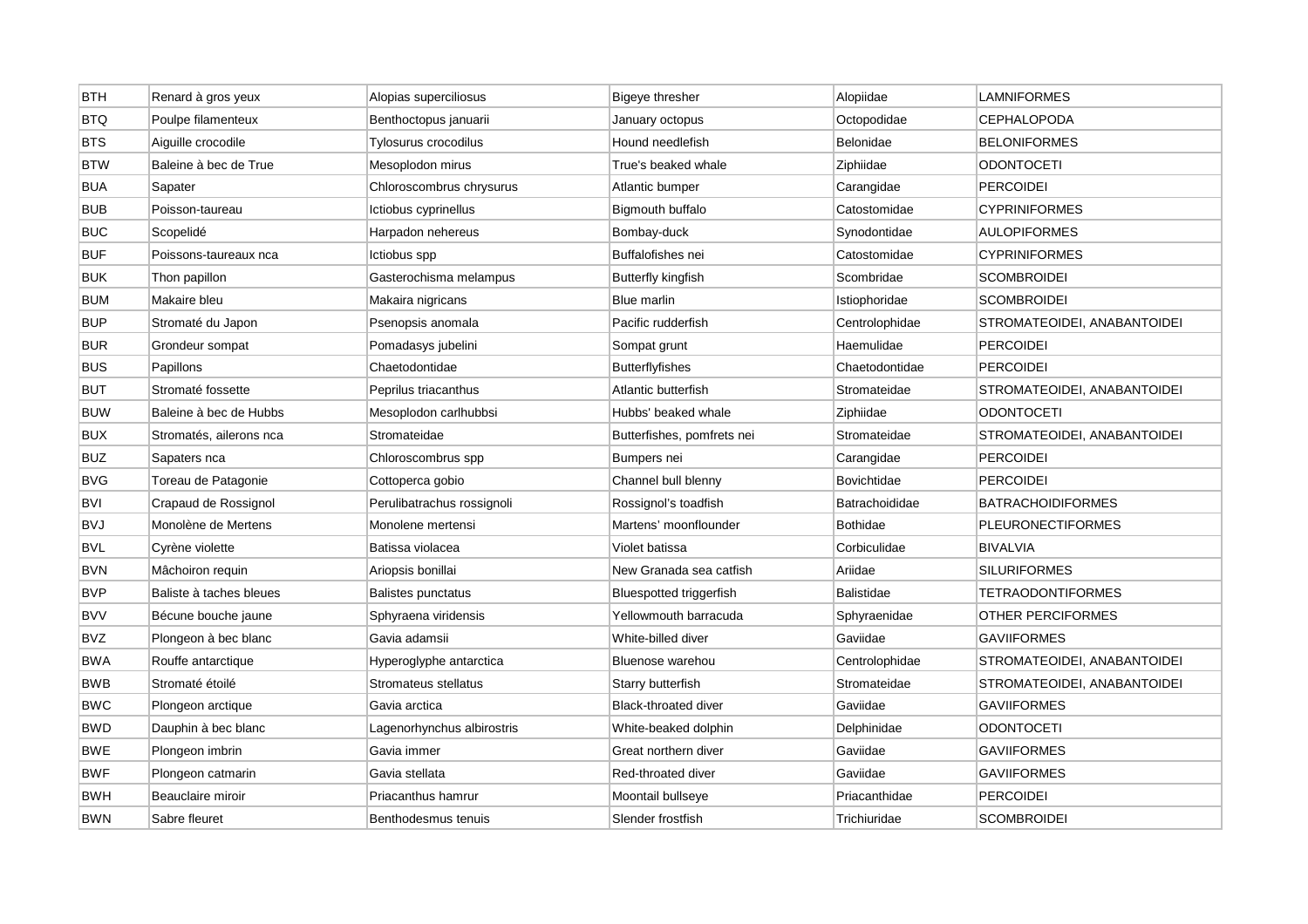| <b>BWU</b> | Limule des mangroves       | Carcinoscorpius rotundicauda | Mangrove horseshoe crab     | Limulidae       | <b>XIPHOSURA</b>         |
|------------|----------------------------|------------------------------|-----------------------------|-----------------|--------------------------|
| <b>BWW</b> | Baleine à bec de Sowerby   | Mesoplodon bidens            | Sowerby's beaked whale      | Ziphiidae       | <b>ODONTOCETI</b>        |
| <b>BXD</b> | Béryx commun               | Beryx decadactylus           | Alfonsino                   | Berycidae       | <b>BERYCIFORMES</b>      |
| <b>BXF</b> | Coffres nca                | Ostraciidae                  | Boxfishes nei               | Ostraciidae     | <b>TETRAODONTIFORMES</b> |
| <b>BXQ</b> | Makaires nca               | Makaira spp                  | Marlins nei                 | Istiophoridae   | <b>SCOMBROIDEI</b>       |
| <b>BYR</b> | Raie rugueuse              | Bathyraja irrasa             | Kerguelen sandpaper skate   | Rajidae         | <b>RAJIFORMES</b>        |
| <b>BYS</b> | Béryx long                 | Beryx splendens              | Splendid alfonsino          | Berycidae       | <b>BERYCIFORMES</b>      |
| <b>BYW</b> | Baleine à bec de Gray      | Mesoplodon grayi             | Gray's beaked whale         | Ziphiidae       | <b>ODONTOCETI</b>        |
| <b>BZD</b> | Porceau dos noir           | Bodianus speciosus           | Blackbar hogfish            | Labridae        | <b>PERCOIDEI</b>         |
| <b>BZX</b> | Bonites nca                | Sarda spp                    | Bonitos nei                 | Scombridae      | <b>SCOMBROIDEI</b>       |
| <b>BZY</b> | Crapaud marguérite         | Porichthys margaritatus      | Daisy midshipman            | Batrachoididae  | <b>BATRACHOIDIFORMES</b> |
| CAA        | Loup atlantique            | Anarhichas Iupus             | Atlantic wolffish           | Anarhichadidae  | <b>ZOARCOIDEI</b>        |
| CAB        | Loup gélatineux            | Anarhichas denticulatus      | Northern wolffish           | Anarhichadidae  | <b>ZOARCOIDEI</b>        |
| CAD        | Tourteaux nca              | Cancridae                    | Jonah crabs, rock crabs nei | Cancridae       | <b>BRACHYURA</b>         |
| CAE        | <b>Balibots</b>            | Plotosus spp                 | Eeltail catfishes           | Plotosidae      | <b>SILURIFORMES</b>      |
| CAF        | Barbottes nca              | Ictalurus spp                | Catfishes nei               | Ictaluridae     | <b>SILURIFORMES</b>      |
| CAH        | Mascas, etc. nca           | Callorhinchidae              | Elephantfishes, etc. nei    | Callorhinchidae | <b>CHIMAERIFORMES</b>    |
| CAI        | Caïman à lunettes          | Caiman crocodilus            | Spectacled caiman           | Crocodylidae    | <b>CROCODILIA</b>        |
| CAL        | Crabes Callinectes nca     | Callinectes spp              | Callinectes swimcrabs nei   | Portunidae      | <b>BRACHYURA</b>         |
| <b>CAM</b> | Labbe de MacCormick        | Catharacta maccormicki       | South polar skua            | Laridae         | <b>CHARADRIIFORMES</b>   |
| CAO        | Mâchoiron tacheté          | Arius maculatus              | Spotted catfish             | Ariidae         | <b>SILURIFORMES</b>      |
| CAP        | Capelan                    | Mallotus villosus            | Capelin                     | Osmeridae       | <b>SALMONIFORMES</b>     |
| CAR        | Poissons cartilagineux nca | Chondrichthyes               | Cartilaginous fishes nei    |                 | PISCES MISCELLANEA       |
| CAS        | Loup tacheté               | Anarhichas minor             | Spotted wolffish            | Anarhichadidae  | <b>ZOARCOIDEI</b>        |
| <b>CAT</b> | Loups nca                  | Anarhichas spp               | Wolffishes(=Catfishes) nei  | Anarhichadidae  | <b>ZOARCOIDEI</b>        |
| CAU        | Algues caulerpes           | Caulerpa spp                 | Caulerpa seaweeds           | Caulerpaceae    | <b>CHLOROPHYCEAE</b>     |
| CAX        | Mâchoirons nca             | Ariidae                      | Sea catfishes nei           | Ariidae         | <b>SILURIFORMES</b>      |
| CBA        | Mafou                      | Rachycentron canadum         | Cobia                       | Rachycentridae  | <b>PERCOIDEI</b>         |
| CBC        | Cépole commune             | Cepola macrophthalma         | Red bandfish                | Cepolidae       | <b>PERCOIDEI</b>         |
| CBI        | Bernard-l'Ermite diable    | Clibanarius panamensis       | Mangrove hermit crab        | Diogenidae      | <b>ANOMURA</b>           |
| <b>CBK</b> | Poisson-papier dentu       | Chirocentrodon bleekerianus  | Dogtooth herring            | Clupeidae       | <b>CLUPEIFORMES</b>      |
| CBM        | Corb commun                | Sciaena umbra                | Brown meagre                | Sciaenidae      | <b>PERCOIDEI</b>         |
| <b>CBR</b> | Serran-chèvre              | Serranus cabrilla            | Comber                      | Serranidae      | <b>PERCOIDEI</b>         |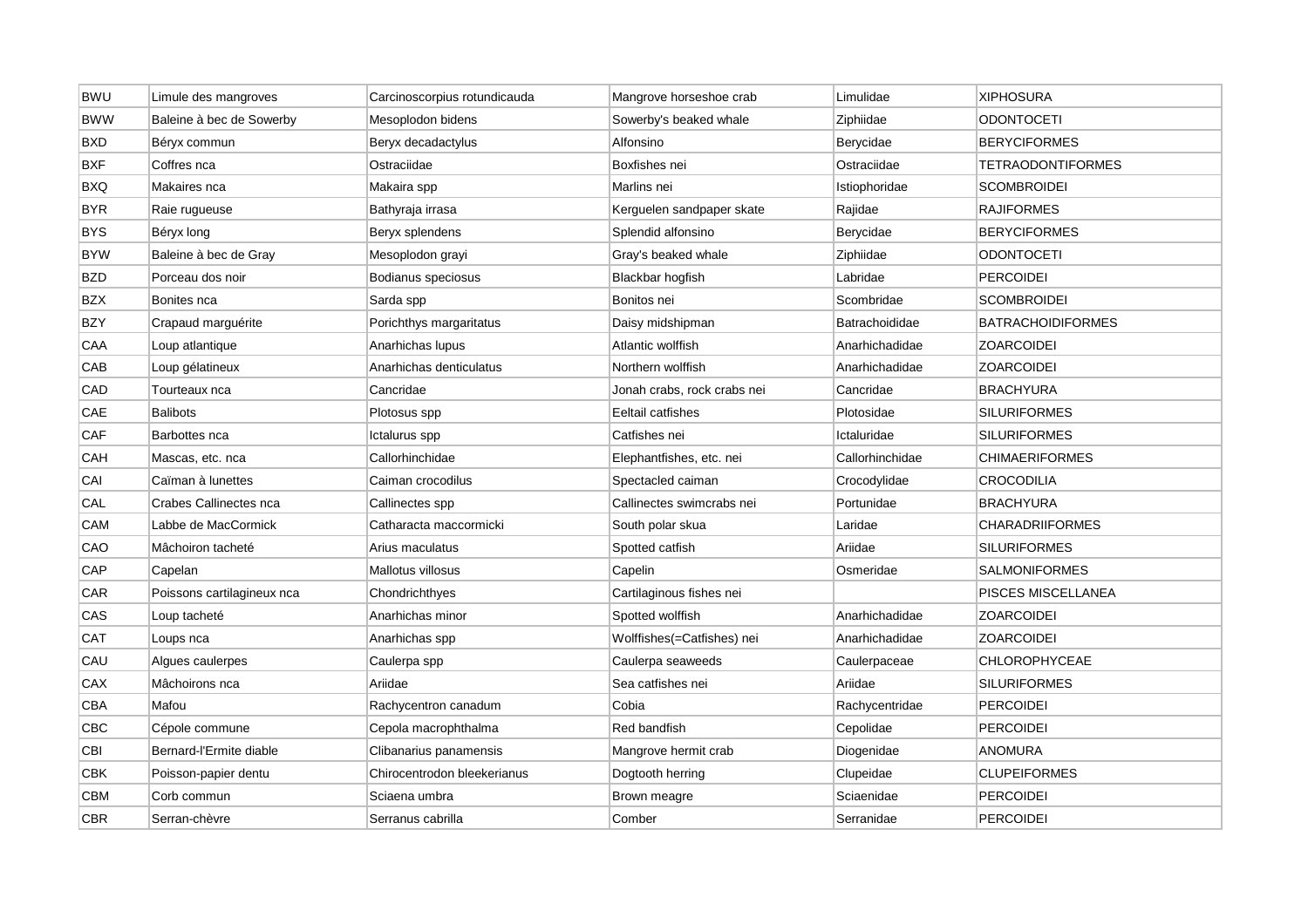| <b>CCA</b> | Requin babosse                 | Carcharhinus altimus          | Bignose shark          | Carcharhinidae | <b>CARCHARHINIFORMES</b> |
|------------|--------------------------------|-------------------------------|------------------------|----------------|--------------------------|
| <b>CCB</b> | Requin tisserand               | Carcharhinus brevipinna       | Spinner shark          | Carcharhinidae | <b>CARCHARHINIFORMES</b> |
| CCC        | Requin nerveux                 | Carcharhinus cautus           | Nervous shark          | Carcharhinidae | <b>CARCHARHINIFORMES</b> |
| CCD        | Requin à joues blanches        | Carcharhinus dussumieri       | Whitecheek shark       | Carcharhinidae | <b>CARCHARHINIFORMES</b> |
| CCE        | Requin bouledogue              | Carcharhinus leucas           | <b>Bull shark</b>      | Carcharhinidae | <b>CARCHARHINIFORMES</b> |
| <b>CCF</b> | Requin balestrine              | Carcharhinus amboinensis      | Pigeye shark           | Carcharhinidae | <b>CARCHARHINIFORMES</b> |
| CCG        | Requin des Galapagos           | Carcharhinus galapagensis     | Galapagos shark        | Carcharhinidae | <b>CARCHARHINIFORMES</b> |
| CCI        | Requin à tache noir            | Carcharhinus sealei           | <b>Blackspot shark</b> | Carcharhinidae | <b>CARCHARHINIFORMES</b> |
| <b>CCK</b> | Requin baliai                  | Carcharhinus hemiodon         | Pondicherry shark      | Carcharhinidae | <b>CARCHARHINIFORMES</b> |
| CCL        | Requin bordé                   | Carcharhinus limbatus         | Blacktip shark         | Carcharhinidae | <b>CARCHARHINIFORMES</b> |
| <b>CCM</b> | Requin à nez rude              | Carcharhinus macloti          | Hardnose shark         | Carcharhinidae | <b>CARCHARHINIFORMES</b> |
| <b>CCN</b> | Requin nez noir                | Carcharhinus acronotus        | Blacknose shark        | Carcharhinidae | <b>CARCHARHINIFORMES</b> |
| CCO        | Requin à petits dents          | Carcharhinus isodon           | Finetooth shark        | Carcharhinidae | <b>CARCHARHINIFORMES</b> |
| CCP        | Requin gris                    | Carcharhinus plumbeus         | Sandbar shark          | Carcharhinidae | <b>CARCHARHINIFORMES</b> |
| CCQ        | Requin à queue tachetée        | Carcharhinus sorrah           | Spot-tail shark        | Carcharhinidae | <b>CARCHARHINIFORMES</b> |
| <b>CCR</b> | Requin tiqueue                 | Carcharhinus porosus          | Smalltail shark        | Carcharhinidae | <b>CARCHARHINIFORMES</b> |
| CCS        | Requin de nuit                 | Carcharhinus signatus         | Night shark            | Carcharhinidae | <b>CARCHARHINIFORMES</b> |
| CCT        | Requin taureau                 | Carcharias taurus             | Sand tiger shark       | Odontaspididae | LAMNIFORMES              |
| CCV        | Requin de récif                | Carcharhinus perezi           | Caribbean reef shark   | Carcharhinidae | <b>CARCHARHINIFORMES</b> |
| <b>CCW</b> | Requin à queue noire           | Carcharhinus wheeleri         | Blacktail reef shark   | Carcharhinidae | <b>CARCHARHINIFORMES</b> |
| CCX        | Requin tigre houareau          | Carcharhinus borneensis       | Borneo shark           | Carcharhinidae | <b>CARCHARHINIFORMES</b> |
| <b>CCY</b> | Requin gracile                 | Carcharhinus amblyrhynchoides | Graceful shark         | Carcharhinidae | <b>CARCHARHINIFORMES</b> |
| CCZ        | Requin baleinier               | Carcharhinus fitzroyensis     | Creek whaler           | Carcharhinidae | <b>CARCHARHINIFORMES</b> |
| CDE        | Corail de profondeur de Midway | Corallium sp. nov.            | Midway deep-sea coral  | Coralliidae    | <b>ANTHOZOA</b>          |
| CDI        | Puffin cendré                  | Calonectris diomedea          | Cory's shearwater      | Procellariidae | <b>PROCELLARIIFORMES</b> |
| <b>CDL</b> | Poissons-cardinaux nca         | Epigonus spp                  | Cardinal fishes nei    | Epigonidae     | <b>PERCOIDEI</b>         |
| CDP        | Crocodile d'estuaires          | Crocodylus porosus            | Estuarine crocodile    | Crocodylidae   | <b>CROCODILIA</b>        |
| CDQ        | Langouste de vase carénée      | Calocarides quinqueseriatus   | Keeled mud lobster     | Axiidae        | <b>REPTANTIA</b>         |
| CDS        | Crocodile siamois              | Crocodylus siamensis          | Siamese crocodile      | Crocodylidae   | <b>CROCODILIA</b>        |
| <b>CDX</b> | Sciaenidés nca                 | Sciaenidae                    | Croakers, drums nei    | Sciaenidae     | <b>PERCOIDEI</b>         |
| CDZ        | Morues du Nord nca             | Gadus spp                     | Northern cods nei      | Gadidae        | <b>GADIFORMES</b>        |
| <b>CEA</b> | Squale-chagrin aiguille        | Centrophorus acus             | Needle dogfish         | Squalidae      | <b>SQUALIFORMES</b>      |
| <b>CEC</b> | Guinée d'Afrique occidentale   | Elops lacerta                 | West African ladyfish  | Elopidae       | <b>ELOPIFORMES</b>       |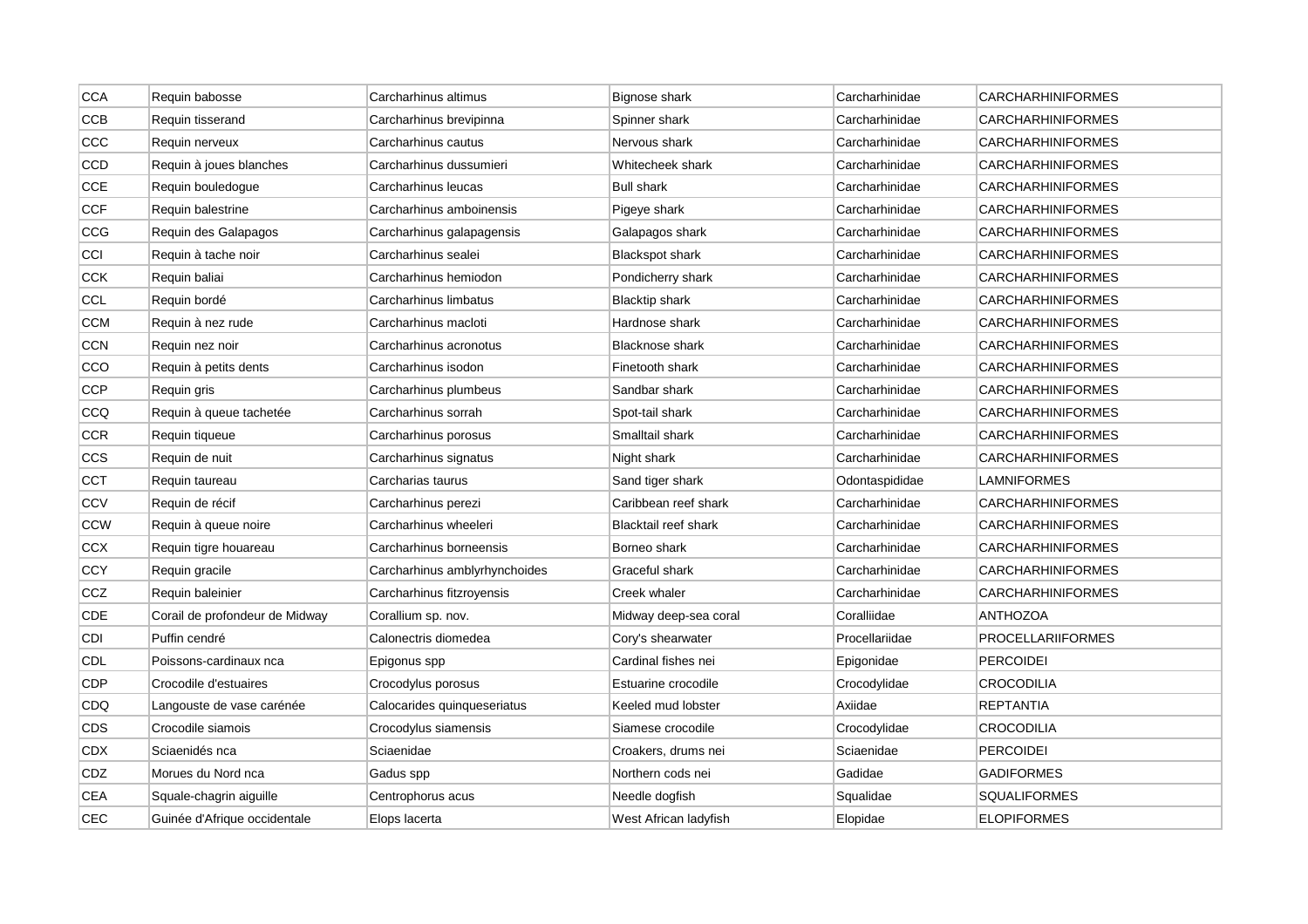| CEE        | Squale-chagrin mosaïque     | Centrophorus tessellatus              | Mosaic gulper shark            | Squalidae       | <b>SQUALIFORMES</b>         |
|------------|-----------------------------|---------------------------------------|--------------------------------|-----------------|-----------------------------|
| <b>CEF</b> | Sprat de Malabar            | Ehirava fluviatilis                   | Malabar sprat                  | Clupeidae       | <b>CLUPEIFORMES</b>         |
| CEG        | Guinée du Sénégal           | Elops senegalensis                    | Senegalese ladyfish            | Elopidae        | <b>ELOPIFORMES</b>          |
| <b>CEK</b> | Squale-chagrin quelvacho    | Centrophorus niaukang                 | Taiwan gulper shark            | Squalidae       | <b>SQUALIFORMES</b>         |
| <b>CEL</b> | Corail momo                 | Corallium elatius                     | Momo, boke magai, misu coral   | Coralliidae     | <b>ANTHOZOA</b>             |
| <b>CEM</b> | Squale-chagrin cagaou       | Centrophorus moluccensis              | Smallfin gulper shark          | Squalidae       | <b>SQUALIFORMES</b>         |
| CEN        | Centrolophes nca            | Centrolophidae                        | Ruffs, barrelfishes nei        | Centrolophidae  | STROMATEOIDEI, ANABANTOIDEI |
| CEO        | Centrolophe noir            | Centrolophus niger                    | Rudderfish                     | Centrolophidae  | STROMATEOIDEI, ANABANTOIDEI |
| CEP        | Céphalopodes nca            | Cephalopoda                           | Cephalopods nei                |                 | <b>CEPHALOPODA</b>          |
| CER        | Thazard franc               | Scomberomorus regalis                 | Cero                           | Scombridae      | <b>SCOMBROIDEI</b>          |
| <b>CET</b> | Céteau                      | Dicologlossa cuneata                  | Wedge sole                     | Soleidae        | <b>PLEURONECTIFORMES</b>    |
| CEU        | Squale-chagrin bilimélé     | Centrophorus harrissoni               | Dumb gulper shark              | Squalidae       | <b>SQUALIFORMES</b>         |
| <b>CEX</b> | Abadèches nca               | Genypterus spp                        | Cusk-eels nei                  | Ophidiidae      | <b>OPHIDIIFORMES</b>        |
| CEZ        | Picarels, etc. nca          | Centracanthidae                       | Picarels, etc. nei             | Centracanthidae | PERCOIDEI                   |
| <b>CFB</b> | Aiguillat noir              | Centroscyllium fabricii               | Black dogfish                  | Squalidae       | <b>SQUALIFORMES</b>         |
| <b>CFF</b> | Vieille la prude            | Cephalopholis argus                   | Peacock hind                   | Serranidae      | <b>PERCOIDEI</b>            |
| <b>CFH</b> | Vieille d'Arabie            | Cephalopholis hemistiktos             | Yellowfin hind                 | Serranidae      | <b>PERCOIDEI</b>            |
| CFI        | Vieille de corail           | Cephalopholis miniata                 | Coral hind                     | Serranidae      | <b>PERCOIDEI</b>            |
| CFJ        | Coné ouatalibi              | Cephalopholis fulva                   | Coney                          | Serranidae      | <b>PERCOIDEI</b>            |
| <b>CFL</b> | Coné essaim                 | Cephalopholis cruentata               | Graysby                        | Serranidae      | <b>PERCOIDEI</b>            |
| <b>CFM</b> | Vieille tache de rousseur   | Cephalopholis microprion              | Freckled hind                  | Serranidae      | <b>PERCOIDEI</b>            |
| <b>CFQ</b> | Mérou du Niger              | Cephalopholis nigri                   | Niger hind                     | Serranidae      | <b>PERCOIDEI</b>            |
| <b>CFX</b> | Vieille six taches          | Cephalopholis sexmaculata             | Sixblotch hind                 | Serranidae      | <b>PERCOIDEI</b>            |
| <b>CFY</b> | Vieille étoiles bleues      | Cephalopholis cyanostigma             | <b>Bluespotted hind</b>        | Serranidae      | <b>PERCOIDEI</b>            |
| CFZ        | Vieille dorée               | Cephalopholis aurantia                | Golden hind                    | Serranidae      | <b>PERCOIDEI</b>            |
| CGA        | Requin du Ganges            | Glyphis gangeticus                    | Ganges shark                   | Carcharhinidae  | <b>CARCHARHINIFORMES</b>    |
| CGE        | Géryon ouest-africain       | Chaceon maritae                       | West African geryon            | Geryonidae      | <b>BRACHYURA</b>            |
| <b>CGF</b> | Crevette japonaise          | Crangon affinis                       | Japanese sand shrimp           | Crangonidae     | <b>NATANTIA</b>             |
| CGG        | Requin lancette             | Glyphis glyphis                       | Speartooth shark               | Carcharhinidae  | <b>CARCHARHINIFORMES</b>    |
| <b>CGM</b> | Poisson-chat, hybride       | Clarias gariepinus x C. macrocephalus | Africa-bighead catfish, hybrid | Clariidae       | <b>SILURIFORMES</b>         |
| <b>CGO</b> | Poisson rouge(=Cyprin doré) | Carassius auratus                     | Goldfish                       | Cyprinidae      | <b>CYPRINIFORMES</b>        |
| <b>CGX</b> | Carangidés nca              | Carangidae                            | Carangids nei                  | Carangidae      | PERCOIDEI                   |
| CGZ        | Congres nca                 | Conger spp                            | Conger eels nei                | Congridae       | ANGUILLIFORMES              |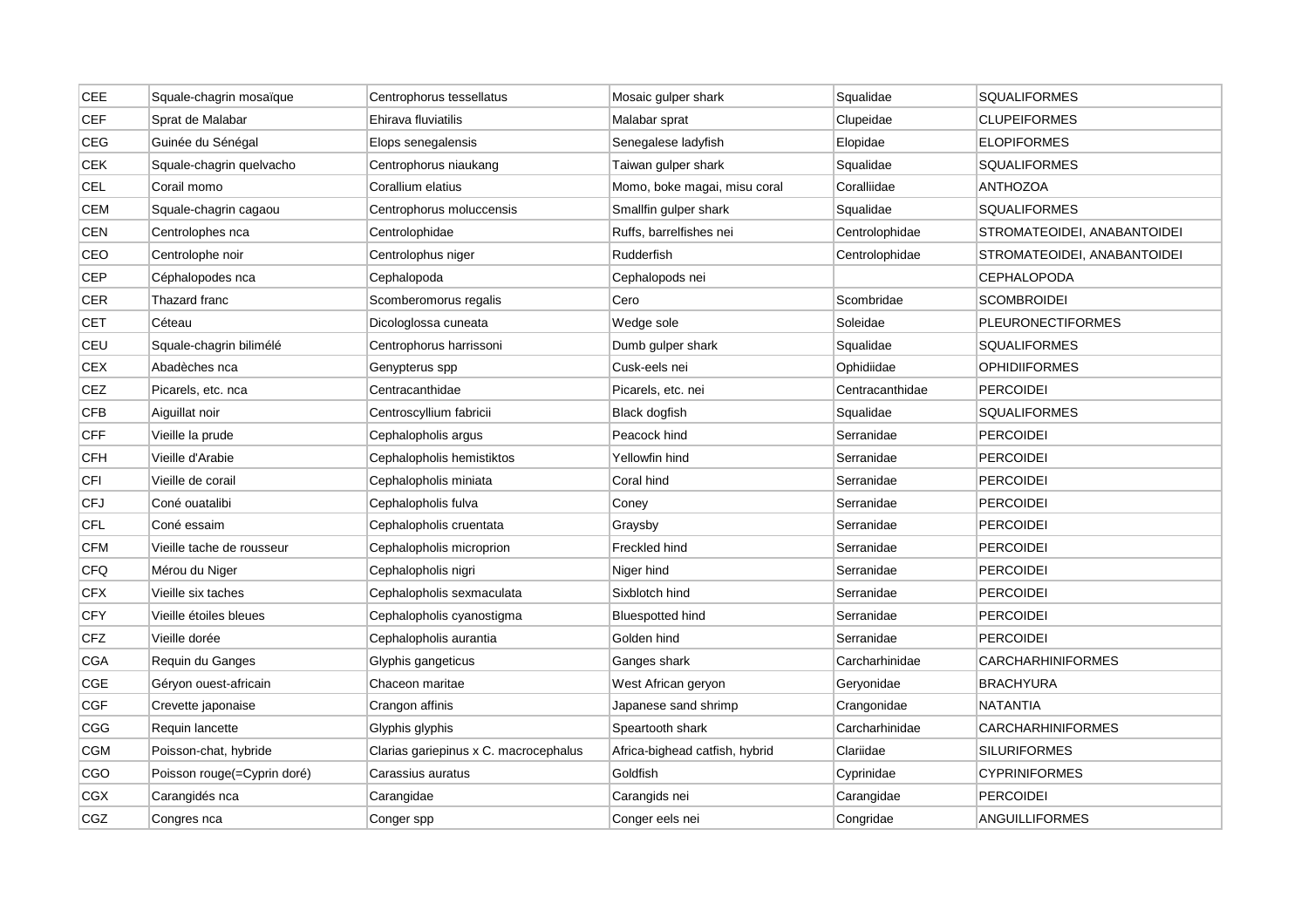| <b>CHA</b> | Characinidés nca           | Characidae                 | Characins nei                | Characidae      | <b>CHARACIFORMES</b>     |
|------------|----------------------------|----------------------------|------------------------------|-----------------|--------------------------|
| CHB        | Masca laboureur            | Callorhinchus milii        | Ghost shark                  | Callorhinchidae | <b>CHIMAERIFORMES</b>    |
| <b>CHC</b> | Moule choro                | Choromytilus chorus        | Choro mussel                 | Mytilidae       | <b>BIVALVIA</b>          |
| CHD        | Dauphin noir du Chili      | Cephalorhynchus eutropia   | Black dolphin                | Delphinidae     | <b>ODONTOCETI</b>        |
| CHE        | Saumon du Japon            | Oncorhynchus masou         | Masu(=Cherry) salmon         | Salmonidae      | <b>SALMONIFORMES</b>     |
| CHF        | Squale moustache           | Cirrhigaleus barbifer      | Mandarin dogfish             | Squalidae       | <b>SQUALIFORMES</b>      |
| <b>CHG</b> | Alose chaconde             | Anodontostoma chacunda     | Chacunda gizzard shad        | Clupeidae       | <b>CLUPEIFORMES</b>      |
| CHI        | Saumon royal               | Oncorhynchus tshawytscha   | Chinook(=Spring=King) salmon | Salmonidae      | <b>SALMONIFORMES</b>     |
| <b>CHJ</b> | Masca                      | Callorhinchus callorynchus | Plownose chimaera            | Callorhinchidae | <b>CHIMAERIFORMES</b>    |
| <b>CHM</b> | Masca du Cap               | Callorhinchus capensis     | Cape elephantfish            | Callorhinchidae | <b>CHIMAERIFORMES</b>    |
| CHO        | Calmar du Cap              | Loligo reynaudii           | Cape Hope squid              | Loliginidae     | <b>CEPHALOPODA</b>       |
| <b>CHP</b> | Pilchard sudaméricain      | Sardinops sagax            | South American pilchard      | Clupeidae       | <b>CLUPEIFORMES</b>      |
| CHQ        | Pourpre chocolat           | Thais chocolata            | Chocolate rockshell          | Muricidae       | <b>GASTROPODA</b>        |
| <b>CHR</b> | Ombles nca                 | Salvelinus spp             | Chars nei                    | Salmonidae      | <b>SALMONIFORMES</b>     |
| <b>CHS</b> | Crevette nylon chilienne   | Heterocarpus reedi         | Chilean nylon shrimp         | Pandalidae      | <b>NATANTIA</b>          |
| CHU        | Saumon chien               | Oncorhynchus keta          | Chum(=Keta=Dog) salmon       | Salmonidae      | <b>SALMONIFORMES</b>     |
| <b>CHX</b> | Cichlasoma nca             | Cichlasoma spp             | Cichlasoma nei               | Cichlidae       | <b>PERCOIDEI</b>         |
| CHY        | Thazard nébuleux           | Scomberomorus sinensis     | Chinese seerfish             | Scombridae      | <b>SCOMBROIDEI</b>       |
| <b>CID</b> | Saltarelle scie            | Caridina denticulata       | Sawtooth caridina            | Atyidae         | NATANTIA                 |
| <b>CIF</b> | Cardeau cannelle           | Pseudorhombus cinnamoneus  | Cinnamon flounder            | Paralichthyidae | <b>PLEURONECTIFORMES</b> |
| CIL        | Feuille                    | Citharus linguatula        | Spotted flounder             | Citharidae      | <b>PLEURONECTIFORMES</b> |
| <b>CIO</b> | Requin bécune              | Isogomphodon oxyrhynchus   | Daggernose shark             | Carcharhinidae  | <b>CARCHARHINIFORMES</b> |
| CIS        | Cisco de lac               | Coregonus artedi           | Lake cisco                   | Coregonidae     | <b>SALMONIFORMES</b>     |
| CIT        | Feuilles nca               | Citharidae                 | Citharids nei                | Citharidae      | <b>PLEURONECTIFORMES</b> |
| <b>CIV</b> | Citharinus nep             | Citharinus spp             | Citharinus nei               | Citharinidae    | <b>CHARACIFORMES</b>     |
| CIX        | Cichlidés nca              | Cichlidae                  | Cichlids nei                 | Cichlidae       | <b>PERCOIDEI</b>         |
| CJC        | Caesio azuror              | Caesio caerulaurea         | Blue and gold fusilier       | Caesionidae     | <b>PERCOIDEI</b>         |
| <b>CJF</b> | Ecrevisses océaniennes nca | Parastacidae               | Oceanian crayfishes nei      | Parastacidae    | <b>REPTANTIA</b>         |
| CJL        | Shadine pisquette          | Jenkinsia lamprotaenia     | Dwarf round herring          | Clupeidae       | <b>CLUPEIFORMES</b>      |
| <b>CJM</b> | Chinchard du Chili         | Trachurus murphyi          | Chilean jack mackerel        | Carangidae      | PERCOIDEI                |
| CJU        | Caesio à ventre rouge      | Caesio cuning              | Redbelly yellowtail fusilier | Caesionidae     | <b>PERCOIDEI</b>         |
| CJV        | Fusilier à bandes variées  | Caesio varilineata         | Variable-lined fusilier      | Caesionidae     | PERCOIDEI                |
| <b>CJW</b> | Tule nca                   | Scirpus spp                | Tule nei                     | Cyperaceae      | <b>ANGIOSPERMAE</b>      |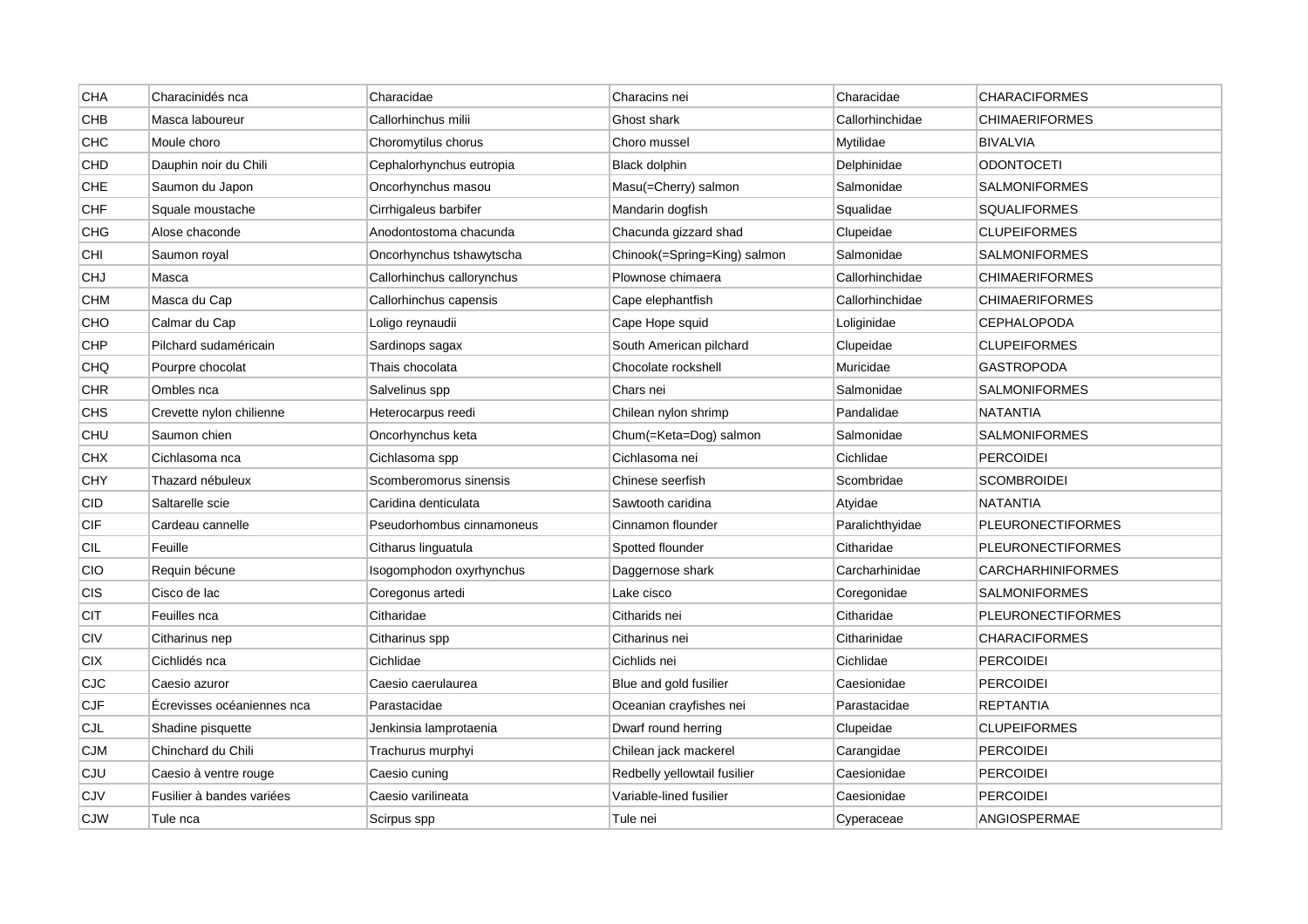| <b>CJX</b> | Fusiliers nca              | Caesionidae                 | Fusiliers nei                  | Caesionidae      | <b>PERCOIDEI</b>         |
|------------|----------------------------|-----------------------------|--------------------------------|------------------|--------------------------|
| CJZ        | Caesio à croissant         | Caesio Iunaris              | Lunar fusilier                 | Caesionidae      | <b>PERCOIDEI</b>         |
| <b>CKA</b> | Tambour brésilien          | Micropogonias undulatus     | Atlantic croaker               | Sciaenidae       | <b>PERCOIDEI</b>         |
| CKI        | Hareng araucian            | Strangomera bentincki       | Araucanian herring             | Clupeidae        | <b>CLUPEIFORMES</b>      |
| <b>CKL</b> | Otolithe gabo              | Pseudotolithus senegallus   | Law croaker                    | Sciaenidae       | <b>PERCOIDEI</b>         |
| <b>CKM</b> | Tambour rayé               | Micropogonias furnieri      | Whitemouth croaker             | Sciaenidae       | <b>PERCOIDEI</b>         |
| CKS        | Grenadier spatule          | Coelorinchus scaphopsis     | Shoulderspot grenadier         | Macrouridae      | <b>GADIFORMES</b>        |
| <b>CKW</b> | Otolithes nca              | Pseudotolithus spp          | West African croakers nei      | Sciaenidae       | <b>PERCOIDEI</b>         |
| <b>CKY</b> | Ombrine d'Argentine        | Umbrina canosai             | Argentine croaker              | Sciaenidae       | <b>PERCOIDEI</b>         |
| <b>CKZ</b> | Tile oeil doré             | Caulolatilus chrysops       | Atlantic goldeneye tilefish    | Branchiostegidae | <b>PERCOIDEI</b>         |
| <b>CLA</b> | Clupeonelle                | Clupeonella cultriventris   | Black and Caspian Sea sprat    | Clupeidae        | <b>CLUPEIFORMES</b>      |
| <b>CLB</b> | Mactre solide              | Spisula solidissima         | Atlantic surf clam             | Mactridae        | <b>BIVALVIA</b>          |
| <b>CLD</b> | Requin sagrin              | Loxodon macrorhinus         | Sliteye shark                  | Carcharhinidae   | <b>CARCHARHINIFORMES</b> |
| <b>CLF</b> | Clams d'eau douce nca      | Corbicula spp               | Freshwater clams nei           | Corbiculidae     | <b>BIVALVIA</b>          |
| <b>CLH</b> | Praire                     | Mercenaria mercenaria       | Northern quahog(=Hard clam)    | Veneridae        | <b>BIVALVIA</b>          |
| <b>CLI</b> | Morue-lingue               | Ophiodon elongatus          | Lingcod                        | Hexagrammidae    | <b>SCORPAENIFORMES</b>   |
| CLJ        | Palourde japonaise         | Ruditapes philippinarum     | Japanese carpet shell          | Veneridae        | <b>BIVALVIA</b>          |
| <b>CLL</b> | Émissole barbue            | Leptocharias smithii        | Barbeled houndshark            | Leptochariidae   | <b>CARCHARHINIFORMES</b> |
| <b>CLM</b> | Mesodème chilienne         | Mesodesma donacium          | Macha clam                     | Mesodesmatidae   | <b>BIVALVIA</b>          |
| <b>CLP</b> | Harengs, sardines nca      | Clupeidae                   | Herrings, sardines nei         | Clupeidae        | <b>CLUPEIFORMES</b>      |
| <b>CLQ</b> | Cyprine d'Islande          | Arctica islandica           | Ocean quahog                   | Arcticidae       | <b>BIVALVIA</b>          |
| <b>CLR</b> | Couteau de l'Atlantique    | Ensis directus              | Atl.jackknife(=Atl.razor clam) | Solenidae        | <b>BIVALVIA</b>          |
| <b>CLS</b> | Mye des sables             | Mya arenaria                | Sand gaper                     | Myidae           | <b>BIVALVIA</b>          |
| <b>CLT</b> | Douceron de Stimpson       | Spisula polynyma            | Stimpson's surf clam           | Mactridae        | <b>BIVALVIA</b>          |
| <b>CLU</b> | Clupéoidés nca             | Clupeoidei                  | Clupeoids nei                  |                  | <b>CLUPEIFORMES</b>      |
| <b>CLV</b> | Petites praires nca        | Veneridae                   | Venus clams nei                | Veneridae        | <b>BIVALVIA</b>          |
| <b>CLX</b> | Clams, etc. nca            | <b>Bivalvia</b>             | Clams, etc. nei                |                  | <b>BIVALVIA</b>          |
| CLZ        | Poisson-chat nord-africain | Clarias gariepinus          | North African catfish          | Clariidae        | <b>SILURIFORMES</b>      |
| <b>CMA</b> | Clam d'Asie                | Corbicula fluminea          | Asian clam                     | Corbiculidae     | <b>BIVALVIA</b>          |
| CMB        | Crocodile cubain           | Crocodylus rhombifer        | Cuban crocodile                | Crocodylidae     | CROCODILIA               |
| <b>CMD</b> | Dauphin de Commerson       | Cephalorhynchus commersonii | Commerson's dolphin            | Delphinidae      | <b>ODONTOCETI</b>        |
| <b>CME</b> | Crocodile de Morelet       | Crocodylus moreletii        | Morelet's crocodile            | Crocodylidae     | <b>CROCODILIA</b>        |
| <b>CMJ</b> | Cyrène japonaise           | Corbicula japonica          | Japanese corbicula             | Corbiculidae     | <b>BIVALVIA</b>          |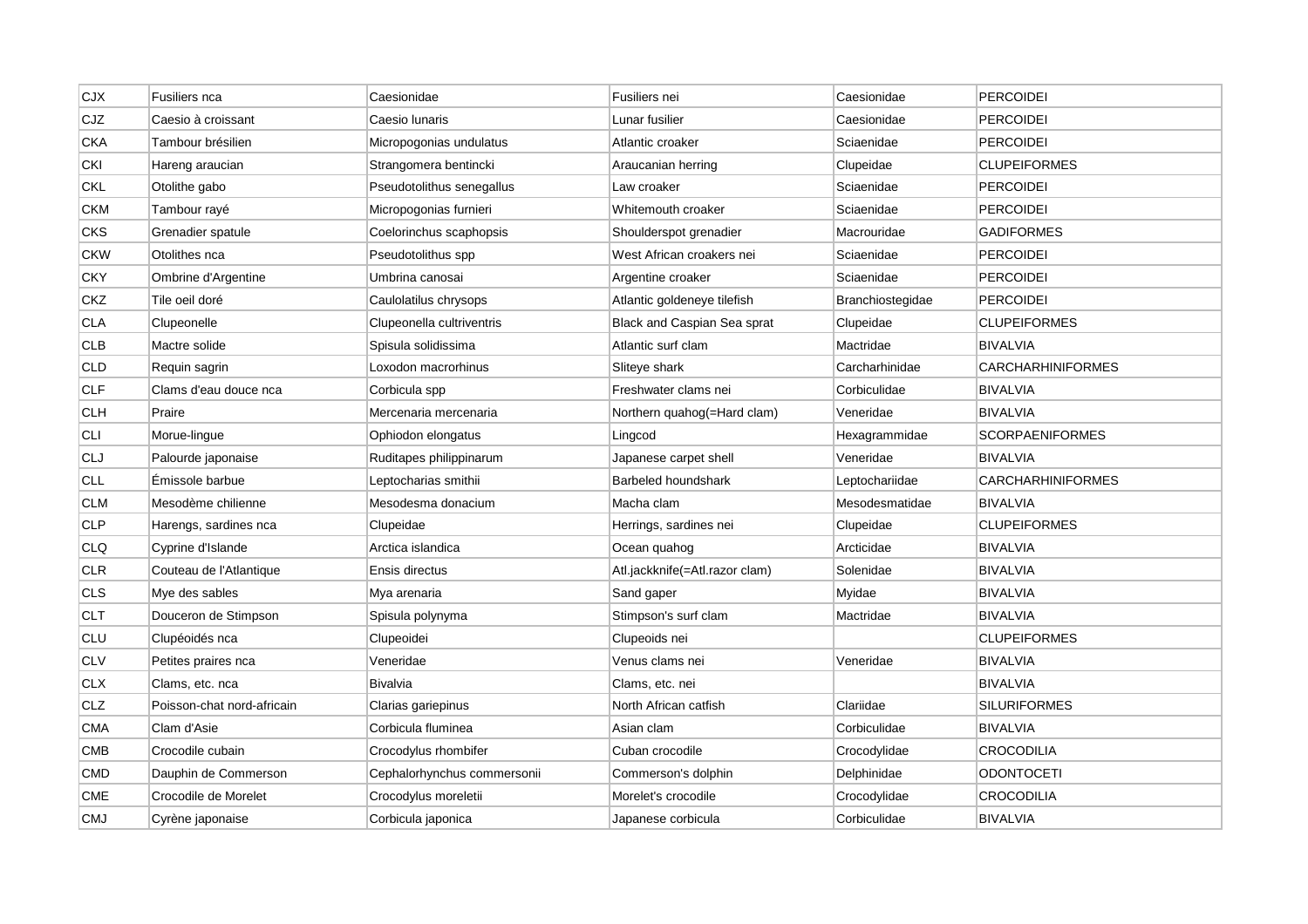| <b>CMM</b> | Clam de Manila                | Corbicula manilensis    | Manila clam                    | Corbiculidae      | <b>BIVALVIA</b>          |
|------------|-------------------------------|-------------------------|--------------------------------|-------------------|--------------------------|
| <b>CMN</b> | Peigne sénateur               | Chlamys nobilis         | Noble scallop                  | Pectinidae        | <b>BIVALVIA</b>          |
| CMO        | Chimère commune               | Chimaera monstrosa      | Rabbit fish                    | Chimaeridae       | <b>CHIMAERIFORMES</b>    |
| <b>CMR</b> | Crabe vert de la Méditerranée | Carcinus aestuarii      | Mediterranean shore crab       | Portunidae        | <b>BRACHYURA</b>         |
| <b>CNA</b> | Poisson tête de serpent       | Channa argus            | Snakehead                      | Channidae         | OTHER PERCIFORMES        |
| <b>CNG</b> | Crocodile de Nouvelle-Guinée  | Crocodylus novaeguineae | New Guinea crocodile           | Crocodylidae      | <b>CROCODILIA</b>        |
| <b>CNI</b> | Cnidaires nca                 | Cnidaria                | Cnidarians nei                 |                   | <b>CNIDARIA</b>          |
| CNP        | Tête de serpent tachetée      | Channa punctata         | Spotted snakehead              | Channidae         | OTHER PERCIFORMES        |
| <b>CNS</b> | Chardin gros nez              | Nematalosa nasus        | Bloch's gizzard shad           | Clupeidae         | <b>CLUPEIFORMES</b>      |
| <b>CNT</b> | Baliste rude                  | Canthidermis maculata   | Rough triggerfish              | <b>Balistidae</b> | <b>TETRAODONTIFORMES</b> |
| CNU        | Chirocentre sabre             | Chirocentrus nudus      | Whitefin wolf-herring          | Chirocentridae    | <b>CLUPEIFORMES</b>      |
| <b>CNX</b> | Requin nez blanc              | Nasolamia velox         | Whitenose shark                | Carcharhinidae    | <b>CARCHARHINIFORMES</b> |
| CNZ        | Crevettes Crangon nca         | Crangon spp             | Crangon shrimps nei            | Crangonidae       | <b>NATANTIA</b>          |
| <b>COA</b> | Congre d'Amérique             | Conger oceanicus        | American conger                | Congridae         | ANGUILLIFORMES           |
| COB        | Ombrine côtière               | Umbrina cirrosa         | Shi drum                       | Sciaenidae        | <b>PERCOIDEI</b>         |
| COC        | Coque commune                 | Cerastoderma edule      | Common edible cockle           | Cardiidae         | <b>BIVALVIA</b>          |
| COD        | Morue de l'Atlantique         | Gadus morhua            | Atlantic cod                   | Gadidae           | <b>GADIFORMES</b>        |
| <b>COE</b> | Congre d'Europe               | Conger conger           | European conger                | Congridae         | ANGUILLIFORMES           |
| COG        | Corail grenat                 | Corallium regale        | Garnet coral                   | Coralliidae       | <b>ANTHOZOA</b>          |
| COH        | Saumon argenté                | Oncorhynchus kisutch    | Coho(=Silver) salmon           | Salmonidae        | <b>SALMONIFORMES</b>     |
| COJ        | Corail aka                    | Corallium japonicum     | Aka coral                      | Coralliidae       | <b>ANTHOZOA</b>          |
| COK        | Corail blanc                  | Corallium konojoi       | Shiro, white coral             | Coralliidae       | <b>ANTHOZOA</b>          |
| COL        | Corail Sardaigne              | Corallium rubrum        | Sardinia coral                 | Coralliidae       | <b>ANTHOZOA</b>          |
| <b>COM</b> | Thazard rayé indo-pacifique   | Scomberomorus commerson | Narrow-barred Spanish mackerel | Scombridae        | <b>SCOMBROIDEI</b>       |
| CON        | Strombes nca                  | Strombus spp            | Stromboid conchs nei           | Strombidae        | <b>GASTROPODA</b>        |
| COO        | Lambi                         | Strombus gigas          | Queen conch                    | Strombidae        | <b>GASTROPODA</b>        |
| COR        | Coraux précieux nca           | Corallium spp           | Precious corals nei            | Coralliidae       | <b>ANTHOZOA</b>          |
| COS        | Congre argentin               | Conger orbignyanus      | Argentine conger               | Congridae         | ANGUILLIFORMES           |
| COT        | Galjoins nca                  | Dichistiidae            | Galjoens nei                   | Dichistiidae      | <b>PERCOIDEI</b>         |
| COU        | Girelle                       | Coris julis             | Rainbow wrasse                 | Labridae          | <b>PERCOIDEI</b>         |
| COW        | Morue arctique                | Eleginus navaga         | Navaga(=Wachna cod)            | Gadidae           | <b>GADIFORMES</b>        |
| COX        | Congres, etc. nca             | Congridae               | Conger eels, etc. nei          | Congridae         | ANGUILLIFORMES           |
| COZ        | Coques nca                    | Cardiidae               | Cockles nei                    | Cardiidae         | <b>BIVALVIA</b>          |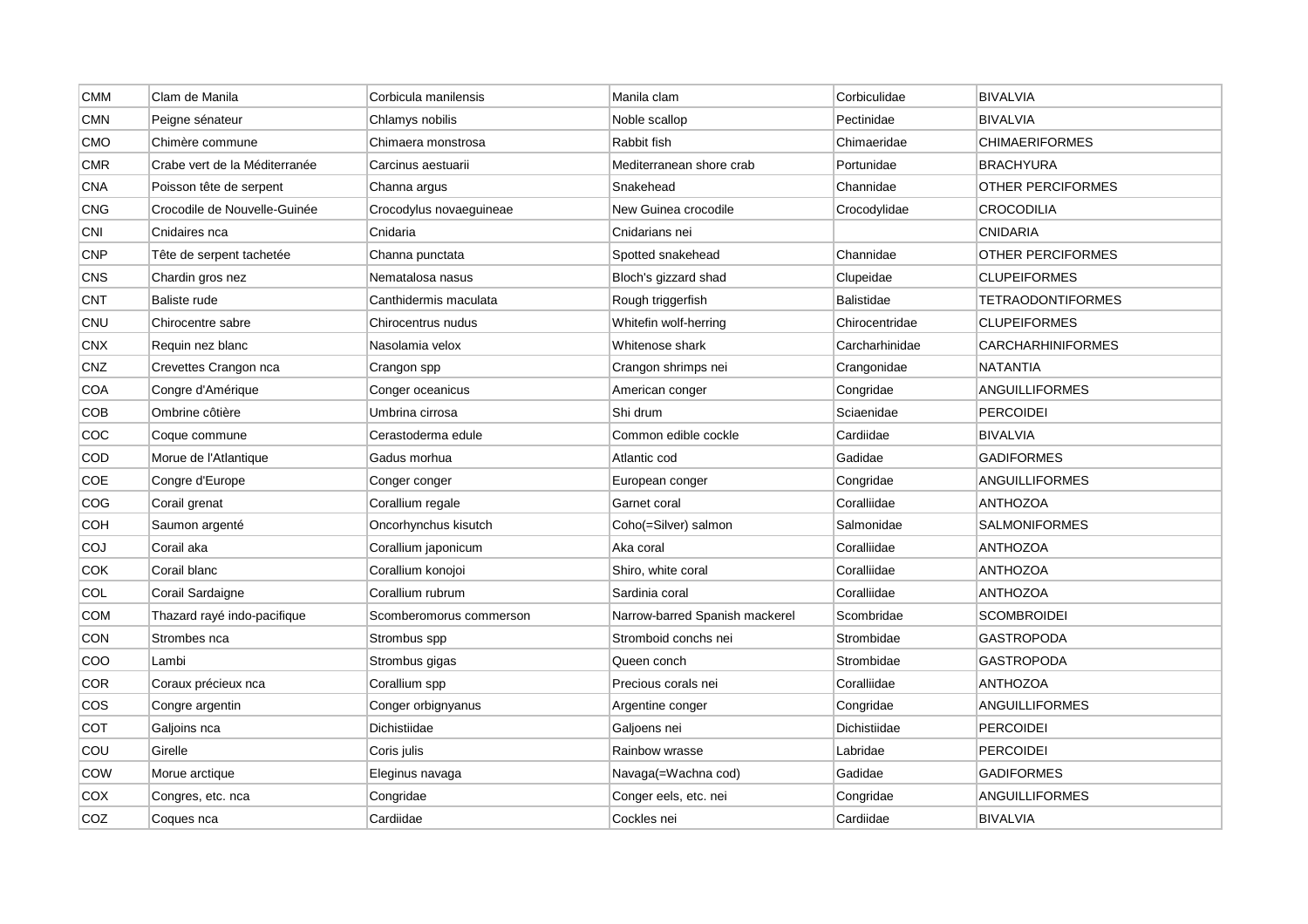| CPA        | Holbiche indienne             | Cephaloscyllium silasi     | Indian swellshark              | Scyliorhinidae | <b>CARCHARHINIFORMES</b>    |
|------------|-------------------------------|----------------------------|--------------------------------|----------------|-----------------------------|
| <b>CPC</b> | Holbiche têtard               | Cephalurus cephalus        | Lollipop catshark              | Scyliorhinidae | <b>CARCHARHINIFORMES</b>    |
| CPE        | Requin chat arlequin          | Ctenacis fehlmanni         | Harlequin catshark             | Proscylliidae  | CARCHARHINIFORMES           |
| CPF        | Holbiche bouffie              | Cephaloscyllium fasciatum  | Reticulated swellshark         | Scyliorhinidae | <b>CARCHARHINIFORMES</b>    |
| CPG        | Requin chat golloum           | Gollum attenuatus          | Slender smooth-hound           | Proscylliidae  | <b>CARCHARHINIFORMES</b>    |
| CPH        | Holbiche soufflue             | Cephaloscyllium sufflans   | Balloon shark                  | Scyliorhinidae | <b>CARCHARHINIFORMES</b>    |
| CPI        | Pilchard de Californie        | Sardinops caeruleus        | California pilchard            | Clupeidae      | <b>CLUPEIFORMES</b>         |
| CPL        | Squale-chagrin longue dorsale | Centrophorus Iusitanicus   | Lowfin gulper shark            | Squalidae      | <b>SQUALIFORMES</b>         |
| <b>CPM</b> | Baleine pygmée                | Caperea marginata          | Pygmy right whale              | Neobalaenidae  | <b>MYSTICETI</b>            |
| <b>CPN</b> | Holbiche isabelle             | Cephaloscyllium nascione   | Whitefinned swellshark         | Scyliorhinidae | <b>CARCHARHINIFORMES</b>    |
| <b>CPO</b> | Aileron chinois               | Pampus chinensis           | Chinese silver pomfret         | Stromateidae   | STROMATEOIDEI, ANABANTOIDEI |
| CPP        | Hotentots nca                 | Pachymetopon spp           | Copper breams(=Hottentots) nei | Sparidae       | <b>PERCOIDEI</b>            |
| <b>CPR</b> | Bouquet commun                | Palaemon serratus          | Common prawn                   | Palaemonidae   | <b>NATANTIA</b>             |
| <b>CPS</b> | Holbiche damier               | Cephaloscyllium isabellum  | Draughtsboard shark            | Scyliorhinidae | <b>CARCHARHINIFORMES</b>    |
| <b>CPT</b> | Holbiche gressouillette       | Cephaloscyllium laticeps   | Australian swellshark          | Scyliorhinidae | <b>CARCHARHINIFORMES</b>    |
| CPU        | Petit squale-chagrin          | Centrophorus uyato         | Little gulper shark            | Squalidae      | <b>SQUALIFORMES</b>         |
| <b>CPV</b> | Holbiche ventrue              | Cephaloscyllium ventriosum | Swellshark                     | Scyliorhinidae | <b>CARCHARHINIFORMES</b>    |
| <b>CPY</b> | Requin chat gracile           | Proscyllium habereri       | Graceful catshark              | Proscylliidae  | <b>CARCHARHINIFORMES</b>    |
| <b>CQH</b> | Grenadier can                 | Coelorinchus canus         | Clearsnout grenadier           | Macrouridae    | <b>GADIFORMES</b>           |
| CQL        | Grenadier raton               | Coelorinchus caelorhincus  | Hollowsnout grenadier          | Macrouridae    | <b>GADIFORMES</b>           |
| <b>CRA</b> | Crabes de mer nca             | Brachyura                  | Marine crabs nei               |                | <b>BRACHYURA</b>            |
| <b>CRB</b> | Crabe bleu                    | Callinectes sapidus        | Blue crab                      | Portunidae     | <b>BRACHYURA</b>            |
| CRC        | Crabe géant                   | Callinectes toxotes        | Giant swimcrab                 | Portunidae     | <b>BRACHYURA</b>            |
| CRD        | Ecrevisse à pattes grêles     | Astacus leptodactylus      | Danube crayfish                | Astacidae      | <b>REPTANTIA</b>            |
| CRE        | Tourteau                      | Cancer pagurus             | Edible crab                    | Cancridae      | <b>BRACHYURA</b>            |
| CRG        | Crabe vert                    | Carcinus maenas            | Green crab                     | Portunidae     | <b>BRACHYURA</b>            |
| <b>CRH</b> | Crocodile australien          | Crocodylus johnstoni       | Australian crocodile           | Crocodylidae   | <b>CROCODILIA</b>           |
| CRI        | Crocodile du Nil              | Crocodylus niloticus       | Nile crocodile                 | Crocodylidae   | <b>CROCODILIA</b>           |
| <b>CRJ</b> | Tourteau jona                 | Cancer borealis            | Jonah crab                     | Cancridae      | <b>BRACHYURA</b>            |
| <b>CRK</b> | Tourteau poïnclos             | Cancer irroratus           | Atlantic rock crab             | Cancridae      | <b>BRACHYURA</b>            |
| CRL        | Maigre noire                  | Atrobucca nibe             | <b>Blackmouth croaker</b>      | Sciaenidae     | <b>PERCOIDEI</b>            |
| <b>CRN</b> | Crevettes crangonidés nca     | Crangonidae                | Crangonid shrimps nei          | Crangonidae    | <b>NATANTIA</b>             |
| CRO        | Crocodiles et alligators nca  | Crocodylidae               | Crocodiles and alligators nei  | Crocodylidae   | <b>CROCODILIA</b>           |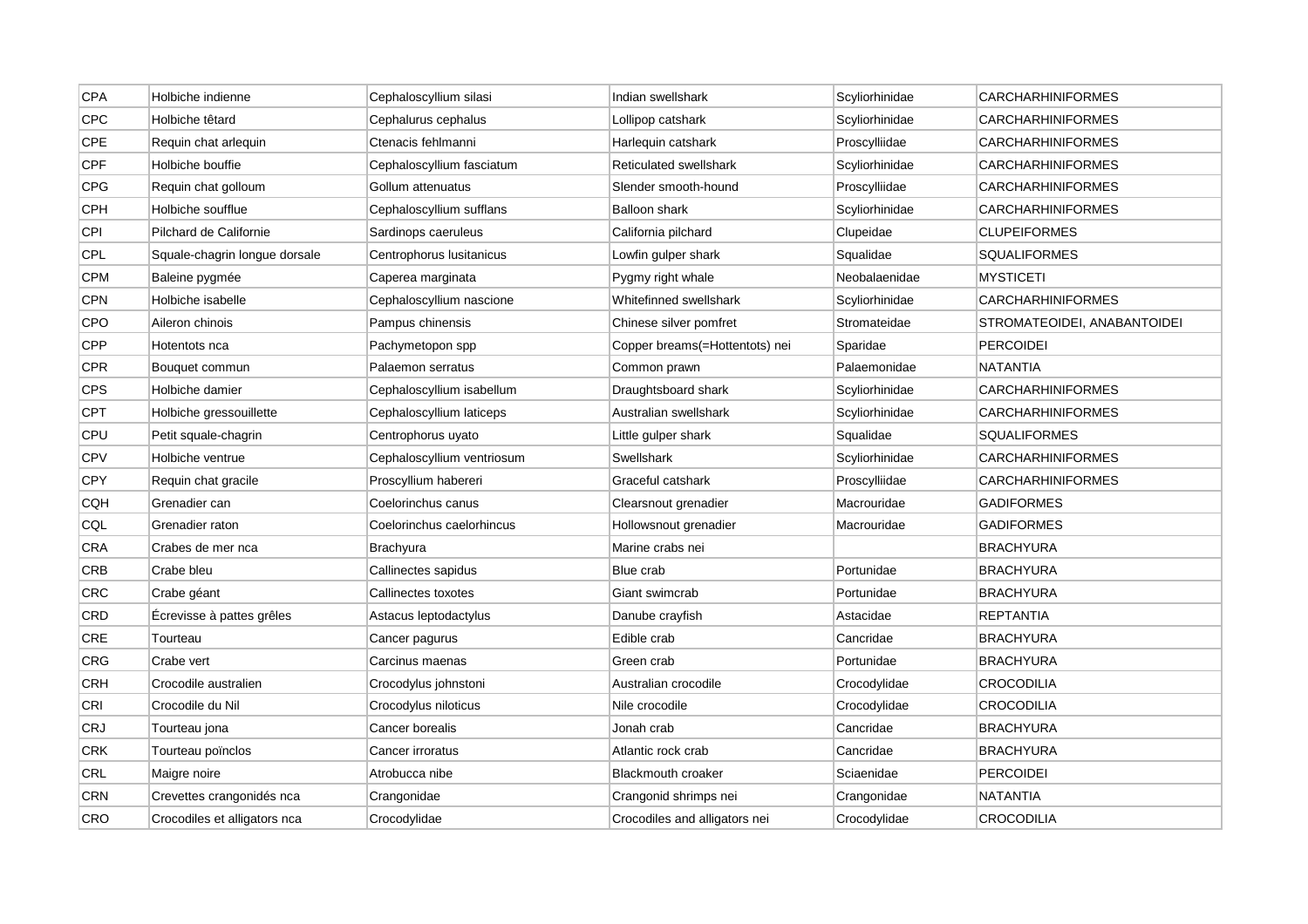| CRQ        | Crabe des neiges             | Chionoecetes opilio      | Queen crab                   | Majidae          | <b>BRACHYURA</b>         |
|------------|------------------------------|--------------------------|------------------------------|------------------|--------------------------|
| <b>CRR</b> | Gériocrabe rouge             | Chaceon quinquedens      | Red crab                     | Geryonidae       | <b>BRACHYURA</b>         |
| <b>CRS</b> | Étrilles Portunus nca        | Portunus spp             | Portunus swimcrabs nei       | Portunidae       | <b>BRACHYURA</b>         |
| CRU        | Crustacés marins nca         | Crustacea                | Marine crustaceans nei       |                  | CRUSTACEA MISCELLANEA    |
| CRV        | Maigre argenté               | Pennahia argentata       | Silver croaker               | Sciaenidae       | <b>PERCOIDEI</b>         |
| <b>CRW</b> | Langoustes Palinurus nca     | Palinurus spp            | Palinurid spiny lobsters nei | Palinuridae      | <b>REPTANTIA</b>         |
| <b>CRX</b> | Tambours nca                 | Micropogonias spp        | Croakers nei                 | Sciaenidae       | <b>PERCOIDEI</b>         |
| CRZ        | Crabe lénée                  | Callinectes danae        | Dana swimcrab                | Portunidae       | <b>BRACHYURA</b>         |
| <b>CSC</b> | Huître-capuchon              | Saccostrea cuccullata    | Hooded oyster                | Ostreidae        | <b>BIVALVIA</b>          |
| <b>CSE</b> | Corail peau d'ange           | Corallium secundum       | Angel skin coral             | Coralliidae      | <b>ANTHOZOA</b>          |
| <b>CSF</b> | Holbiche à grande tête       | Apristurus longicephalus | Longhead catshark            | Scyliorhinidae   | <b>CARCHARHINIFORMES</b> |
| <b>CSH</b> | Crevette grise               | Crangon crangon          | Common shrimp                | Crangonidae      | NATANTIA                 |
| CSI        | Huître creuse chausson       | Crassostrea iredalei     | Slipper cupped oyster        | Ostreidae        | <b>BIVALVIA</b>          |
| CSJ        | Holbiche japonaise           | Apristurus japonicus     | Japanese catshark            | Scyliorhinidae   | <b>CARCHARHINIFORMES</b> |
| <b>CSL</b> | Lion de mer de Californie    | Zalophus californianus   | California sea lion          | Otariidae        | <b>PINNIPEDIA</b>        |
| <b>CSN</b> | Holbiche brune               | Apristurus brunneus      | Brown catshark               | Scyliorhinidae   | <b>CARCHARHINIFORMES</b> |
| <b>CSP</b> | Crevette cristal             | Penaeus brevirostris     | Crystal shrimp               | Penaeidae        | <b>NATANTIA</b>          |
| CSQ        | Holbiche grise               | Apristurus canutus       | Hoary catshark               | Scyliorhinidae   | <b>CARCHARHINIFORMES</b> |
| CSS        | Madrépores nca               | Scleractinia             | Hard corals, madrepores nei  |                  | <b>ANTHOZOA</b>          |
| CSU        | Holbiche atlantique          | Apristurus atlanticus    | Atlantic ghost catshark      | Scyliorhinidae   | <b>CARCHARHINIFORMES</b> |
| CSV        | Holbiche grandes oreilles    | Apristurus riveri        | Broadgill catshark           | Scyliorhinidae   | <b>CARCHARHINIFORMES</b> |
| <b>CSW</b> | Holbiche à longues nageoires | Apristurus herklotsi     | Longfin catshark             | Scyliorhinidae   | <b>CARCHARHINIFORMES</b> |
| CSX        | Holbiche torazame            | Apristurus macrorhynchus | Flathead catshark            | Scyliorhinidae   | <b>CARCHARHINIFORMES</b> |
| CSZ        | Holbiche tapir               | Apristurus kampae        | Longnose catshark            | Scyliorhinidae   | <b>CARCHARHINIFORMES</b> |
| <b>CTA</b> | Castanette pontude           | Cheilodactylus bergi     | Castaneta                    | Cheilodactylidae | <b>PERCOIDEI</b>         |
| <b>CTB</b> | Sar à tête noire             | Diplodus vulgaris        | Common two-banded seabream   | Sparidae         | <b>PERCOIDEI</b>         |
| <b>CTC</b> | Seiche commune               | Sepia officinalis        | Common cuttlefish            | Sepiidae         | <b>CEPHALOPODA</b>       |
| <b>CTD</b> | Émissole blanche             | Mustelus dorsalis        | Sharptooth smooth-hound      | Triakidae        | <b>CARCHARHINIFORMES</b> |
| <b>CTE</b> | Emissole côtière             | Mustelus griseus         | Spotless smooth-hound        | Triakidae        | <b>CARCHARHINIFORMES</b> |
| <b>CTF</b> | Emissole rayée               | Mustelus fasciatus       | Striped smooth-hound         | Triakidae        | <b>CARCHARHINIFORMES</b> |
| <b>CTG</b> | Palourde croisée d'Europe    | Ruditapes decussatus     | Grooved carpet shell         | Veneridae        | <b>BIVALVIA</b>          |
| <b>CTH</b> | Labbe du Chili               | Catharacta chilensis     | Chilean skua                 | Laridae          | <b>CHARADRIIFORMES</b>   |
| CTI        | Émissole douce               | Mustelus canis           | Dusky smooth-hound           | Triakidae        | <b>CARCHARHINIFORMES</b> |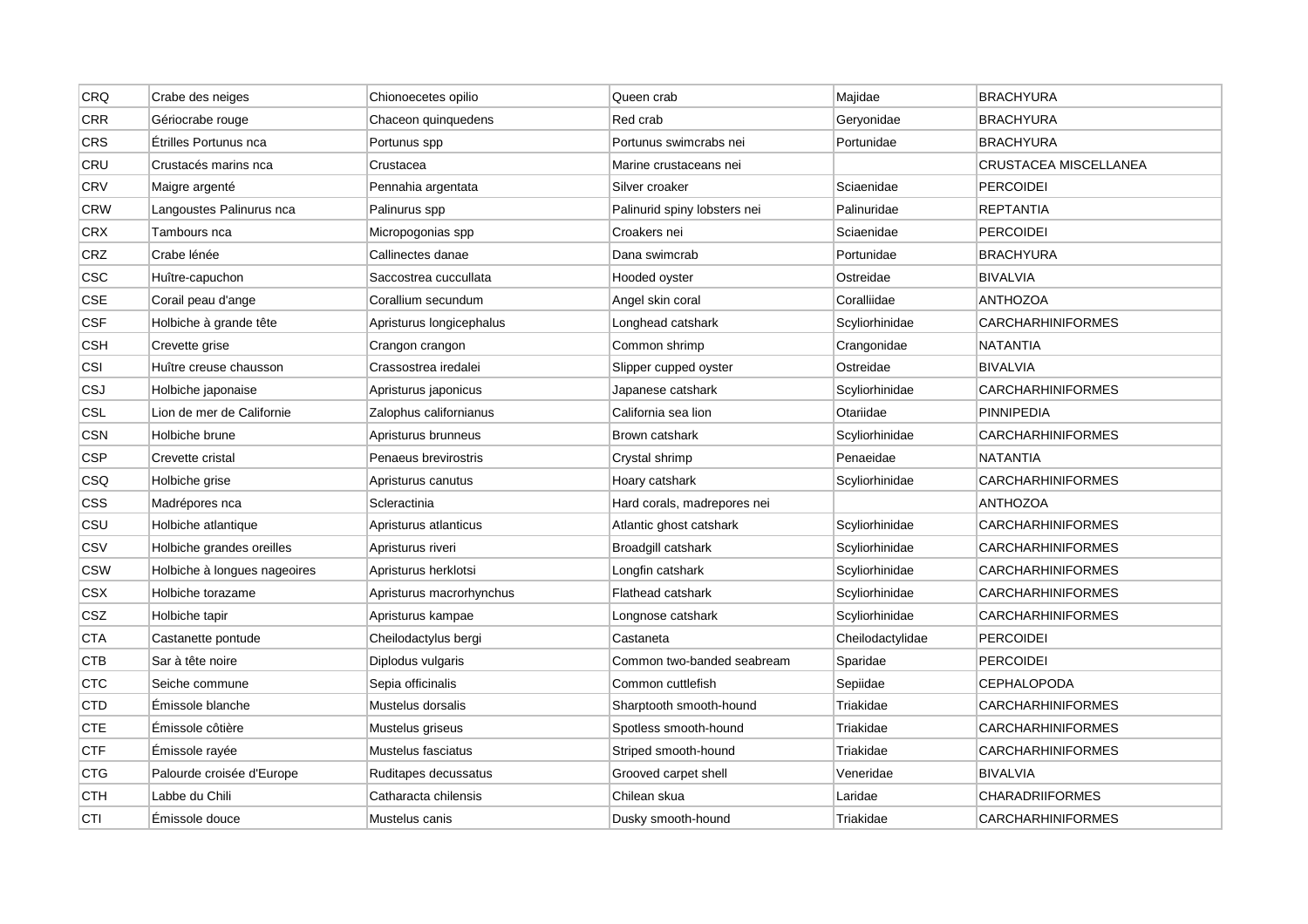| <b>CTJ</b> | Émissole ti-yeux            | Mustelus higmani            | Smalleye smooth-hound          | Triakidae         | <b>CARCHARHINIFORMES</b> |
|------------|-----------------------------|-----------------------------|--------------------------------|-------------------|--------------------------|
| <b>CTK</b> | Émissole brune              | Mustelus henlei             | Brown smooth-hound             | Triakidae         | <b>CARCHARHINIFORMES</b> |
| <b>CTL</b> | Seiches, sépioles nca       | Sepiidae, Sepiolidae        | Cuttlefish, bobtail squids nei |                   | CEPHALOPODA              |
| <b>CTM</b> | Cyprins sucets nca          | Catostomidae                | Suckers nei                    | Catostomidae      | <b>CYPRINIFORMES</b>     |
| <b>CTN</b> | Emissole grise              | Mustelus californicus       | Grey smooth-hound              | Triakidae         | <b>CARCHARHINIFORMES</b> |
| <b>CTR</b> | Sépiole naine               | Sepiola rondeleti           | Dwarf bobtail squid            | Sepiolidae        | <b>CEPHALOPODA</b>       |
| CTS        | Palourde bleue              | Venerupis pullastra         | Pullet carpet shell            | Veneridae         | <b>BIVALVIA</b>          |
| <b>CTU</b> | Émissole gommée             | Mustelus antarcticus        | Gummy shark                    | Triakidae         | <b>CARCHARHINIFORMES</b> |
| <b>CUA</b> | Alose de l'Alabama          | Alosa alabamae              | Alabama shad                   | Clupeidae         | <b>CLUPEIFORMES</b>      |
| <b>CUB</b> | Abadèche noir               | Genypterus maculatus        | Black cusk-eel                 | Ophidiidae        | <b>OPHIDIIFORMES</b>     |
| <b>CUC</b> | Abadèche rouge              | Genypterus chilensis        | Red cusk-eel                   | Ophidiidae        | <b>OPHIDIIFORMES</b>     |
| <b>CUI</b> | Alose de la mer Caspienne   | Alosa caspia                | Caspian shad                   | Clupeidae         | <b>CLUPEIFORMES</b>      |
| <b>CUJ</b> | Bèche-de-mer japonaise      | Apostichopus japonicus      | Japanese sea cucumber          | Stichopodidae     | <b>HOLOTHUROIDEA</b>     |
| <b>CUN</b> | Tanche-tautogue             | Tautogolabrus adspersus     | Cunner                         | Labridae          | <b>PERCOIDEI</b>         |
| <b>CUS</b> | Abadèche rosé               | Genypterus blacodes         | Pink cusk-eel                  | Ophidiidae        | <b>OPHIDIIFORMES</b>     |
| <b>CUT</b> | Poissons-sabres, sabres nca | Trichiuridae                | Hairtails, scabbardfishes nei  | Trichiuridae      | <b>SCOMBROIDEI</b>       |
| <b>CUX</b> | Bèches-de-mer nca           | Holothuroidea               | Sea cucumbers nei              |                   | <b>HOLOTHUROIDEA</b>     |
| <b>CVE</b> | Mâchoiron couma             | Sciades couma               | Couma sea catfish              | Ariidae           | <b>SILURIFORMES</b>      |
| <b>CVJ</b> | Carangue crevalle           | Caranx hippos               | Crevalle jack                  | Carangidae        | <b>PERCOIDEI</b>         |
| <b>CVK</b> | Vielle chocolat             | Cephalopholis boenak        | Chocolate hind                 | Serranidae        | <b>PERCOIDEI</b>         |
| <b>CVL</b> | Crevettes sculptées nca     | Sclerocrangon spp           | Sculptured shrimps nei         | Crangonidae       | <b>NATANTIA</b>          |
| <b>CVQ</b> | Mâchoiron passany           | Sciades passany             | Passany sea catfish            | Ariidae           | <b>SILURIFORMES</b>      |
| <b>CVT</b> | Seiche géante africaine     | Sepia hierredda             | Giant African cuttlefish       | Sepiidae          | <b>CEPHALOPODA</b>       |
| <b>CVV</b> | Mouette rieuse              | Larus ridibundus            | Common black-headed gull       | Laridae           | <b>CHARADRIIFORMES</b>   |
| <b>CVW</b> | Eperlan du large            | Chlorophthalmus agassizi    | Shortnose greeneye             | Chlorophthalmidae | <b>AULOPIFORMES</b>      |
| <b>CWA</b> | Clupeonelle nca             | Clupeonella spp             | Black-Caspian Sea sprats nei   | Clupeidae         | <b>CLUPEIFORMES</b>      |
| <b>CWC</b> | Saupe de mer Rouge          | Crenidens crenidens         | Karanteen seabream             | Sparidae          | <b>PERCOIDEI</b>         |
| <b>CWD</b> | Crinoïdes                   | Crinoidea                   | Feather stars and sea lilies   |                   | <b>CRINOIDEA</b>         |
| <b>CWE</b> | Tourteau mola               | Cancer edwardsii            | Mola rock crab                 | Cancridae         | <b>BRACHYURA</b>         |
| CWI        | Vieille voyant              | Cephalopholis igarashiensis | Garish hind                    | Serranidae        | <b>PERCOIDEI</b>         |
| <b>CWO</b> | Squales-chagrins nca        | Centrophorus spp            | Gulper sharks nei              | Squalidae         | <b>SQUALIFORMES</b>      |
| <b>CWR</b> | Vieille fraise              | Cephalopholis spiloparaea   | Strawberry hind                | Serranidae        | PERCOIDEI                |
| <b>CWU</b> | Vieille aile noire          | Cephalopholis urodeta       | Darkfin hind                   | Serranidae        | <b>PERCOIDEI</b>         |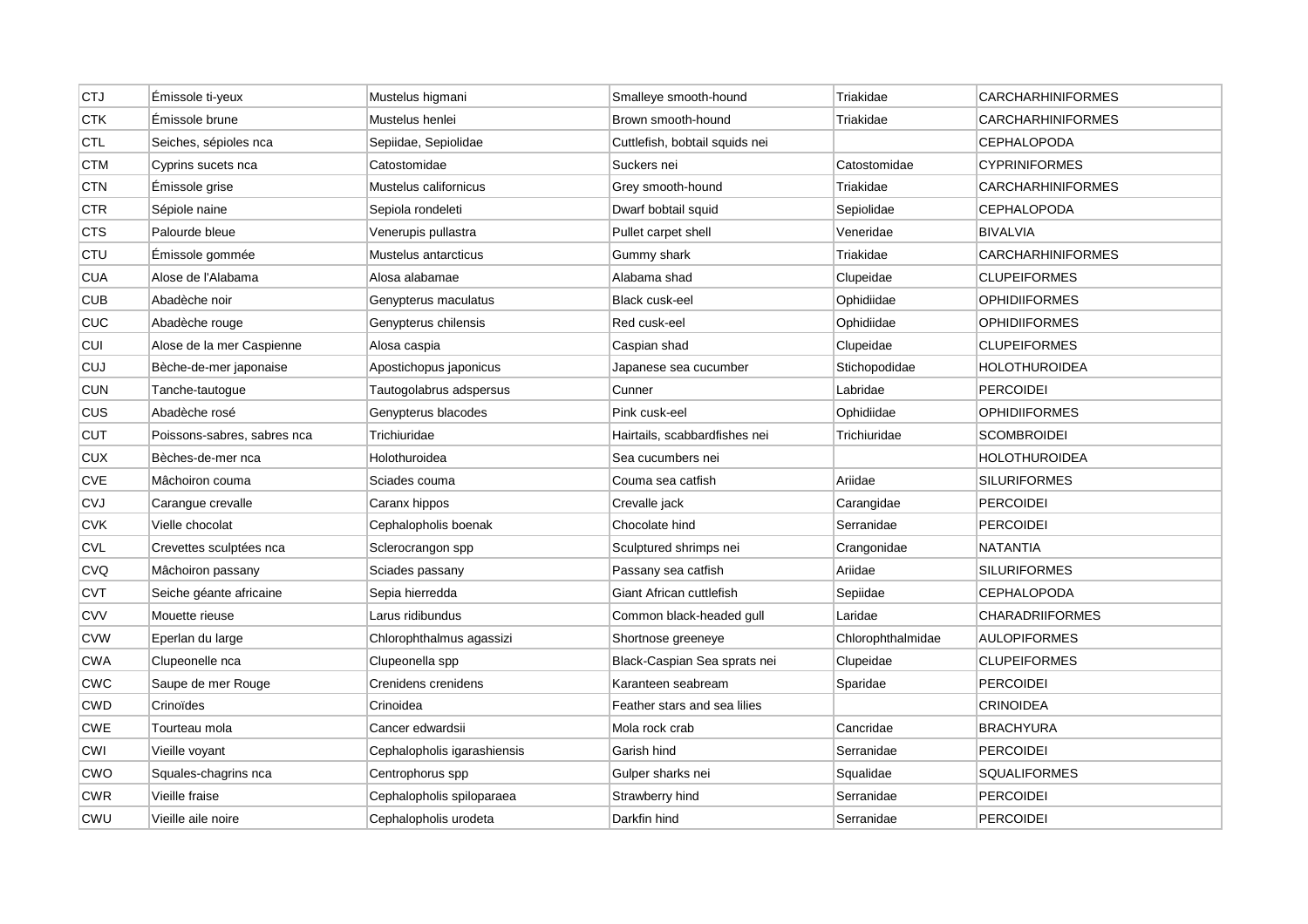| <b>CWZ</b> | Requins Carcharhinus nca       | Carcharhinus spp               | Carcharhinus sharks nei    | Carcharhinidae | <b>CARCHARHINIFORMES</b> |
|------------|--------------------------------|--------------------------------|----------------------------|----------------|--------------------------|
| <b>CXF</b> | Béryx australien               | Centroberyx affinis            | Redfish                    | Berycidae      | <b>BERYCIFORMES</b>      |
| <b>CXP</b> | Morénesoce bio-bio             | Cynoponticus coniceps          | Red pike conger            | Muraenesocidae | <b>ANGUILLIFORMES</b>    |
| <b>CXR</b> | Carangue comade                | Caranx ruber                   | Bar jack                   | Carangidae     | <b>PERCOIDEI</b>         |
| <b>CXS</b> | Carangue vorace                | Caranx sexfasciatus            | <b>Bigeye trevally</b>     | Carangidae     | <b>PERCOIDEI</b>         |
| <b>CXY</b> | Volutes nca                    | Cymbium spp                    | Volutes nei                | Volutidae      | <b>GASTROPODA</b>        |
| <b>CYC</b> | Discoloutènes nca              | Cycloteuthidae                 | Disc-fin squids nei        | Cycloteuthidae | <b>CEPHALOPODA</b>       |
| <b>CYG</b> | Aiguillat râpe                 | Centroscyllium granulatum      | Granular dogfish           | Squalidae      | <b>SQUALIFORMES</b>      |
| <b>CYK</b> | Aiguillat lisse                | Centroscyllium kamoharai       | Bareskin dogfish           | Squalidae      | <b>SQUALIFORMES</b>      |
| <b>CYM</b> | Spare nasique                  | Cymatoceps nasutus             | <b>Black musselcracker</b> | Sparidae       | <b>PERCOIDEI</b>         |
| <b>CYN</b> | Aiguillat peigne               | Centroscyllium nigrum          | Combtooth dogfish          | Squalidae      | <b>SQUALIFORMES</b>      |
| <b>CYO</b> | Pailona commun                 | Centroscymnus coelolepis       | Portuguese dogfish         | Squalidae      | <b>SQUALIFORMES</b>      |
| <b>CYP</b> | Pailona à long nez             | Centroscymnus crepidater       | Longnose velvet dogfish    | Squalidae      | <b>SQUALIFORMES</b>      |
| <b>CYR</b> | Aiguillat à nageoires blanches | Centroscyllium ritteri         | Whitefin dogfish           | Squalidae      | <b>SQUALIFORMES</b>      |
| <b>CYT</b> | Aiguillat élégant              | Centroscyllium ornatum         | Ornate dogfish             | Squalidae      | <b>SQUALIFORMES</b>      |
| CYU        | Pailona austral                | Centroscymnus plunketi         | Plunket shark              | Squalidae      | <b>SQUALIFORMES</b>      |
| <b>CYW</b> | Pailona rapeux                 | Centroscymnus owstoni          | Roughskin dogfish          | Squalidae      | <b>SQUALIFORMES</b>      |
| <b>CYY</b> | Pailona sans épine             | Centroscymnus cryptacanthus    | Shortnose velvet dogfish   | Squalidae      | <b>SQUALIFORMES</b>      |
| <b>CZE</b> | Puffin du Cap-Vert             | Calonectris edwardsii          | Cape Verde shearwater      | Procellariidae | <b>PROCELLARIIFORMES</b> |
| CZJ        | Galathée bleue                 | Cervimunida johni              | Blue squat lobster         | Galatheidae    | <b>ANOMURA</b>           |
| <b>CZP</b> | Machottes nca                  | Callianassa spp                | Ghost shrimps nei          | Callianassidae | <b>REPTANTIA</b>         |
| <b>CZW</b> | Crabes verts nca               | Carcinus spp                   | Carcinus crabs nei         | Portunidae     | <b>BRACHYURA</b>         |
| <b>CZX</b> | Saltarelles nca                | Caridina spp                   | Caridina shrimps nei       | Atyidae        | <b>NATANTIA</b>          |
| <b>DAB</b> | Limande                        | Limanda limanda                | Common dab                 | Pleuronectidae | <b>PLEURONECTIFORMES</b> |
| DAC        | Damier du Cap                  | Daption capense                | Cape petrel                | Procellariidae | <b>PROCELLARIIFORMES</b> |
| DAG        | Dagaas (=Kapenta)              | Stolothrissa, Limnothrissa spp | Dagaas (=Kapenta)          | Clupeidae      | <b>CLUPEIFORMES</b>      |
| <b>DAM</b> | Albatros de l'île d'Amsterdam  | Diomedea amsterdamensis        | Amsterdam Island albatross | Diomedeidae    | <b>PROCELLARIIFORMES</b> |
| DAQ        | Albatros à queue courte        | Phoebastria albatrus           | Short-tailed albatross     | Diomedeidae    | <b>PROCELLARIIFORMES</b> |
| DAR        | Spare poignard                 | Chrysoblephus cristiceps       | Daggerhead seabream        | Sparidae       | PERCOIDEI                |
| <b>DAS</b> | Alose à museau court           | Clupanodon thrissa             | Chinese gizzard shad       | Clupeidae      | <b>CLUPEIFORMES</b>      |
| <b>DAZ</b> | Océanite tempête               | Hydrobates pelagicus           | European storm-petrel      | Hydrobatidae   | <b>PROCELLARIIFORMES</b> |
| <b>DBK</b> | Océanite culblanc              | Oceanodroma leucorhoa          | Leach's storm-petrel       | Hydrobatidae   | <b>PROCELLARIIFORMES</b> |
| <b>DBM</b> | Thazard-kusara                 | Grammatorcynus bilineatus      | Double-lined mackerel      | Scombridae     | <b>SCOMBROIDEI</b>       |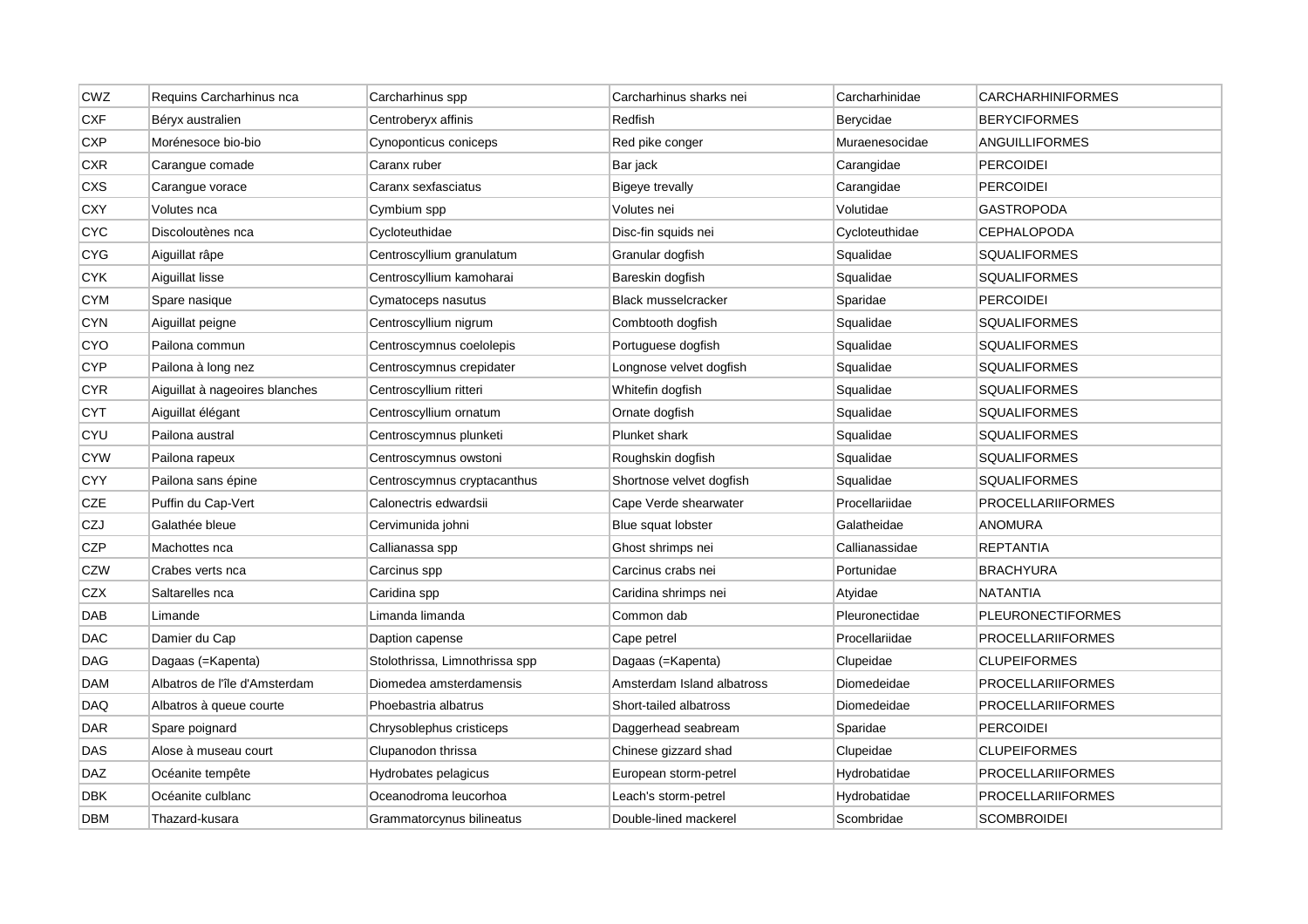| <b>DBN</b> | Albatros de Tristan          | Diomedea dabbenena          | Tristan albatross              | Diomedeidae       | <b>PROCELLARIIFORMES</b> |
|------------|------------------------------|-----------------------------|--------------------------------|-------------------|--------------------------|
| <b>DBO</b> | Grand dauphin                | Tursiops truncatus          | Bottlenose dolphin             | Delphinidae       | <b>ODONTOCETI</b>        |
| <b>DBS</b> | Bourse à taches blanches     | Cantherhines dumerilii      | Whitespotted filefish          | Monacanthidae     | <b>TETRAODONTIFORMES</b> |
| DBU        | Dolabelle commune            | Dolabella auricularia       | Shoulderblade sea cat          | Dolabellidae      | GASTROPODA               |
| <b>DBZ</b> | Grand dauphin indo-pacifique | Tursiops aduncus            | Indo-Pacif. bottlenose dolphin | Delphinidae       | <b>ODONTOCETI</b>        |
| <b>DCA</b> | Squale savate                | Deania calcea               | Birdbeak dogfish               | Squalidae         | <b>SQUALIFORMES</b>      |
| DCC        | Comète fine                  | Decapterus macrosoma        | Shortfin scad                  | Carangidae        | <b>PERCOIDEI</b>         |
| <b>DCK</b> | Comète maouane               | Decapterus kurroides        | Redtail scad                   | Carangidae        | <b>PERCOIDEI</b>         |
| <b>DCL</b> | Dauphin de Clyméné           | Stenella clymene            | Clymene dolphin                | Delphinidae       | <b>ODONTOCETI</b>        |
| <b>DCO</b> | Dauphin commun               | Delphinus delphis           | Common dolphin                 | Delphinidae       | <b>ODONTOCETI</b>        |
| <b>DCP</b> | Décapodes natantia nca       | Natantia                    | Natantian decapods nei         |                   | <b>NATANTIA</b>          |
| DCR        | Albatros à nez jaune         | Thalassarche chlororhynchos | Atlant. yellow-nosed albatross | Diomedeidae       | <b>PROCELLARIIFORMES</b> |
| <b>DCT</b> | Comète queue rouge           | Decapterus tabl             | Roughear scad                  | Carangidae        | <b>PERCOIDEI</b>         |
| DCU        | Albatros timide              | Thalassarche cauta          | Shy albatross                  | Diomedeidae       | <b>PROCELLARIIFORMES</b> |
| DCX        | Clupéoidés diadromes nca     | Clupeoidei                  | Diadromous clupeoids nei       |                   | <b>CLUPEIFORMES</b>      |
| DCZ        | Dauphin commun a bec large   | Delphinus capensis          | Long-beaked common dolphin     | Delphinidae       | <b>ODONTOCETI</b>        |
| <b>DDF</b> | Huître feuille               | Dendostrea folium           | Leaf oyster                    | Ostreidae         | <b>BIVALVIA</b>          |
| DDJ        | Poisson sabre petits yeux    | Aphanopus microphthalmus    | Smalleye scabbardfish          | Trichiuridae      | <b>SCOMBROIDEI</b>       |
| <b>DDL</b> | Fissurelle de Lister         | Diodora listeri             | Lister's keyhole limpet        | Fissurelidae      | <b>GASTROPODA</b>        |
| <b>DDP</b> | Morénésoce commun            | Muraenesox bagio            | Common pike conger             | Muraenesocidae    | <b>ANGUILLIFORMES</b>    |
| DDQ        | Eperlan du large tacheté     | Chlorophthalmus punctatus   | Spotted greeneye               | Chlorophthalmidae | <b>AULOPIFORMES</b>      |
| <b>DDU</b> | Dauphin sombre               | Lagenorhynchus obscurus     | Dusky dolphin                  | Delphinidae       | <b>ODONTOCETI</b>        |
| <b>DDX</b> | Grand vermet                 | Dendropoma maximum          | Great worm shell               | Vermetidae        | <b>GASTROPODA</b>        |
| <b>DEA</b> | Denté angolais               | Dentex angolensis           | Angolan dentex                 | Sparidae          | <b>PERCOIDEI</b>         |
| <b>DEC</b> | Denté commun                 | Dentex dentex               | Common dentex                  | Sparidae          | <b>PERCOIDEI</b>         |
| DED        | Mérou cuir                   | Dermatolepis dermatolepis   | Leather bass                   | Serranidae        | <b>PERCOIDEI</b>         |
| DEI        | Pétoncle mantelet            | Decatopecten amiculum       | Cloak scallop                  | Pectinidae        | <b>BIVALVIA</b>          |
| <b>DEL</b> | Denté à gros yeux            | Dentex macrophthalmus       | Large-eye dentex               | Sparidae          | <b>PERCOIDEI</b>         |
| DEM        | Denté du Maroc               | Dentex maroccanus           | Morocco dentex                 | Sparidae          | <b>PERCOIDEI</b>         |
| <b>DEN</b> | Denté à tache rouge          | Dentex canariensis          | Canary dentex                  | Sparidae          | <b>PERCOIDEI</b>         |
| <b>DEP</b> | Gros denté rose              | Dentex gibbosus             | Pink dentex                    | Sparidae          | <b>PERCOIDEI</b>         |
| <b>DER</b> | Albatros des Chatham         | Thalassarche eremita        | Chatham Islands albatross      | Diomedeidae       | <b>PROCELLARIIFORMES</b> |
| <b>DES</b> | Argentina du Pacifique       | Glossanodon semifasciatus   | Deep-sea smelt                 | Argentinidae      | <b>SALMONIFORMES</b>     |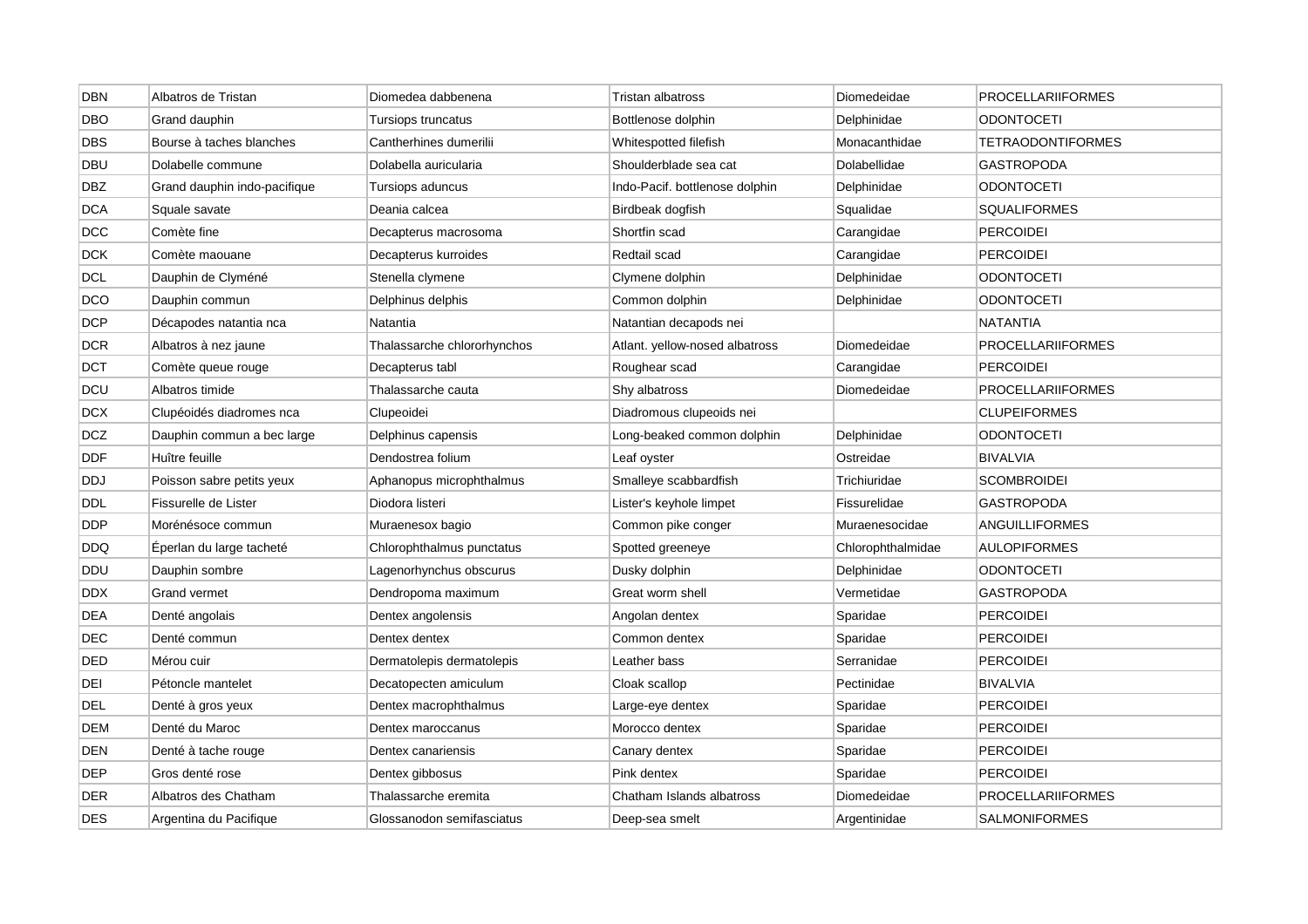| <b>DEV</b> | Mérou lisse                    | Dermatolepis striolata    | Smooth grouper                | Serranidae     | <b>PERCOIDEI</b>         |
|------------|--------------------------------|---------------------------|-------------------------------|----------------|--------------------------|
| <b>DEX</b> | Dentés nca                     | Dentex spp                | Dentex nei                    | Sparidae       | <b>PERCOIDEI</b>         |
| <b>DFZ</b> | Anoli bigarré                  | Synodus dermatogenys      | Sand lizardfish               | Synodontidae   | <b>AULOPIFORMES</b>      |
| <b>DGC</b> | Anoli croix                    | Synodus macrops           | Triplecross lizardfish        | Synodontidae   | <b>AULOPIFORMES</b>      |
| <b>DGH</b> | Squales et émissoles nca       | Squalidae, Scyliorhinidae | Dogfishes and hounds nei      |                | <b>SQUALIFORMES</b>      |
| <b>DGM</b> | Plumet de Nerée                | Digenea simplex           | Red seabroom                  | Rhodomelaceae  | <b>RHODOPHYCEAE</b>      |
| <b>DGP</b> | Diagramme voilier              | Diagramma pictum          | Painted sweetlips             | Haemulidae     | <b>PERCOIDEI</b>         |
| <b>DGQ</b> | Congriperle tacheté            | Lepophidium negropinna    | Specklefin cusk-eel           | Ophidiidae     | <b>OPHIDIIFORMES</b>     |
| <b>DGS</b> | Aiguillat commun               | Squalus acanthias         | Picked dogfish                | Squalidae      | <b>SQUALIFORMES</b>      |
| <b>DGX</b> | Squales nca                    | Squalidae                 | Dogfish sharks nei            | Squalidae      | <b>SQUALIFORMES</b>      |
| DGZ        | Aiguillats nca                 | Squalus spp               | Dogfishes nei                 | Squalidae      | <b>SQUALIFORMES</b>      |
| <b>DHA</b> | Dauphin à bosse de l'Atlantiq. | Sousa teuszii             | Atlantic hump-backed dolphin  | Delphinidae    | ODONTOCETI               |
| DHI        | Dauphin à bosse indo-pacifique | Sousa chinensis           | Indo-Pac. hump-backed dolphin | Delphinidae    | <b>ODONTOCETI</b>        |
| DHO        | Porc-épic ballon               | Diodon holocanthus        | Longspined porcupinefish      | Diodontidae    | TETRAODONTIFORMES        |
| <b>DHQ</b> | Sparaillon africain            | Diplodus bellottii        | Senegal seabream              | Sparidae       | <b>PERCOIDEI</b>         |
| <b>DHY</b> | Sar à tête noire du Cap Vert   | Diplodus prayensis        | Two-banded seabream           | Sparidae       | <b>PERCOIDEI</b>         |
| <b>DHZ</b> | Céteau ocellé                  | Dicologlossa hexophthalma | Ocellated wedge sole          | Soleidae       | <b>PLEURONECTIFORMES</b> |
| DIA        | Poissons diadromes nca         | Osteichthyes              | Diadromous fishes nei         |                | PISCES MISCELLANEA       |
| DIB        | Albatros de Buller             | Thalassarche bulleri      | <b>Buller's albatross</b>     | Diomedeidae    | PROCELLARIIFORMES        |
| <b>DIC</b> | Albatros à tête grise          | Thalassarche chrysostoma  | Grey-headed albatross         | Diomedeidae    | <b>PROCELLARIIFORMES</b> |
| DIH        | Sar cotonnier                  | Diplodus holbrooki        | Spottail seabream             | Sparidae       | <b>PERCOIDEI</b>         |
| <b>DIM</b> | Albatros à sourcils noirs      | Thalassarche melanophrys  | <b>Black-browed albatross</b> | Diomedeidae    | <b>PROCELLARIIFORMES</b> |
| <b>DIO</b> | Porcs-épics                    | Diodontidae               | Globefish, porcupine fish     | Diodontidae    | TETRAODONTIFORMES        |
| DIP        | Albatros royal                 | Diomedea epomophora       | Southern royal albatross      | Diomedeidae    | <b>PROCELLARIIFORMES</b> |
| DIQ        | Albatros royal du Nord         | Diomedea sanfordi         | Northern royal albatross      | Diomedeidae    | <b>PROCELLARIIFORMES</b> |
| <b>DIW</b> | Albatros de Gibson             | Diomedea gibsoni          | Gibson's albatross            | Diomedeidae    | PROCELLARIIFORMES        |
| <b>DIX</b> | Albatros hurleur               | Diomedea exulans          | Wandering albatross           | Diomedeidae    | <b>PROCELLARIIFORMES</b> |
| <b>DIY</b> | Porc-épic boubou               | Diodon hystrix            | Spot-fin porcupinefish        | Diodontidae    | <b>TETRAODONTIFORMES</b> |
| DIZ        | Albatros de Laysan             | Phoebastria immutabilis   | Laysan albatross              | Diomedeidae    | <b>PROCELLARIIFORMES</b> |
| <b>DJB</b> | Modiole barbue                 | Modiolus barbatus         | Bearded horse mussel          | Mytilidae      | <b>BIVALVIA</b>          |
| <b>DJC</b> | Donacille cornée               | Donacilla cornea          | Corneous wedge clam           | Mesodesmatidae | <b>BIVALVIA</b>          |
| <b>DJD</b> | Modiole adriatique             | Modiolus adriaticus       | Adriatic horse mussel         | Mytilidae      | <b>BIVALVIA</b>          |
| <b>DJE</b> | Modiole du large               | Modiolus eiseni           | Offshore horse mussel         | Mytilidae      | <b>BIVALVIA</b>          |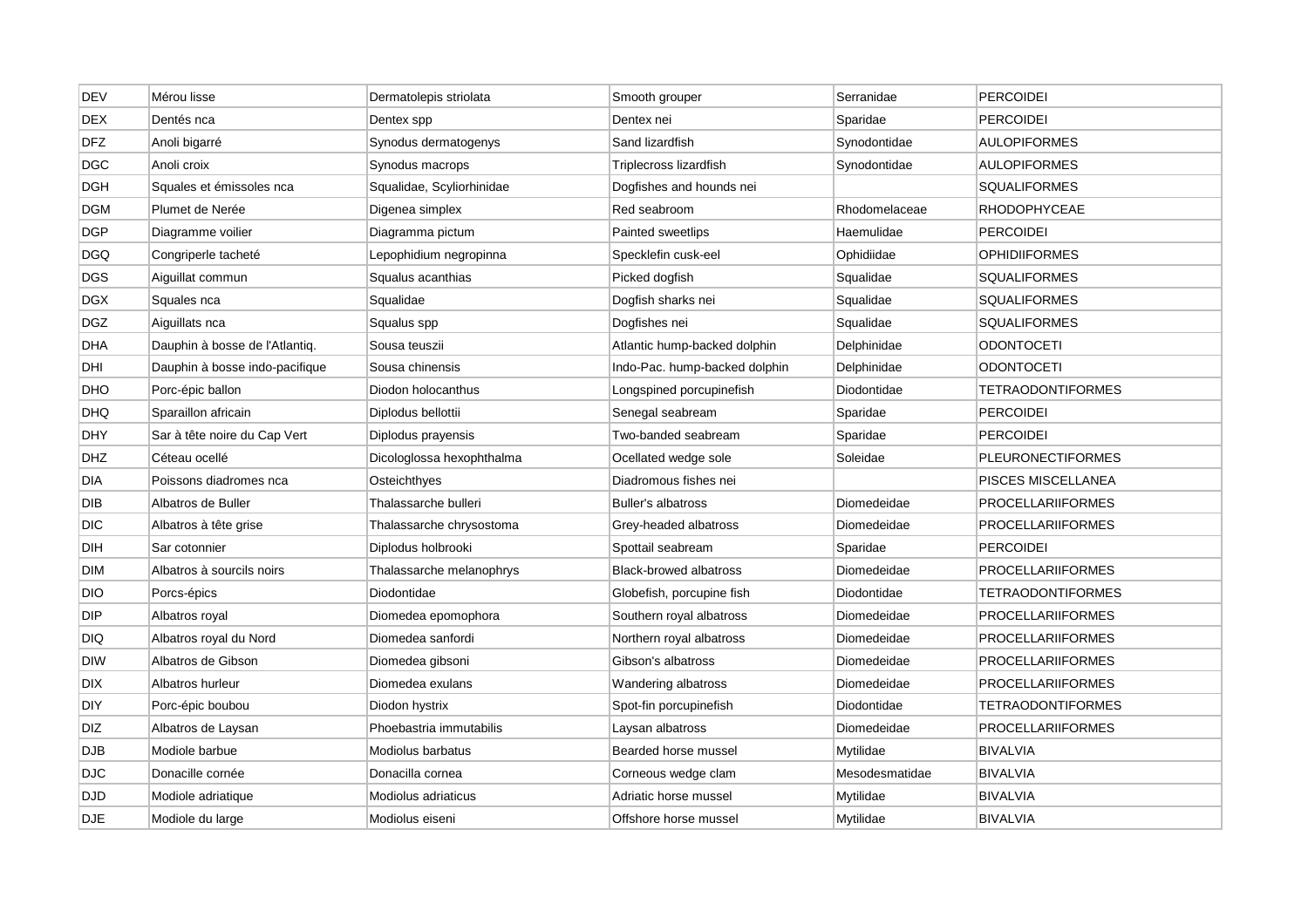| DJF        | Modiole de Philippines | Modiolus philippinarum    | Philippine horse mussel       | Mytilidae      | <b>BIVALVIA</b>          |
|------------|------------------------|---------------------------|-------------------------------|----------------|--------------------------|
| <b>DJH</b> | Modiole losangique     | Modiolus rhomboideus      | Rhomboid mussel               | Mytilidae      | <b>BIVALVIA</b>          |
| <b>DJI</b> | Modiole tulipe         | Modiolus americanus       | Tulip mussel                  | Mytilidae      | <b>BIVALVIA</b>          |
| <b>DJM</b> | Modiole à bande jaune  | Modiolus metcalfei        | Yellowbanded horse mussel     | Mytilidae      | <b>BIVALVIA</b>          |
| <b>DJN</b> | Modiole lisse          | Modiolus nitens           | Shiny mussel                  | Mytilidae      | <b>BIVALVIA</b>          |
| <b>DJQ</b> | Modiole écailleuse     | Modiolus squamosus        | False tulip mussel            | Mytilidae      | <b>BIVALVIA</b>          |
| <b>DJS</b> | Maconde lumineux       | Acropoma japonicum        | Glowbelly                     | Acropomatidae  | <b>PERCOIDEI</b>         |
| DJU        | Modiole droite         | Modiolus rectus           | Straight horse mussel         | Mytilidae      | <b>BIVALVIA</b>          |
| <b>DJX</b> | Modiole huaquille      | Modiolus capax            | Capax horse mussel            | Mytilidae      | <b>BIVALVIA</b>          |
| <b>DKB</b> | Crevette fouet         | Dichelopandalus bonnieri  | Whip shrimp                   | Pandalidae     | <b>NATANTIA</b>          |
| <b>DKC</b> | Bénitier crocus        | Tridacna crocea           | Crocus giant clam             | Tridacnidae    | <b>BIVALVIA</b>          |
| <b>DKD</b> | Pétoncle râpé          | Decatopecten radula       | Flatribbed scallop            | Pectinidae     | <b>BIVALVIA</b>          |
| DKI        | Fuligule morillon      | Aythya fuligula           | <b>Tufted duck</b>            | Anatidae       | <b>ANSERIFORMES</b>      |
| DKJ        | Fuligule milouinan     | Aythya marila             | Greater scaup                 | Anatidae       | <b>ANSERIFORMES</b>      |
| <b>DKK</b> | Tortue luth            | Dermochelys coriacea      | Leatherback turtle            | Dermochelyidae | <b>TESTUDINES</b>        |
| <b>DKN</b> | Albatros à pieds noirs | Phoebastria nigripes      | <b>Black-footed albatross</b> | Diomedeidae    | <b>PROCELLARIIFORMES</b> |
| DKS        | Albatros de Salvin     | Thalassarche salvini      | Salvin's albatross            | Diomedeidae    | <b>PROCELLARIIFORMES</b> |
| DKT        | Platête de Guinée      | Bembrops greyi            | Roundtail duckbill            | Percophidae    | <b>TRACHINOIDEI</b>      |
| DKU        | Platête commun         | Bembrops heterurus        | Squaretail duckbill           | Percophidae    | <b>TRACHINOIDEI</b>      |
| <b>DKX</b> | Bénitier allongé       | Tridacna maxima           | Elongate giant clam           | Tridacnidae    | <b>BIVALVIA</b>          |
| DLC        | Modiole auriculée      | Modiolus auriculatus      | Eared horse mussel            | Mytilidae      | <b>BIVALVIA</b>          |
| DLI        | Murène noire           | Enchelycore nigricans     | Viper moray                   | Muraenidae     | <b>ANGUILLIFORMES</b>    |
| DLJ        | Murène cobra           | Gymnothorax mareei        | Spotjaw moray                 | Muraenidae     | <b>ANGUILLIFORMES</b>    |
| <b>DLK</b> | Serran épineux         | Diplectrum labarum        | Highfin sand perch            | Serranidae     | <b>PERCOIDEI</b>         |
| <b>DLN</b> | Crevette botan         | Pandalus nipponensis      | Botan shrimp                  | Pandalidae     | NATANTIA                 |
| DLP        | Dauphins nca           | Delphinidae               | Dolphins nei                  | Delphinidae    | <b>ODONTOCETI</b>        |
| DLQ        | Modiole sillonnée      | Modiolus aratus           | Furrowed horse mussel         | Mytilidae      | <b>BIVALVIA</b>          |
| DLS        | Crevette oeillade      | Pandalus amplus           | Deep-water bigeye shrimp      | Pandalidae     | <b>NATANTIA</b>          |
| <b>DLT</b> | Escolier rayé          | Diplospinus multistriatus | Striped escolar               | Gempylidae     | <b>SCOMBROIDEI</b>       |
| DMB        | Chirurgien poudré      | Acanthurus leucosternon   | Powderblue surgeonfish        | Acanthuridae   | ACANTHUROIDEI            |
| DME        | Crabe dormeur          | Dromia personata          | Sleepy crab                   | Dromiidae      | <b>BRACHYURA</b>         |
| <b>DMH</b> | Mousse de Corse        | Alsidium helminthochorton | Corsican moss                 | Rhodomelaceae  | <b>RHODOPHYCEAE</b>      |
| <b>DMK</b> | Pecten antactique      | Adamussium colbecki       | Antarctic scallop             | Pectinidae     | <b>BIVALVIA</b>          |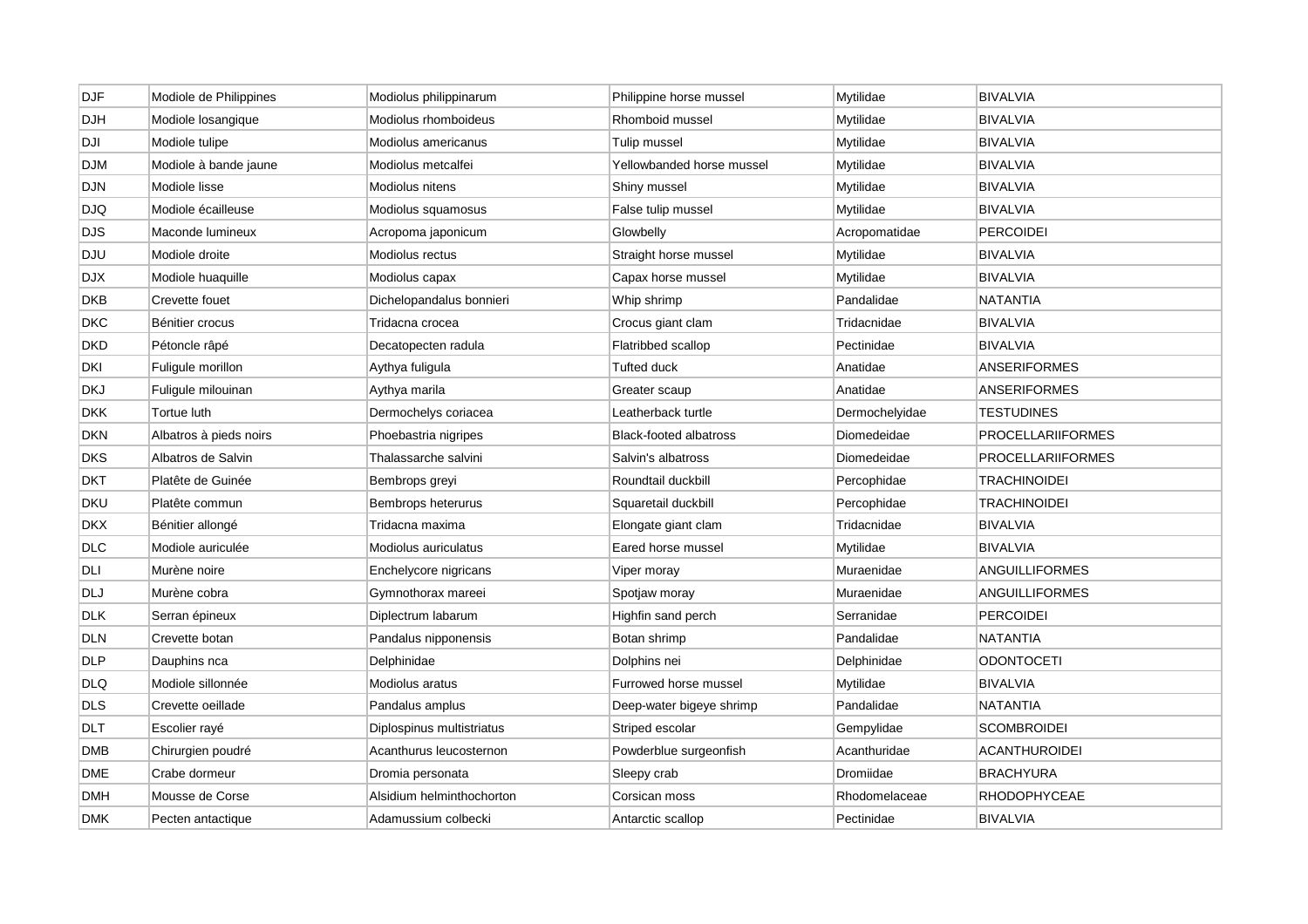| <b>DNA</b> | Squales-savates nca         | Deania spp               | Deania dogfishes nei        | Squalidae      | <b>SQUALIFORMES</b>         |
|------------|-----------------------------|--------------------------|-----------------------------|----------------|-----------------------------|
| <b>DNC</b> | Denté congolais             | Dentex congoensis        | Congo dentex                | Sparidae       | <b>PERCOIDEI</b>            |
| <b>DNE</b> | Flion deltoïde              | Donax deltoides          | Goolwa donax                | Donacidae      | <b>BIVALVIA</b>             |
| <b>DNF</b> | Cladocères                  | Daphniidae               | Water fleas                 | Daphniidae     | CLADOCERA                   |
| <b>DNK</b> | Montre de Dunker            | Dosinia dunkeri          | Dunker's dosinia            | Veneridae      | <b>BIVALVIA</b>             |
| <b>DNS</b> | Flion rugueux               | Donax rugosus            | Rugose donax                | Donacidae      | <b>BIVALVIA</b>             |
| <b>DNT</b> | Flion ridé                  | Donax striatus           | Striate donax               | Donacidae      | <b>BIVALVIA</b>             |
| <b>DNY</b> | Flion gracieux              | Donax venustus           | Lovely donax                | Donacidae      | <b>BIVALVIA</b>             |
| <b>DOB</b> | Chirocentre dorab           | Chirocentrus dorab       | Dorab wolf-herring          | Chirocentridae | <b>CLUPEIFORMES</b>         |
| <b>DOD</b> | Alose tachetée              | Konosirus punctatus      | Dotted gizzard shad         | Clupeidae      | <b>CLUPEIFORMES</b>         |
| <b>DOE</b> | Arche semitorte             | Trisidos semitorta       | Half-propellor ark          | Arcidae        | <b>BIVALVIA</b>             |
| DOG        | Flion fève                  | Donax gouldii            | Bean donax                  | Donacidae      | <b>BIVALVIA</b>             |
| DOI        | Montre brillante            | Dosinia Iupinus          | Smooth dosinia              | Veneridae      | <b>BIVALVIA</b>             |
| <b>DOL</b> | Coryphène commune           | Coryphaena hippurus      | Common dolphinfish          | Coryphaenidae  | <b>PERCOIDEI</b>            |
| <b>DON</b> | Olives de mer               | Donax spp                | Donax clams                 | Donacidae      | <b>BIVALVIA</b>             |
| DOO        | Arche hélice                | Trisidos tortuosa        | Propellor ark               | Arcidae        | <b>BIVALVIA</b>             |
| <b>DOP</b> | Aiguillat nez court         | Squalus megalops         | Shortnose spurdog           | Squalidae      | <b>SQUALIFORMES</b>         |
| <b>DOR</b> | Clam montre                 | Dosinia orbignyi         | Dosinia clam                | Veneridae      | <b>BIVALVIA</b>             |
| <b>DOS</b> | Chirocentres nca            | Chirocentrus spp         | Wolf-herrings nei           | Chirocentridae | <b>CLUPEIFORMES</b>         |
| <b>DOT</b> | Bonite à gros yeux          | Gymnosarda unicolor      | Dogtooth tuna               | Scombridae     | <b>SCOMBROIDEI</b>          |
| <b>DOV</b> | Flion aplati                | Donax variegatus         | Smooth donax                | Donacidae      | <b>BIVALVIA</b>             |
| <b>DOX</b> | Coryphènes nca              | Coryphaenidae            | Dolphinfishes nei           | Coryphaenidae  | <b>PERCOIDEI</b>            |
| <b>DPC</b> | Murénésoce-dague            | Muraenesox cinereus      | Daggertooth pike conger     | Muraenesocidae | ANGUILLIFORMES              |
| <b>DPK</b> | Albatros des Galapagos      | Phoebastria irrorata     | Waved albatross             | Diomedeidae    | <b>PROCELLARIIFORMES</b>    |
| <b>DPN</b> | Dauphin tacheté pantropical | Stenella attenuata       | Pantropical spotted dolphin | Delphinidae    | ODONTOCETI                  |
| DPO        | Lanterne courte             | Diaphus holti            | Small lantern fish          | Myctophidae    | MYCTOPHIFORMES              |
| <b>DPS</b> | Crevette rose du large      | Parapenaeus longirostris | Deep-water rose shrimp      | Penaeidae      | NATANTIA                    |
| <b>DPX</b> | Percomorphes démersaux nca  | Perciformes              | Demersal percomorphs nei    |                | PISCES MISCELLANEA          |
| <b>DQS</b> | Albatros des antipodes      | Diomedea antipodensis    | Antipodean albatross        | Diomedeidae    | <b>PROCELLARIIFORMES</b>    |
| DRB        | Dragonet de Shango          | Draculo shango           | Shango dragonet             | Callionymidae  | OTHER PERCIFORMES           |
| <b>DRF</b> | Ariomme brune               | Ariomma melanum          | Brown driftfish             | Ariommatidae   | STROMATEOIDEI, ANABANTOIDEI |
| <b>DRG</b> | Arche du Sénégal            | Anadara senegalensis     | Senegal ark                 | Arcidae        | <b>BIVALVIA</b>             |
| <b>DRH</b> | Crabe spongieux             | Dromia erythropus        | Redeye sponge crab          | Dromiidae      | <b>BRACHYURA</b>            |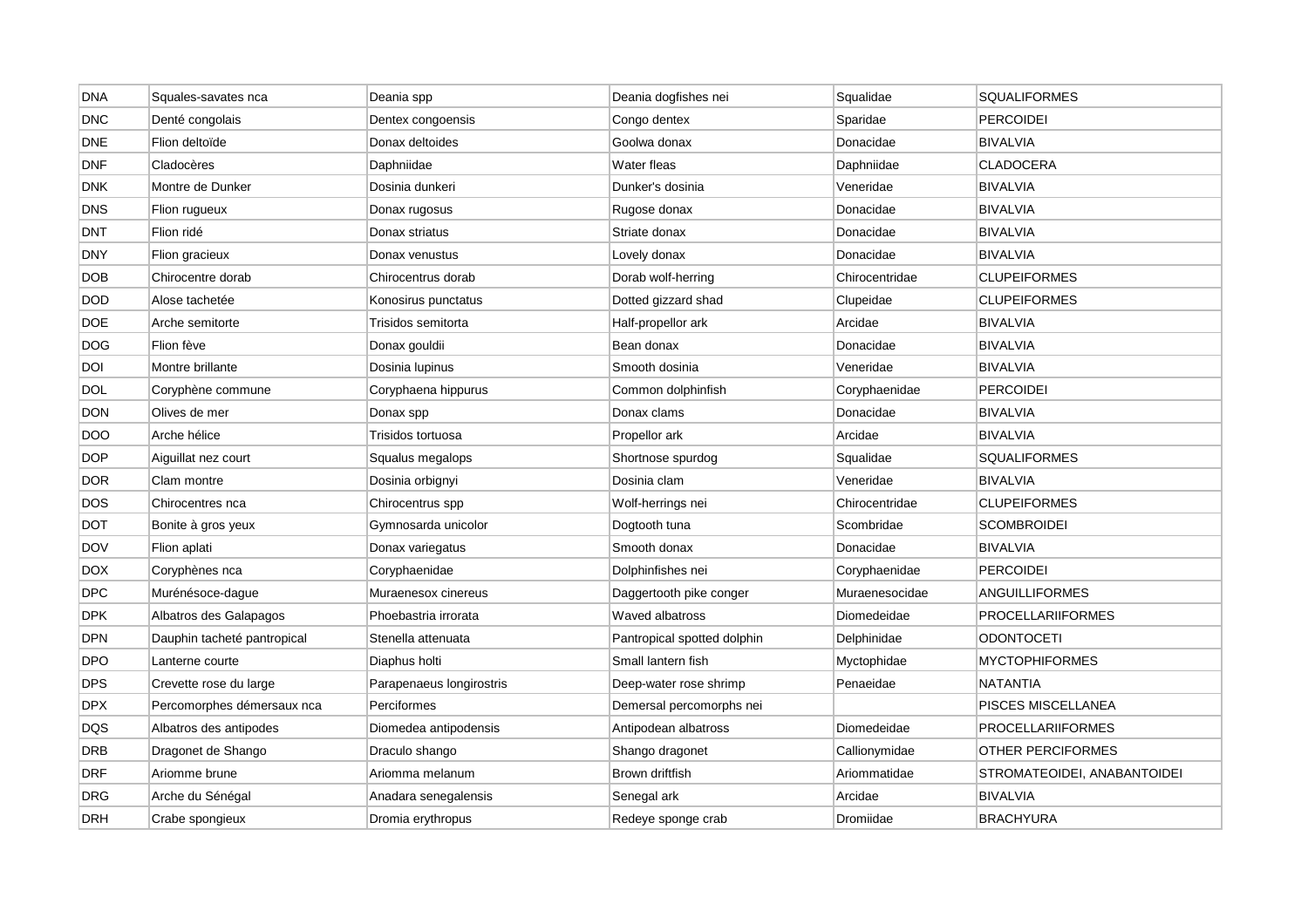| <b>DRI</b> | Ariomme indienne               | Ariomma indica            | Indian driftfish          | Ariommatidae   | STROMATEOIDEI, ANABANTOIDEI |
|------------|--------------------------------|---------------------------|---------------------------|----------------|-----------------------------|
| DRK        | Ariommes nca                   | Ariomma spp               | Ariommatids nei           | Ariommatidae   | STROMATEOIDEI, ANABANTOIDEI |
| <b>DRR</b> | Grampus                        | Grampus griseus           | Risso's dolphin           | Delphinidae    | <b>ODONTOCETI</b>           |
| <b>DRS</b> | Courbine pélin                 | Pteroscion peli           | Boe drum                  | Sciaenidae     | <b>PERCOIDEI</b>            |
| <b>DRT</b> | Murex côtelée                  | Hadriania craticuloides   | Crested murex             | Muricidae      | <b>GASTROPODA</b>           |
| <b>DRU</b> | Sciaenas nca                   | Sciaena spp               | Sciaenas nei              | Sciaenidae     | <b>PERCOIDEI</b>            |
| <b>DRY</b> | Huître plate néo-zélandaise    | Ostrea lutaria            | New Zealand dredge oyster | Ostreidae      | <b>BIVALVIA</b>             |
| <b>DRZ</b> | Forgerons nca                  | Drepane spp               | Sicklefishes nei          | Drepaneidae    | <b>PERCOIDEI</b>            |
| DSA        | Dauphin tacheté de l'Atlantiq. | Stenella frontalis        | Atlantic spotted dolphin  | Delphinidae    | <b>ODONTOCETI</b>           |
| <b>DSD</b> | Distortie croisée              | Distorsio decussata       | Decussate distorsio       | Personidae     | <b>GASTROPODA</b>           |
| <b>DSF</b> | Chauffets et sergeants nca     | Pomacentridae             | Damselfishes              | Pomacentridae  | <b>PERCOIDEI</b>            |
| DSI        | Dauphin longirostre            | Stenella longirostris     | Spinner dolphin           | Delphinidae    | <b>ODONTOCETI</b>           |
| <b>DSJ</b> | Spondyle imperial              | Spondylus imperialis      | Imperial thorny oyster    | Spondylidae    | <b>BIVALVIA</b>             |
| <b>DSN</b> | Distortie commune              | Distorsio anus            | Common distorsio          | Personidae     | <b>GASTROPODA</b>           |
| <b>DSO</b> | Montre ronde                   | Dosinia ponderosa         | Ponderous dosinia         | Veneridae      | <b>BIVALVIA</b>             |
| DSP        | Dauphins tachetés nca          | Stenella spp              | Spotted dolphins nei      | Delphinidae    | <b>ODONTOCETI</b>           |
| DSR        | Distortie reticularis          | Distorsio reticularis     | Reticulate distorsio      | Personidae     | <b>GASTROPODA</b>           |
| DSS        | Corail champignon distordu     | Diaseris distorta         | Distorted mushroom coral  | Fungiidae      | <b>ANTHOZOA</b>             |
| DST        | Dauphin bleu et blanc          | Stenella coeruleoalba     | Striped dolphin           | Delphinidae    | <b>ODONTOCETI</b>           |
| <b>DSV</b> | Spondyle doré                  | Spondylus versicolor      | Golden thorny oyster      | Spondylidae    | <b>BIVALVIA</b>             |
| <b>DSX</b> | Montre radiée                  | Dosinia exoleta           | Mature dosinia            | Veneridae      | <b>BIVALVIA</b>             |
| <b>DSZ</b> | Montres nca                    | Dosinia spp               | Dosinias nei              | Veneridae      | <b>BIVALVIA</b>             |
| <b>DTB</b> | Fusilier marbré                | Dipterygonotus balteatus  | Mottled fusilier          | Caesionidae    | <b>PERCOIDEI</b>            |
| <b>DTF</b> | Denté austral                  | Dentex barnardi           | <b>Barnard dentex</b>     | Sparidae       | <b>PERCOIDEI</b>            |
| <b>DTS</b> | Poulpe dana                    | Danoctopus schmidti       | Dana octopus              | Octopodidae    | <b>CEPHALOPODA</b>          |
| <b>DTW</b> | Dirette aile longue            | Diretmoides pauciradiatus | Longwing spinyfin         | Diretmidae     | <b>BERYCIFORMES</b>         |
| <b>DUD</b> | Crevette des quais             | Pandalus danae            | Dock shrimp               | Pandalidae     | <b>NATANTIA</b>             |
| <b>DUG</b> | Dugong                         | Dugong dugon              | Dugong                    | Dugongidae     | <b>SIRENIA</b>              |
| DUJ        | Crevette gibbeuse              | Pandalus goniurus         | Humpy shrimp              | Pandalidae     | <b>NATANTIA</b>             |
| <b>DUK</b> | Crevette hokkai                | Pandalus kessleri         | Hokkai shrimp             | Pandalidae     | <b>NATANTIA</b>             |
| <b>DUL</b> | Spondyle de Butler             | Spondylus butleri         | Butler's thorny oyster    | Spondylidae    | <b>BIVALVIA</b>             |
| <b>DUN</b> | Dormeur du Pacifique           | Cancer magister           | Dungeness crab            | Cancridae      | <b>BRACHYURA</b>            |
| <b>DUS</b> | Requin de sable                | Carcharhinus obscurus     | Dusky shark               | Carcharhinidae | <b>CARCHARHINIFORMES</b>    |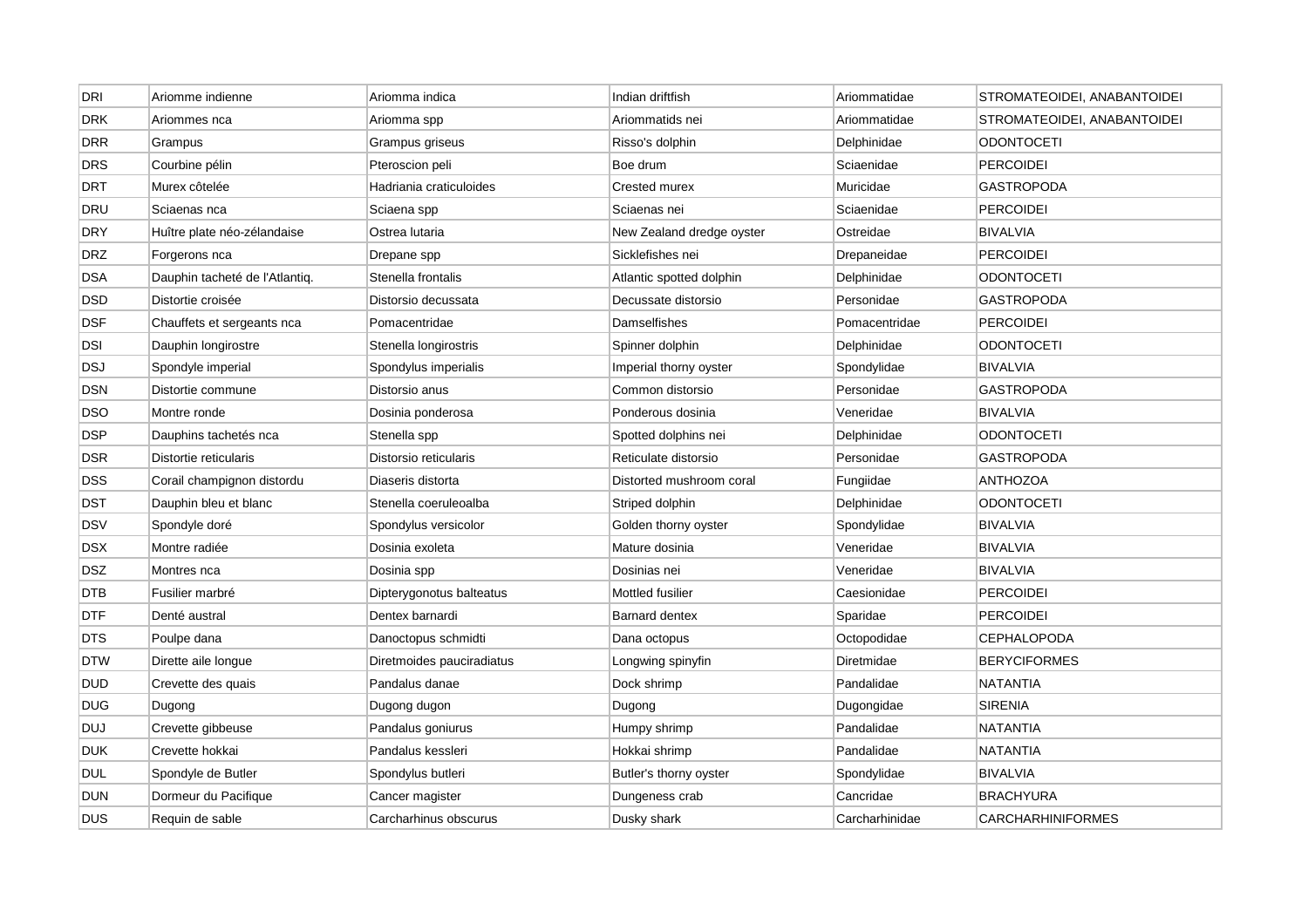| <b>DUT</b> | Blanche cabuche                | Diapterus auratus          | Irish mojarra                | Gerreidae       | <b>PERCOIDEI</b>         |
|------------|--------------------------------|----------------------------|------------------------------|-----------------|--------------------------|
| <b>DVA</b> | Durvillée antarctique          | Durvillaea antarctica      | <b>Bull kelp</b>             | Durvillaeaceae  | <b>PHAEOPHYCEAE</b>      |
| <b>DVH</b> | Porc-épine bécard              | Cyclichthys orbicularis    | Birdbeak burrfish            | Diodontidae     | <b>TETRAODONTIFORMES</b> |
| <b>DVK</b> | Langue de Lachner              | Cyclichthys lachneri       | Lachner's tonguesole         | Diodontidae     | TETRAODONTIFORMES        |
| <b>DWH</b> | Dauphin à flancs blancs Atlan. | Lagenorhynchus acutus      | Atlantic white-sided dolphin | Delphinidae     | <b>ODONTOCETI</b>        |
| <b>DWP</b> | Dauphin à flancs blancs Pacif. | Lagenorhynchus obliquidens | Pacific white-sided dolphin  | Delphinidae     | <b>ODONTOCETI</b>        |
| <b>DWS</b> | Requins de profondeur nca      | Elasmobranchii             | Deep-water sharks nei        |                 | PISCES MISCELLANEA       |
| <b>DWW</b> | Cachalot nain                  | Kogia sima                 | Dwarf sperm whale            | Kogiidae        | <b>ODONTOCETI</b>        |
| <b>DXA</b> | Flion papillon                 | Donax asper                | Rough butterfly donax        | Donacidae       | <b>BIVALVIA</b>          |
| <b>DXC</b> | Flion californien              | Donax californicus         | Californian donax            | Donacidae       | <b>BIVALVIA</b>          |
| <b>DXD</b> | <b>Flion des Caraïbes</b>      | Donax denticulatus         | Common Caribbean donax       | Donacidae       | <b>BIVALVIA</b>          |
| <b>DXE</b> | Flion denté                    | Donax dentifer             | Toothed donax                | Donacidae       | <b>BIVALVIA</b>          |
| <b>DXF</b> | Flion radieux                  | Donax faba                 | Pacific bean donax           | Donacidae       | <b>BIVALVIA</b>          |
| DXI        | Flion gracile                  | Donax gracilis             | Gracile donax                | Donacidae       | <b>BIVALVIA</b>          |
| <b>DXJ</b> | Flion incarnat                 | Donax incarnatus           | Fleshy donax                 | Donacidae       | <b>BIVALVIA</b>          |
| <b>DXK</b> | Flion carène                   | Donax carinatus            | Sculptured donax             | Donacidae       | <b>BIVALVIA</b>          |
| <b>DXL</b> | Flion tronqué                  | Donax trunculus            | Truncate donax               | Donacidae       | <b>BIVALVIA</b>          |
| <b>DXN</b> | Flion bicolore                 | Donax cuneatus             | Cuneate donax                | Donacidae       | <b>BIVALVIA</b>          |
| <b>DXO</b> | Flion tanné                    | Donax scortum              | Leather donax                | Donacidae       | <b>BIVALVIA</b>          |
| <b>DXQ</b> | Flion semistrié                | Donax semistriatus         | Half-striated donax          | Donacidae       | <b>BIVALVIA</b>          |
| <b>DXT</b> | Flion ponctué                  | Donax punctatostriatus     | Punctate donax               | Donacidae       | <b>BIVALVIA</b>          |
| <b>DXX</b> | Flion mignonnet                | Donax pulchellus           | Beautiful donax              | Donacidae       | <b>BIVALVIA</b>          |
| <b>DYB</b> | Spondyle barbu                 | Spondylus barbatus         | Bearded thorny oyster        | Spondylidae     | <b>BIVALVIA</b>          |
| <b>DYD</b> | Spondyle pied-d'âne            | Spondylus gaederopus       | European thorny oyster       | Spondylidae     | <b>BIVALVIA</b>          |
| <b>DYL</b> | Grondin volant                 | Dactylopterus volitans     | Flying gurnard               | Dactylopteridae | <b>SCORPAENIFORMES</b>   |
| <b>DYW</b> | Grondin volant oriental        | Dactyloptena orientalis    | Oriental flying gurnard      | Dactylopteridae | <b>SCORPAENIFORMES</b>   |
| <b>DYX</b> | Grondins volants nca           | Dactylopteridae            | Flying gurnards nei          | Dactylopteridae | <b>SCORPAENIFORMES</b>   |
| <b>DYZ</b> | Anoli commun                   | Synodus synodus            | Redbarred lizardfish         | Synodontidae    | <b>AULOPIFORMES</b>      |
| DZX        | Spondyles nca                  | Spondylus spp              | Thorny oysters nei           | Spondylidae     | <b>BIVALVIA</b>          |
| EAA        | Anchois argenté                | Anchoa argentivittata      | Regan's anchovy              | Engraulidae     | <b>CLUPEIFORMES</b>      |
| EAE        | Anchois perlé                  | Anchoa eigenmannia         | Eigenmann's anchovy          | Engraulidae     | <b>CLUPEIFORMES</b>      |
| EAF        | Ancios fil                     | Anchoa filifera            | Longfinger anchovy           | Engraulidae     | <b>CLUPEIFORMES</b>      |
| EAG        | Aigles de mer nca              | Myliobatidae               | Eagle rays nei               | Myliobatidae    | <b>RAJIFORMES</b>        |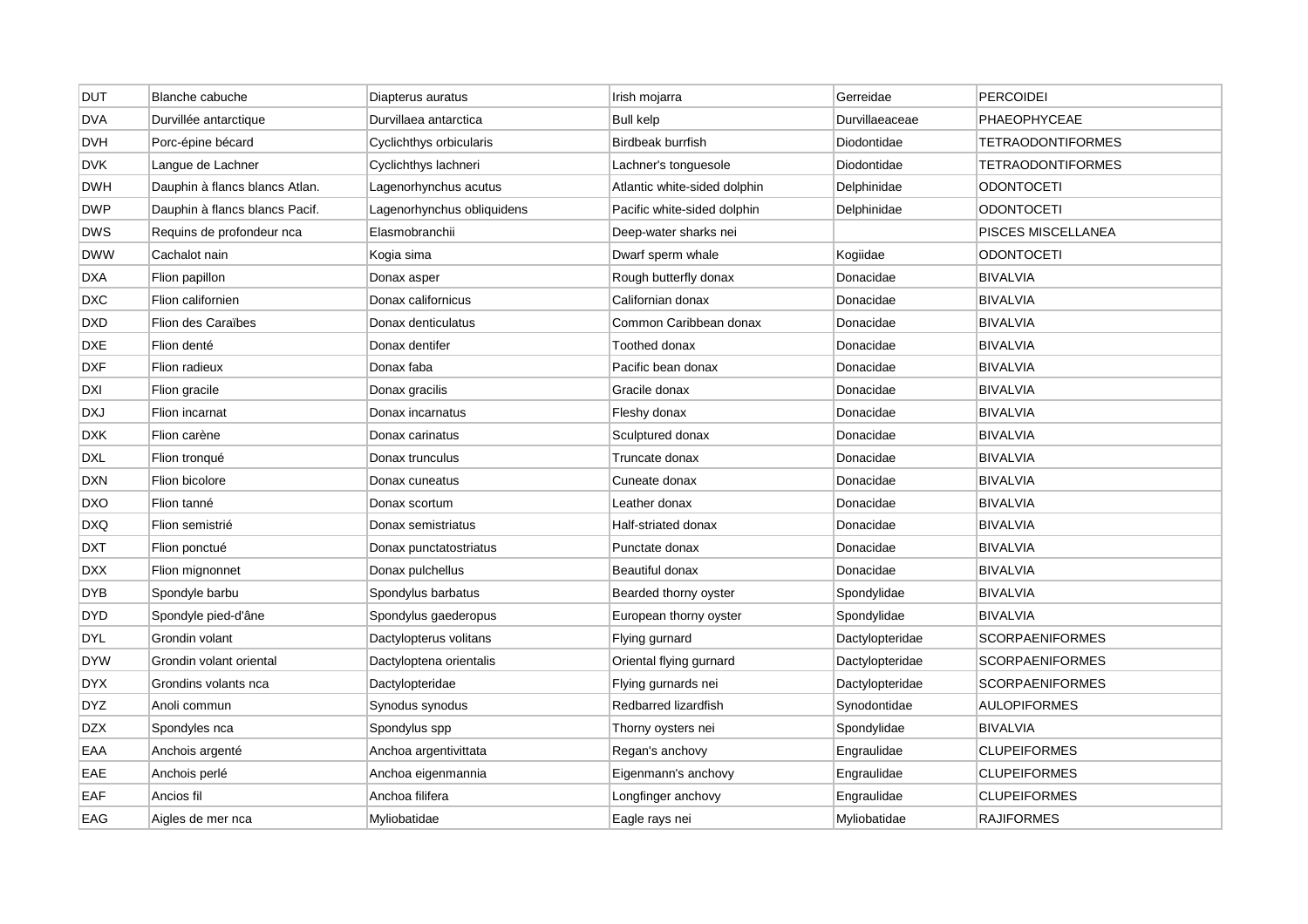| EAH        | Anchois de fond               | Anchoa spinifer               | Spicule anchovy               | Engraulidae    | <b>CLUPEIFORMES</b>  |
|------------|-------------------------------|-------------------------------|-------------------------------|----------------|----------------------|
| EAI        | Anchois ouïeux                | Anchoa ischana                | Slender anchovy               | Engraulidae    | <b>CLUPEIFORMES</b>  |
| <b>EAK</b> | Anchois machète               | Anchoa trinitatis             | Trinidad anchovy              | Engraulidae    | <b>CLUPEIFORMES</b>  |
| EAL        | Anchois caraïbe               | Anchoa lamprotaenia           | Big-eye anchovy               | Engraulidae    | <b>CLUPEIFORMES</b>  |
| EAN        | Anchois samase                | Anchoa nasus                  | Longnose anchovy              | Engraulidae    | <b>CLUPEIFORMES</b>  |
| EAO        | Anchois plat                  | Anchoa compressa              | Deep body anchovy             | Engraulidae    | <b>CLUPEIFORMES</b>  |
| EAP        | Anchois du Panama             | Anchoa panamensis             | Panama anchovy                | Engraulidae    | <b>CLUPEIFORMES</b>  |
| EAR        | Anchois court                 | Anchoa curta                  | Short anchovy                 | Engraulidae    | <b>CLUPEIFORMES</b>  |
| EAU        | Anchois cubain                | Anchoa cubana                 | Cuban anchovy                 | Engraulidae    | <b>CLUPEIFORMES</b>  |
| EAY        | Anchois longnez               | Anchoa Iyolepis               | Shortfinger anchovy           | Engraulidae    | <b>CLUPEIFORMES</b>  |
| EBD        | Auricule de Judas             | Ellobium aurisjudae           | Judas ear cassidula           | Melampidae     | <b>GASTROPODA</b>    |
| EBM        | Auricule de Midas             | Ellobium aurismidae           | Midas ear cassidula           | Melampidae     | GASTROPODA           |
| EBN        | Entéromorphe creuse           | Enteromorpha intestinalis     | Hollow green nori             | Ulvaceae       | <b>CHLOROPHYCEAE</b> |
| EBP        | Entéromorphe prolifère        | Enteromorpha prolifera        | Dark green nori               | Ulvaceae       | <b>CHLOROPHYCEAE</b> |
| EBZ        | Entéromorphe laitue           | Enteromorpha linza            | Welded green nori             | Ulvaceae       | <b>CHLOROPHYCEAE</b> |
| ECD        | Alice taches d'or             | Coilia dussumieri             | Goldspotted grenadier anchovy | Engraulidae    | <b>CLUPEIFORMES</b>  |
| <b>ECH</b> | Oursins, bèches-de-mer        | Echinodermata                 | Echinoderms                   |                | <b>ECHINODERMATA</b> |
| <b>ECK</b> | Squale bouclé du Pacifique    | Echinorhinus cookei           | Prickly shark                 | Echinorhinidae | <b>SQUALIFORMES</b>  |
| ECN        | Rémoras nca                   | Echeneidae                    | Suckerfishes, remoras nei     | Echeneidae     | PERCOIDEI            |
| ECT        | Anchois douanier              | Encrasicholina heteroloba     | Shorthead anchovy             | Engraulidae    | <b>CLUPEIFORMES</b>  |
| ECZ        | Galette perforée géante       | Encope grandis                | Giant keyhole sand dollar     | Mellitidae     | <b>ECHINOIDEA</b>    |
| <b>EDK</b> | Sépiolette de Koch            | Sepiadarium kochii            | Koch's bottletail squid       | Sepiadariidae  | <b>CEPHALOPODA</b>   |
| <b>EDR</b> | Tête casquée pélagique        | Pseudopentaceros richardsoni  | Pelagic armourhead            | Pentacerotidae | <b>PERCOIDEI</b>     |
| <b>EDT</b> | Elédone musquée               | Eledone moschata              | Musky octopus                 | Octopodidae    | <b>CEPHALOPODA</b>   |
| <b>EDW</b> | Têtes casquées pélagiques nca | Pseudopentaceros spp          | Pelagic armourheads nei       | Pentacerotidae | <b>PERCOIDEI</b>     |
| EDY        | Élédone peigne                | Eledone massyae               | Combed octopus                | Octopodidae    | <b>CEPHALOPODA</b>   |
| <b>EDZ</b> | Sépiolette du sud             | Sepiadarium austrinum         | Southern bottletail squid     | Sepiadariidae  | <b>CEPHALOPODA</b>   |
| EEA        | Mérou oriflamme               | Epinephelus fasciatus         | <b>Blacktip grouper</b>       | Serranidae     | <b>PERCOIDEI</b>     |
| EEB        | Mérou étoile                  | Epinephelus labriformis       | Starry grouper                | Serranidae     | <b>PERCOIDEI</b>     |
| EEC        | Mérou haute voile             | Epinephelus maculatus         | Highfin grouper               | Serranidae     | <b>PERCOIDEI</b>     |
| EED        | Mérou grivelé                 | Epinephelus drummondhayi      | Speckled hind                 | Serranidae     | <b>PERCOIDEI</b>     |
| EEE        | Mérou bride                   | Epinephelus heniochus         | <b>Bridled grouper</b>        | Serranidae     | PERCOIDEI            |
| EEF        | Mérou rocaille                | Epinephelus fasciatomaculosus | Rock grouper                  | Serranidae     | <b>PERCOIDEI</b>     |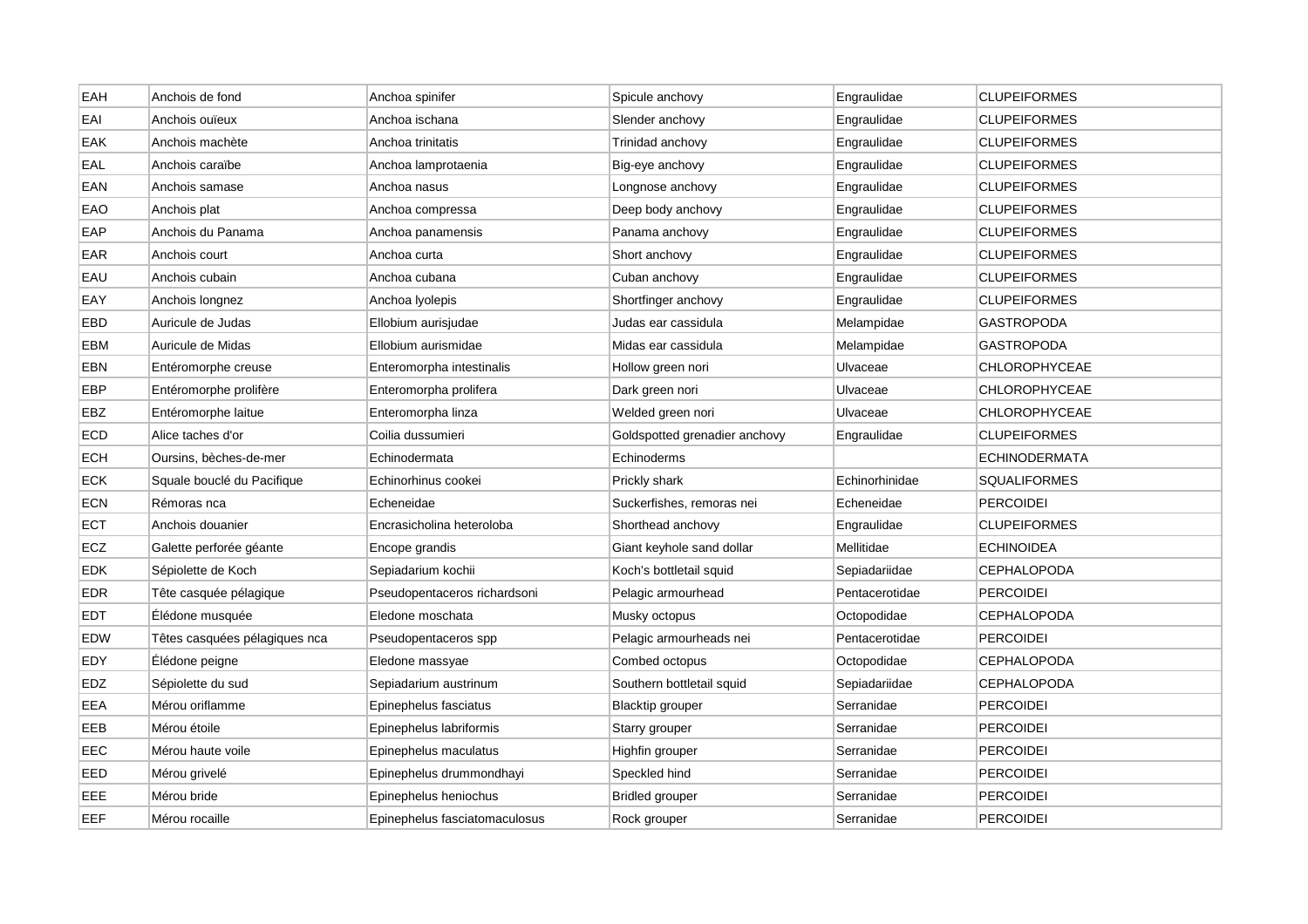| <b>EEG</b> | Mérou de Gorée         | Epinephelus goreensis      | Dungat grouper             | Serranidae | <b>PERCOIDEI</b> |
|------------|------------------------|----------------------------|----------------------------|------------|------------------|
| EEI        | Mérou d'Haifa          | Epinephelus haifensis      | Haifa grouper              | Serranidae | PERCOIDEI        |
| EEJ        | Mérou grandes écailles | Epinephelus magniscuttis   | Speckled grouper           | Serranidae | <b>PERCOIDEI</b> |
| <b>EEK</b> | Mérou camouflage       | Epinephelus polyphekadion  | Camouflage grouper         | Serranidae | <b>PERCOIDEI</b> |
| EEL        | Mérou aile jaune       | Epinephelus flavolimbatus  | Yellowedge grouper         | Serranidae | <b>PERCOIDEI</b> |
| EEM        | Mérou tapis            | Epinephelus macrospilos    | Snubnose grouper           | Serranidae | <b>PERCOIDEI</b> |
| EEN        | Mérou lancéolé         | Epinephelus lanceolatus    | Giant grouper              | Serranidae | <b>PERCOIDEI</b> |
| EEO        | Vivaneau royal         | Etelis oculatus            | Queen snapper              | Lutjanidae | <b>PERCOIDEI</b> |
| EEP        | Mérou comète           | Epinephelus morrhua        | Comet grouper              | Serranidae | <b>PERCOIDEI</b> |
| EEQ        | Mérou hawaiien         | Epinephelus quernus        | Hawaiian grouper           | Serranidae | <b>PERCOIDEI</b> |
| EER        | Mérou gâteau de cire   | Epinephelus merra          | Honeycomb grouper          | Serranidae | PERCOIDEI        |
| EES        | Mérou à bandes         | Epinephelus latifasciatus  | Striped grouper            | Serranidae | <b>PERCOIDEI</b> |
| EET        | Mérou géant            | Epinephelus itajara        | Jewfish                    | Serranidae | <b>PERCOIDEI</b> |
| EEU        | Mérou couronné         | Epinephelus guttatus       | Red hind                   | Serranidae | <b>PERCOIDEI</b> |
| EEV        | Mérou faraud           | Epinephelus flavocaeruleus | Blue-and-yellow grouper    | Serranidae | <b>PERCOIDEI</b> |
| EEW        | Vivaneau pâle          | Etelis radiosus            | Pale snapper               | Lutjanidae | PERCOIDEI        |
| EEX        | Mérou mélifère         | Epinephelus hexagonatus    | Starspotted grouper        | Serranidae | PERCOIDEI        |
| EEY        | Mérou brouillard       | Epinephelus mystacinus     | Misty grouper              | Serranidae | <b>PERCOIDEI</b> |
| EEZ        | Furet arboricole       | Eisenia arborea            | Arboreal ferret            | Alariaceae | PHAEOPHYCEAE     |
| <b>EFA</b> | Mérou à points bleus   | Cephalopholis taeniops     | <b>Bluespotted seabass</b> | Serranidae | <b>PERCOIDEI</b> |
| <b>EFB</b> | Mérou bord blanc       | Epinephelus albomarginatus | White-edged grouper        | Serranidae | <b>PERCOIDEI</b> |
| <b>EFC</b> | Mérou coq              | Epinephelus acanthistius   | Rooster hind               | Serranidae | <b>PERCOIDEI</b> |
| <b>EFD</b> | Mérou oualioua         | Epinephelus adscensionis   | Rock hind                  | Serranidae | <b>PERCOIDEI</b> |
| <b>EFE</b> | Mérou longues dents    | Epinephelus bruneus        | Longtooth grouper          | Serranidae | <b>PERCOIDEI</b> |
| EFF        | Magister blanc         | Stellifer fuerthii         | White stardrum             | Sciaenidae | <b>PERCOIDEI</b> |
| <b>EFH</b> | Mérou pintade          | Epinephelus chlorostigma   | Brownspotted grouper       | Serranidae | <b>PERCOIDEI</b> |
| <b>EFJ</b> | Mérou gris             | Epinephelus caninus        | Dogtooth grouper           | Serranidae | <b>PERCOIDEI</b> |
| <b>EFK</b> | Mérou demi-deuil       | Epinephelus bleekeri       | Duskytail grouper          | Serranidae | <b>PERCOIDEI</b> |
| EFN        | Mérou chat             | Epinephelus andersoni      | Catface grouper            | Serranidae | <b>PERCOIDEI</b> |
| <b>EFP</b> | Entéromorphe comprimée | Enteromorpha compressa     | Flat green nori            | Ulvaceae   | CHLOROPHYCEAE    |
| EFQ        | Mérou longues ailes    | Epinephelus quoyanus       | Longfin grouper            | Serranidae | <b>PERCOIDEI</b> |
| EFT        | Vieille ananas         | Cephalopholis sonnerati    | Tomato hind                | Serranidae | PERCOIDEI        |
| <b>EFV</b> | Mérou neige            | Epinephelus niveatus       | Snowy grouper              | Serranidae | PERCOIDEI        |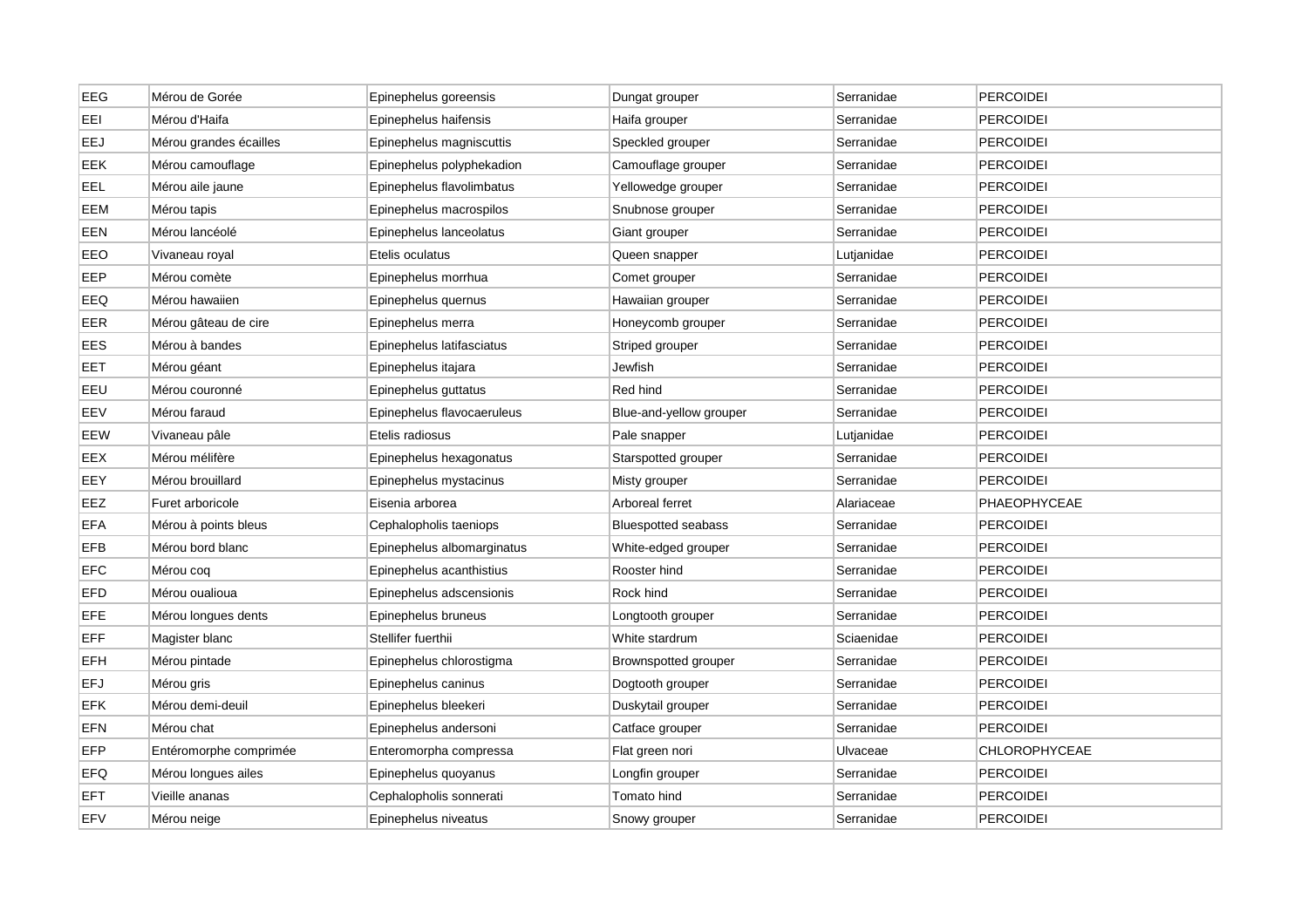| <b>EFW</b> | Mérou jaune                 | Epinephelus awoara          | Yellow grouper              | Serranidae       | <b>PERCOIDEI</b>         |
|------------|-----------------------------|-----------------------------|-----------------------------|------------------|--------------------------|
| <b>EFX</b> | Mérou six raies             | Epinephelus sexfasciatus    | Sixbar grouper              | Serranidae       | <b>PERCOIDEI</b>         |
| EFY        | Mérou bande                 | Epinephelus amblycephalus   | Banded grouper              | Serranidae       | <b>PERCOIDEI</b>         |
| EFZ        | Exocet codène               | Cheilopogon cyanopterus     | Margined flyingfish         | Exocoetidae      | <b>BELONIFORMES</b>      |
| EGA        | Vernis orange               | Megapitaria aurantiaca      | Golden callista             | Veneridae        | <b>BIVALVIA</b>          |
| EGE        | Praire corbeille            | Periglypta reticulata       | <b>Reticulated venus</b>    | Veneridae        | <b>BIVALVIA</b>          |
| <b>EGF</b> | Eider àduvet                | Somateria mollissima        | Common eider                | Anatidae         | <b>ANSERIFORMES</b>      |
| <b>EGG</b> | Perpeire à grandes écailles | Engyprosopon grandisquama   | Largescale flounder         | <b>Bothidae</b>  | <b>PLEURONECTIFORMES</b> |
| EGJ        | Eider à tête grise          | Somateria spectabilis       | King eider                  | Anatidae         | <b>ANSERIFORMES</b>      |
| EGK        | Praire grillagee            | Periglypta clathrata        | Clathrate venus             | Veneridae        | <b>BIVALVIA</b>          |
| EGL        | Crevette Béring             | Sclerocrangon salebrosa     | Bering shrimp               | Crangonidae      | <b>NATANTIA</b>          |
| <b>EGM</b> | Poisson-sabre asbas         | Eupleurogrammus muticus     | Smallhead hairtail          | Trichiuridae     | <b>SCOMBROIDEI</b>       |
| EGN        | Couteau de Guinée           | Solen guineensis            | Guinea razor shell          | Solenidae        | <b>BIVALVIA</b>          |
| EGQ        | Vernis sombre               | Megapitaria squalida        | Squalid callista            | Veneridae        | <b>BIVALVIA</b>          |
| EGU        | Praire chagrinee            | Periglypta puerpera         | Youthful venus              | Veneridae        | <b>BIVALVIA</b>          |
| EGY        | Sole égyptienne             | Solea aegyptiaca            | Egyptian sole               | Soleidae         | <b>PLEURONECTIFORMES</b> |
| <b>EHD</b> | Crabe nageur marciane       | Euphylax dovii              | Pelagic swimcrab            | Portunidae       | <b>BRACHYURA</b>         |
| EHG        | Vieille roga                | Aethaloperca rogaa          | Redmouth grouper            | Serranidae       | PERCOIDEI                |
| EHI        | Picarel guetteur            | Centracanthus cirrus        | Curled picarel              | Centracanthidae  | PERCOIDEI                |
| <b>EHJ</b> | Avicule de Tarente          | Pteria hirundo              | European wing oyster        | Pteriidae        | <b>BIVALVIA</b>          |
| <b>EHK</b> | Ethuse ciliée géante        | Ethusa ciliatifrons         | Giant ciliate Ethusa        | Dorippidae       | <b>BRACHYURA</b>         |
| <b>EHN</b> | Rémora commun               | Echeneis naucrates          | Live sharksucker            | Echeneidae       | <b>PERCOIDEI</b>         |
| <b>EHR</b> | Dard barré                  | Etheostoma flabellare       | Fantail darter              | Percidae         | <b>PERCOIDEI</b>         |
| <b>EHT</b> | Barbure à trois doigts      | Eleutheronema tridactylum   | Threefinger threadfin       | Polynemidae      | <b>PERCOIDEI</b>         |
| <b>EIA</b> | Mui-mui limanche            | Emerita analoga             | Coldwater mole crab         | Hippidae         | <b>ANOMURA</b>           |
| <b>EID</b> | Mui-mui crapaud             | Lepidopa deamae             | Toad mole crab              | Albuneidae       | <b>ANOMURA</b>           |
| EIF        | Mérou bagnard               | Epinephelus septemfasciatus | Convict grouper             | Serranidae       | <b>PERCOIDEI</b>         |
| <b>EIJ</b> | Seiche petites mains        | Sepia brevimana             | Shortclub cuttlefish        | Sepiidae         | <b>CEPHALOPODA</b>       |
| EIK        | Crabe verruqueux            | Eriphia verrucosa           | Warty crab                  | Xanthidae        | <b>BRACHYURA</b>         |
| EIL        | Alose gracile               | Ilisha elongata             | Elongate ilisha             | Pristigasteridae | <b>CLUPEIFORMES</b>      |
| EIP        | Seiche géante australienne  | Sepia apama                 | Giant Australian cuttlefish | Sepiidae         | <b>CEPHALOPODA</b>       |
| <b>EIQ</b> | Seiche kobi                 | Sepia kobiensis             | Kobi cuttlefish             | Sepiidae         | <b>CEPHALOPODA</b>       |
| <b>EIR</b> | Mérou trois taches          | Epinephelus trimaculatus    | Threespot grouper           | Serranidae       | <b>PERCOIDEI</b>         |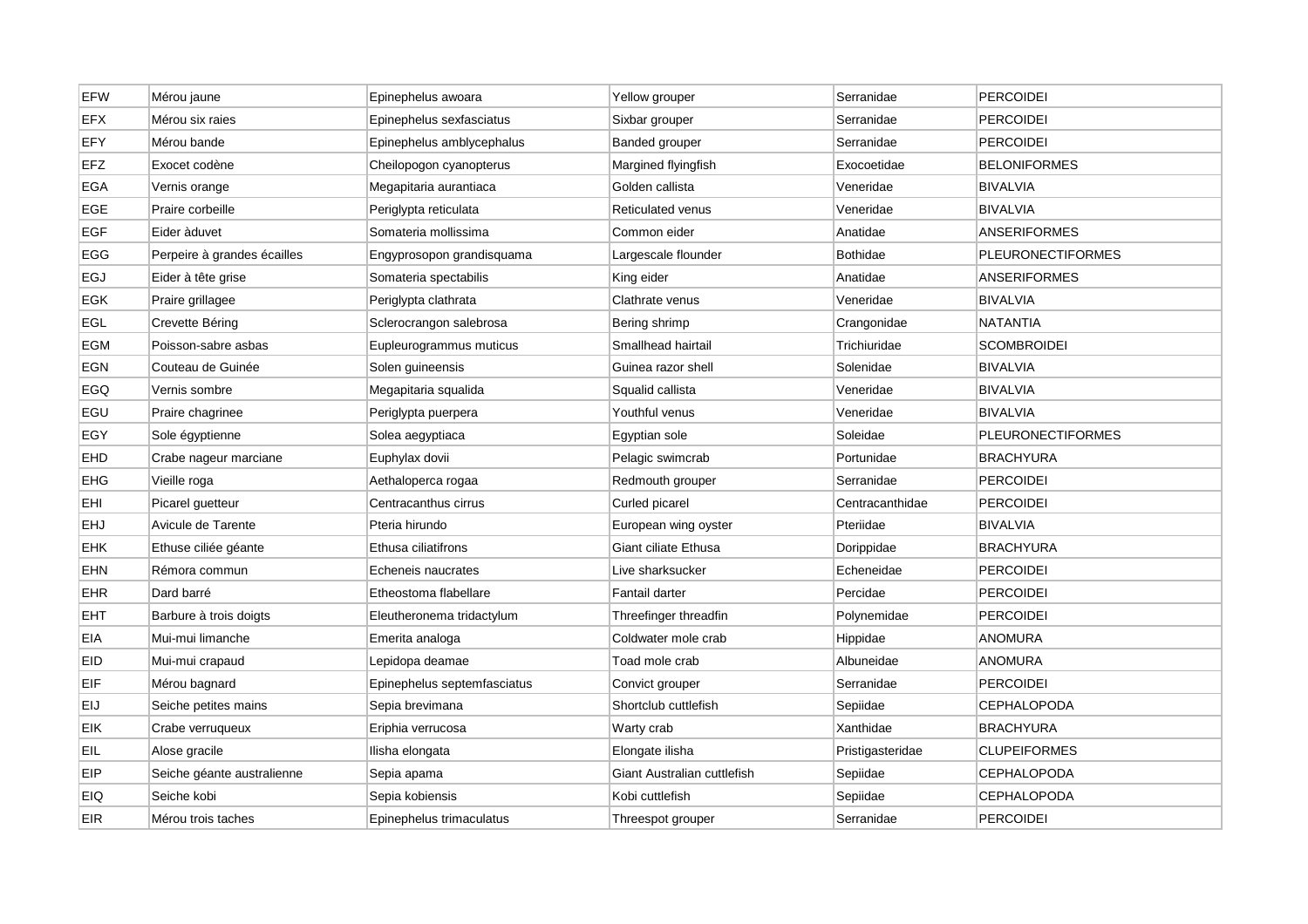| <b>EIT</b> | Mérou points noirs            | Epinephelus stictus        | Black-dotted grouper      | Serranidae   | <b>PERCOIDEI</b>   |
|------------|-------------------------------|----------------------------|---------------------------|--------------|--------------------|
| EIU        | Mérou ondulé                  | Epinephelus undulosus      | Wavy-lined grouper        | Serranidae   | <b>PERCOIDEI</b>   |
| <b>EIX</b> | Telline onyx                  | Tellina albicans           | Glossy tellin             | Tellinidae   | <b>BIVALVIA</b>    |
| EIY        | Seiche baisers                | Sepia lycidas              | Kisslip cuttlefish        | Sepiidae     | CEPHALOPODA        |
| <b>EJA</b> | Seiche aiguille               | Sepia aculeata             | Needle cuttlefish         | Sepiidae     | <b>CEPHALOPODA</b> |
| <b>EJB</b> | Seiche africaine              | Sepia bertheloti           | African cuttlefish        | Sepiidae     | <b>CEPHALOPODA</b> |
| <b>EJD</b> | Seiche madokai                | Sepia madokai              | Madokai's cuttlefish      | Sepiidae     | <b>CEPHALOPODA</b> |
| <b>EJE</b> | Seiche élégante               | Sepia elegans              | Elegant cuttlefish        | Sepiidae     | <b>CEPHALOPODA</b> |
| <b>EJG</b> | Seiche gracile                | Sepia braggi               | Slender cuttlefish        | Sepiidae     | <b>CEPHALOPODA</b> |
| <b>EJH</b> | Seiche capuchon               | Sepia prashadi             | Hooded cuttlefish         | Sepiidae     | <b>CEPHALOPODA</b> |
| <b>EJK</b> | Seiche dorée                  | Sepia esculenta            | Golden cuttlefish         | Sepiidae     | <b>CEPHALOPODA</b> |
| <b>EJL</b> | Seiche de Guinée              | Sepia elobyana             | Guinean cuttlefish        | Sepiidae     | CEPHALOPODA        |
| <b>EJN</b> | Seiche andreana               | Sepia andreana             | Andrea cuttlefish         | Sepiidae     | <b>CEPHALOPODA</b> |
| <b>EJR</b> | Seiche d'Arabie               | Sepia arabica              | Arabian cuttlefish        | Sepiidae     | <b>CEPHALOPODA</b> |
| <b>EJT</b> | Seiche australe               | Sepia australis            | Southern cuttlefish       | Sepiidae     | CEPHALOPODA        |
| <b>EJX</b> | Seiche grandes mains          | Sepia latimanus            | Broadclub cuttlefish      | Sepiidae     | <b>CEPHALOPODA</b> |
| EJY        | Seiche grenouille             | Sepia murrayi              | Frog cuttlefish           | Sepiidae     | <b>CEPHALOPODA</b> |
| <b>EKA</b> | Chevrette australienne        | Acetes australis           | Australian paste shrimp   | Sergestidae  | <b>NATANTIA</b>    |
| EKB        | Crevette long bec écarlate    | Plesionika beebei          | Scarlet longbeak shrimp   | Pandalidae   | NATANTIA           |
| <b>EKC</b> | Chevrette aviu                | Acetes americanus          | Aviu shrimp               | Sergestidae  | <b>NATANTIA</b>    |
| <b>EKD</b> | Coquille St-Jacques de San D. | Pecten diegensis           | San Diego scallop         | Pectinidae   | <b>BIVALVIA</b>    |
| <b>EKE</b> | Chevrette mauxia méridionale  | Acetes serrulatus          | Southern mauxia shrimp    | Sergestidae  | NATANTIA           |
| <b>EKG</b> | Littorine grêlée              | Tectarius grandinatus      | Hailstorm prickly-winkle  | Littorinidae | <b>GASTROPODA</b>  |
| <b>EKH</b> | Encornet outre commun         | Mesonychoteuthis hamiltoni | Antarctic cranch squid    | Cranchiidae  | <b>CEPHALOPODA</b> |
| EKI        | Chevrette mauxia de Formose   | Acetes intermedius         | Taiwan mauxia shrimp      | Sergestidae  | <b>NATANTIA</b>    |
| <b>EKL</b> | Lucine divergente             | Epicodakia bella           | Divergent lucine          | Lucinidae    | <b>BIVALVIA</b>    |
| <b>EKN</b> | Chevrette jawla               | Acetes indicus             | Jawla paste shrimp        | Sergestidae  | NATANTIA           |
| EKO        | Crevette long bec géante      | Plesionika carinirostris   | Giant longbeak shrimp     | Pandalidae   | <b>NATANTIA</b>    |
| EKQ        | Littorine couronnée           | Tectarius coronatus        | Coronate prickly-winkle   | Littorinidae | GASTROPODA         |
| <b>EKR</b> | Chevrette tsivakihini         | Acetes erythraeus          | Tsivakihini paste shrimp  | Sergestidae  | NATANTIA           |
| EKS        | Chevrette alamang             | Acetes sibogae             | Alamang shrimp            | Sergestidae  | <b>NATANTIA</b>    |
| EKT        | Crevette long bec colombienne | Plesionika trispinus       | Colombian longbeak shrimp | Pandalidae   | NATANTIA           |
| EKU        | Crevette sorcière             | Penaeus canaliculatus      | Witch prawn               | Penaeidae    | <b>NATANTIA</b>    |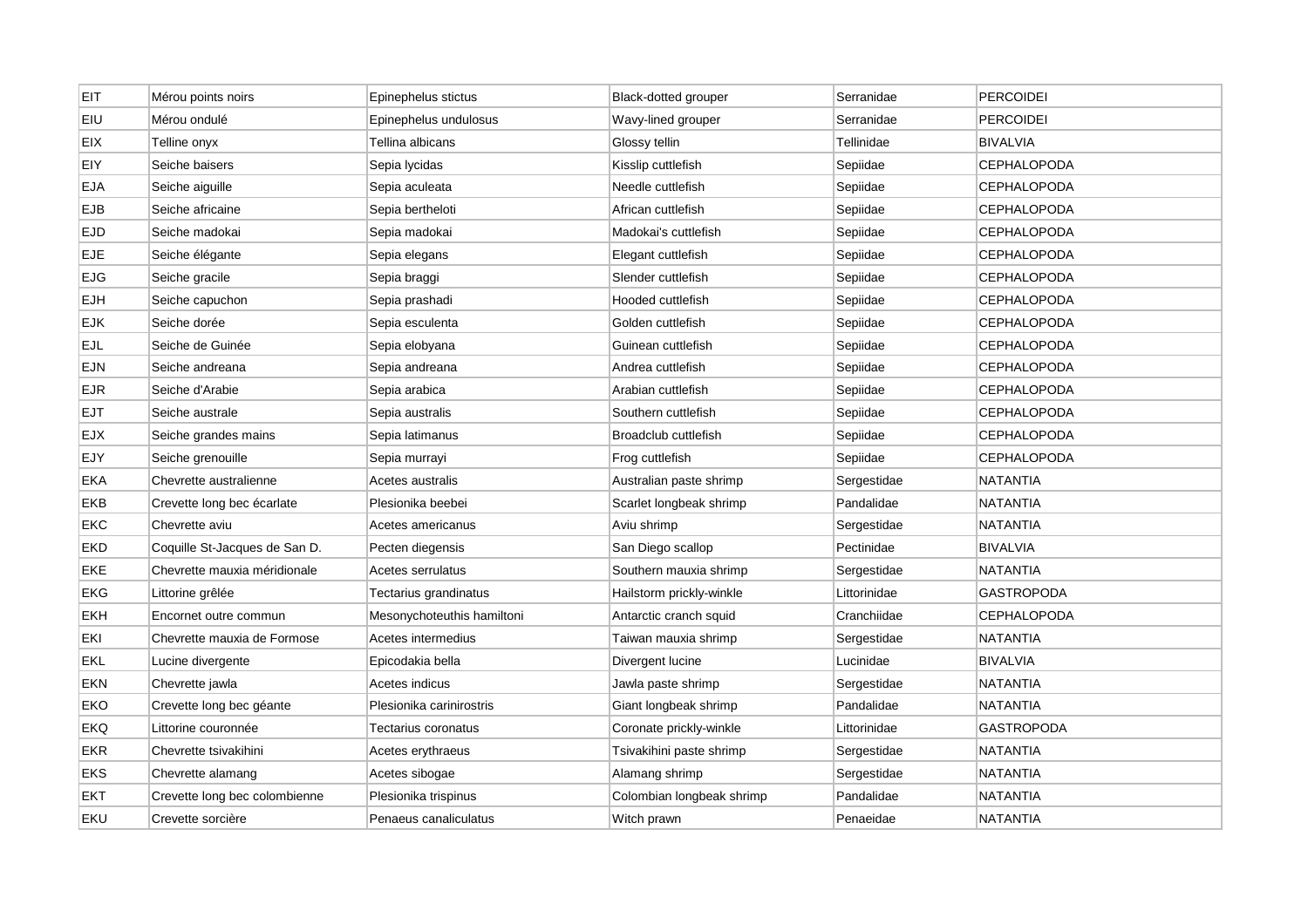| EKV        | Coquille St-Jacques de Vogde   | Pecten vogdesi            | Vogde's scallop              | Pectinidae      | <b>BIVALVIA</b>       |
|------------|--------------------------------|---------------------------|------------------------------|-----------------|-----------------------|
| EKW        | Crevette rayée guinéenne       | Plesionika williamsi      | Guinea striped shrimp        | Pandalidae      | NATANTIA              |
| EKX        | Crevette long bec mexicaine    | Plesionika mexicana       | Mexican longbeak shrimp      | Pandalidae      | <b>NATANTIA</b>       |
| EKY        | Coquille St-Jacques de Berry   | Pecten berryi             | Lunar Mexican scallop        | Pectinidae      | <b>BIVALVIA</b>       |
| EKZ        | Peigne zigzag                  | Pecten ziczac             | Zigzag scallop               | Pectinidae      | <b>BIVALVIA</b>       |
| <b>ELA</b> | Anguille d'Amérique            | Anguilla rostrata         | American eel                 | Anguillidae     | <b>ANGUILLIFORMES</b> |
| <b>ELD</b> | Mérou épineux                  | Epinephelus diacanthus    | Spinycheek grouper           | Serranidae      | <b>PERCOIDEI</b>      |
| ELE        | Anguille d'Europe              | Anguilla anguilla         | European eel                 | Anguillidae     | ANGUILLIFORMES        |
| <b>ELG</b> | Mérou Varsovie                 | Epinephelus nigritus      | Warsaw grouper               | Serranidae      | <b>PERCOIDEI</b>      |
| <b>ELJ</b> | Anguille du Japon              | Anguilla japonica         | Japanese eel                 | Anguillidae     | ANGUILLIFORMES        |
| <b>ELP</b> | Loquette d'Europe              | Zoarces viviparus         | Eelpout                      | Zoarcidae       | <b>ZOARCOIDEI</b>     |
| <b>ELQ</b> | Géryon El Dorado               | Chaceon eldorado          | El Dorado shrimp             | Geryonidae      | <b>BRACHYURA</b>      |
| <b>ELR</b> | Étincelle                      | Electrona risso           | Electric lantern fish        | Myctophidae     | <b>MYCTOPHIFORMES</b> |
| <b>ELS</b> | Congre du Pacifique nord-ouest | Conger myriaster          | Whitespotted conger          | Congridae       | <b>ANGUILLIFORMES</b> |
| ELU        | Anguille d'Australie           | Anguilla australis        | Short-finned eel             | Anguillidae     | ANGUILLIFORMES        |
| <b>ELV</b> | Anatine tronquée               | Laternula truncata        | Truncate lantern clam        | Laternulidae    | <b>BIVALVIA</b>       |
| <b>ELX</b> | Anguilles nca                  | Anguilla spp              | River eels nei               | Anguillidae     | <b>ANGUILLIFORMES</b> |
| <b>ELY</b> | Crevette royale à taches rouge | Penaeus longistylus       | Red-spot king prawn          | Penaeidae       | NATANTIA              |
| <b>ELZ</b> | Loquettes                      | Lycodes spp               | Eelpouts                     | Zoarcidae       | <b>ZOARCOIDEI</b>     |
| EME        | Mérou queue carrée             | Plectropomus areolatus    | Squaretail coralgrouper      | Serranidae      | PERCOIDEI             |
| EMG        | Escolier maître                | Epinnula magistralis      | Domine                       | Gempylidae      | <b>SCOMBROIDEI</b>    |
| EMI        | Eucheuma épineuse              | Eucheuma denticulatum     | Spiny eucheuma               | Solieriaceae    | <b>RHODOPHYCEAE</b>   |
| EML        | Mérou sellé                    | Plectropomus laevis       | Blacksaddled coralgrouper    | Serranidae      | <b>PERCOIDEI</b>      |
| EMM        | Andorrève du Cap               | Emmelichthys nitidus      | Cape bonnetmouth             | Emmelichthyidae | <b>PERCOIDEI</b>      |
| EMN        | Mérou pointillé                | Plectropomus punctatus    | Marbled coralgrouper         | Serranidae      | <b>PERCOIDEI</b>      |
| EMO        | Saumonée léopard               | Plectropomus leopardus    | Leopard coralgrouper         | Serranidae      | <b>PERCOIDEI</b>      |
| EMP        | Empereurs nca                  | Lethrinidae               | Emperors(=Scavengers) nei    | Lethrinidae     | <b>PERCOIDEI</b>      |
| EMQ        | Sémèle écorce                  | Semele decisa             | Bark semele                  | Semelidae       | <b>BIVALVIA</b>       |
| EMR        | Quatre-lignes atlantique       | Eumesogrammus praecisus   | Fourline snakeblenny         | Stichaeidae     | <b>ZOARCOIDEI</b>     |
| EMT        | Andorrèves, poissons rubis nca | Emmelichthyidae           | Bonnetmouths, rubyfishes nei | Emmelichthyidae | <b>PERCOIDEI</b>      |
| <b>EMU</b> | Mérou-loche vagabonde          | Plectropomus pessuliferus | Roving coralgrouper          | Serranidae      | <b>PERCOIDEI</b>      |
| EMW        | Mérou-loche cacatois           | Plectropomus oligacanthus | Highfin coralgrouper         | Serranidae      | PERCOIDEI             |
| <b>EMY</b> | Sépiole colibri                | Euprymna berryi           | Humming-bird bobtail squid   | Sepiolidae      | <b>CEPHALOPODA</b>    |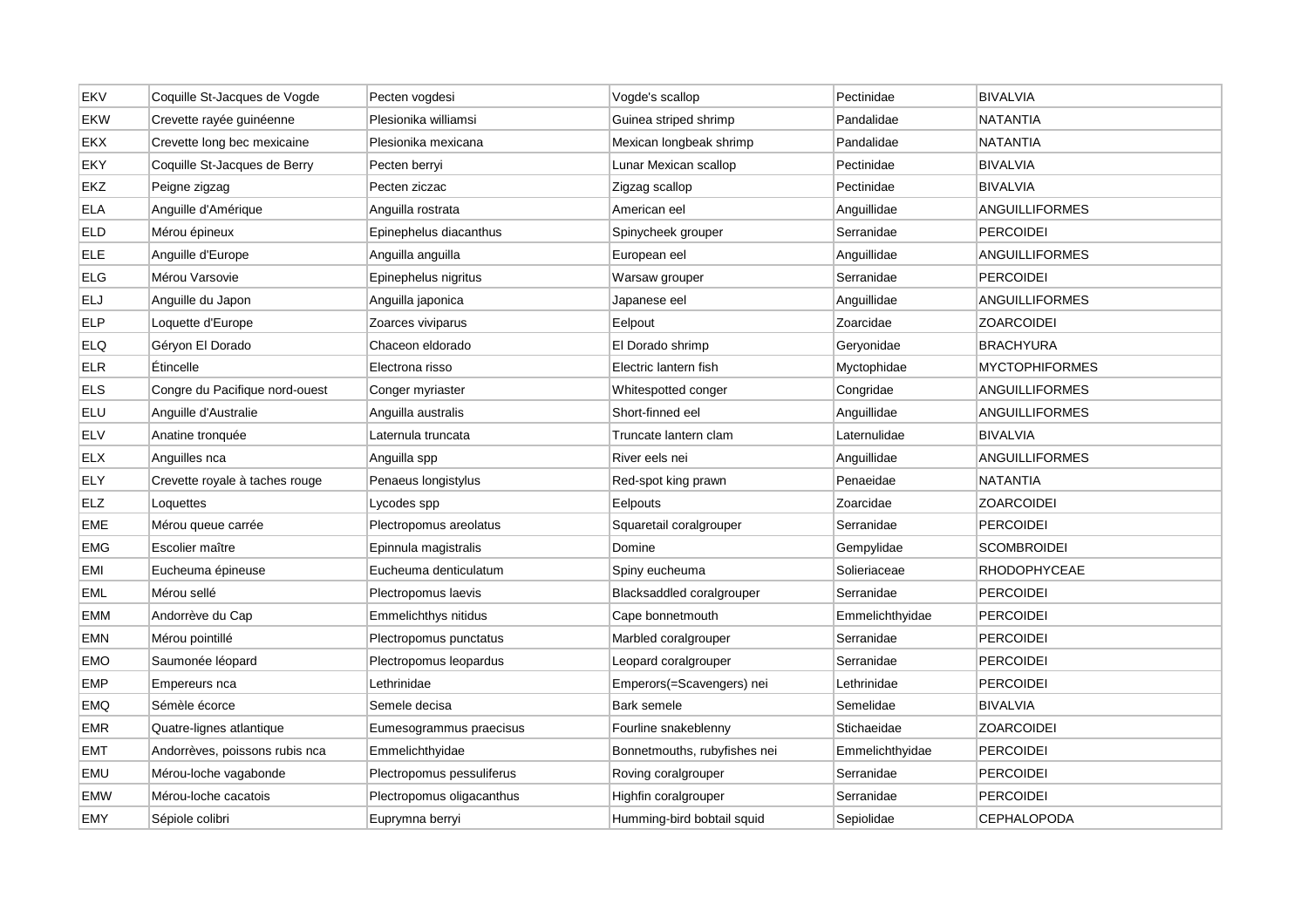| <b>ENC</b> | Motelle à quatre barbillons | Enchelyopus cimbrius   | Fourbeard rockling      | Gadidae        | <b>GADIFORMES</b>        |
|------------|-----------------------------|------------------------|-------------------------|----------------|--------------------------|
| <b>END</b> | Anchois devis               | Encrasicholina devisi  | Devis' anchovy          | Engraulidae    | <b>CLUPEIFORMES</b>      |
| <b>ENF</b> | Crabe caillou stridulant    | Menippe frontalis      | Stridulating stone crab | Xanthidae      | <b>BRACHYURA</b>         |
| <b>ENG</b> | Spare du Natal              | Chrysoblephus anglicus | Englishman seabream     | Sparidae       | <b>PERCOIDEI</b>         |
| ENI        | Mérou taches oranges        | Epinephelus coioides   | Orange-spotted grouper  | Serranidae     | <b>PERCOIDEI</b>         |
| <b>ENJ</b> | Pagre cramoisi              | Evynnis japonica       | Crimson seabream        | Sparidae       | <b>PERCOIDEI</b>         |
| <b>ENP</b> | Anchois rayé                | Anchoa hepsetus        | Broad-striped anchovy   | Engraulidae    | <b>CLUPEIFORMES</b>      |
| <b>ENR</b> | Anchois nca                 | Engraulis spp          | Anchovies nei           | Engraulidae    | <b>CLUPEIFORMES</b>      |
| <b>ENS</b> | Crevette devo               | Metapenaeus endeavouri | Endeavour shrimp        | Penaeidae      | <b>NATANTIA</b>          |
| <b>ENW</b> | Telline delicate            | Tellina tenuis         | Delicate tellin         | Tellinidae     | <b>BIVALVIA</b>          |
| <b>ENX</b> | Centrolabre                 | Centrolabrus exoletus  | Rock cook               | Labridae       | <b>PERCOIDEI</b>         |
| ENY        | Couteau de Gorée            | Ensis goreensis        | Goree razor clam        | Solenidae      | <b>BIVALVIA</b>          |
| <b>ENZ</b> | Poisson-ange brun           | Centropyge multispinis | Dusky angelfish         | Pomacanthidae  | <b>PERCOIDEI</b>         |
| <b>EOI</b> | Élédone commune             | Eledone cirrhosa       | Horned octopus          | Octopodidae    | <b>CEPHALOPODA</b>       |
| <b>EOJ</b> | Charlottin pétrale          | Eopsetta jordani       | Petrale sole            | Pleuronectidae | <b>PLEURONECTIFORMES</b> |
| EOQ        | Volute diadème              | Melo amphora           | Diadem volute           | Volutidae      | <b>GASTROPODA</b>        |
| <b>EOW</b> | Entéromorphe vert claire    | Enteromorpha clathrata | Bright green nori       | Ulvaceae       | <b>CHLOROPHYCEAE</b>     |
| <b>EOX</b> | Volute melon                | Melo melo              | Indian volute           | Volutidae      | <b>GASTROPODA</b>        |
| EPA        | Mérou rouge tacheté         | Epinephelus akaara     | Hong Kong grouper       | Serranidae     | PERCOIDEI                |
| <b>EPF</b> | Mérou poule                 | Epinephelus cifuentesi | Olive grouper           | Serranidae     | <b>PERCOIDEI</b>         |
| EPI        | Poisson cardinal            | Epigonus telescopus    | Black cardinal fish     | Epigonidae     | <b>PERCOIDEI</b>         |
| <b>EPK</b> | Mérou badèche               | Epinephelus costae     | Goldblotch grouper      | Serranidae     | <b>PERCOIDEI</b>         |
| EPR        | Mérou aréolé                | Epinephelus areolatus  | Areolate grouper        | Serranidae     | <b>PERCOIDEI</b>         |
| <b>EPT</b> | Mérou loutre                | Epinephelus tauvina    | Greasy grouper          | Serranidae     | <b>PERCOIDEI</b>         |
| <b>EPV</b> | Mérou demi-lune             | Epinephelus rivulatus  | Halfmoon grouper        | Serranidae     | <b>PERCOIDEI</b>         |
| EPY        | Mérou bleu                  | Epinephelus cyanopodus | Speckled blue grouper   | Serranidae     | <b>PERCOIDEI</b>         |
| EPZ        | Mérou épaulette             | Epinephelus stoliczkae | Epaulet grouper         | Serranidae     | <b>PERCOIDEI</b>         |
| EQB        | Marteau blanc               | Malleus albus          | White hammer oyster     | Malleidae      | <b>BIVALVIA</b>          |
| EQC        | Telline râpe                | Tellina scobinata      | Rasp tellin             | Tellinidae     | <b>BIVALVIA</b>          |
| EQE        | Couteau-sabre               | Ensis ensis            | Pod razor shell         | Solenidae      | <b>BIVALVIA</b>          |
| EQF        | Troque fenêtre              | Tectus fenestratus     | Fenestrate top          | Trochidae      | <b>GASTROPODA</b>        |
| EQI        | Couteau-silique             | Ensis siliqua          | Sword razor shell       | Solenidae      | <b>BIVALVIA</b>          |
| <b>EQJ</b> | Telline sillonnée           | Tellina remies         | Remies tellin           | Tellinidae     | <b>BIVALVIA</b>          |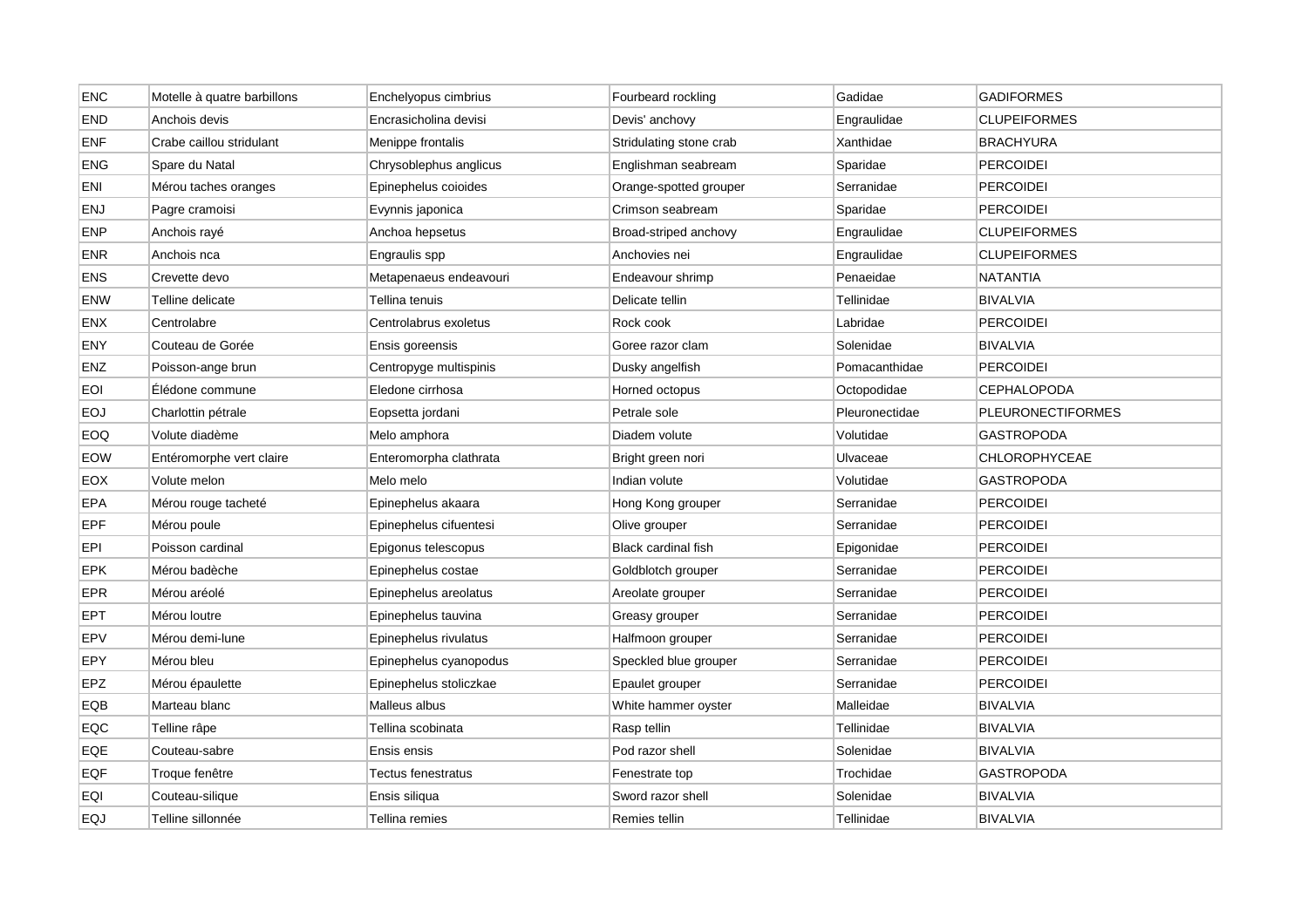| EQM        | Marteau noir                   | Malleus malleus            | Black hammer oyster            | Malleidae     | <b>BIVALVIA</b>             |
|------------|--------------------------------|----------------------------|--------------------------------|---------------|-----------------------------|
| EQN        | Telline de Timor               | Tellina timorensis         | Timor tellin                   | Tellinidae    | <b>BIVALVIA</b>             |
| EQO        | Arche olive                    | Estellacar olivacea        | Olive ark                      | Noetiidae     | <b>BIVALVIA</b>             |
| EQP        | Littorine pagode               | Tectarius pagodus          | Pagoda prickly-winkle          | Littorinidae  | <b>GASTROPODA</b>           |
| <b>EQR</b> | Eastonie rugueuse              | Eastonia rugosa            | Rugose mactra                  | Mactridae     | <b>BIVALVIA</b>             |
| EQX        | Couteaux Ensis nca             | Ensis spp                  | Ensis razor clams nei          | Solenidae     | <b>BIVALVIA</b>             |
| EQY        | Troque obelisque               | Tectus pyramis             | Pyramid top                    | Trochidae     | <b>GASTROPODA</b>           |
| ERK        | Bernard-IErmite pourpre boxeur | Petrochirus californiensis | Big-claw purple hermit crab    | Diogenidae    | <b>ANOMURA</b>              |
| <b>ERN</b> | Bocasson émeraude              | Trematomus bernacchii      | Emerald rockcod                | Nototheniidae | <b>PERCOIDEI</b>            |
| <b>ERP</b> | Stromaté lune                  | Peprilus paru              | American harvestfish           | Stromateidae  | STROMATEOIDEI, ANABANTOIDEI |
| ERQ        | Anglette angolaise             | Sesarma angolense          | Angola marsh crab              | Grapsidae     | <b>BRACHYURA</b>            |
| <b>ERR</b> | Mui-mui achiquil               | Emerita rathbunae          | Tropical mole crab             | Hippidae      | <b>ANOMURA</b>              |
| ERS        | Crabe chinois                  | Eriocheir sinensis         | Chinese mitten crab            | Grapsidae     | <b>BRACHYURA</b>            |
| ERV        | Demi-bec allongé               | Euleptorhamphus viridis    | Ribbon halfbeak                | Hemiramphidae | <b>BELONIFORMES</b>         |
| ESE        | Mérou troussequin              | Epinephelus daemelii       | Saddletail grouper             | Serranidae    | <b>PERCOIDEI</b>            |
| <b>ESF</b> | Anatife                        | Lepas anatifera            | Goose barnacle                 | Lepadidae     | <b>THORACICA</b>            |
| <b>ESH</b> | Chevrette mauxia nordique      | Acetes chinensis           | Northern mauxia shrimp         | Sergestidae   | <b>NATANTIA</b>             |
| <b>ESI</b> | Anchois indien                 | Stolephorus indicus        | Indian anchovy                 | Engraulidae   | <b>CLUPEIFORMES</b>         |
| <b>ESR</b> | Anchois bombra                 | Stolephorus commersonii    | Commerson's anchovy            | Engraulidae   | <b>CLUPEIFORMES</b>         |
| <b>EST</b> | Alose blanche                  | Escualosa thoracata        | White sardine                  | Clupeidae     | <b>CLUPEIFORMES</b>         |
| <b>ESV</b> | Chevrette jembre               | Acetes vulgaris            | Jembret shrimp                 | Sergestidae   | <b>NATANTIA</b>             |
| <b>ESW</b> | Anchois joues tachetées        | Stolephorus waitei         | Spotty-face anchovy            | Engraulidae   | <b>CLUPEIFORMES</b>         |
| <b>ETA</b> | Vivaneau rubis                 | Etelis carbunculus         | Deep-water red snapper         | Lutjanidae    | <b>PERCOIDEI</b>            |
| <b>ETC</b> | Vivaneau flamme                | Etelis coruscans           | Deepwater longtail red snapper | Lutjanidae    | <b>PERCOIDEI</b>            |
| <b>ETF</b> | Sagre lucifer                  | Etmopterus lucifer         | <b>Blackbelly lanternshark</b> | Squalidae     | <b>SQUALIFORMES</b>         |
| <b>ETH</b> | Sagre porte-feu à queue courte | Etmopterus brachyurus      | Shorttail lanternshark         | Squalidae     | <b>SQUALIFORMES</b>         |
| ETI        | Sagre rubané                   | Etmopterus gracilispinis   | Broadbanded lanternshark       | Squalidae     | <b>SQUALIFORMES</b>         |
| <b>ETJ</b> | Sagre brun                     | Etmopterus unicolor        | Brown lanternshark             | Squalidae     | <b>SQUALIFORMES</b>         |
| <b>ETM</b> | Sagre long nez                 | Etmopterus granulosus      | Southern lanternshark(Lucifer) | Squalidae     | <b>SQUALIFORMES</b>         |
| <b>ETN</b> | Sagre antillais                | Etmopterus hillianus       | Carribean lanternshark         | Squalidae     | <b>SQUALIFORMES</b>         |
| <b>ETO</b> | Sagre filtre                   | Etmopterus decacuspidatus  | Combtoothed lanternshark       | Squalidae     | <b>SQUALIFORMES</b>         |
| <b>ETP</b> | Sagre nain                     | Etmopterus pusillus        | Smooth lanternshark            | Squalidae     | <b>SQUALIFORMES</b>         |
| <b>ETQ</b> | Sagre épineux                  | Etmopterus sentosus        | Thorny lanternshark            | Squalidae     | <b>SQUALIFORMES</b>         |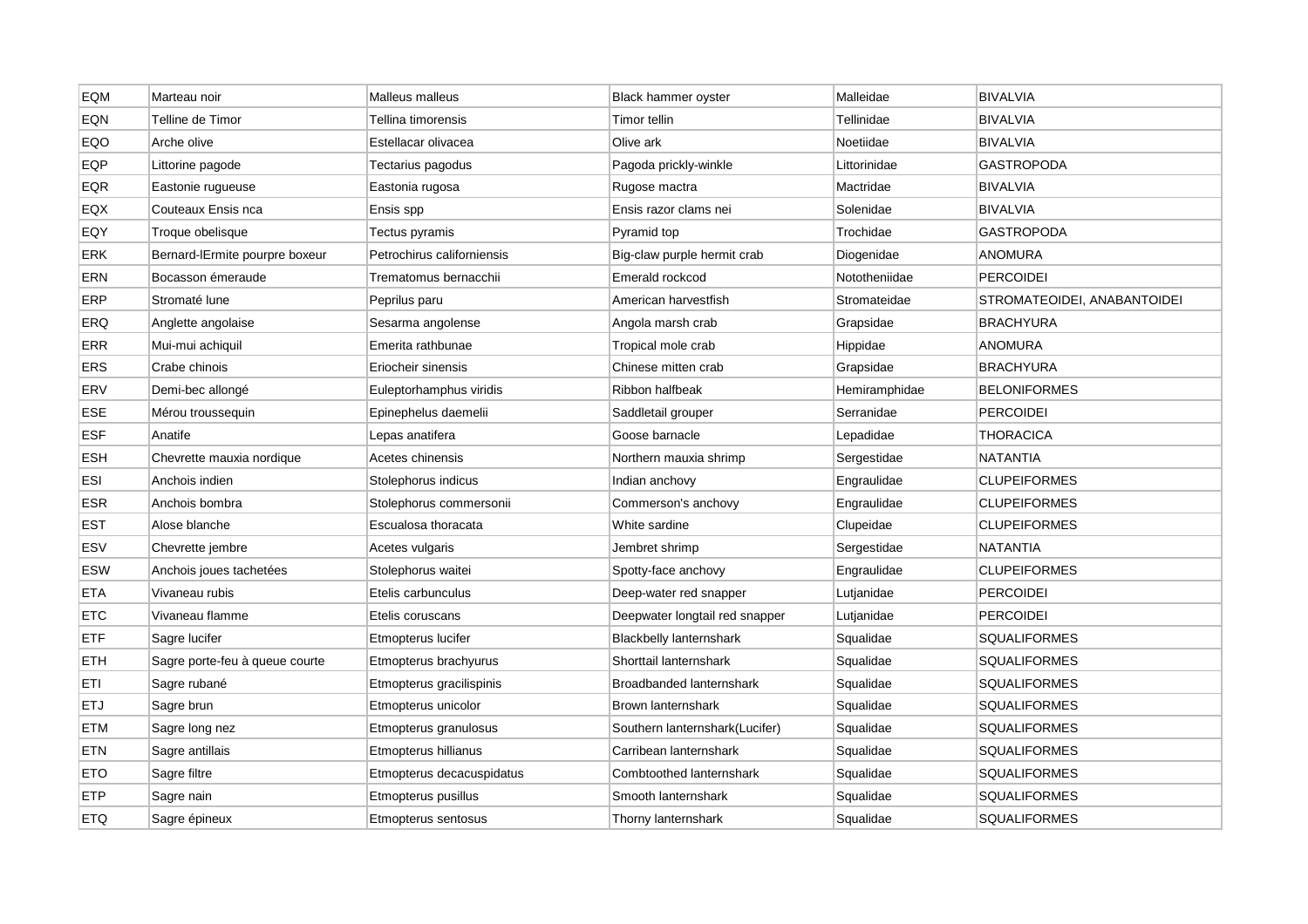| <b>ETR</b> | Sagre rude                 | Etmopterus princeps           | Great lanternshark      | Squalidae         | <b>SQUALIFORMES</b>    |
|------------|----------------------------|-------------------------------|-------------------------|-------------------|------------------------|
| <b>ETT</b> | Sagre à menton lisse       | Etmopterus polli              | African lanternshark    | Squalidae         | <b>SQUALIFORMES</b>    |
| ETU        | Sagre chien                | Etmopterus bullisi            | Lined lanternshark      | Squalidae         | <b>SQUALIFORMES</b>    |
| <b>ETV</b> | Sagre diablotin            | Etmopterus villosus           | Hawaiian lanternshark   | Squalidae         | <b>SQUALIFORMES</b>    |
| <b>ETW</b> | Sagre vert                 | Etmopterus virens             | Green lanternshark      | Squalidae         | <b>SQUALIFORMES</b>    |
| <b>ETX</b> | Sagre commun               | Etmopterus spinax             | Velvet belly            | Squalidae         | <b>SQUALIFORMES</b>    |
| <b>ETZ</b> | Sagre à nageoires frangées | Etmopterus schultzi           | Fringfin lanternshark   | Squalidae         | <b>SQUALIFORMES</b>    |
| <b>EUA</b> | Baleine australe           | Eubalaena australis           | Southern right whale    | Balaenidae        | <b>MYSTICETI</b>       |
| <b>EUC</b> | Gorfou doré                | Eudyptes chrysolophus         | Macaroni penguin        | Spheniscidae      | <b>SPHENISCIFORMES</b> |
| <b>EUG</b> | Baleine de Biscaye         | Eubalaena glacialis           | Northern right whale    | <b>Balaenidae</b> | <b>MYSTICETI</b>       |
| <b>EUL</b> | Eulakane                   | Thaleichthys pacificus        | Eulachon                | Osmeridae         | <b>SALMONIFORMES</b>   |
| <b>EUP</b> | Squale pygmée              | Euprotomicrus bispinatus      | Pygmy shark             | Squalidae         | <b>SQUALIFORMES</b>    |
| <b>EUZ</b> | Squale à queue claire      | Euprotomicroides zantedeschia | Taillight shark         | Squalidae         | <b>SQUALIFORMES</b>    |
| <b>EVK</b> | Anchoviellas nca           | Anchoviella spp               | Anchoviellas nei        | Engraulidae       | <b>CLUPEIFORMES</b>    |
| <b>EVL</b> | Anchois gras               | Anchoviella lepidentostole    | Broadband anchovy       | Engraulidae       | <b>CLUPEIFORMES</b>    |
| <b>EVP</b> | Poisson-sabre latte        | Evoxymetopon poeyi            | Poey's scabbardfish     | Trichiuridae      | <b>SCOMBROIDEI</b>     |
| <b>EVQ</b> | Gorfou sauteur             | Eudyptes chrysocome           | Rockhopper penguin      | Spheniscidae      | <b>SPHENISCIFORMES</b> |
| <b>EVS</b> | Cigale écusson             | Evibacus princeps             | Shield fan lobster      | Scyllaridae       | <b>REPTANTIA</b>       |
| <b>EVZ</b> | Exocet atlantique          | Cheilopogon melanurus         | Atlantic flyingfish     | Exocoetidae       | <b>BELONIFORMES</b>    |
| <b>EWA</b> | Ecrevisses européennes nca | Astacidae                     | European crayfishes nei | Astacidae         | <b>REPTANTIA</b>       |
| <b>EWB</b> | Exocet de Guinée           | Cheilopogon milleri           | Guinean flyingfish      | Exocoetidae       | <b>BELONIFORMES</b>    |
| EWC        | Mérou taches blanches      | Epinephelus caeruleopunctatus | Whitespotted grouper    | Serranidae        | <b>PERCOIDEI</b>       |
| EWD        | Exocet de Bennett          | Cheilopogon pinnatibarbatus   | Bennett's flyingfish    | Exocoetidae       | <b>BELONIFORMES</b>    |
| <b>EWE</b> | Mérou pâle                 | Epinephelus epistictus        | Dotted grouper          | Serranidae        | <b>PERCOIDEI</b>       |
| <b>EWF</b> | Mérou marron               | Epinephelus fuscoguttatus     | Brown-marbled grouper   | Serranidae        | PERCOIDEI              |
| <b>EWI</b> | Mérou Marquises            | Epinephelus irroratus         | Marquesan grouper       | Serranidae        | <b>PERCOIDEI</b>       |
| EWK        | Poisson-sabre dentu        | Eupleurogrammus glossodon     | Longtooth hairtail      | Trichiuridae      | <b>SCOMBROIDEI</b>     |
| <b>EWL</b> | Mérou patate               | Epinephelus tukula            | Potato grouper          | Serranidae        | <b>PERCOIDEI</b>       |
| <b>EWM</b> | Mérou abeille              | Epinephelus miliaris          | Netfin grouper          | Serranidae        | <b>PERCOIDEI</b>       |
| EWO        | Mérou huit raies           | Epinephelus octofasciatus     | Eightbar grouper        | Serranidae        | <b>PERCOIDEI</b>       |
| <b>EWP</b> | Mérou morse                | Epinephelus poecilonotus      | Dot-dash grouper        | Serranidae        | <b>PERCOIDEI</b>       |
| <b>EWR</b> | Mérou à bout rouge         | Epinephelus retouti           | Red-tipped grouper      | Serranidae        | PERCOIDEI              |
| <b>EWS</b> | Mérou summan               | Epinephelus summana           | Summan grouper          | Serranidae        | <b>PERCOIDEI</b>       |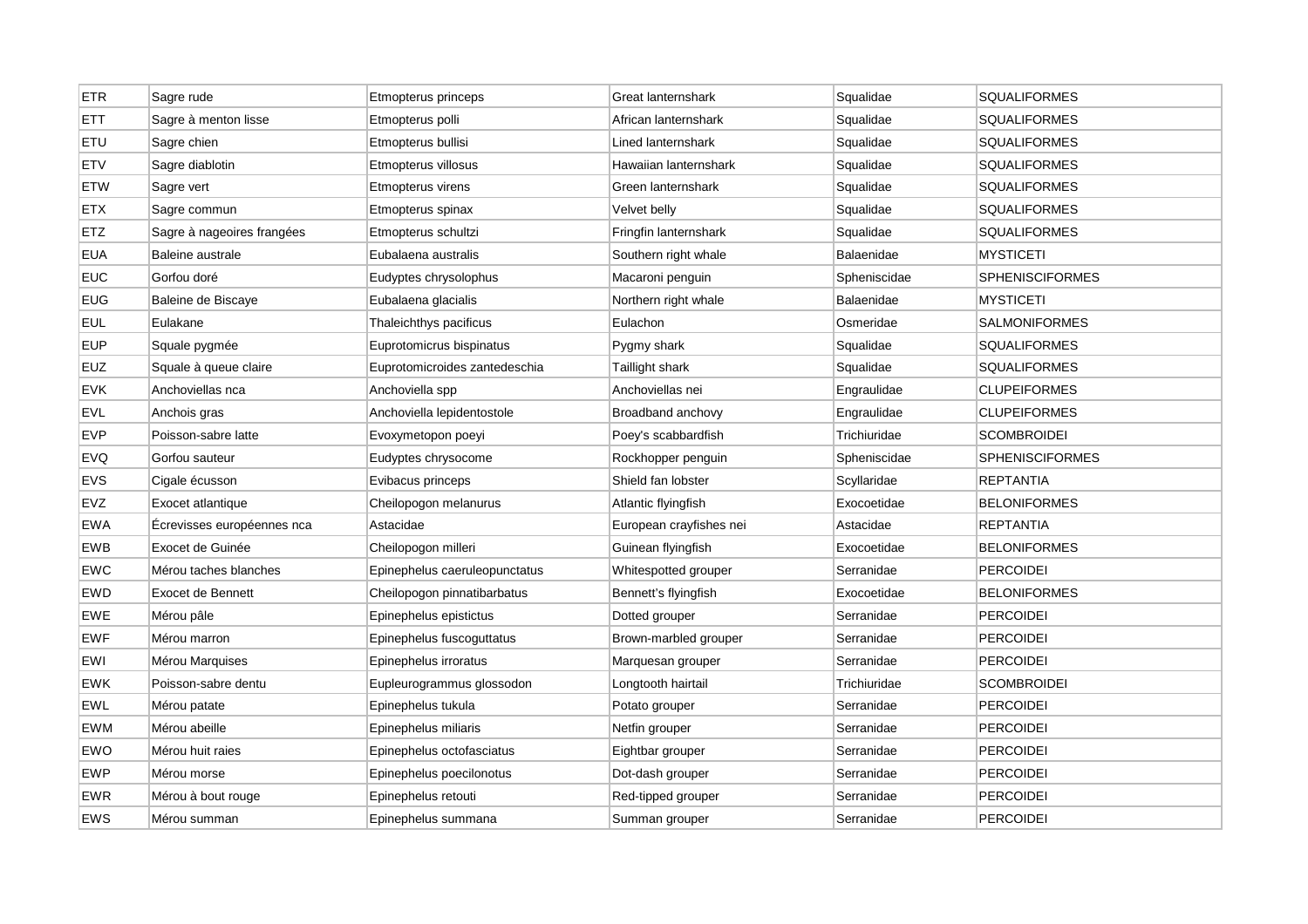| <b>EWT</b> | Mérou réseau               | Epinephelus tuamotuensis   | Reticulate grouper        | Serranidae    | <b>PERCOIDEI</b>       |
|------------|----------------------------|----------------------------|---------------------------|---------------|------------------------|
| EWU        | Mérou plate grise          | Epinephelus multinotatus   | White-blotched grouper    | Serranidae    | PERCOIDEI              |
| <b>EWV</b> | Mérou écharpe              | Epinephelus faveatus       | Barred-chest grouper      | Serranidae    | <b>PERCOIDEI</b>       |
| <b>EWW</b> | Mérou longues épines       | Epinephelus longispinis    | Longspine grouper         | Serranidae    | <b>PERCOIDEI</b>       |
| <b>EWY</b> | Mérou petites écailles     | Epinephelus polylepis      | Smallscaled grouper       | Serranidae    | <b>PERCOIDEI</b>       |
| EWZ        | Mérou moustache            | Epinephelus chabaudi       | Moustache grouper         | Serranidae    | <b>PERCOIDEI</b>       |
| <b>EXC</b> | Bouquet quille             | Exopalaemon carinicauda    | Ridgetail prawn           | Palaemonidae  | NATANTIA               |
| <b>EXL</b> | Poulpe lierre              | Euaxoctopus pillsburyae    | Map octopus               | Octopodidae   | <b>CEPHALOPODA</b>     |
| <b>EXN</b> | Bouquet mamtom             | Exopalaemon mani           | Mamtom prawn              | Palaemonidae  | <b>NATANTIA</b>        |
| EXO        | Bouquet sibérien           | Exopalaemon modestus       | Siberian prawn            | Palaemonidae  | <b>NATANTIA</b>        |
| EXQ        | Demi-bec volant            | Euleptorhamphus velox      | Flying halfbeak           | Hemiramphidae | <b>BELONIFORMES</b>    |
| <b>EXT</b> | Bouquet oriental           | Exopalaemon orientalis     | Oriental prawn            | Palaemonidae  | <b>NATANTIA</b>        |
| EXY        | Bouquet rosna              | Exopalaemon styliferus     | Roshna prawn              | Palaemonidae  | <b>NATANTIA</b>        |
| EYB        | Anchois-moustache sardin   | Thryssa baelama            | Baelama anchovy           | Engraulidae   | <b>CLUPEIFORMES</b>    |
| <b>EYD</b> | Anchois-moustache mandeli  | Thryssa dussumieri         | Dussumier's thryssa       | Engraulidae   | <b>CLUPEIFORMES</b>    |
| EYH        | Anchois-moustache mamata   | Thryssa hamiltonii         | Hamilton's thryssa        | Engraulidae   | <b>CLUPEIFORMES</b>    |
| <b>EYM</b> | Anchois-moustache malabar  | Thryssa malabarica         | Malabar thryssa           | Engraulidae   | <b>CLUPEIFORMES</b>    |
| EYQ        | Sépiole mimika             | Euprymna morsei            | Mimika bobtail squid      | Sepiolidae    | <b>CEPHALOPODA</b>     |
| <b>EYT</b> | Anchois-moustache cornu    | Thryssa setirostris        | Longjaw thryssa           | Engraulidae   | <b>CLUPEIFORMES</b>    |
| EYV        | Anchois-moustache cristal  | Thryssa vitrirostris       | Orangemouth anchovy       | Engraulidae   | <b>CLUPEIFORMES</b>    |
| <b>EYX</b> | Crabe nageur robuste       | Euphylax robustus          | Robustus swimcrab         | Portunidae    | <b>BRACHYURA</b>       |
| EYY        | Anchois-moustache sardelle | Thryssa mystax             | Moustached thryssa        | Engraulidae   | <b>CLUPEIFORMES</b>    |
| EYZ        | Sépiole du Tasmanie        | Euprymna tasmanica         | Southern bobtail squid    | Sepiolidae    | <b>CEPHALOPODA</b>     |
| EZJ        | Baleine du Pacifique nord  | Eubalaena japonica         | North Pacific right whale | Balaenidae    | <b>MYSTICETI</b>       |
| <b>EZM</b> | Poulpe geant patagonique   | Enteroctopus megalocyathus | Patagonian giant octopus  | Octopodidae   | <b>CEPHALOPODA</b>     |
| <b>EZO</b> | Mérou quatre selles        | Epinephelus spilotoceps    | Foursaddle grouper        | Serranidae    | <b>PERCOIDEI</b>       |
| <b>EZP</b> | Mérou dossard              | Epinephelus melanostigma   | One-blotch grouper        | Serranidae    | PERCOIDEI              |
| <b>EZR</b> | Mérou zébré                | Epinephelus radiatus       | Oblique-banded grouper    | Serranidae    | <b>PERCOIDEI</b>       |
| <b>EZS</b> | Rascasse rose              | Scorpaena elongata         | Slender rockfish          | Scorpaenidae  | <b>SCORPAENIFORMES</b> |
| <b>FAB</b> | Barbeaux d'Asie nca        | Puntius spp                | Asian barbs nei           | Cyprinidae    | <b>CYPRINIFORMES</b>   |
| <b>FAD</b> | Casque rubanne             | Phalium bandatum           | <b>Banded bonnet</b>      | Cassidae      | <b>GASTROPODA</b>      |
| <b>FAE</b> | Palourde semirugueuse      | Paphia semirugata          | Semigrooved venus         | Veneridae     | <b>BIVALVIA</b>        |
| <b>FAG</b> | Palourde cog               | Paphia gallus              | Rooster venus             | Veneridae     | <b>BIVALVIA</b>        |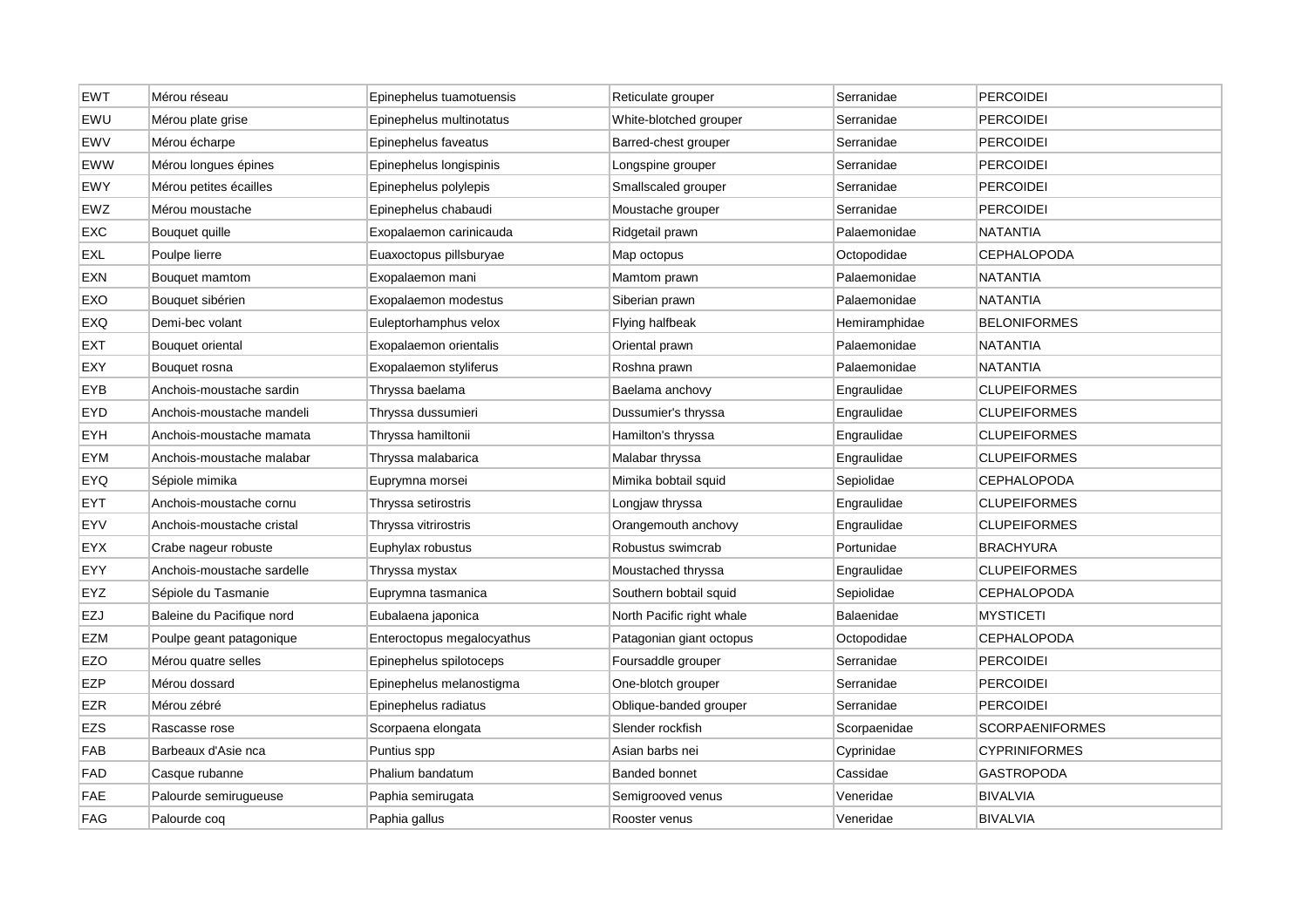| FAJ        | Sivade japonais            | Pasiphaea japonica           | Japanese glass shrimp      | Pasiphaeidae     | <b>NATANTIA</b>       |
|------------|----------------------------|------------------------------|----------------------------|------------------|-----------------------|
| FAL        | Requin soyeux              | Carcharhinus falciformis     | Silky shark                | Carcharhinidae   | CARCHARHINIFORMES     |
| <b>FAM</b> | Sivade rose                | Pasiphaea multidentata       | Pink glass shrimp          | Pasiphaeidae     | <b>NATANTIA</b>       |
| FAS        | Sprat des îles Falkland    | Sprattus fuegensis           | Falkland sprat             | Clupeidae        | <b>CLUPEIFORMES</b>   |
| <b>FAT</b> | Palourde textile           | Paphia textile               | Textile venus              | Veneridae        | <b>BIVALVIA</b>       |
| FAU        | Casque gris                | Phalium glaucum              | Grey bonnet                | Cassidae         | GASTROPODA            |
| <b>FAV</b> | Sivade blanc               | Pasiphaea sivado             | White glass shrimp         | Pasiphaeidae     | <b>NATANTIA</b>       |
| FAW        | Faux-orque                 | Pseudorca crassidens         | False killer whale         | Delphinidae      | ODONTOCETI            |
| FBA        | Murène à bouche jaune      | Gymnothorax nudivomer        | Starry moray               | Muraenidae       | ANGUILLIFORMES        |
| <b>FBC</b> | Labre Diane                | Bodianus diana               | Diana's hogfish            | Labridae         | <b>PERCOIDEI</b>      |
| FBM        | Brème d'eau douce          | Abramis brama                | Freshwater bream           | Cyprinidae       | <b>CYPRINIFORMES</b>  |
| FBR        | Brèmes d'eau douce nca     | Abramis spp                  | Freshwater breams nei      | Cyprinidae       | <b>CYPRINIFORMES</b>  |
| <b>FBT</b> | Tortue plate               | Natator depressus            | Flatback turtle            | Cheloniidae      | <b>TESTUDINES</b>     |
| <b>FBU</b> | Lotte de rivière           | Lota lota                    | <b>Burbot</b>              | Gadidae          | <b>GADIFORMES</b>     |
| FCC        | Carassin(=Cyprin)          | Carassius carassius          | Crucian carp               | Cyprinidae       | <b>CYPRINIFORMES</b>  |
| FCD        | Arche gouvernail           | Scapharca indica             | Rudder ark                 | Arcidae          | <b>BIVALVIA</b>       |
| FCG        | Carpe herbivore(=chinoise) | Ctenopharyngodon idellus     | Grass carp(=White amur)    | Cyprinidae       | <b>CYPRINIFORMES</b>  |
| FCH        | Barbus d'Hoven             | Leptobarbus hoeveni          | Hoven's carp               | Cyprinidae       | <b>CYPRINIFORMES</b>  |
| FCI        | Arche inéquivalve          | Scapharca inaequivalvis      | Inequivalve ark            | Arcidae          | <b>BIVALVIA</b>       |
| FCK        | Fausse gorgone             | Sphaerococcus coronopifolius | False gorgon               | Sphaerococcaceae | <b>RHODOPHYCEAE</b>   |
| FCL        | Arche globuleuse           | Scapharca globosa            | Globose ark                | Arcidae          | <b>BIVALVIA</b>       |
| <b>FCP</b> | Carpe commune              | Cyprinus carpio              | Common carp                | Cyprinidae       | <b>CYPRINIFORMES</b>  |
| FCR        | Arche incongrue            | Scapharca brasiliana         | Incongruous ark            | Arcidae          | <b>BIVALVIA</b>       |
| <b>FCV</b> | Fucus d'Adriatique         | <b>Fucus virsoides</b>       | Adriatic wrack             | Fucaceae         | <b>PHAEOPHYCEAE</b>   |
| <b>FCW</b> | Athérine têtue             | Atherinomorus lacunosus      | Hardyhead silverside       | Atherinidae      | <b>ATHERINIFORMES</b> |
| <b>FCX</b> | Crustacés d'eau douce nca  | Crustacea                    | Freshwater crustaceans nei |                  | CRUSTACEA MISCELLANEA |
| <b>FCY</b> | Cyprinidés nca             | Cyprinidae                   | Cyprinids nei              | Cyprinidae       | <b>CYPRINIFORMES</b>  |
| <b>FEB</b> | Cardon teppo               | Alpheus brevicristatus       | Teppo snapping shrimp      | Alpheidae        | <b>NATANTIA</b>       |
| <b>FED</b> | Cardon tenaille            | Alpheus digitalis            | Forceps snapping shrimp    | Alpheidae        | <b>NATANTIA</b>       |
| FEE        | Cardon grandes pinces      | Alpheus heterochaelis        | Bigclaw snapping shrimp    | Alpheidae        | NATANTIA              |
| FEG        | Cardon marguerite          | Alpheus gracilipes           | Daisy snapping shrimp      | Alpheidae        | <b>NATANTIA</b>       |
| FEH        | Cardon épineux             | Alpheus hoplocheles          | Armed snapping shrimp      | Alpheidae        | NATANTIA              |
| <b>FEI</b> | Cardon nez camus           | Alpheus bisincisus           | Flathead snapping shrimp   | Alpheidae        | <b>NATANTIA</b>       |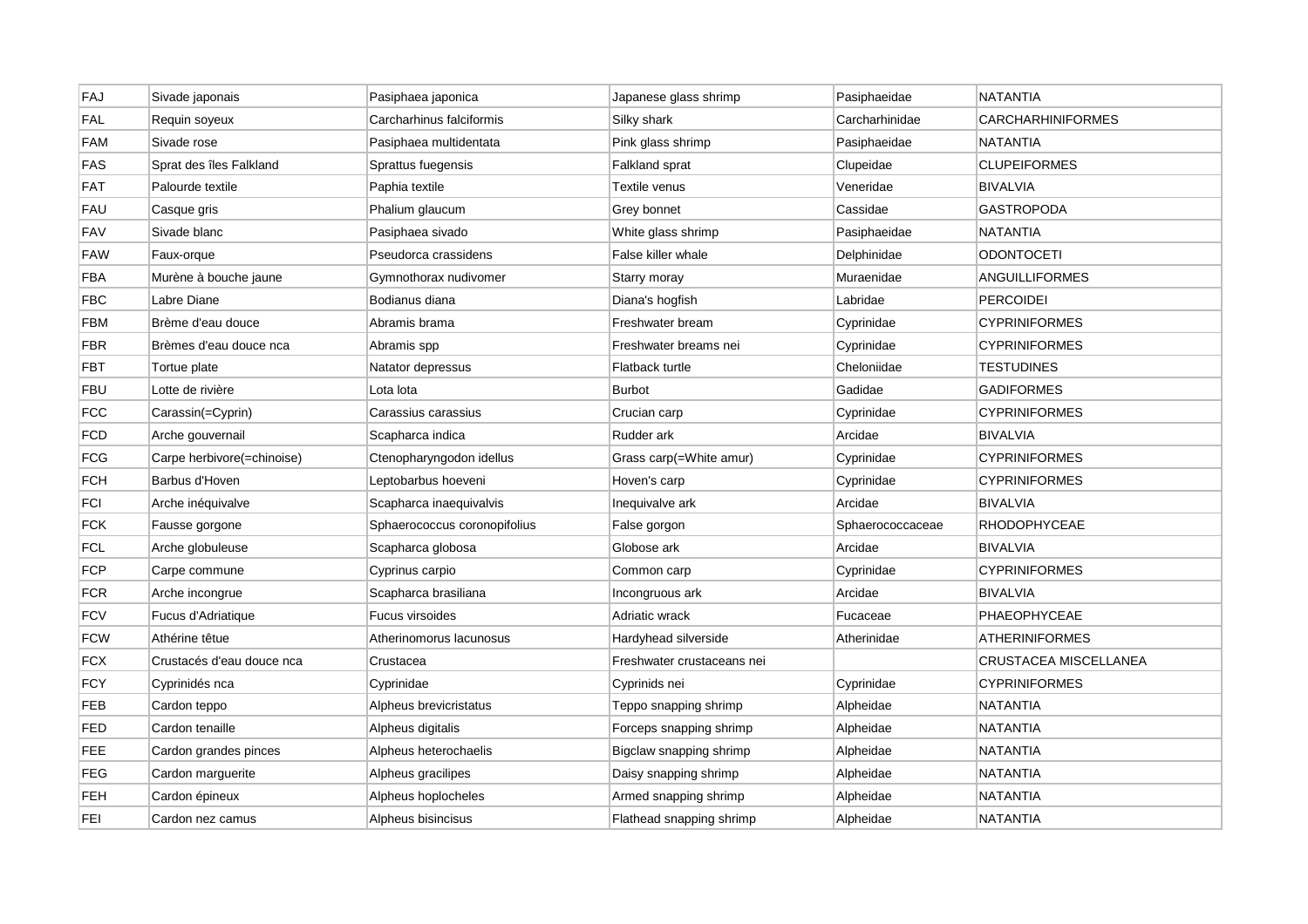| FEJ        | Cardon japonais             | Alpheus japonicus         | Japanese snapping shrimp       | Alpheidae          | NATANTIA                    |
|------------|-----------------------------|---------------------------|--------------------------------|--------------------|-----------------------------|
| <b>FEL</b> | Cardon rouge                | Alpheus glaber            | Red snapping shrimp            | Alpheidae          | <b>NATANTIA</b>             |
| <b>FEP</b> | Cardon brosse               | Alpheus spongiarum        | Bristle snapping shrimp        | Alpheidae          | <b>NATANTIA</b>             |
| FES        | Cardon corail               | Alpheus sublucanus        | Coral snapping shrimp          | Alpheidae          | <b>NATANTIA</b>             |
| <b>FET</b> | Cardon australien           | Alpheus stephensoni       | Queensland snapping shrimp     | Alpheidae          | <b>NATANTIA</b>             |
| <b>FEU</b> | Cardon nymphe               | Alpheus euphrosyne        | Nymph snapping shrimp          | Alpheidae          | NATANTIA                    |
| <b>FFV</b> | Exocet hirondelle           | Hirundichthys affinis     | Fourwing flyingfish            | Exocoetidae        | <b>BELONIFORMES</b>         |
| FFX        | Poissons-bourses nca        | Monacanthidae             | Filefishes, leatherjackets nei | Monacanthidae      | <b>TETRAODONTIFORMES</b>    |
| <b>FFY</b> | Magister creux              | Stellifer ericymba        | Hollow stardrum                | Sciaenidae         | <b>PERCOIDEI</b>            |
| <b>FFZ</b> | Exocet casque               | Hirundichthys oxycephalus | Bony flyingfish                | Exocoetidae        | <b>BELONIFORMES</b>         |
| <b>FGB</b> | Gudgeons, dormeurs nca      | Eleotridae                | Gudgeons, sleepers nei         | Eleotridae         | <b>GOBIOIDEI</b>            |
| <b>FGD</b> | <b>Bucarde fraise</b>       | Fragum unedo              | Pacific strawberry cockle      | Cardiidae          | <b>BIVALVIA</b>             |
| <b>FGE</b> | Bucarde demi-coeur          | Fragum hemicardium        | Pacific half cockle            | Cardiidae          | <b>BIVALVIA</b>             |
| <b>FGG</b> | Gourami géant               | Osphronemus goramy        | Giant gourami                  | Osphronemidae      | STROMATEOIDEI, ANABANTOIDEI |
| <b>FGO</b> | Gourami embrasseur          | Helostoma temminckii      | Kissing gourami                | Helostomatidae     | STROMATEOIDEI, ANABANTOIDEI |
| <b>FGQ</b> | Océanite à ventre noir      | Fregetta tropica          | Black-bellied storm petrel     | Hydrobatidae       | <b>PROCELLARIIFORMES</b>    |
| <b>FGR</b> | Bucarde à collier           | Fragum fragum             | White strawberry cockle        | Cardiidae          | <b>BIVALVIA</b>             |
| <b>FGS</b> | Gourami peau de serpent     | Trichogaster pectoralis   | Snakeskin gourami              | <b>Belontiidae</b> | STROMATEOIDEI, ANABANTOIDEI |
| <b>FGX</b> | Gobies d'eau douce nca      | Gobiidae                  | Freshwater gobies nei          | Gobiidae           | <b>GOBIOIDEI</b>            |
| FID        | Ide mélanote                | Leuciscus idus            | $Orfe( =  de)$                 | Cyprinidae         | <b>CYPRINIFORMES</b>        |
| FIE        | Vandoise                    | Leuciscus leuciscus       | Common dace                    | Cyprinidae         | <b>CYPRINIFORMES</b>        |
| FIF        | Grand corbis                | Fimbria fimbriata         | Common basket lucina           | Fimbriidae         | <b>BIVALVIA</b>             |
| <b>FIG</b> | Pyrule gracile              | Ficus gracilis            | Graceful fig shell             | Ficidae            | <b>GASTROPODA</b>           |
| <b>FIH</b> | Barbure à sept doigts       | Filimanus heptadactyla    | Sevenfinger threadfin          | Polynemidae        | <b>PERCOIDEI</b>            |
| <b>FIM</b> | Nonnat                      | Aphia minuta              | Transparent goby               | Gobiidae           | <b>GOBIOIDEI</b>            |
| <b>FIN</b> | Poissons téléostéens nca    | Osteichthyes              | Finfishes nei                  |                    | PISCES MISCELLANEA          |
| <b>FIO</b> | Cornette à taches bleues    | Fistularia commersonii    | <b>Bluespotted cornetfish</b>  | Fistulariidae      | <b>SYNGNATHIFORMES</b>      |
| <b>FIP</b> | Cornette rouge              | Fistularia petimba        | Red cornetfish                 | Fistulariidae      | <b>SYNGNATHIFORMES</b>      |
| <b>FIS</b> | Tête de serpent d'Indonésie | Channa micropeltes        | Indonesian snakehead           | Channidae          | OTHER PERCIFORMES           |
| FIU        | Pyrule ficoide              | Ficus subintermedia       | Underlined fig shell           | Ficidae            | <b>GASTROPODA</b>           |
| FIV        | Corbis élégant              | Fimbria soverbii          | Elegant basket lucina          | Fimbriidae         | BIVALVIA                    |
| <b>FIW</b> | Rorqual commun              | Balaenoptera physalus     | Fin whale                      | Balaenopteridae    | <b>MYSTICETI</b>            |
| <b>FJR</b> | Fusilier de Suez            | Caesio suevica            | Suez fusilier                  | Caesionidae        | <b>PERCOIDEI</b>            |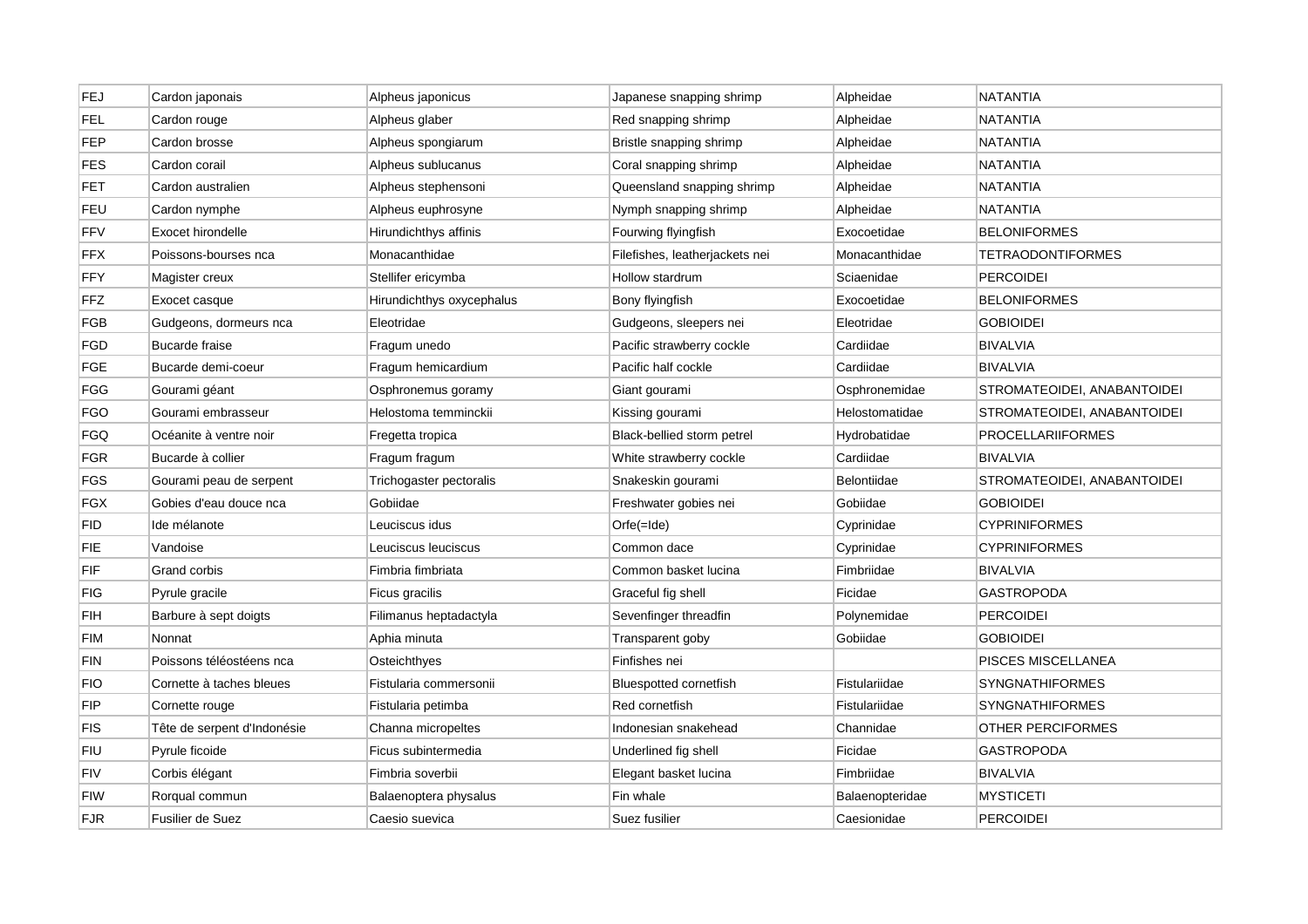| <b>FKG</b> | Oursin violet                 | Sphaerechinus granularis      | Violet sea urchin         | Toxopneustidae  | <b>ECHINOIDEA</b>        |
|------------|-------------------------------|-------------------------------|---------------------------|-----------------|--------------------------|
| <b>FKL</b> | Fasciolaire                   | Fasciolaria lignaria          | Wooden fasciolaria        | Fasciolariidae  | GASTROPODA               |
| <b>FKP</b> | Arche pilule                  | Scapharca pilula              | Pill ark                  | Arcidae         | <b>BIVALVIA</b>          |
| <b>FKU</b> | Furcelle cespiteuse           | Furcellaria lumbricalis       | Red forkweed              | Furcellariaceae | <b>RHODOPHYCEAE</b>      |
| <b>FLA</b> | Platête brésilien             | Percophis brasiliensis        | <b>Brazilian flathead</b> | Percophidae     | TRACHINOIDEI             |
| <b>FLC</b> | Couteau tranchant             | Pharella acutidens            | Sharp razor clam          | Solenidae       | <b>BIVALVIA</b>          |
| FLD        | Turbot de sable               | Scophthalmus aquosus          | Windowpane flounder       | Scophthalmidae  | <b>PLEURONECTIFORMES</b> |
| <b>FLE</b> | Flet d'Europe                 | <b>Platichthys flesus</b>     | European flounder         | Pleuronectidae  | <b>PLEURONECTIFORMES</b> |
| <b>FLF</b> | Bourses nca                   | Cantherhines (=Navodon) spp   | Filefishes nei            | Monacanthidae   | <b>TETRAODONTIFORMES</b> |
| <b>FLH</b> | Platycéphalidés nca           | Platycephalidae               | Flatheads nei             | Platycephalidae | <b>SCORPAENIFORMES</b>   |
| FLI        | Platycéphale indien           | Platycephalus indicus         | Bartail flathead          | Platycephalidae | <b>SCORPAENIFORMES</b>   |
| <b>FLJ</b> | Couteau javanais              | Pharella javanica             | Javanese razor clam       | Solenidae       | <b>BIVALVIA</b>          |
| <b>FLK</b> | Aile d'ange du Pacifique      | Pholas chiloensis             | Pacific coast angel wing  | Pholadidae      | <b>BIVALVIA</b>          |
| <b>FLM</b> | Murex marguerite              | Phyllonotus margaritensis     | Margarita murex           | Muricidae       | <b>GASTROPODA</b>        |
| <b>FLO</b> | Rocher pomme                  | Phyllonotus pomum             | Apple murex               | Muricidae       | <b>GASTROPODA</b>        |
| <b>FLP</b> | Crevette charnue              | Penaeus chinensis             | Fleshy prawn              | Penaeidae       | <b>NATANTIA</b>          |
| <b>FLS</b> | Cardeau d'été                 | Paralichthys dentatus         | Summer flounder           | Paralichthyidae | <b>PLEURONECTIFORMES</b> |
| <b>FLU</b> | Protoptères d'Afrique         | Protopterus spp               | African lungfishes        | Protopteridae   | <b>POLYPTERIFORMES</b>   |
| <b>FLW</b> | Limande-plie rouge            | Pseudopleuronectes americanus | Winter flounder           | Pleuronectidae  | <b>PLEURONECTIFORMES</b> |
| <b>FLX</b> | Poissons plats nca            | Pleuronectiformes             | Flatfishes nei            |                 | <b>PLEURONECTIFORMES</b> |
| <b>FLY</b> | Exocets nca                   | Exocoetidae                   | Flyingfishes nei          | Exocoetidae     | <b>BELONIFORMES</b>      |
| <b>FMG</b> | Casque cannelé                | Phalium granulatum            | Grooved helmet            | Cassidae        | <b>GASTROPODA</b>        |
| <b>FMK</b> | Maërl commun                  | Phymatolithon calcareum       | Chalk weed                | Corallinaceae   | RHODOPHYCEAE             |
| <b>FMS</b> | Casque saburon                | Phalium saburon               | Saburon helmet            | Cassidae        | GASTROPODA               |
| <b>FNG</b> | Siphonaire géante             | Siphonaria gigas              | Giant false limpet        | Siphonariidae   | <b>GASTROPODA</b>        |
| <b>FNJ</b> | Siphonaire de Java            | Siphonaria javanica           | Javanese false limpet     | Siphonariidae   | GASTROPODA               |
| <b>FNL</b> | Siphonaire laciniée           | Siphonaria laciniosa          | Fringed false limpet      | Siphonariidae   | <b>GASTROPODA</b>        |
| <b>FNO</b> | Fulmar boréal                 | Fulmarus glacialis            | Northern fulmar           | Procellariidae  | <b>PROCELLARIIFORMES</b> |
| <b>FNS</b> | Siphonaire de Sirius          | Siphonaria sirius             | Sirius false limpet       | Siphonariidae   | <b>GASTROPODA</b>        |
| <b>FNT</b> | Murex tubercule               | Phyllonotus trunculus         | Banded murex              | Muricidae       | GASTROPODA               |
| <b>FNX</b> | Rocher duplex                 | Phyllonotus duplex            | Duplex murex              | Muricidae       | <b>GASTROPODA</b>        |
| <b>FOD</b> | Pholade commune               | Pholas dactylus               | Common piddock            | Pholadidae      | <b>BIVALVIA</b>          |
| <b>FOK</b> | Grenouille-taureau américaine | Rana catesbeiana              | American bull frog        | Ranidae         | <b>ANURA</b>             |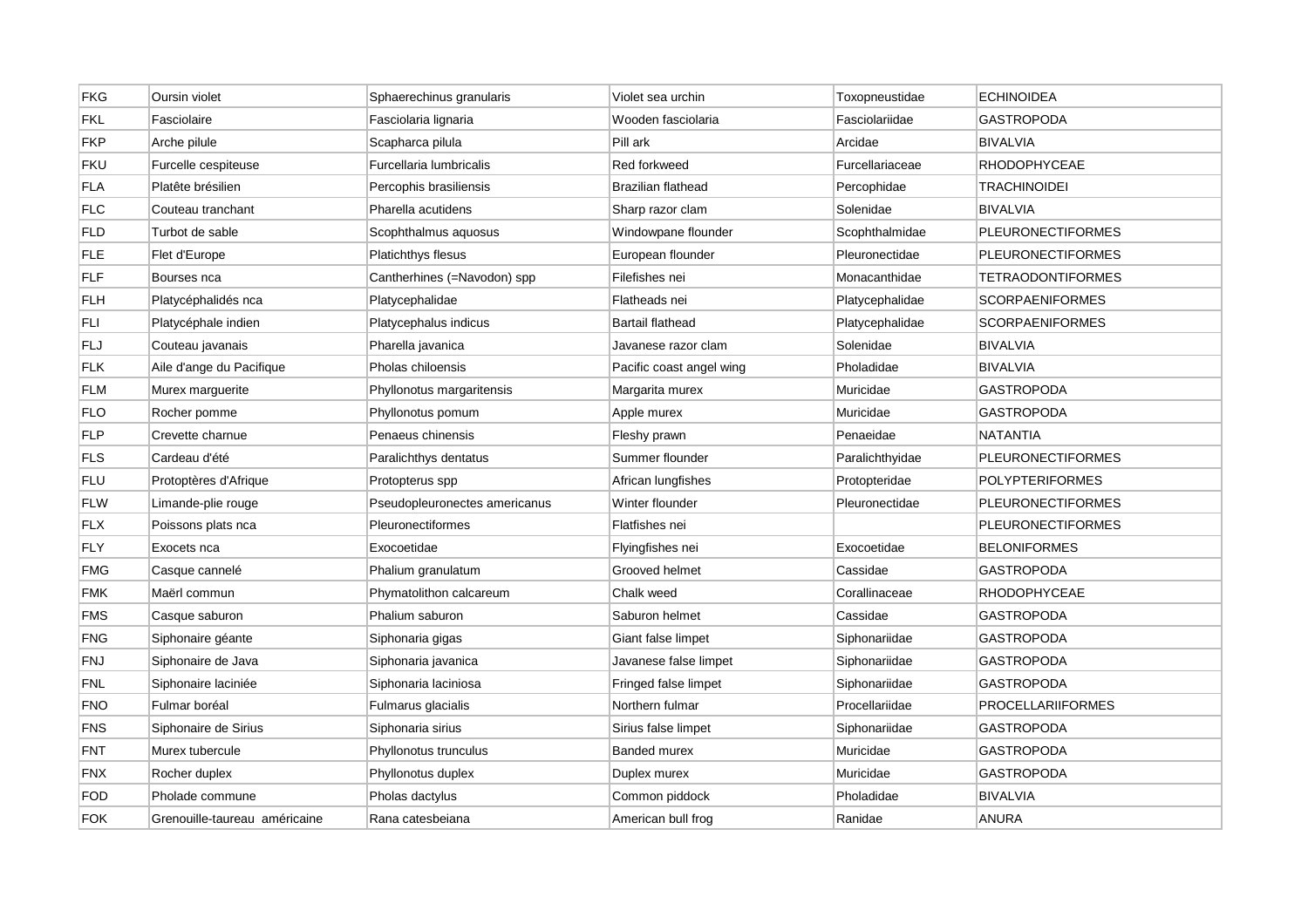| <b>FOL</b> | Trophon antarctique            | Trophon albolabratus        | Antarctic trophon           | <b>Buccinidae</b> | <b>GASTROPODA</b>           |
|------------|--------------------------------|-----------------------------|-----------------------------|-------------------|-----------------------------|
| <b>FOO</b> | Aile d'ange orientale          | Pholas orientalis           | Oriental angel wing         | Pholadidae        | <b>BIVALVIA</b>             |
| <b>FOR</b> | Phycis de roche                | Phycis phycis               | Forkbeard                   | Gadidae           | <b>GADIFORMES</b>           |
| FOT        | Barbure à quatre doigts        | Eleutheronema tetradactylum | Fourfinger threadfin        | Polynemidae       | PERCOIDEI                   |
| <b>FOX</b> | Phycis nca                     | Phycis spp                  | Forkbeards nei              | Gadidae           | <b>GADIFORMES</b>           |
| <b>FPA</b> | Macareux moine                 | Fratercula arctica          | Atlantic puffin             | Alcidae           | <b>CICONIIFORMES</b>        |
| <b>FPC</b> | Anabas                         | Anabas testudineus          | Climbing perch              | Anabantidae       | STROMATEOIDEI, ANABANTOIDEI |
| <b>FPE</b> | Perche européenne              | Perca fluviatilis           | European perch              | Percidae          | <b>PERCOIDEI</b>            |
| <b>FPI</b> | <b>Brochet du Nord</b>         | Esox lucius                 | Northern pike               | Esocidae          | <b>ESOCIFORMES</b>          |
| <b>FPP</b> | Sandre                         | Sander lucioperca           | Pike-perch                  | Percidae          | PERCOIDEI                   |
| <b>FPY</b> | Perchaude                      | Perca flavescens            | American yellow perch       | Percidae          | <b>PERCOIDEI</b>            |
| FQB        | Athérine samoan                | Hypoatherina temminckii     | Samoan silverside           | Atherinidae       | <b>ATHERINIFORMES</b>       |
| <b>FRA</b> | Dauphin de la Plata            | Pontoporia blainvillei      | Franciscana                 | Pontoporiidae     | <b>ODONTOCETI</b>           |
| <b>FRB</b> | Septifere commun               | Septifer bilocularis        | Box mussel                  | Mytilidae         | <b>BIVALVIA</b>             |
| <b>FRD</b> | Dauphin de Fraser              | Lagenodelphis hosei         | Fraser's dolphin            | Delphinidae       | <b>ODONTOCETI</b>           |
| <b>FRF</b> | Poissons d'eau douce nca       | Osteichthyes                | Freshwater fishes nei       |                   | PISCES MISCELLANEA          |
| <b>FRG</b> | Grenouilles                    | Rana spp                    | Frogs                       | Ranidae           | <b>ANURA</b>                |
| FRI        | Auxide                         | Auxis thazard               | Frigate tuna                | Scombridae        | <b>SCOMBROIDEI</b>          |
| <b>FRL</b> | Cératisole-gousse              | Pharus legumen              | Bean solen                  | Solecurtidae      | <b>BIVALVIA</b>             |
| <b>FRO</b> | Gardon                         | Rutilus rutilus             | Roach                       | Cyprinidae        | <b>CYPRINIFORMES</b>        |
| <b>FRP</b> | Nori froncé                    | Porphyra perforata          | Frilled nori                | Bangiaceae        | <b>RHODOPHYCEAE</b>         |
| <b>FRS</b> | Tunsoy                         | Sardinella fimbriata        | Fringescale sardinella      | Clupeidae         | <b>CLUPEIFORMES</b>         |
| <b>FRX</b> | Gardons nca                    | Rutilus spp                 | Roaches nei                 | Cyprinidae        | <b>CYPRINIFORMES</b>        |
| <b>FRZ</b> | Auxide et bonitou              | Auxis thazard, A. rochei    | Frigate and bullet tunas    | Scombridae        | <b>SCOMBROIDEI</b>          |
| <b>FSA</b> | Rhombosoles nca                | Rhombosolea spp             | Sand flounders nei          | Pleuronectidae    | <b>PLEURONECTIFORMES</b>    |
| <b>FSB</b> | Fissurelle des Barbades        | Fissurella barbadensis      | Barbados keyhole limpet     | Fissurelidae      | GASTROPODA                  |
| <b>FSD</b> | Fasciolaire blanche            | Fusinus dupetitthouarsi     | Du Petit's spindle          | Fasciolariidae    | <b>GASTROPODA</b>           |
| <b>FSE</b> | Fissurelle verte               | Fissurella virescens        | Green Panama keyhole limpet | Fissurelidae      | <b>GASTROPODA</b>           |
| <b>FSH</b> | Coquilles des moules eau douce | Ex Unionidae                | Freshwater mussel shells    | Unionidae         | <b>BIVALVIA</b>             |
| FSI        | Silurides d'eau douce nca      | Siluroidei                  | Freshwater siluroids nei    |                   | <b>SILURIFORMES</b>         |
| <b>FSK</b> | Fissurelle compressée          | Fissurella coarctata        | Compressed keyhole limpet   | Fissurelidae      | <b>GASTROPODA</b>           |
| <b>FSM</b> | Fissurelle rayonnante          | Fissurella nimbosa          | Rayed keyhole limpet        | Fissurelidae      | <b>GASTROPODA</b>           |
| <b>FSN</b> | Poissons tête de serpent nca   | Channa spp                  | Snakeheads(=Murrels) nei    | Channidae         | <b>OTHER PERCIFORMES</b>    |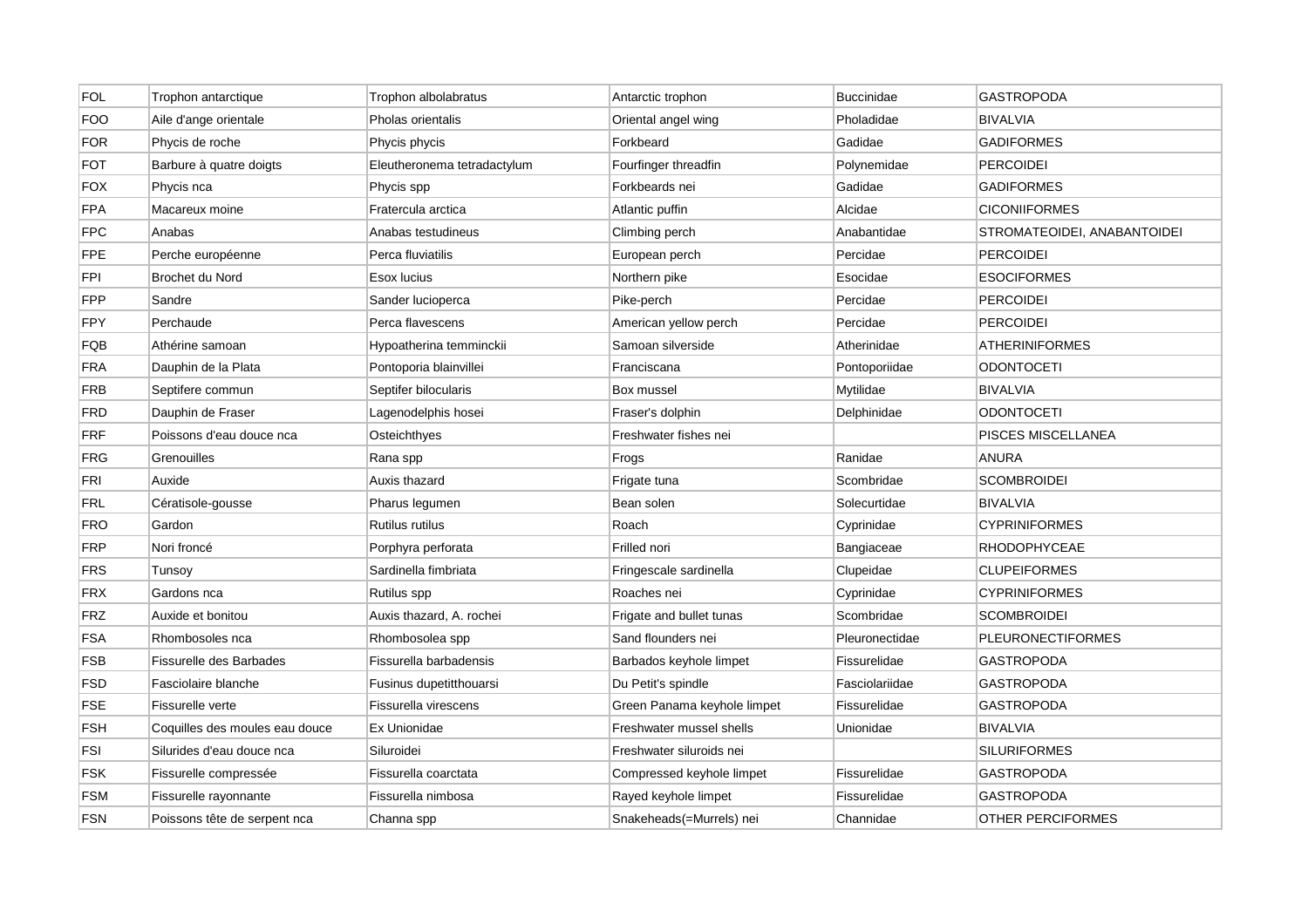| <b>FSO</b> | Fuseau de Tarente             | Fusinus rostratus         | <b>Beaked fusus</b>         | Fasciolariidae  | <b>GASTROPODA</b>        |
|------------|-------------------------------|---------------------------|-----------------------------|-----------------|--------------------------|
| <b>FSS</b> | Tête de serpent strié         | Channa striata            | Striped snakehead           | Channidae       | <b>OTHER PERCIFORMES</b> |
| <b>FST</b> | Fasciolaire tulipe            | Fasciolaria tulipa        | True tulip                  | Fasciolariidae  | <b>GASTROPODA</b>        |
| <b>FSU</b> | Fissurelle nuageuse           | Fissurella nubecula       | Cloudy keyhole limpet       | Fissurelidae    | GASTROPODA               |
| <b>FSV</b> | Sanguinolaire rugueuse        | Asaphis violascens        | Pacific asaphis             | Psammobiidae    | <b>BIVALVIA</b>          |
| <b>FSY</b> | Fuseau rubane                 | Fusinus syracusanus       | Syracusan fusus             | Fasciolariidae  | <b>GASTROPODA</b>        |
| <b>FSZ</b> | Hoplostète scutelle           | Hoplostethus melanopus    | Smallscale slimehead        | Trachichthyidae | <b>BERYCIFORMES</b>      |
| FTB        | Loutène battoir               | Pholidoteuthis boschmai   | Coffeebean scaled squid     | Lepidoteuthidae | CEPHALOPODA              |
| FTD        | Loutène commune               | Pholidoteuthis adami      | Scaled squid                | Lepidoteuthidae | <b>CEPHALOPODA</b>       |
| FTE        | Tanche                        | Tinca tinca               | Tench                       | Cyprinidae      | <b>CYPRINIFORMES</b>     |
| FTG        | Murex royal                   | Phyllonotus regius        | Regal murex                 | Muricidae       | <b>GASTROPODA</b>        |
| FTI        | Sauteur de vase atlantique    | Periophthalmus barbarus   | Atlantic mudskipper         | Gobiidae        | <b>GOBIOIDEI</b>         |
| FTR        | Murex chou                    | Phyllonotus brassica      | Cabbage murex               | Muricidae       | <b>GASTROPODA</b>        |
| FTS        | Balai du Japon                | Hippoglossoides elassodon | Flathead sole               | Pleuronectidae  | <b>PLEURONECTIFORMES</b> |
| FTY        | Murex rose                    | Phyllonotus erythrostoma  | Pink-mouthed murex          | Muricidae       | GASTROPODA               |
| FUA        | Algues fucus nca              | Fucaceae                  | Wracks nei                  | Fucaceae        | PHAEOPHYCEAE             |
| <b>FUC</b> | Cornette fluteau              | Fistularia corneta        | Pacific cornetfish          | Fistulariidae   | SYNGNATHIFORMES          |
| <b>FUG</b> | Fulmar argenté                | Fulmarus glacialoides     | Southern fulmar             | Procellariidae  | <b>PROCELLARIIFORMES</b> |
| <b>FUK</b> | Fuseau quenouille             | Fusinus colus             | Distaff spindle             | Fasciolariidae  | GASTROPODA               |
| <b>FUL</b> | Fuseau de Philippi            | Fusinus closter           | Philippi's spindle          | Fasciolariidae  | <b>GASTROPODA</b>        |
| <b>FUN</b> | Fuseau de Nicobar             | Fusinus nicobaricus       | Nicobar spindle             | Fasciolariidae  | <b>GASTROPODA</b>        |
| <b>FUQ</b> | Casque granuleux du Pacifique | Phalium centiquadratum    | Pacific Scotch bonnet       | Cassidae        | <b>GASTROPODA</b>        |
| <b>FUS</b> | <b>Fusiliers Caesio nca</b>   | Caesio spp                | Fusiliers Caesio nei        | Caesionidae     | <b>PERCOIDEI</b>         |
| FUT        | Cornette tachetée             | Fistularia tabacaria      | Cornetfish                  | Fistulariidae   | <b>SYNGNATHIFORMES</b>   |
| <b>FUV</b> | Chone marin                   | <b>Fucus vesiculosus</b>  | <b>Bladder wrack</b>        | Fucaceae        | PHAEOPHYCEAE             |
| FVE        | Corégone blanc                | Coregonus albula          | Vendace                     | Coregonidae     | SALMONIFORMES            |
| <b>FVP</b> | Bucarde papier                | Fulvia papyracea          | Paper cockle                | Cardiidae       | <b>BIVALVIA</b>          |
| FXF        | Pétoncle onde                 | Flexopecten flexuosus     | Flexuous scallop            | Pectinidae      | <b>BIVALVIA</b>          |
| FXG        | Pétoncle glabre               | Flexopecten glaber        | Smooth scallop              | Pectinidae      | <b>BIVALVIA</b>          |
| FXP        | Pétoncle protée               | Flexopecten proteus       | Proteus scallop             | Pectinidae      | <b>BIVALVIA</b>          |
| FYS        | Nori nca                      | Porphyra spp              | Nori nei                    | Bangiaceae      | <b>RHODOPHYCEAE</b>      |
| GAA        | Chien à queue rude            | Galeus arae               | Roughtail catshark          | Scyliorhinidae  | <b>CARCHARHINIFORMES</b> |
| GAB        | Chien égoine                  | Galeus boardmani          | Australian sawtail catshark | Scyliorhinidae  | <b>CARCHARHINIFORMES</b> |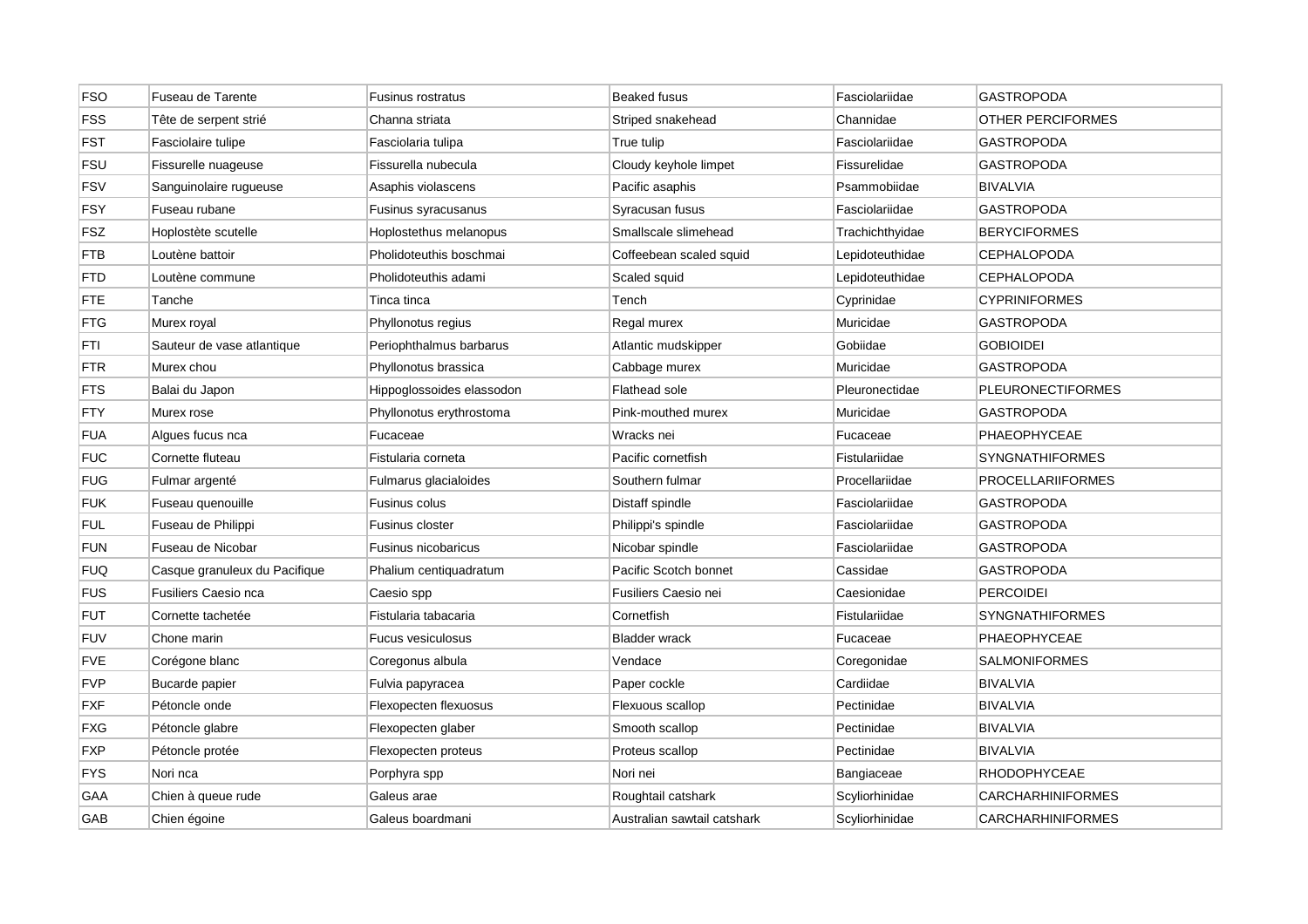| <b>GAD</b> | Gadiformes nca             | Gadiformes                   | Gadiformes nei            |                | <b>GADIFORMES</b>        |
|------------|----------------------------|------------------------------|---------------------------|----------------|--------------------------|
| GAE        | Chien gecko                | Galeus eastmani              | Gecko catshark            | Scyliorhinidae | <b>CARCHARHINIFORMES</b> |
| GAG        | Requin-hâ                  | Galeorhinus galeus           | Tope shark                | Triakidae      | <b>CARCHARHINIFORMES</b> |
| GAH        | Chien nain                 | Galeus schultzi              | Dwarf sawtail catshark    | Scyliorhinidae | CARCHARHINIFORMES        |
| GAI        | Chien lime                 | Galeus sauteri               | Blacktip sawtail catshark | Scyliorhinidae | <b>CARCHARHINIFORMES</b> |
| GAJ        | Galjoin franc              | Dichistius capensis          | Galjoen                   | Dichistiidae   | <b>PERCOIDEI</b>         |
| GAL        | Petit capitaine            | Galeoides decadactylus       | Lesser African threadfin  | Polynemidae    | <b>PERCOIDEI</b>         |
| GAM        | Chien islandais            | Galeus murinus               | Mouse catshark            | Scyliorhinidae | CARCHARHINIFORMES        |
| GAN        | Chien planeur              | Galeus nipponensis           | Broadfin sawtail catshark | Scyliorhinidae | <b>CARCHARHINIFORMES</b> |
| GAP        | Chien poivré               | Galeus piperatus             | Peppered catshark         | Scyliorhinidae | <b>CARCHARHINIFORMES</b> |
| GAQ        | Chien râpe                 | Galeus polli                 | African sawtail catshark  | Scyliorhinidae | <b>CARCHARHINIFORMES</b> |
| GAR        | Orphie                     | Belone belone                | Garfish                   | Belonidae      | <b>BELONIFORMES</b>      |
| GAS        | Gastropodes nca            | Gastropoda                   | Gastropods nei            |                | <b>GASTROPODA</b>        |
| GAT        | Barbillon blanc            | Galeichthys feliceps         | White barbel              | Ariidae        | <b>SILURIFORMES</b>      |
| GAU        | Chiens galeus nca          | Galeus spp                   | Crest-tail catsharks nei  | Scyliorhinidae | CARCHARHINIFORMES        |
| GAX        | Argonautes nca             | Argonauta spp                | Argonauts nei             | Argonautidae   | <b>CEPHALOPODA</b>       |
| GAZ        | Crabe gazami               | Portunus trituberculatus     | Gazami crab               | Portunidae     | <b>BRACHYURA</b>         |
| GBA        | Barracuda                  | Sphyraena barracuda          | Great barracuda           | Sphyraenidae   | OTHER PERCIFORMES        |
| GBC        | Gobie céphalote            | Gobius cobitis               | Giant goby                | Gobiidae       | GOBIOIDEI                |
| GBH        | Saltarelle gabonaise       | Atya gabonensis              | Gabon shrimp              | Atyidae        | <b>NATANTIA</b>          |
| GBJ        | Troque blanchâtre          | Gibbula albida               | White gibbula             | Trochidae      | <b>GASTROPODA</b>        |
| GBL        | Diagramme à grosses lèvres | Plectorhinchus macrolepis    | Biglip grunt              | Haemulidae     | <b>PERCOIDEI</b>         |
| GBN        | Gobie noir                 | Gobius niger                 | Black goby                | Gobiidae       | <b>GOBIOIDEI</b>         |
| GBO        | Gobie lote                 | Zosterisessor ophiocephalus  | Grass goby                | Gobiidae       | <b>GOBIOIDEI</b>         |
| GBQ        | Troque d'Adanson           | Gibbula adansoni             | Adanson's gibbula         | Trochidae      | <b>GASTROPODA</b>        |
| <b>GBR</b> | Diagramme gris             | Plectorhinchus mediterraneus | Rubberlip grunt           | Haemulidae     | <b>PERCOIDEI</b>         |
| <b>GBS</b> | Badèche balai              | Mycteroperca xenarcha        | Broomtail grouper         | Serranidae     | <b>PERCOIDEI</b>         |
| <b>GBW</b> | Troque divergent           | Gibbula divaricata           | Divaricate gibbula        | Trochidae      | <b>GASTROPODA</b>        |
| GBX        | Troque brillant            | Gibbula ardens               | Red-brown gibbula         | Trochidae      | GASTROPODA               |
| GBY        | Troque petite pagode       | Gibbula fanulum              | Chapel gibbula            | Trochidae      | GASTROPODA               |
| GBZ        | Gobie de Bellotti          | Gobius ater                  | Bellotti's goby           | Gobiidae       | <b>GOBIOIDEI</b>         |
| GCA        | Mérou bord rouge           | Gracila albomarginata        | Masked grouper            | Serranidae     | <b>PERCOIDEI</b>         |
| GCC        | Amande violacée            | Glycymeris violacescens      | Violet bittersweet        | Glycymerididae | <b>BIVALVIA</b>          |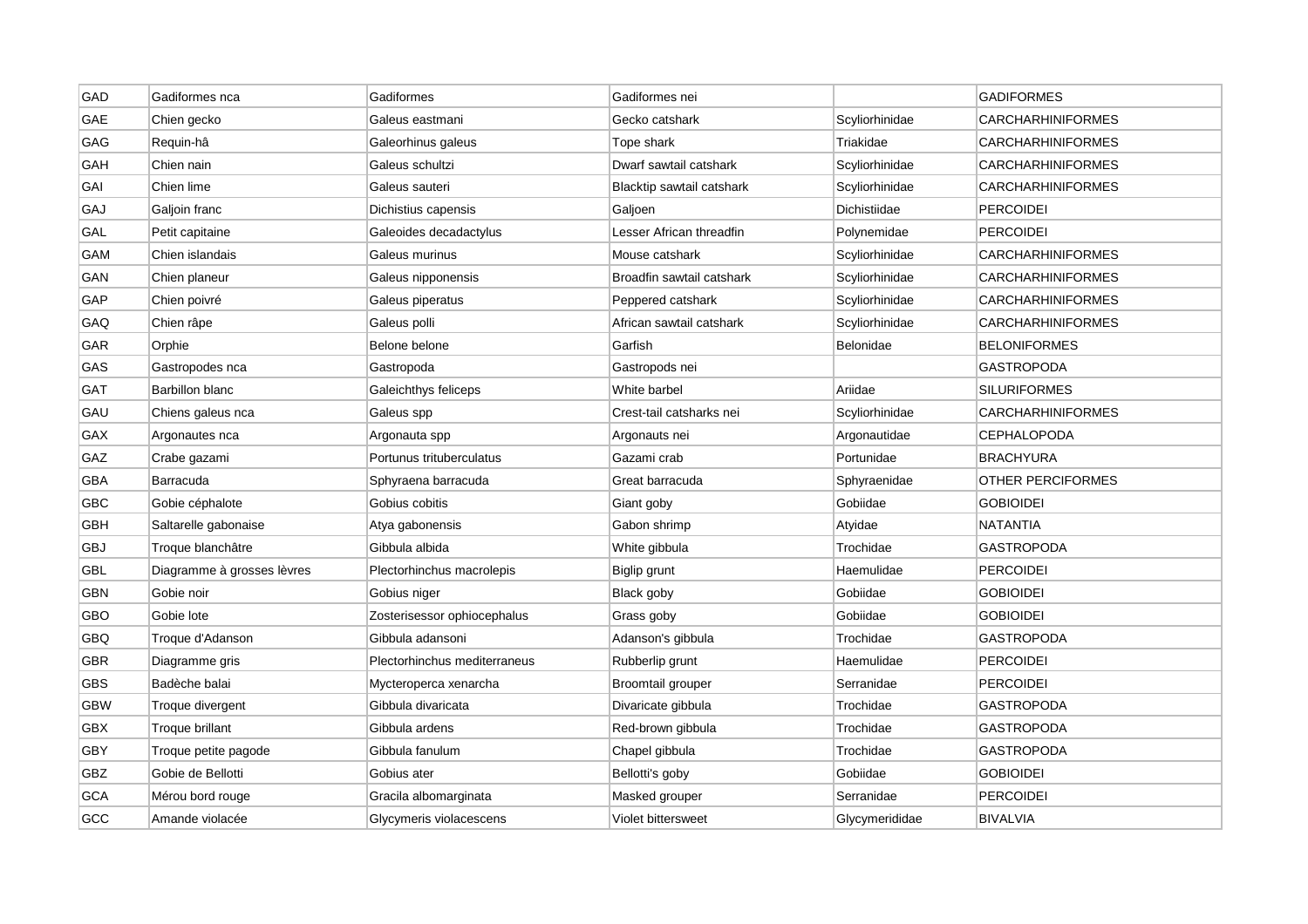| GCG        | Garrot à oeil d'or             | Bucephala clangula    | Common goldeneye              | Anatidae          | <b>ANSERIFORMES</b>   |
|------------|--------------------------------|-----------------------|-------------------------------|-------------------|-----------------------|
| GCJ        | Amande velue                   | Glycymeris pilosa     | Pilose bittersweet            | Glycymerididae    | <b>BIVALVIA</b>       |
| GCK        | Amande à deux taches           | Glycymeris bimaculata | Two-spotted bittersweet       | Glycymerididae    | <b>BIVALVIA</b>       |
| GCO        | Gracilaire voilée              | Gracilaria veleroae   | Veiled gracilaria             | Gracilariaceae    | RHODOPHYCEAE          |
| GCR        | Gobie ensanglanté              | Gobius cruentatus     | Red-mouthed goby              | Gobiidae          | <b>GOBIOIDEI</b>      |
| GCV        | Amande de Reeve                | Glycymeris reevei     | Reeve's bittersweet           | Glycymerididae    | <b>BIVALVIA</b>       |
| GCW        | Gracilaire laminée             | Gracilaria textorii   | Broadleaf gracilaria          | Gracilariaceae    | <b>RHODOPHYCEAE</b>   |
| GCZ        | Harelde boréale                | Clangula hyemalis     | Long-tailed duck              | Anatidae          | ANSERIFORMES          |
| <b>GDE</b> | Mustèle arctique à trois barb. | Gaidropsarus ensis    | Threadfin rockling            | Gadidae           | <b>GADIFORMES</b>     |
| GDG        | Merlan argenté                 | Gadiculus argenteus   | Silvery pout                  | Gadidae           | <b>GADIFORMES</b>     |
| GDJ        | Blanches, etc. nca             | Gerreidae             | Mojarras, etc. nei            | Gerreidae         | <b>PERCOIDEI</b>      |
| GDW        | Encornets Gonatidae nca        | Gonatidae             | Gonate squids nei             | Gonatidae         | CEPHALOPODA           |
| GEC        | Panopée du Pacifique           | Panopea generosa      | Pacific geoduck               | Hiatellidae       | <b>BIVALVIA</b>       |
| GEJ        | Blanche commune                | Gerres oyena          | Common silver-biddy           | Gerreidae         | <b>PERCOIDEI</b>      |
| <b>GEL</b> | Algues gélidium                | Gelidium spp          | Gelidium seaweeds             | Gelidiaceae       | <b>RHODOPHYCEAE</b>   |
| <b>GEM</b> | Escolier tifiati               | Rexea solandri        | Silver gemfish                | Gempylidae        | <b>SCOMBROIDEI</b>    |
| GEO        | Blanche élégante               | Gerres oblongus       | Slender silver-biddy          | Gerreidae         | <b>PERCOIDEI</b>      |
| <b>GEP</b> | Escoliers, rouvets nca         | Gempylidae            | Snake mackerels, escolars nei | Gempylidae        | <b>SCOMBROIDEI</b>    |
| GEQ        | Gelidium imperial              | Gelidium corneum      | Giant gelidium                | Gelidiaceae       | <b>RHODOPHYCEAE</b>   |
| GER        | Géryons Chaceon nca            | Chaceon spp           | Chaceon geryons nei           | Geryonidae        | <b>BRACHYURA</b>      |
| GES        | Escolier serpent               | Gempylus serpens      | Snake mackerel                | Gempylidae        | <b>SCOMBROIDEI</b>    |
| <b>GEY</b> | Gérionidés nca                 | Geryonidae            | Deep-sea crabs, geryons nei   | Geryonidae        | <b>BRACHYURA</b>      |
| GEZ        | Friture rayée                  | Gerres nigri          | Guinean striped mojarra       | Gerreidae         | <b>PERCOIDEI</b>      |
| <b>GFB</b> | Phycis de fond                 | Phycis blennoides     | Greater forkbeard             | Gadidae           | <b>GADIFORMES</b>     |
| <b>GFC</b> | Crevette armée vicaire         | Glyphocrangon vicaria | Vicary armoured shrimp        | Glyphocrangonidae | <b>NATANTIA</b>       |
| GFD        | Circe mouchetée                | Gafrarium dispar      | Discrepant venus              | Veneridae         | <b>BIVALVIA</b>       |
| <b>GFG</b> | Congre de Guinée               | Paraconger notialis   | Guinean conger                | Congridae         | <b>ANGUILLIFORMES</b> |
| GFI        | Crevette armée panaméenne      | Glyphocrangon sicaria | Panama armoured shrimp        | Glyphocrangonidae | <b>NATANTIA</b>       |
| GFJ        | Circe gibbeuse                 | Gafrarium tumidum     | Tumid venus                   | Veneridae         | <b>BIVALVIA</b>       |
| GFK        | Circe divariquée               | Gafrarium divaricatum | Forked venus                  | Veneridae         | BIVALVIA              |
| <b>GFP</b> | Circe pectinee                 | Gafrarium pectinatum  | Comb venus                    | Veneridae         | <b>BIVALVIA</b>       |
| GFQ        | Vénus équilatérale             | Gomphina aequilatera  | Equilateral venus             | Veneridae         | BIVALVIA              |
| <b>GFR</b> | Poisson oiseau                 | Gomphosus caeruleus   | Green birdmouth wrasse        | Labridae          | <b>PERCOIDEI</b>      |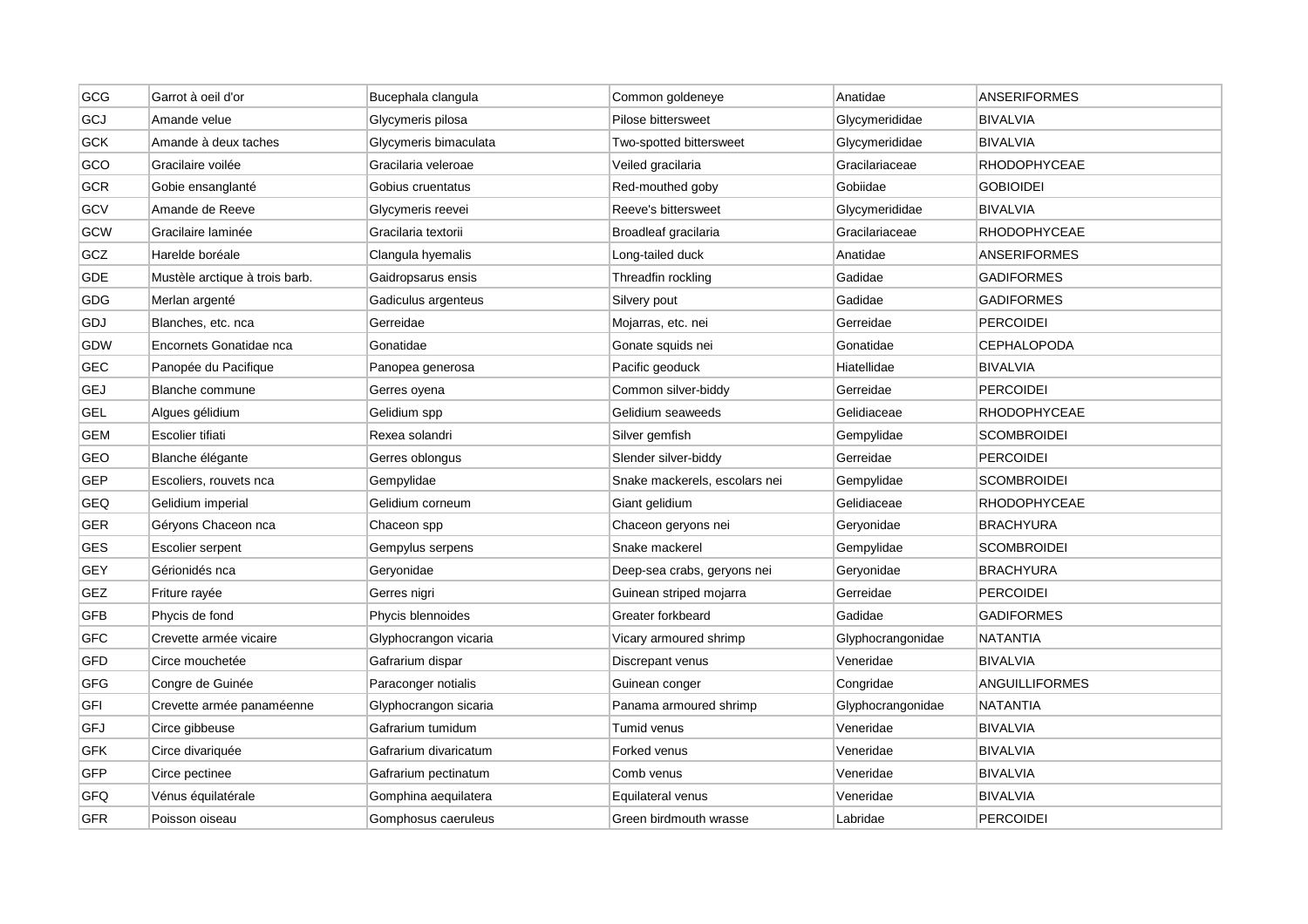| GFS        | Crevette armée épineuse | Glyphocrangon spinulosa      | Spiny armoured shrimp         | Glyphocrangonidae | <b>NATANTIA</b>          |
|------------|-------------------------|------------------------------|-------------------------------|-------------------|--------------------------|
| <b>GFT</b> | Crevette armée          | Glyphocrangon alata          | Armoured shrimp               | Glyphocrangonidae | <b>NATANTIA</b>          |
| GFU        | Sivade kangourou        | Glyphus marsupialis          | Kangaroo shrimp               | Pasiphaeidae      | <b>NATANTIA</b>          |
| GGD        | Motelle de Méditerranée | Gaidropsarus mediterraneus   | Shore rockling                | Gadidae           | <b>GADIFORMES</b>        |
| GGQ        | Argonaute papier        | Argonauta argo               | Greater argonaut              | Argonautidae      | <b>CEPHALOPODA</b>       |
| GGU        | Motelle commune         | Gaidropsarus vulgaris        | Three-bearded rockling        | Gadidae           | <b>GADIFORMES</b>        |
| GGY        | Motelle                 | Gaidropsarus biscayensis     | Mediterranean bigeye rockling | Gadidae           | <b>GADIFORMES</b>        |
| GHB        | Gobie moucheté          | Gobius bucchichi             | Bucchich's goby               | Gobiidae          | <b>GOBIOIDEI</b>         |
| GHD        | Oie cendrée             | Anser anser                  | Greylag goose                 | Anatidae          | <b>ANSERIFORMES</b>      |
| <b>GHF</b> | Faux gavial             | Tomistoma schlegelii         | False gharial                 | Crocodylidae      | <b>CROCODILIA</b>        |
| <b>GHG</b> | Gigartines nca          | Gigartinaceae                | Gigartina seaweeds nei        | Gigartinaceae     | <b>RHODOPHYCEAE</b>      |
| <b>GHH</b> | Oie à bec court         | Anser brachyrhynchus         | Pink-footed goose             | Anatidae          | <b>ANSERIFORMES</b>      |
| GHI        | Oie des moissons        | Anser fabalis                | Bean goose                    | Anatidae          | <b>ANSERIFORMES</b>      |
| <b>GHL</b> | Flétan noir             | Reinhardtius hippoglossoides | Greenland halibut             | Pleuronectidae    | <b>PLEURONECTIFORMES</b> |
| GHN        | Grande fissurelle       | Megathura crenulata          | Great keyhole limpet          | Fissurelidae      | <b>GASTROPODA</b>        |
| GIF        | Psammobie boreale       | Gari fervensis               | Faeroe sunset clam            | Psammobiidae      | <b>BIVALVIA</b>          |
| GIH        | Troque de Philibert     | Gibbula philberti            | Philbert's gibbula            | Trochidae         | <b>GASTROPODA</b>        |
| GIK        | Anglette des mangroves  | Goniopsis pulchra            | Racer mangrove crab           | Grapsidae         | <b>BRACHYURA</b>         |
| GIM        | Calicagère oeil bleu    | Girella simplicidens         | Gulf opal eye                 | Kyphosidae        | <b>PERCOIDEI</b>         |
| GIP        | Perche barramundi       | Lates calcarifer             | Barramundi(=Giant seaperch)   | Centropomidae     | <b>PERCOIDEI</b>         |
| GIQ        | Calicagère verte        | Girella nigricans            | Opaleye                       | Kyphosidae        | <b>PERCOIDEI</b>         |
| GIS        | Encornet géant          | Dosidicus gigas              | Jumbo flying squid            | Ommastrephidae    | <b>CEPHALOPODA</b>       |
| GIT        | Crevette géante tigrée  | Penaeus monodon              | Giant tiger prawn             | Penaeidae         | <b>NATANTIA</b>          |
| <b>GIX</b> | Psammobies nca          | Gari spp                     | Sunset clams nei              | Psammobiidae      | <b>BIVALVIA</b>          |
| GIZ        | Troque mage             | Gibbula magus                | Magus gibbula                 | Trochidae         | <b>GASTROPODA</b>        |
| GJA        | Griffes des Harpies     | Chondracanthus acicularis    | Spurweed                      | Gigartinaceae     | RHODOPHYCEAE             |
| GJC        | Gelidium-crin           | Gelidium crinale             | Hairy gelidium                | Gelidiaceae       | <b>RHODOPHYCEAE</b>      |
| GJD        | Psammobie vespertinale  | Gari depressa                | Depressed sunset clam         | Psammobiidae      | <b>BIVALVIA</b>          |
| GJE        | Rateau de Polypheme     | Chondracanthus teedei        | Hackle weed                   | Gigartinaceae     | RHODOPHYCEAE             |
| GJI        | Troque de Richard       | Gibbula richardi             | Richard's gibbula             | Trochidae         | GASTROPODA               |
| GJJ        | Menue paille rouge      | Gelidium johnstonii          | Red gelidium                  | Gelidiaceae       | <b>RHODOPHYCEAE</b>      |
| <b>GJK</b> | Gigartine de Skottsberg | Gigartina skottsbergii       | Skottsberg's gigartina        | Gigartinaceae     | <b>RHODOPHYCEAE</b>      |
| GJL        | Crevette kuro           | Argis lar                    | Kuro shrimp                   | Crangonidae       | <b>NATANTIA</b>          |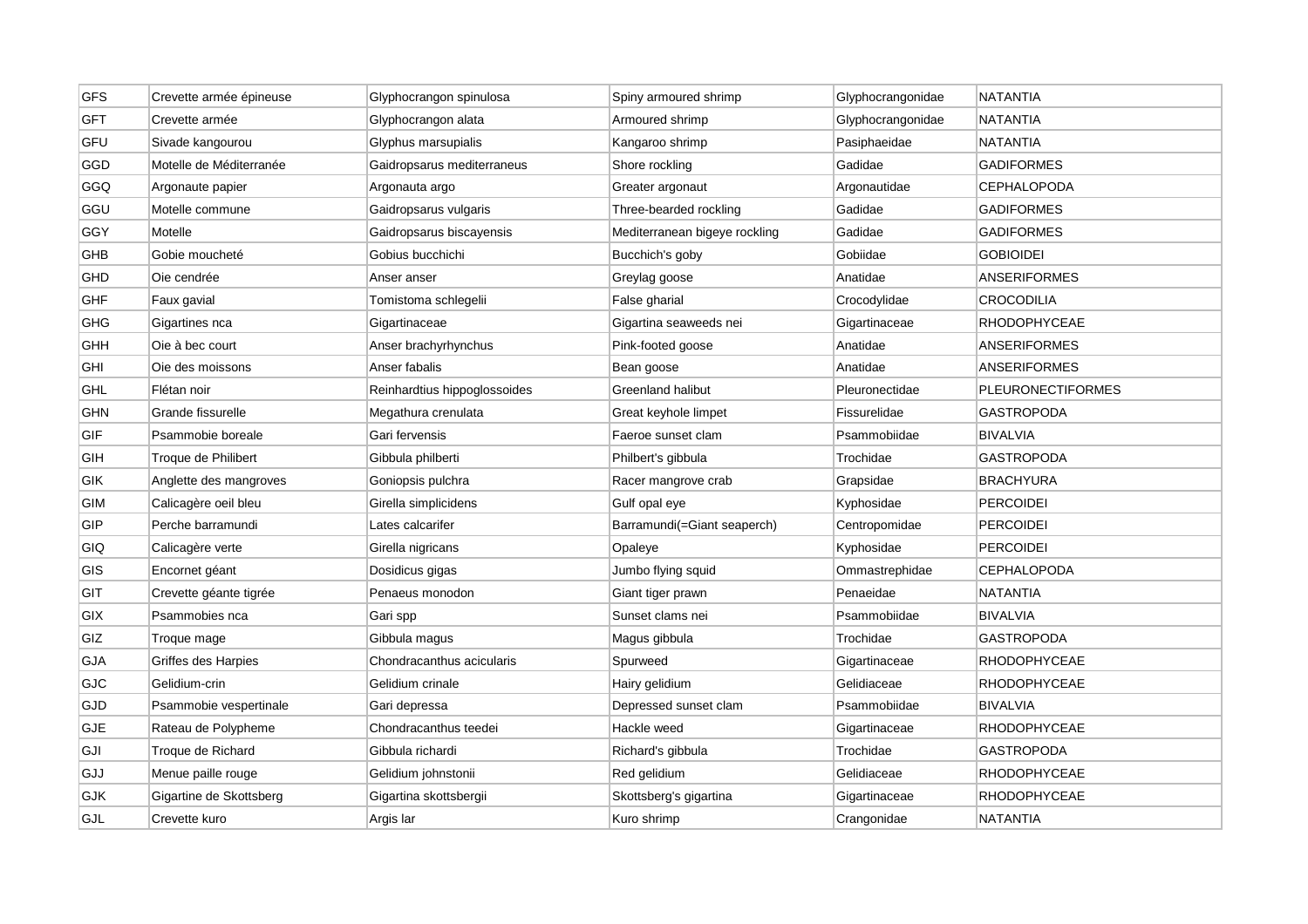| GJM        | Troque ombilicaire           | Gibbula umbilicaris       | Umbilicate medit. gibbula   | Trochidae       | <b>GASTROPODA</b>        |
|------------|------------------------------|---------------------------|-----------------------------|-----------------|--------------------------|
| GJO        | Menue paille marine          | Gelidiella acerosa        | Chaffweed                   | Gelidiaceae     | RHODOPHYCEAE             |
| GJP        | Menue paille naine           | Gelidium pusillum         | Dwarf gelidium              | Gelidiaceae     | <b>RHODOPHYCEAE</b>      |
| GJQ        | Psammobie ecailleuse         | Gari squamosa             | Squamose sunset clam        | Psammobiidae    | <b>BIVALVIA</b>          |
| GJR        | Troque rariline              | Gibbula rarilineata       | Concave gibbula             | Trochidae       | <b>GASTROPODA</b>        |
| GJT        | Psammobie courtisane         | Gari togata               | Courtesan sunset clam       | Psammobiidae    | <b>BIVALVIA</b>          |
| GJU        | Psammobie tronquee           | Gari truncata             | Truncate sunset clam        | Psammobiidae    | <b>BIVALVIA</b>          |
| GJV        | Troque variable              | Gibbula varia             | Variegate gibbula           | Trochidae       | <b>GASTROPODA</b>        |
| GJW        | Gracilaire commune           | Gracilaria verrucosa      | Warty gracilaria            | Gracilariaceae  | <b>RHODOPHYCEAE</b>      |
| GJX        | Gracilaire épineuse          | Gracilaria spinigera      | Spiny gracilaria            | Gracilariaceae  | <b>RHODOPHYCEAE</b>      |
| <b>GKA</b> | Gracilaire coriace           | Gracilaria dura           | Leather gracilaria          | Gracilariaceae  | <b>RHODOPHYCEAE</b>      |
| GKE        | Troque peau-de-serpent       | Tegula pellisserpentis    | Snakeskin tegula            | Trochidae       | <b>GASTROPODA</b>        |
| GKG        | Amande indienne              | Glycymeris gigantea       | <b>Giant bittersweet</b>    | Glycymerididae  | <b>BIVALVIA</b>          |
| <b>GKL</b> | Amande commune               | Glycymeris glycymeris     | Common European bittersweet | Glycymerididae  | <b>BIVALVIA</b>          |
| <b>GKM</b> | Tomourou de Malpelo          | Gecarcinus malpilensis    | Malpelo land crab           | Gecarcinidae    | <b>BRACHYURA</b>         |
| <b>GKP</b> | Tombourou rouge du Pacifique | Gecarcinus planatus       | Red Pacific land crab       | Gecarcinidae    | <b>BRACHYURA</b>         |
| GKQ        | Tombourou à taches blanches  | Gecarcinus quadratus      | Whitespotted land crab      | Gecarcinidae    | <b>BRACHYURA</b>         |
| GKR        | Amande écriture              | Glycymeris scripta        | Scripta bittersweet         | Glycymerididae  | <b>BIVALVIA</b>          |
| <b>GKS</b> | Bucarde large                | Plagiocardium pseudolatum | Broad cockle                | Cardiidae       | <b>BIVALVIA</b>          |
| GKU        | Amande marbrée               | Glycymeris maculata       | Speckled bittersweet        | Glycymerididae  | <b>BIVALVIA</b>          |
| <b>GKV</b> | Glauconomye verte            | Glauconome virens         | Greenish glauconomya        | Glauconomidae   | <b>BIVALVIA</b>          |
| GLQ        | Pétoncle manteau             | Gloripallium pallium      | Royal cloak scallop         | Pectinidae      | <b>BIVALVIA</b>          |
| <b>GLS</b> | Algues gracilaires           | Gracilaria spp            | Gracilaria seaweeds         | Gracilariaceae  | RHODOPHYCEAE             |
| <b>GLT</b> | Carangue royale              | Gnathanodon speciosus     | Golden trevally             | Carangidae      | <b>PERCOIDEI</b>         |
| GLV        | Amande vovan                 | Glycymeris vovan          | Vovan bittersweet           | Glycymerididae  | <b>BIVALVIA</b>          |
| GLW        | Tagal d'Adanson              | Tagelus adansonii         | Adanson's tagelus           | Solecurtidae    | <b>BIVALVIA</b>          |
| <b>GLX</b> | Donace peigne                | Galatea paradoxa          | Common galatea clam         | Donacidae       | <b>BIVALVIA</b>          |
| GLZ        | Plie cynoglosse royale       | Glyptocephalus zachirus   | Rex sole                    | Pleuronectidae  | <b>PLEURONECTIFORMES</b> |
| GMK        | Platycéphale épée            | Grammoplites suppositus   | Spotfin flathead            | Platycephalidae | <b>SCORPAENIFORMES</b>   |
| <b>GMQ</b> | Bossu blanc à points noirs   | Gymnocranius euanus       | Japanese large-eye bream    | Lethrinidae     | <b>PERCOIDEI</b>         |
| <b>GMR</b> | Empereur gris                | Gymnocranius griseus      | Grey large-eye bream        | Lethrinidae     | <b>PERCOIDEI</b>         |
| <b>GMU</b> | Platycephale de Guinée       | Solitas gruveli           | Guinea flathead             | Platycephalidae | <b>SCORPAENIFORMES</b>   |
| <b>GMW</b> | Empereur tatoué              | Gymnocranius grandoculis  | Blue-lined large-eye bream  | Lethrinidae     | <b>PERCOIDEI</b>         |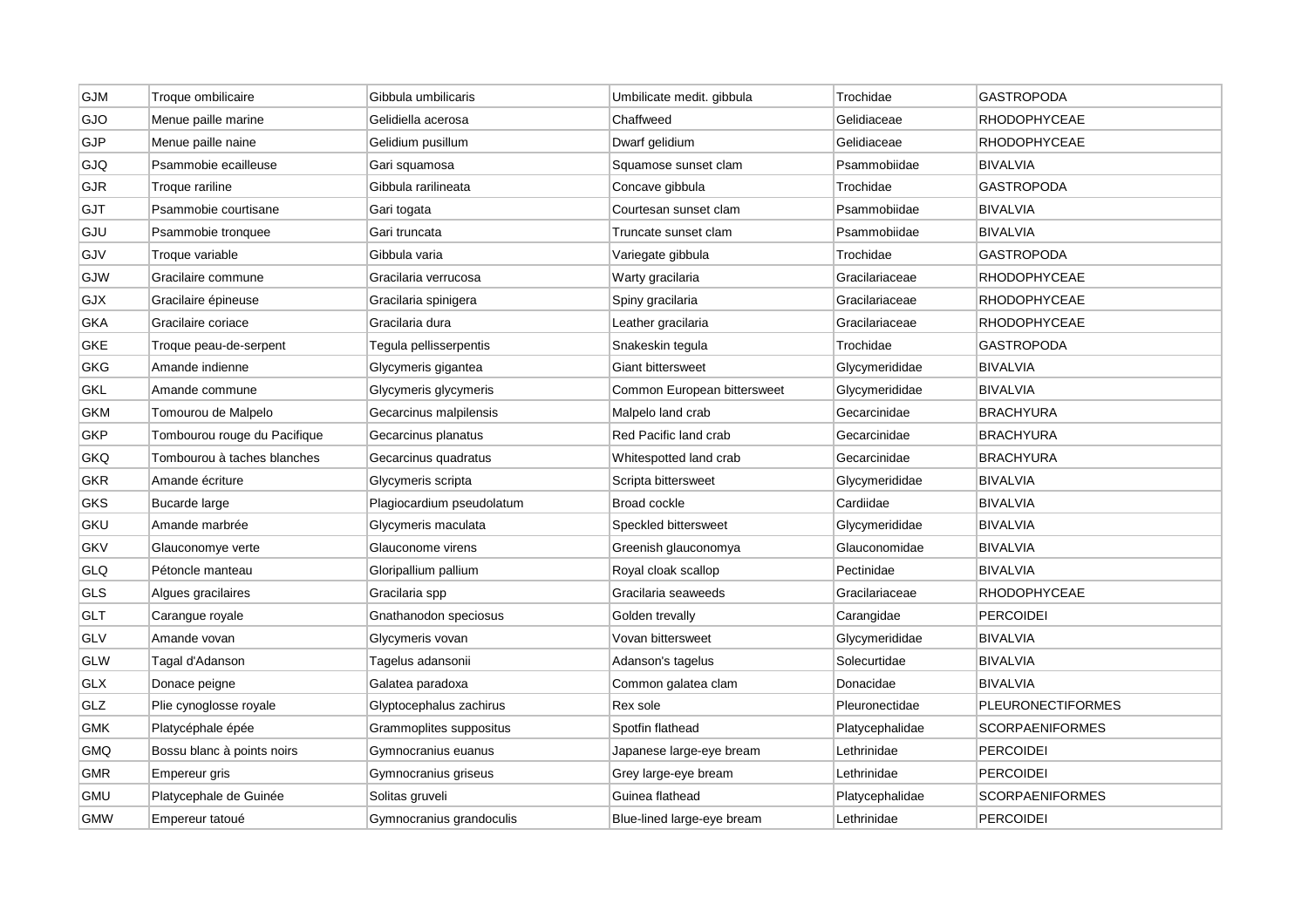| <b>GMY</b> | Fusilier élégant               | Gymnocaesio gymnoptera  | Slender fusilier          | Caesionidae        | <b>PERCOIDEI</b>              |
|------------|--------------------------------|-------------------------|---------------------------|--------------------|-------------------------------|
| <b>GNC</b> | Requin-nourrice                | Ginglymostoma cirratum  | Nurse shark               | Ginglymostomatidae | <b>ORECTOLOBIFORMES</b>       |
| <b>GNG</b> | Requins-nourrices nca          | Ginglymostoma spp       | Nurse sharks nei          | Ginglymostomatidae | <b>ORECTOLOBIFORMES</b>       |
| <b>GNS</b> | Plataniste du Gange            | Platanista gangetica    | Ganges River dolphin      | Platanistidae      | <b>ODONTOCETI</b>             |
| GNZ        | Crevette cornue à areoles      | Paracrangon areolata    | Areolated horned shrimp   | Crangonidae        | <b>NATANTIA</b>               |
| GOA        | Rouget du Sénégal              | Pseudupeneus prayensis  | West African goatfish     | Mullidae           | <b>PERCOIDEI</b>              |
| GOB        | Gobies de l'Atlantique nca     | Gobius spp              | Atlantic gobies nei       | Gobiidae           | <b>GOBIOIDEI</b>              |
| GOH        | Pavillon espagnol              | Gonioplectrus hispanus  | Spanish flag              | Serranidae         | <b>PERCOIDEI</b>              |
| <b>GOM</b> | Gouramis nca                   | Trichogaster spp        | Gouramis nei              | Belontiidae        | STROMATEOIDEI, ANABANTOIDEI   |
| GON        | Gobie paganel                  | Gobius paganellus       | Rock goby                 | Gobiidae           | <b>GOBIOIDEI</b>              |
| GOO        | Balanes nca                    | Lepas spp               | Goose barnacles nei       | Lepadidae          | <b>THORACICA</b>              |
| GOX        | Rougets-souris                 | Upeneus spp             | Goatfishes                | Mullidae           | <b>PERCOIDEI</b>              |
| <b>GPA</b> | Gobies nca                     | Gobiidae                | Gobies nei                | Gobiidae           | <b>GOBIOIDEI</b>              |
| <b>GPB</b> | Badèches nca                   | Mycteroperca spp        | Brazilian groupers nei    | Serranidae         | <b>PERCOIDEI</b>              |
| <b>GPC</b> | Murénésoce de Guinée           | Cynoponticus ferox      | Guinean pike conger       | Muraenesocidae     | ANGUILLIFORMES                |
| GPD        | Mérou noir                     | Epinephelus marginatus  | Dusky grouper             | Serranidae         | <b>PERCOIDEI</b>              |
| GPE        | Merluche à longues nagerois    | Phycis chesteri         | Longfin hake              | Gadidae            | <b>GADIFORMES</b>             |
| GPJ        | Anglette de mangroves violette | Goniopsis pelii         | Purple mangrove crab      | Grapsidae          | <b>BRACHYURA</b>              |
| GPN        | Mérou rayé                     | Epinephelus striatus    | Nassau grouper            | Serranidae         | <b>PERCOIDEI</b>              |
| GPQ        | Angiospermes aquatiques nca    | Angiospermae            | Seagrasses nei            |                    | PLANTAE AQUATICAE MISCELLANEA |
| <b>GPR</b> | Mérou rouge                    | Epinephelus morio       | Red grouper               | Serranidae         | <b>PERCOIDEI</b>              |
| <b>GPS</b> | Mérou cabrilla                 | Epinephelus analogus    | Spotted grouper           | Serranidae         | <b>PERCOIDEI</b>              |
| <b>GPW</b> | Mérou blanc                    | Epinephelus aeneus      | White grouper             | Serranidae         | <b>PERCOIDEI</b>              |
| <b>GPX</b> | Mérous nca                     | Epinephelus spp         | Groupers nei              | Serranidae         | <b>PERCOIDEI</b>              |
| GQA        | Crevette alaska                | Crangon alaskensis      | Alaska shrimp             | Crangonidae        | <b>NATANTIA</b>               |
| GQC        | Crevette cendrée               | Crangon communis        | Gray shrimp               | Crangonidae        | <b>NATANTIA</b>               |
| GQD        | Diagramme à lèvres rouges      | Plectorhinchus sordidus | Sordid rubberlip          | Haemulidae         | <b>PERCOIDEI</b>              |
| GQE        | Psammobie allongee             | Gari elongata           | Elongate sunset clam      | Psammobiidae       | <b>BIVALVIA</b>               |
| GQF        | Crevette californienne         | Crangon franciscorum    | California shrimp         | Crangonidae        | <b>NATANTIA</b>               |
| GQG        | Fasciolaire rustique           | Latirolagena smaragdula | Precious stone shell      | Fasciolariidae     | <b>GASTROPODA</b>             |
| GQH        | Isocarde globuleuse            | Glossus humanus         | Oxheart cockle            | Glossidae          | <b>BIVALVIA</b>               |
| GQI        | Crevette baie                  | Crangon nigromaculata   | Bay shrimp                | Crangonidae        | <b>NATANTIA</b>               |
| GQN        | Crevette queue noire           | Crangon nigricauda      | <b>Blacktailed shrimp</b> | Crangonidae        | <b>NATANTIA</b>               |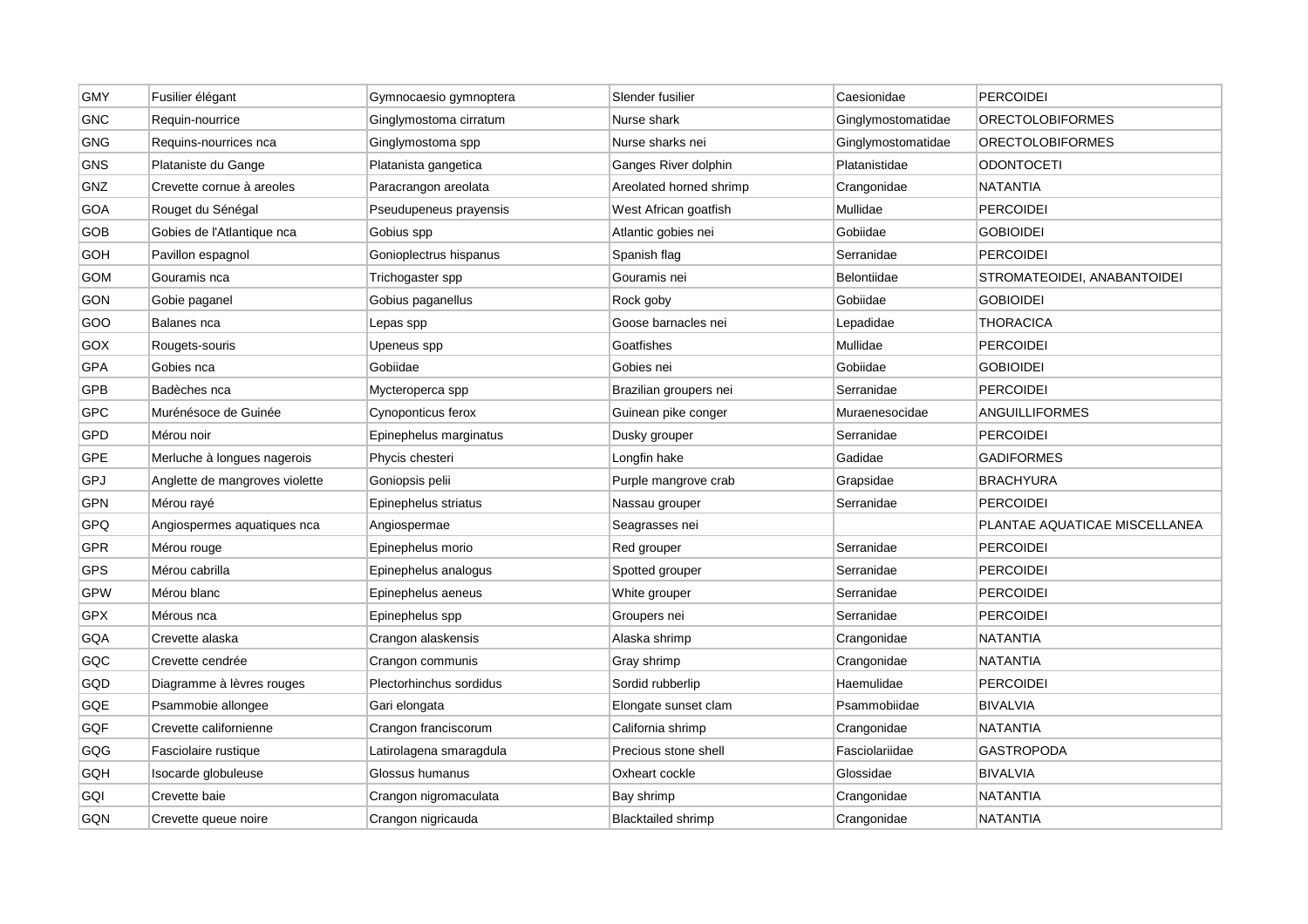| GQO        | Varechs géants nca         | Macrocystis spp             | Giant kelps nei               | Lessoniaceae      | PHAEOPHYCEAE             |
|------------|----------------------------|-----------------------------|-------------------------------|-------------------|--------------------------|
| GQP        | Corail glacier             | Gardinoseris planulata      | Ice-cube tray coral           | Agariciidae       | <b>ANTHOZOA</b>          |
| GQR        | Harpon de Neptune          | Asparagopsis armata         | Red harpoon                   | Bonnemaisoniaceae | <b>RHODOPHYCEAE</b>      |
| GQS        | Crevette sable             | Crangon septemspinosa       | Sand shrimp                   | Crangonidae       | NATANTIA                 |
| GQT        | Diagramme moucheté         | Plectorhinchus gaterinus    | <b>Blackspotted rubberlip</b> | Haemulidae        | <b>PERCOIDEI</b>         |
| GQW        | Diagramme rayons de soleil | Plectorhinchus playfairi    | Whitebarred rubberlip         | Haemulidae        | <b>PERCOIDEI</b>         |
| GRA        | Grondeur rayé              | Parapristipoma octolineatum | African striped grunt         | Haemulidae        | <b>PERCOIDEI</b>         |
| GRB        | Lippu pelon                | Brachydeuterus auritus      | Bigeye grunt                  | Haemulidae        | <b>PERCOIDEI</b>         |
| GRC        | Morue ogac                 | Gadus ogac                  | Greenland cod                 | Gadidae           | <b>GADIFORMES</b>        |
| <b>GRE</b> | Verdyeux                   | Chlorophthalmidae           | Greeneyes                     | Chlorophthalmidae | <b>AULOPIFORMES</b>      |
| GRL        | Grondeur argenté           | Pomadasys argenteus         | Silver grunt                  | Haemulidae        | <b>PERCOIDEI</b>         |
| <b>GRM</b> | Grenadier de Patagonie     | Macruronus magellanicus     | Patagonian grenadier          | Merlucciidae      | <b>GADIFORMES</b>        |
| <b>GRN</b> | Grenadier bleu             | Macruronus novaezelandiae   | Blue grenadier                | Merlucciidae      | <b>GADIFORMES</b>        |
| GRO        | Poissons de fond nca       | Osteichthyes                | Groundfishes nei              |                   | PISCES MISCELLANEA       |
| GRP        | Cagna cabinza              | Isacia conceptionis         | Cabinza grunt                 | Haemulidae        | <b>PERCOIDEI</b>         |
| GRQ        | Géryon de la Méditerranée  | Geryon longipes             | Mediterranean geryon          | Geryonidae        | <b>BRACHYURA</b>         |
| <b>GRV</b> | Grenadiers nca             | Macrourus spp               | Grenadiers nei                | Macrouridae       | <b>GADIFORMES</b>        |
| <b>GRW</b> | Baleine grise              | Eschrichtius robustus       | Gray whale                    | Eschrichtiidae    | <b>MYSTICETI</b>         |
| GRX        | Grondeurs, diagrammes nca  | Haemulidae (=Pomadasyidae)  | Grunts, sweetlips nei         | Haemulidae        | PERCOIDEI                |
| <b>GSH</b> | Coquilles de turbos nca    | Ex Turbo spp                | Turban shells nei             | Turbinidae        | <b>GASTROPODA</b>        |
| GSK        | Laimargue du Groenland     | Somniosus microcephalus     | Greenland shark               | Squalidae         | <b>SQUALIFORMES</b>      |
| GSQ        | Anglette commune           | Grapsus grapsus             | Lightfoot crab                | Grapsidae         | <b>BRACHYURA</b>         |
| GSU        | Dorade                     | Pagrus auratus              | Silver seabream               | Sparidae          | <b>PERCOIDEI</b>         |
| GTA        | Epinoche à trois épines    | Gasterosteus aculeatus      | Three-spined stickleback      | Gasterosteidae    | <b>GASTEROSTEIFORMES</b> |
| <b>GTD</b> | Encornet bras courts       | Gonatus kamtschaticus       | Shortarm gonate squid         | Gonatidae         | <b>CEPHALOPODA</b>       |
| <b>GTE</b> | Encornet boréopacifique    | Gonatopsis borealis         | Boreopacific gonate squid     | Gonatidae         | <b>CEPHALOPODA</b>       |
| <b>GTF</b> | Guitares, etc. nca         | Rhinobatidae                | Guitarfishes, etc. nei        | Rhinobatidae      | RAJIFORMES               |
| <b>GTG</b> | Fragilie de Linne          | Gastrana fragilis           | Fragile tellin                | Tellinidae        | <b>BIVALVIA</b>          |
| GTH        | Encornet-outre armé        | Galiteuthis armata          | Armed cranch squid            | Cranchiidae       | <b>CEPHALOPODA</b>       |
| GTI        | Encornet atlantoboréal     | Gonatus fabricii            | Boreoatlantic gonate squid    | Gonatidae         | CEPHALOPODA              |
| GTJ        | Encornet madokai           | Gonatus madokai             | Madokai gonate squid          | Gonatidae         | <b>CEPHALOPODA</b>       |
| GTK        | Encornet mako              | Gonatopsis makko            | Mako gonate squid             | Gonatidae         | <b>CEPHALOPODA</b>       |
| <b>GTN</b> | Crevette sakura            | Sergestes lucens            | Sakura shrimp                 | Sergestidae       | <b>NATANTIA</b>          |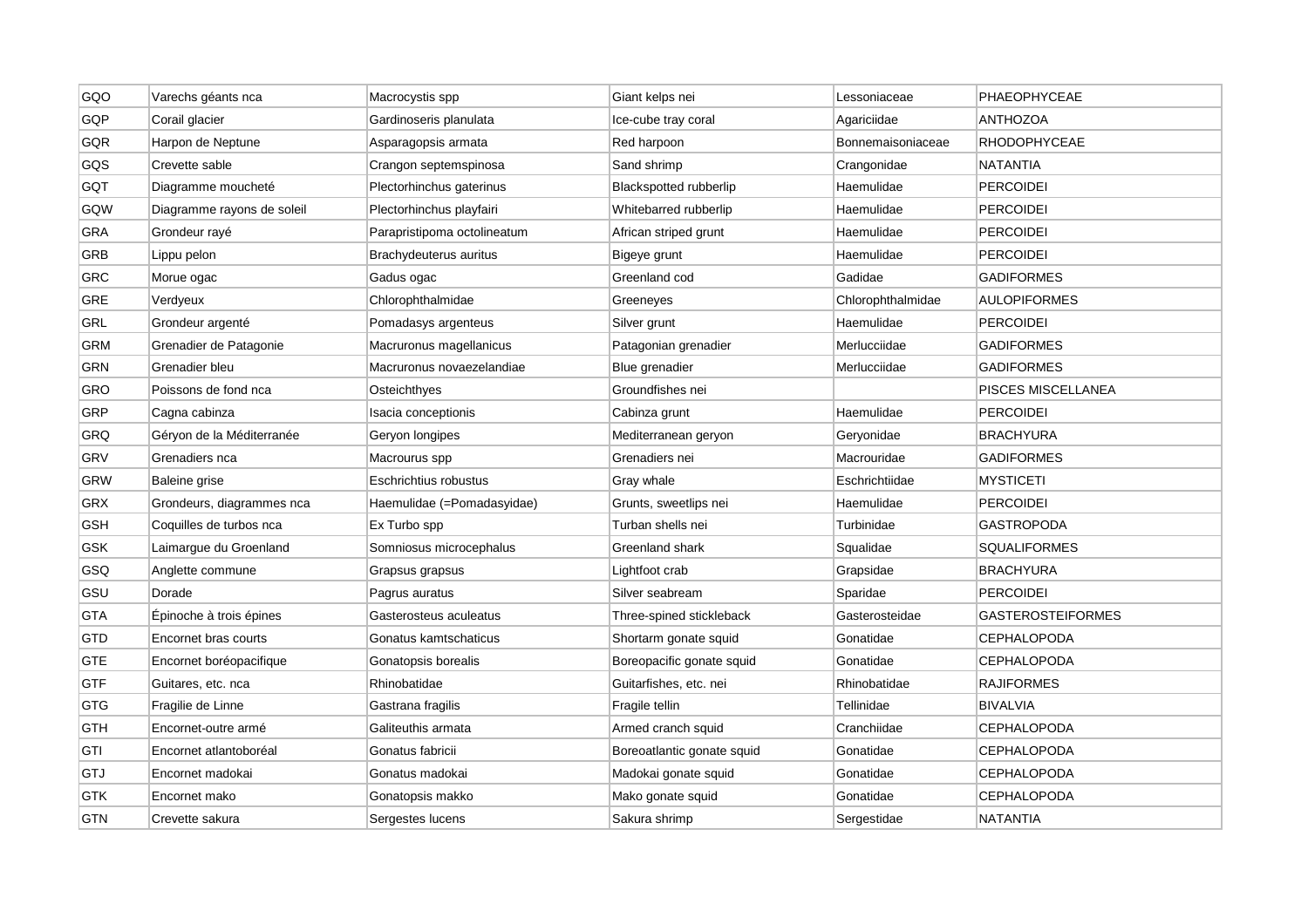| GTP        | Encornet atlantique            | Gonatus steenstrupi      | Atlantic gonate squid      | Gonatidae     | <b>CEPHALOPODA</b>     |
|------------|--------------------------------|--------------------------|----------------------------|---------------|------------------------|
| GTQ        | Praire côtelée                 | Periglypta multicostata  | Many-ridged venus          | Veneridae     | <b>BIVALVIA</b>        |
| GTV        | Blanche armée                  | Gerres longirostris      | Longtail silverbiddy       | Gerreidae     | <b>PERCOIDEI</b>       |
| <b>GTX</b> | Patagonotothen nca             | Patagonotothen spp       | Patagonotothen nei         | Nototheniidae | <b>PERCOIDEI</b>       |
| GTZ        | <b>Blanche selles</b>          | Gerres limbatus          | Saddleback silver-biddy    | Gerreidae     | <b>PERCOIDEI</b>       |
| GUB        | Poisson-guitare à lunaires     | Rhinobatos albomaculatus | Whitespotted guitarfish    | Rhinobatidae  | <b>RAJIFORMES</b>      |
| GUC        | Grondin du Cap                 | Chelidonichthys capensis | Cape gurnard               | Triglidae     | <b>SCORPAENIFORMES</b> |
| <b>GUD</b> | Poisson-guitare chola          | Rhinobatos percellens    | Chola guitarfish           | Rhinobatidae  | <b>RAJIFORMES</b>      |
| <b>GUF</b> | Poisson-guitare du Pacifique   | Rhinobatos planiceps     | Pacific guitarfish         | Rhinobatidae  | <b>RAJIFORMES</b>      |
| GUG        | Grondin gris                   | Eutrigla gurnardus       | Grey gurnard               | Triglidae     | <b>SCORPAENIFORMES</b> |
| <b>GUI</b> | Grondins de l'Indo-Pacifique   | Chelidonichthys spp      | Indo-Pacific gurnards      | Triglidae     | <b>SCORPAENIFORMES</b> |
| <b>GUM</b> | Grondin sombre                 | Chelidonichthys obscurus | Longfin gurnard            | Triglidae     | <b>SCORPAENIFORMES</b> |
| <b>GUN</b> | Grondin lyre                   | Trigla Iyra              | Piper gurnard              | Triglidae     | <b>SCORPAENIFORMES</b> |
| <b>GUP</b> | Squale-chagrin commun          | Centrophorus granulosus  | Gulper shark               | Squalidae     | <b>SQUALIFORMES</b>    |
| GUQ        | Squale-chagrin de l'Atlantique | Centrophorus squamosus   | Leafscale gulper shark     | Squalidae     | <b>SQUALIFORMES</b>    |
| <b>GUR</b> | Grondin rouge                  | Aspitrigla cuculus       | Red gurnard                | Triglidae     | <b>SCORPAENIFORMES</b> |
| GUS        | Crevette guinéenne             | Parapenaeopsis atlantica | Guinea shrimp              | Penaeidae     | <b>NATANTIA</b>        |
| <b>GUT</b> | Thazard ponctué indo-pacifique | Scomberomorus guttatus   | Indo-Pacific king mackerel | Scombridae    | <b>SCOMBROIDEI</b>     |
| <b>GUU</b> | Grondin perlon                 | Chelidonichthys lucerna  | Tub gurnard                | Triglidae     | <b>SCORPAENIFORMES</b> |
| <b>GUX</b> | Grondins, cavillones nca       | Triglidae                | Gurnards, searobins nei    | Triglidae     | <b>SCORPAENIFORMES</b> |
| <b>GUY</b> | Grondins nca                   | Trigla spp               | Gurnards nei               | Triglidae     | <b>SCORPAENIFORMES</b> |
| GUZ        | Guitares nca                   | Rhinobatos spp           | Guitarfishes nei           | Rhinobatidae  | <b>RAJIFORMES</b>      |
| <b>GWA</b> | Harle bièvre                   | Mergus merganser         | Goosander                  | Anatidae      | <b>ANSERIFORMES</b>    |
| <b>GWC</b> | Harle huppé                    | Mergus serrator          | Red-breasted merganser     | Anatidae      | <b>ANSERIFORMES</b>    |
| GWG        | Gobie à joues poreuses         | Gobius geniporus         | Slender goby               | Gobiidae      | <b>GOBIOIDEI</b>       |
| <b>GWR</b> | Gobie de Roule                 | Gobius roulei            | Roule's goby               | Gobiidae      | <b>GOBIOIDEI</b>       |
| <b>GWV</b> | Gobie rayé                     | Gobius vittatus          | Striped goby               | Gobiidae      | <b>GOBIOIDEI</b>       |
| <b>GWX</b> | Gobie doré                     | Gobius xanthocephalus    | Golden goby                | Gobiidae      | <b>GOBIOIDEI</b>       |
| GXF        | Gobie de Sarato                | Gobius fallax            | Sarato's goby              | Gobiidae      | <b>GOBIOIDEI</b>       |
| <b>GYC</b> | Gymnote rayé                   | Gymnotus carapo          | Banded knifefish           | Gymnotidae    | <b>GYMNOTIFORMES</b>   |
| GYX        | Géryons nca                    | Geryon spp               | Geryons nei                | Geryonidae    | <b>BRACHYURA</b>       |
| <b>GZM</b> | Sapsap dentu                   | Gazza minuta             | Toothpony                  | Leiognathidae | <b>PERCOIDEI</b>       |
| GZP        | Demi-bec de Quoy               | Hyporhamphus quoyi       | Quoy's garfish             | Hemiramphidae | <b>BELONIFORMES</b>    |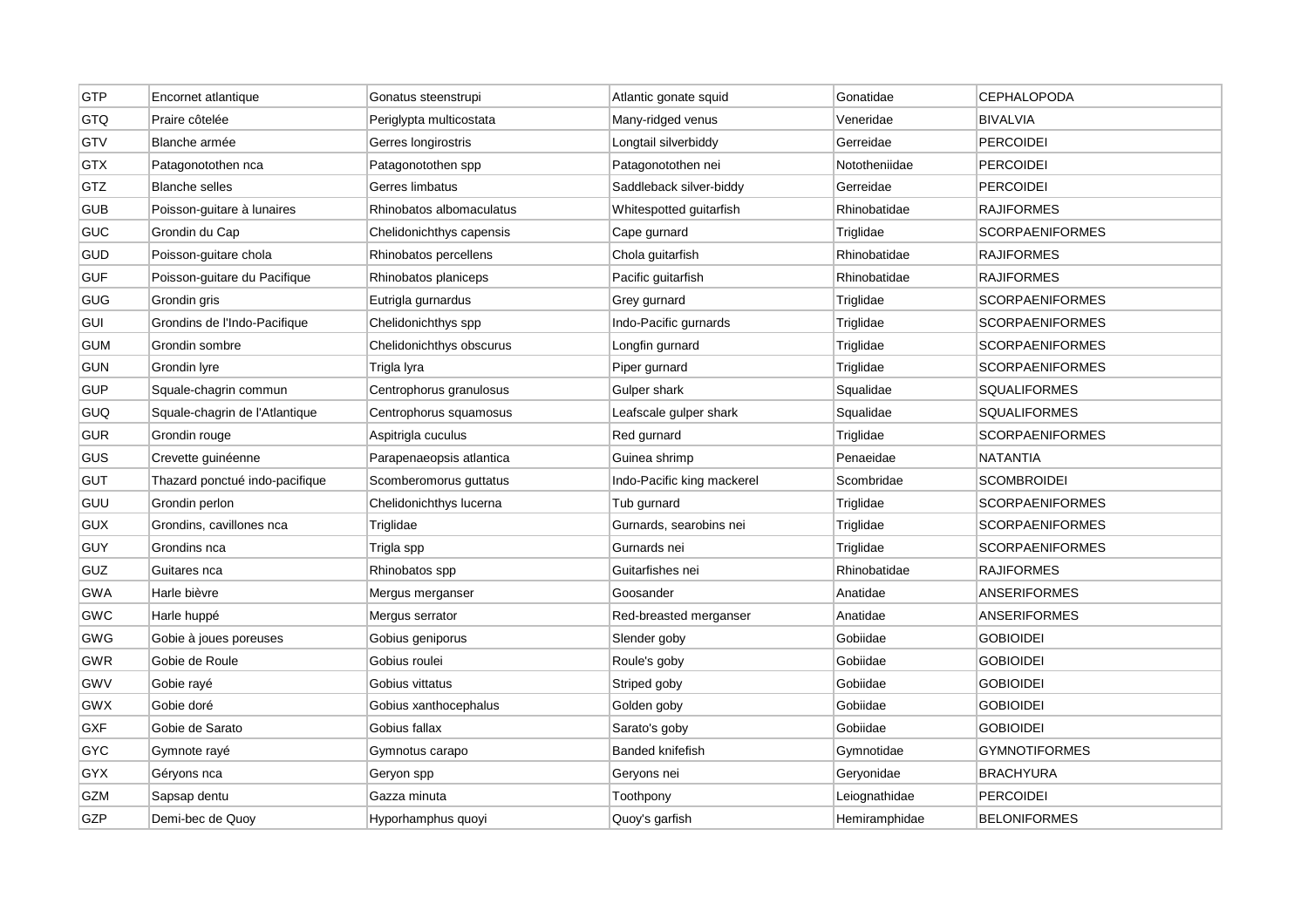| GZQ        | Demi-bec congsturi             | Hyporhamphus limbatus      | Congaturi halfbeak           | Hemiramphidae    | <b>BELONIFORMES</b>      |
|------------|--------------------------------|----------------------------|------------------------------|------------------|--------------------------|
| GZS        | Cocher masque                  | Heniochus monoceros        | Masked bannerfish            | Chaetodontidae   | <b>PERCOIDEI</b>         |
| GZT        | Demi-bec saltou                | Hemiramphus archipelagicus | Jumping halfbeak             | Hemiramphidae    | <b>BELONIFORMES</b>      |
| GZY        | Girelle arc-en-ciel            | Halichoeres marginatus     | Dusky wrasse                 | Labridae         | <b>PERCOIDEI</b>         |
| HAA        | Holbiche arabique              | Halaelurus alcocki         | Arabian catshark             | Scyliorhinidae   | <b>CARCHARHINIFORMES</b> |
| <b>HAB</b> | Holbiche mouchetée             | Halaelurus boesemani       | Speckled catshark            | Scyliorhinidae   | CARCHARHINIFORMES        |
| <b>HAD</b> | Églefin                        | Melanogrammus aeglefinus   | Haddock                      | Gadidae          | <b>GADIFORMES</b>        |
| HAE        | Holbiche à taches noires       | Halaelurus buergeri        | <b>Blackspotted catshark</b> | Scyliorhinidae   | <b>CARCHARHINIFORMES</b> |
| HAF        | Haches d'argent nca            | Sternoptychidae            | Hatchetfishes nei            | Sternoptychidae  | <b>STOMIIFORMES</b>      |
| HAG        | Holbiche des vases             | Halaelurus lutarius        | Mud catshark                 | Scyliorhinidae   | <b>CARCHARHINIFORMES</b> |
| HAH        | Holbiche mignonne              | Halaelurus hispidus        | <b>Bristly catshark</b>      | Scyliorhinidae   | <b>CARCHARHINIFORMES</b> |
| HAI        | Turbot épineux-indien          | Psettodes erumei           | Indian halibut               | Psettodidae      | <b>PLEURONECTIFORMES</b> |
| HAJ        | Demi-bec du Japon              | Hyporhamphus sajori        | Japanese halfbeak            | Hemiramphidae    | <b>BELONIFORMES</b>      |
| <b>HAK</b> | Holbiche tigrée                | Halaelurus natalensis      | Tiger catshark               | Scyliorhinidae   | <b>CARCHARHINIFORMES</b> |
| <b>HAL</b> | Flétan de l'Atlantique         | Hippoglossus hippoglossus  | Atlantic halibut             | Pleuronectidae   | <b>PLEURONECTIFORMES</b> |
| HAN        | Holbiche sombre                | Halaelurus canescens       | Dusky catshark               | Scyliorhinidae   | <b>CARCHARHINIFORMES</b> |
| HAO        | Holbiche kiwi                  | Halaelurus dawsoni         | New Zealand catshark         | Scyliorhinidae   | <b>CARCHARHINIFORMES</b> |
| <b>HAP</b> | Flétan du Pacifique            | Hippoglossus stenolepis    | Pacific halibut              | Pleuronectidae   | <b>PLEURONECTIFORMES</b> |
| HAQ        | Holbiche quagga                | Halaelurus quagga          | Quagga catshark              | Scyliorhinidae   | CARCHARHINIFORMES        |
| HAR        | Chimères spatules              | Harriotta spp              | Longnose chimaeras           | Rhinochimaeridae | <b>CHIMAERIFORMES</b>    |
| HAS        | Comète torpille                | Megalaspis cordyla         | Torpedo scad                 | Carangidae       | <b>PERCOIDEI</b>         |
| <b>HAV</b> | Holbiche glabre                | Halaelurus immaculatus     | Spotless catshark            | Scyliorhinidae   | <b>CARCHARHINIFORMES</b> |
| HAW        | Castanette pintadille          | Cheilodactylus variegatus  | Peruvian morwong             | Cheilodactylidae | PERCOIDEI                |
| HAY        | Holbiche des plages            | Halaelurus lineatus        | Lined catshark               | Scyliorhinidae   | <b>CARCHARHINIFORMES</b> |
| HAZ        | Ormeau noir                    | Haliotis cracherodii       | Black abalone                | Haliotidae       | GASTROPODA               |
| HBE        | Prion bleu                     | Halobaena caerulea         | <b>Blue petrel</b>           | Procellariidae   | <b>PROCELLARIIFORMES</b> |
| HBF        | Pourpre crapaud                | Thais bufo                 | Toad purpura                 | Muricidae        | <b>GASTROPODA</b>        |
| HBH        | Mergule nain                   | Alle alle                  | Dovekie                      | Alcidae          | <b>CICONIIFORMES</b>     |
| HBM        | Harpe majeure                  | Harpa major                | Major harp                   | Harpidae         | <b>GASTROPODA</b>        |
| HBN        | Géryon de Atlantique sud-ouest | Chaceon notialis           | Southwest Atlantic red crab  | Geryonidae       | <b>BRACHYURA</b>         |
| HBO        | Guillemot à miroir             | Cepphus grylle             | Black guillemot              | Alcidae          | <b>CICONIIFORMES</b>     |
| HBR        | Demi-bec africain              | Hyporhamphus picarti       | African halfbeak             | Hemiramphidae    | <b>BELONIFORMES</b>      |
| <b>HBW</b> | Petit pingouin                 | Alca torda                 | Razorbill                    | Alcidae          | <b>CICONIIFORMES</b>     |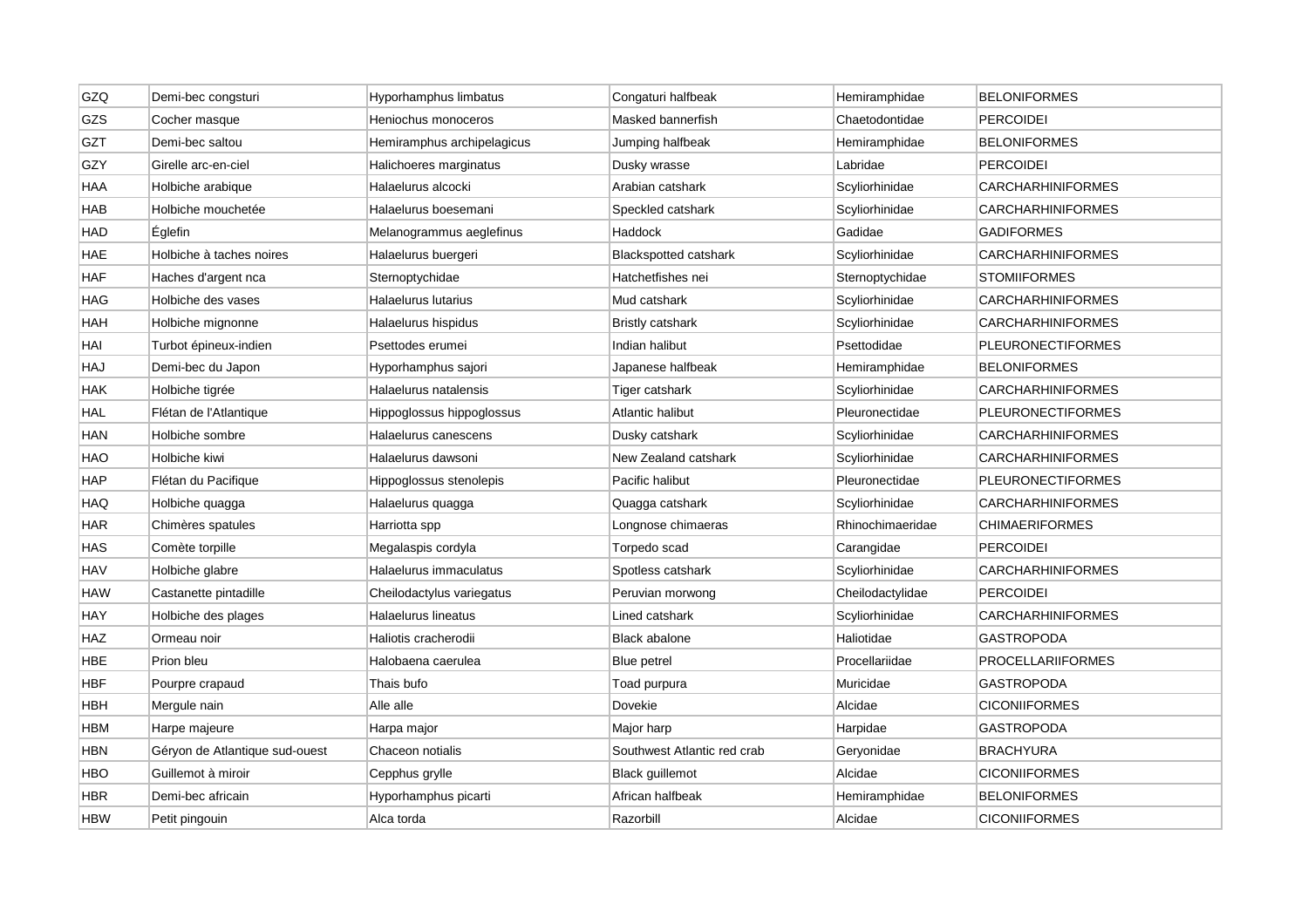| HBZ        | Crabe velu                | Erimacrus isenbeckii           | Hair crab                   | Atelecyclidae  | <b>BRACHYURA</b>            |
|------------|---------------------------|--------------------------------|-----------------------------|----------------|-----------------------------|
| <b>HCA</b> | Cythérée commune          | Meretrix meretrix              | Asiatic hard clam           | Veneridae      | <b>BIVALVIA</b>             |
| <b>HCC</b> | Harengule écailleux       | Harengula clupeola             | False herring               | Clupeidae      | <b>CLUPEIFORMES</b>         |
| <b>HCD</b> | Dauphin d'Hector          | Cephalorhynchus hectori        | Hector's dolphin            | Delphinidae    | ODONTOCETI                  |
| HCG        | Harengule jagane          | Harengula jaguana              | Scaled herring              | Clupeidae      | <b>CLUPEIFORMES</b>         |
| <b>HCJ</b> | Cythérée du Japon         | Meretrix Iusoria               | Japanese hard clam          | Veneridae      | <b>BIVALVIA</b>             |
| HCL        | Clam                      | Pseudocardium sybillae         | Imperial surf clam          | Mactridae      | <b>BIVALVIA</b>             |
| нсм        | Milandre harpon           | Chaenogaleus macrostoma        | Hooktooth shark             | Hemigaleidae   | CARCHARHINIFORMES           |
| нст        | Harengule pacifique       | Harengula thrissina            | Pacific flatiron herring    | Clupeidae      | <b>CLUPEIFORMES</b>         |
| HCU        | Harengule camomille       | Harengula humeralis            | Redear herring              | Clupeidae      | <b>CLUPEIFORMES</b>         |
| HCW        | Homard du Cap             | Homarus capensis               | Cape lobster                | Nephropidae    | <b>REPTANTIA</b>            |
| HCZ.       | Marignans nca             | Holocentridae                  | Squirrelfishes nei          | Holocentridae  | <b>BERYCIFORMES</b>         |
| <b>HDK</b> | Bouquet hâve              | Macrobrachium idella           | Slender river prawn         | Palaemonidae   | <b>NATANTIA</b>             |
| HDS        | Salicoque trident         | Hadropenaeus lucasii           | Trident shrimp              | Solenoceridae  | <b>NATANTIA</b>             |
| <b>HDV</b> | Rouffe impérial           | Schedophilus ovalis            | Imperial blackfish          | Centrolophidae | STROMATEOIDEI, ANABANTOIDEI |
| HDW        | Rouffe rayé               | Schedophilus pemarco           | Pemarco blackfish           | Centrolophidae | STROMATEOIDEI, ANABANTOIDEI |
| <b>HDX</b> | Bouquet congolais         | Macrobrachium dux              | Congo river prawn           | Palaemonidae   | NATANTIA                    |
| <b>HEA</b> | Requin dormeur chabot     | Heterodontus ramalheira        | Whitespotted bullhead shark | Heterodontidae | <b>HETERODONTIFORMES</b>    |
| HEB        | Poisson-chat africain     | Heterobranchus bidorsalis      | African catfish             | Clariidae      | <b>SILURIFORMES</b>         |
| <b>HEF</b> | Requin dormeur cornu      | Heterodontus francisci         | Horn shark                  | Heterodontidae | <b>HETERODONTIFORMES</b>    |
| HEG        | Requin dormeur à crête    | Heterodontus galeatus          | Crested bullhead shark      | Heterodontidae | <b>HETERODONTIFORMES</b>    |
| HEH        | Milandre faucille         | Hemigaleus microstoma          | Sicklefin weasel shark      | Hemigaleidae   | <b>CARCHARHINIFORMES</b>    |
| HEI        | Milandre jaune            | Paragaleus pectoralis          | Atlantic weasel shark       | Hemigaleidae   | CARCHARHINIFORMES           |
| HEJ        | Requin dormeur nekozame   | Heterodontus japonicus         | Japanese bullhead shark     | Heterodontidae | <b>HETERODONTIFORMES</b>    |
| HEK        | Requin dormeur taureau    | Heterodontus portusjacksoni    | Port Jackson shark          | Heterodontidae | <b>HETERODONTIFORMES</b>    |
| <b>HEM</b> | Requin dormeur buffle     | Heterodontus mexicanus         | Mexican hornshark           | Heterodontidae | HETERODONTIFORMES           |
| HEN        | Milandre belette          | Paragaleus tengi               | Straight-tooth weasel shark | Hemigaleidae   | <b>CARCHARHINIFORMES</b>    |
| HEP        | Hareng du Pacifique       | Clupea pallasii                | Pacific herring             | Clupeidae      | <b>CLUPEIFORMES</b>         |
| <b>HEQ</b> | Requin dormeur bouledogue | Heterodontus quoyi             | Galapagos bullhead shark    | Heterodontidae | <b>HETERODONTIFORMES</b>    |
| <b>HER</b> | Hareng de l'Atlantique    | Clupea harengus                | Atlantic herring            | Clupeidae      | <b>CLUPEIFORMES</b>         |
| HES        | Hareng à bande bleue      | Herklotsichthys quadrimaculat. | <b>Bluestripe herring</b>   | Clupeidae      | <b>CLUPEIFORMES</b>         |
| HEZ        | Requin dormeur zébré      | Heterodontus zebra             | Zebra bullhead shark        | Heterodontidae | HETERODONTIFORMES           |
| <b>HFE</b> | Trépang rose              | Holothuria edulis              | Pinkfish                    | Holothuriidae  | HOLOTHUROIDEA               |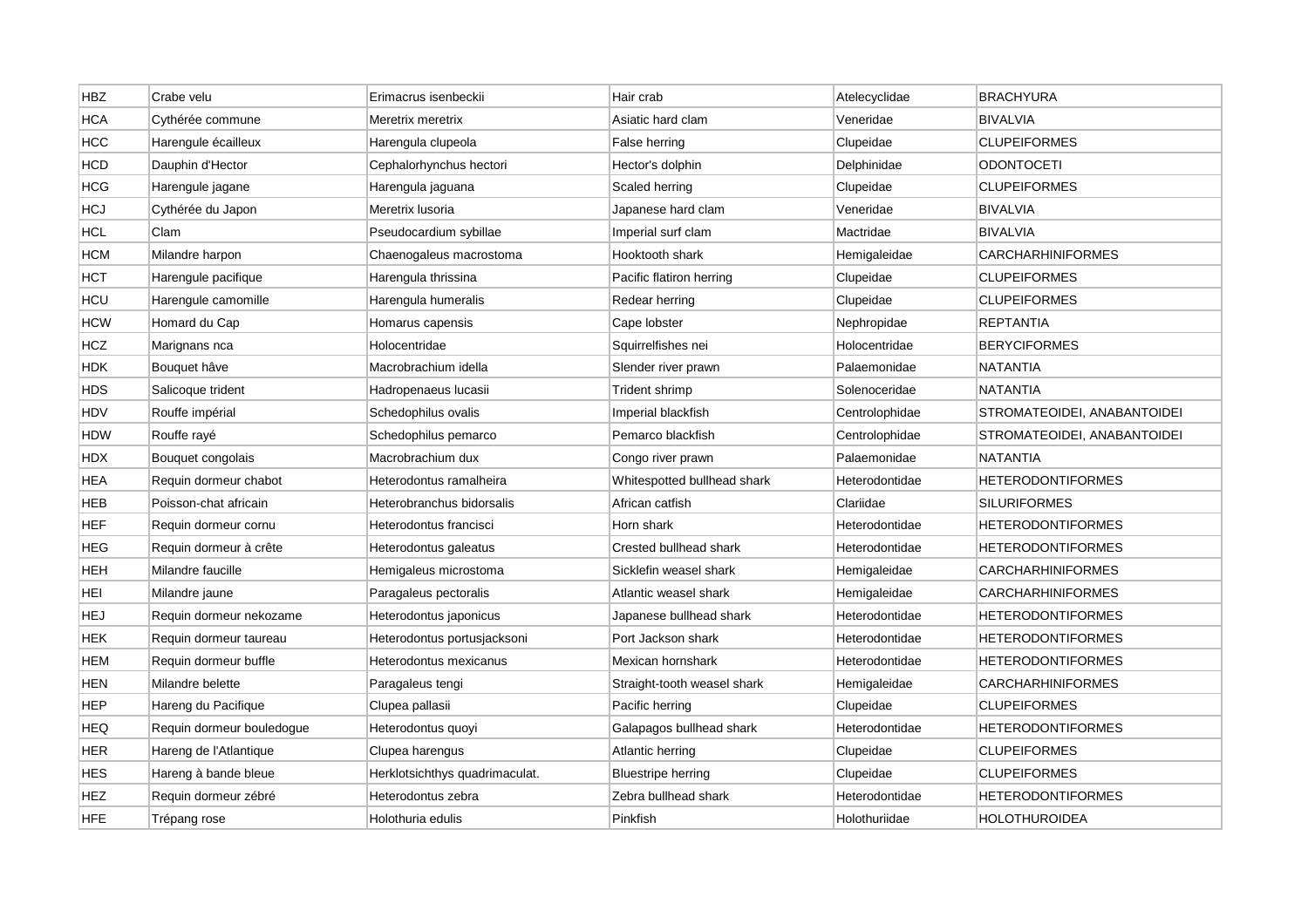| <b>HFF</b> | Holothurie blanche à mamelles | Holothuria fuscogilva      | White teatfish          | Holothuriidae  | HOLOTHUROIDEA           |
|------------|-------------------------------|----------------------------|-------------------------|----------------|-------------------------|
| HFH        | Fil de fer                    | Ahnfeltia plicata          | Landlady's Wig          | Ahnfeltiaceae  | <b>RHODOPHYCEAE</b>     |
| HFI        | Holothurie bouteille          | Holothuria impatiens       | Bottleneck sea cucumber | Holothuriidae  | <b>HOLOTHUROIDEA</b>    |
| <b>HFK</b> | Migraine havane               | Hepatus kossmanni          | Havana box crab         | Calappidae     | <b>BRACHYURA</b>        |
| HFL        | Migraine tachetée             | Hepatus lineatus           | Spoted box crab         | Calappidae     | <b>BRACHYURA</b>        |
| <b>HFN</b> | Holothurie noire à mamelles   | Holothuria nobilis         | <b>Black teatfish</b>   | Holothuriidae  | HOLOTHUROIDEA           |
| HFO        | Bouquet grue                  | Macrobrachium formosense   | Crane river prawn       | Palaemonidae   | NATANTIA                |
| HFQ        | Trépang à canaux blancs       | Holothuria leucospilota    | White threads fish      | Holothuriidae  | HOLOTHUROIDEA           |
| HFU        | Bouc caprice                  | Heptacarpus futilirostris  | Toy shrimp              | Hippolytidae   | <b>NATANTIA</b>         |
| HFX        | Pillard épineux nca           | Harpagiferidae             | Spiny plunderfishes nei | Harpagiferidae | <b>PERCOIDEI</b>        |
| HFZ        | Grèbe esclavon                | Podiceps auritus           | Horned grebe            | Podicipedidae  | <b>PODICIPEDIFORMES</b> |
| HGJ        | Bouquet hawaïen               | Macrobrachium grandimanus  | Hawaii river prawn      | Palaemonidae   | NATANTIA                |
| HGQ        | Eponge commune                | Hippospongia communis      | Honey comb              | Spongiidae     | <b>DEMOSPONGIAE</b>     |
| <b>HGV</b> | Migraine globuleuse           | Hepatus gronovii           | Globose box crab        | Calappidae     | <b>BRACHYURA</b>        |
| <b>HGZ</b> | Pourpre armee                 | Thais armigera             | Belligerent rock shell  | Muricidae      | <b>GASTROPODA</b>       |
| HHP        | Sépiole différente            | Heteroteuthis dispar       | Odd bobtail squid       | Sepiolidae     | <b>CEPHALOPODA</b>      |
| HHQ        | Bouquet cascade               | Macrobrachium heterochirus | Cascade river prawn     | Palaemonidae   | <b>NATANTIA</b>         |
| HHU        | Demi-bec blanc                | Hyporhamphus unifasciatus  | Common halfbeak         | Hemiramphidae  | <b>BELONIFORMES</b>     |
| HHV        | Lanterne des Bermudes         | Hygophum hygomii           | Bermuda lantern fish    | Myctophidae    | <b>MYCTOPHIFORMES</b>   |
| HHW        | Holothurie serpent            | Holothuria coluber         | Snakefish sea cucumber  | Holothuriidae  | <b>HOLOTHUROIDEA</b>    |
| HHZ        | Grèbe huppé                   | Podiceps cristatus         | Great crested grebe     | Podicipedidae  | <b>PODICIPEDIFORMES</b> |
| HIL        | Alose hilsa                   | Tenualosa ilisha           | Hilsa shad              | Clupeidae      | <b>CLUPEIFORMES</b>     |
| HIP        | Bénitier tacheté              | Hippopus hippopus          | Bear paw clam           | Tridacnidae    | <b>BIVALVIA</b>         |
| HIQ        | Mui-mui rayé                  | Hippa strigillata          | Striated mole crab      | Hippidae       | <b>ANOMURA</b>          |
| HIW        | Pourpre petit-bourgeon        | Thais alouina              | Alou rock shell         | Muricidae      | <b>GASTROPODA</b>       |
| HIX        | Alose palli                   | Hilsa kelee                | Kelee shad              | Clupeidae      | <b>CLUPEIFORMES</b>     |
| HJD        | Salicoque couteau du Chili    | Haliporoides diomedeae     | Chilean knife shrimp    | Solenoceridae  | <b>NATANTIA</b>         |
| <b>HJE</b> | Bouquet nouméa                | Macrobrachium aemulum      | Noumea river prawn      | Palaemonidae   | <b>NATANTIA</b>         |
| <b>HJF</b> | Hémichromis rayé              | Hemichromis fasciatus      | <b>Banded jewelfish</b> | Cichlidae      | <b>PERCOIDEI</b>        |
| HJG        | Bouquet barbe-gris            | Macrobrachium geron        | Greybeard river prawn   | Palaemonidae   | NATANTIA                |
| HJI        | Bouquet birman                | Macrobrachium birmanicum   | Birma river prawn       | Palaemonidae   | <b>NATANTIA</b>         |
| HJJ        | Bouquet orana                 | Macrobrachium idae         | Orana river prawn       | Palaemonidae   | NATANTIA                |
| <b>HJK</b> | Mui-mui du Pacifique          | Hippa pacifica             | Pacific mole crab       | Hippidae       | <b>ANOMURA</b>          |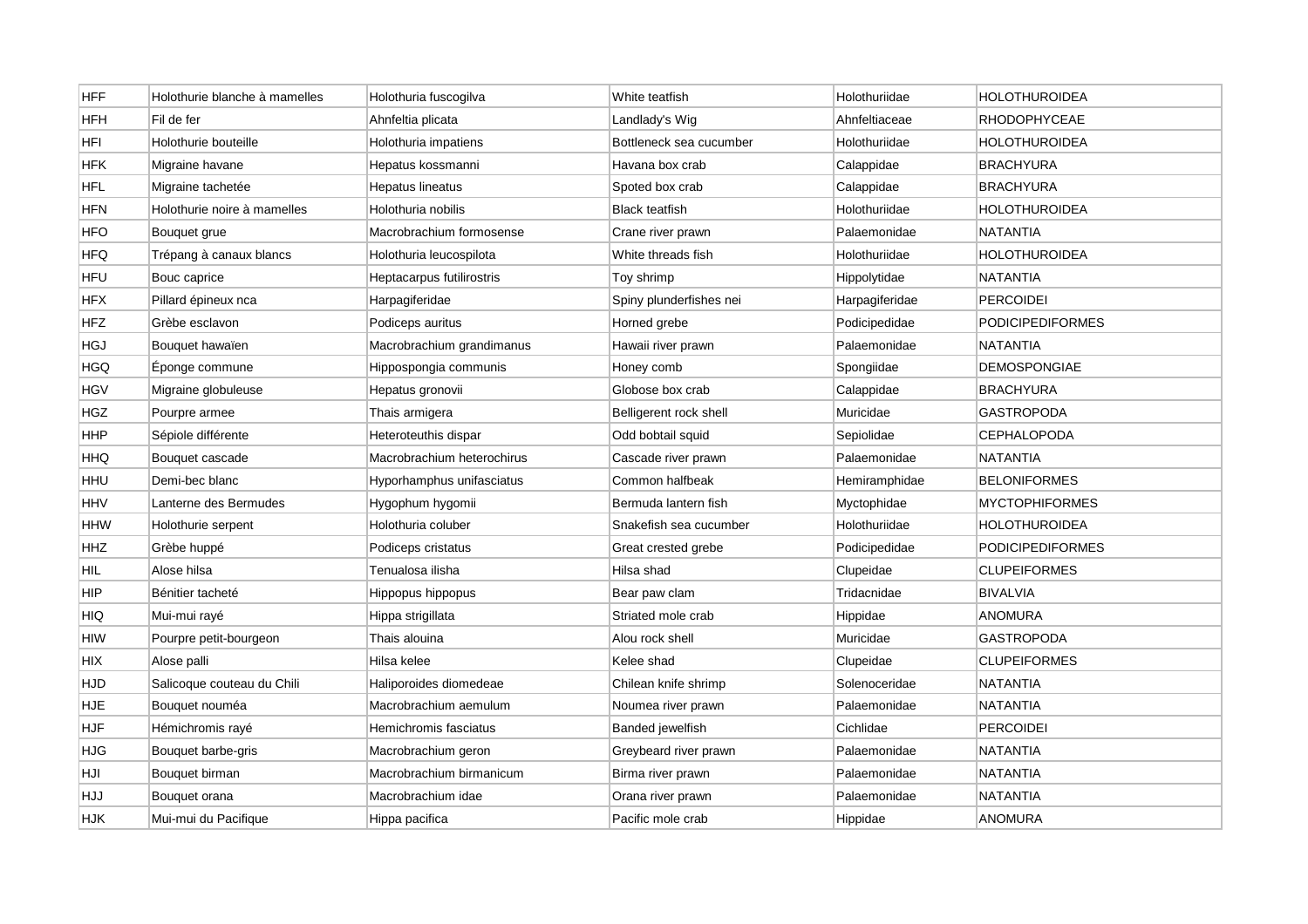| HJL        | Bouquet néocalédonien     | Macrobrachium caledonicum        | New Caledonia river prawn | Palaemonidae   | <b>NATANTIA</b>   |
|------------|---------------------------|----------------------------------|---------------------------|----------------|-------------------|
| HJM        | Bouquet cauque            | Macrobrachium americanum         | Cauque river prawn        | Palaemonidae   | NATANTIA          |
| HJN        | Bouquet saveur            | Macrobrachium esculentum         | Sweet river prawn         | Palaemonidae   | <b>NATANTIA</b>   |
| HJQ        | Bénitier porcelaine       | Hippopus porcellanus             | China clam                | Tridacnidae    | <b>BIVALVIA</b>   |
| <b>HJR</b> | Bouquet du haut Gange     | Macrobrachium choprai            | Ganges river prawn        | Palaemonidae   | <b>NATANTIA</b>   |
| HJT        | Bouquet koua              | Macrobrachium australe           | Koua river prawn          | Palaemonidae   | <b>NATANTIA</b>   |
| HJV        | Ormeau rose               | Haliotis corrugata               | Pink abalone              | Haliotidae     | GASTROPODA        |
| <b>HJW</b> | Pétrel des Bermudes       | Pterodroma cahow                 | Bermuda petrel            | Procellariidae | PROCELLARIIFORMES |
| HJY        | Bouquet kaira             | Macrobrachium dayanum            | Kaira river prawn         | Palaemonidae   | NATANTIA          |
| HKB        | Merlu d'Afrique tropicale | Merluccius polli                 | Benguela hake             | Merlucciidae   | <b>GADIFORMES</b> |
| HKC        | Merlus du Cap             | Merluccius capensis, M.paradoxus | Cape hakes                | Merlucciidae   | <b>GADIFORMES</b> |
| HKE        | Merlu européen            | Merluccius merluccius            | European hake             | Merlucciidae   | GADIFORMES        |
| <b>HKF</b> | Crevette nylon armée      | Heterocarpus ensifer             | Armed nylon shrimp        | Pandalidae     | <b>NATANTIA</b>   |
| HKI        | Crevette nylon malgache   | Heterocarpus dorsalis            | Madagascar nylon shrimp   | Pandalidae     | NATANTIA          |
| HKJ        | Crevette nylon bossue     | Heterocarpus gibbosus            | Humpback nylon shrimp     | Pandalidae     | NATANTIA          |
| <b>HKK</b> | Merlu côtier du Cap       | Merluccius capensis              | Shallow-water Cape hake   | Merlucciidae   | <b>GADIFORMES</b> |
| HKM        | Merlu du Sénégal          | Merluccius senegalensis          | Senegalese hake           | Merlucciidae   | GADIFORMES        |
| HKN        | Merlu austral             | Merluccius australis             | Southern hake             | Merlucciidae   | <b>GADIFORMES</b> |
| HKO        | Merlu du large du Cap     | Merluccius paradoxus             | Deep-water Cape hake      | Merlucciidae   | GADIFORMES        |
| HKP        | Merlu d'Argentine         | Merluccius hubbsi                | Argentine hake            | Merlucciidae   | <b>GADIFORMES</b> |
| HKR        | Merluche écureuil         | Urophycis chuss                  | Red hake                  | Gadidae        | <b>GADIFORMES</b> |
| HKS        | Merlu argenté             | Merluccius bilinearis            | Silver hake               | Merlucciidae   | <b>GADIFORMES</b> |
| нкт        | Crevette nylon inerme     | Heterocarpus laevigatus          | Smooth nylon shrimp       | Pandalidae     | NATANTIA          |
| HKU        | Phycis brésilien          | Urophycis brasiliensis           | Brazilian codling         | Gadidae        | <b>GADIFORMES</b> |
| HKV        | Crevette dorodo           | Heterocarpoides levicarina       | Dorodotes shrimp          | Pandalidae     | NATANTIA          |
| HKW        | Merluche blanche          | Urophycis tenuis                 | White hake                | Gadidae        | <b>GADIFORMES</b> |
| <b>HKX</b> | Merlus nca                | Merluccius spp                   | Hakes nei                 | Merlucciidae   | <b>GADIFORMES</b> |
| <b>HKZ</b> | Merlus, grenadiers nca    | Merlucciidae                     | Merluccid hakes nei       | Merlucciidae   | GADIFORMES        |
| <b>HLG</b> | Vivaneau mexicain         | Hoplopagrus guentherii           | Mexican barred snapper    | Lutjanidae     | <b>PERCOIDEI</b>  |
| HLI        | Gorette blanche           | Haemulon plumierii               | White grunt               | Haemulidae     | PERCOIDEI         |
| HLQ        | Crevette verte            | Chlorotocus crassicornis         | Green shrimp              | Pandalidae     | <b>NATANTIA</b>   |
| HLT        | Ormeau tuberculeux        | Haliotis tuberculata             | Tuberculate abalone       | Haliotidae     | GASTROPODA        |
| <b>HLU</b> | Gorette margate           | Haemulon album                   | White margate             | Haemulidae     | <b>PERCOIDEI</b>  |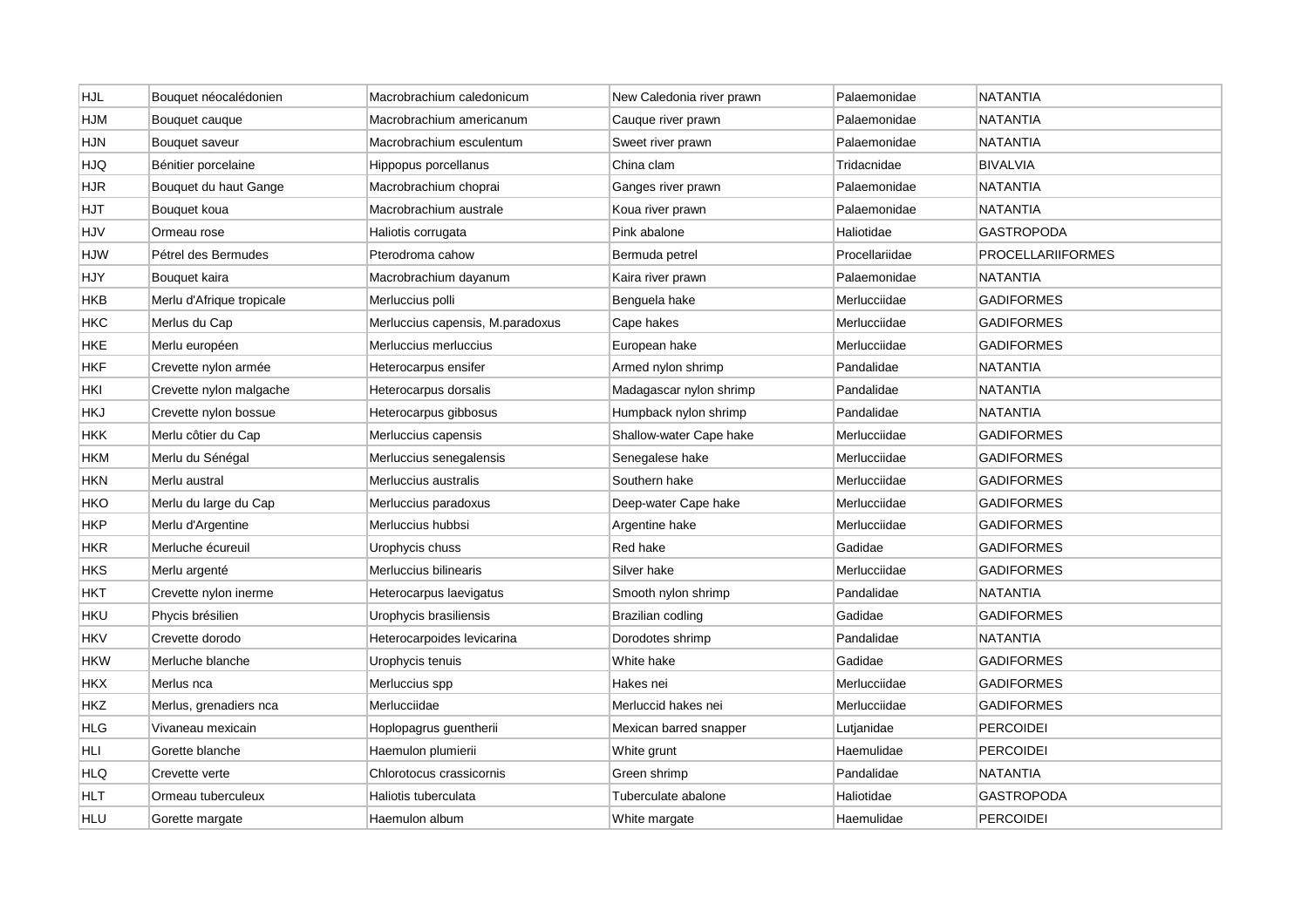| HMC        | Chinchard du Cap             | Trachurus capensis         | Cape horse mackerel          | Carangidae      | <b>PERCOIDEI</b>         |
|------------|------------------------------|----------------------------|------------------------------|-----------------|--------------------------|
| HMG        | Chinchard dos vert           | Trachurus declivis         | Greenback horse mackerel     | Carangidae      | <b>PERCOIDEI</b>         |
| HMM        | Chinchard à queue jaune      | Trachurus mediterraneus    | Mediterranean horse mackerel | Carangidae      | <b>PERCOIDEI</b>         |
| HMQ        | Salicoque voilée             | Hymenopenaeus aequalis     | Veiled shrimp                | Solenoceridae   | NATANTIA                 |
| HMW        | Monnaie de Poseidon          | Halimeda tuna              | Sea cactus                   | Udoteaceae      | <b>CHLOROPHYCEAE</b>     |
| HMY        | Comète coussut               | Caranx rhonchus            | False scad                   | Carangidae      | <b>PERCOIDEI</b>         |
| HMZ        | Chinchard du Cunène          | Trachurus trecae           | Cunene horse mackerel        | Carangidae      | <b>PERCOIDEI</b>         |
| HNY        | Helcion velouté              | Helcion pellucidus         | Velvet helcion               | Patellidae      | GASTROPODA               |
| HOB        | Hottentot                    | Pachymetopon blochii       | Hottentot seabream           | Sparidae        | <b>PERCOIDEI</b>         |
| HOC        | Tambour honnibe              | Nibea mitsukurii           | Honnibe croaker              | Sciaenidae      | <b>PERCOIDEI</b>         |
| <b>HOF</b> | Merlu argenté du large       | Merluccius albidus         | Offshore silver hake         | Merlucciidae    | GADIFORMES               |
| HOL        | Chimères, etc. nca           | Chimaeriformes             | Chimaeras, etc. nei          |                 | <b>CHIMAERIFORMES</b>    |
| HOM        | Chinchard d'Europe           | Trachurus trachurus        | Atlantic horse mackerel      | Carangidae      | <b>PERCOIDEI</b>         |
| HON        | Nase commun                  | Chondrostoma nasus         | Common nase                  | Cyprinidae      | <b>CYPRINIFORMES</b>     |
| <b>HOP</b> | Holbiche à gorge tachetée    | Holohalaelurus punctatus   | African spotted catshark     | Scyliorhinidae  | CARCHARHINIFORMES        |
| HOR        | Holbiche isard               | Holohalaelurus regani      | Izak catshark                | Scyliorhinidae  | <b>CARCHARHINIFORMES</b> |
| нот        | Hottentot bleu               | Pachymetopon aeneum        | <b>Blue hottentot</b>        | Sparidae        | <b>PERCOIDEI</b>         |
| HOU        | <b>Bondelle</b>              | Coregonus oxyrinchus       | Houting                      | Coregonidae     | <b>SALMONIFORMES</b>     |
| HOW        | Turbo corallin               | Homalopoma sanguineum      | Blood-stained turbo          | Turbinidae      | <b>GASTROPODA</b>        |
| HOZ        | Holothurie trompe d'éléphant | Holothuria fuscopunctata   | Elephant trunkfish           | Holothuriidae   | HOLOTHUROIDEA            |
| HPE        | Roussette vipérine           | Haploblepharus edwardsii   | Puffadder shyshark           | Scyliorhinidae  | <b>CARCHARHINIFORMES</b> |
| HPF        | Roussette brune              | Haploblepharus fuscus      | Brown shyshark               | Scyliorhinidae  | <b>CARCHARHINIFORMES</b> |
| HPH        | Hippocampe à nez court       | Hippocampus hippocampus    | Short snouted seahorse       | Syngnathidae    | <b>SYNGNATHIFORMES</b>   |
| HPI        | Hippocampe à long bec        | Hippocampus guttulatus     | Long-snouted seahorse        | Syngnathidae    | <b>SYNGNATHIFORMES</b>   |
| HPN        | Bagre paysan                 | Hypophthalmus edentatus    | Highwaterman catfish         | Pimelodidae     | <b>SILURIFORMES</b>      |
| <b>HPP</b> | Roussette sombre             | Haploblepharus pictus      | Dark shyshark                | Scyliorhinidae  | CARCHARHINIFORMES        |
| <b>HPQ</b> | Crevette nylon mino          | Heterocarpus sibogae       | Mino nylon shrimp            | Pandalidae      | NATANTIA                 |
| <b>HPR</b> | Hoplostète argenté           | Hoplostethus mediterraneus | Mediterranean slimehead      | Trachichthyidae | <b>BERYCIFORMES</b>      |
| <b>HPW</b> | Crevette nylon indienne      | Heterocarpus woodmasoni    | Indian nylon shrimp          | Pandalidae      | <b>NATANTIA</b>          |
| HPX        | Turbots épineux nca          | Psettodidae                | Spiny turbots nei            | Psettodidae     | <b>PLEURONECTIFORMES</b> |
| HQB        | Loutène bonnet               | Histioteuthis bonnellii    | Umbrella squid               | Histioteuthidae | <b>CEPHALOPODA</b>       |
| HQE        | Galin caréné                 | Hemisquilla ensigera       | Keeled witch mantis          | Hemisquillidae  | <b>STOMATOPODA</b>       |
| <b>HQF</b> | Crevette nylon trois épines  | Heterocarpus affinis       | Three-spined nylon shrimp    | Pandalidae      | <b>NATANTIA</b>          |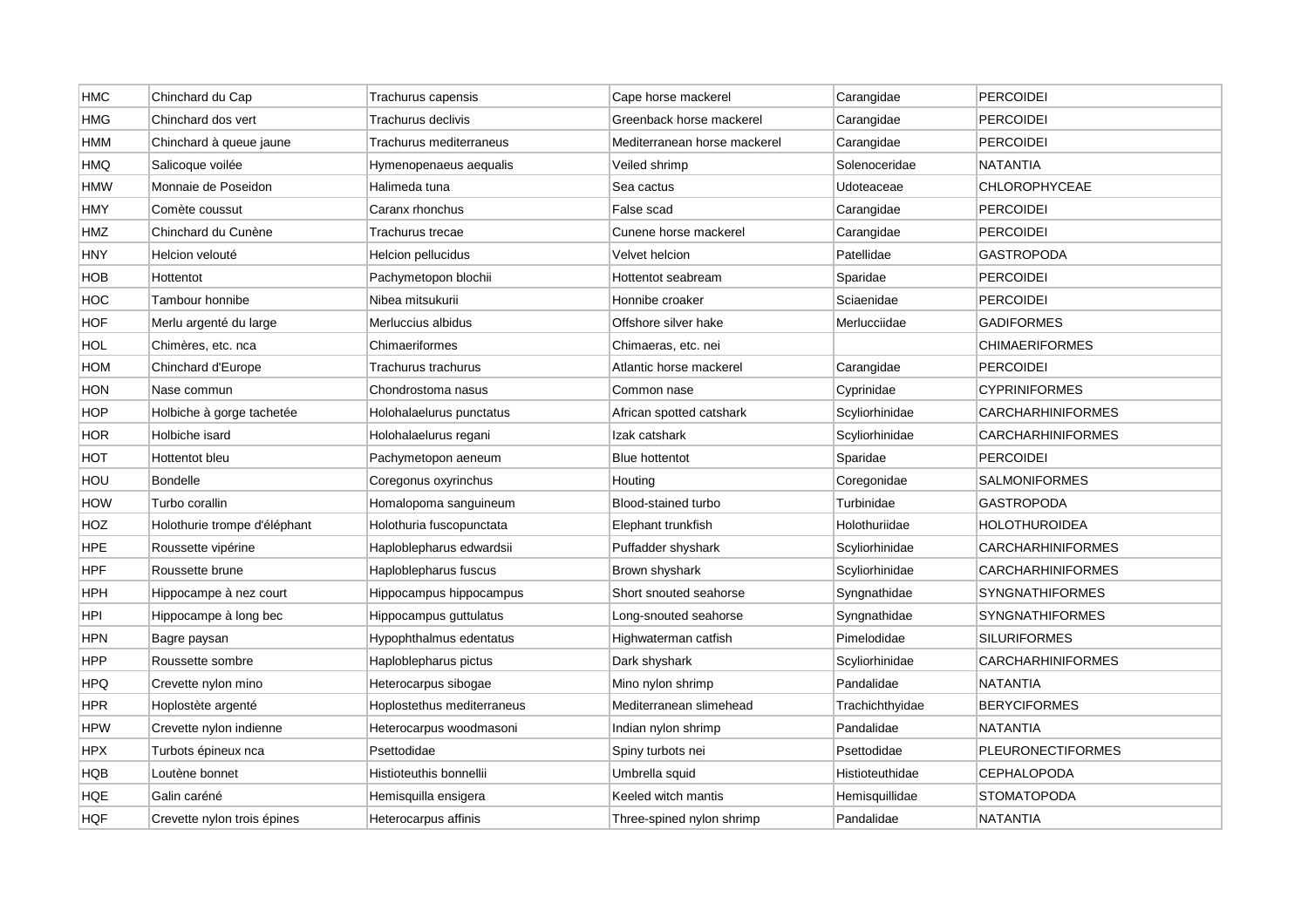| <b>HQG</b> | Loutène longue            | Histioteuthis elongata      | Elongate jewell squid   | Histioteuthidae | <b>CEPHALOPODA</b>      |
|------------|---------------------------|-----------------------------|-------------------------|-----------------|-------------------------|
| HQI        | Encornet vitreux          | Hyaloteuthis pelagica       | Glassy flying squid     | Ommastrephidae  | <b>CEPHALOPODA</b>      |
| HQJ        | Pourpre calebasse         | Thais melones               | Gourd rock shell        | Muricidae       | <b>GASTROPODA</b>       |
| HQK        | Pourpre de Callao         | Thais calloensis            | Callao rock shell       | Muricidae       | GASTROPODA              |
| <b>HQL</b> | Loutène vase              | Histioteuthis dofleini      | Flowervase jewell squid | Histioteuthidae | <b>CEPHALOPODA</b>      |
| <b>HQM</b> | Ovarque de Blainville     | Thais haemastoma            | Two-row rock shell      | Muricidae       | GASTROPODA              |
| HQN        | Thracie veloutée          | Thracia pubescens           | Pubescent thracia       | Thraciidae      | <b>BIVALVIA</b>         |
| HQO        | Crevette nylon panaméenne | Heterocarpus hostilis       | Panama nylon shrimp     | Pandalidae      | NATANTIA                |
| HQS        | Loutène retournée         | Histioteuthis reversa       | Reverse jewell squid    | Histioteuthidae | <b>CEPHALOPODA</b>      |
| HQU        | Bouquet chagrin           | Macrobrachium equidens      | Rough river prawn       | Palaemonidae    | <b>NATANTIA</b>         |
| HQY        | Thracie faseole           | Thracia papyracea           | Paper thracia           | Thraciidae      | BIVALVIA                |
| HQZ        | Hydrozoaires              | Hydrozoa                    | Hydrozoans              |                 | <b>HYDROZOA</b>         |
| HRD        | Dauphin crucigére         | Lagenorhynchus cruciger     | Hourglass dolphin       | Delphinidae     | <b>ODONTOCETI</b>       |
| <b>HRG</b> | Demi-bec uni              | Rhynchorhamphus georgii     | Long billed halfbeak    | Hemiramphidae   | <b>BELONIFORMES</b>     |
| <b>HRQ</b> | Harpe articulée           | Harpa articularis           | Articulate harp         | Harpidae        | GASTROPODA              |
| <b>HRW</b> | Ormeau vert               | Haliotis fulgens            | Southern green abalone  | Haliotidae      | <b>GASTROPODA</b>       |
| HRX        | Harpe noble               | Harpa harpa                 | True harp               | Harpidae        | <b>GASTROPODA</b>       |
| <b>HSC</b> | Limule                    | Limulus polyphemus          | Horseshoe crab          | Limulidae       | <b>XIPHOSURA</b>        |
| HSO        | Sapater du Pacifique      | Chloroscombrus orqueta      | Pacific bumper          | Carangidae      | <b>PERCOIDEI</b>        |
| <b>HSQ</b> | Bouc suno                 | Heptacarpus pandaloides     | Tsuno shrimp            | Hippolytidae    | NATANTIA                |
| HSV        | Pourpre aiguillonnee      | Thais aculeata              | Aculeate rock shell     | Muricidae       | <b>GASTROPODA</b>       |
| <b>HSW</b> | Ormeau blanc              | Haliotis sorenseni          | White abalone           | Haliotidae      | <b>GASTROPODA</b>       |
| HSZ        | Pourpre deltoide          | Thais deltoidea             | Deltoid rock shell      | Muricidae       | <b>GASTROPODA</b>       |
| <b>HTB</b> | Bouc tiépines             | Heptacarpus brevirostris    | Shortspine shrimp       | Hippolytidae    | <b>NATANTIA</b>         |
| <b>HTQ</b> | Crevette nylon balafrée   | Heterocarpus tricarinatus   | Scarred nylon shrimp    | Pandalidae      | NATANTIA                |
| <b>HTW</b> | Ormeau perle              | Haliotis assimilis          | Threaded abalone        | Haliotidae      | <b>GASTROPODA</b>       |
| <b>HTZ</b> | Disque du Pacifique       | Chaetodipterus zonatus      | Pacific spadefish       | Ephippidae      | ACANTHUROIDEI           |
| <b>HUC</b> | Huchon                    | Hucho hucho                 | Huchen                  | Salmonidae      | <b>SALMONIFORMES</b>    |
| <b>HUD</b> | Salicoque doris           | Hymenopenaeus doris         | Doris veiled shrimp     | Solenoceridae   | <b>NATANTIA</b>         |
| HUG        | Bouc courbe               | Heptacarpus geniculatus     | Flexed shrimp           | Hippolytidae    | NATANTIA                |
| HUH        | Béluga                    | Huso huso                   | Beluga                  | Acipenseridae   | <b>ACIPENSERIFORMES</b> |
| HUK        | Bouquet cannelle          | Macrobrachium acanthurus    | Cinnamon river prawn    | Palaemonidae    | NATANTIA                |
| <b>HUM</b> | Terpuga atka              | Pleurogrammus monopterygius | Atka mackerel           | Hexagrammidae   | <b>SCORPAENIFORMES</b>  |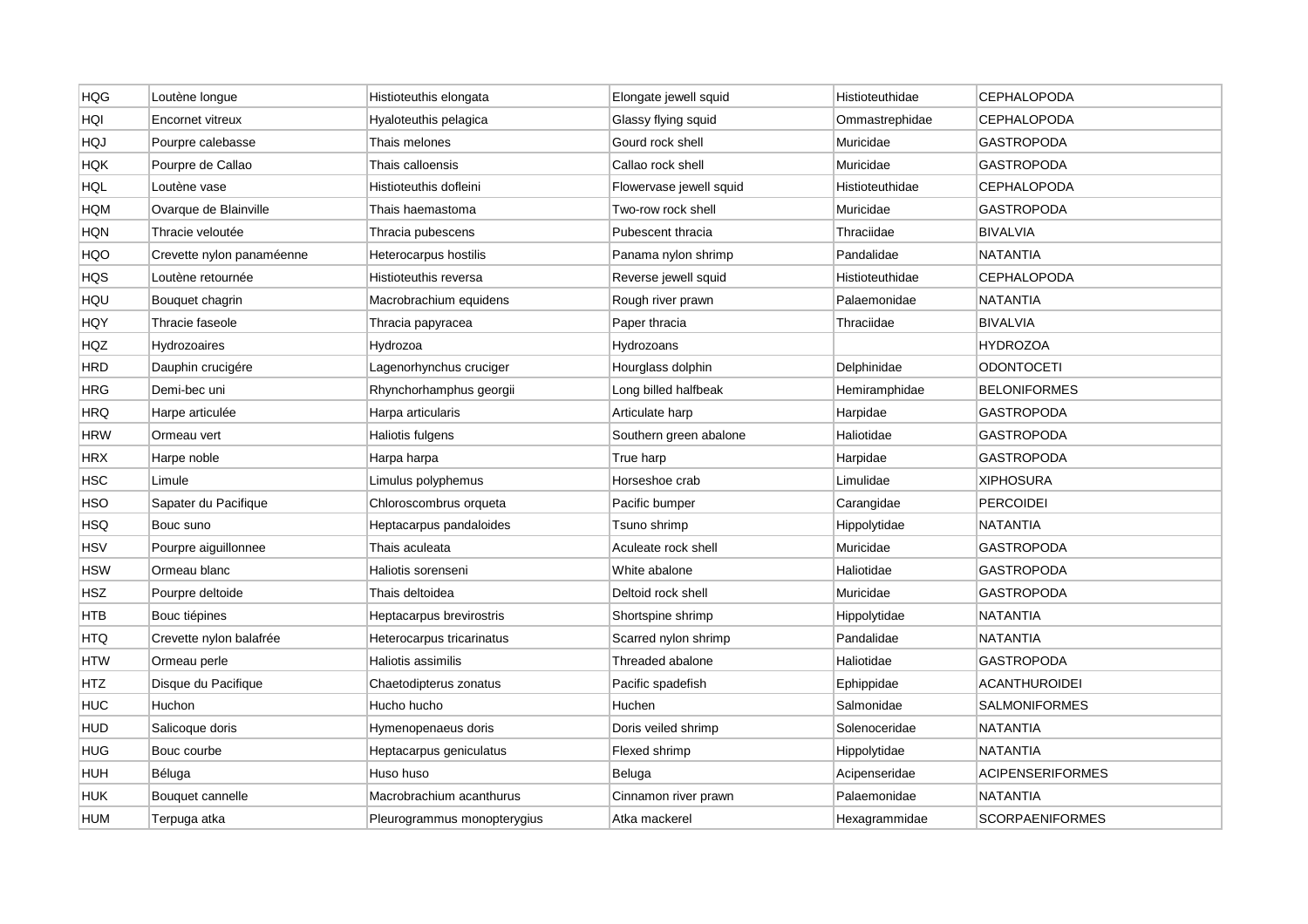| HUS        | Vivaneau jaune           | Lutjanus argentiventris    | Yellow snapper            | Lutjanidae         | <b>PERCOIDEI</b>            |
|------------|--------------------------|----------------------------|---------------------------|--------------------|-----------------------------|
| <b>HUV</b> | Crevette nylon nordique  | Heterocarpus vicarius      | Northern nylon shrimp     | Pandalidae         | NATANTIA                    |
| HUW        | Baleine à bosse          | Megaptera novaeangliae     | Humpback whale            | Balaenopteridae    | <b>MYSTICETI</b>            |
| HUY        | Migraine pointillée      | Hepatus pudibundus         | Flecked box crab          | Calappidae         | BRACHYURA                   |
| <b>HUZ</b> | Pourpre tubereuse        | Thais tuberosa             | Tuberose rock shell       | Muricidae          | GASTROPODA                  |
| <b>HVC</b> | Volute de Charcot        | Harpovoluta charcoti       | Charcot's volute          | Volutidae          | GASTROPODA                  |
| HVD        | Dauphin d'Heaviside      | Cephalorhynchus heavisidii | Heaviside's dolphin       | Delphinidae        | <b>ODONTOCETI</b>           |
| HVE        | Grèbe jougris            | Podiceps grisegena         | Red-necked grebe          | Podicipedidae      | <b>PODICIPEDIFORMES</b>     |
| HVM        | Napoléon                 | Cheilinus undulatus        | Humphead wrasse           | Labridae           | <b>PERCOIDEI</b>            |
| HVP        | Merlu de Patagonie       | Merluccius patagonicus     | Patagonian hake           | Merlucciidae       | <b>GADIFORMES</b>           |
| HVR        | Demi-bec californien     | Hyporhamphus rosae         | California halfbeak       | Hemiramphidae      | <b>BELONIFORMES</b>         |
| HVS        | Marignan sabre           | Sargocentron spiniferum    | Sabre squirrelfish        | Holocentridae      | <b>BERYCIFORMES</b>         |
| HVU        | Rouffe des méduses       | Schedophilus medusophagus  | Cornish blackfish         | Centrolophidae     | STROMATEOIDEI, ANABANTOIDEI |
| <b>HVV</b> | Mactre vitreuse          | Harvella vitrea            | Glassy mactra             | Mactridae          | <b>BIVALVIA</b>             |
| HWA        | Pygargue à queue blanche | Haliaeetus albicilla       | White-tailed sea-eagle    | Accipitridae       | <b>FALCONIFORMES</b>        |
| HWH        | Marignan rouget          | Sargocentron rubrum        | Redcoat                   | Holocentridae      | <b>BERYCIFORMES</b>         |
| HWP        | Crabe caillou moré       | Homalaspis plana           | Giant stone crab          | Xanthidae          | <b>BRACHYURA</b>            |
| HWS        | Pétrel diablotin         | Pterodroma hasitata        | Black-capped petrel       | Procellariidae     | <b>PROCELLARIIFORMES</b>    |
| HWT        | Vieille balayette        | Cheilinus lunulatus        | <b>Broomtail wrasse</b>   | Labridae           | <b>PERCOIDEI</b>            |
| HXB        | Carangue bicolore        | Hemicaranx bicolor         | Bicolor jack              | Carangidae         | <b>PERCOIDEI</b>            |
| HXC        | Requin lézard            | Chlamydoselachus anguineus | Frilled shark             | Chlamydoselachidae | <b>HEXANCHIFORMES</b>       |
| HXD        | Hemidonax commun         | Hemidonax donaciformis     | Common hemidonax          | Hemidonacidae      | <b>BIVALVIA</b>             |
| HXF        | Fausse donace bigarrée   | Heterodonax pacificus      | Western small false donax | Psammobiidae       | <b>BIVALVIA</b>             |
| HXH        | Murex endive             | Hexaplex cichoreum         | Endive murex              | Muricidae          | <b>GASTROPODA</b>           |
| <b>HXJ</b> | Murex ambigu             | Hexaplex ambiguus          | Ambiguous murex           | Muricidae          | <b>GASTROPODA</b>           |
| <b>HXK</b> | Murex prince             | Hexaplex princeps          | Prince murex              | Muricidae          | <b>GASTROPODA</b>           |
| HXL        | Carangue palomète        | Hemicaranx leucurus        | Yellowfin jack            | Carangidae         | <b>PERCOIDEI</b>            |
| HXM        | Carangue nez court       | Hemicaranx amblyrhynchus   | Bluntnose jack            | Carangidae         | <b>PERCOIDEI</b>            |
| <b>HXP</b> | Carpes nca               | Hypophthalmichthys spp     | Silver, bighead carps nei | Cyprinidae         | <b>CYPRINIFORMES</b>        |
| HXR        | Rocher anguleux          | Hexaplex angularis         | Angular murex             | Muricidae          | GASTROPODA                  |
| HXT        | Requin perlon            | Heptranchias perlo         | Sharpnose sevengill shark | Hexanchidae        | <b>HEXANCHIFORMES</b>       |
| HXU        | Murex noir               | Hexaplex nigritus          | <b>Black murex</b>        | Muricidae          | GASTROPODA                  |
| <b>HXX</b> | Murex radis              | Hexaplex radiax            | Radish murex              | Muricidae          | <b>GASTROPODA</b>           |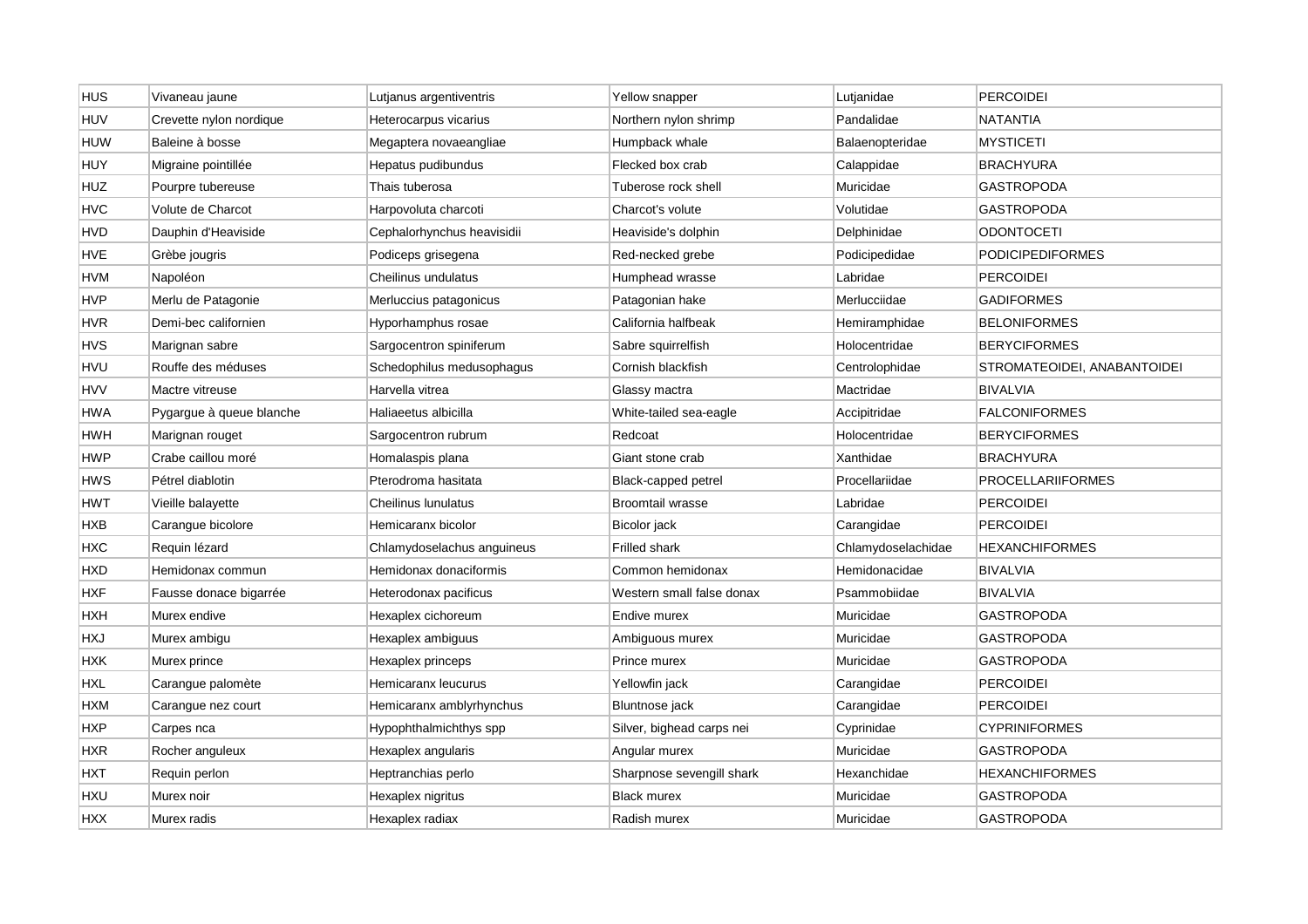| <b>HXZ</b> | Carangue chumbo              | Hemicaranx zelotes       | <b>Blackfin</b> jack       | Carangidae    | <b>PERCOIDEI</b>          |
|------------|------------------------------|--------------------------|----------------------------|---------------|---------------------------|
| <b>HYD</b> | Chimères nca                 | Hydrolagus spp           | Ratfishes nei              | Chimaeridae   | CHIMAERIFORMES            |
| <b>HYY</b> | Squale mignon                | Heteroscymnoides marleyi | Longnose pygmy shark       | Squalidae     | <b>SQUALIFORMES</b>       |
| <b>HZK</b> | Crevettes nylon nca          | Heterocarpus spp         | Nylon shrimps nei          | Pandalidae    | NATANTIA                  |
| <b>HZL</b> | Castagnole à queue rayée     | Chromis limbata          | Azores chromis             | Pomacentridae | <b>PERCOIDEI</b>          |
| <b>HZM</b> | Salicoques Hymenopenaeus nca | Hymenopenaeus spp        | Hymenopenaeus shrimps nei  | Solenoceridae | <b>NATANTIA</b>           |
| IAA        | Seiche d'Oman                | Sepia omani              | Oman cuttlefish            | Sepiidae      | <b>CEPHALOPODA</b>        |
| IAC        | Pitar pellucide              | Pitar pellucidus         | Pellucid pitar venus       | Veneridae     | <b>BIVALVIA</b>           |
| IAE        | Seiche hameçon               | Sepia recurvirostra      | Curvespine cuttlefish      | Sepiidae      | <b>CEPHALOPODA</b>        |
| IAG        | Courbine blonde              | Cilus gilberti           | Corvina drum               | Sciaenidae    | <b>PERCOIDEI</b>          |
| IAH        | Seiche pharaon               | Sepia pharaonis          | Pharaoh cuttlefish         | Sepiidae      | <b>CEPHALOPODA</b>        |
| IAJ        | Seiche encrier               | Metasepia tullbergi      | Paintpot cuttlefish        | Sepiidae      | <b>CEPHALOPODA</b>        |
| IAK        | Jambonneau bicolore          | Pinna bicolor            | Bicolor pen shell          | Pinnidae      | <b>BIVALVIA</b>           |
| IAL        | Seiche pieuvre               | Sepia longipes           | Longarm cuttlefish         | Sepiidae      | <b>CEPHALOPODA</b>        |
| IAM        | Seiche moisson               | Sepia mestus             | Reaper cuttlefish          | Sepiidae      | <b>CEPHALOPODA</b>        |
| IAN        | Seiche trident               | Sepia trygonina          | Trident cuttlefish         | Sepiidae      | <b>CEPHALOPODA</b>        |
| IAO        | Seiche araignée              | Sepia lorigera           | Spider cuttlefish          | Sepiidae      | CEPHALOPODA               |
| IAQ        | Seiche magnifique            | Sepia opipara            | Magnificent cuttlefish     | Sepiidae      | <b>CEPHALOPODA</b>        |
| iar        | Seiche rosée                 | Sepia orbignyana         | Pink cuttlefish            | Sepiidae      | CEPHALOPODA               |
| IAV        | Seiche gros dos              | Sepia savignyi           | Broadback cuttlefish       | Sepiidae      | <b>CEPHALOPODA</b>        |
| IAX        | Seiches nca                  | Sepia spp                | Cuttlefishes nei           | Sepiidae      | <b>CEPHALOPODA</b>        |
| IAZ        | Seiche flamboyante           | Metasepia pfefferi       | Flamboyant cuttlefish      | Sepiidae      | <b>CEPHALOPODA</b>        |
| IBA        | Cigale veloutée              | Ibacus alticrenatus      | Velvet fan lobster         | Scyllaridae   | <b>REPTANTIA</b>          |
| IBC        | Cigale japonaise             | Ibacus ciliatus          | Japanese fan lobster       | Scyllaridae   | <b>REPTANTIA</b>          |
| IBE        | Cigale papillon              | lbacus peronii           | Butterfly fan lobster      | Scyllaridae   | <b>REPTANTIA</b>          |
| <b>IBF</b> | Rostellaire fuselee          | Tibia fusus              | Shinbone tibia             | Strombidae    | GASTROPODA                |
| IBH        | Cigale à tache rouge         | Parribacus holthuisi     | Red-spotted mitten lobster | Scyllaridae   | <b>REPTANTIA</b>          |
| <b>IBK</b> | Grondin écailleux            | Lepidotrigla cadmani     | Scalebreast gurnard        | Triglidae     | <b>SCORPAENIFORMES</b>    |
| <b>IBN</b> | Cigale glabre                | lbacus novemdentatus     | Smooth fan lobster         | Scyllaridae   | <b>REPTANTIA</b>          |
| ibs        | Cigale marbrée               | Parribacus scarlatinus   | Marbled mitten lobster     | Scyllaridae   | REPTANTIA                 |
| <b>IBW</b> | Tamarin vert                 | Hemigymnus melapterus    | <b>Blackeye thicklip</b>   | Labridae      | <b>PERCOIDEI</b>          |
| ICC        | Étrille ballante             | Liocarcinus corrugatus   | Wrinkled swimcrab          | Portunidae    | <b>BRACHYURA</b>          |
| ICE        | Lamproie du Chili            | Mordacia lapicida        | Chilean lamprey            | Mordaciidae   | <b>PETROMYZONTIFORMES</b> |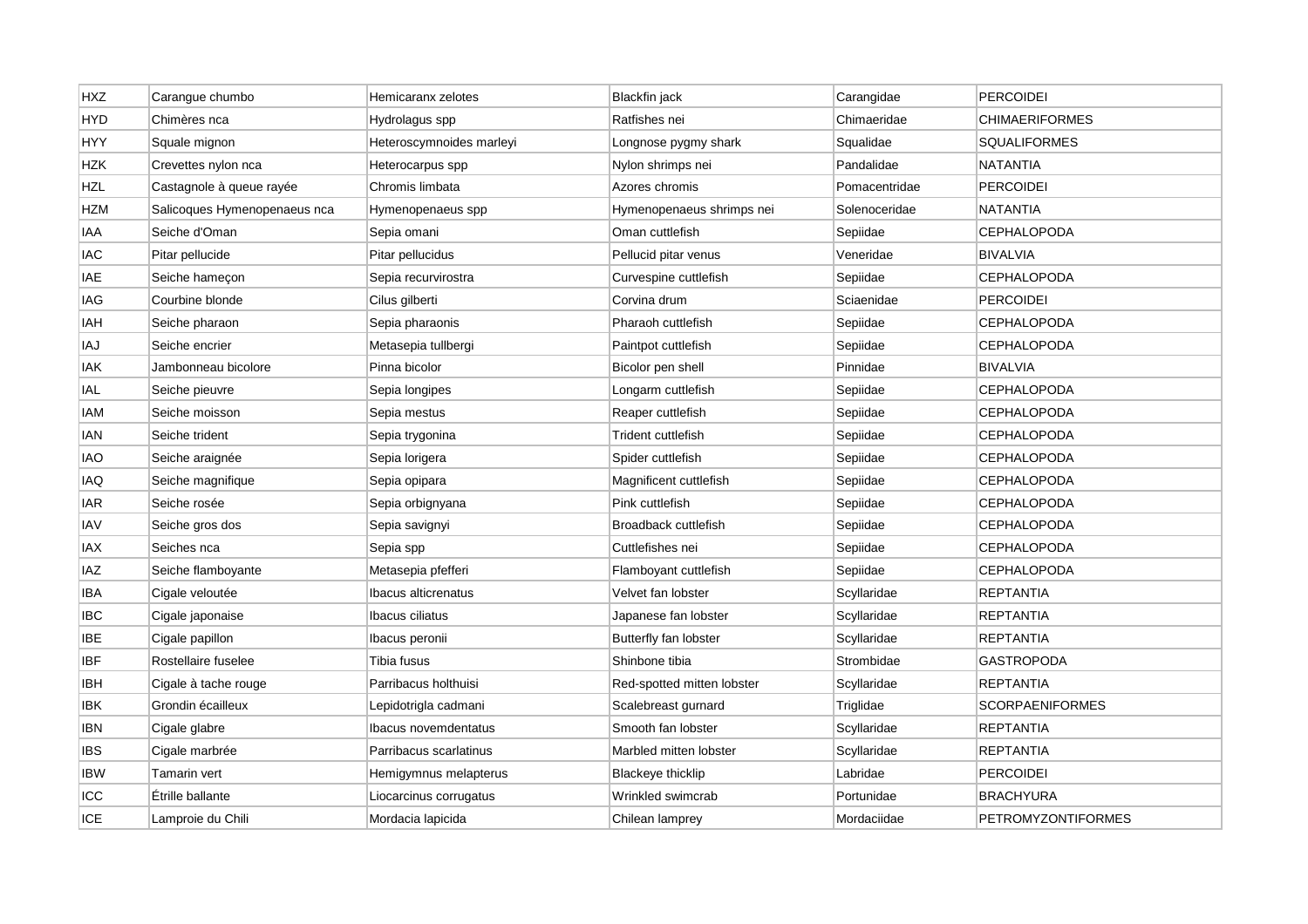| C          | Ceteau trompue                 | Heteromycteris proboscideus | True sole                      | Soleidae        | <b>PLEURONECTIFORMES</b>  |
|------------|--------------------------------|-----------------------------|--------------------------------|-----------------|---------------------------|
| ICJ        | Lamproie carpathique           | Eudontomyzon danfordi       | Carpathian lamprey             | Petromyzontidae | PETROMYZONTIFORMES        |
| ICX        | Poissons des glaces nca        | Channichthyidae             | Crocodile icefishes nei        | Channichthyidae | <b>PERCOIDEI</b>          |
| ICZ        | Empereur à queue jaune         | Lethrinus crocineus         | Yellowtail emperor             | Lethrinidae     | <b>PERCOIDEI</b>          |
| idb        | Dauphin australien de Heinsohn | Orcaella heinsohni          | Australian snubfin dolphin     | Delphinidae     | <b>ODONTOCETI</b>         |
| IDC        | Iridée                         | Iridaea cordata             | Iridea                         | Gigartinaceae   | RHODOPHYCEAE              |
| IDE        | Lamproie de l'Ohio             | lchthyomyzon bdellium       | Ohio lamprey                   | Petromyzontidae | <b>PETROMYZONTIFORMES</b> |
| IDG        | Lamproie brune                 | Ichthyomyzon castaneus      | Chestnut lamprey               | Petromyzontidae | <b>PETROMYZONTIFORMES</b> |
| IDH        | Lamproie du Nord               | Ichthyomyzon fossor         | Northern brook lamprey         | Petromyzontidae | <b>PETROMYZONTIFORMES</b> |
| idi        | Lamproie méridionale           | Ichthyomyzon gagei          | Southern brook lamprey         | Petromyzontidae | PETROMYZONTIFORMES        |
| IDJ        | Lamproie d'Allegheny           | Ichthyomyzon greeleyi       | Mountain brook lamprey         | Petromyzontidae | PETROMYZONTIFORMES        |
| IDK        | Petite lamproie de ruisseau    | Lampetra aepyptera          | Least brook lamprey            | Petromyzontidae | <b>PETROMYZONTIFORMES</b> |
| IDL        | Lamproie de rivière de l'Ouest | Lampetra ayresii            | Western American river lamprey | Petromyzontidae | <b>PETROMYZONTIFORMES</b> |
| IDM        | Pintadine tachetée             | Pinctada maculata           | Spotted pearl oyster           | Pteriidae       | <b>BIVALVIA</b>           |
| idn        | Lamproie de ruisseau d'Europe  | Lampetra planeri            | European brook lamprey         | Petromyzontidae | PETROMYZONTIFORMES        |
| ido        | Lamproie occidentale           | Lampetra richardsoni        | Western brook lamprey          | Petromyzontidae | <b>PETROMYZONTIFORMES</b> |
| IDQ        | Lamproie de Sibérie            | Lethenteron kessleri        | Siberian lamprey               | Petromyzontidae | PETROMYZONTIFORMES        |
| IDR        | Pintadine radiée               | Pinctada radiata            | Rayed pearl oyster             | Pteriidae       | BIVALVIA                  |
| IDT        | Lamproie de la Transcaucasie   | Lethenteron ninae           | Western Transcaucasian lamprey | Petromyzontidae | PETROMYZONTIFORMES        |
| IDU        | Lamproie de l'Extrême-Orient   | Lethenteron reissneri       | Far Eastern brook lamprey      | Petromyzontidae | <b>PETROMYZONTIFORMES</b> |
| idv        | Lamproie de Lombardie          | Lethenteron zanandreai      | Lombardy brook lamprey         | Petromyzontidae | <b>PETROMYZONTIFORMES</b> |
| IDY        | Mulet diamant                  | Liza alata                  | Diamond mullet                 | Mugilidae       | <b>MUGILIFORMES</b>       |
| IDZ        | Baudroie marache               | Lophiodes mutilus           | Smooth angler                  | Lophiidae       | <b>LOPHIIFORMES</b>       |
| IEB        | Seiche trapue                  | Sepia bandensis             | Stumpy cuttlefish              | Sepiidae        | <b>CEPHALOPODA</b>        |
| IEE        | Grondin taureau                | Lepidotrigla bispinosa      | Bullhorn gurnard               | Triglidae       | <b>SCORPAENIFORMES</b>    |
| IEF        | Grondin armure                 | Lepidotrigla faurei         | Scalybreast gurnard            | Triglidae       | <b>SCORPAENIFORMES</b>    |
| IEG        | Mulet otomebora                | Chelon melinopterus         | Otomebora mullet               | Mugilidae       | <b>MUGILIFORMES</b>       |
| IEH        | Mulet                          | Paramugil parmatus          | Broad-mouthed mullet           | Mugilidae       | <b>MUGILIFORMES</b>       |
| IEJ        | Sépia inerme japonaise         | Sepiella japonica           | Japanese spineless cuttlefish  | Sepiidae        | <b>CEPHALOPODA</b>        |
| IEM        | Anoli grêle                    | Saurida gracilis            | Gracile lizardfish             | Synodontidae    | <b>AULOPIFORMES</b>       |
| IEN        | Anoli aile longue              | Saurida longimanus          | Longfin lizardfish             | Synodontidae    | <b>AULOPIFORMES</b>       |
| IEO        | Sépia ornée                    | Sepiella ornata             | Ornate cuttlefish              | Sepiidae        | <b>CEPHALOPODA</b>        |
| <b>IEP</b> | Anoli nuageux                  | Saurida nebulosa            | Clouded lizardfish             | Synodontidae    | <b>AULOPIFORMES</b>       |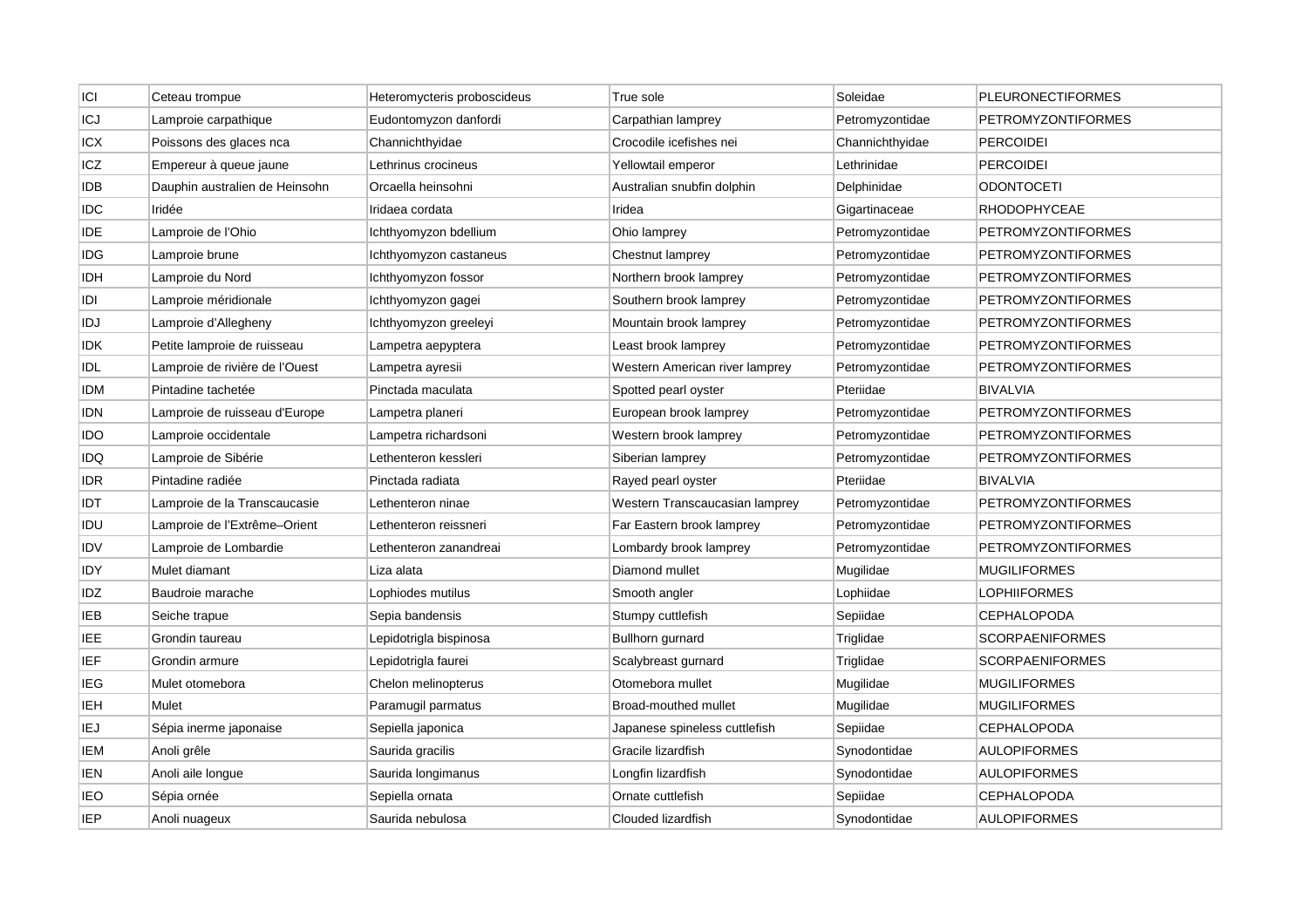| <b>IEQ</b> | Castanette léopard             | Cheilodactylus fasciatus | Redfingers                   | Cheilodactylidae | <b>PERCOIDEI</b>          |
|------------|--------------------------------|--------------------------|------------------------------|------------------|---------------------------|
| IEV        | Seiche réticulée               | Sepia vermiculata        | Patchwork cuttlefish         | Sepiidae         | <b>CEPHALOPODA</b>        |
| IEW        | Diagramme noir                 | Plectorhinchus gibbosus  | Harry hotlips                | Haemulidae       | <b>PERCOIDEI</b>          |
| IEX        | Sépias Sepiella nca            | Sepiella spp             | Sepiella cuttlefishes nei    | Sepiidae         | <b>CEPHALOPODA</b>        |
| IEZ        | Mâchoiron aiguillette          | Plicofollis tenuispinis  | Thinspine sea catfish        | Ariidae          | <b>SILURIFORMES</b>       |
| <b>IFB</b> | Donace géante                  | Iphigenia brasiliana     | Giant false donax            | Donacidae        | <b>BIVALVIA</b>           |
| IFD        | Flion de Delessert             | Iphigenia delesserti     | Delessert's false donax      | Donacidae        | <b>BIVALVIA</b>           |
| IFK        | Fusilier à dos jaune et bleu   | Caesio teres             | Yellow and blueback fusilier | Caesionidae      | <b>PERCOIDEI</b>          |
| IFR        | Donace à rostre                | Iphigenia rostrata       | Rostrate false donax         | Donacidae        | <b>BIVALVIA</b>           |
| IFT        | Donace coquine                 | Iphigenia altior         | Tall false donax             | Donacidae        | <b>BIVALVIA</b>           |
| IFV        | Flion lisse                    | Iphigenia laevigata      | Smooth false donax           | Donacidae        | <b>BIVALVIA</b>           |
| IGH        | Ostrege miellée                | Isognomon ephippium      | Saddle tree oyster           | Isognomonidae    | <b>BIVALVIA</b>           |
| IGQ        | Ostrege cuissarde              | Isognomon isognomum      | Wader tree oyster            | Isognomonidae    | <b>BIVALVIA</b>           |
| IHA        | Fusilier à dos jaune           | Caesio xanthonota        | Yellowback fusilier          | Caesionidae      | <b>PERCOIDEI</b>          |
| <b>IHH</b> | Rason deux taches              | Iniistius bimaculatus    | Two-spot razorfish           | Labridae         | PERCOIDEI                 |
| IHJ        | Rason ocellé                   | Iniistius pentadactylus  | Fivefinger wrasse            | Labridae         | <b>PERCOIDEI</b>          |
| Ш          | Nasse épaisse                  | Hinia incrassata         | Thickened nassa              | Nassariidae      | GASTROPODA                |
| IIL        | Nasse poile                    | Hinia limata             | Filed nassa                  | Nassariidae      | GASTROPODA                |
| ΙIΝ        | Sépiole japonaise              | Sepiolina nipponensis    | Japanese bobtail squid       | Sepiolidae       | CEPHALOPODA               |
| <b>IIR</b> | Nasse réticulée                | Hinia reticulata         | Netted nassa                 | Nassariidae      | <b>GASTROPODA</b>         |
| <b>IIS</b> | Pêche-madame arabe             | Sillago arabica          | Arabian sillago              | Sillaginidae     | <b>PERCOIDEI</b>          |
| IIT        | Pêche-madame élégant           | Sillago attenuata        | Slender sillago              | Sillaginidae     | <b>PERCOIDEI</b>          |
| ΠU         | Pêche-madame diablotin         | Sillago chondropus       | Clubfoot sillago             | Sillaginidae     | <b>PERCOIDEI</b>          |
| IJI        | Diagramme sombre               | Plectorhinchus chubbi    | Dusky rubberlip              | Haemulidae       | <b>PERCOIDEI</b>          |
| IJO        | Castagnole mignonne            | Brama dussumieri         | Lesser bream                 | <b>Bramidae</b>  | <b>PERCOIDEI</b>          |
| IJХ        | Lamproie de Californie septen. | Entosphenus folletti     | Northern California lamprey  | Petromyzontidae  | <b>PETROMYZONTIFORMES</b> |
| IJΥ        | Lamproie de Californie centr.  | Entosphenus hubbsi       | Kern brook lamprey           | Petromyzontidae  | <b>PETROMYZONTIFORMES</b> |
| IJZ        | Lamproie du bassin Pit-Klamath | Entosphenus lethophagus  | Pit-Klamath brook lamprey    | Petromyzontidae  | <b>PETROMYZONTIFORMES</b> |
| IKD        | Lamproie de l'île de Vancouver | Entosphenus macrostomus  | Vancouver lamprey            | Petromyzontidae  | PETROMYZONTIFORMES        |
| IKE        | Lamproie du lac Miller         | Entosphenus minimus      | Miller Lake lamprey          | Petromyzontidae  | PETROMYZONTIFORMES        |
| IKF        | Lamproie de la rivière Klamath | Entosphenus similis      | Klamath lamprey              | Petromyzontidae  | <b>PETROMYZONTIFORMES</b> |
| IKJ        | Lamproie de ruisseau grecque   | Eudontomyzon hellenicus  | Greek brook lamprey          | Petromyzontidae  | <b>PETROMYZONTIFORMES</b> |
| IKK        | Pitar aide-de-camp             | Lioconcha castrensis     | Camp pitar venus             | Veneridae        | <b>BIVALVIA</b>           |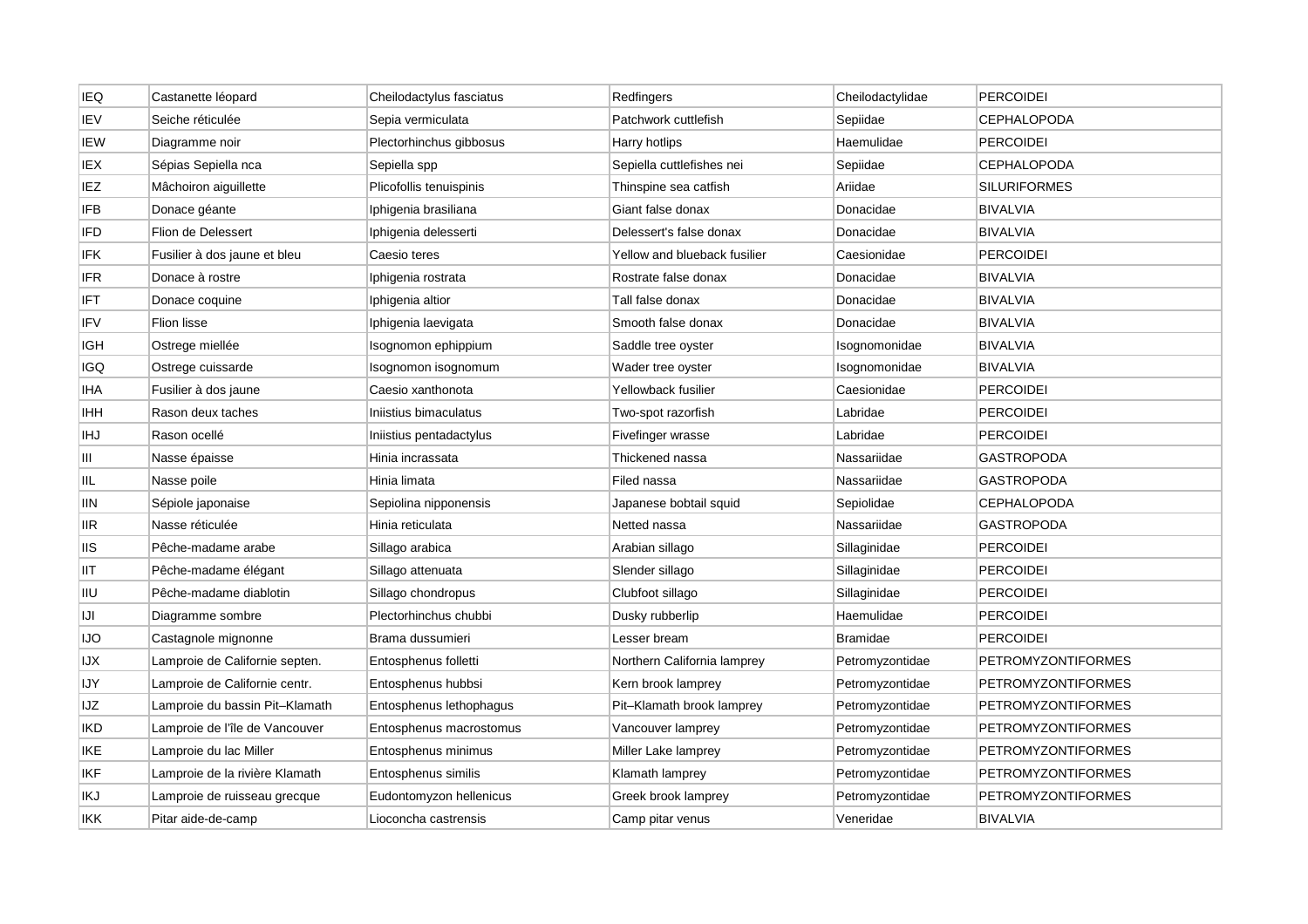| <b>IKL</b> | Lamproie coréenne              | Eudontomyzon morii       | Korean lamprey             | Petromyzontidae  | <b>PETROMYZONTIFORMES</b>      |
|------------|--------------------------------|--------------------------|----------------------------|------------------|--------------------------------|
| IKM        | Huître perlière mexicaine      | Pinctada mazatlanica     | Mazatlan pearl oyster      | Pteriidae        | <b>BIVALVIA</b>                |
| iko        | Pitar orné                     | Lioconcha ornata         | Ornate pitar venus         | Veneridae        | <b>BIVALVIA</b>                |
| IKQ        | Lamproie de ruisseau turque    | Lampetra lanceolata      | Turkish brook lamprey      | Petromyzontidae  | PETROMYZONTIFORMES             |
| <b>IKR</b> | Lamproie de ruisseau du Pacif. | Lampetra pacifica        | Pacific brook lamprey      | Petromyzontidae  | <b>PETROMYZONTIFORMES</b>      |
| IKT        | Lamproie de ruisseau d'Alaska  | Lethenteron alaskense    | Alaskan brook lamprey      | Petromyzontidae  | PETROMYZONTIFORMES             |
| <b>IKU</b> | Lamproie de l'Est              | Lethenteron appendix     | American brook lamprey     | Petromyzontidae  | PETROMYZONTIFORMES             |
| IKV        | Lamproie de Jacona             | Tetrapleurodon geminis   | Jacona lamprey             | Petromyzontidae  | <b>PETROMYZONTIFORMES</b>      |
| ikw        | Lamproie mexicaine             | Tetrapleurodon spadiceus | Chapala lamprey            | Petromyzontidae  | PETROMYZONTIFORMES             |
| ILG        | Rason paon                     | Iniistius pavo           | Peacock wrasse             | Labridae         | <b>PERCOIDEI</b>               |
| ILI        | Alose rasoir                   | Ilisha africana          | West African ilisha        | Pristigasteridae | <b>CLUPEIFORMES</b>            |
| ILL        | Encornets rouges nca           | Illex spp                | Shortfin squids nei        | Ommastrephidae   | <b>CEPHALOPODA</b>             |
| ILM        | Pêche-madame trompette         | Sillago maculata         | Trumpeter sillago          | Sillaginidae     | <b>PERCOIDEI</b>               |
| ILQ        | Pêche-madame peren             | Sillago flindersi        | Flinders' sillago          | Sillaginidae     | <b>PERCOIDEI</b>               |
| <b>ILR</b> | Sépia inerme                   | Sepiella inermis         | Spineless cuttlefish       | Sepiidae         | <b>CEPHALOPODA</b>             |
| ILS        | Pêche-madame argenté           | Sillago sihama           | Silver sillago             | Sillaginidae     | <b>PERCOIDEI</b>               |
| IML.       | Lime écailleuse                | Lima lima                | Spiny file shell           | Limidae          | <b>BIVALVIA</b>                |
| IMP        | Ostrege sillonnée              | Isognomon perna          | Rayed tree oyster          | Isognomonidae    | <b>BIVALVIA</b>                |
| imr        | Ostrege du Pacifique           | Isognomon recognitus     | Pacific tree oyster        | Isognomonidae    | <b>BIVALVIA</b>                |
| IMS        | Mousse perle                   | Chondrus crispus         | Carragheen (Irish) moss    | Gigartinaceae    | <b>RHODOPHYCEAE</b>            |
| IMT        | Lime enflée                    | Limaria tuberculata      | Inflated file shell        | Limidae          | <b>BIVALVIA</b>                |
| <b>IMV</b> | Lime commune                   | Lima vulgaris            | Common file shell          | Limidae          | <b>BIVALVIA</b>                |
| INC        | Langouste unicorne             | Palinustus unicornutus   | Unicorn blunthorn lobster  | Palinuridae      | <b>REPTANTIA</b>               |
| ind        | Langouste orientale            | Linuparus sordidus       | Oriental spear lobster     | Palinuridae      | <b>REPTANTIA</b>               |
| inn        | Langouste javelot              | Linuparus somniosus      | Spear lobster              | Palinuridae      | <b>REPTANTIA</b>               |
| INO        | Langouste buffle               | Palinustus mossambicus   | Buffalo blunthorn lobster  | Palinuridae      | <b>REPTANTIA</b>               |
| INQ        | Hinnite géant                  | Hinnites giganteus       | Giant rock scallop         | Pectinidae       | <b>BIVALVIA</b>                |
| INR        | Langouste aliousta             | Palinustus truncatus     | American blunthorn lobster | Palinuridae      | <b>REPTANTIA</b>               |
| INV        | Invertébrés aquatiques nca     | Invertebrata             | Aquatic invertebrates nei  |                  | INVERTEBRATA AQUATICA MISCELL. |
| inz        | Langoustes Linuparus nca       | Linuparus spp            | Spear lobsters nei         | Palinuridae      | REPTANTIA                      |
| iob        | Sépiole papillon               | Sepiola birostrata       | Butterfly bobtail squid    | Sepiolidae       | <b>CEPHALOPODA</b>             |
| iod        | Etrille pattes bleues          | Liocarcinus depurator    | Blue-leg swimcrab          | Portunidae       | <b>BRACHYURA</b>               |
| IOE        | Sépiole de Steenstrup          | Sepiola steenstrupiana   | Steenstrup's bobtail squid | Sepiolidae       | <b>CEPHALOPODA</b>             |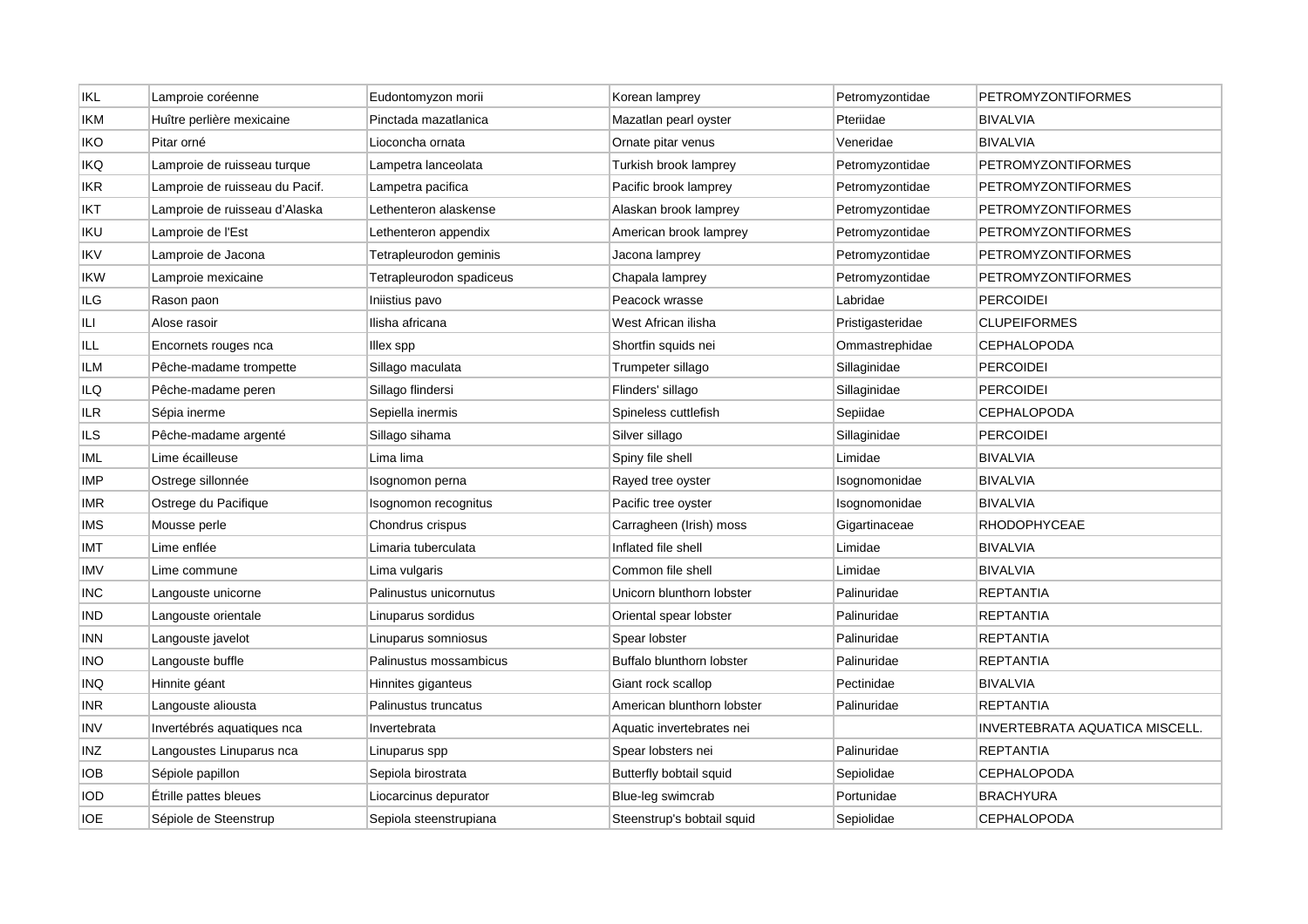| <b>IOF</b> | Sépiole analogue         | Sepiola affinis            | Analogous bobtail squid      | Sepiolidae    | <b>CEPHALOPODA</b>  |
|------------|--------------------------|----------------------------|------------------------------|---------------|---------------------|
| IOI        | Sépiole intermédiaire    | Sepiola intermedia         | Intermediate bobtail squid   | Sepiolidae    | <b>CEPHALOPODA</b>  |
| ЮJ         | Ostrege janus            | Isognomon janus            | Janus tree oyster            | Isognomonidae | <b>BIVALVIA</b>     |
| <b>IOK</b> | Huître irisée            | Striostrea prismatica      | Stone oyster                 | Ostreidae     | <b>BIVALVIA</b>     |
| IOL        | Sépiole languette        | Sepiola ligulata           | Tongue bobtail squid         | Sepiolidae    | <b>CEPHALOPODA</b>  |
| IOQ        | Sépiole bosselée         | Sepiola trirostrata        | Knobby bobtail squid         | Sepiolidae    | <b>CEPHALOPODA</b>  |
| <b>IOR</b> | Sépiole robuste          | Sepiola robusta            | Robust bobtail squid         | Sepiolidae    | <b>CEPHALOPODA</b>  |
| IOS.       | Sardinelle indienne      | Sardinella longiceps       | Indian oil sardine           | Clupeidae     | <b>CLUPEIFORMES</b> |
| IOT        | Sépiole grandes oreilles | Sepiola atlantica          | Atlantic bobtail squid       | Sepiolidae    | <b>CEPHALOPODA</b>  |
| iou        | Sépiole dorée            | Sepiola aurantiaca         | Golden bobtail squid         | Sepiolidae    | <b>CEPHALOPODA</b>  |
| ЮX         | Sépioles Sepiola nca     | Sepiola spp                | Sepiola bobtail squids nei   | Sepiolidae    | <b>CEPHALOPODA</b>  |
| IOZ        | Sépiole mouchetée        | Sepiola parva              | Spotty bobtail squid         | Sepiolidae    | <b>CEPHALOPODA</b>  |
| <b>IPD</b> | Rubanier olive           | Dictyopteris undulata      | Olive forked ribbons         | Dictyotaceae  | PHAEOPHYCEAE        |
| IPT        | Turban imbriqué          | Lithopoma tecta            | Imbricated star-shell        | Turbinidae    | <b>GASTROPODA</b>   |
| IPU        | Turban vert              | Lithopoma tuber            | Green star-shell             | Turbinidae    | GASTROPODA          |
| IQH        | Mâchoiron malgache       | Arius madagascariensis     | Madagascar sea catfish       | Ariidae       | <b>SILURIFORMES</b> |
| IQU        | Vieille à selle noire    | Bodianus bilunulatus       | Tarry hogfish                | Labridae      | <b>PERCOIDEI</b>    |
| IQW        | Silique de Winter        | Siliqua winteriana         | Winter's razor clam          | Solenidae     | <b>BIVALVIA</b>     |
| IRD        | Orcelle                  | Orcaella brevirostris      | Irrawaddy dolphin            | Delphinidae   | ODONTOCETI          |
| IRE        | Sépiole calamarette      | Semirossia tenera          | Lesser shining bobtail squid | Sepiolidae    | <b>CEPHALOPODA</b>  |
| IRI        | Bouc épineux             | Spirontocaris lilljeborgii | Friendly spine shrimp        | Hippolytidae  | <b>NATANTIA</b>     |
| IRK        | Mitre pontificale        | Mitra stictica             | Pontifical miter             | Mitridae      | <b>GASTROPODA</b>   |
| IRM        | Mitre épiscopale         | Mitra mitra                | Episcopal miter              | Mitridae      | <b>GASTROPODA</b>   |
| <b>IRN</b> | Mitre mélanésienne       | Mitra nigra                | <b>Brown miter</b>           | Mitridae      | GASTROPODA          |
| IRO        | Empervier de corail      | Cirrhitus pinnulatus       | Stocky hawkfish              | Cirrhitidae   | <b>PERCOIDEI</b>    |
| <b>IRR</b> | Mitre brûlée             | Mitra eremitarum           | Adusta miter                 | Mitridae      | GASTROPODA          |
| <b>IRS</b> | Bouc perroquet           | Spirontocaris spinus       | Parrot shrimp                | Hippolytidae  | <b>NATANTIA</b>     |
| IRZ        | Mitre zonée              | Mitra zonata               | Zoned miter                  | Mitridae      | <b>GASTROPODA</b>   |
| ISA        | Acoupa aile-courte       | Isopisthus parvipinnis     | Bigtooth corvina             | Sciaenidae    | <b>PERCOIDEI</b>    |
| ISB        | Squalelet féroce         | Isistius brasiliensis      | Cookie cutter shark          | Squalidae     | SQUALIFORMES        |
| ISC        | Peigne islandais         | Chlamys islandica          | Iceland scallop              | Pectinidae    | <b>BIVALVIA</b>     |
| ISD        | Ovarque noueuse          | Thais nodosa               | Nodose rock shell            | Muricidae     | <b>GASTROPODA</b>   |
| ISO        | Ovarque couronnée        | Thais coronata             | Crowned rock shell           | Muricidae     | <b>GASTROPODA</b>   |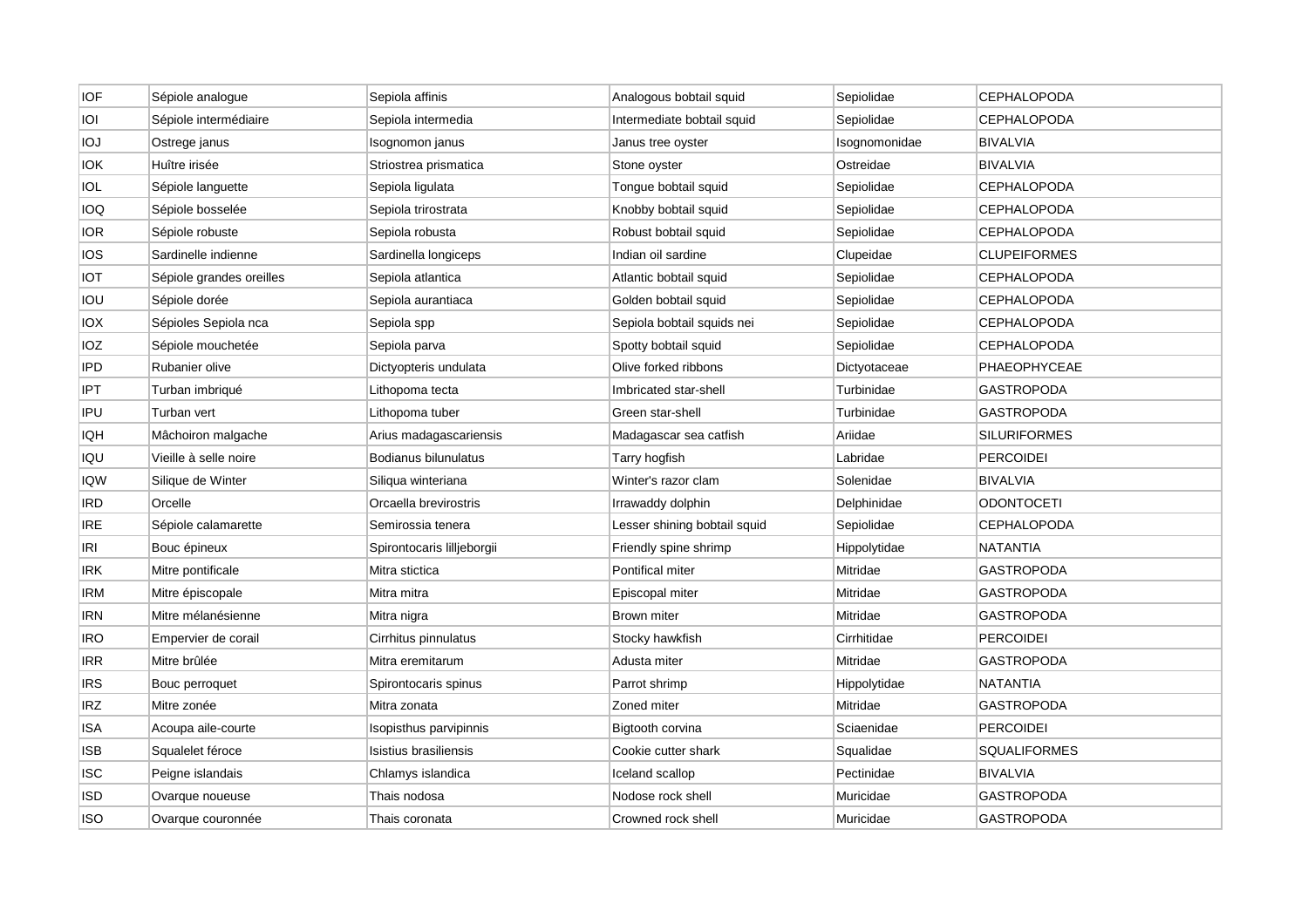| <b>ISP</b> | Squalelet dentu            | Isistius plutodus          | Largetooth cookiecutter shark | Squalidae         | <b>SQUALIFORMES</b>      |
|------------|----------------------------|----------------------------|-------------------------------|-------------------|--------------------------|
| ISV        | Rissoelle des rochers      | Rissoella verruculosa      | Rock chickory                 | Rissoellaceae     | RHODOPHYCEAE             |
| <b>ISW</b> | Cormoran huppé             | Phalacrocorax aristotelis  | European shag                 | Phalacrocoracidae | <b>CICONIIFORMES</b>     |
| <b>ISY</b> | Grand cormoran             | Phalacrocorax carbo        | Great cormorant               | Phalacrocoracidae | <b>CICONIIFORMES</b>     |
| ITB        | Sépiole mystérieuse        | Sepietta obscura           | Mysterious bobtail squid      | Sepiolidae        | <b>CEPHALOPODA</b>       |
| ITE        | Barbotte brune             | Ameiurus nebulosus         | Brown bullhead                | Ictaluridae       | <b>SILURIFORMES</b>      |
| ITG        | Sépiole élégante           | Sepietta neglecta          | Elegant bobtail squid         | Sepiolidae        | <b>CEPHALOPODA</b>       |
| <b>ITJ</b> | Pitar unicolore            | Pitar unicolor             | Self-coloured pitar           | Veneridae         | <b>BIVALVIA</b>          |
| ITL        | Pitar crêté                | Pitar callicomatus         | Ridged pitar venus            | Veneridae         | <b>BIVALVIA</b>          |
| ITM        | Poisson-chat               | Ameiurus melas             | <b>Black bullhead</b>         | Ictaluridae       | <b>SILURIFORMES</b>      |
| ITP        | Barbue de rivière          | Ictalurus punctatus        | Channel catfish               | Ictaluridae       | <b>SILURIFORMES</b>      |
| ITQ        | Pitar rude                 | Pitar rudis                | Rough pitar venus             | Veneridae         | <b>BIVALVIA</b>          |
| <b>ITS</b> | Pitar citron               | Pitar citrinus             | Yellow pitar venus            | Veneridae         | <b>BIVALVIA</b>          |
| ITV        | Cormoranes nca             | Phalacrocoracidae          | Cormorants nei                | Phalacrocoracidae | <b>CICONIIFORMES</b>     |
| <b>ITW</b> | Sépiole commune            | Sepietta oweniana          | Common bobtail squid          | Sepiolidae        | <b>CEPHALOPODA</b>       |
| <b>IUB</b> | Calmar doigtier commun     | Lolliguncula brevis        | Western Atlantic brief squid  | Loliginidae       | <b>CEPHALOPODA</b>       |
| IUJ        | Calmar doigtier panaméen   | Lolliguncula panamensis    | Panama brief squid            | Loliginidae       | <b>CEPHALOPODA</b>       |
| IUM        | Calmar doigtier de Guinée  | Lolliguncula mercatoris    | Guinean thumbstall squid      | Loliginidae       | <b>CEPHALOPODA</b>       |
| iuo        | Fasciolaire polygonale     | Latirus polygonus          | Many-angled spindle           | Fasciolariidae    | GASTROPODA               |
| <b>IVD</b> | Pourceau                   | Bodianus scrofa            | Barred hogfish                | Labridae          | <b>PERCOIDEI</b>         |
| <b>IVX</b> | Anguilles-spaghettis nca   | Moringuidae                | Spaghetti eels nei            | Moringuidae       | <b>ANGUILLIFORMES</b>    |
| IXO        | Encornet rouge à pointe    | Illex oxygonius            | Sharptail shortfin squid      | Ommastrephidae    | <b>CEPHALOPODA</b>       |
| IYJ        | Parfum d'Antée             | Dictyopteris polypodioides | Sweet-smelling seaweed        | Dictyotaceae      | PHAEOPHYCEAE             |
| IYK        | Rubainer fourchu           | Dictyota dichotoma         | Forked ribbons                | Dictyotaceae      | PHAEOPHYCEAE             |
| IYL        | Sicyoptère à bec de lièvre | Sicyopterus lagocephalus   | <b>Bichique</b>               | Gobiidae          | <b>GOBIOIDEI</b>         |
| <b>IYO</b> | Cardine de Californie      | Citharichthys sordidus     | Pacific sanddab               | Paralichthyidae   | <b>PLEURONECTIFORMES</b> |
| IZX        | Huîtres perlières nca      | Pinctada spp               | Pearl oysters nei             | Pteriidae         | <b>BIVALVIA</b>          |
| JAA        | Chinchard du large         | Trachurus picturatus       | Blue jack mackerel            | Carangidae        | <b>PERCOIDEI</b>         |
| JAD        | Pocheteau de Norvège       | Raja nidarosiensis         | Norwegian skate               | Rajidae           | <b>RAJIFORMES</b>        |
| JAI        | Raie miroir                | Raja miraletus             | Brown ray                     | Rajidae           | <b>RAJIFORMES</b>        |
| JAJ        | Araignée du Sud            | Jacquinotia edwardsii      | Southern spider crab          | Majidae           | <b>BRACHYURA</b>         |
| JAN        | Anchois japonais           | Engraulis japonicus        | Japanese anchovy              | Engraulidae       | <b>CLUPEIFORMES</b>      |
| JAP        | Pilchard du Japon          | Sardinops melanostictus    | Japanese pilchard             | Clupeidae         | <b>CLUPEIFORMES</b>      |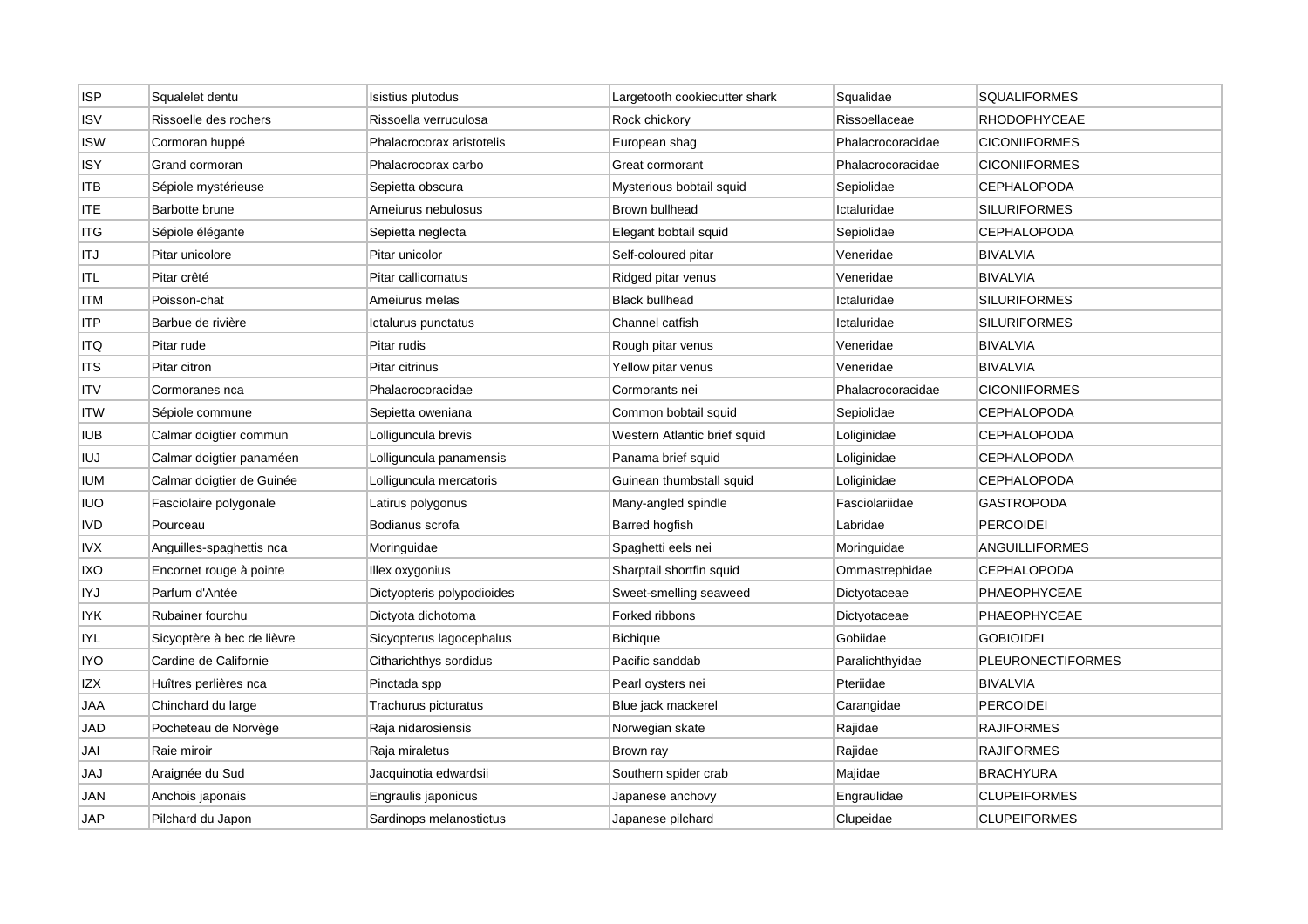| <b>JAQ</b> | Salicoque canif           | Haliporoides sibogae       | Jack-knife shrimp            | Solenoceridae  | <b>NATANTIA</b>         |
|------------|---------------------------|----------------------------|------------------------------|----------------|-------------------------|
| <b>JAS</b> | Toroumoque japonais       | Arctoscopus japonicus      | Japanese sandfish            | Trichodontidae | <b>TRACHINOIDEI</b>     |
| JAX        | Chinchards noirs nca      | Trachurus spp              | Jack and horse mackerels nei | Carangidae     | <b>PERCOIDEI</b>        |
| JBI        | Mamila à bande dorée      | Scolopsis aurata           | Yellowstripe monocle bream   | Nemipteridae   | <b>PERCOIDEI</b>        |
| JBJ        | Mamila de Seychelles      | Scolopsis frenata          | Bridled monocle bream        | Nemipteridae   | <b>PERCOIDEI</b>        |
| JBK        | Vieille tachetée          | Cheilinus chlorourus       | Floral wrasse                | Labridae       | <b>PERCOIDEI</b>        |
| JBL        | Hareng tacheté            | Herklotsichthys punctatus  | Spotback herring             | Clupeidae      | <b>CLUPEIFORMES</b>     |
| JBO        | Empereur gueule de vin    | Lethrinus conchyliatus     | Redaxil emperor              | Lethrinidae    | <b>PERCOIDEI</b>        |
| JBX        | Poissons flechettes nca   | Microdesmidae              | Wormfishes nei               | Microdesmidae  | <b>GOBIOIDEI</b>        |
| <b>JCC</b> | Trepang vert              | Stichopus chloronotus      | Greenfish                    | Stichopodidae  | <b>HOLOTHUROIDEA</b>    |
| <b>JCF</b> | Cocombre de mer géant     | Isostichopus fuscus        | Giant sea cucumber           | Stichopodidae  | HOLOTHUROIDEA           |
| JCG        | Araignée hérissée         | Maja goltziana             | Spiny spider crab            | Majidae        | <b>BRACHYURA</b>        |
| <b>JCN</b> | Centrolabre truite        | Centrolabrus trutta        | <b>Emerald wrasse</b>        | Labridae       | <b>PERCOIDEI</b>        |
| <b>JCP</b> | Araignée naine            | Maja crispata              | Lesser spider crab           | Majidae        | <b>BRACHYURA</b>        |
| <b>JCR</b> | Holothurie jaune          | Stichopus regalis          | Royal cucumber               | Stichopodidae  | <b>HOLOTHUROIDEA</b>    |
| JCS        | Courbine dentue           | Johnius borneensis         | Sharpnose hammer croaker     | Sciaenidae     | <b>PERCOIDEI</b>        |
| JCT        | Courbine carutte          | Johnius carutta            | Karut croaker                | Sciaenidae     | <b>PERCOIDEI</b>        |
| JCU        | Galjoen                   | Dichistius multifasciatus  | Banded galjoen               | Dichistiidae   | <b>PERCOIDEI</b>        |
| JCV        | Trepang curry             | Stichopus variegatus       | Curryfish                    | Stichopodidae  | HOLOTHUROIDEA           |
| <b>JCX</b> | Crabes araignées Maja nca | Maja spp                   | Maja spider crabs nei        | Majidae        | <b>BRACHYURA</b>        |
| JCZ        | Clarisse clown            | Coris aygula               | Clown coris                  | Labridae       | <b>PERCOIDEI</b>        |
| JDA        | Girelle reine             | Coris formosa              | Queen coris                  | Labridae       | <b>PERCOIDEI</b>        |
| JDP        | Pastenague commune        | Dasyatis pastinaca         | Common stingray              | Dasyatidae     | <b>RAJIFORMES</b>       |
| JDX        | Notacanthidés nca         | Notacanthidae              | Deep-sea spiny eels nei      | Notacanthidae  | <b>NOTACANTHIFORMES</b> |
| JEL        | Méduses nca               | Rhopilema spp              | Jellyfishes nei              | Rhizostomidae  | <b>SCYPHOZOA</b>        |
| JFL        | Poisson-volant du Japon   | Cypselurus agoo            | Japanese flyingfish          | Exocoetidae    | <b>BELONIFORMES</b>     |
| JFT        | Raie de Krefft            | Malacoraja kreffti         | Krefft's ray                 | Rajidae        | <b>RAJIFORMES</b>       |
| JFY        | Raie de Madère            | Raja maderensis            | Madeiran ray                 | Rajidae        | <b>RAJIFORMES</b>       |
| <b>JGX</b> | Halosaurs nca             | Halosauridae               | Halosaurs nei                | Halosauridae   | <b>NOTACANTHIFORMES</b> |
| JHX        | Moles, poissons-lunes nca | Molidae                    | Ocean sunfishes nei          | Molidae        | TETRAODONTIFORMES       |
| JIO        | Poisson-clown d'Allard    | Amphiprion allardi         | Twobar anemonefish           | Pomacentridae  | <b>PERCOIDEI</b>        |
| JIP        | Labre constellé           | Anampses caeruleopunctatus | <b>Bluespotted wrasse</b>    | Labridae       | PERCOIDEI               |
| <b>JJF</b> | Hareng de La Réunion      | Herklotsichthys spilurus   | Reunion herring              | Clupeidae      | <b>CLUPEIFORMES</b>     |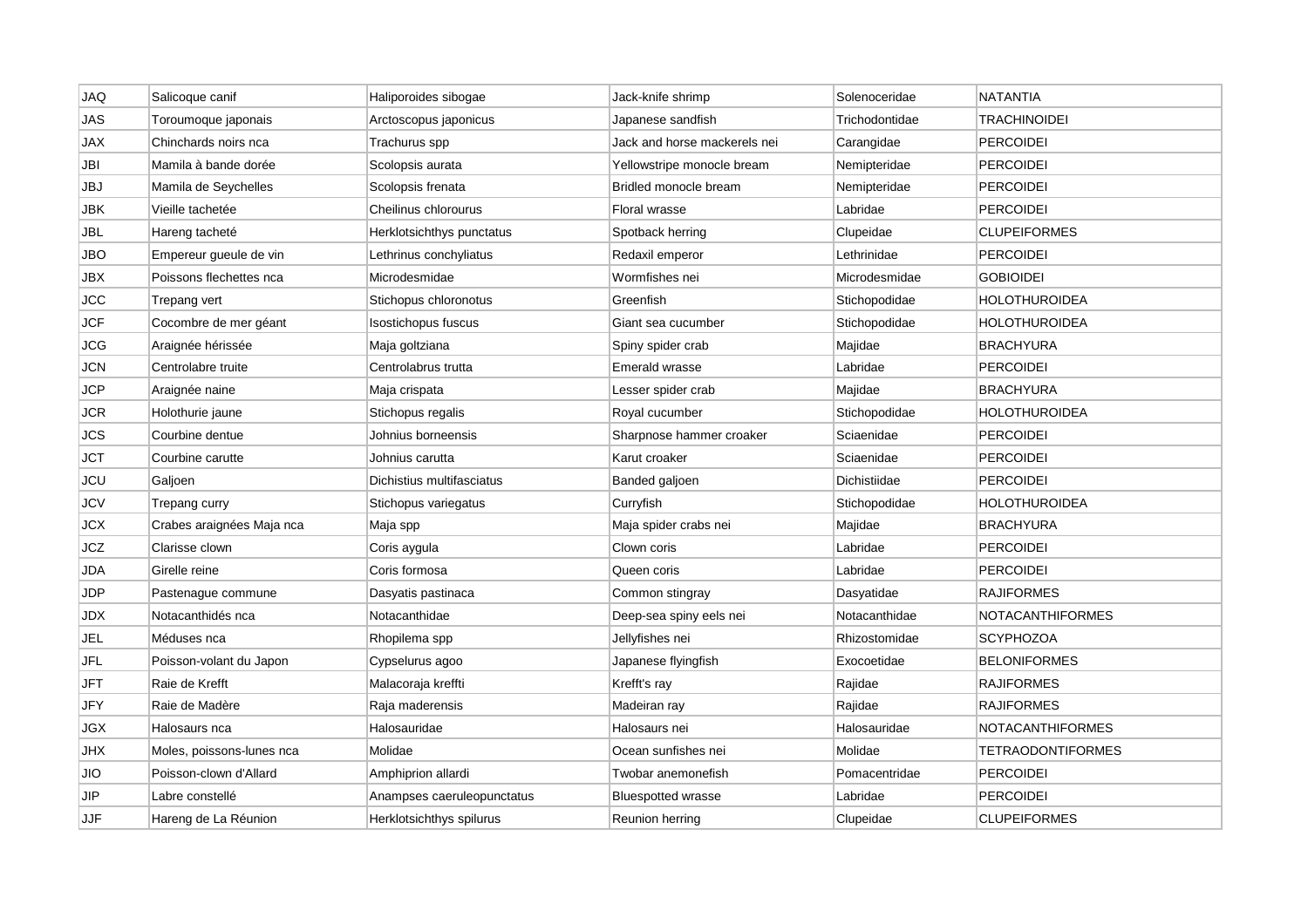| <b>JJM</b> | Chinchard du Japon         | Trachurus japonicus     | Japanese jack mackerel     | Carangidae        | PERCOIDEI                |
|------------|----------------------------|-------------------------|----------------------------|-------------------|--------------------------|
| <b>JJX</b> | Harpes nca                 | Harpidae                | Harp shells nei            | Harpidae          | <b>GASTROPODA</b>        |
| JKX        | Demi-becs nca              | Hemiramphidae           | Halfbeaks nei              | Hemiramphidae     | <b>BELONIFORMES</b>      |
| JLD        | Lalo damier                | Halichoeres hortulanus  | Checkerboard wrasse        | Labridae          | <b>PERCOIDEI</b>         |
| JLM        | Ptilonie de Magellan       | Ptilonia magellanica    | Magellanic ptilonia        | Bonnemaisoniaceae | <b>RHODOPHYCEAE</b>      |
| JLX        | Murex nca                  | Muricidae               | Murex shells nei           | Muricidae         | <b>GASTROPODA</b>        |
| JMX        | Gobiésocidés nca           | Gobiesocidae            | Clingfishes nei            | Gobiesocidae      | <b>GOBIESOCIFORMES</b>   |
| JNA        | Janire corail du Pacifique | Jania adhaerens         | Pacific coral moss         | Corallinaceae     | RHODOPHYCEAE             |
| JNR        | Janire corail              | Jania rubens            | Fine coral moss            | Corallinaceae     | <b>RHODOPHYCEAE</b>      |
| JNX        | Pilchards nca              | Sardinops spp           | Pilchards nei              | Clupeidae         | <b>CLUPEIFORMES</b>      |
| JOD        | <b>Saint Pierre</b>        | Zeus faber              | John dory                  | Zeidae            | <b>ZEIFORMES</b>         |
| JOS        | Saint Pierre argenté       | Zenopsis conchifer      | Silvery John dory          | Zeidae            | <b>ZEIFORMES</b>         |
| <b>JPC</b> | Pinge chilien              | Pinguipes chilensis     | Chilean sandperch          | Pinguipedidae     | <b>TRACHINOIDEI</b>      |
| JPM        | Crossie mexicaine          | Centropomus mexicanus   | Largescale fat snook       | Centropomidae     | <b>PERCOIDEI</b>         |
| <b>JPP</b> | Copépodes                  | Copepoda                | Copepods                   |                   | COPEPODA                 |
| <b>JPV</b> | Crossie argenté            | Centropomus viridis     | White snook                | Centropomidae     | <b>PERCOIDEI</b>         |
| JRE        | Raie grand épine           | Rajella barnardi        | Bigthorn skate             | Rajidae           | <b>RAJIFORMES</b>        |
| JRS        | Raie étoilée               | Raja asterias           | Mediterranean starry ray   | Rajidae           | <b>RAJIFORMES</b>        |
| <b>JSC</b> | Pétoncle du Japon          | Patinopecten yessoensis | Yesso scallop              | Pectinidae        | <b>BIVALVIA</b>          |
| JSI        | Fuseau zébré               | Latirus infundibulum    | <b>Brown-lined latirus</b> | Fasciolariidae    | <b>GASTROPODA</b>        |
| JSP        | Langouste de St.Paul       | Jasus paulensis         | St.Paul rock lobster       | Palinuridae       | <b>REPTANTIA</b>         |
| <b>JSS</b> | Sardinelle japonaise       | Sardinella zunasi       | Japanese sardinella        | Clupeidae         | <b>CLUPEIFORMES</b>      |
| JSU        | Poisson sabre brochet      | Trichiurus auriga       | Pearly hairtail            | Trichiuridae      | <b>SCOMBROIDEI</b>       |
| JSX        | Langoustes Jasus nca       | Jasus spp               | Rock lobsters nei          | Palinuridae       | <b>REPTANTIA</b>         |
| <b>JTT</b> | Vénus bombée               | Pitar tumens            | Swollen venus              | Veneridae         | <b>BIVALVIA</b>          |
| JUL        | Langouste caraïbe          | Justitia longimanus     | West Indian furrow lobster | Palinuridae       | <b>REPTANTIA</b>         |
| JUT        | Langouste gibbon           | Justitia mauritiana     | Gibbon furrow lobster      | Palinuridae       | <b>REPTANTIA</b>         |
| JUX        | Troque pygmée              | Jujubinus exasperatus   | Exasperating jujubine      | Trochidae         | <b>GASTROPODA</b>        |
| <b>JVX</b> | Térèbres nca               | Terebridae              | Auger shells nei           | Terebridae        | <b>GASTROPODA</b>        |
| JWY        | Comète ruban               | Alepes kleinii          | Razorbelly scad            | Carangidae        | <b>PERCOIDEI</b>         |
| JXX        | Argentines nca             | Argentinidae            | Argentines nei             | Argentinidae      | <b>SALMONIFORMES</b>     |
| <b>KAD</b> | Buccin de D'Orbigny        | Cantharus dorbignyi     | D'Orbigny's buccinum       | <b>Buccinidae</b> | <b>GASTROPODA</b>        |
| <b>KAF</b> | Faux flétan du Japon       | Atheresthes evermanni   | Kamchatka flounder         | Pleuronectidae    | <b>PLEURONECTIFORMES</b> |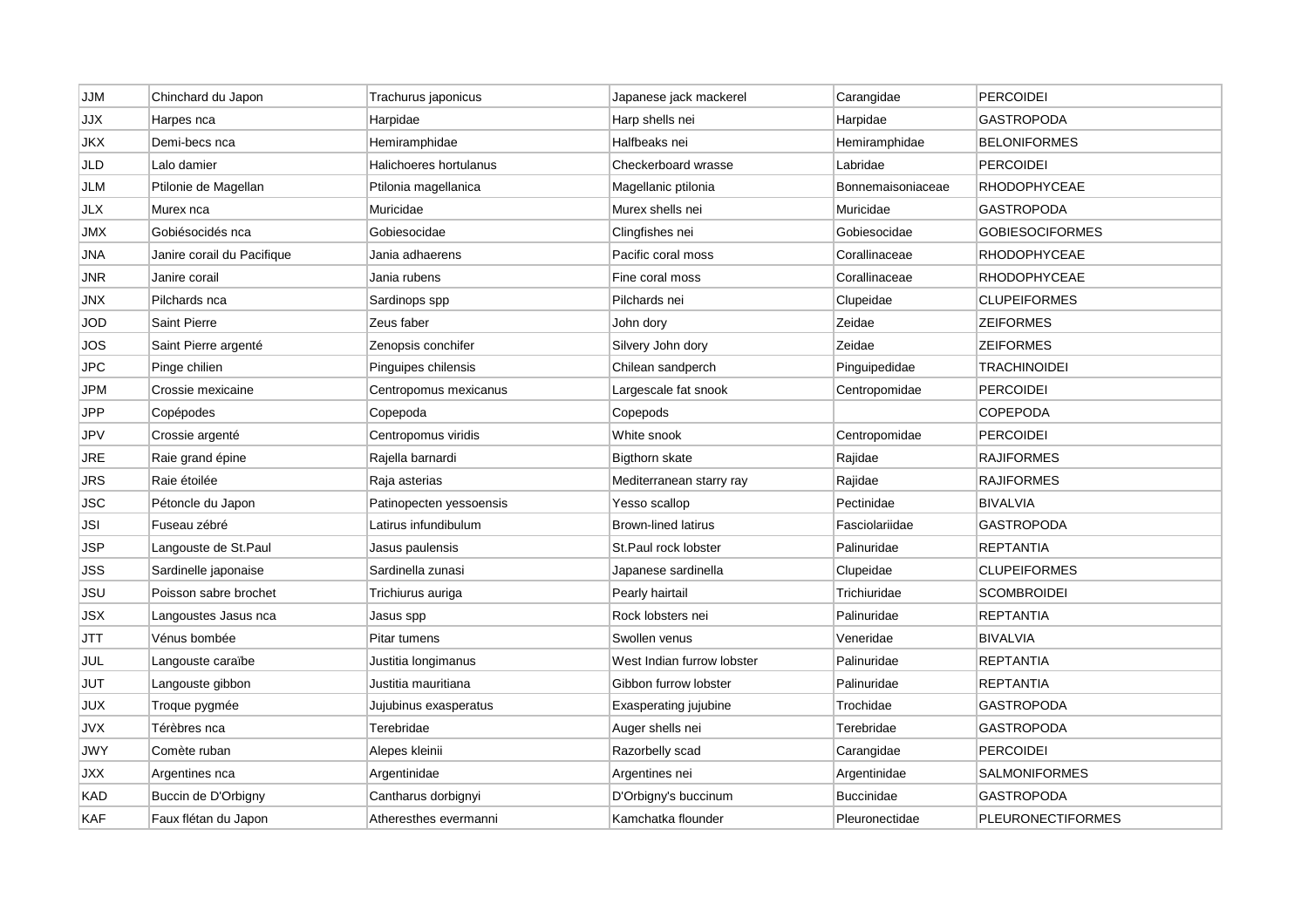| KAG        | Migraine rugueuse            | Calappa gallus              | Rough box crab              | Calappidae   | <b>BRACHYURA</b>     |
|------------|------------------------------|-----------------------------|-----------------------------|--------------|----------------------|
| KAH        | Grondeur javelot             | Pomadasys kaakan            | Javelin grunter             | Haemulidae   | <b>PERCOIDEI</b>     |
| KAK        | Thazard kanadi               | Scomberomorus plurilineatus | Kanadi kingfish             | Scombridae   | <b>SCOMBROIDEI</b>   |
| <b>KAP</b> | Migraine épineuse            | Calappa pelii               | Spiny box crab              | Calappidae   | <b>BRACHYURA</b>     |
| KAQ        | Crabe royal doré             | Lithodes aequispina         | Golden king crab            | Lithodidae   | <b>ANOMURA</b>       |
| <b>KAR</b> | Migraine maculée             | Calappa rubroguttata        | Spotted box crab            | Calappidae   | <b>BRACHYURA</b>     |
| <b>KAT</b> | Migraine bouclée             | Calappa angusta             | Nodose box crab             | Calappidae   | <b>BRACHYURA</b>     |
| KAW        | Thonine orientale            | Euthynnus affinis           | Kawakawa                    | Scombridae   | <b>SCOMBROIDEI</b>   |
| KBK        | Spare soldat                 | Argyrops filamentosus       | Soldierbream                | Sparidae     | <b>PERCOIDEI</b>     |
| KBR        | Spare royal                  | Argyrops spinifer           | King soldier bream          | Sparidae     | <b>PERCOIDEI</b>     |
| <b>KCA</b> | Crabe royal                  | Lithodes ferox              | King crab                   | Lithodidae   | <b>ANOMURA</b>       |
| <b>KCB</b> | Tourteau denté               | Cancer bellianus            | Toothed rock crab           | Cancridae    | <b>BRACHYURA</b>     |
| KCC        | Bucarde coeur                | Corculum cardissa           | True heart cockle           | Cardiidae    | <b>BIVALVIA</b>      |
| <b>KCD</b> | Crabe royal du Kamtchatka    | Paralithodes camtschaticus  | Red king crab               | Lithodidae   | <b>ANOMURA</b>       |
| <b>KCE</b> | Murex bruni                  | Chicoreus brunneus          | Adusta murex                | Muricidae    | <b>GASTROPODA</b>    |
| <b>KCF</b> | Crabe royal sphérique        | Paralomis formosa           | Globose king crab           | Lithodidae   | <b>ANOMURA</b>       |
| KCI        | Crabe royal bleu             | Paralithodes platypus       | Blue king crab              | Lithodidae   | ANOMURA              |
| <b>KCJ</b> | Troque de Jussieu            | Clanculus jussieui          | Jussieu's chanculus         | Trochidae    | GASTROPODA           |
| <b>KCK</b> | Murex torréfié               | Chicoreus torrefactus       | Firebrand murex             | Muricidae    | GASTROPODA           |
| <b>KCM</b> | Crabe royal subantarctique   | Lithodes murrayi            | Subantarctic stone crab     | Lithodidae   | <b>ANOMURA</b>       |
| KCO        | Murex rameux                 | Chicoreus ramosus           | Ramose murex                | Muricidae    | <b>GASTROPODA</b>    |
| <b>KCP</b> | Abadèche du Cap              | Genypterus capensis         | Kingklip                    | Ophidiidae   | <b>OPHIDIIFORMES</b> |
| KCR        | Crabe royal de Patagonie     | Lithodes santolla           | Southern king crab          | Lithodidae   | ANOMURA              |
| KCS        | Crabes royaux                | Paralithodes spp            | King crabs                  | Lithodidae   | <b>ANOMURA</b>       |
| <b>KCT</b> | Crabe royal de roche         | Lithodes maja               | Stone king crab             | Lithodidae   | <b>ANOMURA</b>       |
| KCU        | Crabe royal rouge            | Paralomis aculeata          | Red stone crab              | Lithodidae   | <b>ANOMURA</b>       |
| KCV        | Crabe royal de l'Antarctique | Paralomis spinosissima      | Antarctic stone crab        | Lithodidae   | <b>ANOMURA</b>       |
| <b>KCX</b> | Crabes royaux, etc. nca      | Lithodidae                  | King crabs, stone crabs nei | Lithodidae   | <b>ANOMURA</b>       |
| <b>KCY</b> | Crabe royal brun             | Paralithodes brevipes       | Brown king crab             | Lithodidae   | <b>ANOMURA</b>       |
| KCZ        | Crabes royaux nca            | Lithodes spp                | King crabs nei              | Lithodidae   | <b>ANOMURA</b>       |
| <b>KDA</b> | Tourlourou des lagunes       | Cardisoma armatum           | Lagoon land crab            | Gecarcinidae | <b>BRACHYURA</b>     |
| <b>KDB</b> | Cardite bicolore             | Cardites bicolor            | Twotoned cardita            | Carditidae   | <b>BIVALVIA</b>      |
| <b>KDE</b> | Casque echinophore           | Cassidaria echinophora      | Spiny bonnet                | Cassidae     | <b>GASTROPODA</b>    |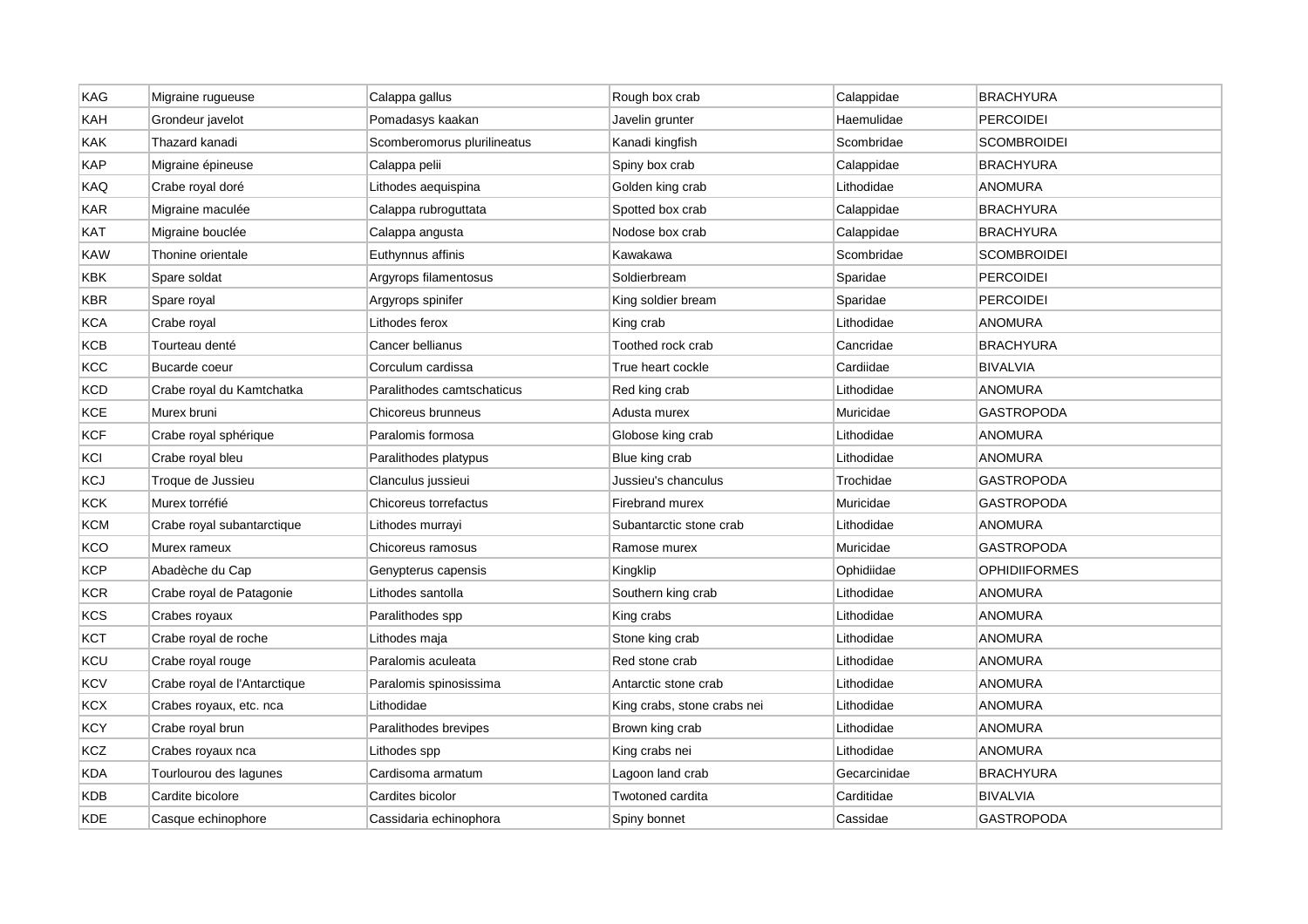| <b>KDF</b> | Crepidule                     | Crepidula fornicata       | American slipper-limpet      | Crepidulidae     | <b>GASTROPODA</b>   |
|------------|-------------------------------|---------------------------|------------------------------|------------------|---------------------|
| <b>KDG</b> | Tombourou matoutou            | Cardisoma guanhumi        | Giant land crab              | Gecarcinidae     | <b>BRACHYURA</b>    |
| KDH        | Casque tyrrhenien             | Cassidaria tyrrhena       | Rugose bonnet                | Cassidae         | <b>GASTROPODA</b>   |
| KDJ        | Cardite ajar                  | Cardiocardita ajar        | Ajar cardita                 | Carditidae       | <b>BIVALVIA</b>     |
| KDK.       | Tombourou voyageur            | Cardisoma crassum         | Mouthless land crab          | Gecarcinidae     | <b>BRACHYURA</b>    |
| <b>KDL</b> | Cladodonta                    | Cladodonta Iyallii        | Cladodonta                   | Delesseriaceae   | <b>RHODOPHYCEAE</b> |
| KDO        | Bucarde à cotes               | Cardium costatum          | Costate cockle               | Cardiidae        | <b>BIVALVIA</b>     |
| KDQ        | Cardite cannelée              | Cardites antiquatus       | Antique cardita              | Carditidae       | <b>BIVALVIA</b>     |
| KDR        | Bucarde baillante             | Cardium ringens           | Gaping cockle                | Cardiidae        | <b>BIVALVIA</b>     |
| KDS        | Mesodème glabre               | Atactodea striata         | Striate beach clam           | Mesodesmatidae   | BIVALVIA            |
| KDT        | Cardite de Tankerville        | Cardites tankervillei     | Tankerville's cardita        | Carditidae       | <b>BIVALVIA</b>     |
| KDU        | Crepidule épineuse            | Crepidula aculeata        | Spiny slipper shell          | Crepidulidae     | GASTROPODA          |
| <b>KDX</b> | Crepidule du Pacifique        | Crepidula excavata        | Excavated slipper shell      | Crepidulidae     | <b>GASTROPODA</b>   |
| KDY        | Crepidule onyx                | Crepidula onyx            | Onyx slipper shell           | Crepidulidae     | <b>GASTROPODA</b>   |
| KEC        | Cérithe corail                | Cerithium coralium        | Coral cerith                 | Cerithiidae      | GASTROPODA          |
| KEE        | Cérithe épineux               | Cerithium echinatum       | Spinose cerith               | Cerithiidae      | <b>GASTROPODA</b>   |
| KEF        | Crabe rouge de profondeur     | Chaceon affinis           | Deep-sea red crab            | Geryonidae       | <b>BRACHYURA</b>    |
| KEN        | Cérithe noduleux              | Cerithium nodulosum       | Giant knobbed cerith         | Cerithiidae      | <b>GASTROPODA</b>   |
| KEV        | Murex virginal                | Chicoreus virgineus       | Virginal murex               | Muricidae        | <b>GASTROPODA</b>   |
| KEZ        | Tortue verte du Pacifique est | Chelonia agassizii        | Eastern Pacific green turtle | Cheloniidae      | <b>TESTUDINES</b>   |
| <b>KFA</b> | Vénus chambrière              | Circomphalus casinus      | Chamber venus                | Veneridae        | <b>BIVALVIA</b>     |
| KFB        | Coralliophile court           | Coralliophila brevis      | Short coral-shell            | Coralliophilidae | <b>GASTROPODA</b>   |
| <b>KFC</b> | Arche cornée                  | Scapharca cornea          | Corneous ark                 | Arcidae          | <b>BIVALVIA</b>     |
| <b>KFK</b> | Coralliophile chenille        | Coralliophila alaucoides  | Lamellose coral-shell        | Coralliophilidae | <b>GASTROPODA</b>   |
| <b>KFM</b> | Coralliophile de Meyendorff   | Coralliophila meyendorffi | Meyendorff's coral shell     | Coralliophilidae | <b>GASTROPODA</b>   |
| <b>KFR</b> | Praire africaine              | Circomphalus rosalina     | African venus                | Veneridae        | <b>BIVALVIA</b>     |
| <b>KFT</b> | Murex tourelle                | Calotrophon turritus      | Turreted drill               | Muricidae        | GASTROPODA          |
| KFU        | Pleurotome tuberculé          | Knefastia tuberculifera   | Tuberculate kneefastia       | Turridae         | GASTROPODA          |
| <b>KFV</b> | Callophyllis variable         | Callophyllis variegata    | Manifold callophyllis        | Kallymeniaceae   | RHODOPHYCEAE        |
| KGB        | Bourrugue de crique           | Menticirrhus americanus   | Southern kingcroaker         | Sciaenidae       | <b>PERCOIDEI</b>    |
| KGF        | Bourrugue renard              | Menticirrhus saxatilis    | Northern kingfish            | Sciaenidae       | <b>PERCOIDEI</b>    |
| KGG        | Bourrugue du Golfe            | Menticirrhus littoralis   | Gulf kingcroaker             | Sciaenidae       | <b>PERCOIDEI</b>    |
| KGL        | Koester                       | Acanthistius sebastoides  | Koester                      | Serranidae       | PERCOIDEI           |
|            |                               |                           |                              |                  |                     |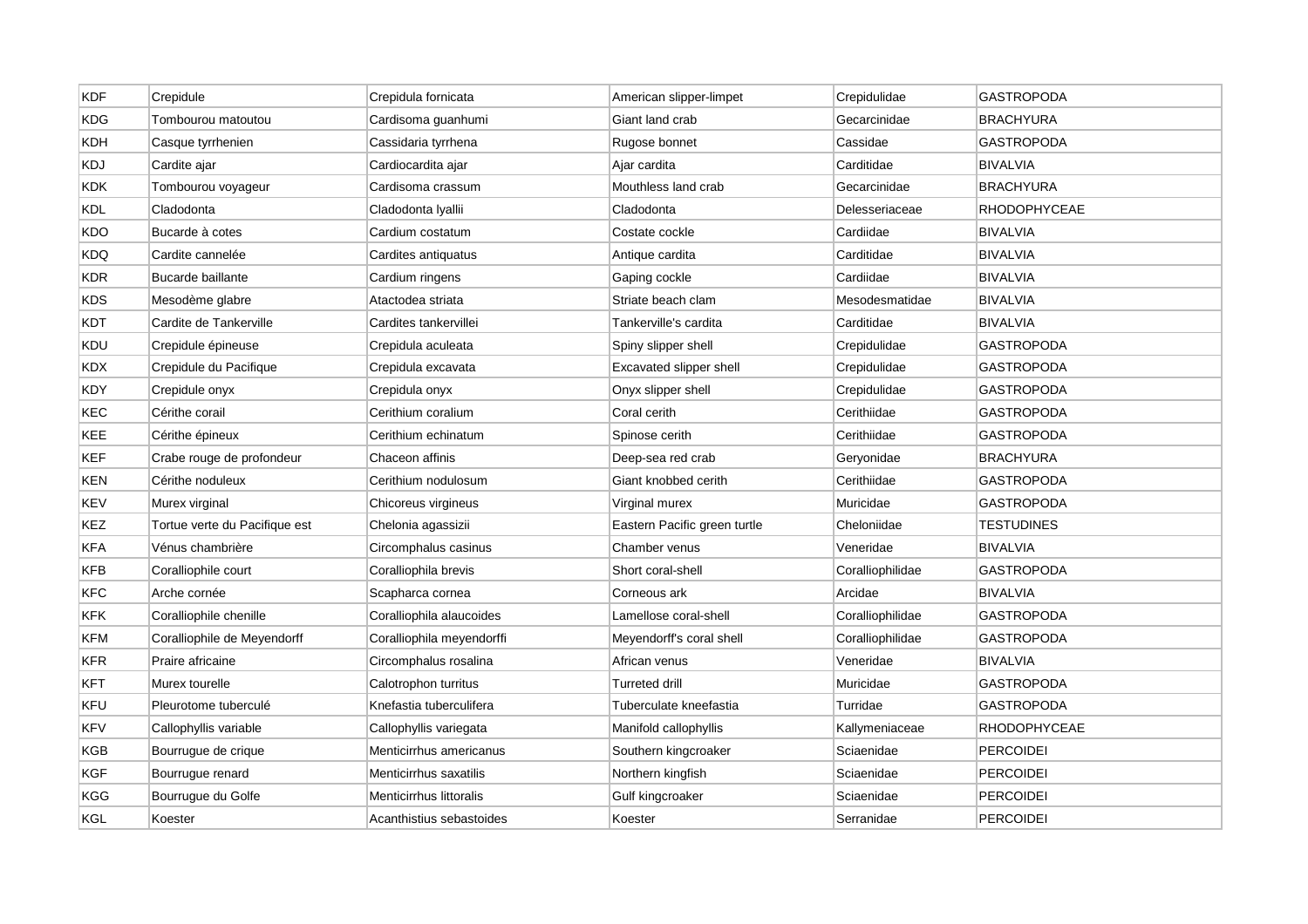| <b>KGM</b> | Thazard barré                | Scomberomorus cavalla          | King mackerel                    | Scombridae        | <b>SCOMBROIDEI</b>    |
|------------|------------------------------|--------------------------------|----------------------------------|-------------------|-----------------------|
| <b>KGX</b> | Thazards nca                 | Scomberomorus spp              | Seerfishes nei                   | Scombridae        | <b>SCOMBROIDEI</b>    |
| KHC        | Potamide sangle              | Cerithidea cingulata           | Girdled horn shell               | Potamididae       | <b>GASTROPODA</b>     |
| KHO        | Potamide obtus               | Cerithidea obtusa              | Obtuse horn shell                | Potamididae       | <b>GASTROPODA</b>     |
| <b>KHQ</b> | Potamide equarri             | Cerithidea quadrata            | Quadrate horn shell              | Potamididae       | GASTROPODA            |
| <b>KHR</b> | Cérite rupestre              | Cerithium rupestre             | Mediterranean cerithe            | Cerithiidae       | <b>GASTROPODA</b>     |
| KHS        | Chiton de Stokes             | Chiton stokesii                | Stoke's chiton                   | Chitonidae        | POLYPLACOPHORA        |
| KHU        | Chiton articulé              | Chiton articulatus             | Articulate chiton                | Chitonidae        | POLYPLACOPHORA        |
| KHV        | Cérite-goumier               | Cerithium vulgatum             | Common cerithe                   | Cerithiidae       | <b>GASTROPODA</b>     |
| KHX        | Chitons nca                  | Chiton spp                     | Chitons nei                      | Chitonidae        | <b>POLYPLACOPHORA</b> |
| KIC        | Courbine blanche             | Genyonemus lineatus            | White croaker                    | Sciaenidae        | <b>PERCOIDEI</b>      |
| <b>KID</b> | Vénus sinueuse               | Chione undatella               | <b>Frilled Californian venus</b> | Veneridae         | <b>BIVALVIA</b>       |
| KIF        | Grande-gueule ocellée        | Chionodraco rastrospinosus     | Ocellated icefish                | Channichthyidae   | <b>PERCOIDEI</b>      |
| KIG        | Vénus ornée                  | Chione gnidia                  | Ornate venus                     | Veneridae         | <b>BIVALVIA</b>       |
| KII        | Codium orvet                 | Codium fragile                 | Fragile codium                   | Codiaceae         | <b>CHLOROPHYCEAE</b>  |
| KIK        | Vénus californienne          | Chione californiensis          | Common Californian venus         | Veneridae         | <b>BIVALVIA</b>       |
| <b>KIM</b> | Oursin grimpeur              | Psammechinus microtuberculatus | Green sea urchin                 | Echinidae         | <b>ECHINOIDEA</b>     |
| KIO        | Vénus fertile                | Marcia opima                   | Fertile venus                    | Veneridae         | BIVALVIA              |
| <b>KIP</b> | Vénus blanche                | Chione compta                  | Small banded venus               | Veneridae         | <b>BIVALVIA</b>       |
| KIS        | Vénus striée                 | Chione subrugosa               | Semi-rough venus                 | Veneridae         | <b>BIVALVIA</b>       |
| KIU        | Vénus lisse du Pacifique     | Chione fluctifraga             | Smooth Pacific venus             | Veneridae         | <b>BIVALVIA</b>       |
| <b>KIW</b> | Orque                        | Orcinus orca                   | Killer whale                     | Delphinidae       | <b>ODONTOCETI</b>     |
| KIX        | Bourrugues nca               | Menticirrhus spp               | Kingcroakers nei                 | Sciaenidae        | <b>PERCOIDEI</b>      |
| <b>KJC</b> | Anemone-ceinture             | Actinia cari                   | Girdle anemone                   | Actiniidae        | <b>ANTHOZOA</b>       |
| KKI        | Leucine interrompue          | Codakia interrupta             | Interrupted lucine               | Lucinidae         | <b>BIVALVIA</b>       |
| KKJ        | Tourteau citron du Nord      | Cancer johngarthi              | Northern lemon rock crab         | Cancridae         | <b>BRACHYURA</b>      |
| <b>KKK</b> | Anemone du Pagure            | Calliactis parasitica          | Hermit anemone                   | Hormathiidae      | <b>ANTHOZOA</b>       |
| KKM        | Tourteau japonais            | Cancer amphioetus              | Japanese rock crab               | Cancridae         | <b>BRACHYURA</b>      |
| <b>KKN</b> | Tourteau rouge de Californie | Cancer antennarius             | California red rock crab         | Cancridae         | <b>BRACHYURA</b>      |
| KKO        | Lucine tigrée américaine     | Codakia orbicularis            | Atlantic tiger lucine            | Lucinidae         | <b>BIVALVIA</b>       |
| KKP        | Leucine ponctuée             | Codakia punctata               | Punctate lucine                  | Lucinidae         | BIVALVIA              |
| KKR        | Solarium clair               | Architectonica perspectiva     | Clear sundial                    | Architectonicidae | <b>GASTROPODA</b>     |
| <b>KKS</b> | Circe violette               | Circe scripta                  | Script venus                     | Veneridae         | <b>BIVALVIA</b>       |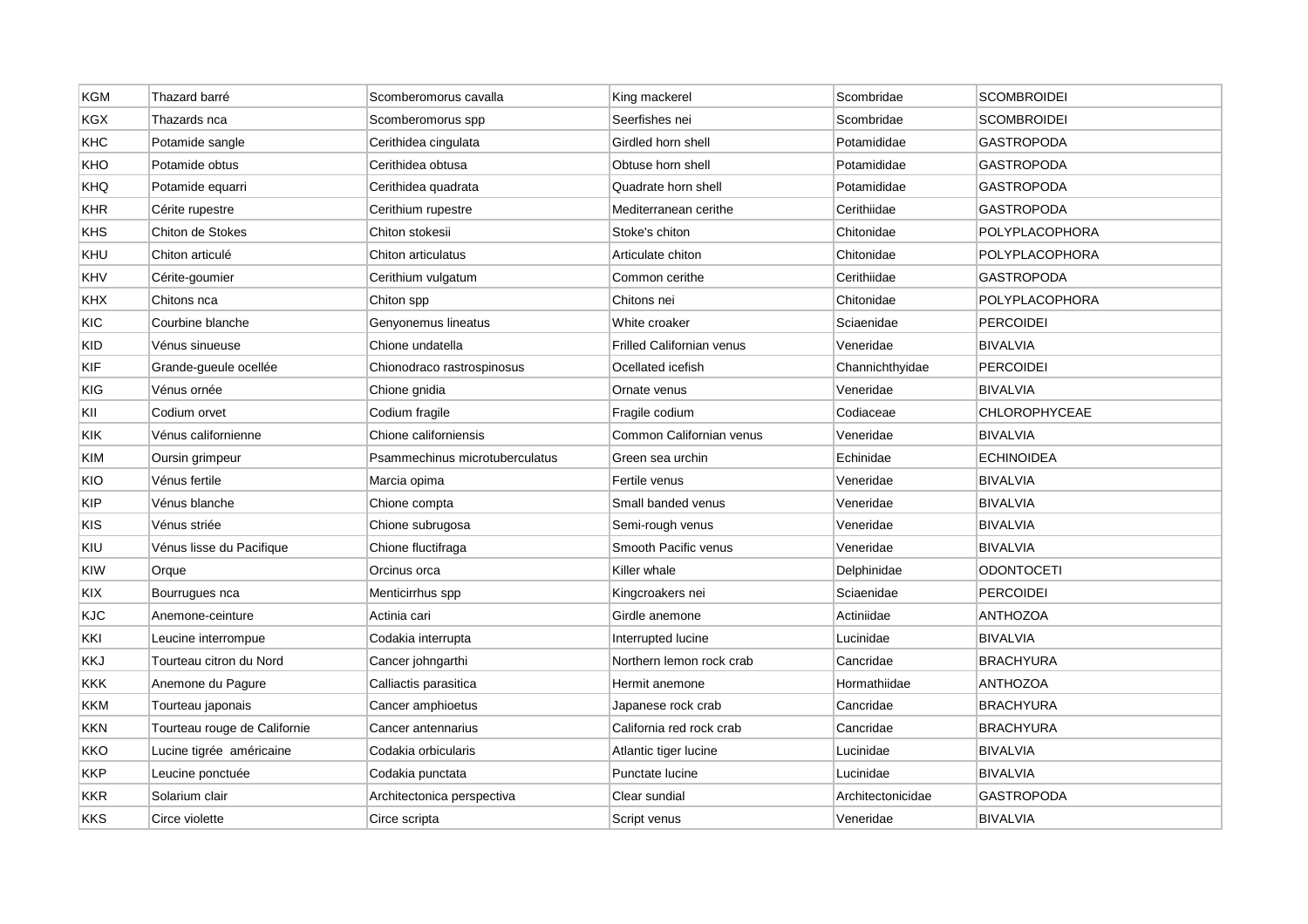| <b>KKT</b> | Lucine tigre          | Codakia tigerina           | Pacific tiger lucine       | Lucinidae         | <b>BIVALVIA</b>      |
|------------|-----------------------|----------------------------|----------------------------|-------------------|----------------------|
| <b>KKX</b> | Solarium géant        | Architectonica maxima      | Giant sundial              | Architectonicidae | <b>GASTROPODA</b>    |
| <b>KLB</b> | Crabe chancre         | Callinectes bocourti       | <b>Blunttooth swimcrab</b> | Portunidae        | <b>BRACHYURA</b>     |
| KLC        | Crabe d'Alaine        | Callinectes maracaiboensis | Maracaibo swimcrab         | Portunidae        | <b>BRACHYURA</b>     |
| <b>KLE</b> | Crabe lire            | Callinectes exasperatus    | Rugose swimcrab            | Portunidae        | <b>BRACHYURA</b>     |
| KLG        | Crabe marbré          | Callinectes marginatus     | Marbled swimcrab           | Portunidae        | <b>BRACHYURA</b>     |
| KLI        | Crabe nageur soldat   | Callinectes bellicosus     | Warrior swimcrab           | Portunidae        | <b>BRACHYURA</b>     |
| <b>KLK</b> | Vernis fauve          | Callista chione            | Smooth callista            | Veneridae         | <b>BIVALVIA</b>      |
| KLL        | Crabe draguenelle     | Callinectes larvatus       | Masked swimcrab            | Portunidae        | <b>BRACHYURA</b>     |
| <b>KLM</b> | Crabe bicorne         | Callinectes amnicola       | <b>Bigfisted swimcrab</b>  | Portunidae        | <b>BRACHYURA</b>     |
| <b>KLN</b> | Pétoncle sénateur     | Chlamys senatoria          | Senatorial scallop         | Pectinidae        | BIVALVIA             |
| KLO        | Crabe gris            | Callinectes ornatus        | Shelling crab              | Portunidae        | <b>BRACHYURA</b>     |
| <b>KLP</b> | Crabe gladiateur      | Callinectes pallidus       | Gladiator swimcrab         | Portunidae        | <b>BRACHYURA</b>     |
| <b>KLQ</b> | Troque petit cone     | Calliostoma conulus        | Shining top-shell          | Trochidae         | GASTROPODA           |
| <b>KLS</b> | Crab ciarlatan        | Callinectes similis        | Lesser blue crab           | Portunidae        | <b>BRACHYURA</b>     |
| KLT        | Crabe balleresse      | Callinectes rathbunae      | Sharptooth swimcrab        | Portunidae        | <b>BRACHYURA</b>     |
| KLU        | Crabe couata          | Callinectes arcuatus       | Cuata swimcrab             | Portunidae        | <b>BRACHYURA</b>     |
| <b>KMB</b> | Chame mexicaine       | Chama buddiana             | Mexican jewel box          | Chamidae          | <b>BIVALVIA</b>      |
| <b>KMC</b> | Panopée quadrillée    | Macoma cancellata          | Cancellate panope          | Tellinidae        | <b>BIVALVIA</b>      |
| KMH        | Crinière flottante    | Chaetomorpha linum         | Floating chaetomorpha      | Cladophoraceae    | <b>CHLOROPHYCEAE</b> |
| KMI        | Céramium cilie        | Ceramium ciliatum          | Velvet ceramium            | Ceramiaceae       | <b>RHODOPHYCEAE</b>  |
| <b>KMK</b> | Céramium du Pacifique | Ceramium pacificum         | Pacific ceramium           | Ceramiaceae       | <b>RHODOPHYCEAE</b>  |
| <b>KML</b> | Chame de Lazare       | Chama lazarus              | Lazarus jewel box          | Chamidae          | <b>BIVALVIA</b>      |
| KMM        | Pétoncle multistrie   | Chlamys multistriata       | Little bay scallop         | Pectinidae        | <b>BIVALVIA</b>      |
| <b>KMO</b> | Triton froncé         | Cymatium corrugatum        | Corrugated triton          | Ranellidae        | <b>GASTROPODA</b>    |
| <b>KMP</b> | Chame réfléchie       | Chama pacifica             | Reflexed jewel box         | Chamidae          | <b>BIVALVIA</b>      |
| <b>KMQ</b> | Céramium commun       | Ceramium rubrum            | Common ceramium            | Ceramiaceae       | <b>RHODOPHYCEAE</b>  |
| <b>KMR</b> | Triton napolitain     | Cymatium parthenopus       | Neapolitan triton          | Ranellidae        | <b>GASTROPODA</b>    |
| KMS        | Chame de Savigny      | Chama savignyi             | Savigny's jewel box        | Chamidae          | <b>BIVALVIA</b>      |
| KMT        | Vénus tiare           | Placamen tiara             | Tiar venus                 | Veneridae         | <b>BIVALVIA</b>      |
| KMU        | Triton cutacé         | Cymatium cutaceum          | Cuticle-clad triton        | Ranellidae        | <b>GASTROPODA</b>    |
| <b>KMW</b> | Crinière dressée      | Chaetomorpha aerea         | Hairy chaetomorpha         | Cladophoraceae    | <b>CHLOROPHYCEAE</b> |
| <b>KMZ</b> | Tambour à grand oeil  | Micropogonias megalops     | Bigeye croaker             | Sciaenidae        | <b>PERCOIDEI</b>     |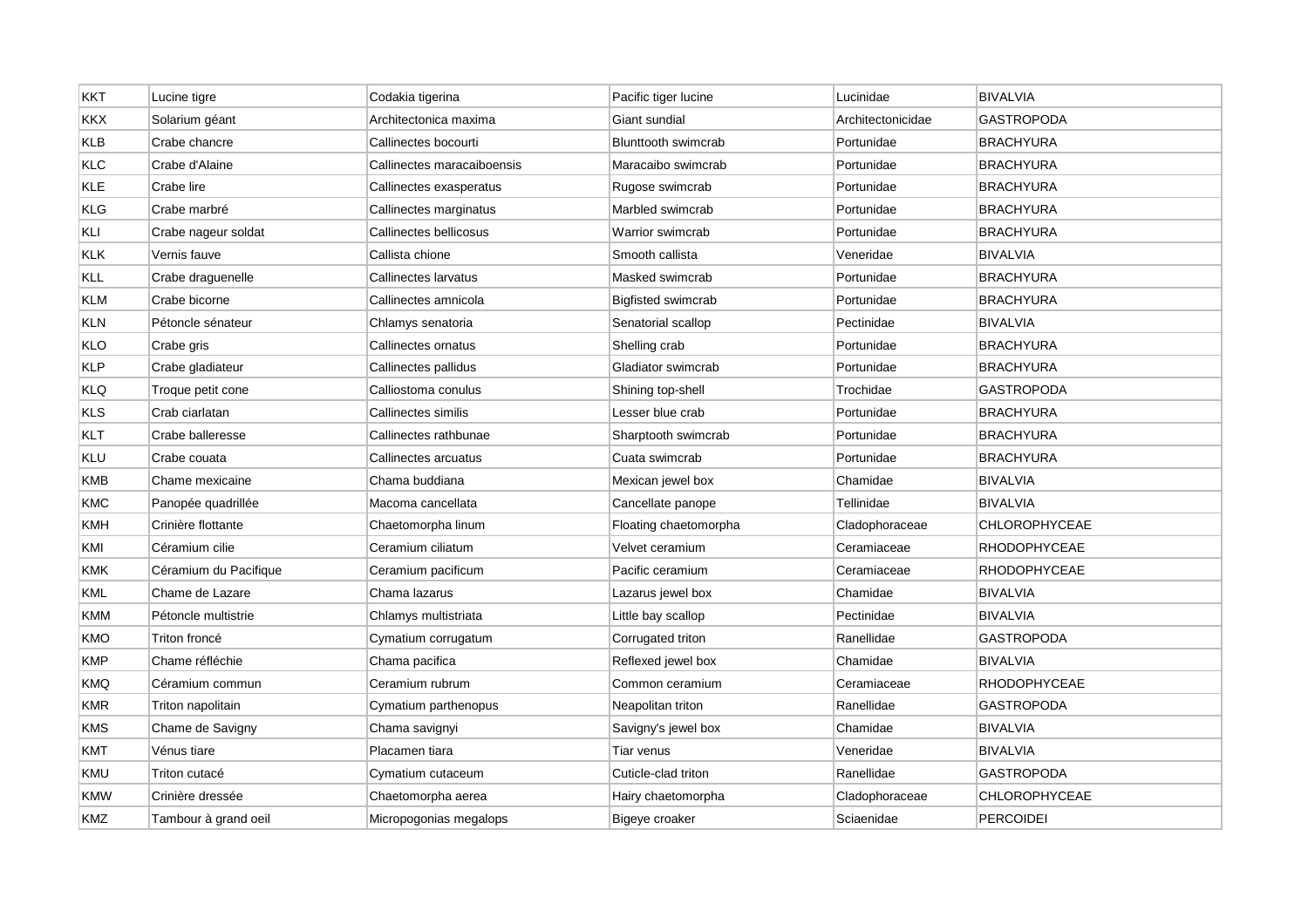| <b>KNB</b> | Cône bouleau           | Conus betulinus           | Beech cone                 | Conidae       | <b>GASTROPODA</b>        |
|------------|------------------------|---------------------------|----------------------------|---------------|--------------------------|
| KNE        | Cône de Surat          | Conus suratensis          | Suratan cone               | Conidae       | <b>GASTROPODA</b>        |
| KNG        | Cône général           | Conus generalis           | General cone               | Conidae       | GASTROPODA               |
| KNI        | Salicoques-couteau nca | Haliporoides spp          | Knife shrimps nei          | Solenoceridae | NATANTIA                 |
| KNJ        | Cycline orientale      | Cyclina sinensis          | Oriental cyclina           | Veneridae     | <b>BIVALVIA</b>          |
| KNK        | Vénus de Kellett       | Chione kellettii          | Kellett's Panama venus     | Veneridae     | <b>BIVALVIA</b>          |
| <b>KNL</b> | Cône imprimé           | Conus litteratus          | Lettered cone              | Conidae       | <b>GASTROPODA</b>        |
| KNO        | Patelle à rayons       | Cellana rota              | Rayed limpet               | Patellidae    | GASTROPODA               |
| KNP        | Huître plicatule       | Alectryonella plicatula   | Fingerprint oyster         | Ostreidae     | <b>BIVALVIA</b>          |
| KNQ        | Cône petit-chêne       | Conus quercinus           | Oak cone                   | Conidae       | <b>GASTROPODA</b>        |
| <b>KNR</b> | Crabe rouge            | Cronius ruber             | Red swimcrab               | Portunidae    | <b>BRACHYURA</b>         |
| KNS        | Salicoque couteau      | Haliporoides triarthrus   | Knife shrimp               | Solenoceridae | NATANTIA                 |
| <b>KNT</b> | Patelle tortue         | Cellana testudinaria      | Turtle limpet              | Patellidae    | <b>GASTROPODA</b>        |
| <b>KNV</b> | Cône flave             | Conus flavidus            | Yellow Pacific cone        | Conidae       | <b>GASTROPODA</b>        |
| KNW        | Panache rouge          | Centroceras clavulatum    | Red panache                | Ceramiaceae   | <b>RHODOPHYCEAE</b>      |
| KOA        | Cône rayé              | Conus radiatus            | Rayed cone                 | Conidae       | GASTROPODA               |
| KOB        | Maigre du Sud          | Argyrosomus hololepidotus | Southern meagre(=Mulloway) | Sciaenidae    | <b>PERCOIDEI</b>         |
| KOC        | Couleuvreau tacheté    | Colubraria muricata       | Maculated dwarf triton     | Colubrariidae | <b>GASTROPODA</b>        |
| KOE        | Cône léopard           | Conus leopardus           | Leopard cone               | Conidae       | GASTROPODA               |
| KOI        | Troque de Laugier      | Calliostoma laugieri      | Laugier's top-shell        | Trochidae     | GASTROPODA               |
| KOJ        | Cione                  | Ciona intestinalis        | Ciona                      | Cionidae      | <b>ASCIDIACEA</b>        |
| KOK        | Cône couronné          | Conus coronatus           | Crowned cone               | Conidae       | <b>GASTROPODA</b>        |
| <b>KON</b> | Troque granulé         | Calliostoma granulatum    | Granular top-shell         | Trochidae     | GASTROPODA               |
| KOO        | Cône marbré            | Conus marmoreus           | Marble cone                | Conidae       | GASTROPODA               |
| KOQ        | Cône mosaique          | Conus tessulatus          | Tesselate cone             | Conidae       | <b>GASTROPODA</b>        |
| KOS        | Thazard coréen         | Scomberomorus koreanus    | Korean seerfish            | Scombridae    | <b>SCOMBROIDEI</b>       |
| кот        | Troque de Gualtieri    | Calliostoma gualterianum  | Gualtieri's top-shell      | Trochidae     | GASTROPODA               |
| KOU        | Huître palmée          | Saccostrea palmula        | Palmate oyster             | Ostreidae     | <b>BIVALVIA</b>          |
| KOV        | Cône livide            | Conus lividus             | Livid cone                 | Conidae       | <b>GASTROPODA</b>        |
| KOY        | Bourse garnale         | Stephanolepis diaspros    | Reticulated leatherjacket  | Monacanthidae | <b>TETRAODONTIFORMES</b> |
| KOZ        | Troque marginé         | Calliostoma zizyphinum    | Painted top-shell          | Trochidae     | GASTROPODA               |
| KPB        | Crepidule bossue       | Crepidula gibbosa         | Slipper-limpet crepidule   | Crepidulidae  | <b>GASTROPODA</b>        |
| <b>KPC</b> | Crabe moro             | Carpilius corallinus      | Batwing coral crab         | Xanthidae     | <b>BRACHYURA</b>         |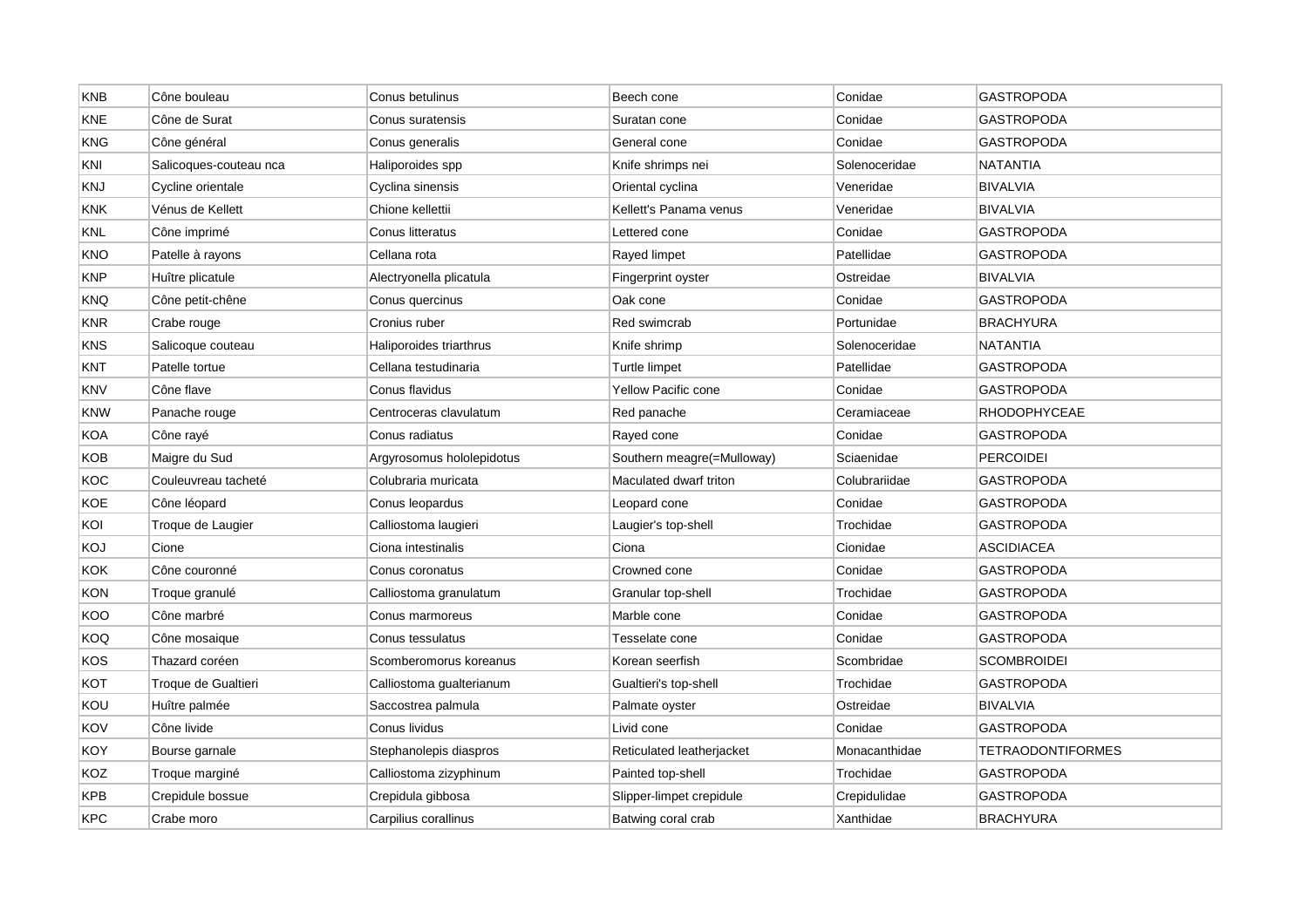| <b>KPE</b> | Crepidule sandale         | Crepidula goreensis        | Goree slipper shell    | Crepidulidae      | <b>GASTROPODA</b>      |
|------------|---------------------------|----------------------------|------------------------|-------------------|------------------------|
| <b>KPF</b> | Migraine flamboyante      | Calappa flammea            | Flame box crab         | Calappidae        | <b>BRACHYURA</b>       |
| <b>KPG</b> | Crabe honteux             | Calappa granulata          | Shamefaced crab        | Calappidae        | <b>BRACHYURA</b>       |
| KPI        | Crepidule unguiforme      | Crepidula unguiformis      | Nail-shaped crepidule  | Crepidulidae      | GASTROPODA             |
| <b>KPJ</b> | Calyptrée-chapeau chinois | Calyptraea chinensis       | Chinese cup-and-saucer | Crepidulidae      | <b>GASTROPODA</b>      |
| <b>KPN</b> | Migraine ornementée       | Calappa nitida             | Ornamented boxcrab     | Calappidae        | <b>BRACHYURA</b>       |
| KPO        | Migraine ocellée          | Calappa ocellata           | Ocellated box crab     | Calappidae        | <b>BRACHYURA</b>       |
| <b>KPR</b> | Cabochon-bonnet hongrois  | Capulus ungaricus          | Hungarian cap-shell    | Capulidae         | <b>GASTROPODA</b>      |
| <b>KPS</b> | Migraine jaune            | Calappa sulcata            | Yellow box crab        | Calappidae        | <b>BRACHYURA</b>       |
| KPU        | Petite migraine arche     | Calappa saussurei          | Small arched box crab  | Calappidae        | <b>BRACHYURA</b>       |
| <b>KPV</b> | Migraine arche            | Calappa convexa            | Arched box crab        | Calappidae        | <b>BRACHYURA</b>       |
| <b>KPW</b> | Orque pygmée              | Feresa attenuata           | Pygmy killer whale     | Delphinidae       | ODONTOCETI             |
| <b>KPY</b> | Manchot royal             | Aptenodytes patagonicus    | King penguin           | Spheniscidae      | <b>SPHENISCIFORMES</b> |
| KQN        | Actinie pourpre           | Actinia equina             | Beadlet anemone        | Actiniidae        | <b>ANTHOZOA</b>        |
| KQP        | Caulerpe prolifère        | Caulerpa prolifera         | Leafy caulerpa         | Caulerpaceae      | CHLOROPHYCEAE          |
| KQU        | <b>Buccin houleux</b>     | Cantharus undosus          | Waved goblet           | <b>Buccinidae</b> | <b>GASTROPODA</b>      |
| <b>KRC</b> | Krill des glaces          | Euphausia crystallorophias | Ice krill              | Euphausiidae      | <b>EUPHAUSIACEA</b>    |
| <b>KRF</b> | Krill pygmée              | Euphausia frigida          | Pygmy krill            | Euphausiidae      | <b>EUPHAUSIACEA</b>    |
| KRI        | Krill antarctique         | Euphausia superba          | Antarctic krill        | Euphausiidae      | <b>EUPHAUSIACEA</b>    |
| <b>KRJ</b> | Triton noueux             | Charonia rubicunda         | Knobbed triton         | Ranellidae        | <b>GASTROPODA</b>      |
| KRL        | Huître creuse noire       | Crassostrea columbiensis   | Columbia black oyster  | Ostreidae         | <b>BIVALVIA</b>        |
| <b>KRM</b> | Krill à gros yeux         | Thysanoessa macrura        | Bigeye krill           | Euphausiidae      | <b>EUPHAUSIACEA</b>    |
| KRN        | Triton émaillé            | Charonia tritonis          | Variegated triton      | Ranellidae        | <b>GASTROPODA</b>      |
| <b>KRQ</b> | Coralline carénée         | Corallina elongata         | Rough coral moss       | Corallinaceae     | <b>RHODOPHYCEAE</b>    |
| KRS        | Goufique brune            | Crucibulum scutellatum     | Brown cup-and-saucer   | Crepidulidae      | <b>GASTROPODA</b>      |
| <b>KRT</b> | Krill épineux             | Euphausia triacantha       | Spiny krill            | Euphausiidae      | <b>EUPHAUSIACEA</b>    |
| <b>KRV</b> | Krill subantarctique      | Euphausia vallentini       | Northern krill         | Euphausiidae      | <b>EUPHAUSIACEA</b>    |
| <b>KRX</b> | Krill antarctique nca     | Euphausia spp              | Antarctic krill nei    | Euphausiidae      | <b>EUPHAUSIACEA</b>    |
| <b>KSB</b> | Rocher antillais          | Chicoreus brevifrons       | West Indian murex      | Muricidae         | <b>GASTROPODA</b>      |
| <b>KSC</b> | Casque cornu              | Cassis cornuta             | Horned helmet          | Cassidae          | <b>GASTROPODA</b>      |
| KSD        | Casque imperial           | Cassis madagascariensis    | <b>Emperor helmet</b>  | Cassidae          | <b>GASTROPODA</b>      |
| <b>KSF</b> | Casque flamme             | Cassis flammea             | Flame helmet           | Cassidae          | GASTROPODA             |
| KSS        | Casque à damier           | Cassis tessellata          | Tessellate helmet      | Cassidae          | <b>GASTROPODA</b>      |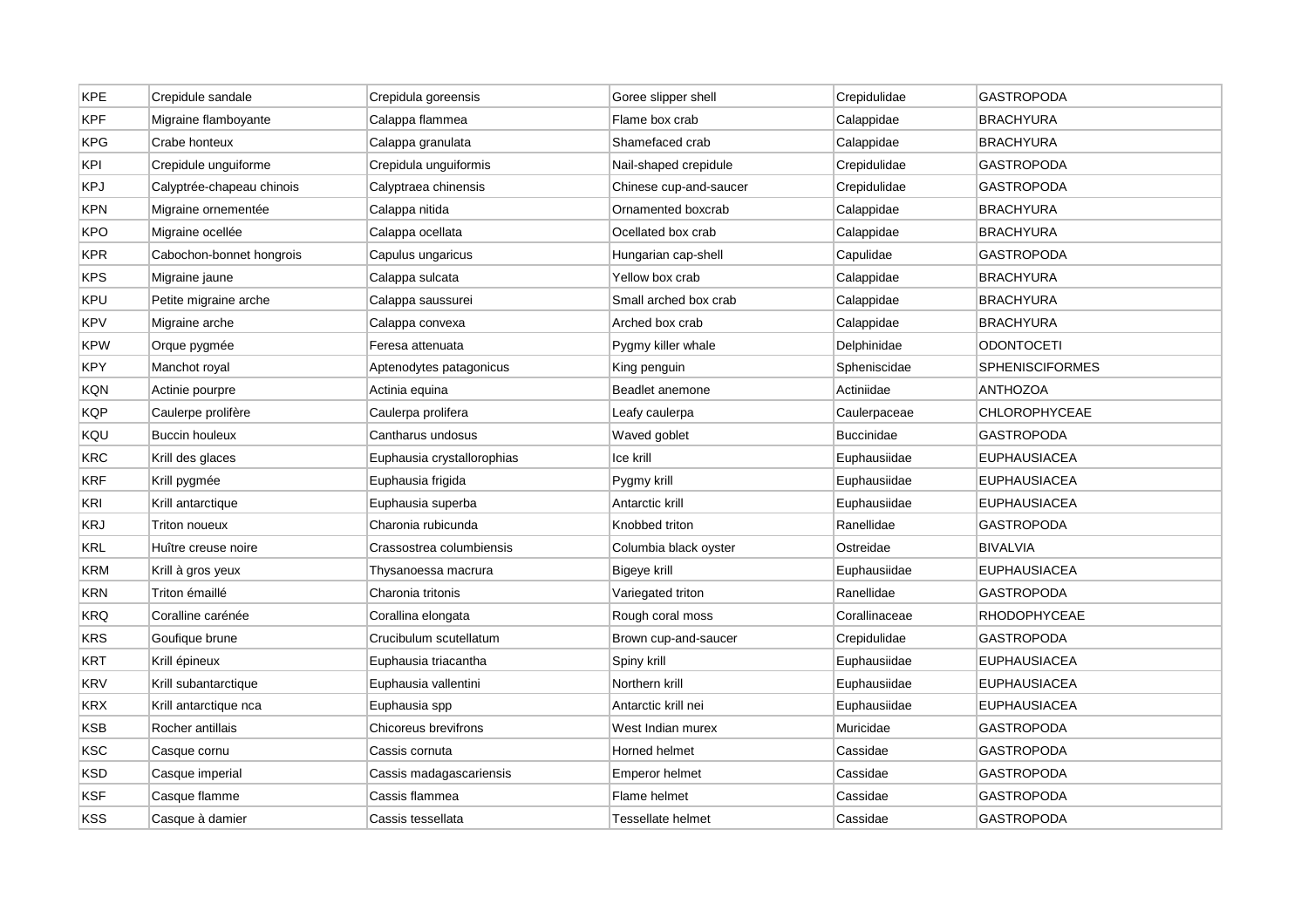| <b>KST</b> | Casque royal                  | Cassis tuberosa            | King helmet                | Cassidae       | <b>GASTROPODA</b>        |
|------------|-------------------------------|----------------------------|----------------------------|----------------|--------------------------|
| KSU        | Grondin mineur                | Chelidonichthys queketti   | Lesser gurnard             | Triglidae      | <b>SCORPAENIFORMES</b>   |
| <b>KSV</b> | Langue à deux lignes          | Paraplagusia bilineata     | Doublelined tonguesole     | Cynoglossidae  | <b>PLEURONECTIFORMES</b> |
| <b>KSW</b> | Exocet voilier africain       | Parexocoetus mento         | African sailfin flyingfish | Exocoetidae    | <b>BELONIFORMES</b>      |
| <b>KSY</b> | Sole tachetée                 | Synapturichthys kleinii    | Klein's sole               | Soleidae       | <b>PLEURONECTIFORMES</b> |
| KTE        | Coquille St-Jacques satinée   | Pecten sericeus            | Silken scallop             | Pectinidae     | <b>BIVALVIA</b>          |
| <b>KTG</b> | Coque glauque                 | Cerastoderma glaucum       | Olive green cockle         | Cardiidae      | <b>BIVALVIA</b>          |
| KTH        | Vénus sillonnée               | Katelysia hiantina         | Hiant venus                | Veneridae      | <b>BIVALVIA</b>          |
| KTI        | Poulpe vieille femme          | Cistopus indicus           | Old woman octopus          | Octopodidae    | <b>CEPHALOPODA</b>       |
| KTQ        | Cérite alucastre              | Cerithium alucastrum       | Spicate cerithe            | Cerithiidae    | <b>GASTROPODA</b>        |
| <b>KTR</b> | Lime géante de Rathbun        | Acesta rathbuni            | Rathbun's giant file shell | Limidae        | <b>BIVALVIA</b>          |
| <b>KTS</b> | Bucarde épineuse              | Acanthocardia spinosa      | Sand cockle                | Cardiidae      | <b>BIVALVIA</b>          |
| KTT        | Bucarde tuberculée            | Acanthocardia tuberculata  | Tuberculate cockle         | Cardiidae      | <b>BIVALVIA</b>          |
| KTU        | Bucarde peu côtelée           | Acanthocardia paucicostata | Poorly ribbed cockle       | Cardiidae      | <b>BIVALVIA</b>          |
| KTX        | Lime rêche                    | Ctenoides scabra           | Rough lima                 | Limidae        | <b>BIVALVIA</b>          |
| KTZ        | Peignes Pecten nca            | Pecten spp                 | Pecten scallops nei        | Pectinidae     | <b>BIVALVIA</b>          |
| <b>KUG</b> | Grondin aile bleue            | Chelidonichthys kumu       | <b>Bluefin gurnard</b>     | Triglidae      | <b>SCORPAENIFORMES</b>   |
| KUI        | Troque des Antilles           | Cittarium pica             | West Indian top shell      | Trochidae      | GASTROPODA               |
| KUJ        | Cône royale                   | Conus regius               | Royal cone                 | Conidae        | GASTROPODA               |
| <b>KUK</b> | Modiolaire arquée             | Arcuatula arcuatula        | Arcuate mussel             | Mytilidae      | <b>BIVALVIA</b>          |
| <b>KUM</b> | Cône souris                   | Conus mus                  | Mouse cone                 | Conidae        | <b>GASTROPODA</b>        |
| <b>KUP</b> | Crevette kuruma               | Penaeus japonicus          | Kuruma prawn               | Penaeidae      | <b>NATANTIA</b>          |
| <b>KUR</b> | Loche asiatique               | Misgurnus anguillicaudatus | Pond loach                 | Cobitidae      | <b>CYPRINIFORMES</b>     |
| <b>KUT</b> | Solecurte divergent           | Solecurtus divaricatus     | Divaricate short razor     | Solecurtidae   | <b>BIVALVIA</b>          |
| <b>KUW</b> | Holothurie léopard            | Bohadschia argus           | Leopard fish               | Holothuriidae  | HOLOTHUROIDEA            |
| KUX        | Cône textile                  | Conus textile              | Textile cone               | Conidae        | GASTROPODA               |
| KUY        | Holothurie brune des brisants | Actinopyga mauritiana      | Surf redfish               | Holothuriidae  | HOLOTHUROIDEA            |
| <b>KVR</b> | Poisson pierre gris           | Minous monodactylus        | Grey stingfish             | Synanceiidae   | <b>SCORPAENIFORMES</b>   |
| <b>KVV</b> | Crabe royal vermillon         | Paralomis verrilli         | Red vermillion crab        | Lithodidae     | <b>ANOMURA</b>           |
| KYC        | Calicagère bleue              | Kyphosus cinerascens       | Blue sea chub              | Kyphosidae     | <b>PERCOIDEI</b>         |
| KYJ        | Vénus japonaise               | Katelysia japonica         | Japan venus                | Veneridae      | <b>BIVALVIA</b>          |
| KYL        | Requin-chabot birman          | Chiloscyllium burmensis    | Burmese bambooshark        | Hemiscylliidae | <b>ORECTOLOBIFORMES</b>  |
| <b>KYM</b> | Vénus marbrée                 | Katelysia marmorata        | Marbled venus              | Veneridae      | <b>BIVALVIA</b>          |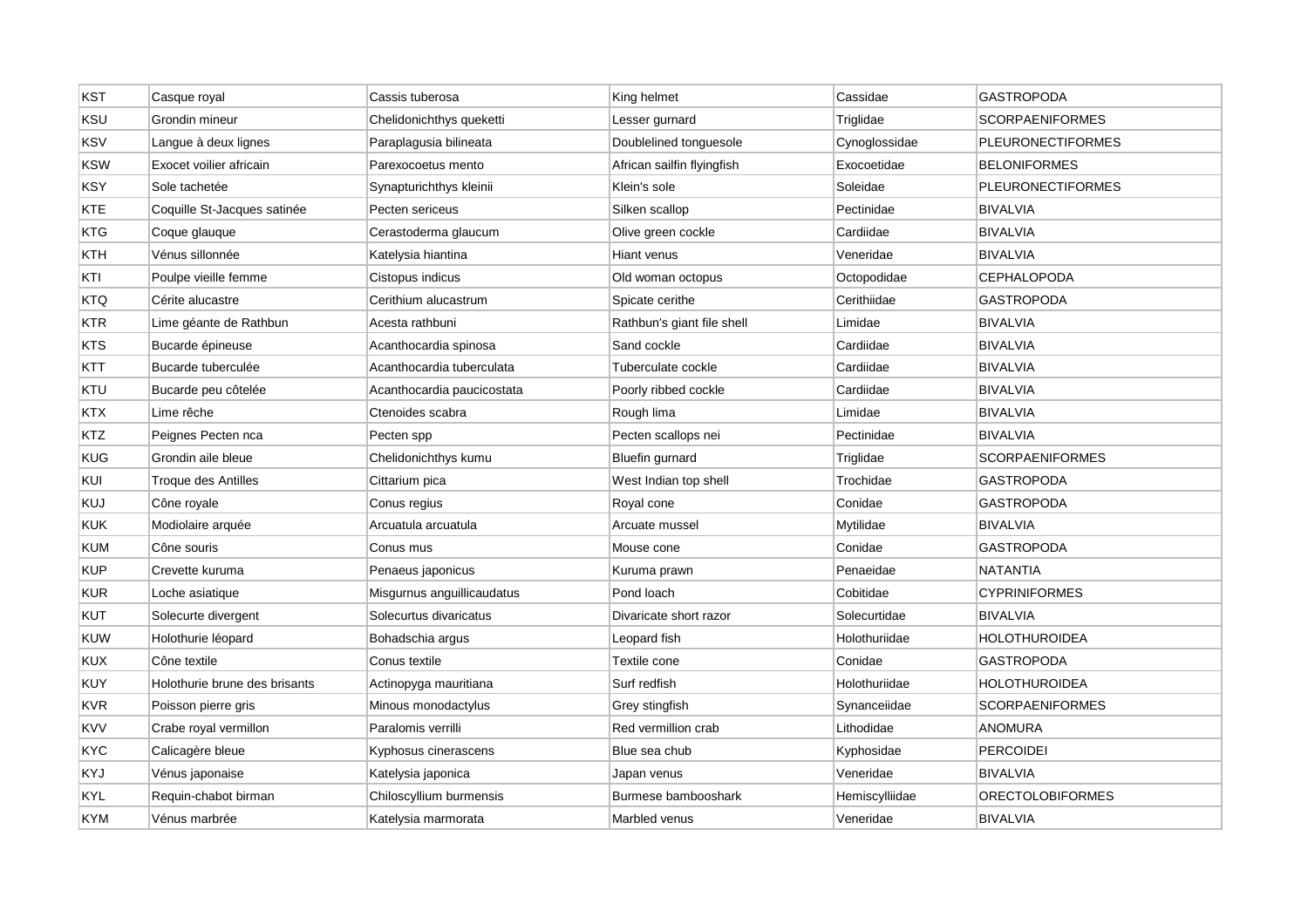| <b>KYP</b> | Kyphosus calicagères nca    | Kyphosus spp                  | Kyphosus sea chubs nei        | Kyphosidae      | <b>PERCOIDEI</b>          |
|------------|-----------------------------|-------------------------------|-------------------------------|-----------------|---------------------------|
| <b>KYS</b> | Calicagère blanche          | Kyphosus sectatrix            | Bermuda sea chub              | Kyphosidae      | <b>PERCOIDEI</b>          |
| KYU        | Anemone dorée               | Condylactis aurantiaca        | Golden anemone                | Actiniidae      | <b>ANTHOZOA</b>           |
| KYX        | Calicagères nca             | Kyphosidae                    | Sea chubs nei                 | Kyphosidae      | <b>PERCOIDEI</b>          |
| KYY        | Cérithe collier             | Clypeomorus batillariaeformis | Necklace cerith               | Cerithiidae     | <b>GASTROPODA</b>         |
| KZI        | Cohana élégante             | Nemipterus zysron             | Slender threadfin bream       | Nemipteridae    | PERCOIDEI                 |
| KZJ        | Cohana delagoa              | Nemipterus bipunctatus        | Delagoa threadfin bream       | Nemipteridae    | <b>PERCOIDEI</b>          |
| KZK        | Sapsap élégant              | Equulites elongatus           | Slender ponyfish              | Leiognathidae   | <b>PERCOIDEI</b>          |
| KZM        | Sapsap écriture             | Leiognathus lineolatus        | Ornate ponyfish               | Leiognathidae   | <b>PERCOIDEI</b>          |
| KZN        | Sapsap nez court            | Leiognathus brevirostris      | Shortnose ponyfish            | Leiognathidae   | <b>PERCOIDEI</b>          |
| KZO        | Serpenton oriental          | Lamnostoma orientalis         | Oriental worm-eel             | Ophichthidae    | ANGUILLIFORMES            |
| KZP        | Tétraodon-lièvre doré       | Lagocephalus spadiceus        | Half-smooth golden pufferfish | Tetraodontidae  | <b>TETRAODONTIFORMES</b>  |
| <b>KZS</b> | Mulet banae                 | Mugil bananensis              | Banana mullet                 | Mugilidae       | <b>MUGILIFORMES</b>       |
| KZW        | Mulet écailleux             | Liza grandisquamis            | Largescaled mullet            | Mugilidae       | <b>MUGILIFORMES</b>       |
| KZY        | Mulet à grandes nageoires   | Liza falcipinnis              | Sicklefin mullet              | Mugilidae       | <b>MUGILIFORMES</b>       |
| <b>KZZ</b> | Baudroie épineuse           | Lophiodes kempi               | Longspine African angler      | Lophiidae       | <b>LOPHIIFORMES</b>       |
| LAA        | Salicoque rouge d'Argentine | Pleoticus muelleri            | Argentine red shrimp          | Solenoceridae   | NATANTIA                  |
| LAD        | Guinée-machète              | Elops saurus                  | Ladyfish                      | Elopidae        | <b>ELOPIFORMES</b>        |
| LAE        | Lamproie saccifère          | Geotria australis             | Pouched lamprey               | Geotriidae      | <b>PETROMYZONTIFORMES</b> |
| LAF        | Lamproie ukrainienne        | Eudontomyzon mariae           | Ukrainian brook lamprey       | Petromyzontidae | <b>PETROMYZONTIFORMES</b> |
| LAG        | Opah                        | Lampris guttatus              | Opah                          | Lampridae       | <b>LAMPRIFORMES</b>       |
| LAK        | Lamproie australienne       | Mordacia mordax               | Australian lamprey            | Mordaciidae     | PETROMYZONTIFORMES        |
| LAN        | Lanternule de Hector        | Lampanyctodes hectoris        | Hector's lanternfish          | Myctophidae     | <b>MYCTOPHIFORMES</b>     |
| LAO        | Lamproie du Pacifique       | Entosphenus tridentatus       | Pacific lamprey               | Petromyzontidae | <b>PETROMYZONTIFORMES</b> |
| LAQ        | Pétoncle écailleux          | Chlamys squamata              | Scaly Pacific scallop         | Pectinidae      | <b>BIVALVIA</b>           |
| LAR        | Lamproie de rivière         | Lampetra fluviatilis          | <b>River lamprey</b>          | Petromyzontidae | <b>PETROMYZONTIFORMES</b> |
| LAS        | Lamproies nca               | Petromyzontidae               | Lampreys nei                  | Petromyzontidae | <b>PETROMYZONTIFORMES</b> |
| LAT        | Touladi(=Omble du Canada)   | Salvelinus namaycush          | Lake trout(=Char)             | Salmonidae      | <b>SALMONIFORMES</b>      |
| LAU        | Lamproie marine             | Petromyzon marinus            | Sea lamprey                   | Petromyzontidae | <b>PETROMYZONTIFORMES</b> |
| LAW        | Lamproie caspienne          | Caspiomyzon wagneri           | Caspian lamprey               | Petromyzontidae | PETROMYZONTIFORMES        |
| LAY        | Lamproie argentée           | Ichthyomyzon unicuspis        | Silver lamprey                | Petromyzontidae | <b>PETROMYZONTIFORMES</b> |
| LAZ        | Varechs nca                 | Laminariaceae                 | Kelps nei                     | Laminariaceae   | PHAEOPHYCEAE              |
| LBA        | Homard américain            | Homarus americanus            | American lobster              | Nephropidae     | <b>REPTANTIA</b>          |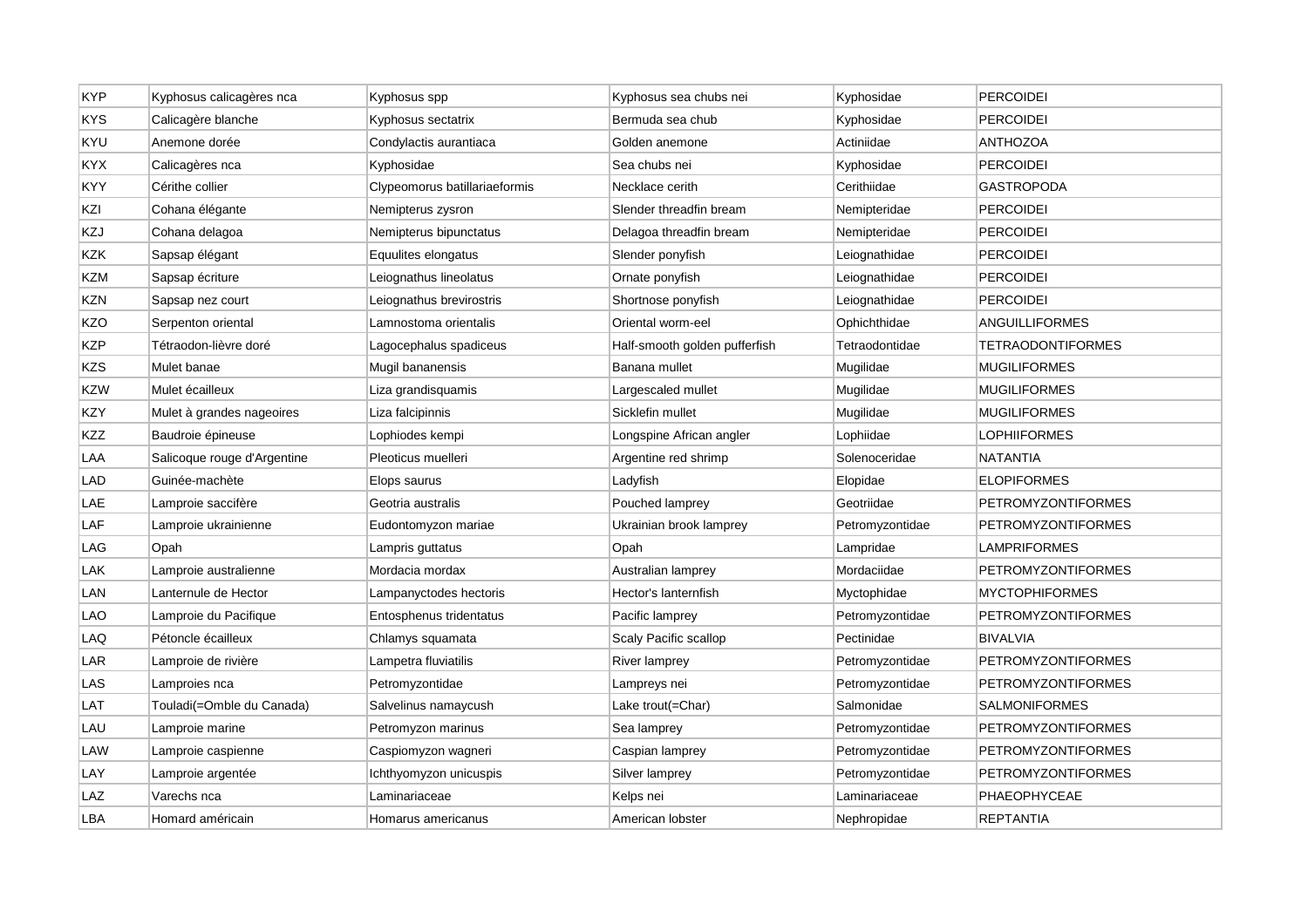| <b>LBC</b> | Langouste du Cap               | Jasus lalandii             | Cape rock lobster             | Palinuridae     | <b>REPTANTIA</b>         |
|------------|--------------------------------|----------------------------|-------------------------------|-----------------|--------------------------|
| LBE        | Homard européen                | Homarus gammarus           | European lobster              | Nephropidae     | <b>REPTANTIA</b>         |
| LBS        | Homards nca                    | Homarus spp                | Homarus lobsters nei          | Nephropidae     | <b>REPTANTIA</b>         |
| LBT        | Langouste de Tristan da Cunha  | Jasus tristani             | Tristan da Cunha rock lobster | Palinuridae     | REPTANTIA                |
| LCB        | Labéo                          | Labeo calbasu              | Orangefin labeo               | Cyprinidae      | <b>CYPRINIFORMES</b>     |
| <b>LCM</b> | Motelle à cinq barbillons      | Ciliata mustela            | Fivebeard rockling            | Gadidae         | <b>GADIFORMES</b>        |
| LCP        | Harengule piquitinge atlantiq. | Lile piquitinga            | Atlantic piquitinga           | Clupeidae       | <b>CLUPEIFORMES</b>      |
| LCS        | Harengule piquitinge pacifique | Lile stolifera             | Pacific piquitinga            | Clupeidae       | <b>CLUPEIFORMES</b>      |
| LCV        | Sapsap voile orange            | Leiognathus bindus         | Orangefin ponyfish            | Leiognathidae   | <b>PERCOIDEI</b>         |
| LCW        | Goéland cendré                 | Larus canus                | Mew gull                      | Laridae         | <b>CHARADRIIFORMES</b>   |
| LCX        | Labre capitaine                | Lachnolaimus maximus       | Hogfish                       | Labridae        | <b>PERCOIDEI</b>         |
| LCZ        | Sapsap fil                     | Leiognathus leuciscus      | Whipfin ponyfish              | Leiognathidae   | <b>PERCOIDEI</b>         |
| LDB        | Cardine à quatre taches        | Lepidorhombus boscii       | Four-spot megrim              | Scophthalmidae  | <b>PLEURONECTIFORMES</b> |
| LDO        | Goéland dominicain             | Larus dominicanus          | Kelp gull                     | Laridae         | <b>CHARADRIIFORMES</b>   |
| LDW        | Vivaneau de nuit               | Lutjanus adetii            | Yellow-banded snapper         | Lutjanidae      | PERCOIDEI                |
| LDX        | Patelle sucrée                 | Patelloida saccharina      | Pacific sugar limpet          | Lottiidae       | <b>GASTROPODA</b>        |
| LDZ        | Patelle striée                 | Patelloida striata         | Striate limpet                | Lottiidae       | <b>GASTROPODA</b>        |
| LEB        | Bonite à dos tacheté           | Cybiosarda elegans         | Leaping bonito                | Scombridae      | <b>SCOMBROIDEI</b>       |
| LEC        | Escolier noir                  | Lepidocybium flavobrunneum | Escolar                       | Gempylidae      | <b>SCOMBROIDEI</b>       |
| LEE        | Liche                          | Lichia amia                | Leerfish                      | Carangidae      | <b>PERCOIDEI</b>         |
| LEF        | Arnoglosses, rombous nca       | <b>Bothidae</b>            | Lefteye flounders nei         | <b>Bothidae</b> | <b>PLEURONECTIFORMES</b> |
| LEJ        | Crapet-soleil                  | Lepomis gibbosus           | Pumpkinseed                   | Centrarchidae   | <b>PERCOIDEI</b>         |
| LEM        | Limande sole                   | Microstomus kitt           | Lemon sole                    | Pleuronectidae  | <b>PLEURONECTIFORMES</b> |
| LEN        | <b>Empereur tidents</b>        | Lethrinus microdon         | Smalltooth emperor            | Lethrinidae     | <b>PERCOIDEI</b>         |
| LEP        | Grondin de dieuzeide           | Lepidotrigla dieuzeidei    | Spiny gurnard                 | Triglidae       | <b>SCORPAENIFORMES</b>   |
| LES        | Virli léopard                  | Triakis semifasciata       | Leopard shark                 | Triakidae       | CARCHARHINIFORMES        |
| LET        | Garpique cubain                | Atractosteus tristoechus   | Cuban gar                     | Lepisosteidae   | LEPISOSTEIFORMES         |
| LEZ        | Cardines nca                   | Lepidorhombus spp          | Megrims nei                   | Scophthalmidae  | <b>PLEURONECTIFORMES</b> |
| LFF        | Datte lithophage               | Lithophaga lithophaga      | European date mussel          | Mytilidae       | <b>BIVALVIA</b>          |
| LFI        | Huître crete-de-coq            | Lopha cristagalli          | Cock's comb oyster            | Ostreidae       | <b>BIVALVIA</b>          |
| LFJ        | Pleurotome marbré              | Lophiotoma indica          | Indian turrid                 | Turridae        | <b>GASTROPODA</b>        |
| LFN        | Datte de mer du Pacifique      | Lithophaga attenuata       | Pacific date mussel           | Mytilidae       | <b>BIVALVIA</b>          |
| <b>LFS</b> | Datte de mer polie             | Lithophaga teres           | Cylinder date mussel          | Mytilidae       | <b>BIVALVIA</b>          |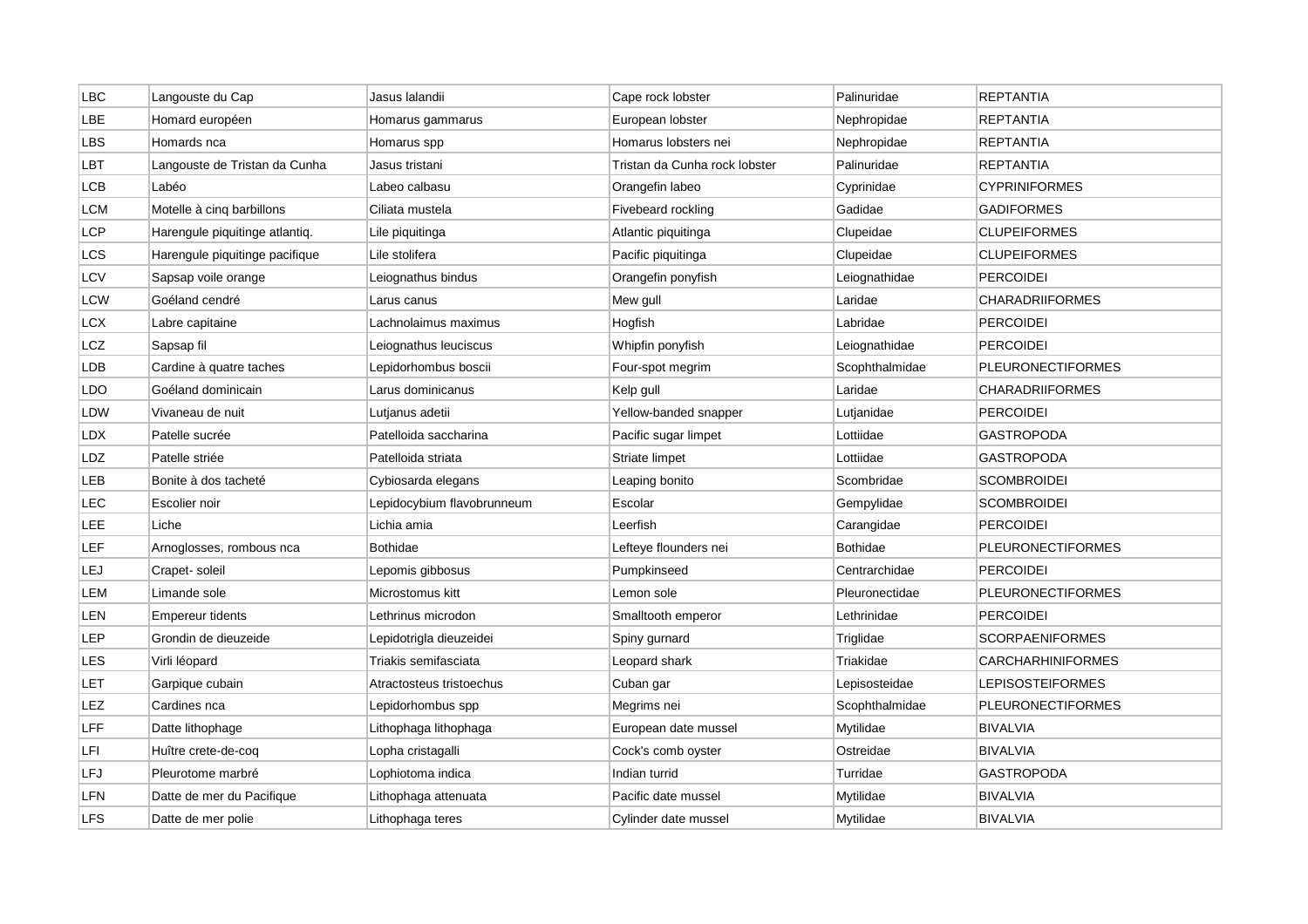| LFZ        | Ballon à bande argentée  | Lagocephalus sceleratus    | Silver-cheeked toadfish       | Tetraodontidae  | TETRAODONTIFORMES        |
|------------|--------------------------|----------------------------|-------------------------------|-----------------|--------------------------|
| LGH        | Compère océanique        | Lagocephalus lagocephalus  | Oceanic puffer                | Tetraodontidae  | <b>TETRAODONTIFORMES</b> |
| LGQ        | Acoupa rivière           | Plagioscion squamosissimus | South American silver croaker | Sciaenidae      | <b>PERCOIDEI</b>         |
| LGW        | Ormeau ovale             | Haliotis ovina             | Oval abalone                  | Haliotidae      | <b>GASTROPODA</b>        |
| LGX        | Ormeau glabre            | Haliotis glabra            | Glistening abalone            | Haliotidae      | <b>GASTROPODA</b>        |
| LGY        | Iridea nca               | Iridaea spp                | Iridea nei                    | Gigartinaceae   | <b>RHODOPHYCEAE</b>      |
| LHD        | Pierre vermiculée        | Lithophyllum lichenoides   | Stone weed                    | Corallinaceae   | <b>RHODOPHYCEAE</b>      |
| LHI        | Gueule rouge             | Lethrinus miniatus         | Trumpet emperor               | Lethrinidae     | <b>PERCOIDEI</b>         |
| LHK        | Bouquet tropical         | Palaemon hancocki          | Tropical river prawn          | Palaemonidae    | <b>NATANTIA</b>          |
| LHN        | <b>Empereur moris</b>    | Lethrinus nebulosus        | Spangled emperor              | Lethrinidae     | <b>PERCOIDEI</b>         |
| LHQ        | Loutène australe         | Alluroteuthis antarcticus  | Antarctic neosquid            | Neoteuthidae    | CEPHALOPODA              |
| LHT        | Poisson-sabre commun     | Trichiurus lepturus        | Largehead hairtail            | Trichiuridae    | <b>SCOMBROIDEI</b>       |
| LHW        | Mouette argentée         | Larus novaehollandiae      | Silver gull                   | Laridae         | <b>CHARADRIIFORMES</b>   |
| LHY        | <b>Bouquet Hilton</b>    | Palaemon hiltoni           | Hilton shrimp                 | Palaemonidae    | <b>NATANTIA</b>          |
| LHZ        | Goéland argenté          | Larus argentatus           | Herring gull                  | Laridae         | <b>CHARADRIIFORMES</b>   |
| <b>LIB</b> | Anoli à grandes écailles | Saurida undosquamis        | <b>Brushtooth lizardfish</b>  | Synodontidae    | <b>AULOPIFORMES</b>      |
| LIC        | Grande-gueule à long nez | Channichthys rhinoceratus  | Unicorn icefish               | Channichthyidae | <b>PERCOIDEI</b>         |
| LIG        | Anoli tumbil             | Saurida tumbil             | Greater lizardfish            | Synodontidae    | <b>AULOPIFORMES</b>      |
| LIJ        | Cordonnier fil           | Alectis ciliaris           | African pompano               | Carangidae      | <b>PERCOIDEI</b>         |
| LIN        | Lingue franche           | Molva molva                | Ling                          | Gadidae         | <b>GADIFORMES</b>        |
| LIO        | Étrille commune          | Necora puber               | Velvet swimcrab               | Portunidae      | <b>BRACHYURA</b>         |
| LIQ        | Telline gentille         | Tellina pulchella          | Beautiful tellin              | Tellinidae      | <b>BIVALVIA</b>          |
| LIR        | Vivaneau verrue          | Lipocheilus carnolabrum    | Tang's snapper                | Lutjanidae      | <b>PERCOIDEI</b>         |
| LIX        | Anolis nca               | Synodontidae               | Lizardfishes nei              | Synodontidae    | <b>AULOPIFORMES</b>      |
| LIY        | Ormeau oreille-d'âne     | Haliotis asinina           | Donkey's ear abalone          | Haliotidae      | <b>GASTROPODA</b>        |
| LJA        | Vivaneau africain rouge  | Lutjanus agennes           | African red snapper           | Lutjanidae      | <b>PERCOIDEI</b>         |
| LJB        | Vivaneau chien rouge     | Lutjanus bohar             | Two-spot red snapper          | Lutjanidae      | <b>PERCOIDEI</b>         |
| LJC        | Vivaneau amarante        | Lutjanus colorado          | Colorado snapper              | Lutjanidae      | <b>PERCOIDEI</b>         |
| LJD        | Vivaneau damier          | Lutjanus decussatus        | Checkered snapper             | Lutjanidae      | <b>PERCOIDEI</b>         |
| LJE        | Vivaneau brun d'Afrique  | Lutjanus dentatus          | African brown snapper         | Lutjanidae      | <b>PERCOIDEI</b>         |
| LJF        | Vivaneau gibelot         | Lutjanus fulviflamma       | Dory snapper                  | Lutjanidae      | <b>PERCOIDEI</b>         |
| LJG        | Vivaneau pagaie          | Lutjanus gibbus            | Humpback red snapper          | Lutjanidae      | <b>PERCOIDEI</b>         |
| LJH        | Vivaneau ziebelo         | Lutjanus johnii            | John's snapper                | Lutjanidae      | <b>PERCOIDEI</b>         |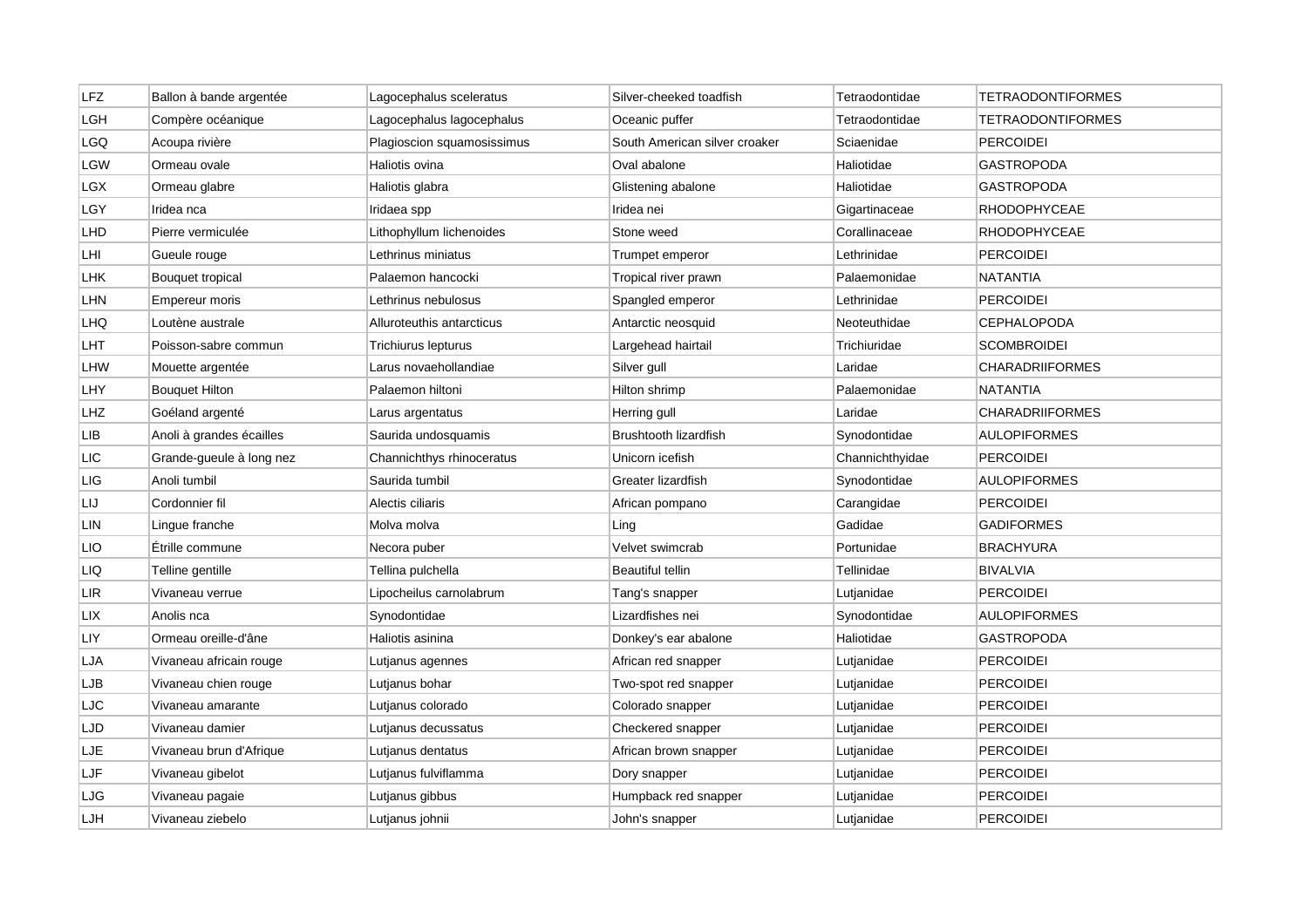| LJI        | Vivaneau sarde grise        | Lutjanus griseus         | Grey snapper              | Lutjanidae       | <b>PERCOIDEI</b>   |
|------------|-----------------------------|--------------------------|---------------------------|------------------|--------------------|
| LJJ        | Vivaneau chien              | Lutjanus jocu            | Dog snapper               | Lutjanidae       | <b>PERCOIDEI</b>   |
| LJK        | Vivaneau églefin            | Lutjanus monostigma      | One-spot snapper          | Lutjanidae       | <b>PERCOIDEI</b>   |
| LJL        | Vivaneau gros yeux          | Lutjanus lutjanus        | Bigeye snapper            | Lutjanidae       | <b>PERCOIDEI</b>   |
| LJM        | Vivaneau voyeur             | Lutjanus mahogoni        | Mahogany snapper          | Lutjanidae       | <b>PERCOIDEI</b>   |
| LJN        | Vivaneau sorbe              | Lutjanus analis          | Mutton snapper            | Lutjanidae       | <b>PERCOIDEI</b>   |
| LJO        | Vivaneau de Gorée           | Lutjanus goreensis       | Gorean snapper            | Lutjanidae       | <b>PERCOIDEI</b>   |
| LJP        | Vivaneau dent-chien         | Lutjanus apodus          | Schoolmaster snapper      | Lutjanidae       | <b>PERCOIDEI</b>   |
| LJR        | Vivaneau radis              | Lutjanus aratus          | Mullet snapper            | Lutjanidae       | <b>PERCOIDEI</b>   |
| LJS        | Vivaneau rose               | Lutjanus guttatus        | Spotted rose snapper      | Lutjanidae       | PERCOIDEI          |
| LJT        | Vivaneau cramoisi           | Lutjanus erythropterus   | Crimson snapper           | Lutjanidae       | <b>PERCOIDEI</b>   |
| LJU        | Vivaneau oreille noire      | Lutjanus buccanella      | <b>Blackfin snapper</b>   | Lutjanidae       | <b>PERCOIDEI</b>   |
| LJV        | Vivaneau queue noire        | Lutjanus fulvus          | Blacktail snapper         | Lutjanidae       | <b>PERCOIDEI</b>   |
| LJW        | Vivaneau charbonnier        | Lutjanus novemfasciatus  | Pacific dog snapper       | Lutjanidae       | <b>PERCOIDEI</b>   |
| LJY        | Vivaneau cubera             | Lutjanus cyanopterus     | Cubera snapper            | Lutjanidae       | <b>PERCOIDEI</b>   |
| LKC        | Crevette naine rayée        | Plesionika acanthonotus  | Lesser striped shrimp     | Pandalidae       | <b>NATANTIA</b>    |
| LKD        | Anatifes Lepadidae nca      | Lepadidae                | Lepadidae barnacles nei   | Lepadidae        | <b>THORACICA</b>   |
| LKG        | Sivade cristal              | Leptochela gracilis      | Lesser glass shrimp       | Pasiphaeidae     | <b>NATANTIA</b>    |
| LKH        | Sauté Wellington            | Lipkius holthuisi        | Wellington shrimp         | Nematocarcinidae | <b>NATANTIA</b>    |
| LKI        | Bouquet de lagune           | Palaemonetes schmitti    | Lagoon shrimp             | Palaemonidae     | <b>NATANTIA</b>    |
| LKJ        | Crevette profonde italienne | Plesionika gigliolii     | Italian deep-sea shrimp   | Pandalidae       | <b>NATANTIA</b>    |
| LKK        | Bouquet mississippi         | Palaemonetes kadiakensis | Mississippi grass shrimp  | Palaemonidae     | <b>NATANTIA</b>    |
| LKL        | Crevette gondwana           | Plesionika alcocki       | Gondwana striped shrimp   | Pandalidae       | <b>NATANTIA</b>    |
| LKN        | Crevette catalane           | Plesionika antigai       | Catalonian striped shrimp | Pandalidae       | <b>NATANTIA</b>    |
| LKO        | Crevette flèche             | Plesionika heterocarpus  | Arrow shrimp              | Pandalidae       | <b>NATANTIA</b>    |
| <b>LKP</b> | Poisson-sabre bécune        | Lepturacanthus pantului  | Coromandel hairtail       | Trichiuridae     | <b>SCOMBROIDEI</b> |
| LKR        | Grande verrue tigre         | Otolithes ruber          | Tigertooth croaker        | Sciaenidae       | <b>PERCOIDEI</b>   |
| LKS        | Crevette gladiateur rayée   | Plesionika ensis         | Striped gladiator shrimp  | Pandalidae       | <b>NATANTIA</b>    |
| LKT        | Crevette dorée              | Plesionika martia        | Golden shrimp             | Pandalidae       | <b>NATANTIA</b>    |
| LKV        | Tortue olivatre             | Lepidochelys olivacea    | Olive ridley turtle       | Cheloniidae      | TESTUDINES         |
| LKW        | Crevette édouard            | Plesionika edwardsii     | Striped soldier shrimp    | Pandalidae       | <b>NATANTIA</b>    |
| LKY        | Tortue de Kemp              | Lepidochelys kempii      | Kemp's ridley turtle      | Cheloniidae      | <b>TESTUDINES</b>  |
| <b>LLF</b> | Telline langue de chat      | Tellina linguafelis      | Cat's tonque tellin       | Tellinidae       | <b>BIVALVIA</b>    |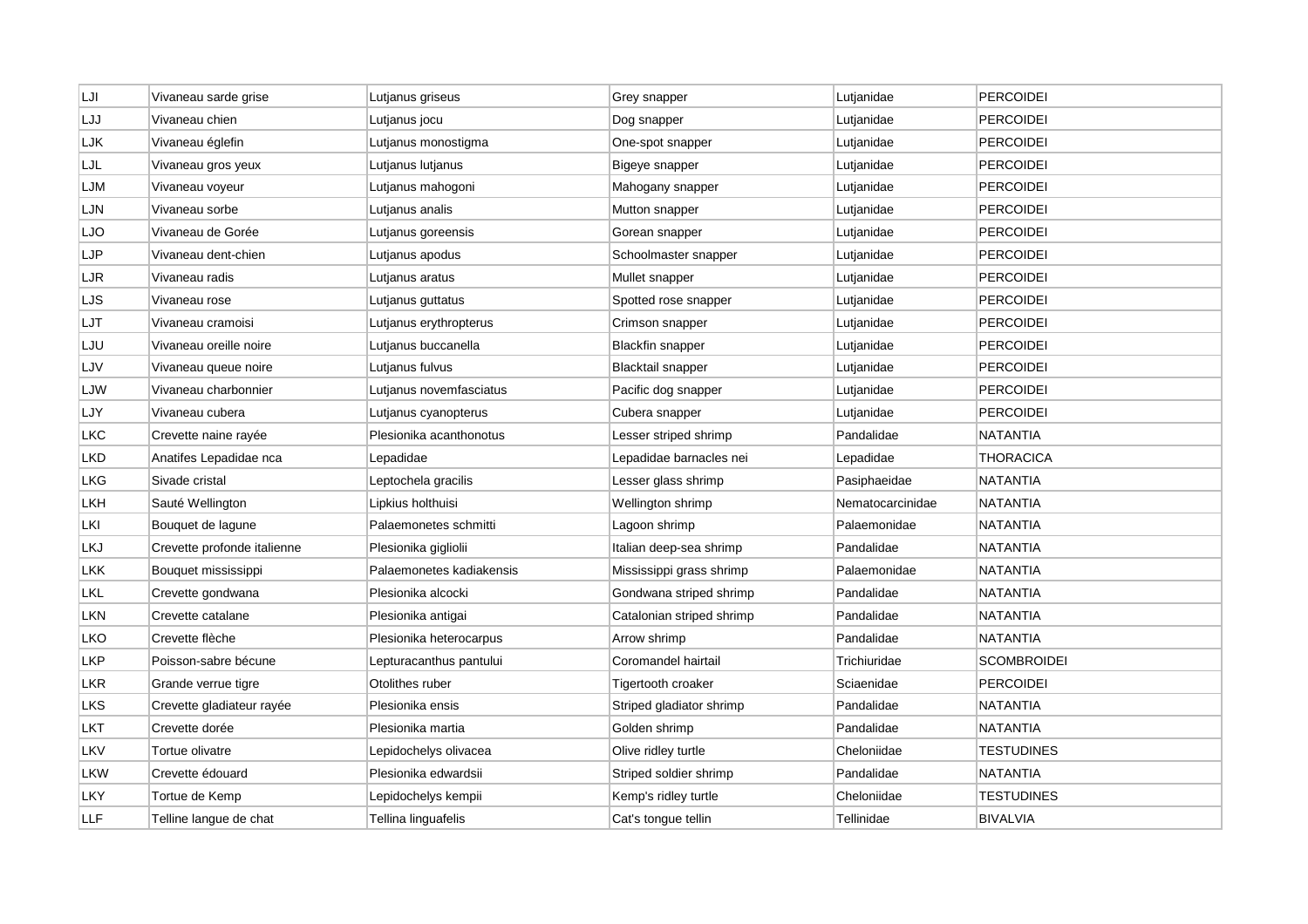| <b>LLO</b> | Lépisosté osseux          | Lepisosteus osseus       | Longnose gar                | Lepisosteidae  | <b>LEPISOSTEIFORMES</b>  |
|------------|---------------------------|--------------------------|-----------------------------|----------------|--------------------------|
| <b>LLQ</b> | Cacahouète des Caraïbes   | Palinurellus gundlachi   | Caribbean furry lobster     | Synaxidae      | <b>REPTANTIA</b>         |
| <b>LLS</b> | Garpique alligator        | Atractosteus spatula     | Alligator gar               | Lepisosteidae  | <b>LEPISOSTEIFORMES</b>  |
| LLW        | Cacahouète indo-pacifique | Palinurellus wieneckii   | Indo-Pacific furry lobster  | Synaxidae      | <b>REPTANTIA</b>         |
| LLX        | Telline rugueuse          | Tellina palatam          | Palate tellin               | Tellinidae     | <b>BIVALVIA</b>          |
| LMA        | Petite taupe              | Isurus paucus            | Longfin mako                | Lamnidae       | <b>LAMNIFORMES</b>       |
| LMD        | Requin-taupe saumon       | Lamna ditropis           | Salmon shark                | Lamnidae       | LAMNIFORMES              |
| LMM        | Crapet arlequin           | Lepomis macrochirus      | Bluegill                    | Centrarchidae  | <b>PERCOIDEI</b>         |
| LMO        | Requin lutin              | Mitsukurina owstoni      | Goblin shark                | Mitsukurinidae | <b>LAMNIFORMES</b>       |
| LMP        | Requin grande guele       | Megachasma pelagios      | Megamouth shark             | Megachasmidae  | <b>LAMNIFORMES</b>       |
| LMQ        | Bouquet des étangs        | Palaemonetes antennarius | Pond shrimp                 | Palaemonidae   | <b>NATANTIA</b>          |
| LMS        | Langouste de vase         | Panulirus polyphagus     | Mud spiny lobster           | Palinuridae    | <b>REPTANTIA</b>         |
| LMT        | Requin grandes ailes      | Lamiopsis temmincki      | <b>Broadfin shark</b>       | Carcharhinidae | <b>CARCHARHINIFORMES</b> |
| LMW        | Bouquet des marées        | Palaemon ritteri         | Barred grass shrimp         | Palaemonidae   | <b>NATANTIA</b>          |
| LNF        | Lanterne de Dofleini      | Lobianchia dofleini      | Dofleini's lantern fish     | Myctophidae    | <b>MYCTOPHIFORMES</b>    |
| LNJ        | Laminaire du Japon        | Laminaria japonica       | Japanese kelp               | Laminariaceae  | PHAEOPHYCEAE             |
| LNM        | Musso panache             | Selene vomer             | Lookdown                    | Carangidae     | <b>PERCOIDEI</b>         |
| <b>LNP</b> | Musso pacifique           | Selene peruviana         | Peruvian moonfish           | Carangidae     | <b>PERCOIDEI</b>         |
| LNV        | Musso corcovade           | Selene brevoortii        | Hairfin lookdown            | Carangidae     | <b>PERCOIDEI</b>         |
| LNX        | Grand couteau             | Solen grandis            | Grand razor shell           | Solenidae      | <b>BIVALVIA</b>          |
| LNZ        | Lingues nca               | Molva spp                | Lings nei                   | Gadidae        | <b>GADIFORMES</b>        |
| LOA        | Langouste d'Australie     | Panulirus cygnus         | Australian spiny lobster    | Palinuridae    | <b>REPTANTIA</b>         |
| LOB        | Croupia roche             | Lobotes surinamensis     | Tripletail                  | Lobotidae      | <b>PERCOIDEI</b>         |
| LOF        | Langouste Juan Fernandez  | Jasus frontalis          | Juan Fernandez rock lobster | Palinuridae    | <b>REPTANTIA</b>         |
| LOG        | Langouste d'Océanie       | Jasus verreauxi          | Green rock lobster          | Palinuridae    | <b>REPTANTIA</b>         |
| LOJ        | Langouste diablotin       | Panulirus longipes       | Longlegged spiny lobster    | Palinuridae    | <b>REPTANTIA</b>         |
| <b>LOK</b> | Langouste festonnée       | Panulirus homarus        | Scalloped spiny lobster     | Palinuridae    | <b>REPTANTIA</b>         |
| LOO        | Requin féroce             | Odontaspis ferox         | Smalltooth sand tiger       | Odontaspididae | <b>LAMNIFORMES</b>       |
| LOQ        | Galathées                 | Galatheidae              | Craylets, squat lobsters    | Galatheidae    | <b>ANOMURA</b>           |
| LOS        | Cigales nca               | Scyllaridae              | Slipper lobsters nei        | Scyllaridae    | <b>REPTANTIA</b>         |
| LOT        | Thon mignon               | Thunnus tonggol          | Longtail tuna               | Scombridae     | <b>SCOMBROIDEI</b>       |
| LOW        | Goéland brun              | Larus fuscus             | Lesser black-backed gull    | Laridae        | <b>CHARADRIIFORMES</b>   |
| LOX        | Langoustes, homards nca   | Reptantia                | Lobsters nei                |                | <b>REPTANTIA</b>         |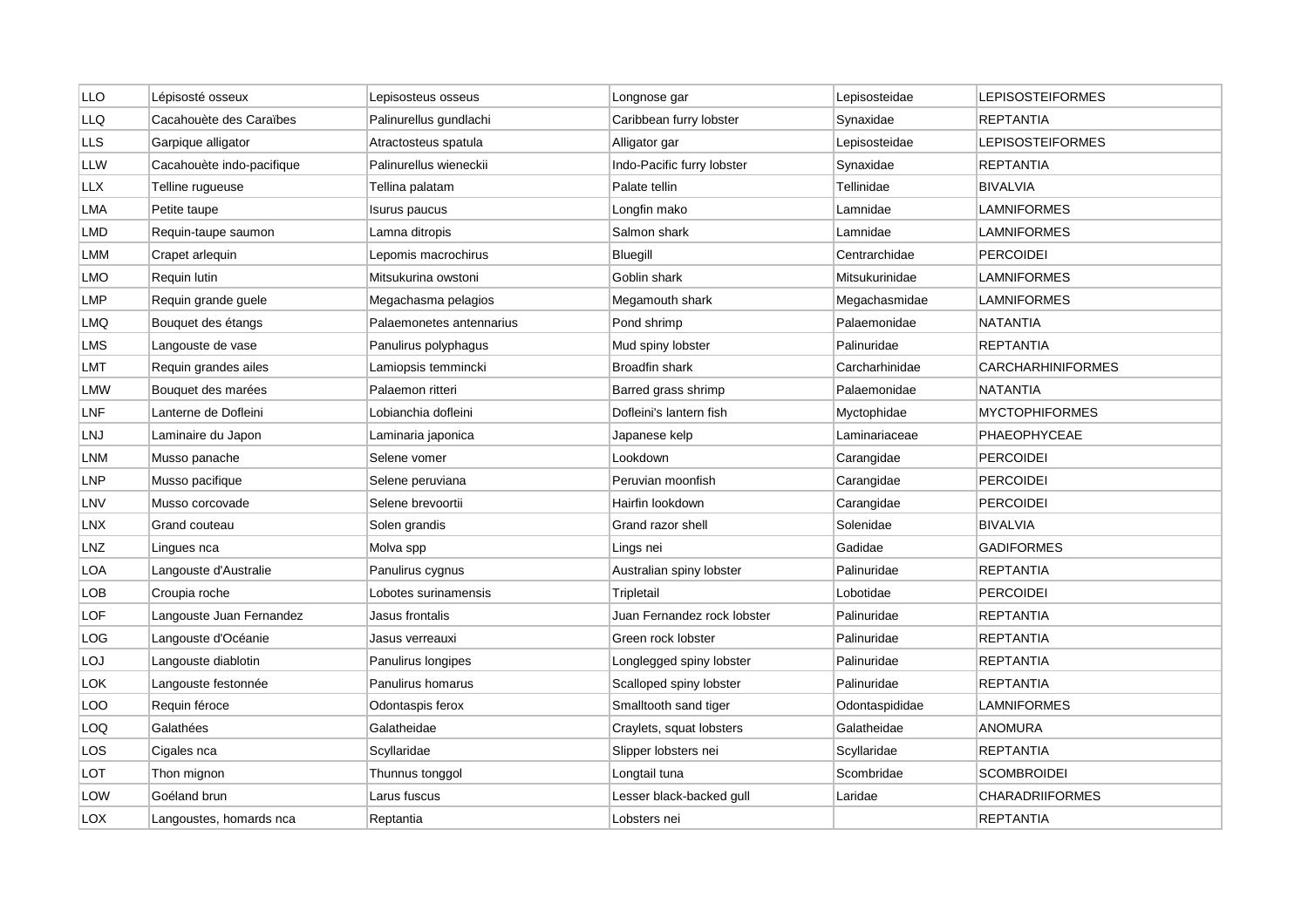| LOY        | Langouste royale           | Panulirus regius         | Royal spiny lobster        | Palinuridae     | REPTANTIA              |
|------------|----------------------------|--------------------------|----------------------------|-----------------|------------------------|
| LOZ        | Croupia roche du Pacifique | Lobotes pacificus        | Pacific tripletail         | Lobotidae       | <b>PERCOIDEI</b>       |
| <b>LPW</b> | <b>Brotule barbiche</b>    | Lepophidium brevibarbe   | Shortbeard cusk-eel        | Ophidiidae      | <b>OPHIDIIFORMES</b>   |
| <b>LPX</b> | Limaces de mer nca         | Liparidae                | Snailfishes nei            | Liparidae       | <b>SCORPAENIFORMES</b> |
| <b>LPZ</b> | Patelles nca               | Patella spp              | Limpets nei                | Patellidae      | <b>GASTROPODA</b>      |
| LQA        | Étrille arquée             | Liocarcinus arcuatus     | Arched swimming crab       | Portunidae      | BRACHYURA              |
| LQB        | Lucine boréale             | Lucinoma borealis        | Northern lucina            | Lucinidae       | <b>BIVALVIA</b>        |
| LQC        | Patelle de la Méditerranée | Patella caerulea         | Rayed mediterranean limpet | Patellidae      | GASTROPODA             |
| LQD        | Laminaire digitée          | Laminaria digitata       | Tangle                     | Laminariaceae   | PHAEOPHYCEAE           |
| LQF        | Patelle foncée             | Patella ferruginea       | Ferreous limpet            | Patellidae      | <b>GASTROPODA</b>      |
| LQG        | Malletia de Kerguelen      | Malletia gigantea        | Kerguelen malletia         | Malletiidae     | <b>BIVALVIA</b>        |
| LQH        | Squille lézard géante      | Lysiosquilla hoevenii    | Lizard mantis              | Lysiosquillidae | <b>STOMATOPODA</b>     |
| LQI        | Limopsis antarctique       | Limopsis marionensis     | Antarctic airy limopsis    | Limopsidae      | <b>BIVALVIA</b>        |
| LQJ        | Patelle géante             | Lottia gigantea          | Giant owl limpet           | Lottiidae       | <b>GASTROPODA</b>      |
| LQK        | Turban incisé              | Lithopoma caelatum       | Carved star-shell          | Turbinidae      | <b>GASTROPODA</b>      |
| LQL        | Galathée pélagique         | Pleuroncodes planipes    | Pelagic red crab           | Galatheidae     | <b>ANOMURA</b>         |
| LQN        | Patelle de Safi            | Patella nigra            | <b>Black limpet</b>        | Patellidae      | <b>GASTROPODA</b>      |
| LQO        | Empereur orné              | Lethrinus ornatus        | Ornate emperor             | Lethrinidae     | <b>PERCOIDEI</b>       |
| LQP        | Squille rayée              | Lysiosquilla panamica    | Striped mantis             | Lysiosquillidae | STOMATOPODA            |
| LQQ        | Ormeau aplati              | Haliotis planata         | Planate abalone            | Haliotidae      | GASTROPODA             |
| LQR        | Patelle ponctuée           | Patella rustica          | <b>Rustic limpet</b>       | Patellidae      | <b>GASTROPODA</b>      |
| LQS        | Squille douce              | Lysiosquilla scabricauda | Smooth mantis shrimp       | Lysiosquillidae | <b>STOMATOPODA</b>     |
| LQT        | Acmée râpe                 | Lottia limatula          | File limpet                | Lottiidae       | GASTROPODA             |
| LQU        | Lucine pale                | Loripes lucinalis        | Pale lucina                | Lucinidae       | <b>BIVALVIA</b>        |
| LQV        | Étrille lisse              | Liocarcinus vernalis     | Smooth swimcrab            | Portunidae      | <b>BRACHYURA</b>       |
| LQW        | Ormeau bigarre             | Haliotis varia           | Variable abalone           | Haliotidae      | <b>GASTROPODA</b>      |
| LQX        | Laminaire saccharine       | Laminaria saccharina     | Sea belt                   | Laminariaceae   | PHAEOPHYCEAE           |
| LQY        | Patelle rude               | Patella ulyssiponensis   | Rough limpet               | Patellidae      | GASTROPODA             |
| LQZ        | Étrilles Liocarcinus nca   | Liocarcinus spp          | Liocarcinus swimcrabs nei  | Portunidae      | <b>BRACHYURA</b>       |
| LRB        | Colas lavande              | Pristipomoides sieboldii | Lavender jobfish           | Lutjanidae      | <b>PERCOIDEI</b>       |
| <b>LRC</b> | Vivanette japonaise        | Paracaesio caerulea      | Japanese snapper           | Lutjanidae      | <b>PERCOIDEI</b>       |
| LRG        | Vivanette Vanuatu          | Paracaesio gonzalesi     | Vanuatu snapper            | Lutjanidae      | <b>PERCOIDEI</b>       |
| LRH        | Labéo Roho                 | Labeo rohita             | Roho labeo                 | Cyprinidae      | <b>CYPRINIFORMES</b>   |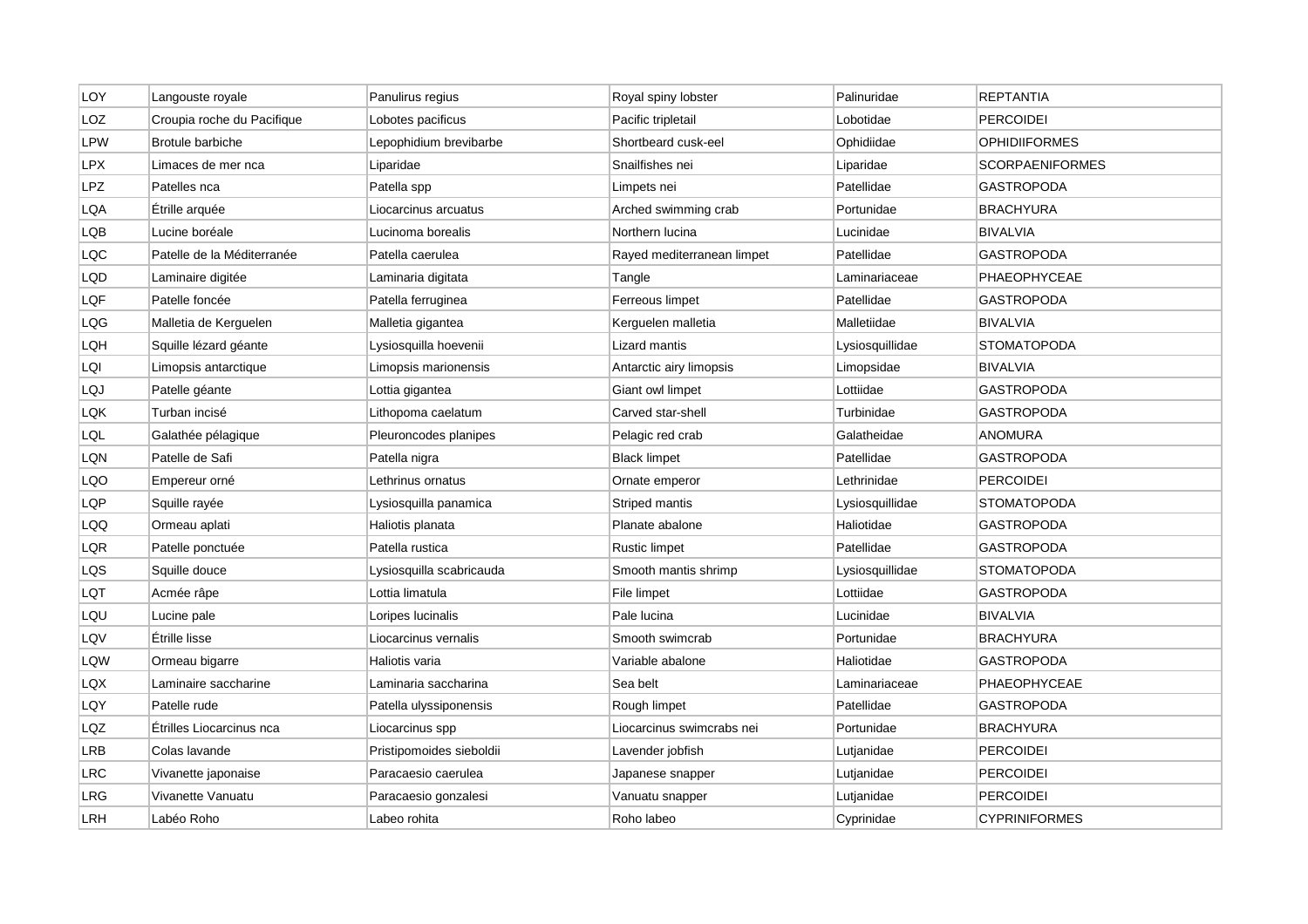| LRI        | Colas à bandes dorées        | Pristipomoides multidens       | Goldbanded jobfish             | Lutjanidae      | <b>PERCOIDEI</b>          |
|------------|------------------------------|--------------------------------|--------------------------------|-----------------|---------------------------|
| LRK        | Vivanette sellée             | Paracaesio kusakarii           | Saddle-back snapper            | Lutjanidae      | <b>PERCOIDEI</b>          |
| <b>LRO</b> | Sélar oeil de boeuf          | Selar boops                    | Oxeye scad                     | Carangidae      | <b>PERCOIDEI</b>          |
| LRU        | Colas dentu                  | Pristipomoides typus           | Sharptooth jobfish             | Lutjanidae      | <b>PERCOIDEI</b>          |
| LRX        | Vivanette queue jaune        | Paracaesio xanthura            | Yellowtail blue snapper        | Lutjanidae      | <b>PERCOIDEI</b>          |
| LRY        | Colas orné                   | Pristipomoides argyrogrammicus | Ornate jobfish                 | Lutjanidae      | <b>PERCOIDEI</b>          |
| LRZ        | Littorine rugueuse           | Littoraria scabra              | Rough periwinkle               | Littorinidae    | <b>GASTROPODA</b>         |
| LSF        | Varech                       | Alphestes afer                 | Mutton hamlet                  | Serranidae      | <b>PERCOIDEI</b>          |
| <b>LSJ</b> | Sélar subari                 | Alepes djedaba                 | Shrimp scad                    | Carangidae      | <b>PERCOIDEI</b>          |
| LSN        | Sélar aile noire             | Alepes melanoptera             | Blackfin scad                  | Carangidae      | <b>PERCOIDEI</b>          |
| LSQ        | Bouc nez lamelleux           | Latreutes laminirostris        | Platenose shrimp               | Hippolytidae    | <b>NATANTIA</b>           |
| LST        | Varech veiné                 | Alphestes multiguttatus        | Rivulated mutton hamlet        | Serranidae      | <b>PERCOIDEI</b>          |
| LSV        | Sélar harengule              | Alepes vari                    | Herring scad                   | Carangidae      | <b>PERCOIDEI</b>          |
| LSZ        | Lamproie arctique            | Lethenteron camtschaticum      | Arctic lamprey                 | Petromyzontidae | <b>PETROMYZONTIFORMES</b> |
| <b>LTA</b> | Thonine commune              | Euthynnus alletteratus         | Little tunny(=Atl.black skipj) | Scombridae      | <b>SCOMBROIDEI</b>        |
| LTD        | Cordonnier plume             | Alectis indicus                | Indian threadfish              | Carangidae      | <b>PERCOIDEI</b>          |
| LTJ        | Vivaneau soie                | Lutjanus vivanus               | Silk snapper                   | Lutjanidae      | <b>PERCOIDEI</b>          |
| LTK        | <b>Empereur Saint Pierre</b> | Lethrinus harak                | Thumbprint emperor             | Lethrinidae     | <b>PERCOIDEI</b>          |
| LTN        | Empereur atlantique          | Lethrinus atlanticus           | Atlantic emperor               | Lethrinidae     | <b>PERCOIDEI</b>          |
| LTQ        | Empereur mahsena             | Lethrinus mahsena              | Sky emperor                    | Lethrinidae     | <b>PERCOIDEI</b>          |
| LTS        | <b>Empereur lentille</b>     | Lethrinus lentjan              | Pink ear emperor               | Lethrinidae     | <b>PERCOIDEI</b>          |
| <b>LTZ</b> | Bouc nez émoussé             | Latreutes planirostris         | Flatnose shrimp                | Hippolytidae    | <b>NATANTIA</b>           |
| LUB        | Vivaneau bourgeois           | Lutjanus sebae                 | Emperor red snapper            | Lutjanidae      | <b>PERCOIDEI</b>          |
| LUJ        | Vivaneau à bande brune       | Lutjanus vitta                 | Brownstripe red snapper        | Lutjanidae      | <b>PERCOIDEI</b>          |
| <b>LUK</b> | Musso africain               | Selene dorsalis                | African moonfish               | Carangidae      | <b>PERCOIDEI</b>          |
| LUM        | Lompe                        | Cyclopterus lumpus             | Lumpfish(=Lumpsucker)          | Cyclopteridae   | <b>SCORPAENIFORMES</b>    |
| LUQ        | Bouc oso                     | Latreutes acicularis           | Hoso shrimp                    | Hippolytidae    | <b>NATANTIA</b>           |
| LUV        | Vivaneau maori               | Lutjanus rivulatus             | <b>Blubberlip snapper</b>      | Lutjanidae      | <b>PERCOIDEI</b>          |
| <b>LVA</b> | Mouette atricille            | Larus atricilla                | Laughing gull                  | Laridae         | <b>CHARADRIIFORMES</b>    |
| LVB        | Laurencia-cerises            | Laurencia obtusa               | Blunt laurenzia                | Rhodomelaceae   | <b>RHODOPHYCEAE</b>       |
| <b>LVC</b> | Coque lisse norvégienne      | Laevicardium crassum           | Norwegian egg cockle           | Cardiidae       | <b>BIVALVIA</b>           |
| <b>LVD</b> | Loquettes nca                | Zoarcidae                      | Eelpouts nei                   | Zoarcidae       | <b>ZOARCOIDEI</b>         |
| <b>LVF</b> | Laurencia du Pacifique       | Laurencia pacifica             | Pacific laurenzia              | Rhodomelaceae   | <b>RHODOPHYCEAE</b>       |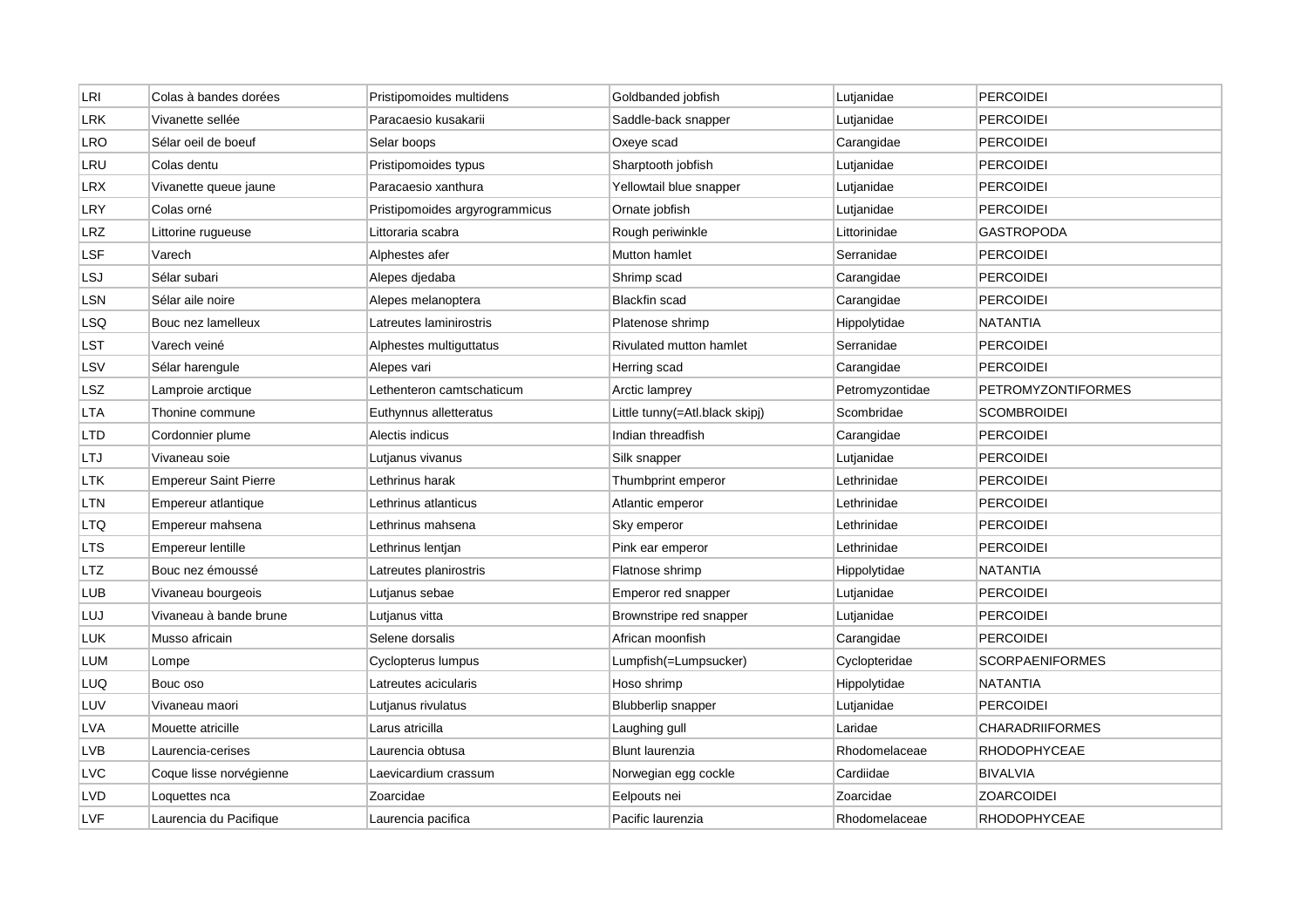| <b>LVG</b> | Vivaneau de Papua           | Lutjanus goldiei           | Papuan black snapper      | Lutjanidae       | <b>PERCOIDEI</b>        |
|------------|-----------------------------|----------------------------|---------------------------|------------------|-------------------------|
| LVH        | Goéland d'Audouin           | Larus audouinii            | Audouin's gull            | Laridae          | <b>CHARADRIIFORMES</b>  |
| LVJ        | Goéland leucophée           | Larus cachinnans           | Yellow-legged gull        | Laridae          | <b>CHARADRIIFORMES</b>  |
| LVK        | Vivaneau à raies bleues     | Lutjanus kasmira           | Common bluestripe snapper | Lutjanidae       | <b>PERCOIDEI</b>        |
| <b>LVL</b> | Bucarde lisse géante        | Laevicardium elatum        | Giant Pacific egg cockle  | Cardiidae        | <b>BIVALVIA</b>         |
| LVN        | Vivaneau doré               | Lutjanus fulgens           | Golden African snapper    | Lutjanidae       | <b>PERCOIDEI</b>        |
| <b>LVO</b> | Coque lisse sillonnée       | Laevicardium oblongum      | Oblong egg cockle         | Cardiidae        | <b>BIVALVIA</b>         |
| LVS        | Laurencia renflée           | Laurencia sinicola         | Swollen laurenzia         | Rhodomelaceae    | RHODOPHYCEAE            |
| LVT        | Lépisosté tacheté           | Lepisosteus oculatus       | Spotted gar               | Lepisosteidae    | <b>LEPISOSTEIFORMES</b> |
| LVU        | Goéland marin               | Larus marinus              | Great black-backed gull   | Laridae          | <b>CHARADRIIFORMES</b>  |
| <b>LVV</b> | Bucarde lisse des Caraïbes  | Laevicardium laevigatum    | Common egg cockle         | Cardiidae        | <b>BIVALVIA</b>         |
| <b>LVW</b> | Goéland arctique            | Larus glaucoides           | Iceland gull              | Laridae          | <b>CHARADRIIFORMES</b>  |
| LVY        | Goéland bourgmestre         | Larus hyperboreus          | Glaucous gull             | Laridae          | <b>CHARADRIIFORMES</b>  |
| <b>LVZ</b> | Mouette de Sabine           | Larus sabini               | Sabine's gull             | Laridae          | <b>CHARADRIIFORMES</b>  |
| LWA        | Colas drapeau               | Pristipomoides auricilla   | Goldflag jobfish          | Lutjanidae       | <b>PERCOIDEI</b>        |
| LWE        | Vivaneau encrier            | Lutjanus ehrenbergii       | Blackspot snapper         | Lutjanidae       | <b>PERCOIDEI</b>        |
| LWF        | Colas oeil doré             | Pristipomoides flavipinnis | Golden eye jobfish        | Lutjanidae       | <b>PERCOIDEI</b>        |
| LWJ        | Vivaneau huachinango        | Lutjanus jordani           | Jordan's snapper          | Lutjanidae       | <b>PERCOIDEI</b>        |
| LWL        | Vivaneau à raies jaunes     | Lutjanus lemniscatus       | Yellowstreaked snapper    | Lutjanidae       | <b>PERCOIDEI</b>        |
| LWN        | Vivaneau strié              | Lutjanus coeruleolineatus  | Blueline snapper          | Lutjanidae       | <b>PERCOIDEI</b>        |
| LWO        | Empereur à bandes oranges   | Lethrinus obsoletus        | Orange-striped emperor    | Lethrinidae      | <b>PERCOIDEI</b>        |
| LWP        | Vivaneau garance            | Lutjanus peru              | Pacific red snapper       | Lutjanidae       | <b>PERCOIDEI</b>        |
| LWQ        | Vivaneau à cinq bandes      | Lutjanus quinquelineatus   | Five-lined snapper        | Lutjanidae       | <b>PERCOIDEI</b>        |
| LWR        | Vivanette cacao             | Paracaesio stonei          | Cocoa snapper             | Lutjanidae       | <b>PERCOIDEI</b>        |
| LWT        | Vivaneau de Timor           | Lutjanus timorensis        | Timor snapper             | Lutjanidae       | <b>PERCOIDEI</b>        |
| <b>LWX</b> | Colas nca                   | Pristipomoides spp         | Jobfishes nei             | Lutjanidae       | <b>PERCOIDEI</b>        |
| LWZ        | Colas bagnard               | Pristipomoides zonatus     | Oblique-banded snapper    | Lutjanidae       | <b>PERCOIDEI</b>        |
| <b>LXA</b> | Coralliophile-tour de Babel | Latiaxis babelis           | Babel's latiaxis          | Coralliophilidae | <b>GASTROPODA</b>       |
| LXE        | Empereur capitaine          | Lethrinus erythracanthus   | Orange-spotted emperor    | Lethrinidae      | <b>PERCOIDEI</b>        |
| LXF        | Lessonie brunatre           | Lessonia fuscescens        | Southern brown kelp       | Lessoniaceae     | PHAEOPHYCEAE            |
| LXK        | Grande lycode               | Lycodes esmarkii           | Greater eelpout           | Zoarcidae        | <b>ZOARCOIDEI</b>       |
| LXN        | Empereur bec-de-cane        | Lethrinus xanthochilus     | Yellowlip emperor         | Lethrinidae      | <b>PERCOIDEI</b>        |
| <b>LXP</b> | Corail foliace              | Leptoseris papyracea       | Leaf coral                | Agariciidae      | <b>ANTHOZOA</b>         |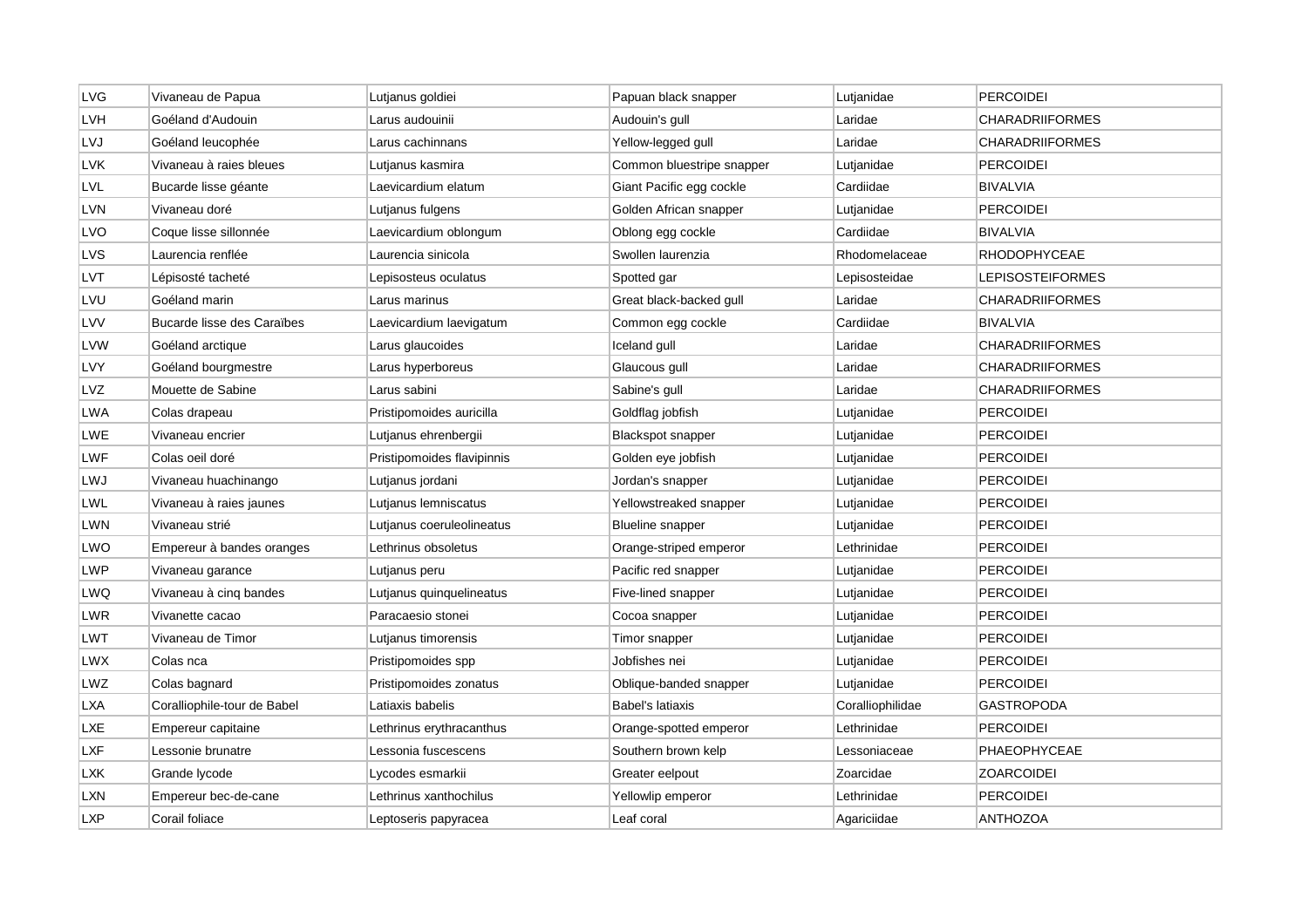| <b>LXS</b> | Lépisostés nca             | Lepisosteidae            | Gars nei                      | Lepisosteidae   | LEPISOSTEIFORMES         |
|------------|----------------------------|--------------------------|-------------------------------|-----------------|--------------------------|
| <b>LXX</b> | Lanternules nca            | Myctophidae              | Lanternfishes nei             | Myctophidae     | <b>MYCTOPHIFORMES</b>    |
| <b>LYC</b> | Tambour à gros yeux        | Larimichthys croceus     | Large yellow croaker          | Sciaenidae      | <b>PERCOIDEI</b>         |
| LYD        | Lanterne crocodile         | Lampanyctus crocodilus   | Jewel lanternfish             | Myctophidae     | <b>MYCTOPHIFORMES</b>    |
| LYQ        | Squille lézard reine       | Lysiosquilla desaussurei | Queen lizard mantis           | Lysiosquillidae | <b>STOMATOPODA</b>       |
| <b>LYX</b> | Bouc méduse                | Latreutes anoplonyx      | Medusa shrimp                 | Hippolytidae    | <b>NATANTIA</b>          |
| LZI        | Mulet dos vert             | Chelon subviridis        | Greenback mullet              | Mugilidae       | <b>MUGILIFORMES</b>      |
| LZJ        | Vivaneau têtu              | Lutjanus sanguineus      | Humphead snapper              | Lutjanidae      | <b>PERCOIDEI</b>         |
| LZL        | Anoli brasil               | Saurida brasiliensis     | Brazilian lizardfish          | Synodontidae    | <b>AULOPIFORMES</b>      |
| LZM        | Mulet à grandes écailles   | Chelon macrolepis        | Largescale mullet             | Mugilidae       | <b>MUGILIFORMES</b>      |
| LZN        | Fuseau marron              | Leucozonia nassa         | <b>Chestnut latirus</b>       | Fasciolariidae  | GASTROPODA               |
| LZP        | Mulet joue d'or            | Chelon parsia            | Goldspot mullet               | Mugilidae       | <b>MUGILIFORMES</b>      |
| <b>LZS</b> | Mulet sauteur              | Liza saliens             | Leaping mullet                | Mugilidae       | <b>MUGILIFORMES</b>      |
| LZT        | Mulet tade                 | Chelon planiceps         | Tade gray mullet              | Mugilidae       | <b>MUGILIFORMES</b>      |
| LZV        | Mulet mopiro               | Liza vaigiensis          | Squaretail mullet             | Mugilidae       | <b>MUGILIFORMES</b>      |
| MAA        | Maquereau tacheté          | Scomber australasicus    | Blue mackerel                 | Scombridae      | <b>SCOMBROIDEI</b>       |
| MAB        | Badèche bonaci             | Mycteroperca bonaci      | <b>Black grouper</b>          | Serranidae      | <b>PERCOIDEI</b>         |
| <b>MAC</b> | Maquereau commun           | Scomber scombrus         | Atlantic mackerel             | Scombridae      | <b>SCOMBROIDEI</b>       |
| MAE        | Aigle de mer léopard       | Aetobatus narinari       | Spotted eagle ray             | Myliobatidae    | RAJIFORMES               |
| <b>MAG</b> | Mactre lisse               | Mactra glabrata          | Smooth mactra                 | Mactridae       | <b>BIVALVIA</b>          |
| <b>MAH</b> | Pétrel de Hall             | Macronectes halli        | Hall's giant petrel           | Procellariidae  | <b>PROCELLARIIFORMES</b> |
| MAI        | Pétrel géant               | Macronectes giganteus    | Antarctic giant petrel        | Procellariidae  | <b>PROCELLARIIFORMES</b> |
| MAK        | Taupes                     | Isurus spp               | Mako sharks                   | Lamnidae        | <b>LAMNIFORMES</b>       |
| MAL        | Vivaneau malabar           | Lutjanus malabaricus     | Malabar blood snapper         | Lutjanidae      | <b>PERCOIDEI</b>         |
| MAM        | Mammifères aquatiques nca  | Mammalia                 | Aquatic mammals nei           |                 | MAMMALIA MISCELLANEA     |
| MAN        | Mantes, diables de mer nca | Mobulidae                | Mantas, devil rays nei        | Mobulidae       | <b>RAJIFORMES</b>        |
| MAP        | Barracudine australe       | Magnisudis prionosa      | Southern barracudina          | Paralepididae   | <b>AULOPIFORMES</b>      |
| <b>MAR</b> | Mérou malabar              | Epinephelus malabaricus  | Malabar grouper               | Serranidae      | <b>PERCOIDEI</b>         |
| MAS        | Maquereau espagnol         | Scomber japonicus        | Chub mackerel                 | Scombridae      | <b>SCOMBROIDEI</b>       |
| MAT        | Mactres et spisules nca    | Mactridae                | Mactra surf clams nei         | Mactridae       | <b>BIVALVIA</b>          |
| <b>MAW</b> | Thazard blanc              | Scomberomorus tritor     | West African Spanish mackerel | Scombridae      | <b>SCOMBROIDEI</b>       |
| <b>MAX</b> | Maquereaux nca             | Scombridae               | Mackerels nei                 | Scombridae      | <b>SCOMBROIDEI</b>       |
| MAZ        | Maquereaux scomber nca     | Scomber spp              | Scomber mackerels nei         | Scombridae      | <b>SCOMBROIDEI</b>       |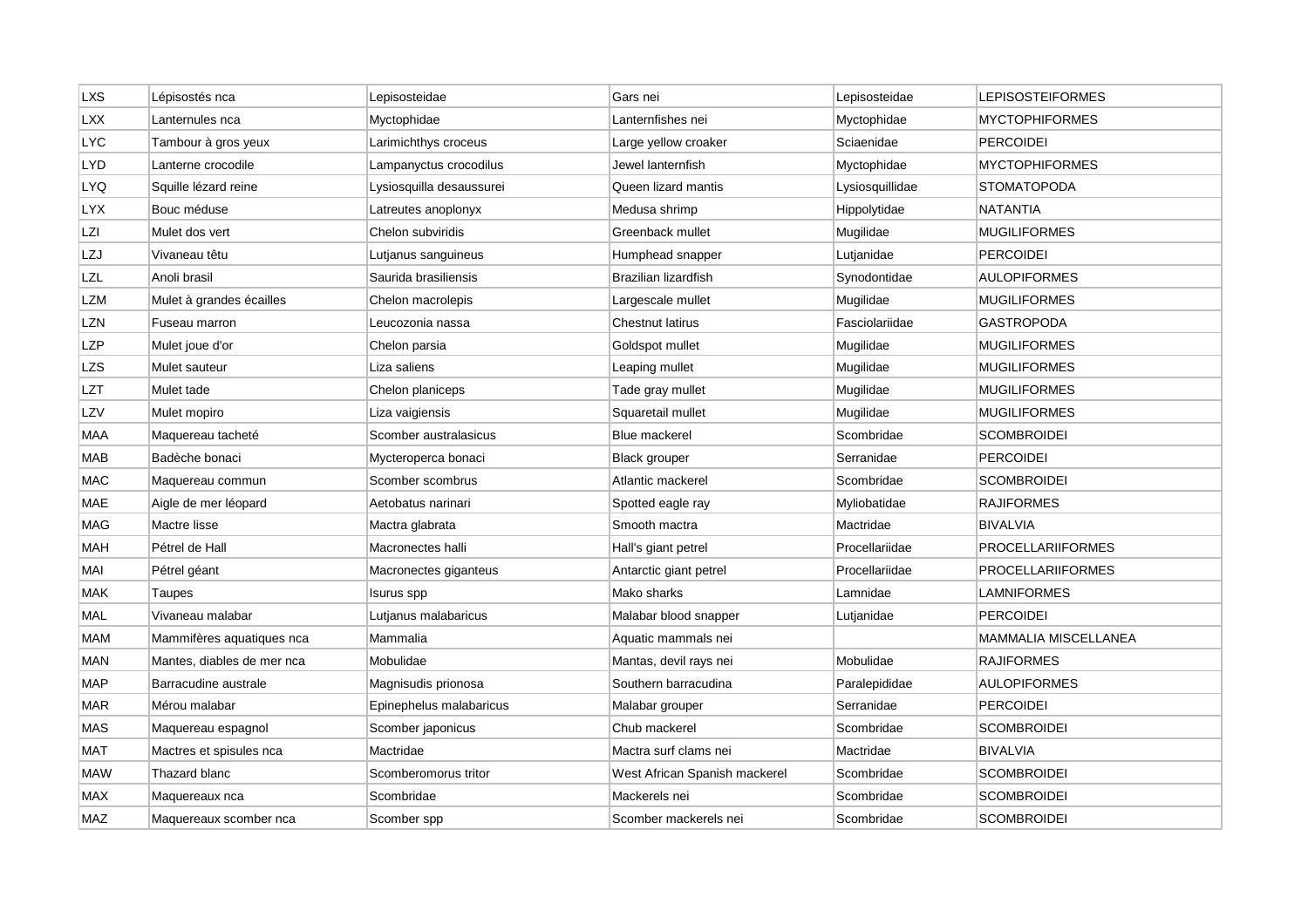| <b>MBA</b> | Bouquet d'Amazone            | Macrobrachium amazonicum    | Amazonian river prawn      | Palaemonidae   | <b>NATANTIA</b>          |
|------------|------------------------------|-----------------------------|----------------------------|----------------|--------------------------|
| <b>MBB</b> | Crevette queue verte         | Metapenaeus bennettae       | Greentail shrimp           | Penaeidae      | <b>NATANTIA</b>          |
| <b>MBF</b> | Gobie à tête plate           | Mesogobius batrachocephalus | Knout goby                 | Gobiidae       | <b>GOBIOIDEI</b>         |
| MBK        | Bouquet pintade              | Macrobrachium carcinus      | Painted river prawn        | Palaemonidae   | NATANTIA                 |
| <b>MBM</b> | Bouquet mousson              | Macrobrachium malcolmsonii  | Monsoon river prawn        | Palaemonidae   | <b>NATANTIA</b>          |
| <b>MBQ</b> | Strombe laiteux              | Strombus costatus           | Milk conch                 | Strombidae     | GASTROPODA               |
| <b>MBZ</b> | Balane géante                | Austromegabalanus psittacus | Giant barnacle             | Balanidae      | <b>THORACICA</b>         |
| MCD        | Lanterne de Madère           | Ceratoscopelus maderensis   | Madeira lantern fish       | Myctophidae    | <b>MYCTOPHIFORMES</b>    |
| <b>MCH</b> | Grenadier à gros yeux        | Macrourus holotrachys       | Bigeye grenadier           | Macrouridae    | <b>GADIFORMES</b>        |
| <b>MCL</b> | Arche crénelée               | Scapharca subcrenata        | Half-crenated ark          | Arcidae        | <b>BIVALVIA</b>          |
| <b>MCZ</b> | Macome de vase               | Macoma nasuta               | Bentnose macoma            | Tellinidae     | <b>BIVALVIA</b>          |
| <b>MDD</b> | Galathée gavroche            | Munida hispida              | Bristle squat lobster      | Galatheidae    | ANOMURA                  |
| <b>MDJ</b> | Crevette chamois kishi       | Metapenaeopsis dalei        | Kishi velvet shrimp        | Penaeidae      | <b>NATANTIA</b>          |
| <b>MDK</b> | Coque de lagune colorée      | Monodacna colorata          | Coloured lagoon cockle     | Cardiidae      | <b>BIVALVIA</b>          |
| <b>MDO</b> | Chirurgien chas-chas         | Acanthurus monroviae        | Monrovia doctorfish        | Acanthuridae   | <b>ACANTHUROIDEI</b>     |
| MDQ        | <b>Bucarde fraisine</b>      | Americardia media           | Atlantic strawberry cockle | Cardiidae      | <b>BIVALVIA</b>          |
| <b>MEC</b> | Langoustine de N.Ile-Zélande | Metanephrops challengeri    | New Zealand lobster        | Nephropidae    | <b>REPTANTIA</b>         |
| <b>MEG</b> | Cardine franche              | Lepidorhombus whiffiagonis  | Megrim                     | Scophthalmidae | <b>PLEURONECTIFORMES</b> |
| <b>MEK</b> | Crevette étincelle           | Metapenaeus alcocki         | Fire shrimp                | Penaeidae      | NATANTIA                 |
| <b>MEQ</b> | Crevette bossue              | Metapenaeopsis lamellata    | Humpback shrimp            | Penaeidae      | NATANTIA                 |
| <b>MES</b> | Menhaden du Pacifique        | Ethmidium maculatum         | Pacific menhaden           | Clupeidae      | <b>CLUPEIFORMES</b>      |
| <b>MET</b> | Crevettes Metapenaeus nca    | Metapenaeus spp             | Metapenaeus shrimps nei    | Penaeidae      | <b>NATANTIA</b>          |
| MEW        | Péponocéphale                | Peponocephala electra       | Melon-headed whale         | Delphinidae    | ODONTOCETI               |
| <b>MEX</b> | Crevette chamois tolo        | Metapenaeopsis toloensis    | Tolo velvet shrimp         | Penaeidae      | <b>NATANTIA</b>          |
| <b>MEZ</b> | Tonnelet lippu               | Malea pomum                 | Grinning tun               | Tonnidae       | <b>GASTROPODA</b>        |
| <b>MFD</b> | Langoustine de Chine         | Metanephrops sinensis       | China lobster              | Nephropidae    | <b>REPTANTIA</b>         |
| <b>MFF</b> | Blanche drapeau              | Eucinostomus melanopterus   | Flagfin mojarra            | Gerreidae      | <b>PERCOIDEI</b>         |
| <b>MFH</b> | Langoustine à bande rouge    | Metanephrops thomsoni       | Red-banded lobster         | Nephropidae    | <b>REPTANTIA</b>         |
| <b>MFI</b> | Langoustine des Caraïbes     | Metanephrops binghami       | Caribbean lobster          | Nephropidae    | <b>REPTANTIA</b>         |
| <b>MFJ</b> | Langoustine japonaise        | Metanephrops japonicus      | Japanese lobster           | Nephropidae    | <b>REPTANTIA</b>         |
| <b>MFL</b> | Langoustine du Nord-Ouest    | Metanephrops australiensis  | Northwest lobster          | Nephropidae    | <b>REPTANTIA</b>         |
| MFM        | Langoustine cuirassée        | Metanephrops formosanus     | Formosa lobster            | Nephropidae    | REPTANTIA                |
| <b>MFN</b> | Langoustine Neptune          | Metanephrops neptunus       | Neptune lobster            | Nephropidae    | <b>REPTANTIA</b>         |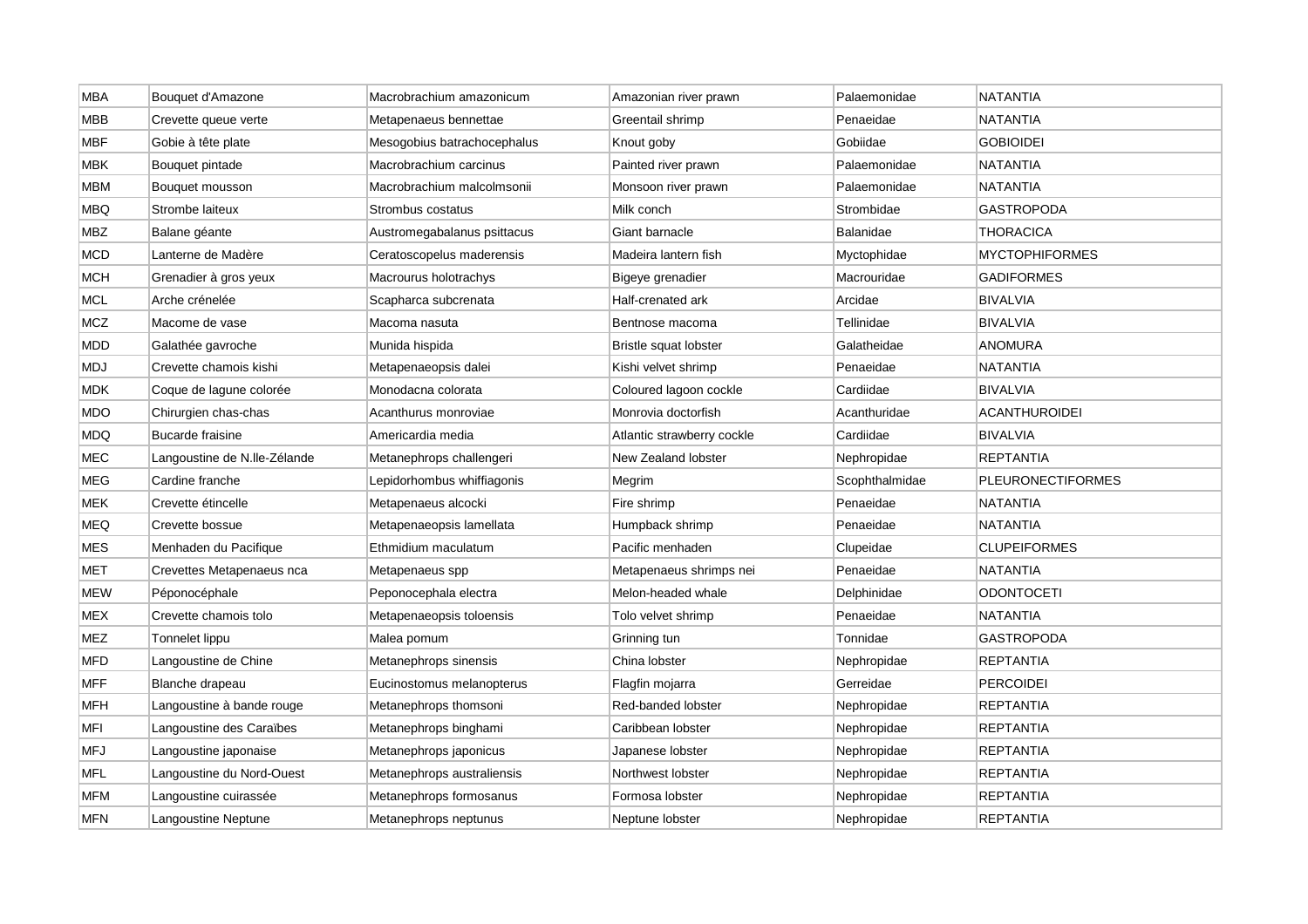| <b>MFQ</b> | Langoustine sculptée d'Okinawa | Metanephrops sagamiensis   | Okinawa sculptured lobster | Nephropidae     | <b>REPTANTIA</b>         |
|------------|--------------------------------|----------------------------|----------------------------|-----------------|--------------------------|
| <b>MFS</b> | Langoustine d'Uruguay          | Metanephrops rubellus      | Urugayian lobster          | Nephropidae     | <b>REPTANTIA</b>         |
| <b>MFU</b> | Langoustine d'Arafura          | Metanephrops arafurensis   | Arafura lobster            | Nephropidae     | <b>REPTANTIA</b>         |
| <b>MFX</b> | Méduse tête-de-choux           | Stomolophus meleagris      | Cannonball jellyfish       | Stomolophidae   | <b>SCYPHOZOA</b>         |
| <b>MGA</b> | Mulet doré                     | Liza aurata                | Golden grey mullet         | Mugilidae       | <b>MUGILIFORMES</b>      |
| <b>MGC</b> | Mulet porc                     | Liza ramada                | Thinlip grey mullet        | Mugilidae       | <b>MUGILIFORMES</b>      |
| <b>MGH</b> | Tonnelet du Pacifique          | Malea ringens              | Pacific cask shell         | Tonnidae        | <b>GASTROPODA</b>        |
| MGI        | Mulet parassi                  | Mugil incilis              | Parassi mullet             | Mugilidae       | <b>MUGILIFORMES</b>      |
| <b>MGR</b> | Maigre commun                  | Argyrosomus regius         | Meagre                     | Sciaenidae      | <b>PERCOIDEI</b>         |
| <b>MGU</b> | Mulet blanc                    | Mugil curema               | White mullet               | Mugilidae       | <b>MUGILIFORMES</b>      |
| MGX        | Poulamon du Pacifique          | Microgadus proximus        | Pacific tomcod             | Gadidae         | <b>GADIFORMES</b>        |
| MGZ        | Mélongène coco                 | Melongena patula           | Pacific melongena          | Melongenidae    | <b>GASTROPODA</b>        |
| MHA        | Menhaden tyran                 | Brevoortia tyrannus        | Atlantic menhaden          | Clupeidae       | <b>CLUPEIFORMES</b>      |
| <b>MHG</b> | Menhaden écailleux             | Brevoortia patronus        | Gulf menhaden              | Clupeidae       | <b>CLUPEIFORMES</b>      |
| <b>MHP</b> | Menhaden d'Argentine           | Brevoortia pectinata       | Argentine menhaden         | Clupeidae       | <b>CLUPEIFORMES</b>      |
| <b>MHS</b> | Menhaden du Brésil             | Brevoortia aurea           | Brazilian menhaden         | Clupeidae       | <b>CLUPEIFORMES</b>      |
| <b>MHT</b> | Menhaden jaune                 | Brevoortia smithi          | Yellowfin menhaden         | Clupeidae       | <b>CLUPEIFORMES</b>      |
| MIL.       | Chano                          | Chanos chanos              | Milkfish                   | Chanidae        | <b>GONORYNCHIFORMES</b>  |
| MIP        | Limande sole du Pacifique      | Microstomus pacificus      | Dover sole                 | Pleuronectidae  | <b>PLEURONECTIFORMES</b> |
| <b>MIQ</b> | Crabe caillou guinéen          | Menippe nodifrons          | Lumpy stone crab           | Xanthidae       | <b>BRACHYURA</b>         |
| <b>MIW</b> | Petit rorgual                  | Balaenoptera acutorostrata | Minke whale                | Balaenopteridae | <b>MYSTICETI</b>         |
| <b>MJB</b> | Crevette chamois barbulée      | Metapenaeopsis barbata     | Whiskered velvet shrimp    | Penaeidae       | <b>NATANTIA</b>          |
| MJD        | Crevette des récifs            | Metapenaeopsis borradailei | Reef shrimp                | Penaeidae       | NATANTIA                 |
| <b>MJE</b> | Crevette ceinture              | Metapenaeus intermedius    | Middle shrimp              | Penaeidae       | <b>NATANTIA</b>          |
| <b>MJG</b> | Crevette chamois caraïbe       | Metapenaeopsis goodei      | Caribbean velvet shrimp    | Penaeidae       | NATANTIA                 |
| MJI        | Crevette chamois gaill         | Metapenaeopsis crassissima | Scout velvet shrimp        | Penaeidae       | <b>NATANTIA</b>          |
| MJJ        | Crevette chamois ménestrel     | Metapenaeopsis hilarula    | Minstrel shrimp            | Penaeidae       | <b>NATANTIA</b>          |
| <b>MJK</b> | Crevette gingembre             | Metapenaeus kutchensis     | Ginger shrimp              | Penaeidae       | <b>NATANTIA</b>          |
| <b>MJP</b> | Crabe araignée du Panama       | Maiopsis panamensis        | Panamic spidercrab         | Majidae         | <b>BRACHYURA</b>         |
| MJQ        | Mitre corniculaire             | Mitra cornicula            | Horny miter                | Mitridae        | GASTROPODA               |
| <b>MJS</b> | Crevette émeraude              | Metapenaeus insolitus      | Emerald shrimp             | Penaeidae       | <b>NATANTIA</b>          |
| MJV        | Crevette chamois tora          | Metapenaeopsis acclivis    | Tora velvet shrimp         | Penaeidae       | NATANTIA                 |
| <b>MJX</b> | Martesie striée                | Martesia striata           | Striate martesia           | Pholadidae      | <b>BIVALVIA</b>          |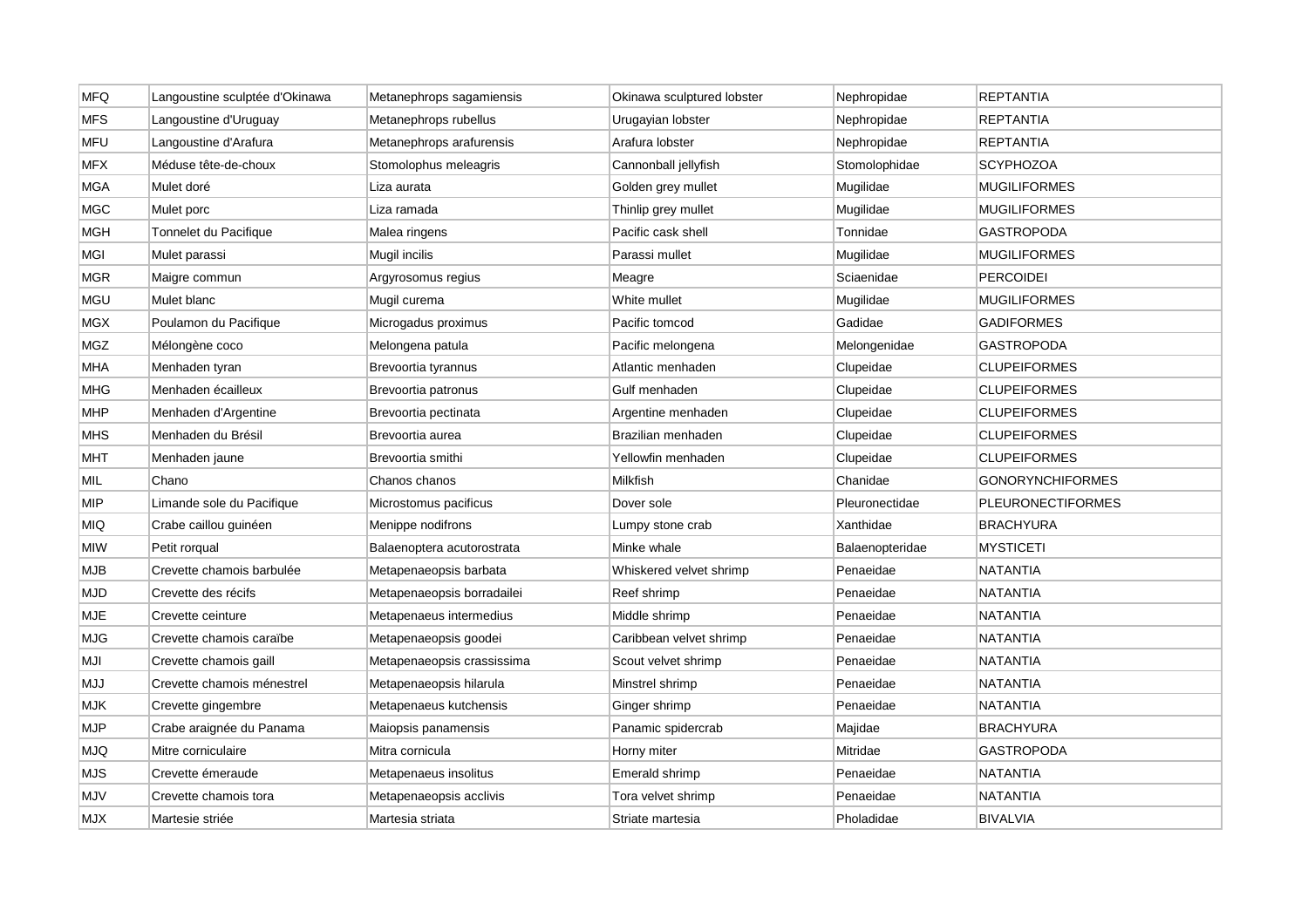| <b>MJY</b> | Crevette oiseau               | Metapenaeus lysianassa      | Bird shrimp                | Penaeidae       | <b>NATANTIA</b>          |
|------------|-------------------------------|-----------------------------|----------------------------|-----------------|--------------------------|
| <b>MKC</b> | Badèche blanche               | Mycteroperca cidi           | Venezuelan grouper         | Serranidae      | <b>PERCOIDEI</b>         |
| <b>MKD</b> | Macome américaine             | Macoma grandis              | Grand macoma               | Tellinidae      | <b>BIVALVIA</b>          |
| <b>MKF</b> | Mérou d'île                   | Mycteroperca fusca          | Island grouper             | Serranidae      | PERCOIDEI                |
| MKH        | Badèche galopin               | Mycteroperca phenax         | Scamp                      | Serranidae      | <b>PERCOIDEI</b>         |
| <b>MKJ</b> | Mérou golfe                   | Mycteroperca jordani        | Gulf grouper               | Serranidae      | <b>PERCOIDEI</b>         |
| <b>MKK</b> | Bouquet rizière               | Macrobrachium lanchesteri   | Riceland prawn             | Palaemonidae    | NATANTIA                 |
| МКМ        | Badèche baillou               | Mycteroperca microlepis     | Gag                        | Serranidae      | <b>PERCOIDEI</b>         |
| MKN        | Badèche gueule jaune          | Mycteroperca interstitialis | Yellowmouth grouper        | Serranidae      | <b>PERCOIDEI</b>         |
| MKO        | Crevette chamois insulaire    | Metapenaeopsis kishinouyei  | Insular velvet shrimp      | Penaeidae       | <b>NATANTIA</b>          |
| <b>MKQ</b> | Mactre achatine               | Mactra achatina             | Agate troughshell          | Mactridae       | <b>BIVALVIA</b>          |
| MKR        | Mérou léopard                 | Mycteroperca rosacea        | Leopard grouper            | Serranidae      | <b>PERCOIDEI</b>         |
| <b>MKT</b> | Badèche tigre                 | Mycteroperca tigris         | Tiger grouper              | Serranidae      | <b>PERCOIDEI</b>         |
| mku        | Badèche rouge                 | Mycteroperca rubra          | Mottled grouper            | Serranidae      | <b>PERCOIDEI</b>         |
| <b>MKV</b> | Badèche de roche              | Mycteroperca venenosa       | Yellowfin grouper          | Serranidae      | <b>PERCOIDEI</b>         |
| <b>MKZ</b> | Macome blanche                | Macoma secta                | White sand macoma          | Tellinidae      | <b>BIVALVIA</b>          |
| <b>MLB</b> | Pagre berda                   | Acanthopagrus berda         | Goldsilk seabream          | Sparidae        | <b>PERCOIDEI</b>         |
| <b>MLM</b> | Pagre tête noire              | Acanthopagrus schlegeli     | Blackhead seabream         | Sparidae        | <b>PERCOIDEI</b>         |
| MLN        | Vivaneau plat                 | Macolor niger               | Black and white snapper    | Lutjanidae      | PERCOIDEI                |
| <b>MLR</b> | Mulet lippu                   | Chelon labrosus             | Thicklip grey mullet       | Mugilidae       | <b>MUGILIFORMES</b>      |
| <b>MLS</b> | Marlin rayé                   | Tetrapturus audax           | Striped marlin             | Istiophoridae   | <b>SCOMBROIDEI</b>       |
| <b>MLX</b> | Crevette chamois trappue      | Metapenaeopsis lata         | Broad velvet shrimp        | Penaeidae       | NATANTIA                 |
| MMD        | Crevette chamois des rizières | Metapenaeopsis andamanensis | Rice velvet shrimp         | Penaeidae       | NATANTIA                 |
| МММ        | Mancoglosse antarctique       | Mancopsetta maculata        | Antarctic armless flounder | Achiropsettidae | <b>PLEURONECTIFORMES</b> |
| MMQ        | Crevette moyebi               | Metapenaeus moyebi          | Moyebi shrimp              | Penaeidae       | <b>NATANTIA</b>          |
| MMV        | Bouquet Zaïre                 | Palaemon maculatus          | Zaire prawn                | Palaemonidae    | NATANTIA                 |
| MMX        | Crevette minière              | Metapenaeopsis mineri       | Mining shrimp              | Penaeidae       | NATANTIA                 |
| <b>MMZ</b> | Bouquet tipattes              | Macrobrachium mirabile      | Shortleg river prawn       | Palaemonidae    | <b>NATANTIA</b>          |
| <b>MND</b> | Monodonte lippue              | Monodonta labio             | Labio monodont             | Trochidae       | GASTROPODA               |
| MNG        | Crevette faucon               | Metapenaeus stebbingi       | Peregrine shrimp           | Penaeidae       | NATANTIA                 |
| MNI        | Grenadier denté               | Cynomacrurus piriei         | Dogtooth grenadier         | Macrouridae     | <b>GADIFORMES</b>        |
| <b>MNX</b> | Bouquet nippon                | Macrobrachium nipponense    | Oriental river prawn       | Palaemonidae    | NATANTIA                 |
| <b>MNZ</b> | Baudroies nca                 | Lophius spp                 | Monkfishes nei             | Lophiidae       | LOPHIIFORMES             |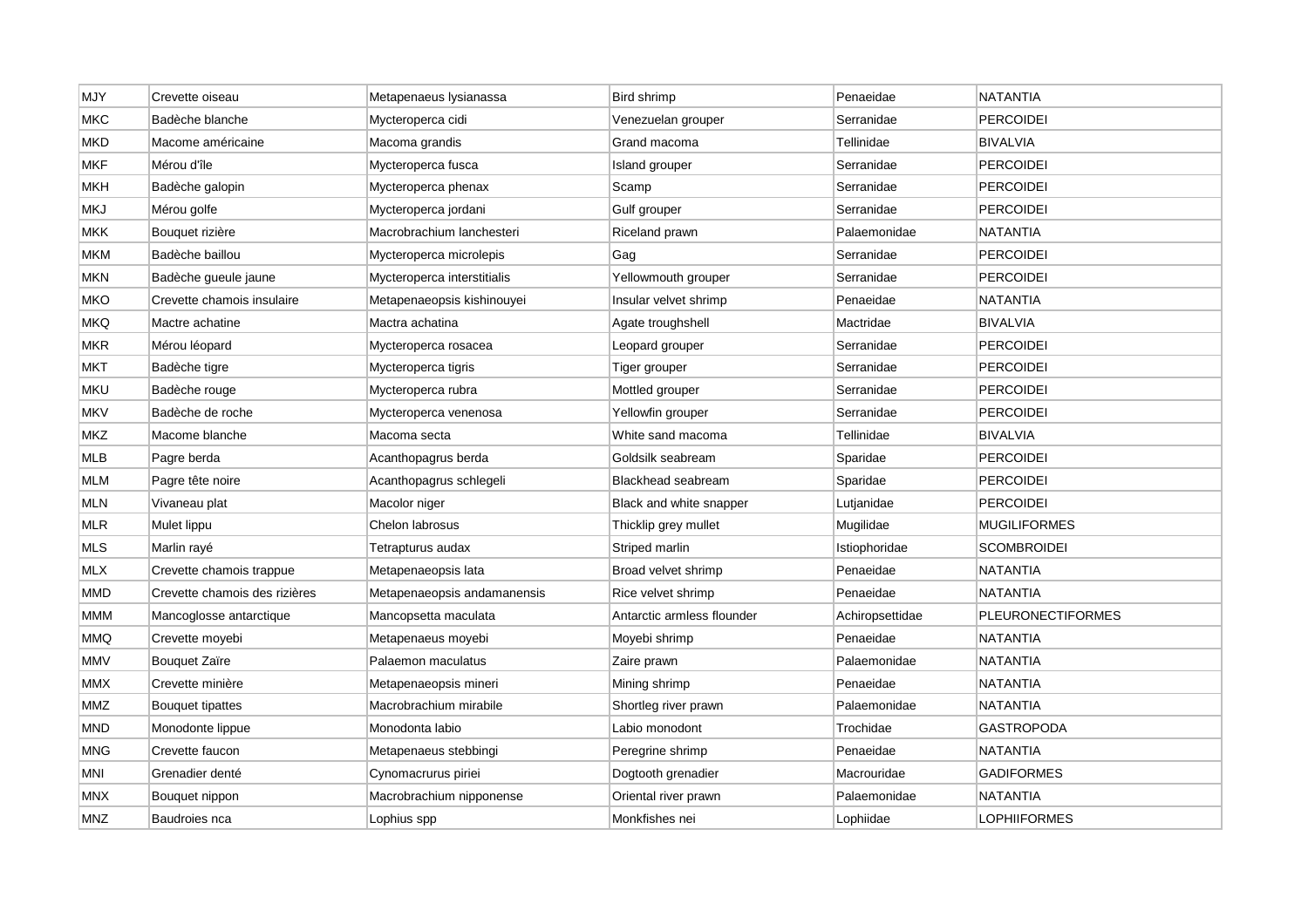| <b>MOA</b> | Musso atlantique              | Selene setapinnis       | Atlantic moonfish             | Carangidae       | PERCOIDEI                |
|------------|-------------------------------|-------------------------|-------------------------------|------------------|--------------------------|
| <b>MOB</b> | Mamilas                       | Scolopsis spp           | Monocle breams                | Nemipteridae     | <b>PERCOIDEI</b>         |
| <b>MOD</b> | Modioles nca                  | Modiolus spp            | Horse mussels nei             | Mytilidae        | <b>BIVALVIA</b>          |
| <b>MOF</b> | Mollusques d'eau douce nca    | Mollusca                | Freshwater molluscs nei       |                  | MOLLUSCA MISCELLANEA     |
| <b>LOM</b> | Blanches nca                  | Gerres spp              | Mojarras(=Silver-biddies) nei | Gerreidae        | <b>PERCOIDEI</b>         |
| <b>MOL</b> | Mollusques marins nca         | Mollusca                | Marine molluscs nei           |                  | MOLLUSCA MISCELLANEA     |
| <b>MON</b> | Baudroie commune              | Lophius piscatorius     | Angler(=Monk)                 | Lophiidae        | LOPHIIFORMES             |
| <b>MOO</b> | Luneur                        | Mene maculata           | Moonfish                      | Menidae          | <b>PERCOIDEI</b>         |
| MOR        | Mores nca                     | Moridae                 | Moras nei                     | Moridae          | <b>GADIFORMES</b>        |
| <b>MOS</b> | Thazard de Monterey           | Scomberomorus concolor  | Monterey Spanish mackerel     | Scombridae       | <b>SCOMBROIDEI</b>       |
| <b>MOX</b> | Poisson lune                  | Mola mola               | Ocean sunfish                 | Molidae          | <b>TETRAODONTIFORMES</b> |
| MOY        | Gadomurène petit oeil         | Muraenolepis microps    | Smalleye moray cod            | Muraenolepididae | GADIFORMES               |
| <b>MOZ</b> | Bouquet mangrove              | Palaemon concinnus      | Mangrove prawn                | Palaemonidae     | <b>NATANTIA</b>          |
| <b>MPB</b> | Crevette jaune                | Metapenaeus brevicornis | Yellow shrimp                 | Penaeidae        | NATANTIA                 |
| <b>MPD</b> | Crevette kadal                | Metapenaeus dobsoni     | Kadal shrimp                  | Penaeidae        | <b>NATANTIA</b>          |
| <b>MPE</b> | Crevette glissante            | Metapenaeus ensis       | Greasyback shrimp             | Penaeidae        | <b>NATANTIA</b>          |
| <b>MPF</b> | Crevette nageuse              | Macropetasma africana   | Swimming shrimp               | Penaeidae        | <b>NATANTIA</b>          |
| <b>MPM</b> | Crevette de maclay            | Metapenaeus macleayi    | Eastern school shrimp         | Penaeidae        | NATANTIA                 |
| <b>MPN</b> | Crevette mouchetée            | Metapenaeus monoceros   | Speckled shrimp               | Penaeidae        | NATANTIA                 |
| <b>MPQ</b> | Bouquet oriental des herbiers | Palaemonetes paludosus  | Eastern grass shrimp          | Palaemonidae     | <b>NATANTIA</b>          |
| <b>MPS</b> | Achigan à grande bouche       | Micropterus salmoides   | Largemouth black bass         | Centrarchidae    | <b>PERCOIDEI</b>         |
| <b>MPT</b> | Emissole pointilée            | Mustelus punctulatus    | Blackspotted smooth-hound     | Triakidae        | <b>CARCHARHINIFORMES</b> |
| MPV        | Mérou bossu                   | Cromileptes altivelis   | Humpback grouper              | Serranidae       | PERCOIDEI                |
| <b>MPX</b> | Pétoncle-gibecière            | Manupecten pesfelis     | Cat's paw scallop             | Pectinidae       | <b>BIVALVIA</b>          |
| <b>MPZ</b> | Crevette saumon               | Mesopaeneus tropicalis  | Salmon shrimp                 | Solenoceridae    | NATANTIA                 |
| <b>MQB</b> | Crevette chamois de Beebe     | Metapenaeopsis beebei   | Beebe's velvet shrimp         | Penaeidae        | NATANTIA                 |
| <b>MQC</b> | Lutraire capillaire           | Meropesta capillacea    | Maidenhair mactra             | Mactridae        | <b>BIVALVIA</b>          |
| <b>MQE</b> | Crevette york                 | Metapenaeus eboracensis | York shrimp                   | Penaeidae        | <b>NATANTIA</b>          |
| MQI        | Sépiole cracheuse             | Semirossia equalis      | Greater shining bobtail squid | Sepiolidae       | <b>CEPHALOPODA</b>       |
| <b>MQJ</b> | Lutraire déprimée             | Meropesta pellucida     | Pellucid mactra               | Mactridae        | BIVALVIA                 |
| MQL        | Étrille tuberculée            | Macropipus tuberculatus | Knobby swimcrab               | Portunidae       | <b>BRACHYURA</b>         |
| MQM        | Mactre tachetée               | Mactra maculata         | Maculated troughshell         | Mactridae        | <b>BIVALVIA</b>          |
| <b>MQN</b> | Mactre cunéiforme             | Mactra cuneata          | Wedge trough shell            | Mactridae        | <b>BIVALVIA</b>          |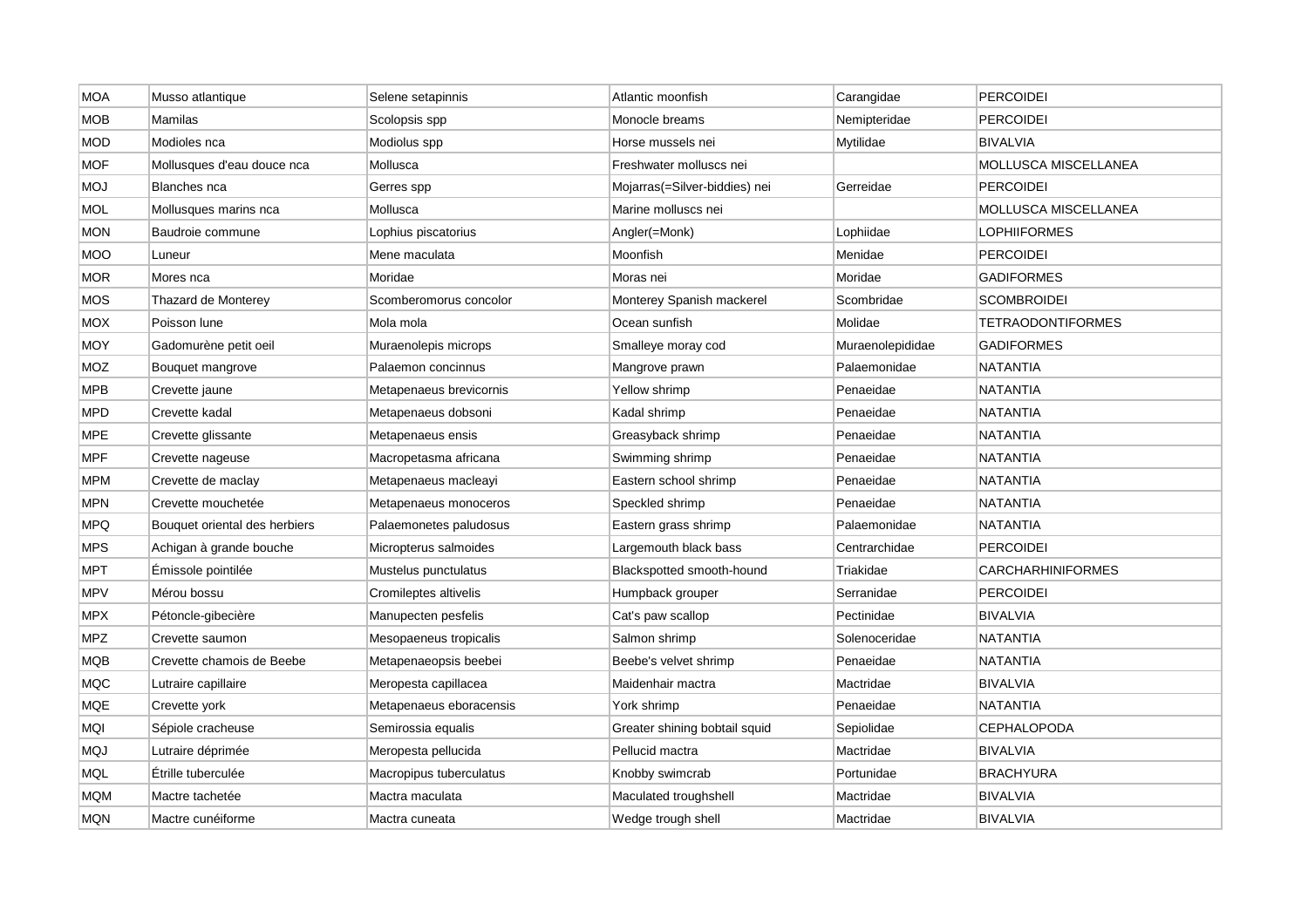| <b>MQR</b> | Mactre pure                  | Mactra mera               | Plain troughshell               | Mactridae        | <b>BIVALVIA</b>             |
|------------|------------------------------|---------------------------|---------------------------------|------------------|-----------------------------|
| <b>MQT</b> | Crevette cicogne             | Metapenaeus tenuipes      | Stork shrimp                    | Penaeidae        | NATANTIA                    |
| <b>MQW</b> | Mactre violette              | Mactra violacea           | Violet troughshell              | Mactridae        | <b>BIVALVIA</b>             |
| MQX        | Mactre coralline             | Mactra corallina          | Rayed trough shell              | Mactridae        | <b>BIVALVIA</b>             |
| <b>MQY</b> | Mactre fauve                 | Mactra glauca             | Grey rough shell                | Mactridae        | <b>BIVALVIA</b>             |
| <b>MQZ</b> | Mactre de Lucon              | Mactra Iuzonica           | Luzon troughshell               | Mactridae        | <b>BIVALVIA</b>             |
| <b>MRC</b> | Grenadier du Cap             | Macruronus capensis       | Cape grenadier                  | Merlucciidae     | <b>GADIFORMES</b>           |
| MRG        | Merlu du Panama              | Merluccius angustimanus   | Panama hake                     | Merlucciidae     | GADIFORMES                  |
| <b>MRL</b> | Gadomurènes nca              | Muraenolepis spp          | Moray cods nei                  | Muraenolepididae | <b>GADIFORMES</b>           |
| <b>MRX</b> | Crevette noisette            | Metacrangon procax        | Nutshell shrimp                 | Crangonidae      | <b>NATANTIA</b>             |
| <b>MSC</b> | Moule cholga                 | Aulacomya ater            | Cholga mussel                   | Mytilidae        | <b>BIVALVIA</b>             |
| MSD        | Comète maquereau             | Decapterus macarellus     | Mackerel scad                   | Carangidae       | <b>PERCOIDEI</b>            |
| MSF        | Arnoglosse de Méditerranée   | Arnoglossus laterna       | Mediterranean scaldfish         | Bothidae         | <b>PLEURONECTIFORMES</b>    |
| <b>MSH</b> | Coquilles marines nca        | Ex Mollusca               | Marine shells nei               |                  | <b>MOLLUSCA MISCELLANEA</b> |
| <b>MSK</b> | Requins taupe nca            | Lamnidae                  | Mackerel sharks, porbeagles nei | Lamnidae         | LAMNIFORMES                 |
| <b>MSL</b> | Moule de roche sudaméricaine | Perna perna               | South American rock mussel      | Mytilidae        | <b>BIVALVIA</b>             |
| <b>MSM</b> | Moule méditerranéenne        | Mytilus galloprovincialis | Mediterranean mussel            | Mytilidae        | <b>BIVALVIA</b>             |
| <b>MSP</b> | Marlin de la Méditerranée    | Tetrapturus belone        | Mediterranean spearfish         | Istiophoridae    | <b>SCOMBROIDEI</b>          |
| MSQ        | Crevette bois                | Metapenaeus conjunctus    | Wood shrimp                     | Penaeidae        | <b>NATANTIA</b>             |
| <b>MSR</b> | Moule de la Plata            | Mytilus platensis         | River Plata mussel              | Mytilidae        | <b>BIVALVIA</b>             |
| MSV        | Moule verte asiatique        | Perna viridis             | Green mussel                    | Mytilidae        | <b>BIVALVIA</b>             |
| <b>MSX</b> | Moules nca                   | Mytilidae                 | Sea mussels nei                 | Mytilidae        | <b>BIVALVIA</b>             |
| MSY        | Crevette diable              | Metapenaeus demani        | Demons prawn                    | Penaeidae        | NATANTIA                    |
| <b>MSZ</b> | Bouquet chinois des herbiers | Palaemonetes sinensis     | Chinese grass shrimp            | Palaemonidae     | <b>NATANTIA</b>             |
| MTD        | Crevette dali                | Metapenaeus dalli         | Western school shrimp           | Penaeidae        | NATANTIA                    |
| <b>MTE</b> | Émissole fine                | Mustelus mento            | Speckled smooth-hound           | Triakidae        | CARCHARHINIFORMES           |
| <b>MTG</b> | Crevette élégante            | Metapenaeus elegans       | Fine shrimp                     | Penaeidae        | NATANTIA                    |
| MTI        | Badèche peigne               | Mycteroperca acutirostris | Comb grouper                    | Serranidae       | <b>PERCOIDEI</b>            |
| <b>MTJ</b> | Crevette jinga               | Metapenaeus affinis       | Jinga shrimp                    | Penaeidae        | <b>NATANTIA</b>             |
| MTL        | Émissole grivelée            | Mustelus lenticulatus     | Spotted estuary smooth-hound    | Triakidae        | CARCHARHINIFORMES           |
| <b>MTM</b> | Émissole d'Arabie            | Mustelus mosis            | Arabian smooth-hound            | Triakidae        | <b>CARCHARHINIFORMES</b>    |
| MTN        | Laitue brillante             | Monostroma nitidum        | Green laver                     | Monostromaceae   | <b>CHLOROPHYCEAE</b>        |
| <b>MTQ</b> | Crevette papou               | Metapenaeus papuensis     | Papua shrimp                    | Penaeidae        | <b>NATANTIA</b>             |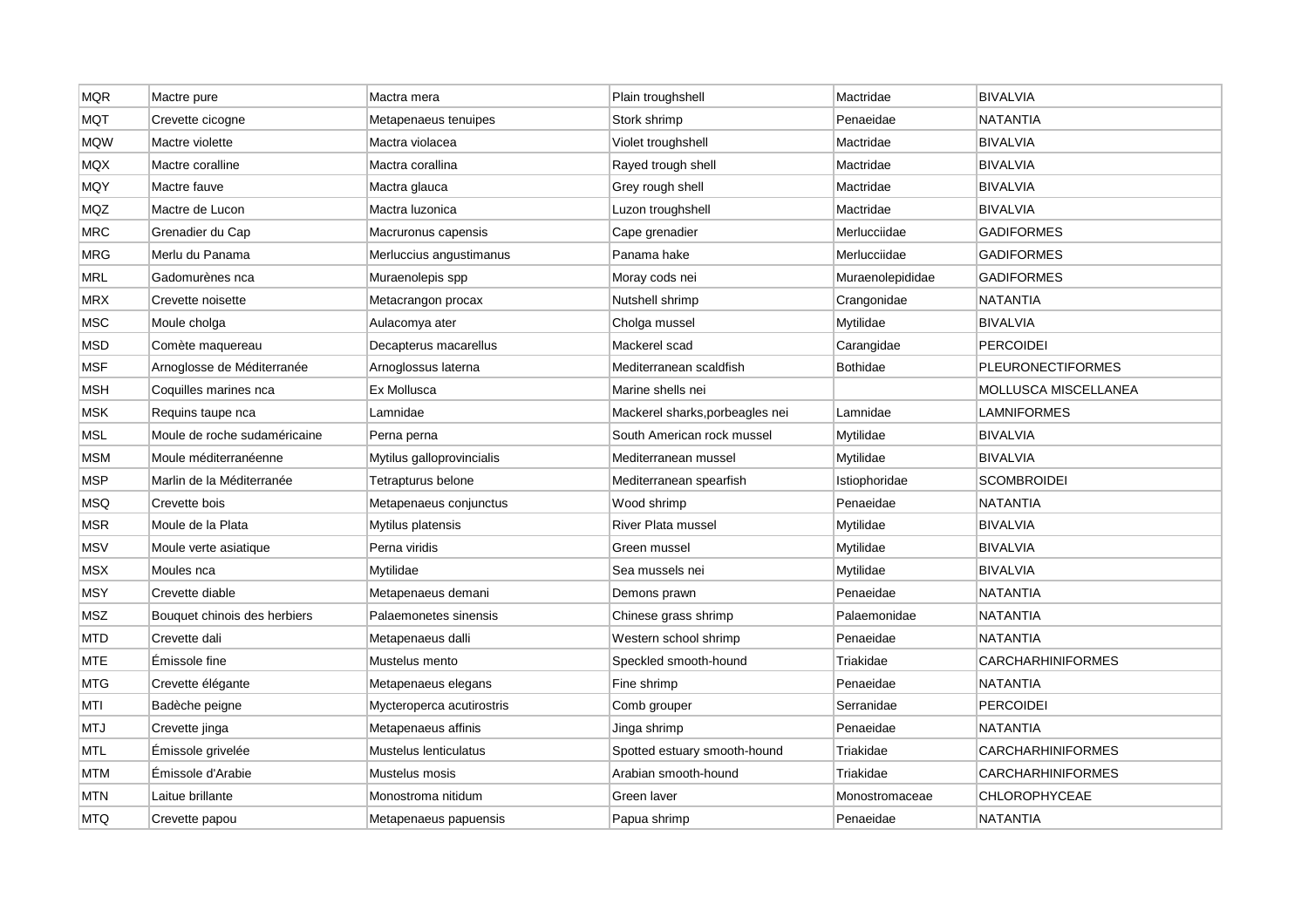| <b>MTR</b> | Émissole veuve            | Mustelus norrisi             | Narrowfin smooth-hound       | Triakidae        | <b>CARCHARHINIFORMES</b> |
|------------|---------------------------|------------------------------|------------------------------|------------------|--------------------------|
| <b>MTS</b> | Squille ocellée           | Squilla mantis               | Spottail mantis squillid     | Squillidae       | <b>STOMATOPODA</b>       |
| <b>MTV</b> | Clam sphérique            | Mactra veneriformis          | Globose clam                 | Mactridae        | <b>BIVALVIA</b>          |
| MTZ        | Émissole étoilée          | Mustelus manazo              | Starspotted smooth-hound     | Triakidae        | <b>CARCHARHINIFORMES</b> |
| <b>MUA</b> | Mulet bobo                | Joturus pichardi             | Bobo mullet                  | Mugilidae        | <b>MUGILIFORMES</b>      |
| <b>MUB</b> | Mulet lebranche           | Mugil liza                   | Lebranche mullet             | Mugilidae        | <b>MUGILIFORMES</b>      |
| <b>MUC</b> | Carpe de vase             | Cirrhinus molitorella        | Mud carp                     | Cyprinidae       | <b>CYPRINIFORMES</b>     |
| <b>MUD</b> | Crabe de palétuviers      | Scylla serrata               | Indo-Pacific swamp crab      | Portunidae       | <b>BRACHYURA</b>         |
| <b>MUE</b> | Rochers                   | Murex spp                    | Murex                        | Muricidae        | <b>GASTROPODA</b>        |
| <b>MUF</b> | Mulet à grosse tête       | Mugil cephalus               | Flathead grey mullet         | Mugilidae        | <b>MUGILIFORMES</b>      |
| <b>MUI</b> | Murènes nca               | Muraenidae                   | Morays nei                   | Muraenidae       | ANGUILLIFORMES           |
| <b>MUJ</b> | Moule californienne       | Mytilus californianus        | Californian mussel           | Mytilidae        | <b>BIVALVIA</b>          |
| <b>MUK</b> | Moule coréenne            | Mytilus coruscus             | Korean mussel                | Mytilidae        | <b>BIVALVIA</b>          |
| <b>MUL</b> | Mulets nca                | Mugilidae                    | Mullets nei                  | Mugilidae        | <b>MUGILIFORMES</b>      |
| <b>MUM</b> | Rougets, etc. nca         | Mullidae                     | Goatfishes, red mullets nei  | Mullidae         | <b>PERCOIDEI</b>         |
| <b>MUN</b> | Mactres taquille          | Mulinia spp                  | Taquilla clams               | Mactridae        | <b>BIVALVIA</b>          |
| <b>MUO</b> | Mulet sauteur d'Afrique   | Mugil capurrii               | Leaping African mullet       | Mugilidae        | <b>MUGILIFORMES</b>      |
| <b>MUP</b> | Emissole palombe          | Mustelus palumbes            | Whitespotted smooth-hound    | Triakidae        | <b>CARCHARHINIFORMES</b> |
| <b>MUR</b> | Rouget de roche           | Mullus surmuletus            | Surmullet                    | Mullidae         | <b>PERCOIDEI</b>         |
| <b>MUS</b> | Moule commune             | Mytilus edulis               | <b>Blue mussel</b>           | Mytilidae        | <b>BIVALVIA</b>          |
| <b>MUT</b> | Rouget de vase            | Mullus barbatus              | Red mullet                   | Mullidae         | <b>PERCOIDEI</b>         |
| <b>MUU</b> | Emissole mamon            | Mustelus Iunulatus           | Sicklefin smooth-hound       | Triakidae        | <b>CARCHARHINIFORMES</b> |
| <b>MUV</b> | Capucin à bande jaune     | Mulloidichthys flavolineatus | Yellowstripe goatfish        | Mullidae         | <b>PERCOIDEI</b>         |
| <b>MUW</b> | Émissole piruche          | Mustelus whitneyi            | Humpback smooth-hound        | Triakidae        | <b>CARCHARHINIFORMES</b> |
| <b>MUX</b> | Rougets nca               | Mullus spp                   | Surmullets(=Red mullets) nei | Mullidae         | <b>PERCOIDEI</b>         |
| MUZ        | Moule de Nouvelle-Zélande | Perna canaliculus            | New Zealand mussel           | Mytilidae        | <b>BIVALVIA</b>          |
| MVA        | Baudroie africaine        | Lophius vaillanti            | Shortspine African angler    | Lophiidae        | LOPHIIFORMES             |
| <b>MVB</b> | Fou de bassan             | Morus bassanus               | Northern gannet              | Sulidae          | <b>CICONIIFORMES</b>     |
| <b>MVC</b> | Gadomurène marbrée        | Muraenolepis marmoratus      | Marbled moray cod            | Muraenolepididae | <b>GADIFORMES</b>        |
| MVD        | Araignée nordique         | Hyas araneus                 | Atlantic lyre crab           | Oregoniidae      | <b>BRACHYURA</b>         |
| <b>MVG</b> | Galette de mer fissurée   | Mellita longifissa           | Slitted sand dollar          | Mellitidae       | <b>ECHINOIDEA</b>        |
| <b>MVJ</b> | Baudroie pêcheuse         | Lophius gastrophysus         | Blackfin goosefish           | Lophiidae        | LOPHIIFORMES             |
| <b>MVL</b> | Violet de roche           | Microcosmus polymorphus      | Rock violet                  | Pyuridae         | <b>ASCIDIACEA</b>        |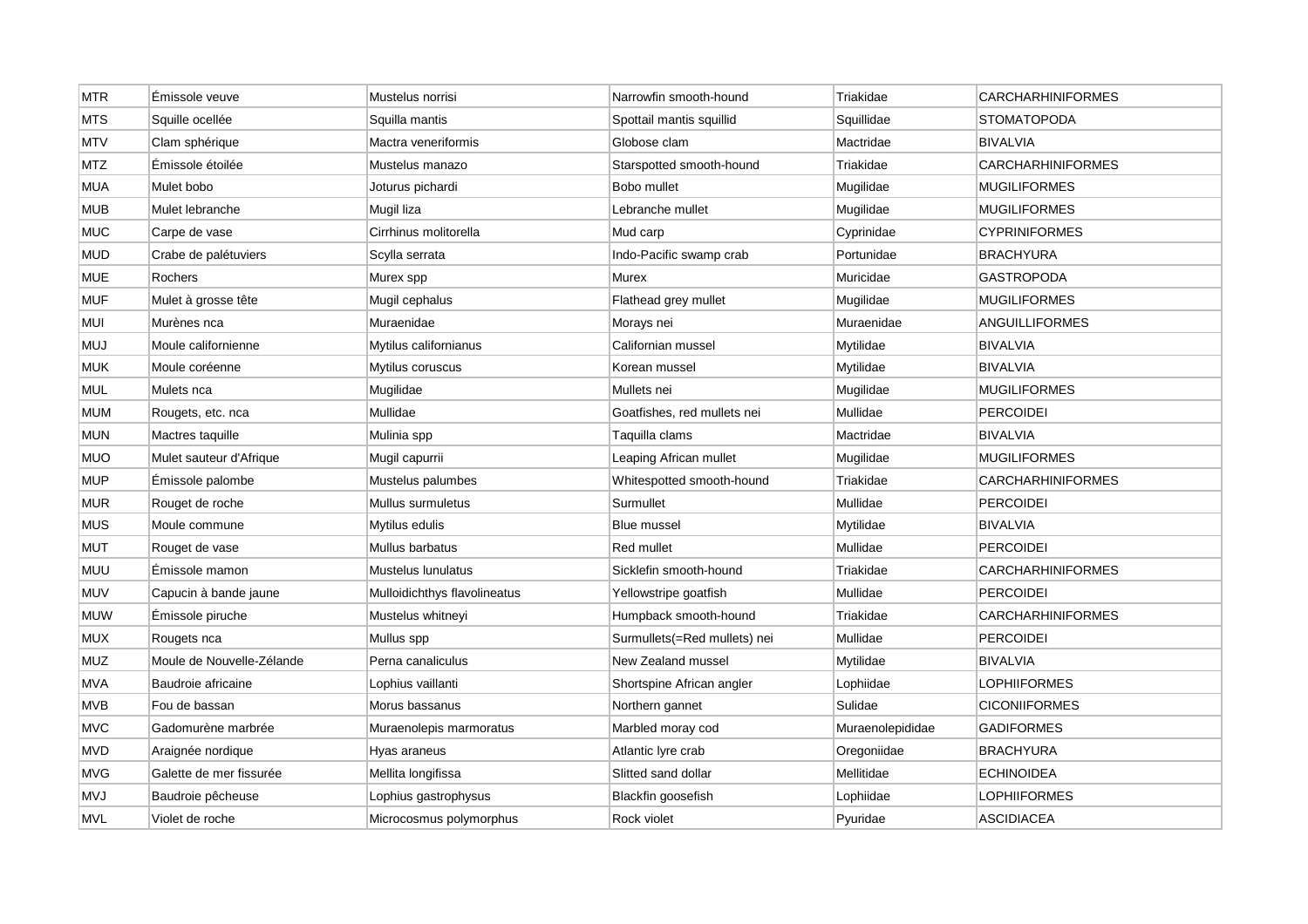| <b>MVN</b> | Baudroie chinoise            | Lophius litulon            | Yellow goosefish          | Lophiidae        | <b>LOPHIIFORMES</b>    |
|------------|------------------------------|----------------------------|---------------------------|------------------|------------------------|
| <b>MVO</b> | Baudroie diable              | Lophius vomerinus          | Devil anglerfish          | Lophiidae        | LOPHIIFORMES           |
| <b>MVR</b> | Fou austral                  | Morus serrator             | Australasian gannet       | Sulidae          | <b>CICONIIFORMES</b>   |
| <b>MVU</b> | Violet de sable              | Microcosmus vulgaris       | Sand violet               | Pyuridae         | ASCIDIACEA             |
| <b>MVX</b> | Menhadens nca                | Brevoortia spp             | Menhadens nei             | Clupeidae        | <b>CLUPEIFORMES</b>    |
| <b>MVY</b> | Coquille St-Jacques pyxide   | Minnivola pyxidata         | Box scallop               | Pectinidae       | <b>BIVALVIA</b>        |
| MWA        | Mye nca                      | Mya spp                    | Gaper nei                 | Myidae           | <b>BIVALVIA</b>        |
| <b>MWE</b> | Fou du Cap                   | Morus capensis             | Cape gannet               | Sulidae          | <b>CICONIIFORMES</b>   |
| MWF        | Langoustine Metanephrops nca | Metanephrops spp           | Metanephrops lobsters nei | Nephropidae      | <b>REPTANTIA</b>       |
| <b>MWO</b> | Gadomurène de Patagonie      | Muraenolepis orangiensis   | Patagonian moray cod      | Muraenolepididae | <b>GADIFORMES</b>      |
| <b>MWP</b> | Matajuel blanc               | Malacanthus plumieri       | Sand tilefish             | Malacanthidae    | <b>PERCOIDEI</b>       |
| <b>MWQ</b> | Mactres nca                  | Mactra spp                 | Trough shells nei         | Mactridae        | <b>BIVALVIA</b>        |
| <b>MWS</b> | Gadomurène microcéphale      | Muraenolepis microcephalus | Smallhead moray cod       | Muraenolepididae | <b>GADIFORMES</b>      |
| <b>MWT</b> | Loche d'étang                | Misgurnus fossilis         | Weatherfish               | Cobitidae        | <b>CYPRINIFORMES</b>   |
| <b>MWU</b> | Rouget-barbet argentin       | Mullus argentinae          | Argentine goatfish        | Mullidae         | <b>PERCOIDEI</b>       |
| MXG        | Empereur bossu               | Monotaxis grandoculis      | Humpnose big-eye bream    | Lethrinidae      | <b>PERCOIDEI</b>       |
| MXI        | Crabe royal des Caraïbes     | Mithrax spinosissimus      | Channel-clinging crab     | Majidae          | <b>BRACHYURA</b>       |
| <b>MXL</b> | Cythérée lyre                | Meretrix Iyrata            | Lyrate hard clam          | Veneridae        | <b>BIVALVIA</b>        |
| <b>MXT</b> | Araignée portuaire           | Mithrax armatus            | Harbour spidercrab        | Majidae          | <b>BRACHYURA</b>       |
| <b>MXU</b> | Serpenton léopard            | Myrichthys pardalis        | Leopard eel               | Ophichthidae     | <b>ANGUILLIFORMES</b>  |
| <b>MXV</b> | Chaboisseau à épines courtes | Myoxocephalus scorpius     | Shorthorn sculpin         | Cottidae         | <b>SCORPAENIFORMES</b> |
| <b>MXY</b> | Varech géant                 | Macrocystis pyrifera       | Giant kelp                | Lessoniaceae     | PHAEOPHYCEAE           |
| MYA        | Moule d'Australie            | Mytilus planulatus         | Australian mussel         | Mytilidae        | <b>BIVALVIA</b>        |
| <b>MYC</b> | Moule chilienne              | Mytilus chilensis          | Chilean mussel            | Mytilidae        | <b>BIVALVIA</b>        |
| MYG        | Myxine                       | Myxine glutinosa           | Hagfish                   | Myxinidae        | <b>MYXINIFORMES</b>    |
| <b>MYL</b> | Aigle commun                 | Myliobatis aquila          | Common eagle ray          | Myliobatidae     | <b>RAJIFORMES</b>      |
| MYM        | Aigle de mer taureau         | Myliobatis freminvillei    | Bullnose eagle ray        | Myliobatidae     | <b>RAJIFORMES</b>      |
| <b>MYQ</b> | Raguié sabre                 | Campylonotus rathbunae     | Sabre prawn               | Campylonotidae   | <b>NATANTIA</b>        |
| <b>MYS</b> | Baleines mysticètes nca      | Mysticeti                  | Baleen whales nei         |                  | <b>MYSTICETI</b>       |
| <b>MYV</b> | Moules Mytilus nca           | Mytilus spp                | Mytilus mussels nei       | Mytilidae        | <b>BIVALVIA</b>        |
| <b>MYX</b> | Mixynes nca                  | Myxinidae                  | Hagfishes nei             | Myxinidae        | <b>MYXINIFORMES</b>    |
| MYZ        | Mulet so-iuy                 | Mugil soiuy                | So-iuy mullet             | Mugilidae        | <b>MUGILIFORMES</b>    |
| <b>MZS</b> | Rascasse de Madère           | Scorpaena maderensis       | Madeira rockfish          | Scorpaenidae     | <b>SCORPAENIFORMES</b> |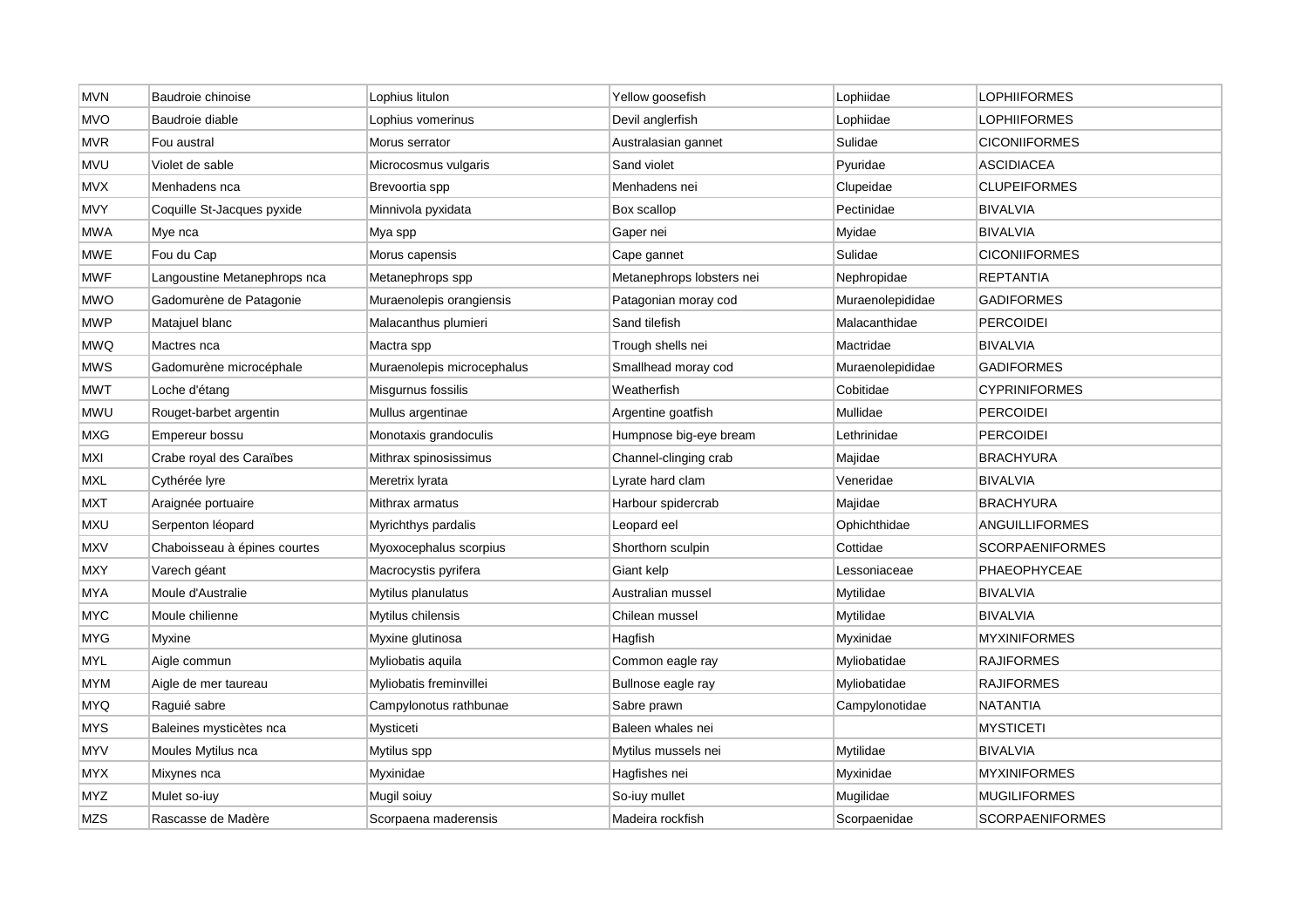| <b>MZT</b> | Sole-perdrix juive          | Microchirus theophila         | <b>Bastard sole</b>     | Soleidae          | <b>PLEURONECTIFORMES</b> |
|------------|-----------------------------|-------------------------------|-------------------------|-------------------|--------------------------|
| <b>MZZ</b> | Poissons marins nca         | Osteichthyes                  | Marine fishes nei       |                   | PISCES MISCELLANEA       |
| NAH        | Crevette chien              | Parapenaeopsis hungerfordi    | Dog shrimp              | Penaeidae         | NATANTIA                 |
| NAJ        | Jambonneau epineux          | Pinna muricata                | Prickly pen shell       | Pinnidae          | <b>BIVALVIA</b>          |
| NAK        | Crevette aquiline           | Parapenaeopsis acclivirostris | Hawknose shrimp         | Penaeidae         | <b>NATANTIA</b>          |
| <b>NAP</b> | Crevette arc-en-ciel        | Parapenaeopsis sculptilis     | Rainbow shrimp          | Penaeidae         | <b>NATANTIA</b>          |
| <b>NAQ</b> | Vénus écailleuse            | Anomalocardia squamosa        | Squamose venus          | Veneridae         | BIVALVIA                 |
| NAR        | Narval                      | Monodon monoceros             | Narwhal                 | Monodontidae      | <b>ODONTOCETI</b>        |
| <b>NAS</b> | Nason à éperons bleus       | Naso unicornis                | Bluespine unicornfish   | Acanthuridae      | <b>ACANTHUROIDEI</b>     |
| NAU        | Poisson pilote              | Naucrates ductor              | Pilotfish               | Carangidae        | <b>PERCOIDEI</b>         |
| <b>NAW</b> | Crevette javelot            | Parapenaeopsis hardwickii     | Spear shrimp            | Penaeidae         | NATANTIA                 |
| <b>NAX</b> | Crevette torpille           | Parapenaeopsis maxillipedo    | Torpedo shrimp          | Penaeidae         | NATANTIA                 |
| <b>NAY</b> | Crevette kidi               | Parapenaeopsis stylifera      | Kiddi shrimp            | Penaeidae         | NATANTIA                 |
| <b>NAZ</b> | Nasse bossue                | Nassarius gibbosulus          | Gibbous nassa           | Nassariidae       | <b>GASTROPODA</b>        |
| <b>NBG</b> | Perpeire pélican            | Chascanopsetta lugubris       | Pelican flounder        | <b>Bothidae</b>   | <b>PLEURONECTIFORMES</b> |
| NBR        | Carangue grasse             | Caranx bartholomaei           | Yellow jack             | Carangidae        | PERCOIDEI                |
| NBT        | Buccin antarctique          | Neobuccinum eatoni            | Antarctic whelk         | <b>Buccinidae</b> | GASTROPODA               |
| <b>NCF</b> | Crevette araignée d'Afrique | Nematocarcinus africanus      | African spider shrimp   | Nematocarcinidae  | NATANTIA                 |
| <b>NCI</b> | Patelle antarctique         | Nacella concinna              | Antarctic limpet        | Patellidae        | GASTROPODA               |
| NCJ        | Patelle plate               | Nacella edgari                | Depressed limpet        | Patellidae        | GASTROPODA               |
| <b>NCZ</b> | Crevette araignée           | Nematocarcinus agassizii      | Spider shrimp           | Nematocarcinidae  | NATANTIA                 |
| <b>NDC</b> | Arche corbeille             | Anadara corbuloides           | Basket ark              | Arcidae           | <b>BIVALVIA</b>          |
| NDD        | Crevette à flancs rayés     | Pandalopsis dispar            | Sidestripe shrimp       | Pandalidae        | NATANTIA                 |
| NDE.       | Arche rouillée              | Anadara ferruginea            | Rusty ark               | Arcidae           | <b>BIVALVIA</b>          |
| <b>NDG</b> | Encornet éventail           | Nototodarus gouldi            | Gould's flying squid    | Ommastrephidae    | <b>CEPHALOPODA</b>       |
| NDH        | Encornet bouquet            | Nototodarus hawaiiensis       | Hawaiian flying squid   | Ommastrephidae    | CEPHALOPODA              |
| <b>NDJ</b> | Crevette morotoge           | Pandalopsis japonica          | Morotoge shrimp         | Pandalidae        | NATANTIA                 |
| <b>NDL</b> | Arche auriculée             | Anadara notabilis             | Eared ark               | Arcidae           | <b>BIVALVIA</b>          |
| <b>NDM</b> | Arche de Mazatlan           | Anadara mazatlanica           | Mazatlan's ark          | Arcidae           | <b>BIVALVIA</b>          |
| <b>NDN</b> | Arche pied d'âne            | Anadara grandis               | Grand ark               | Arcidae           | <b>BIVALVIA</b>          |
| <b>NDO</b> | Arche noduleuse             | Anadara nodifera              | Nodular ark             | Arcidae           | BIVALVIA                 |
| NDP        | Crevettes Pandalopsis nca   | Pandalopsis spp               | Pandalopsis shrimps nei | Pandalidae        | <b>NATANTIA</b>          |
| <b>NDQ</b> | Arche antique               | Anadara antiquata             | Antique ark             | Arcidae           | <b>BIVALVIA</b>          |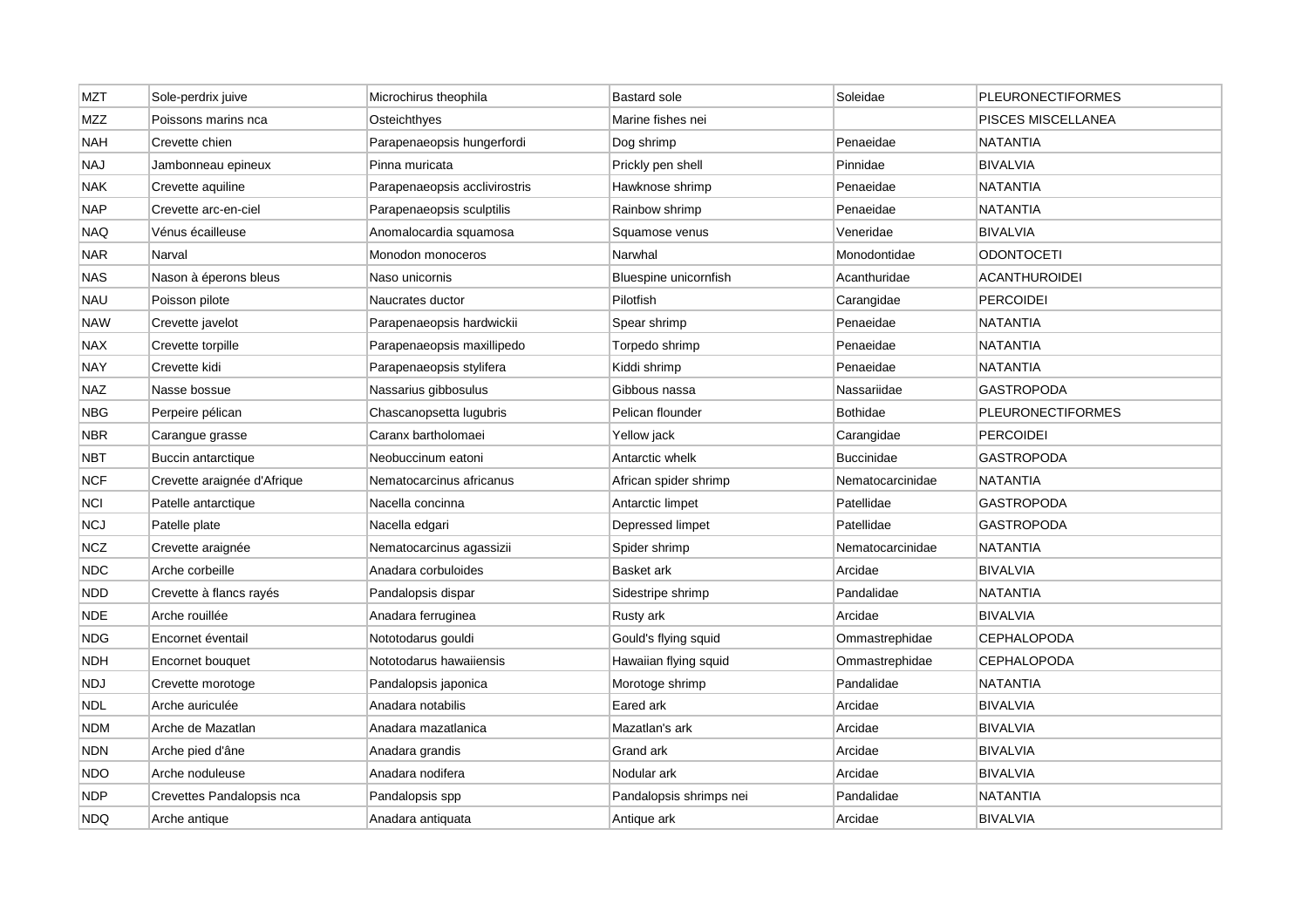| <b>NDS</b> | Crevette narval orientale    | Parapandalus spinipes     | Oriental narwal shrimp          | Pandalidae     | <b>NATANTIA</b>          |
|------------|------------------------------|---------------------------|---------------------------------|----------------|--------------------------|
| <b>NDT</b> | Arche rayonnante             | Anadara multicostata      | Many ribbed ark                 | Arcidae        | <b>BIVALVIA</b>          |
| <b>NDU</b> | Arche de Sowerby             | Scapharca biangulata      | Sowerby's ark                   | Arcidae        | <b>BIVALVIA</b>          |
| NDV        | Arche du déluge              | Anadara diluvii           | Diluvial ark                    | Arcidae        | <b>BIVALVIA</b>          |
| <b>NDY</b> | Littorine pyramidale         | Nodilittorina pyramidalis | Pyramidal prickly-winkle        | Littorinidae   | <b>GASTROPODA</b>        |
| <b>NDZ</b> | Arche ovale                  | Anadara ovalis            | Blood ark                       | Arcidae        | <b>BIVALVIA</b>          |
| <b>NEA</b> | Langoustine andamane         | Metanephrops andamanicus  | Andaman lobster                 | Nephropidae    | REPTANTIA                |
| NEC        | Morue rouge                  | Pseudophycis bachus       | Red codling                     | Moridae        | GADIFORMES               |
| <b>NED</b> | Aiguilles nca                | Tylosurus spp             | Needlefishes nei                | Belonidae      | <b>BELONIFORMES</b>      |
| <b>NEK</b> | Sépiole de Carol             | Neorossia caroli          | Carol bobtail squid             | Sepiolidae     | <b>CEPHALOPODA</b>       |
| <b>NEM</b> | Langoustine du Mozambique    | Metanephrops mozambicus   | Mozambique lobster              | Nephropidae    | <b>REPTANTIA</b>         |
| <b>NEN</b> | Escolier long nez            | Nesiarchus nasutus        | Black gemfish                   | Gempylidae     | <b>SCOMBROIDEI</b>       |
| <b>NEP</b> | Langoustine                  | Nephrops norvegicus       | Norway lobster                  | Nephropidae    | <b>REPTANTIA</b>         |
| <b>NES</b> | Langoustine indienne         | Nephropsis stewarti       | Indian Ocean lobsterette        | Nephropidae    | <b>REPTANTIA</b>         |
| <b>NEX</b> | Homards, langoustines nca    | Nephropidae               | True lobsters, lobsterettes nei | Nephropidae    | REPTANTIA                |
| <b>NFA</b> | Aiguillette verte            | Strongylura marina        | Atlantic needlefish             | Belonidae      | <b>BELONIFORMES</b>      |
| NFI        | Langoustine bicolore         | Nephropsis rosea          | Two-toned lobsterette           | Nephropidae    | <b>REPTANTIA</b>         |
| NFM        | Langoustine rouge et blanche | Nephropsis suhmi          | Red and white lobsterette       | Nephropidae    | REPTANTIA                |
| <b>NFO</b> | Langoustine du Pacifique     | Nephropsis occidentalis   | Pacific lobsterette             | Nephropidae    | REPTANTIA                |
| <b>NFP</b> | Langoustine à dos strié      | Nephropsis carpenteri     | Ridge-back lobsterette          | Nephropidae    | <b>REPTANTIA</b>         |
| <b>NFR</b> | Langoustine mitaine          | Nephropides caribaeus     | Mitten lobsterette              | Nephropidae    | <b>REPTANTIA</b>         |
| <b>NFT</b> | Langoustine écarlate         | Nephropsis atlantica      | Scarlet lobsterette             | Nephropidae    | <b>REPTANTIA</b>         |
| <b>NFU</b> | Langoustine de Floride       | Nephropsis aculeata       | Florida lobsterette             | Nephropidae    | <b>REPTANTIA</b>         |
| <b>NFZ</b> | Langoustine épineuse         | Nephropsis agassizii      | Prickly lobsterette             | Nephropidae    | REPTANTIA                |
| NGA        | Requin limon faucille        | Negaprion acutidens       | Sicklefin lemon shark           | Carcharhinidae | <b>CARCHARHINIFORMES</b> |
| <b>NGB</b> | Requin citron                | Negaprion brevirostris    | Lemon shark                     | Carcharhinidae | CARCHARHINIFORMES        |
| NGJ        | Carangue lentigine           | Carangoides bajad         | Orangespotted trevally          | Carangidae     | <b>PERCOIDEI</b>         |
| NGK        | Mélongène des Caraïbes       | Melongena melongena       | West Indian crown conch         | Melongenidae   | <b>GASTROPODA</b>        |
| NGS        | Carangue monique             | Carangoides malabaricus   | Malabar trevally                | Carangidae     | <b>PERCOIDEI</b>         |
| NGU        | Carangue pailletée           | Carangoides fulvoguttatus | Yellowspotted trevally          | Carangidae     | <b>PERCOIDEI</b>         |
| NGZ        | Mâchoiron grondé             | Notarius grandicassis     | Thomas sea catfish              | Ariidae        | <b>SILURIFORMES</b>      |
| <b>NHA</b> | Merlu du Pacifique nord      | Merluccius productus      | North Pacific hake              | Merlucciidae   | <b>GADIFORMES</b>        |
| <b>NHI</b> | Langoustine spinuleuse       | Acanthacaris tenuimana    | Prickly deep-sea lobster        | Nephropidae    | <b>REPTANTIA</b>         |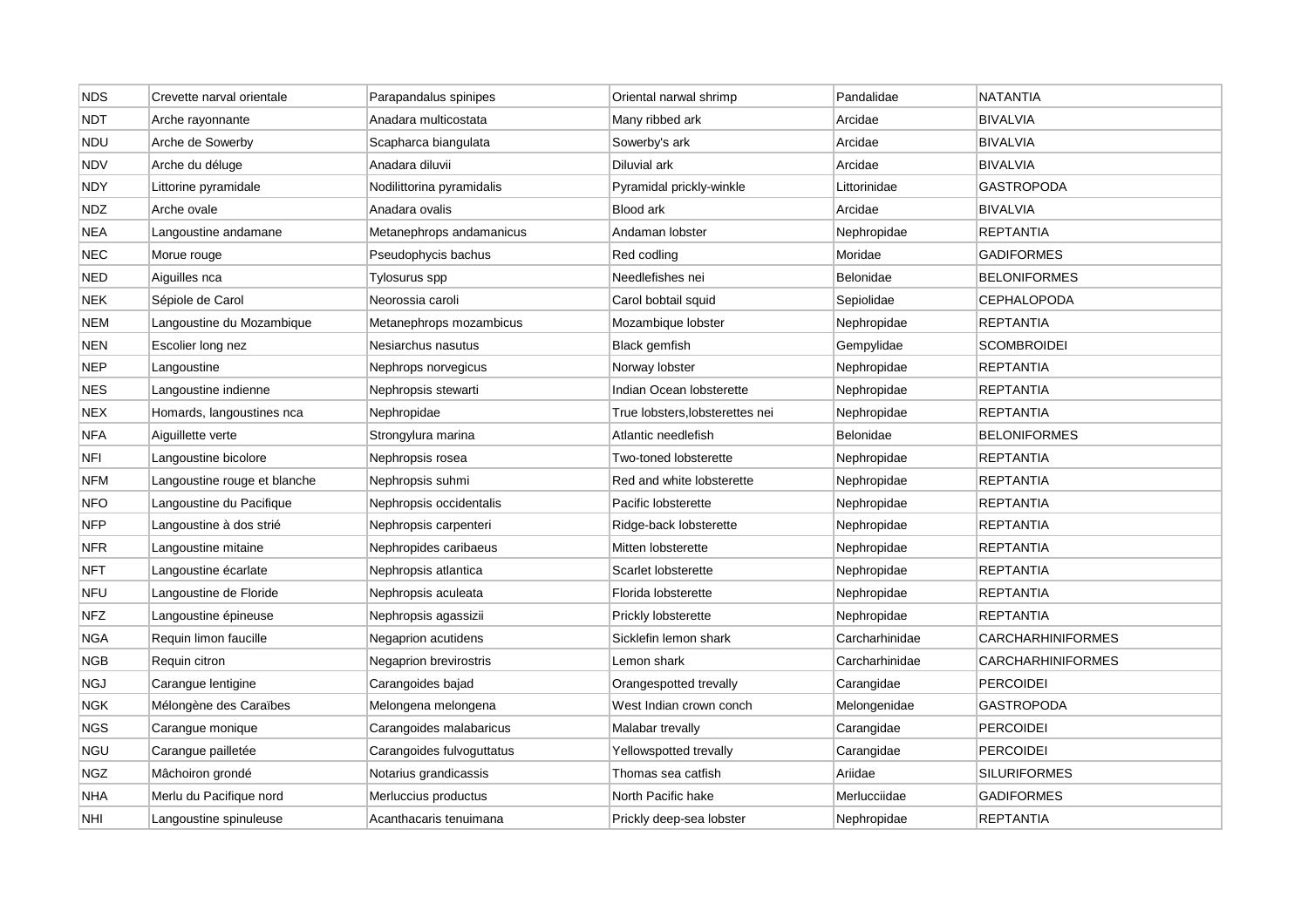| <b>NHK</b> | Courbine grise          | Pennahia anea                 | Donkey croaker            | Sciaenidae      | <b>PERCOIDEI</b>    |
|------------|-------------------------|-------------------------------|---------------------------|-----------------|---------------------|
| <b>NHL</b> | Cornet archange         | Ancistroteuthis lichtensteini | Angel squid               | Onychoteuthidae | <b>CEPHALOPODA</b>  |
| <b>NHS</b> | Marignan tacheté        | Neoniphon sammara             | Sammara squirrelfish      | Holocentridae   | <b>BERYCIFORMES</b> |
| <b>NHY</b> | Paranotothenia nca      | Paranotothenia spp            | Paranotothenia nei        | Nototheniidae   | PERCOIDEI           |
| <b>NIA</b> | Crevette fausse         | Penaeopsis balssi             | Scythe shrimp             | Penaeidae       | NATANTIA            |
| <b>NIB</b> | Crevette ballli         | Parapenaeopsis balli          | Bally shrimp              | Penaeidae       | <b>NATANTIA</b>     |
| <b>NID</b> | Encornet poulpe dana    | Taningia danae                | Dana octopus squid        | Octopoteuthidae | <b>CEPHALOPODA</b>  |
| <b>NIL</b> | Arche épaisse d'Afrique | Senilia senilis               | Heavy African ark         | Arcidae         | <b>BIVALVIA</b>     |
| NIM        | Escolier américain      | Neoepinnula americana         | American sackfish         | Gempylidae      | <b>SCOMBROIDEI</b>  |
| <b>NIN</b> | Crevette naine          | Parapenaeopsis nana           | Dwarf shrimp              | Penaeidae       | NATANTIA            |
| <b>NIP</b> | Perche du Nil           | Lates niloticus               | Nile perch                | Centropomidae   | <b>PERCOIDEI</b>    |
| <b>NIS</b> | Crevette mégalops       | Penaeopsis serrata            | Megalops shrimp           | Penaeidae       | NATANTIA            |
| <b>NIT</b> | Crevette glabre         | Parapenaeopsis tenella        | Smoothshell shrimp        | Penaeidae       | <b>NATANTIA</b>     |
| <b>NIU</b> | Crevette uncta          | Parapenaeopsis uncta          | Uncta shrimp              | Penaeidae       | NATANTIA            |
| <b>NIV</b> | Crevette adonis         | Parapenaeopsis venusta        | Adonis shrimp             | Penaeidae       | NATANTIA            |
| <b>NIZ</b> | Mamila mignonne         | Parascolopsis townsendi       | Scaly dwarf monocle bream | Nemipteridae    | <b>PERCOIDEI</b>    |
| <b>NJA</b> | Nasse coffret           | Nassarius arcularius          | Cake nassa                | Nassariidae     | GASTROPODA          |
| <b>NJB</b> | Natice lune             | Natica broderipiana           | Broderip's moon snail     | Naticidae       | GASTROPODA          |
| <b>NJC</b> | Natice de vase          | Natica chemnitzii             | Chemnitz's moon snail     | Naticidae       | GASTROPODA          |
| <b>NJD</b> | Nasse canaliculée       | Nassarius dorsatus            | Channeled nassa           | Nassariidae     | <b>GASTROPODA</b>   |
| <b>NJE</b> | Nérite dent saignante   | Nerita peloronta              | Bleeding tooth            | Neritidae       | <b>GASTROPODA</b>   |
| <b>NJF</b> | Mamila rosée            | Parascolopsis eriomma         | Rosy dwarf monocle bream  | Nemipteridae    | <b>PERCOIDEI</b>    |
| <b>NJG</b> | Arche de Gambie         | Noetia gambiensis             | Gambia ark                | Arcidae         | <b>BIVALVIA</b>     |
| NJL        | Natice lignée           | Natica lineata                | Lined moon snail          | Naticidae       | <b>GASTROPODA</b>   |
| <b>NJN</b> | Nasse rayée             | Nassarius glans               | Glans nassa               | Nassariidae     | <b>GASTROPODA</b>   |
| <b>NJO</b> | Nasse couronnée         | Nassarius coronatus           | Coronate nassa            | Nassariidae     | GASTROPODA          |
| <b>NJR</b> | Nasse brûlée            | Nassarius crematus            | Burned nassa              | Nassariidae     | GASTROPODA          |
| <b>NJS</b> | Natice étoilée          | Natica stellata               | Starry moon snail         | Naticidae       | <b>GASTROPODA</b>   |
| <b>NJT</b> | Natice tigrée           | Natica tigrina                | Tiger moon snail          | Naticidae       | GASTROPODA          |
| NJU        | Natice de Gualteri      | Natica gualteriana            | Gualteri's moon snail     | Naticidae       | GASTROPODA          |
| <b>NJV</b> | Natice châtain          | Natica vitellus               | Calf moon snail           | Naticidae       | <b>GASTROPODA</b>   |
| <b>NKA</b> | Natice d'Adanson        | Natica adansoni               | Adanson's moon snail      | Naticidae       | GASTROPODA          |
| <b>NKC</b> | Nasse de Cuvier         | Nassarius cuvieri             | Cuvier's nassa            | Nassariidae     | <b>GASTROPODA</b>   |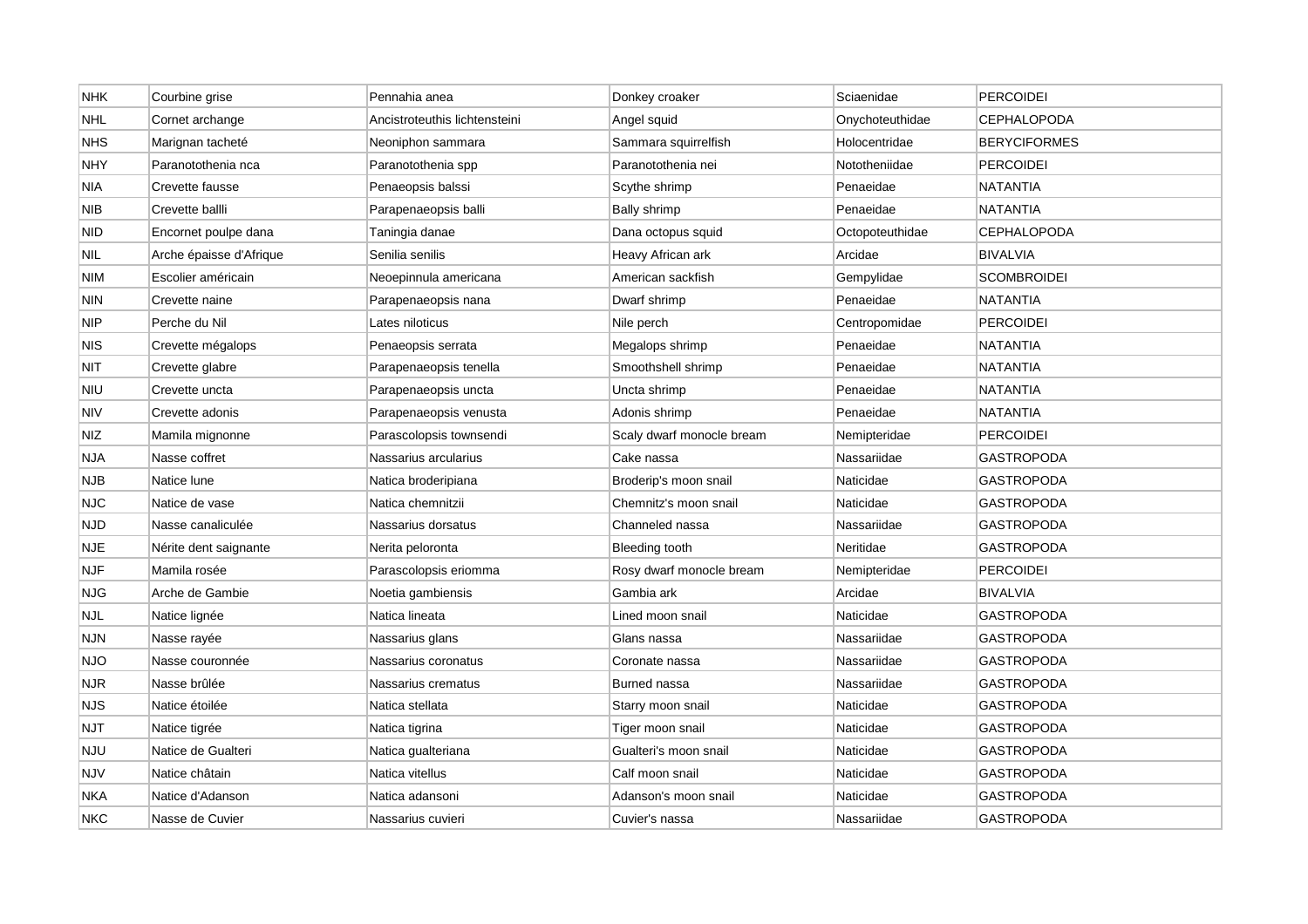| <b>NKD</b> | Natice de Dillwyn            | Naticarius dillwyni         | Dillwyn's moon-shell         | Naticidae       | <b>GASTROPODA</b>   |
|------------|------------------------------|-----------------------------|------------------------------|-----------------|---------------------|
| <b>NKF</b> | Pétoncle léopard             | Annachlamys flabellata      | Leopard scallop              | Pectinidae      | <b>BIVALVIA</b>     |
| <b>NKG</b> | Patelle de Kerguelen         | Nacella kerguelenensis      | Kerguelen limpet             | Patellidae      | <b>GASTROPODA</b>   |
| <b>NKH</b> | Natice marbrée               | Naticarius hebraeus         | Hebrew moon-shell            | Naticidae       | GASTROPODA          |
| <b>NKK</b> | Natice du Maroc              | Natica marochiensis         | Morocco moon snail           | Naticidae       | <b>GASTROPODA</b>   |
| <b>NKL</b> | Encornet cachalot            | Ancistrocheirus Iesueuri    | Sharpear enope squid         | Enoploteuthidae | <b>CEPHALOPODA</b>  |
| <b>NKM</b> | Natice flammée               | Natica fulminea             | Flamed moon snail            | Naticidae       | GASTROPODA          |
| NKN        | Nasse fasciée                | Nassarius corniculus        | Horned nassa                 | Nassariidae     | GASTROPODA          |
| NKO        | Natice à collet              | Natica collaris             | Collar moon snail            | Naticidae       | GASTROPODA          |
| <b>NKR</b> | Krill norvégien              | Meganyctiphanes norvegica   | Norwegian krill              | Euphausiidae    | <b>EUPHAUSIACEA</b> |
| <b>NKS</b> | Natice mille-points          | Naticarius stercus-muscarum | Thousand-spotted moon-shell  | Naticidae       | <b>GASTROPODA</b>   |
| <b>NKT</b> | Natice de Turton             | Natica turtoni              | Turton's moon snail          | Naticidae       | GASTROPODA          |
| <b>NKV</b> | Natice lancinée              | Naticarius vittatus         | Ribboned moon-shell          | Naticidae       | <b>GASTROPODA</b>   |
| <b>NLC</b> | Bouquet covac                | Nematopalaemon schmitti     | Whitebelly prawn             | Palaemonidae    | NATANTIA            |
| <b>NLE</b> | Crabe royal grêle            | Neolithodes asperrimus      | Rough king crab              | Lithodidae      | <b>ANOMURA</b>      |
| <b>NLG</b> | Langouste brésilienne        | Panulirus guttatus          | Spotted spiny lobster        | Palinuridae     | <b>REPTANTIA</b>    |
| <b>NLH</b> | Bouquet étier                | Nematopalaemon hastatus     | West African estuarine prawn | Palaemonidae    | <b>NATANTIA</b>     |
| <b>NLI</b> | Langouste bordée             | Panulirus marginatus        | Banded spiny lobster         | Palinuridae     | <b>REPTANTIA</b>    |
| NLJ        | Langouste chinoise           | Panulirus stimpsoni         | Chinese spiny lobster        | Palinuridae     | REPTANTIA           |
| NLN        | Bouquet araignée             | Nematopalaemon tenuipes     | Spider prawn                 | Palaemonidae    | <b>NATANTIA</b>     |
| <b>NLO</b> | Spaghetti de mer             | Nemalion helminthoides      | Sea spaghetti                | Nemaliaceae     | <b>RHODOPHYCEAE</b> |
| <b>NLT</b> | Escolier reptile             | Nealotus tripes             | Black snake mackerel         | Gempylidae      | <b>SCOMBROIDEI</b>  |
| <b>NMF</b> | Crevette chamois philippe    | Metapenaeopsis philippii    | Philip velvet shrimp         | Penaeidae       | <b>NATANTIA</b>     |
| NMJ        | Crevette chamois mogi        | Metapenaeopsis mogiensis    | Mogi velvet shrimp           | Penaeidae       | NATANTIA            |
| NMN        | Crevette chamois méridionale | Metapenaeopsis palmensis    | Southern velvet shrimp       | Penaeidae       | NATANTIA            |
| <b>NMQ</b> | Crevette chamois rosée       | Metapenaeopsis rosea        | Pink velvet shrimp           | Penaeidae       | <b>NATANTIA</b>     |
| <b>NMU</b> | Crevette chamois nordique    | Metapenaeopsis novaeguineae | Northern velvet shrimp       | Penaeidae       | NATANTIA            |
| <b>NMY</b> | Crevette violoneux           | Metapenaeopsis stridulans   | Fiddler shrimp               | Penaeidae       | <b>NATANTIA</b>     |
| NNJ        | Cohana japonaise             | Nemipterus japonicus        | Japanese threadfin bream     | Nemipteridae    | <b>PERCOIDEI</b>    |
| <b>NNK</b> | Cohana tolu                  | Nemipterus peronii          | Notchedfin threadfin bream   | Nemipteridae    | PERCOIDEI           |
| <b>NNV</b> | Barracudine annelée          | Notolepis annulata          | Ringed barracudina           | Paralepididae   | <b>AULOPIFORMES</b> |
| <b>NNW</b> | Jambonneau rude              | Pinna rudis                 | Rough pen shell              | Pinnidae        | <b>BIVALVIA</b>     |
| <b>NOA</b> | Bocasse triangulaire         | Notothenia acuta            | Triangular rockcod           | Nototheniidae   | <b>PERCOIDEI</b>    |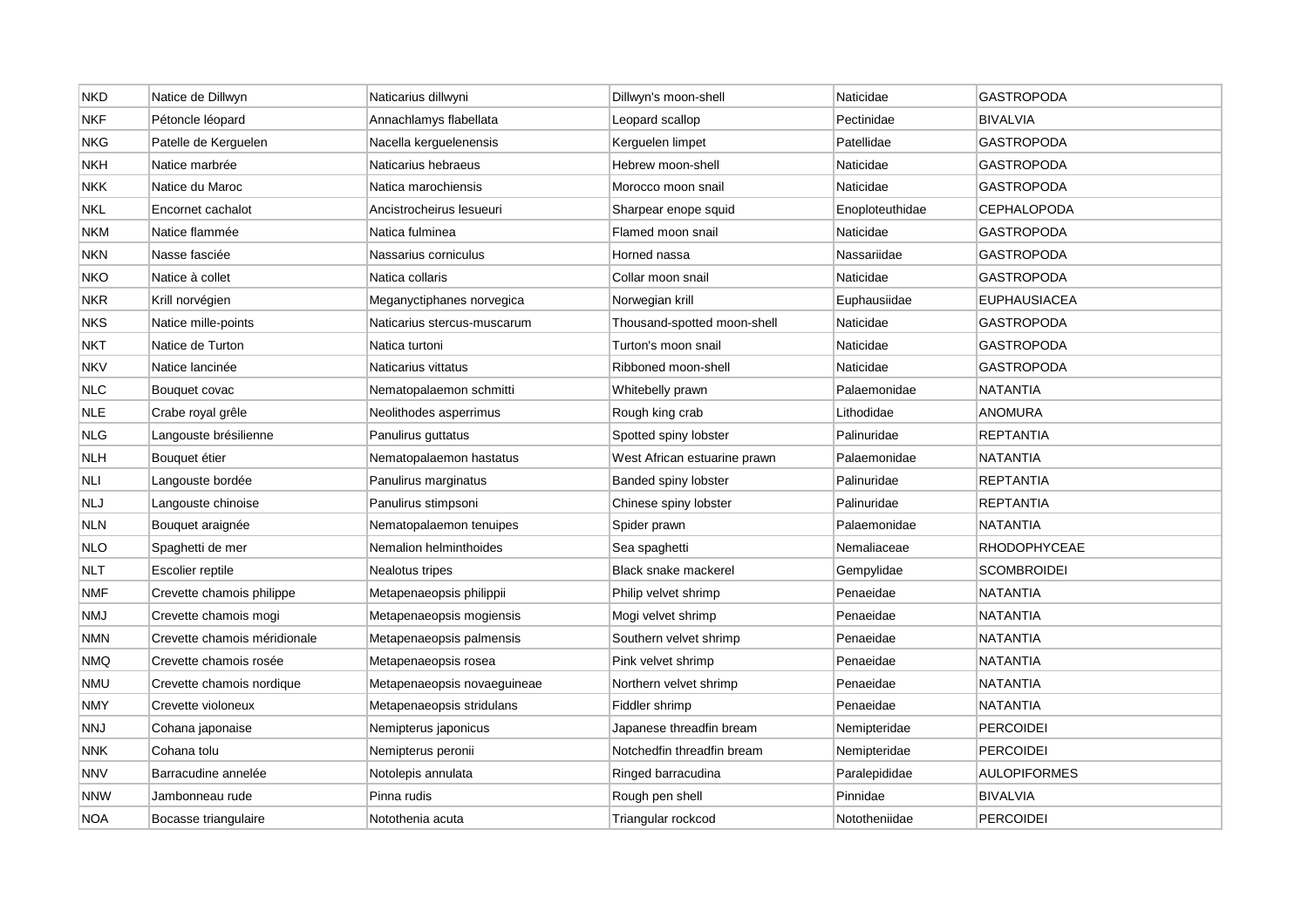| <b>NOC</b> | Bocasse noire                | Notothenia coriiceps         | <b>Black rockcod</b>           | Nototheniidae | <b>PERCOIDEI</b>    |
|------------|------------------------------|------------------------------|--------------------------------|---------------|---------------------|
| <b>NOD</b> | Bocassette dégarnie          | Nototheniops nudifrons       | Yellowfin notie                | Nototheniidae | <b>PERCOIDEI</b>    |
| <b>NOE</b> | Barracudines nca             | Notolepis spp                | Barracudinas nei               | Paralepididae | <b>AULOPIFORMES</b> |
| <b>NOF</b> | Bocasse obtuse               | Notothenia angustifrons      | Narrowhead rockcod             | Nototheniidae | PERCOIDEI           |
| NOG        | Bocasse bossue               | Notothenia gibberifrons      | Humped rockcod                 | Nototheniidae | <b>PERCOIDEI</b>    |
| <b>NOK</b> | Bocasse aux yeux rayés       | Notothenia kempi             | Striped-eyed rockcod           | Nototheniidae | <b>PERCOIDEI</b>    |
| <b>NOL</b> | Bocassette écrivain          | Nototheniops larseni         | Painted notie                  | Nototheniidae | <b>PERCOIDEI</b>    |
| NOM        | Bocasse magellanique         | Paranotothenia magellanica   | Magellanic rockcod             | Nototheniidae | PERCOIDEI           |
| NON        | Bocasse jaune                | Notothenia neglecta          | Yellowbelly rockcod            | Nototheniidae | <b>PERCOIDEI</b>    |
| <b>NOP</b> | Tacaud norvégien             | Trisopterus esmarkii         | Norway pout                    | Gadidae       | <b>GADIFORMES</b>   |
| <b>NOQ</b> | Anomie pelure                | Anomia ephippium             | Common jingle shell            | Anomiidae     | <b>BIVALVIA</b>     |
| NOR        | Bocasse marbrée              | Notothenia rossii            | Marbled rockcod                | Nototheniidae | <b>PERCOIDEI</b>    |
| <b>NOS</b> | Bocasse grise                | Notothenia squamifrons       | Grey rockcod                   | Nototheniidae | <b>PERCOIDEI</b>    |
| NOT        | Bocasse de Patagonie         | Patagonotothen brevicauda    | Patagonian rockcod             | Nototheniidae | <b>PERCOIDEI</b>    |
| <b>NOW</b> | Anemone de mer               | Anemonia sulcata             | Snakelocks anemone             | Actiniidae    | <b>ANTHOZOA</b>     |
| <b>NOX</b> | Bocasses, bocassons nca      | Nototheniidae                | Antarctic rockcods, noties nei | Nototheniidae | <b>PERCOIDEI</b>    |
| <b>NOZ</b> | Bocassette crapaud           | Nototheniops mizops          | Toad notie                     | Nototheniidae | <b>PERCOIDEI</b>    |
| <b>NPA</b> | Anchois de Californie        | Engraulis mordax             | Californian anchovy            | Engraulidae   | <b>CLUPEIFORMES</b> |
| <b>NPB</b> | Crevette parole              | Parapenaeopsis probata       | Parole shrimp                  | Penaeidae     | NATANTIA            |
| <b>NPH</b> | Thazard oriental             | Scomberomorus niphonius      | Japanese Spanish mackerel      | Scombridae    | <b>SCOMBROIDEI</b>  |
| <b>NPI</b> | Crevette coromandel          | Parapenaeopsis coromandelica | Coromandel shrimp              | Penaeidae     | NATANTIA            |
| <b>NPJ</b> | Crabe caillou africain       | Panopeus africanus           | African mud crab               | Xanthidae     | <b>BRACHYURA</b>    |
| NPN        | Crevette corail              | Parapenaeopsis cornuta       | Coral shrimp                   | Penaeidae     | NATANTIA            |
| NPP        | Crevettes Parapenaeopsis nca | Parapenaeopsis spp           | Parapenaeopsis shrimps nei     | Penaeidae     | <b>NATANTIA</b>     |
| NPQ        | Pycnodonte-cuillere          | Neopycnodonte cochlear       | Spoon oyster                   | Gryphaeidae   | BIVALVIA            |
| <b>NPS</b> | Mamila lisse                 | Parascolopsis aspinosa       | Smooth dwarf monocle bream     | Nemipteridae  | <b>PERCOIDEI</b>    |
| <b>NPV</b> | Anomie péruvienne            | Anomia peruviana             | Peruvian jingle shell          | Anomiidae     | <b>BIVALVIA</b>     |
| <b>NQA</b> | Monodonte articulée          | Monodonta articulata         | Articulate monodont            | Trochidae     | <b>GASTROPODA</b>   |
| NQB        | Nérite brûlée                | Nerita albicilla             | Oxpalate nerite                | Neritidae     | <b>GASTROPODA</b>   |
| <b>NQC</b> | Nérite caméléon              | Nerita chameleon             | Chameleon nerite               | Neritidae     | GASTROPODA          |
| NQE        | Lucine edentule              | Anodontia edentula           | Toothless lucine               | Lucinidae     | <b>BIVALVIA</b>     |
| <b>NQG</b> | Scolopsis rayé               | Scolopsis lineata            | Striped monocle bream          | Nemipteridae  | PERCOIDEI           |
| <b>NQI</b> | Nérite ébène                 | Nerita picea                 | Pitchy nerite                  | Neritidae     | <b>GASTROPODA</b>   |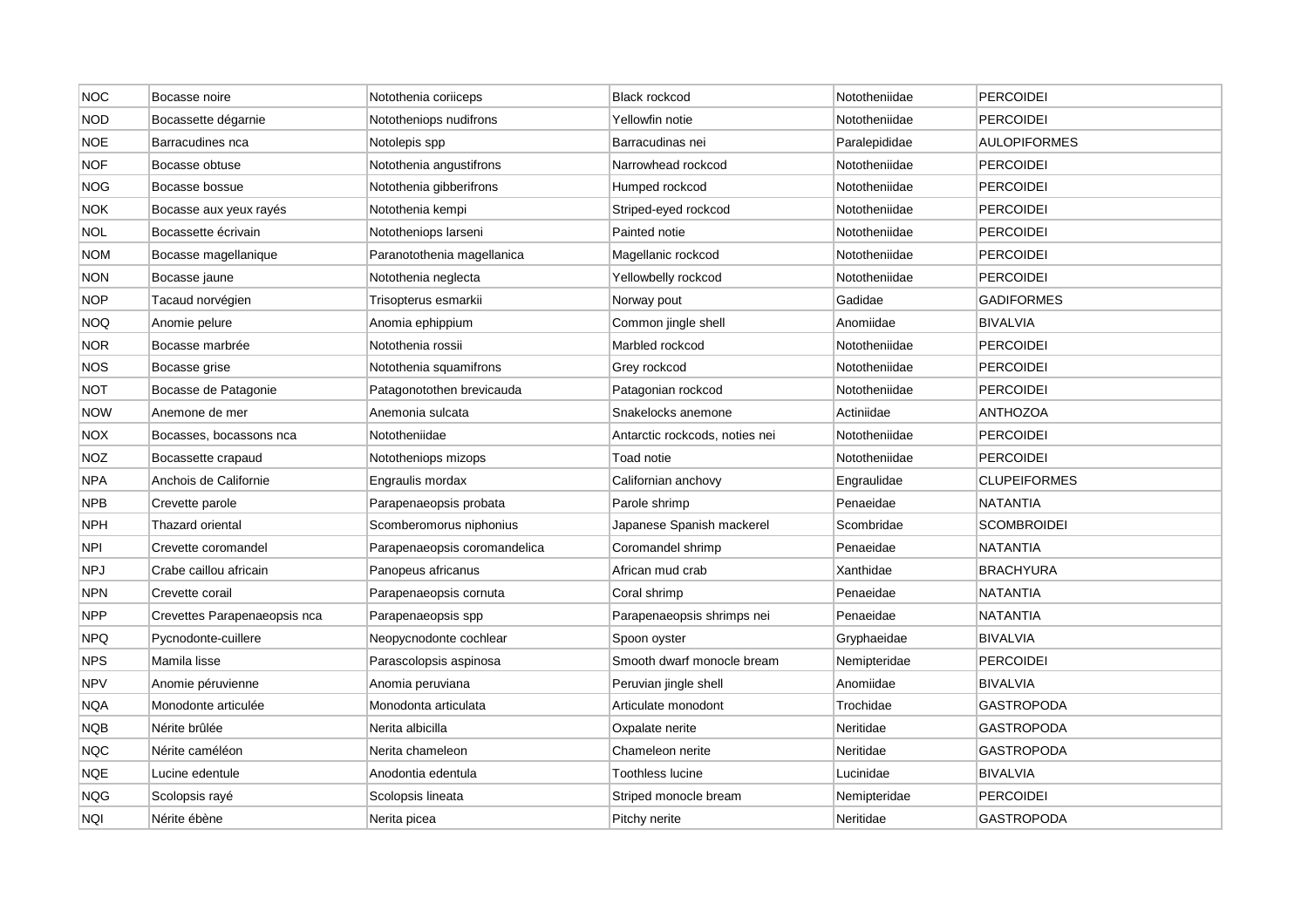| <b>NQJ</b> | Nérite tourelle              | Neritina turrita            | <b>Turreted nerite</b>   | Neritidae        | <b>GASTROPODA</b>      |
|------------|------------------------------|-----------------------------|--------------------------|------------------|------------------------|
| <b>NQK</b> | Nérite côtelée               | Nerita costata              | Costate nerite           | Neritidae        | <b>GASTROPODA</b>      |
| <b>NQL</b> | Nérite à spire plate         | Nerita planospira           | <b>Flatspired nerite</b> | Neritidae        | <b>GASTROPODA</b>      |
| <b>NQM</b> | Monodonte intermediaire      | Monodonta mutabilis         | Mutable monodont         | Trochidae        | GASTROPODA             |
| <b>NQO</b> | Nérite lustrée               | Nerita polita               | Polished nerite          | Neritidae        | <b>GASTROPODA</b>      |
| <b>NQP</b> | Nérite plissée               | Nerita plicata              | Plicate nerite           | Neritidae        | <b>GASTROPODA</b>      |
| <b>NQQ</b> | Nérite écailleuse            | Nerita squamulata           | Scaly nerite             | Neritidae        | GASTROPODA             |
| NQR        | Arche de Reinhart            | Anadara reinharti           | Reinhart's ark           | Arcidae          | <b>BIVALVIA</b>        |
| NQS        | Nérite du Sénégal            | Nerita senegalensis         | Senegal nerite           | Neritidae        | <b>GASTROPODA</b>      |
| NQT        | Arche noire                  | Anadara tuberculosa         | <b>Black ark</b>         | Arcidae          | <b>BIVALVIA</b>        |
| <b>NQU</b> | Monodonte-fraise             | Monodonta turbinata         | Turbinate monodont       | Trochidae        | <b>GASTROPODA</b>      |
| NRA        | Crevette rose australienne   | Parapenaeus australiensis   | Australian rose shrimp   | Penaeidae        | NATANTIA               |
| <b>NRC</b> | Mote                         | Normanichthys crockeri      | Mote sculpin             | Normanichthyidae | <b>SCORPAENIFORMES</b> |
| NRD        | Barracudine pintade          | Notolepis rissoi            | Spotted barracudina      | Paralepididae    | <b>AULOPIFORMES</b>    |
| <b>NRF</b> | Crevette neptune             | Parapenaeus fissurus        | Neptune rose shrimp      | Penaeidae        | NATANTIA               |
| <b>NRG</b> | Crevette flamande            | Parapenaeus longipes        | Flamingo shrimp          | Penaeidae        | <b>NATANTIA</b>        |
| NRH        | Langouste de Cap Vert        | Palinurus charlestoni       | Cape Verde spiny lobster | Palinuridae      | <b>REPTANTIA</b>       |
| NRI        | Crevette rose chercheuse     | Parapenaeus investigatoris  | Explorer rose shrimp     | Penaeidae        | <b>NATANTIA</b>        |
| NRJ        | Crevette arafura             | Parapenaeopsis arafurica    | Arafura shrimp           | Penaeidae        | NATANTIA               |
| NRK        | Crevette rose lancier        | Parapenaeus lanceolatus     | Lancer rose shrimp       | Penaeidae        | <b>NATANTIA</b>        |
| <b>NRP</b> | Crevette rose                | Parapenaeus politus         | Rose shrimp              | Penaeidae        | <b>NATANTIA</b>        |
| NRQ        | Arche brune                  | Anadara similis             | Brown ark                | Arcidae          | <b>BIVALVIA</b>        |
| NRR        | Crevette domino              | Parapenaeus sextuberculatus | Domino shrimp            | Penaeidae        | <b>NATANTIA</b>        |
| <b>NRY</b> | Crevettes Parapenaeus nca    | Parapenaeus spp             | Parapenaeus shrimps nei  | Penaeidae        | <b>NATANTIA</b>        |
| NSC        | Mamila griffée               | Scolopsis bilineata         | Two-lined monocle bream  | Nemipteridae     | <b>PERCOIDEI</b>       |
| <b>NSD</b> | Tapir du Cap                 | Notacanthus sexspinis       | Spiny-back eel           | Notacanthidae    | NOTACANTHIFORMES       |
| <b>NSF</b> | Jopas francolin              | Nassa francolina            | Francolina jopas         | Muricidae        | <b>GASTROPODA</b>      |
| <b>NSG</b> | Mamila arabe                 | Scolopsis ghanam            | Arabian monocle bream    | Nemipteridae     | <b>PERCOIDEI</b>       |
| <b>NSI</b> | Mamila Saint Pierre          | Scolopsis bimaculata        | Thumbprint monocle bream | Nemipteridae     | <b>PERCOIDEI</b>       |
| NSL        | Lion de mer de N.lle-Zélande | Phocarctos hookeri          | New Zealand sea lion     | Otariidae        | PINNIPEDIA             |
| NSP        | Mamila joues blanches        | Scolopsis vosmeri           | Whitecheek monocle bream | Nemipteridae     | <b>PERCOIDEI</b>       |
| NSQ        | Nasse-ceinture               | Nassarius mutabilis         | Changeable nassa         | Nassariidae      | GASTROPODA             |
| <b>NSX</b> | Jopas guirlande              | Nassa serta                 | Wreath jopas             | Muricidae        | <b>GASTROPODA</b>      |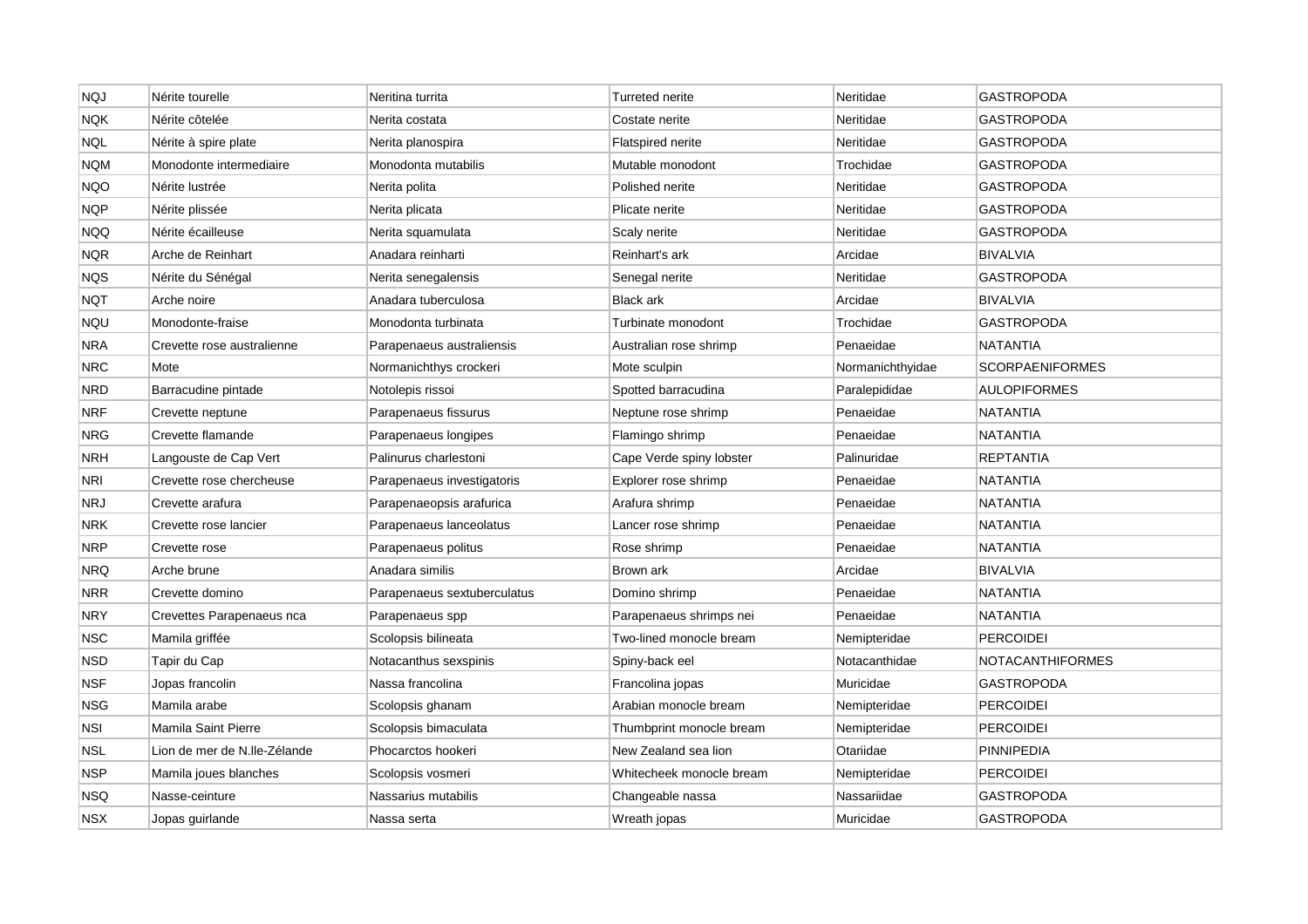| <b>NTC</b> | Platnez                    | Notorynchus cepedianus  | Broadnose sevengill shark     | Hexanchidae     | HEXANCHIFORMES           |
|------------|----------------------------|-------------------------|-------------------------------|-----------------|--------------------------|
| <b>NTF</b> | Crevette charnière         | Pantomus affinis        | Hinged shrimp                 | Pandalidae      | NATANTIA                 |
| <b>NTK</b> | Langoustine arganelle      | Acanthacaris caeca      | Atlantic deep-sea lobster     | Nephropidae     | REPTANTIA                |
| <b>NTO</b> | Barracudine antarctique    | Notolepis coatsi        | Antarctic jonasfish           | Paralepididae   | <b>AULOPIFORMES</b>      |
| <b>NTZ</b> | Natice à belles bandes     | Natica euzona           | Beautifully-banded moon snail | Naticidae       | <b>GASTROPODA</b>        |
| <b>NUE</b> | Langouste brune            | Panulirus echinatus     | Brown spiny loster            | Palinuridae     | <b>REPTANTIA</b>         |
| <b>NUG</b> | Langouste verte            | Panulirus gracilis      | Green spiny lobster           | Palinuridae     | <b>REPTANTIA</b>         |
| <b>NUJ</b> | Langouste japonaise        | Panulirus japonicus     | Japanese spiny lobster        | Palinuridae     | REPTANTIA                |
| <b>NUK</b> | Nautile flammé             | Nautilus pompilius      | Emperor nautilus              | Nautilidae      | <b>CEPHALOPODA</b>       |
| <b>NUL</b> | Langouste indienne         | Panulirus laevicauda    | Smoothtail spiny lobster      | Palinuridae     | REPTANTIA                |
| <b>NUP</b> | Langouste fourchette       | Panulirus penicillatus  | Pronghorn spiny lobster       | Palinuridae     | <b>REPTANTIA</b>         |
| <b>NUQ</b> | Décapodes anomura nca      | Anomura                 | Anomuran decapods nei         |                 | ANOMURA                  |
| <b>NUR</b> | Langouste ornée            | Panulirus ornatus       | Ornate spiny lobster          | Palinuridae     | <b>REPTANTIA</b>         |
| <b>NUT</b> | Langouste mexicaine        | Panulirus interruptus   | Mexican spiny loster          | Palinuridae     | <b>REPTANTIA</b>         |
| NUU        | Langouste bleue            | Panulirus inflatus      | Blue spiny lobster            | Palinuridae     | <b>REPTANTIA</b>         |
| <b>NUV</b> | Langouste barriolée        | Panulirus versicolor    | Painted spiny lobster         | Palinuridae     | REPTANTIA                |
| <b>NUX</b> | Nautile bouton             | Nautilus macromphalus   | Bellybutton nautilus          | Nautilidae      | <b>CEPHALOPODA</b>       |
| <b>NVA</b> | Natice blanc d'oeuf        | Neverita albumen        | Eggwhite moon snail           | Naticidae       | <b>GASTROPODA</b>        |
| <b>NVE</b> | Natice patte-d'éléphant    | Neverita peselephanti   | Elephant's-foot moon snail    | Naticidae       | GASTROPODA               |
| <b>NVJ</b> | Natice de Josephine        | Neverita josephinia     | Josephine's moon-shell        | Naticidae       | <b>GASTROPODA</b>        |
| NWS        | Mamila dos noir            | Scolopsis taeniata      | Black-streaked monocle bream  | Nemipteridae    | <b>PERCOIDEI</b>         |
| <b>NXC</b> | Carangue verte             | Caranx caballus         | Green jack                    | Carangidae      | <b>PERCOIDEI</b>         |
| NXI        | Carangue têtue             | Caranx ignobilis        | Giant trevally                | Carangidae      | <b>PERCOIDEI</b>         |
| <b>NXM</b> | Carangue aîle bleue        | Caranx melampygus       | <b>Bluefin trevally</b>       | Carangidae      | <b>PERCOIDEI</b>         |
| NXO        | Notothenia nca             | Notothenia spp          | Notothenia nei                | Nototheniidae   | <b>PERCOIDEI</b>         |
| <b>NXV</b> | Petite langouste rose      | Neaxius vivesi          | Small pink lobster            | Axiidae         | <b>REPTANTIA</b>         |
| <b>NYR</b> | Rite à trois yeux          | Ancylopsetta dendritica | Three-spot flounder           | Paralichthyidae | <b>PLEURONECTIFORMES</b> |
| <b>NYS</b> | Balaou nain                | Scomberesox simulans    | Dwarf saury                   | Scomberesocidae | <b>BELONIFORMES</b>      |
| <b>NYW</b> | Gobie à tête de grenouille | Oxyurichthys papuensis  | Frogface goby                 | Gobiidae        | <b>GOBIOIDEI</b>         |
| NZA        | Grenadier lisse            | Nezumia aequalis        | Common Atlantic grenadier     | Macrouridae     | <b>GADIFORMES</b>        |
| NZB        | Grenadier de Baird         | Nezumia bairdi          | Marlin-spike grenadier        | Macrouridae     | GADIFORMES               |
| NZZ        | Cassigné à tête noire      | Narcetes stomias        | Blackhead salmon              | Alepocephalidae | <b>SALMONIFORMES</b>     |
| OAC        | Tonne canaliculée          | Tonna canaliculata      | Channeled tun                 | Tonnidae        | GASTROPODA               |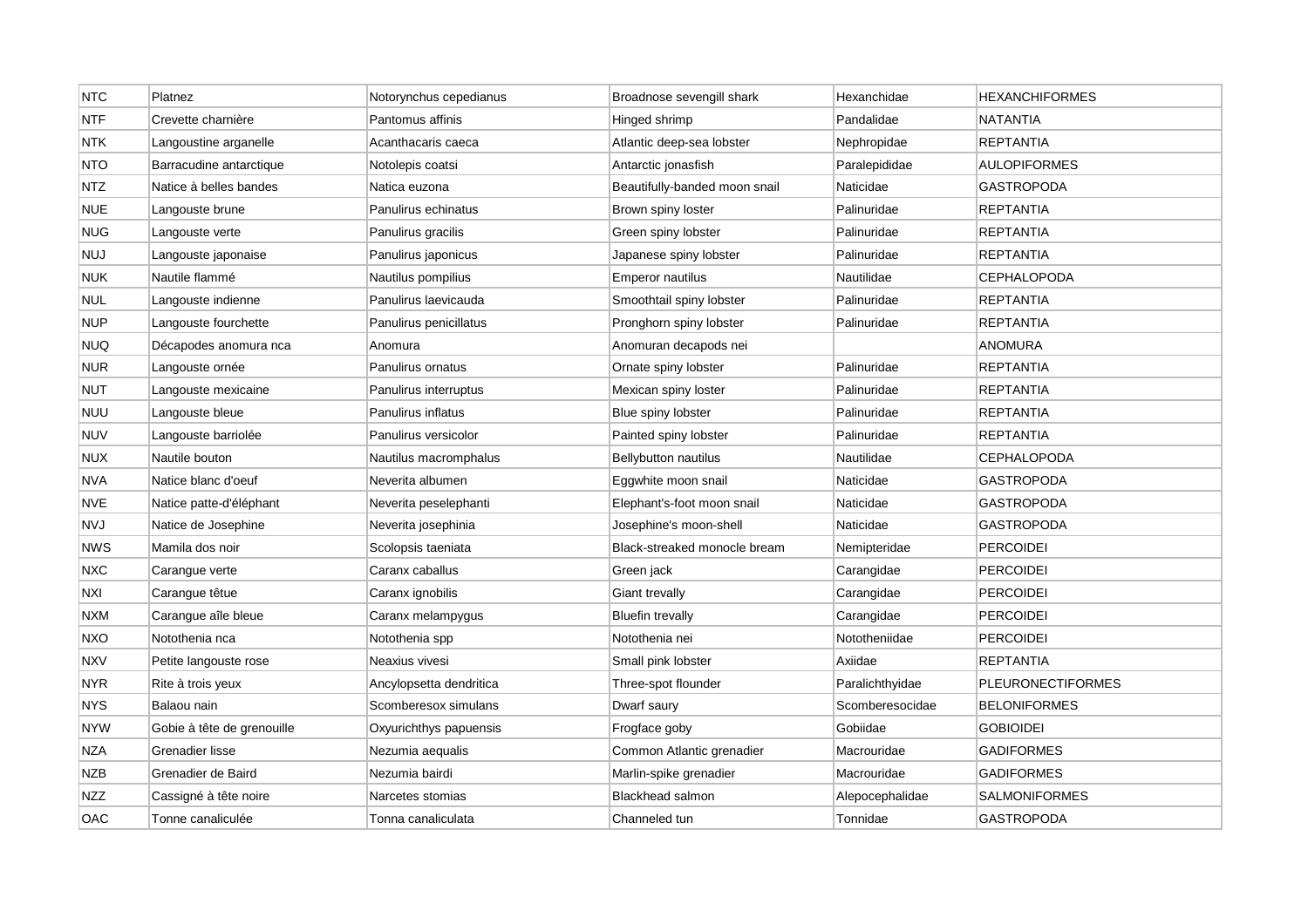| OAL        | Sole du Sénégal               | Solea senegalensis           | Senegalese sole            | Soleidae              | PLEURONECTIFORMES        |
|------------|-------------------------------|------------------------------|----------------------------|-----------------------|--------------------------|
| OAP        | Bouquet potitinga             | Palaemon pandaliformis       | Potitinga prawn            | Palaemonidae          | <b>NATANTIA</b>          |
| <b>OAT</b> | Homole                        | Homola barbata               | Homole crab                | Homolidae             | <b>BRACHYURA</b>         |
| OAX        | Barbure à tâche noire         | Polydactylus sextarius       | <b>Blackspot threadfin</b> | Polynemidae           | <b>PERCOIDEI</b>         |
| OBD        | Gobie commun                  | Pomatoschistus microps       | Common goby                | Gobiidae              | <b>GOBIOIDEI</b>         |
| OBH        | Requin aveugle gris-bleu      | Heteroscyllium colcloughi    | Bluegray carpetshark       | <b>Brachaeluridae</b> | <b>ORECTOLOBIFORMES</b>  |
| OBJ        | Sauteur leurre                | Scomberoides tol             | Needlescaled queenfish     | Carangidae            | <b>PERCOIDEI</b>         |
| ОВМ        | Sauteur talang                | Scomberoides commersonnianus | Talang queenfish           | Carangidae            | <b>PERCOIDEI</b>         |
| OBN        | Lavignon poivre               | Scrobicularia plana          | Peppery furrow             | Scrobiculariidae      | <b>BIVALVIA</b>          |
| OBQ        | Écrevisses Procambarus nca    | Procambarus spp              | Procambarus crayfishes nei | Cambaridae            | <b>REPTANTIA</b>         |
| OBT        | Sauteur carsia                | Scomberoides tala            | Barred queenfish           | Carangidae            | <b>PERCOIDEI</b>         |
| <b>OBW</b> | Requin aveugle des roches     | Brachaelurus waddi           | <b>Blind shark</b>         | <b>Brachaeluridae</b> | <b>ORECTOLOBIFORMES</b>  |
| <b>OBX</b> | Murex érinace                 | Ocenebra erinacea            | Hedge hog murex            | Muricidae             | <b>GASTROPODA</b>        |
| <b>OBY</b> | Sauteur sabre                 | Scomberoides lysan           | Doublespotted queenfish    | Carangidae            | <b>PERCOIDEI</b>         |
| OBZ        | Gobie des sables              | Pomatoschistus minutus       | Sand goby                  | Gobiidae              | <b>GOBIOIDEI</b>         |
| OCC        | Pieuvre                       | Octopus vulgaris             | Common octopus             | Octopodidae           | <b>CEPHALOPODA</b>       |
| OCH        | Huître plate chilienne        | Ostrea chilensis             | Chilean flat oyster        | Ostreidae             | <b>BIVALVIA</b>          |
| OCJ        | Poulpe à quatre cornes        | Pteroctopus tetracirrhus     | Fourhorn octopus           | Octopodidae           | <b>CEPHALOPODA</b>       |
| <b>OCM</b> | Elédones communes et musquées | Eledone spp                  | Horned and musky octopuses | Octopodidae           | <b>CEPHALOPODA</b>       |
| <b>OCN</b> | Poulpe tacheté                | Octopus macropus             | White-spotted octopus      | Octopodidae           | <b>CEPHALOPODA</b>       |
| OCO        | Océanite de Wilson            | Oceanites oceanicus          | Wilson's storm petrel      | Hydrobatidae          | <b>PROCELLARIIFORMES</b> |
| OCQ        | Poulpe casse-noix             | Octopus conispadiceus        | Chestnut octopus           | Octopodidae           | <b>CEPHALOPODA</b>       |
| <b>OCS</b> | Requin océanique              | Carcharhinus longimanus      | Oceanic whitetip shark     | Carcharhinidae        | <b>CARCHARHINIFORMES</b> |
| OCT        | Pieuvres, poulpes nca         | Octopodidae                  | Octopuses, etc. nei        | Octopodidae           | <b>CEPHALOPODA</b>       |
| <b>OCZ</b> | Poulpes nca                   | Octopus spp                  | Octopuses nei              | Octopodidae           | <b>CEPHALOPODA</b>       |
| <b>ODE</b> | Huître plate de Guinée        | Ostrea denticulata           | Denticulate rock oyster    | Ostreidae             | <b>BIVALVIA</b>          |
| ODH        | Requin noronhai               | Odontaspis noronhai          | Bigeye sand tiger shark    | Odontaspididae        | <b>LAMNIFORMES</b>       |
| ODN        | Baleines odontocètes nca      | Odontoceti                   | Toothed whales nei         |                       | <b>ODONTOCETI</b>        |
| ODP        | Barbure jaune                 | Polydactylus opercularis     | Yellow bobo                | Polynemidae           | <b>PERCOIDEI</b>         |
| ODQ        | Anomie cascabelle             | Pododesmus cepio             | Abalone jingle shell       | Anomiidae             | <b>BIVALVIA</b>          |
| <b>ODR</b> | Athérine chilienne            | Odontesthes regia            | Chilean silverside         | Atherinidae           | <b>ATHERINIFORMES</b>    |
| ODS        | Barbure rayé                  | Polydactylus plebeius        | Striped threadfin          | Polynemidae           | <b>PERCOIDEI</b>         |
| ODZ        | Mulet labéon                  | Oedalechilus labiosus        | Hornlip mullet             | Mugilidae             | <b>MUGILIFORMES</b>      |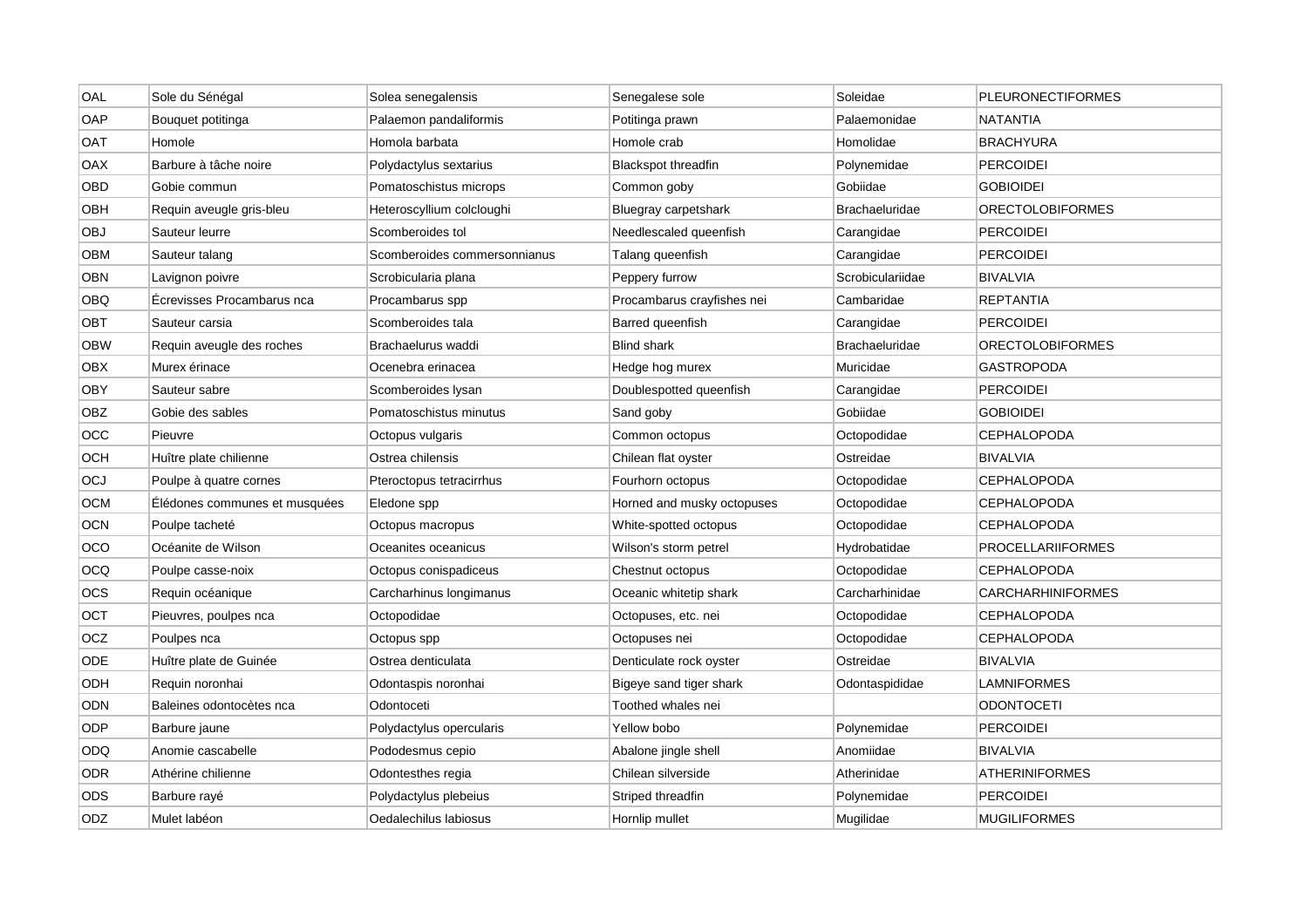| <b>OEX</b> | Couteau rostre       | Solen rostriformis       | Rostrate jackknife       | Solenidae       | <b>BIVALVIA</b>          |
|------------|----------------------|--------------------------|--------------------------|-----------------|--------------------------|
| <b>OFC</b> | Encornet carol       | Ommastrephes caroli      | Webbed flying squid      | Ommastrephidae  | CEPHALOPODA              |
| OFD        | Maldague robuste     | Choerodon robustus       | Robust tuskfish          | Labridae        | <b>PERCOIDEI</b>         |
| <b>OFE</b> | Encornet dos orange  | Sthenoteuthis pteropus   | Orangeback flying squid  | Ommastrephidae  | CEPHALOPODA              |
| OFI        | Crevette épine       | Pontophilus spinosus     | Spiny shrimp             | Crangonidae     | <b>NATANTIA</b>          |
| OFJ        | Encornet volant      | Ommastrephes bartrami    | Neon flying squid        | Ommastrephidae  | <b>CEPHALOPODA</b>       |
| <b>OFN</b> | Nori-lancette        | Porphyra linearis        | Ribboned nori            | Bangiaceae      | <b>RHODOPHYCEAE</b>      |
| <b>OFO</b> | Huître plate yaquina | Ostrea lurida            | Yaquina oyster           | Ostreidae       | <b>BIVALVIA</b>          |
| OFU        | Nori mosaique        | Porphyra leucosticta     | Spotted nori             | Bangiaceae      | <b>RHODOPHYCEAE</b>      |
| <b>OFW</b> | Maldagues nca        | Choerodon spp            | Tuskfishes nei           | Labridae        | <b>PERCOIDEI</b>         |
| <b>OFZ</b> | Abadèche sans jambes | Lamprogrammus exutus     | Legless cuskeel          | Ophidiidae      | <b>OPHIDIIFORMES</b>     |
| <b>OGB</b> | Calmar cracheur      | Loligo beka              | Beka squid               | Loliginidae     | <b>CEPHALOPODA</b>       |
| OGK        | Calmar lancette      | Loligo bleekeri          | Spear squid              | Loliginidae     | <b>CEPHALOPODA</b>       |
| <b>OGR</b> | Crevuche télescope   | Ogyrides orientalis      | Telescope shrimp         | Ogyrididae      | <b>NATANTIA</b>          |
| OGT        | Coq                  | Apogon imberbis          | Cardinal fish            | Apogonidae      | <b>PERCOIDEI</b>         |
| OGZ        | Huître creuse gasar  | Crassostrea gasar        | Gasar cupped oyster      | Ostreidae       | <b>BIVALVIA</b>          |
| OHB        | Scléropage d'Asie    | Scleropages formosus     | Asian bonytongue         | Osteoglossidae  | <b>OSTEOGLOSSIFORMES</b> |
| OHQ        | Pied de pélican      | Aporrhais pespelecani    | Common pelican-foot      | Aporrhaididae   | GASTROPODA               |
| <b>OHX</b> | Anserine de Serres   | Aporrhais serresianus    | Serre's pelican-foot     | Aporrhaididae   | GASTROPODA               |
| OIF        | Sanguinolaire diphos | Soletellina diphos       | Diphos sanguin           | Psammobiidae    | <b>BIVALVIA</b>          |
| OII        | Squille de lagune    | Cloridopsis dubia        | Mud mantis               | Squillidae      | <b>STOMATOPODA</b>       |
| <b>OIJ</b> | Cornet commun        | Onykia ingens            | Greater hooked squid     | Onychoteuthidae | <b>CEPHALOPODA</b>       |
| OIK        | Fausse épinette      | Solieria chordalis       | False sea pine           | Solieriaceae    | RHODOPHYCEAE             |
| OIL        | Rouvet               | Ruvettus pretiosus       | Oilfish                  | Gempylidae      | <b>SCOMBROIDEI</b>       |
| <b>OIM</b> | Corail choufleur     | Pocillopora damicornis   | Cauliflower coral        | Pocilloporidae  | <b>ANTHOZOA</b>          |
| OIX        | Corail lime          | Pocillopora verrucosa    | Rasp coral               | Pocilloporidae  | <b>ANTHOZOA</b>          |
| <b>OIY</b> | Corne d'elan         | Pocillopora eydouxi      | Elkhorn cora             | Pocilloporidae  | <b>ANTHOZOA</b>          |
| <b>OJA</b> | Sépiole mignonne     | Austrorossia antillensis | Antilles bobtail squid   | Sepiolidae      | <b>CEPHALOPODA</b>       |
| <b>OJB</b> | Sépiole à gros yeux  | Austrorossia bipapillata | Big-eyed bobtail squid   | Sepiolidae      | <b>CEPHALOPODA</b>       |
| OJD        | Calmar indien        | Loligo duvauceli         | Indian squid             | Loliginidae     | CEPHALOPODA              |
| OJE        | Calmar épée          | Loligo edulis            | Swordtip squid           | Loliginidae     | <b>CEPHALOPODA</b>       |
| OJG        | Sépiole australe     | Austrorossia australis   | Big bottom bobtail squid | Sepiolidae      | <b>CEPHALOPODA</b>       |
| <b>OJH</b> | Calmar mitre         | Loligo chinensis         | Mitre squid              | Loliginidae     | <b>CEPHALOPODA</b>       |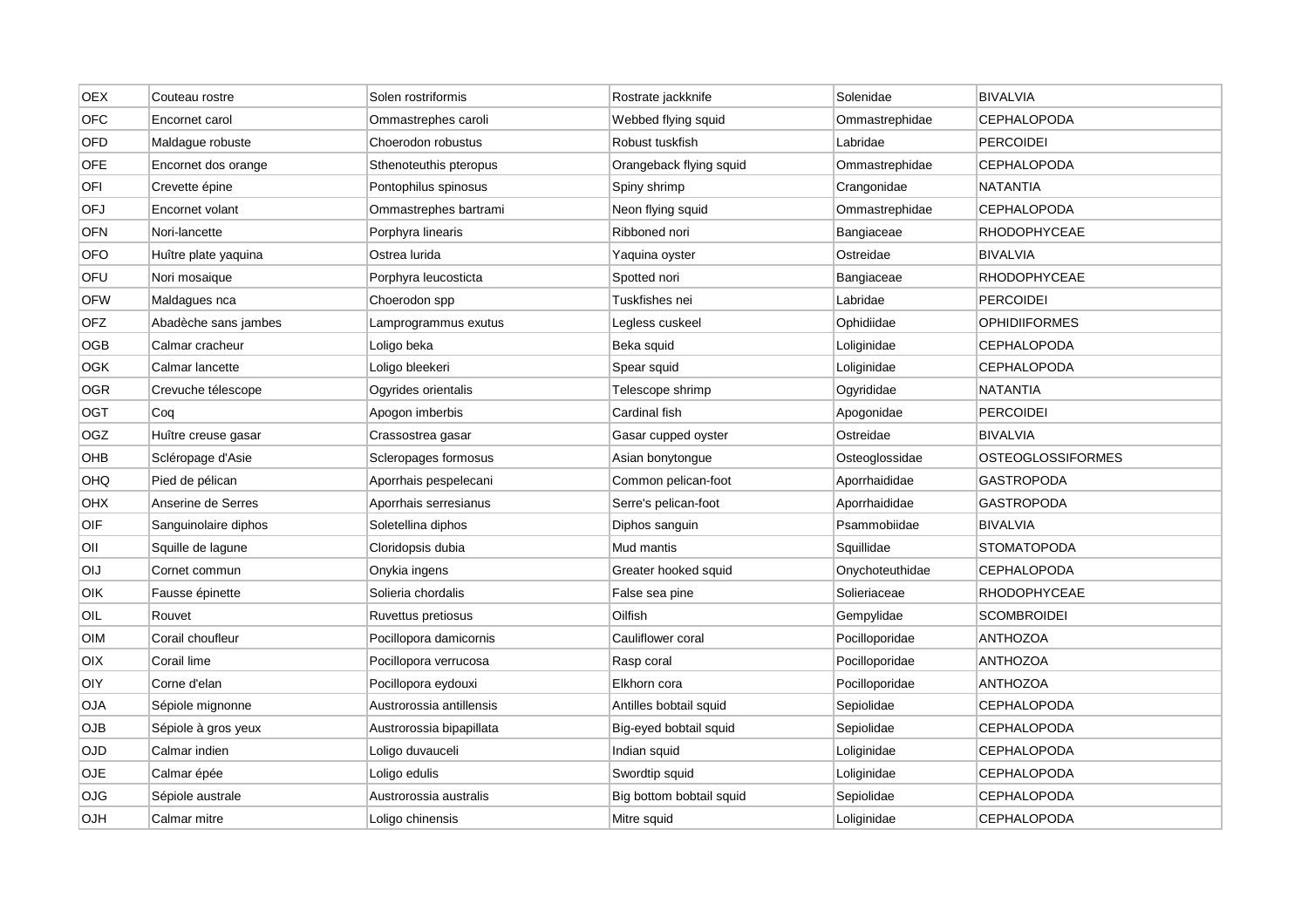| OJI        | Calmar siboga               | Loligo sibogae            | Siboga squid                | Loliginidae     | <b>CEPHALOPODA</b>  |
|------------|-----------------------------|---------------------------|-----------------------------|-----------------|---------------------|
| <b>OJJ</b> | Calmar japonais             | Loligo japonica           | Japanese squid              | Loliginidae     | <b>CEPHALOPODA</b>  |
| <b>OJK</b> | Calmar kobi                 | Loligo kobiensis          | Kobi squid                  | Loliginidae     | <b>CEPHALOPODA</b>  |
| OJL        | Calmar à gros yeux          | Loligo ocula              | Bigeye inshore squid        | Loliginidae     | CEPHALOPODA         |
| <b>OJM</b> | Calmar du Surinam           | Loligo surinamensis       | Surinam squid               | Loliginidae     | <b>CEPHALOPODA</b>  |
| OJN        | Calmar baril                | Uroteuthis singhalensis   | Long barrel squid           | Loliginidae     | <b>CEPHALOPODA</b>  |
| <b>OJO</b> | Calmar flèche               | Loligo plei               | Slender inshore squid       | Loliginidae     | <b>CEPHALOPODA</b>  |
| OJP        | Sépiole du Pacifique boréal | Rossia pacifica           | North Pacific bobtail squid | Sepiolidae      | <b>CEPHALOPODA</b>  |
| OJQ        | Corail brocoli              | Pocillopora meandrina     | Brocoli coral               | Pocilloporidae  | <b>ANTHOZOA</b>     |
| OJR        | Calmar créole               | Loligo roperi             | Island inshore squid        | Loliginidae     | <b>CEPHALOPODA</b>  |
| <b>OJS</b> | Calmar de Sao Paulo         | Loligo sanpaulensis       | Sao Paulo squid             | Loliginidae     | <b>CEPHALOPODA</b>  |
| OJT        | Sépiole de la Tortue        | Rossia tortugaensis       | Tortuga bobtail squid       | Sepiolidae      | CEPHALOPODA         |
| <b>OJU</b> | Sépiole bouledogue          | Rossia bullisi            | Bully bobtail squid         | Sepiolidae      | <b>CEPHALOPODA</b>  |
| <b>OJY</b> | Calmar mignon               | Loligo uyii               | Little squid                | Loliginidae     | <b>CEPHALOPODA</b>  |
| <b>OKA</b> | Encornet oiseau             | Ornithoteuthis antillarum | Atlantic bird squid         | Ommastrephidae  | CEPHALOPODA         |
| <b>OKD</b> | Calmar fléchette            | Loliolopsis diomedeae     | Dart squid                  | Loliginidae     | <b>CEPHALOPODA</b>  |
| OKE        | Poulpe sombre               | Octopus tetricus          | Gloomy octopus              | Octopodidae     | <b>CEPHALOPODA</b>  |
| OKG        | Plocamium                   | Plocamium cartilagineum   | Plocamium                   | Plocamiaceae    | <b>RHODOPHYCEAE</b> |
| ОКН        | Poulpe téhuelche            | Octopus tehuelchus        | Tehuelche octopus           | Octopodidae     | CEPHALOPODA         |
| <b>OKJ</b> | Poulpe fouet                | Octopus variabilis        | Whiparm octopus             | Octopodidae     | <b>CEPHALOPODA</b>  |
| OKL        | Encornet planeur            | Ornithoteuthis volatilis  | Shiny bird squid            | Ommastrephidae  | <b>CEPHALOPODA</b>  |
| <b>OKM</b> | Natice pyriforme            | Polinices mammilla        | Pear-shaped moon snail      | Naticidae       | <b>GASTROPODA</b>   |
| OKQ        | Agar penne                  | Pterocladiella capillacea | Spanish agar                | Gelidiaceae     | RHODOPHYCEAE        |
| OKS        | Encornet-poulpe de Ruppell  | Octopoteuthis sicula      | Ruppell's octopus squid     | Octopoteuthidae | CEPHALOPODA         |
| OKU        | Natice bouche-noire         | Polinices melanostoma     | Blackmouth moon snail       | Naticidae       | <b>GASTROPODA</b>   |
| <b>OKY</b> | Natice bicolore             | Polinices didyma          | Bladder moon snail          | Naticidae       | <b>GASTROPODA</b>   |
| OKZ        | Poulpe zèbre                | Octopus zonatus           | Atlantic banded octopus     | Octopodidae     | <b>CEPHALOPODA</b>  |
| OLG        | Sapater violine             | Oligoplites refulgens     | Shortjaw leatherjacket      | Carangidae      | <b>PERCOIDEI</b>    |
| OLI        | Sauteur cuir                | Oligoplites saurus        | Leatherjacket               | Carangidae      | <b>PERCOIDEI</b>    |
| <b>OLP</b> | Sauteur palomette           | Oligoplites palometa      | Maracaibo leatherjacket     | Carangidae      | <b>PERCOIDEI</b>    |
| OLQ        | Portlandia de Kerguelen     | Portlandia isonota        | Kerguelen nut shell         | Nuculanidae     | <b>BIVALVIA</b>     |
| OLS        | Sauteur castin              | Oligoplites saliens       | Castin leatherjacket        | Carangidae      | <b>PERCOIDEI</b>    |
| OLT        | Sauteur pelon               | Oligoplites altus         | Longjaw leatherjacket       | Carangidae      | <b>PERCOIDEI</b>    |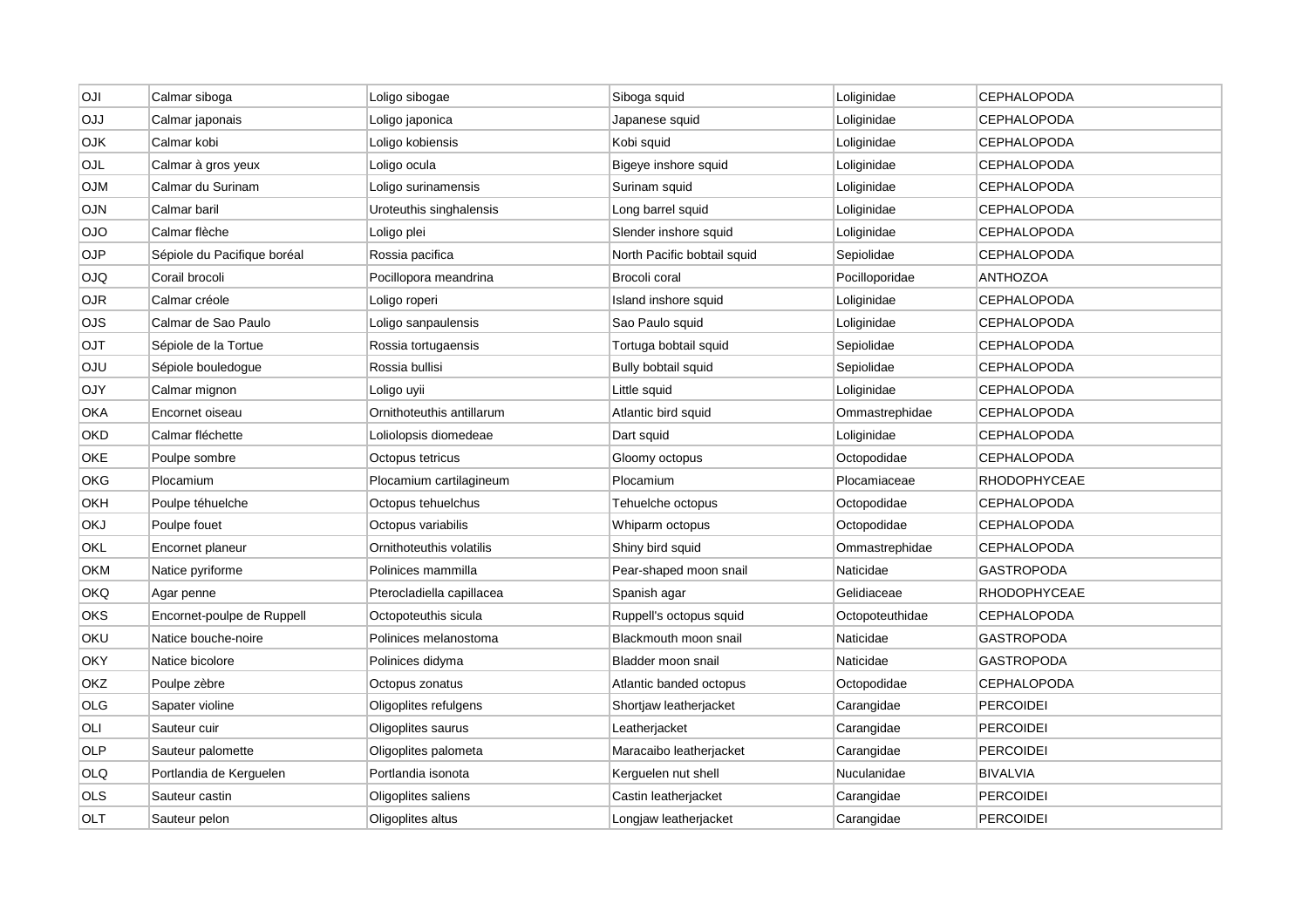| <b>OLV</b> | Paromole                     | Paromola cuvieri          | Paromola                   | Homolidae         | <b>BRACHYURA</b>        |
|------------|------------------------------|---------------------------|----------------------------|-------------------|-------------------------|
| <b>OLX</b> | Barbure à six doigts         | Polydactylus sexfilis     | Sixfinger threadfin        | Polynemidae       | <b>PERCOIDEI</b>        |
| OLZ        | Natice de Seba               | Polinices sebae           | Seba's moon snail          | Naticidae         | <b>GASTROPODA</b>       |
| OMM        | Faux encornets nca           | Ommastrephes spp          | Flying squids nei          | Ommastrephidae    | <b>CEPHALOPODA</b>      |
| <b>OMX</b> | Solemye méditerranéenne      | Solemya togata            | Mediterranean awning clam  | Solemyidae        | <b>BIVALVIA</b>         |
| OMZ        | Encornets Ommastrephidae nca | Ommastrephidae            | Ommastrephidae squids nei  | Ommastrephidae    | <b>CEPHALOPODA</b>      |
| ONA        | Truite dorée                 | Oncorhynchus aguabonita   | Golden trout               | Salmonidae        | <b>SALMONIFORMES</b>    |
| ONF        | Spondyle épineux             | Spondylus calcifer        | Donkey thorny oyster       | Spondylidae       | <b>BIVALVIA</b>         |
| <b>ONK</b> | Couteau de Lamarck           | Solen lamarckii           | Lamarck's razor shell      | Solenidae         | <b>BIVALVIA</b>         |
| <b>ONQ</b> | Bouquet zélateur caraïbe     | Palaemon northropi        | Caribbean bait prawn       | Palaemonidae      | <b>NATANTIA</b>         |
| ONU        | Barbure paradis              | Polynemus paradiseus      | Paradise threadfin         | Polynemidae       | PERCOIDEI               |
| <b>ONZ</b> | Crevette crâne               | Pontocaris lacazei        | Hardshell shrimp           | Crangonidae       | <b>NATANTIA</b>         |
| <b>OOF</b> | Ocypode africain             | Ocypode africana          | African ghost crab         | Ocypodidae        | <b>BRACHYURA</b>        |
| OOH        | Serpenton pointillé          | Ophichthus remiger        | Punctuated snake-eel       | Ophichthidae      | ANGUILLIFORMES          |
| OOJ        | Bouquet gladiateur           | Palaemon ortmanni         | Gladiator prawn            | Palaemonidae      | NATANTIA                |
| OOK        | Ocypode pénicillée           | Ocypode cursor            | Tufted ghost crab          | Ocypodidae        | <b>BRACHYURA</b>        |
| OOQ        | Spondyle ducal               | Spondylus squamosus       | Ducal thorny oyster        | Spondylidae       | <b>BIVALVIA</b>         |
| OOW        | Mérou d'or                   | Saloptia powelli          | Golden grouper             | Serranidae        | <b>PERCOIDEI</b>        |
| <b>OOX</b> | <b>Buccin de Gates</b>       | Solenosteira gatesi       | Gates' goblet              | <b>Buccinidae</b> | <b>GASTROPODA</b>       |
| <b>OOZ</b> | Serpenton tacheté            | Ophichthus ophis          | Spotted snake eel          | Ophichthidae      | <b>ANGUILLIFORMES</b>   |
| <b>OPC</b> | Requin carpette à moustache  | Cirrhoscyllium expolitum  | Barbelthroat carpetshark   | Parascylliidae    | <b>ORECTOLOBIFORMES</b> |
| <b>OPE</b> | Requin carpette roux         | Parascyllium ferrugineum  | Rusty carpetshark          | Parascylliidae    | <b>ORECTOLOBIFORMES</b> |
| <b>OPF</b> | Requin carpette chin         | Cirrhoscyllium formosanum | Taiwan saddled carpetshark | Parascylliidae    | <b>ORECTOLOBIFORMES</b> |
| OPH        | Abadèches, brotules nca      | Ophidiidae                | Cusk-eels, brotulas nei    | Ophidiidae        | <b>OPHIDIIFORMES</b>    |
| OPJ        | Requin carpette chat         | Cirrhoscyllium japonicum  | Saddle carpetshark         | Parascylliidae    | <b>ORECTOLOBIFORMES</b> |
| <b>OPM</b> | Chardin pinchague            | Opisthonema medirastre    | Middling thread herring    | Clupeidae         | <b>CLUPEIFORMES</b>     |
| OPP        | Sébaste du Pacifique         | Sebastes alutus           | Pacific ocean perch        | Scorpaenidae      | <b>SCORPAENIFORMES</b>  |
| <b>OPR</b> | Serpenton des rizières       | Pisodonophis boro         | Rice-paddy eel             | Ophichthidae      | ANGUILLIFORMES          |
| OPT        | Loquette d'Amérique          | Macrozoarces americanus   | Ocean pout                 | Zoarcidae         | <b>ZOARCOIDEI</b>       |
| OPU        | Chardin crin                 | Opisthonema bulleri       | Slender thread herring     | Clupeidae         | <b>CLUPEIFORMES</b>     |
| <b>OPV</b> | Requin carpette à collier    | Parascyllium variolatum   | Necklace carpetshark       | Parascylliidae    | <b>ORECTOLOBIFORMES</b> |
| OPY        | Requin carpette à collarette | Parascyllium collare      | Collared carpetshark       | Parascylliidae    | <b>ORECTOLOBIFORMES</b> |
| <b>OQB</b> | Poulpe séganliou             | Octopus lobensis          | Lobed octopus              | Octopodidae       | CEPHALOPODA             |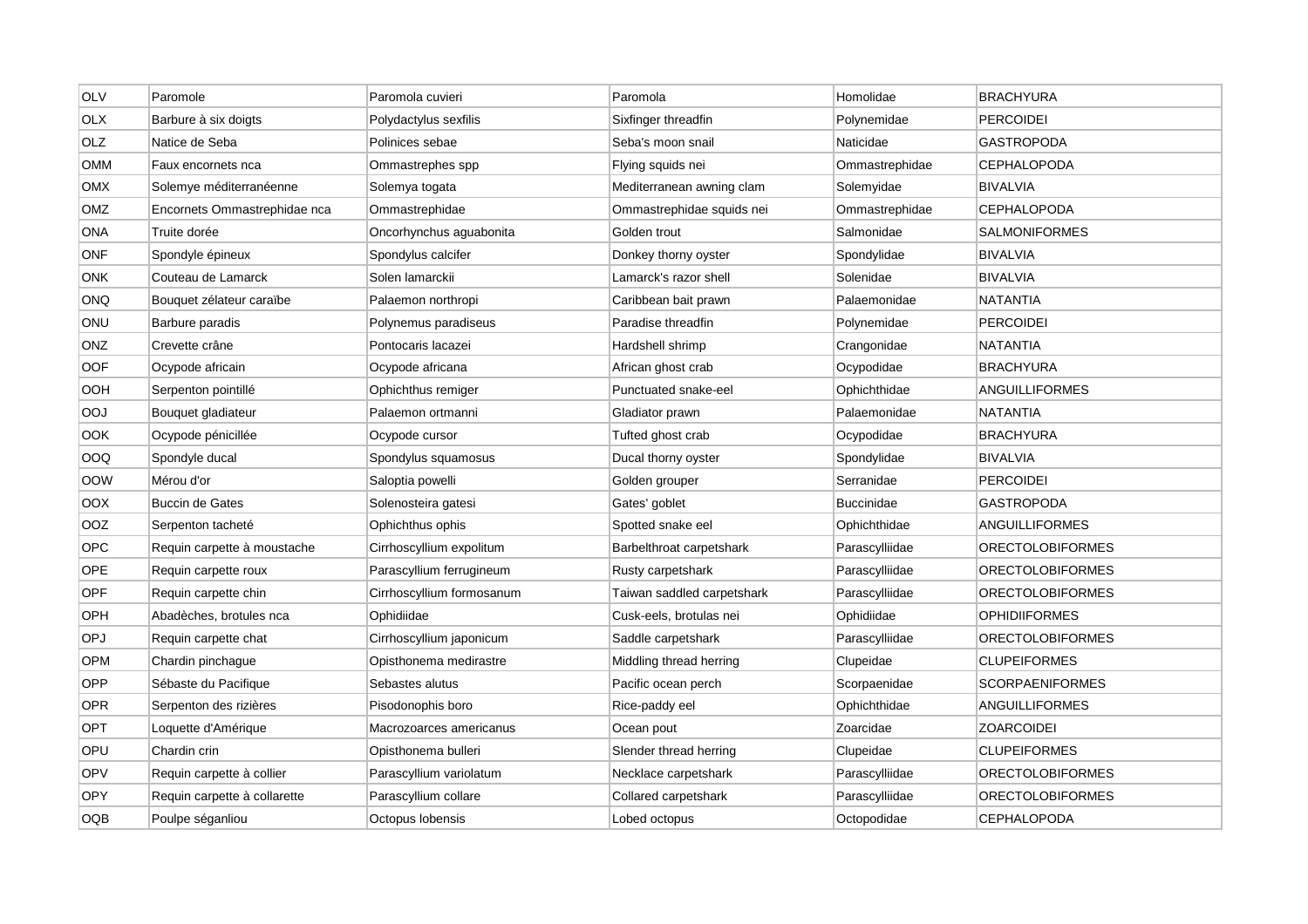| OQC        | Gros poulpe bleu               | Octopus cyaneus                | Big blue octopus               | Octopodidae        | <b>CEPHALOPODA</b>      |
|------------|--------------------------------|--------------------------------|--------------------------------|--------------------|-------------------------|
| OQD        | Poulpe à longs bras            | Octopus defilippi              | Lilliput longarm octopus       | Octopodidae        | <b>CEPHALOPODA</b>      |
| <b>OQF</b> | Poulpe géant                   | Octopus dofleini               | North Pacific giant octopus    | Octopodidae        | CEPHALOPODA             |
| OQH        | Poulpe bourdon                 | Octopus hummelincki            | Bumblebee octopus              | Octopodidae        | <b>CEPHALOPODA</b>      |
| OQJ        | Poulpe pygmé                   | Octopus joubini                | Pygmy octopus                  | Octopodidae        | CEPHALOPODA             |
| OQL        | Poulpe globe                   | Octopus globosus               | Globe octopus                  | Octopodidae        | <b>CEPHALOPODA</b>      |
| OQM        | Squille de la mer rouge        | Erugosquilla massavensis       | Red sea mantis shrimp          | Squillidae         | <b>STOMATOPODA</b>      |
| OQN        | Poulpe lune                    | Octopus selene                 | Moon octopus                   | Octopodidae        | CEPHALOPODA             |
| <b>OQR</b> | Poulpe à quatre yeux           | Octopus membranaceus           | Webfoot octopus                | Octopodidae        | <b>CEPHALOPODA</b>      |
| OQT        | Poulpe de Saluzzi              | Octopus salutii                | Spider octopus                 | Octopodidae        | <b>CEPHALOPODA</b>      |
| OQU        | Poulpe nain                    | Octopus dollfusi               | Marbled octopus                | Octopodidae        | <b>CEPHALOPODA</b>      |
| OQY        | Poulpe mexicain                | Octopus maya                   | Mexican four-eyed octopus      | Octopodidae        | CEPHALOPODA             |
| <b>ORA</b> | Requin-chabot camot            | Chiloscyllium arabicum         | Arabian carpetshark            | Hemiscylliidae     | <b>ORECTOLOBIFORMES</b> |
| ORB        | Requin-chabot bambou           | Chiloscyllium punctatum        | Brownbanded bambooshark        | Hemiscylliidae     | <b>ORECTOLOBIFORMES</b> |
| ORC        | Saumons du Pacifique nca       | Oncorhynchus spp               | Pacific salmons nei            | Salmonidae         | SALMONIFORMES           |
| ORD        | Oréos nca                      | Oreosomatidae                  | Oreo dories nei                | Oreosomatidae      | <b>ZEIFORMES</b>        |
| <b>ORE</b> | Requin-tapis barbu             | Eucrossorhinus dasypogon       | Tasselled wobbegong            | Orectolobidae      | <b>ORECTOLOBIFORMES</b> |
| <b>ORF</b> | Requin-chabot grivelé          | Hemiscyllium freycineti        | Indonesia speckled carpetshark | Hemiscylliidae     | <b>ORECTOLOBIFORMES</b> |
| ORH        | Requin-chabot taches blanches  | Chiloscyllium plagiosum        | Whitespotted bambooshark       | Hemiscylliidae     | ORECTOLOBIFORMES        |
| ORI        | Requin-chabot élégant          | Chiloscyllium indicum          | Slender bambooshark            | Hemiscylliidae     | <b>ORECTOLOBIFORMES</b> |
| ORJ        | Requin-tapis moustache         | Orectolobus japonicus          | Japanese wobbegong             | Orectolobidae      | <b>ORECTOLOBIFORMES</b> |
| ORK        | Requin-chabot épaulette        | Hemiscyllium hallstromi        | Papuan epaulette shark         | Hemiscylliidae     | <b>ORECTOLOBIFORMES</b> |
| ORL        | Ecrevisse américaine           | Orconectes limosus             | Spinycheek crayfish            | Cambaridae         | REPTANTIA               |
| ORN        | Requin-chabot ocellé           | Hemiscyllium ocellatum         | Epaulette shark                | Hemiscylliidae     | <b>ORECTOLOBIFORMES</b> |
| <b>ORO</b> | Requin-tapis paste             | Orectolobus ornatus            | Ornate wobbegong               | Orectolobidae      | <b>ORECTOLOBIFORMES</b> |
| ORP        | Requin-chabot à taches bleues  | Chiloscyllium caerulopunctatum | <b>Bluespotted bambooshark</b> | Hemiscylliidae     | ORECTOLOBIFORMES        |
| ORQ        | Requin-chabot moine            | Hemiscyllium strahani          | Hooded carpetshark             | Hemiscylliidae     | <b>ORECTOLOBIFORMES</b> |
| ORR        | Requin-chabot gris             | Chiloscyllium griseum          | Grey bambooshark               | Hemiscylliidae     | <b>ORECTOLOBIFORMES</b> |
| ORS        | Requin-tapis cordonnier        | Sutorectus tentaculatus        | Cobbler wobbegong              | Orectolobidae      | <b>ORECTOLOBIFORMES</b> |
| ORT        | Requin-tapis tacheté           | Orectolobus maculatus          | Spotted wobbegong              | Orectolobidae      | ORECTOLOBIFORMES        |
| ORV        | Requin-tapis savetier          | Orectolobus wardi              | Northern wobbegong             | Orectolobidae      | <b>ORECTOLOBIFORMES</b> |
| <b>ORW</b> | Requin-chabot marquéterie      | Hemiscyllium trispeculare      | Speckled carpetshark           | Hemiscylliidae     | <b>ORECTOLOBIFORMES</b> |
| <b>ORX</b> | Requin nourrice à queue courte | Ginglymostoma brevicaudatum    | Short-tail nurse shark         | Ginglymostomatidae | <b>ORECTOLOBIFORMES</b> |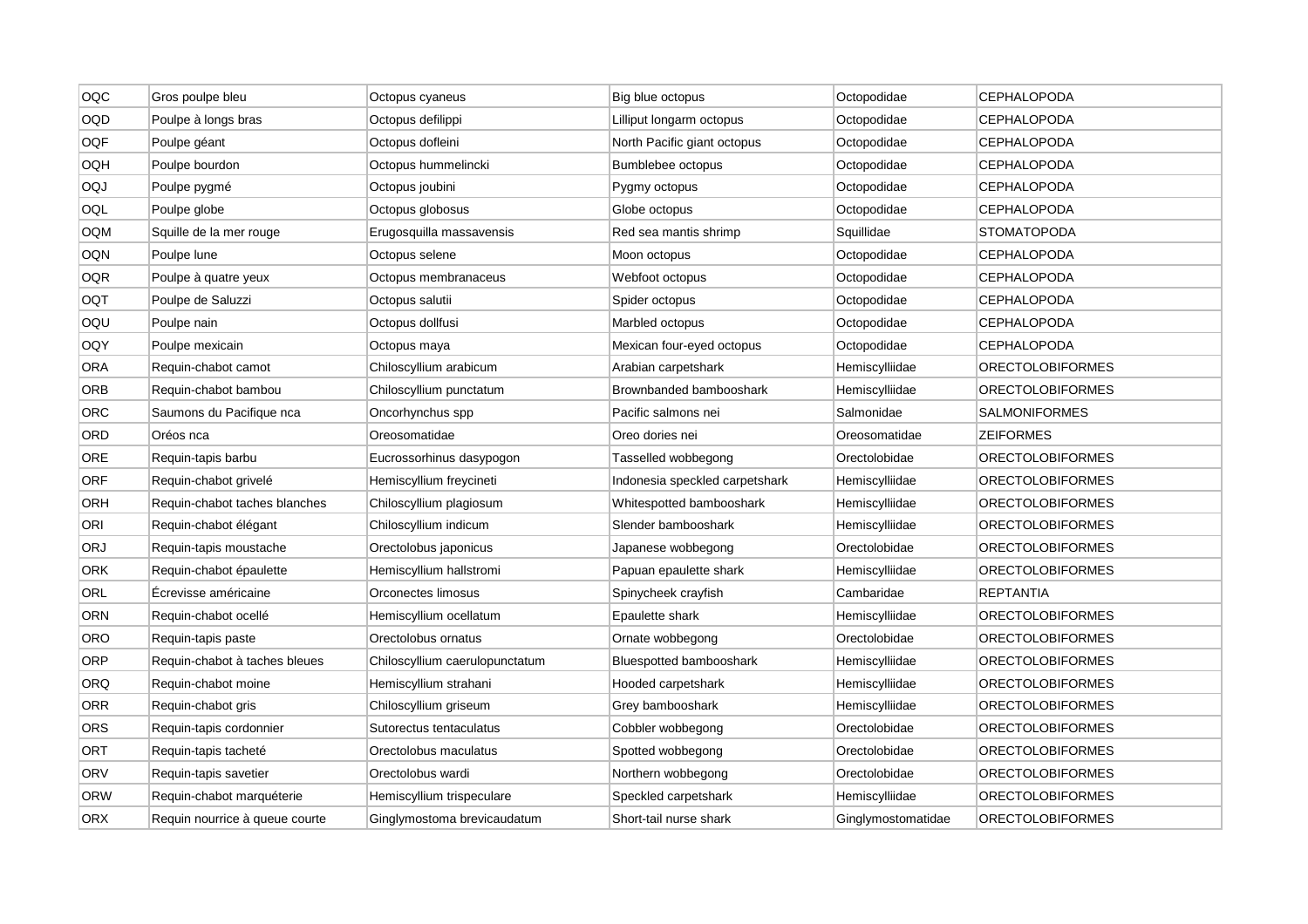| <b>ORY</b> | Hoplostète orange             | Hoplostethus atlanticus | Orange roughy               | Trachichthyidae    | <b>BERYCIFORMES</b>      |
|------------|-------------------------------|-------------------------|-----------------------------|--------------------|--------------------------|
| ORZ        | Requin nourrice fauve         | Nebrius ferrugineus     | Tawny nurse shark           | Ginglymostomatidae | <b>ORECTOLOBIFORMES</b>  |
| <b>OSF</b> | Requin zèbre                  | Stegostoma fasciatum    | Zebra shark                 | Stegostomatidae    | <b>ORECTOLOBIFORMES</b>  |
| OSH        | Coquilles d'huîtres perl. nca | Ex Pinctada spp         | Pearl oyster shells nei     | Pteriidae          | <b>BIVALVIA</b>          |
| OSK        | Bouquet charpentier           | Palaemon serrifer       | Carpenter prawn             | Palaemonidae       | <b>NATANTIA</b>          |
| OSQ        | Étrille nageuse               | Portunus hastatus       | Lancer swimcrab             | Portunidae         | <b>BRACHYURA</b>         |
| OST        | Huîtres plates et creuses nca | Ostreidae               | Flat and cupped oysters nei | Ostreidae          | <b>BIVALVIA</b>          |
| OSX        | Crabe iridescent              | Portunus gibbesii       | Iridescent swimming crab    | Portunidae         | <b>BRACHYURA</b>         |
| <b>OSZ</b> | Tonne fasciée                 | Tonna sulcosa           | Banded tun                  | Tonnidae           | <b>GASTROPODA</b>        |
| OTM        | Loutre de mer                 | Lutra felina            | Marine otter                | Mustelidae         | <b>FISSIPEDIA</b>        |
| OTO        | Sépiole bobie                 | Rondeletiola minor      | Lentil bobtail squid        | Sepiolidae         | <b>CEPHALOPODA</b>       |
| OTQ        | Poulpe ris                    | Octopus briareus        | Caribbean reef octopus      | Octopodidae        | <b>CEPHALOPODA</b>       |
| <b>OTS</b> | Loutre de mer d'Amérique Nord | Enhydra lutris          | Sea otter                   | Mustelidae         | <b>FISSIPEDIA</b>        |
| <b>OTY</b> | Poulpe à rayures bleues       | Octopus burryi          | Brownstriped octopus        | Octopodidae        | <b>CEPHALOPODA</b>       |
| <b>OUE</b> | Étrille rugueuse              | Portunus asper          | Rough swimcrab              | Portunidae         | <b>BRACHYURA</b>         |
| OUI        | Bouquet zélateur indien       | Palaemon pacificus      | Indian bait prawn           | Palaemonidae       | <b>NATANTIA</b>          |
| OUJ        | Poulpe des sables             | Octopus aegina          | Sandbird octopus            | Octopodidae        | <b>CEPHALOPODA</b>       |
| OUK        | Casseron africain             | Alloteuthis africana    | African squid               | Loliginidae        | <b>CEPHALOPODA</b>       |
| OUL        | Casseron commun               | Alloteuthis subulata    | European common squid       | Loliginidae        | <b>CEPHALOPODA</b>       |
| OUM        | Casseron bambou               | Alloteuthis media       | Midsize squid               | Loliginidae        | <b>CEPHALOPODA</b>       |
| OUN        | Rombou léopard                | Bothus pantherinus      | Leopard flounder            | <b>Bothidae</b>    | <b>PLEURONECTIFORMES</b> |
| OUQ        | Spondyle princier             | Spondylus princeps      | Pacific thorny oyster       | Spondylidae        | <b>BIVALVIA</b>          |
| OUW        | Casserons nca                 | Alloteuthis spp         | Alloteuthis squids nei      | Loliginidae        | <b>CEPHALOPODA</b>       |
| OUX        | Etrille de Xantus             | Portunus xantusii       | Xantus swimcrab             | Portunidae         | <b>BRACHYURA</b>         |
| <b>OVC</b> | Olive épiscopale              | Oliva caerulea          | Purplemouth olive           | Olividae           | <b>GASTROPODA</b>        |
| <b>OVF</b> | Olive marbrée                 | Oliva porphyria         | Tent olive                  | Olividae           | <b>GASTROPODA</b>        |
| OVI        | Olive à bouche rouge          | Oliva miniacea          | Redmouth olive              | Olividae           | <b>GASTROPODA</b>        |
| <b>OVJ</b> | Vieille barbe noire           | Oxycheilinus digramma   | Cheeklined wrasse           | Labridae           | <b>PERCOIDEI</b>         |
| OVK        | Brotule de banc               | Ophidion holbrooki      | Band cusk-eel               | Ophidiidae         | <b>OPHIDIIFORMES</b>     |
| OVL        | Olive réticulée               | Oliva reticularis       | Netted olice                | Olividae           | <b>GASTROPODA</b>        |
| <b>OVN</b> | Olive mouchetée               | Oliva annulata          | Amethyst olive              | Olividae           | <b>GASTROPODA</b>        |
| OVO        | Ovule commune                 | Ovula ovum              | Common egg cowrie           | Ovulidae           | <b>GASTROPODA</b>        |
| <b>OVR</b> | olive sanguine                | Oliva reticulata        | <b>Blood olive</b>          | Olividae           | <b>GASTROPODA</b>        |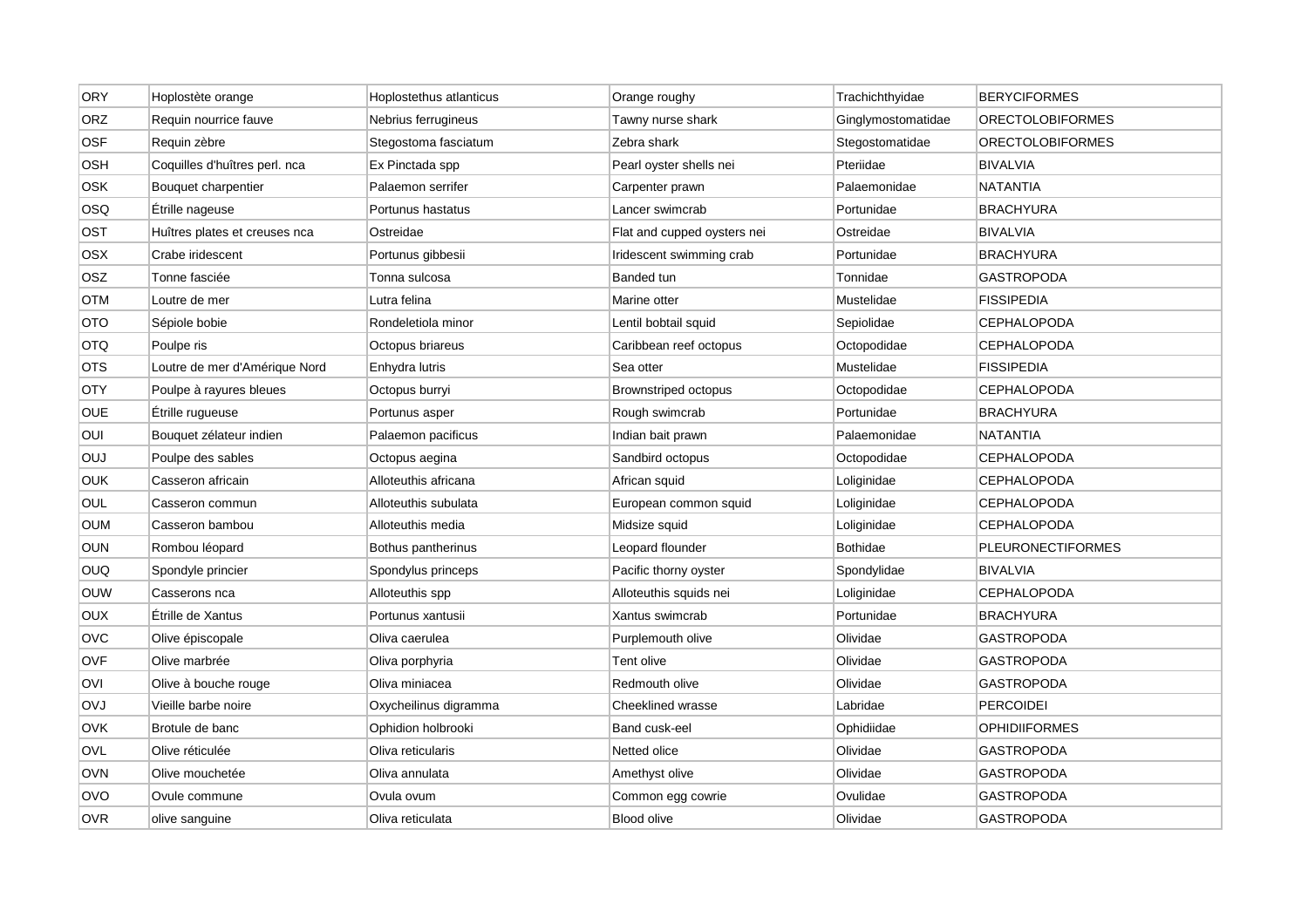| OVS        | Olive écriture             | Oliva sayana             | Lettered olive               | Olividae       | <b>GASTROPODA</b>        |
|------------|----------------------------|--------------------------|------------------------------|----------------|--------------------------|
| OVT        | Olive tricolore            | Oliva tricolor           | Tricolor olive               | Olividae       | GASTROPODA               |
| OVU        | Olive noire                | Oliva vidua              | <b>Black olive</b>           | Olividae       | <b>GASTROPODA</b>        |
| OVV        | Olive commune              | Oliva oliva              | Common olive                 | Olividae       | GASTROPODA               |
| OVY        | Serpenton manchot          | Muraenichthys schultzei  | Maimed snake eel             | Ophichthidae   | <b>ANGUILLIFORMES</b>    |
| <b>OWP</b> | Ophiures                   | Ophiuroidea              | Basket, brittle, snake stars |                | <b>OPHIUROIDEA</b>       |
| OWX        | Serpentons nca             | Ophichthidae             | Snake eels nei               | Ophichthidae   | ANGUILLIFORMES           |
| OXB        | Centrine aiguille          | Oxynotus bruniensis      | Prickly dogfish              | Oxynotidae     | SQUALIFORMES             |
| ОХС        | Centrine antillaise        | Oxynotus caribbaeus      | Caribbean roughshark         | Oxynotidae     | <b>SQUALIFORMES</b>      |
| ОХН        | Bouquet posidonie          | Palaemon xiphias         | Posidonia prawn              | Palaemonidae   | NATANTIA                 |
| OXN        | Humantin                   | Oxynotus paradoxus       | Sailfin roughshark           | Oxynotidae     | <b>SQUALIFORMES</b>      |
| OXY        | Centrine commune           | Oxynotus centrina        | Angular roughshark           | Oxynotidae     | <b>SQUALIFORMES</b>      |
| OYA        | Huître creuse américaine   | Crassostrea virginica    | American cupped oyster       | Ostreidae      | <b>BIVALVIA</b>          |
| <b>OYC</b> | Huîtres creuses nca        | Crassostrea spp          | Cupped oysters nei           | Ostreidae      | <b>BIVALVIA</b>          |
| OYD        | Barbure indien             | Leptomelanosoma indicum  | Indian threadfin             | Polynemidae    | <b>PERCOIDEI</b>         |
| OYF        | Huître plate européenne    | Ostrea edulis            | European flat oyster         | Ostreidae      | <b>BIVALVIA</b>          |
| OYG        | Huître creuse du Pacifique | Crassostrea gigas        | Pacific cupped oyster        | Ostreidae      | <b>BIVALVIA</b>          |
| OYH        | Huître plate Olympie       | Ostreola conchaphila     | Olympia oyster               | Ostreidae      | <b>BIVALVIA</b>          |
| OYM        | Huître creuse des Caraïbes | Crassostrea rhizophorae  | Mangrove cupped oyster       | Ostreidae      | <b>BIVALVIA</b>          |
| OYO        | Barbure bleu               | Polydactylus approximans | Blue bobo                    | Polynemidae    | <b>PERCOIDEI</b>         |
| OYR        | Huître creuse de Cortez    | Crassostrea corteziensis | Cortez oyster                | Ostreidae      | <b>BIVALVIA</b>          |
| OYS        | Huître creuse d'Australie  | Saccostrea commercialis  | Sydney cupped oyster         | Ostreidae      | <b>BIVALVIA</b>          |
| OYX        | Huîtres plates nca         | Ostrea spp               | Flat oysters nei             | Ostreidae      | <b>BIVALVIA</b>          |
| OZO        | Posidonie méditerranéenne  | Posidonia oceanica       | Neptune-grass                | Posidoniaceae  | <b>ANGIOSPERMAE</b>      |
| <b>OZQ</b> | Serpenton jaune            | Ophichthus zophochir     | Yellow snake-eel             | Ophichthidae   | <b>ANGUILLIFORMES</b>    |
| OZV        | Crabe caillou perfore      | Ozius verreauxii         | Punched stone crab           | Xanthidae      | <b>BRACHYURA</b>         |
| <b>PAA</b> | Bouquet balte              | Palaemon adspersus       | Baltic prawn                 | Palaemonidae   | <b>NATANTIA</b>          |
| PAB        | Bocasson trapu             | Pagothenia brachysoma    | Stocky rockcod               | Nototheniidae  | <b>PERCOIDEI</b>         |
| PAC        | Pageot commun              | Pagellus erythrinus      | Common pandora               | Sparidae       | <b>PERCOIDEI</b>         |
| PAG        | Crabe royal hérisson       | Paralomis granulosa      | Softshell red crab           | Lithodidae     | ANOMURA                  |
| PAH        | Holbiche campèchoise       | Parmaturus campechiensis | Campeche catshark            | Scyliorhinidae | <b>CARCHARHINIFORMES</b> |
| PAL        | Crevettes palémonides nca  | Palaemonidae             | Palaemonid shrimps nei       | Palaemonidae   | NATANTIA                 |
| <b>PAM</b> | Spatule d'Amérique         | Polyodon spathula        | Mississippi paddlefish       | Polyodontidae  | <b>ACIPENSERIFORMES</b>  |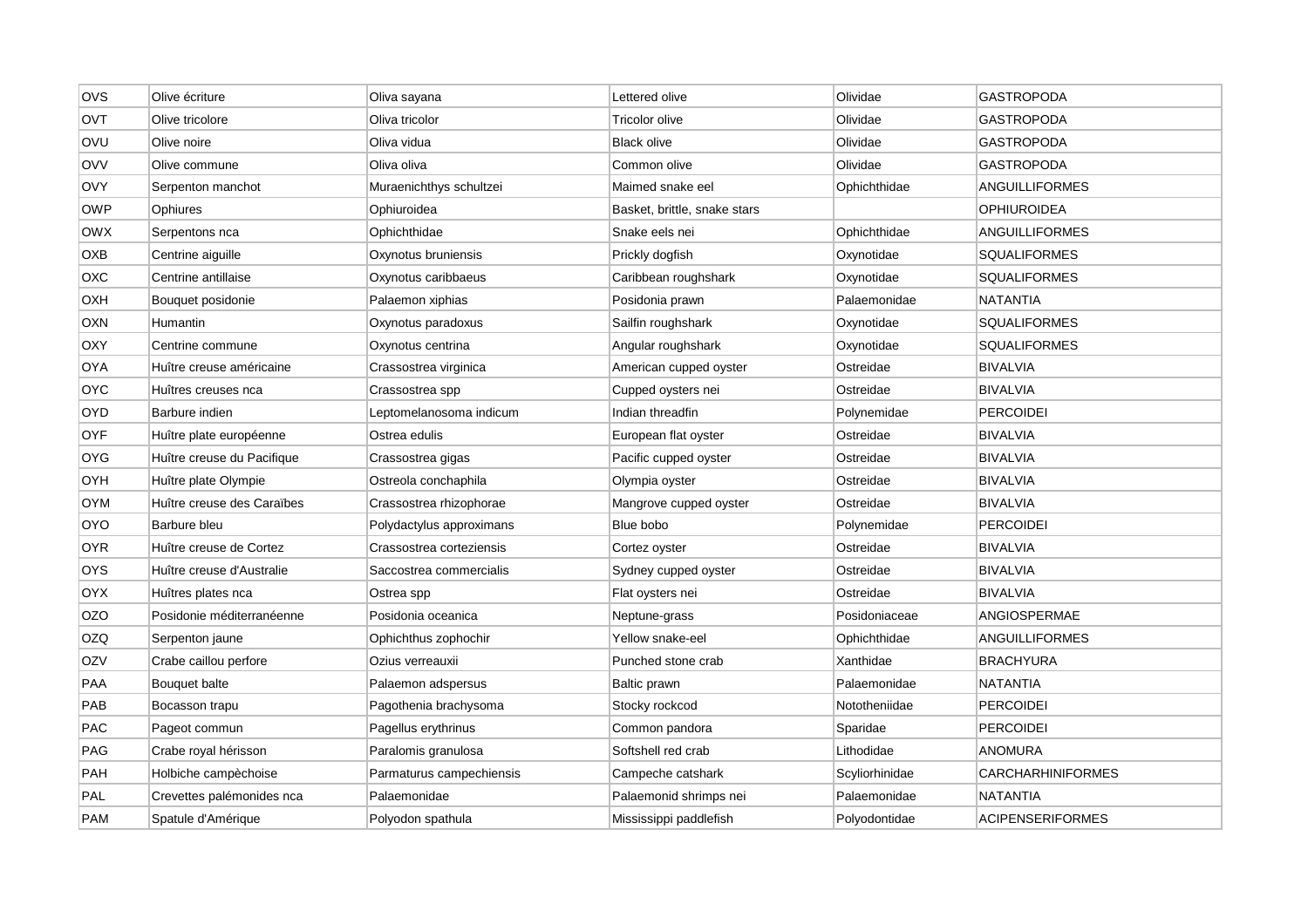| PAN        | Crevettes Pandalus nca        | Pandalus spp                | Pandalus shrimps nei        | Pandalidae       | <b>NATANTIA</b>          |
|------------|-------------------------------|-----------------------------|-----------------------------|------------------|--------------------------|
| <b>PAO</b> | Sauteur parone                | Parona signata              | Parona leatherjacket        | Carangidae       | <b>PERCOIDEI</b>         |
| <b>PAP</b> | Thazard papou                 | Scomberomorus multiradiatus | Papuan seerfish             | Scombridae       | <b>SCOMBROIDEI</b>       |
| PAR        | Pageot à tache rouge          | Pagellus bellottii          | Red pandora                 | Sparidae         | PERCOIDEI                |
| <b>PAS</b> | Lançon du Pacifique           | Ammodytes personatus        | Pacific sandlance           | Ammodytidae      | <b>TRACHINOIDEI</b>      |
| <b>PAT</b> | Notothénia queue longue       | Patagonotothen ramsayi      | Longtail Southern cod       | Nototheniidae    | PERCOIDEI                |
| PAU        | Palourde ondulée              | Paphia undulata             | Undulate venus              | Veneridae        | <b>BIVALVIA</b>          |
| PAV        | Holbiche à joues noires       | Parmaturus melanobranchius  | <b>Blackgill catshark</b>   | Scyliorhinidae   | <b>CARCHARHINIFORMES</b> |
| <b>PAW</b> | Holbiche salamandre           | Parmaturus pilosus          | Salamander shark            | Scyliorhinidae   | <b>CARCHARHINIFORMES</b> |
| <b>PAX</b> | Pageots nca                   | Pagellus spp                | Pandoras nei                | Sparidae         | <b>PERCOIDEI</b>         |
| PAY        | Holbiche râpe                 | Parmaturus xaniurus         | Filetail catshark           | Scyliorhinidae   | CARCHARHINIFORMES        |
| <b>PBA</b> | Crevette banane               | Penaeus merguiensis         | Banana prawn                | Penaeidae        | <b>NATANTIA</b>          |
| <b>PBF</b> | Thon bleu du Pacifique        | Thunnus orientalis          | Pacific bluefin tuna        | Scombridae       | <b>SCOMBROIDEI</b>       |
| <b>PCA</b> | Ayu                           | Plecoglossus altivelis      | Ayu sweetfish               | Plecoglossidae   | <b>SALMONIFORMES</b>     |
| <b>PCB</b> | Pouce-pied                    | Pollicipes pollicipes       | <b>Barnacle</b>             | Pollicipedidae   | <b>THORACICA</b>         |
| PCI        | Puffin gris                   | Procellaria cinerea         | Grey petrel                 | Procellariidae   | <b>PROCELLARIIFORMES</b> |
| <b>PCL</b> | Ecrevisse signal              | Pacifastacus leniusculus    | Signal crayfish             | Astacidae        | <b>REPTANTIA</b>         |
| <b>PCN</b> | Pétrel à lunettes             | Procellaria conspicillata   | Spectacled petrel           | Procellariidae   | <b>PROCELLARIIFORMES</b> |
| <b>PCO</b> | Morue du Pacifique            | Gadus macrocephalus         | Pacific cod                 | Gadidae          | <b>GADIFORMES</b>        |
| <b>PCR</b> | Crabes des neiges du Pac. nca | Chionoecetes spp            | Tanner crabs nei            | Majidae          | <b>BRACHYURA</b>         |
| <b>PCW</b> | Puffin du Westland            | Procellaria westlandica     | Westland petrel             | Procellariidae   | <b>PROCELLARIIFORMES</b> |
| <b>PCX</b> | Murénésoces nca               | Muraenesox spp              | Pike-congers nei            | Muraenesocidae   | ANGUILLIFORMES           |
| <b>PDA</b> | Marsouin de Dall              | Phocoenoides dalli          | Dall's porpoise             | Phocoenidae      | <b>ODONTOCETI</b>        |
| <b>PDG</b> | Escolier élégant              | Paradiplospinus gracilis    | Slender escolar             | Gempylidae       | <b>SCOMBROIDEI</b>       |
| <b>PDM</b> | Pétrel noir                   | Pterodroma macroptera       | Great-winged petrel         | Procellariidae   | <b>PROCELLARIIFORMES</b> |
| <b>PDR</b> | Bourrugue coco                | Paralonchurus peruanus      | Peruvian banded croaker     | Sciaenidae       | <b>PERCOIDEI</b>         |
| PDZ        | Crevettes pandalides nca      | Pandalidae                  | Pandalid shrimps nei        | Pandalidae       | <b>NATANTIA</b>          |
| <b>PEA</b> | Requin chat pygmée            | Eridacnis radcliffei        | Pygmy ribbontail catshark   | Proscylliidae    | <b>CARCHARHINIFORMES</b> |
| PEB        | Requin chat cubain            | Eridacnis barbouri          | Cuban ribbontail catshark   | Proscylliidae    | CARCHARHINIFORMES        |
| PED        | Requin chat à rubans          | Eridacnis sinuans           | African ribbontail catshark | Proscylliidae    | <b>CARCHARHINIFORMES</b> |
| PEE        | Bigorneau                     | Littorina littorea          | Common periwinkle           | Littorinidae     | <b>GASTROPODA</b>        |
| PEL        | Poissons pélagiques nca       | Osteichthyes                | Pelagic fishes nei          |                  | PISCES MISCELLANEA       |
| <b>PEM</b> | Poisson-papier jaune          | Pliosteostoma lutipinnis    | Yellowfin herring           | Pristigasteridae | <b>CLUPEIFORMES</b>      |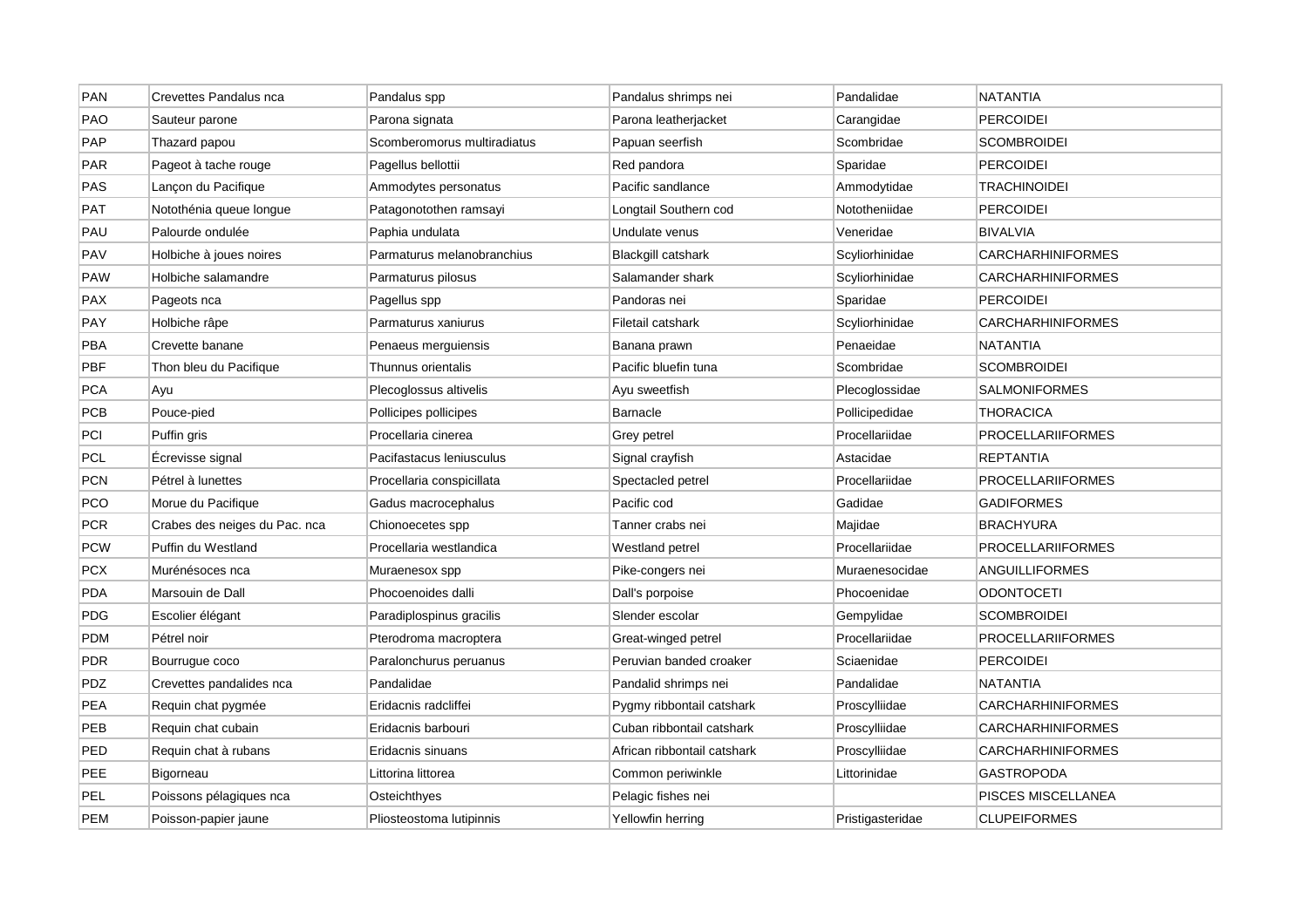| PEN        | Crevettes Penaeus nca          | Penaeus spp                 | Penaeus shrimps nei           | Penaeidae        | <b>NATANTIA</b>          |
|------------|--------------------------------|-----------------------------|-------------------------------|------------------|--------------------------|
| PEO        | Alose-écaille indienne         | Pellona ditchela            | Indian pellona                | Pristigasteridae | <b>CLUPEIFORMES</b>      |
| PEQ        | Alose-écaille fluviale         | Pellona flavipinnis         | Yellowfin river pellona       | Pristigasteridae | <b>CLUPEIFORMES</b>      |
| PER        | Bigorneaux nca                 | Littorina spp               | Periwinkles nei               | Littorinidae     | GASTROPODA               |
| <b>PES</b> | Serran de sable                | Diplectrum formosum         | Sand perch                    | Serranidae       | <b>PERCOIDEI</b>         |
| PET        | Capitaine royal                | Pentanemus quinquarius      | Royal threadfin               | Polynemidae      | <b>PERCOIDEI</b>         |
| PEU        | Holbiche voile                 | Pentanchus profundicolus    | Onefin catshark               | Scyliorhinidae   | <b>CARCHARHINIFORMES</b> |
| <b>PEW</b> | Bar blanc d'Amérique           | Morone americana            | White perch                   | Moronidae        | <b>PERCOIDEI</b>         |
| <b>PEX</b> | Perches d'eau douce nca        | Lates spp                   | Freshwater perches nei        | Centropomidae    | <b>PERCOIDEI</b>         |
| <b>PEZ</b> | Crevettes pénéidés nca         | Penaeidae                   | Penaeid shrimps nei           | Penaeidae        | NATANTIA                 |
| <b>PFC</b> | Puffin à pieds pâles           | Puffinus carneipes          | Flesh-footed shearwater       | Procellariidae   | <b>PROCELLARIIFORMES</b> |
| <b>PFG</b> | Puffin fuligineux              | Puffinus griseus            | Sooty shearwater              | Procellariidae   | <b>PROCELLARIIFORMES</b> |
| PFI        | Marsouin aptère                | Neophocaena phocaenoides    | Finless porpoise              | Phocoenidae      | <b>ODONTOCETI</b>        |
| PFJ        | Puffin volage                  | Puffinus gavia              | <b>Fluttering shearwater</b>  | Procellariidae   | <b>PROCELLARIIFORMES</b> |
| <b>PFM</b> | Colas fil                      | Pristipomoides filamentosus | Crimson jobfish               | Lutjanidae       | PERCOIDEI                |
| <b>PFQ</b> | Puffin de Hutton               | Puffinus huttoni            | Huttons shearwater            | Procellariidae   | <b>PROCELLARIIFORMES</b> |
| <b>PFT</b> | Puffin à bec grêle             | Puffinus tenuirostris       | Short-tailed shearwater       | Procellariidae   | <b>PROCELLARIIFORMES</b> |
| PFZ        | Puffin fouquet                 | Puffinus pacificus          | Wedge-tailed shearwater       | Procellariidae   | <b>PROCELLARIIFORMES</b> |
| <b>PGA</b> | Spare panga                    | Pterogymnus laniarius       | Panga seabream                | Sparidae         | <b>PERCOIDEI</b>         |
| <b>PGS</b> | Silure requin                  | Pangasius hypophthalmus     | Striped catfish               | Pangasiidae      | <b>SILURIFORMES</b>      |
| <b>PGT</b> | Pagothenia nca                 | Pagothenia spp              | Pagothenia nei                | Nototheniidae    | <b>PERCOIDEI</b>         |
| <b>PHA</b> | Merlu du Pacifique sud         | Merluccius gayi             | South Pacific hake            | Merlucciidae     | <b>GADIFORMES</b>        |
| <b>PHE</b> | Albatros fuligineux            | Phoebetria palpebrata       | Light-mantled sooty albatross | Diomedeidae      | <b>PROCELLARIIFORMES</b> |
| <b>PHR</b> | Marsouin commun                | Phocoena phocoena           | Harbour porpoise              | Phocoenidae      | <b>ODONTOCETI</b>        |
| PHT        | Poisson-papier tarture         | Opisthopterus tardoore      | Tardoore                      | Pristigasteridae | <b>CLUPEIFORMES</b>      |
| PHU        | Albatros brun                  | Phoebetria fusca            | Sooty albatross               | Diomedeidae      | PROCELLARIIFORMES        |
| <b>PIA</b> | Pilchard de l'Afrique australe | Sardinops ocellatus         | Southern African pilchard     | Clupeidae        | <b>CLUPEIFORMES</b>      |
| <b>PIC</b> | Mendoles, picarels nca         | Spicara spp                 | Picarels nei                  | Centracanthidae  | <b>PERCOIDEI</b>         |
| PIE        | Alose indienne                 | Ilisha melastoma            | Indian ilisha                 | Pristigasteridae | <b>CLUPEIFORMES</b>      |
| <b>PIG</b> | Goret mule                     | Orthopristis chrysoptera    | Pigfish                       | Haemulidae       | <b>PERCOIDEI</b>         |
| PIL        | Sardine commune                | Sardina pilchardus          | European pilchard(=Sardine)   | Clupeidae        | <b>CLUPEIFORMES</b>      |
| <b>PIM</b> | Alose à gros yeux              | Ilisha megaloptera          | Bigeye ilisha                 | Pristigasteridae | <b>CLUPEIFORMES</b>      |
| PIN        | Saumon rose                    | Oncorhynchus gorbuscha      | Pink(=Humpback) salmon        | Salmonidae       | <b>SALMONIFORMES</b>     |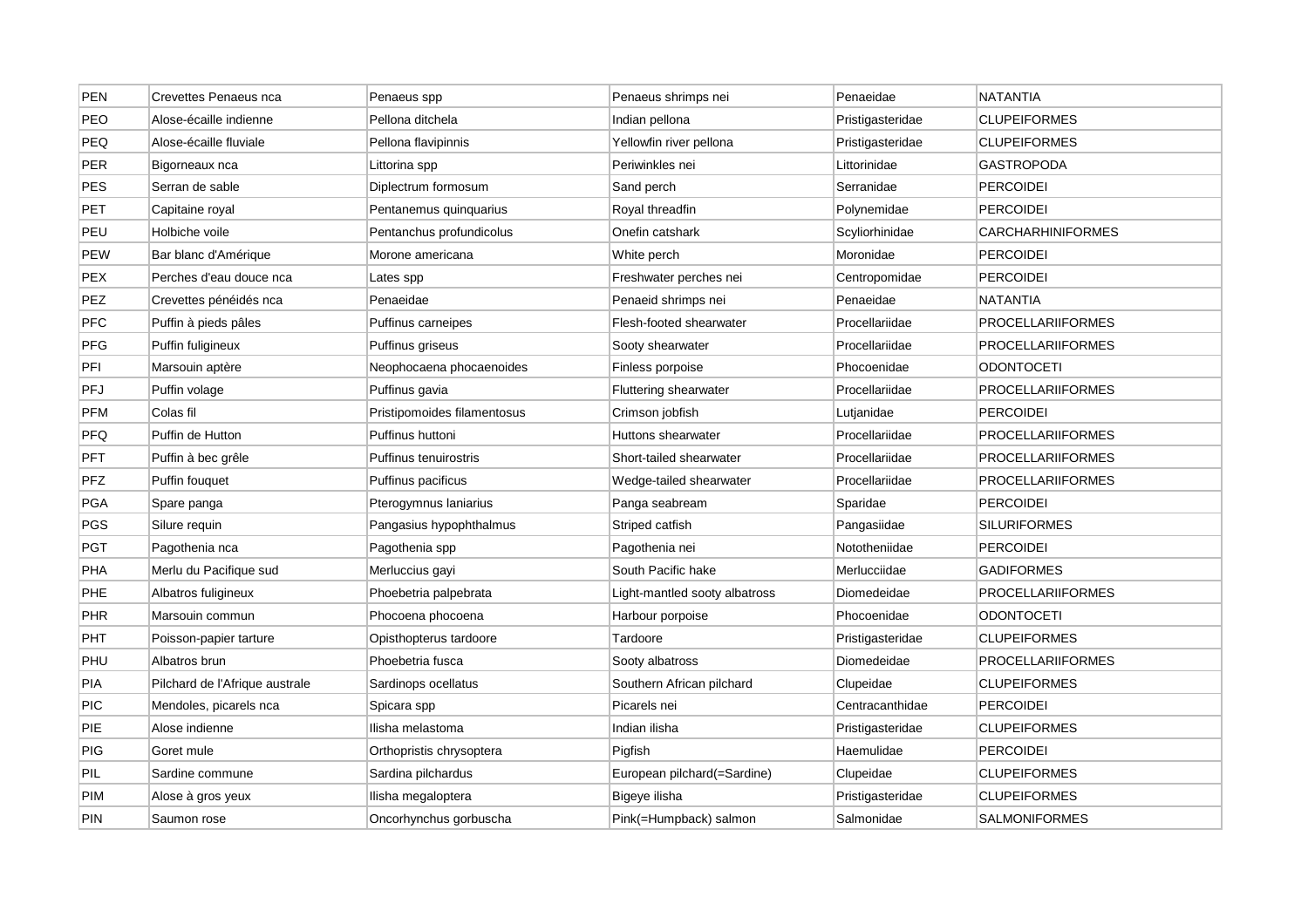| <b>PIQ</b> | Bouquet delta               | Palaemon longirostris        | Delta prawn                   | Palaemonidae      | NATANTIA                 |
|------------|-----------------------------|------------------------------|-------------------------------|-------------------|--------------------------|
| PIU        | Alose lame                  | Ilisha furthii               | Pacific ilisha                | Pristigasteridae  | <b>CLUPEIFORMES</b>      |
| PIW        | Globicéphale commun         | Globicephala melas           | Long-finned pilot whale       | Delphinidae       | <b>ODONTOCETI</b>        |
| PIZ        | Buccin truite               | Pisania striata              | Striate pisania               | <b>Buccinidae</b> | GASTROPODA               |
| <b>PJE</b> | Crevette aiguille           | Penaeopsis rectacuta         | Needle shrimp                 | Penaeidae         | <b>NATANTIA</b>          |
| PJH        | Langouste chilienne         | Projasus bahamondei          | Chilean jagged lobster        | Palinuridae       | <b>REPTANTIA</b>         |
| <b>PJK</b> | Crevette océanique          | Pandalus jordani             | Ocean shrimp                  | Pandalidae        | NATANTIA                 |
| <b>PJM</b> | Chinchard gros yeux         | Trachurus symmetricus        | Pacific jack mackerel         | Carangidae        | <b>PERCOIDEI</b>         |
| <b>PJP</b> | Pinjalo                     | Pinjalo pinjalo              | Pinjalo                       | Lutjanidae        | <b>PERCOIDEI</b>         |
| PJQ        | Jambonneau hachette         | Pinna rugosa                 | Rugose pen shell              | Pinnidae          | <b>BIVALVIA</b>          |
| <b>PJR</b> | Pinge brésilien             | Pinguipes brasilianus        | Brazilian sandperch           | Pinguipedidae     | <b>TRACHINOIDEI</b>      |
| PJZ        | Pétrel de la Trinité du Sud | Pterodroma arminjoniana      | Trindade petrel               | Procellariidae    | <b>PROCELLARIIFORMES</b> |
| <b>PKB</b> | Bourse lisse                | Parika scaber                | Velvet leatherjacket          | Monacanthidae     | <b>TETRAODONTIFORMES</b> |
| PKE        | Grondeur perroquet          | Pomadasys perotaei           | Parrot grunt                  | Haemulidae        | <b>PERCOIDEI</b>         |
| <b>PKF</b> | Diagramme ménestrel         | Plectorhinchus schotaf       | Minstrel sweetlips            | Haemulidae        | <b>PERCOIDEI</b>         |
| <b>PKH</b> | Petricole fausse pholade    | Petricola pholadiformis      | False angel wing              | Petricolidae      | <b>BIVALVIA</b>          |
| PKP        | Diagramme truité            | Plectorhinchus pictus        | Trout sweetlips               | Haemulidae        | <b>PERCOIDEI</b>         |
| PKQ        | Crevette emplumée           | Pontocaris pennata           | Feather shrimp                | Crangonidae       | NATANTIA                 |
| <b>PKS</b> | Goret à trois bandes        | Pomadasys stridens           | Striped piggy                 | Haemulidae        | PERCOIDEI                |
| PKU        | Gorette ronco               | Haemulopsis leuciscus        | Raucous grunt                 | Haemulidae        | <b>PERCOIDEI</b>         |
| PLA        | Balai(=Plie canadienne)     | Hippoglossoides platessoides | Amer. plaice(=Long rough dab) | Pleuronectidae    | <b>PLEURONECTIFORMES</b> |
| <b>PLD</b> | Dauphin de Peale            | Lagenorhynchus australis     | Peale's dolphin               | Delphinidae       | <b>ODONTOCETI</b>        |
| <b>PLE</b> | Plie d'Europe               | Pleuronectes platessa        | European plaice               | Pleuronectidae    | <b>PLEURONECTIFORMES</b> |
| PLF        | Pillard barbus nca          | Artedidraconidae             | Barbeled plunderfishes nei    | Artedidraconidae  | PERCOIDEI                |
| PLL        | Prochilode rayé             | Prochilodus lineatus         | Streaked prochilod            | Curimatidae       | <b>CHARACIFORMES</b>     |
| <b>PLM</b> | Vieille Saint-Silac         | Plectropomus maculatus       | Spotted coralgrouper          | Serranidae        | <b>PERCOIDEI</b>         |
| PLN        | Corégone lavaret            | Coregonus lavaretus          | European whitefish            | Coregonidae       | <b>SALMONIFORMES</b>     |
| PLO        | Spratelle de Guinée         | Pellonula leonensis          | Smalltoothed pellonula        | Clupeidae         | <b>CLUPEIFORMES</b>      |
| <b>PLR</b> | Prochilode réticulé         | Prochilodus reticulatus      | Netted prochilod              | Curimatidae       | <b>CHARACIFORMES</b>     |
| PLS        | Pastenague violette         | Dasyatis violacea            | Pelagic stingray              | Dasyatidae        | <b>RAJIFORMES</b>        |
| <b>PLY</b> | Dentés polystéganes nca     | Polysteganus spp             | Polystegan seabreams nei      | Sparidae          | <b>PERCOIDEI</b>         |
| PLZ        | Plies nca                   | Pleuronectidae               | Righteye flounders nei        | Pleuronectidae    | <b>PLEURONECTIFORMES</b> |
| <b>PMW</b> | Bouquet de lac              | Palaemon paucidens           | Lake prawn                    | Palaemonidae      | <b>NATANTIA</b>          |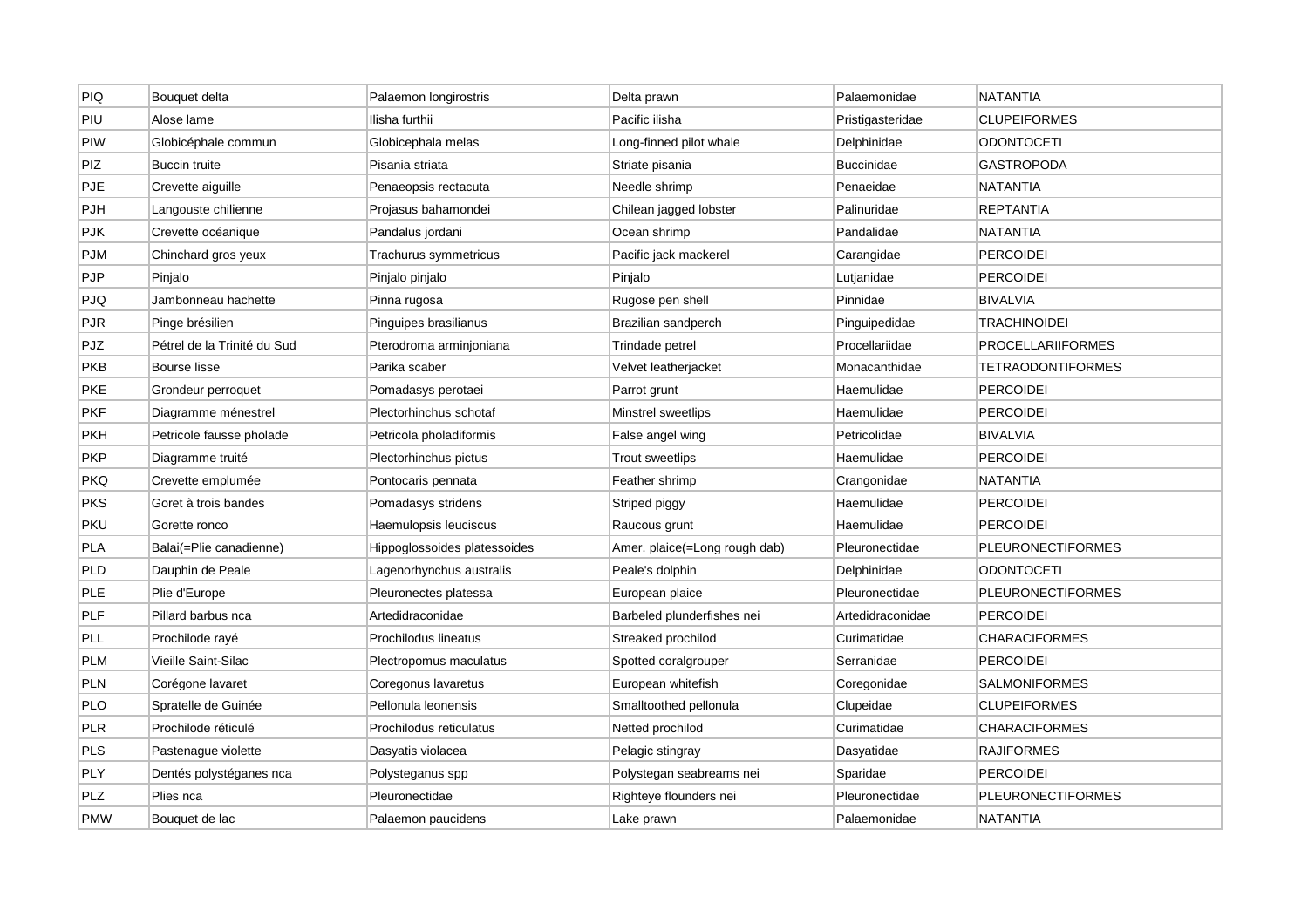| <b>PMX</b> | Gorette catalinète         | Haemulopsis axillaris     | Yellowstripe grunt          | Haemulidae       | <b>PERCOIDEI</b>         |
|------------|----------------------------|---------------------------|-----------------------------|------------------|--------------------------|
| PMZ        | Bouquet migrateur          | Palaemon macrodactylus    | Migrant prawn               | Palaemonidae     | <b>NATANTIA</b>          |
| <b>PNA</b> | Poisson-papier guyanais    | Odontognathus mucronatus  | Guiana longfin herring      | Pristigasteridae | <b>CLUPEIFORMES</b>      |
| <b>PNB</b> | Crevette royale rose       | Penaeus brasiliensis      | Redspotted shrimp           | Penaeidae        | NATANTIA                 |
| <b>PND</b> | Percarina                  | Percarina demidoffi       | Percarina                   | Percidae         | <b>PERCOIDEI</b>         |
| PNF        | Huître perlière japonaise  | Pinctada fucata           | Japanese pearl oyster       | Pteriidae        | <b>BIVALVIA</b>          |
| PNI        | Crevette blanche des Indes | Penaeus indicus           | Indian white prawn          | Penaeidae        | <b>NATANTIA</b>          |
| <b>PNJ</b> | Crevette aloha             | Penaeus marginatus        | Aloha prawn                 | Penaeidae        | <b>NATANTIA</b>          |
| <b>PNM</b> | Pintadine à lèvre noire    | Pinctada margaritifera    | Blacklip pearl oyster       | Pteriidae        | <b>BIVALVIA</b>          |
| <b>PNP</b> | Crevette royale orientale  | Penaeus plebejus          | Eastern king prawn          | Penaeidae        | <b>NATANTIA</b>          |
| <b>PNQ</b> | Bouquet flaque             | Palaemon elegans          | Rockpool prawn              | Palaemonidae     | NATANTIA                 |
| <b>PNR</b> | Menhaden plat              | Neoopisthopterus tropicus | Tropical longfin herring    | Pristigasteridae | <b>CLUPEIFORMES</b>      |
| PNS        | Crevette bleue             | Penaeus stylirostris      | Blue shrimp                 | Penaeidae        | <b>NATANTIA</b>          |
| <b>PNT</b> | Crevette ligubam du Sud    | Penaeus schmitti          | Southern white shrimp       | Penaeidae        | NATANTIA                 |
| PNU        | Crevette grise du Sud      | Penaeus subtilis          | Southern brown shrimp       | Penaeidae        | NATANTIA                 |
| <b>PNV</b> | Crevette pattes blanches   | Penaeus vannamei          | Whiteleg shrimp             | Penaeidae        | <b>NATANTIA</b>          |
| <b>PNX</b> | Huître perlière            | Pinctada maxima           | Silverlip pearl oyster      | Pteriidae        | <b>BIVALVIA</b>          |
| <b>POA</b> | Grande castagnole          | Brama brama               | Atlantic pomfret            | <b>Bramidae</b>  | <b>PERCOIDEI</b>         |
| <b>POB</b> | Castagnoline noire         | Parastromateus niger      | <b>Black pomfret</b>        | Carangidae       | <b>PERCOIDEI</b>         |
| <b>POC</b> | Morue polaire              | Boreogadus saida          | Polar cod                   | Gadidae          | <b>GADIFORMES</b>        |
| POD        | Capelan de Méditerranée    | Trisopterus minutus       | Poor cod                    | Gadidae          | <b>GADIFORMES</b>        |
| <b>POE</b> | Roussette barbichette      | Poroderma marleyi         | <b>Barbeled catshark</b>    | Scyliorhinidae   | CARCHARHINIFORMES        |
| <b>POH</b> | Roussette panthère         | Poroderma pantherinum     | Leopard catshark            | Scyliorhinidae   | <b>CARCHARHINIFORMES</b> |
| POI        | Rascasse du large          | Pontinus kuhlii           | Offshore rockfish           | Scorpaenidae     | <b>SCORPAENIFORMES</b>   |
| <b>POK</b> | Lieu noir                  | Pollachius virens         | Saithe(=Pollock)            | Gadidae          | <b>GADIFORMES</b>        |
| <b>POL</b> | Lieu jaune                 | Pollachius pollachius     | Pollack                     | Gadidae          | GADIFORMES               |
| <b>POM</b> | Pompaneau sole             | Trachinotus carolinus     | Florida pompano             | Carangidae       | PERCOIDEI                |
| <b>PON</b> | Sapsap nca                 | Leiognathidae             | Ponyfishes(=Slipmouths) nei | Leiognathidae    | <b>PERCOIDEI</b>         |
| POO        | Pompaneau lune             | Trachinotus blochii       | Snubnose pompano            | Carangidae       | <b>PERCOIDEI</b>         |
| POP        | Palomine                   | Trachinotus ovatus        | Pompano                     | Carangidae       | <b>PERCOIDEI</b>         |
| <b>POR</b> | Requin-taupe commun        | Lamna nasus               | Porbeagle                   | Lamnidae         | <b>LAMNIFORMES</b>       |
| <b>POS</b> | Merlan bleu austral        | Micromesistius australis  | Southern blue whiting       | Gadidae          | <b>GADIFORMES</b>        |
| POU        | Roussette rubanée          | Poroderma africanum       | Striped catshark            | Scyliorhinidae   | <b>CARCHARHINIFORMES</b> |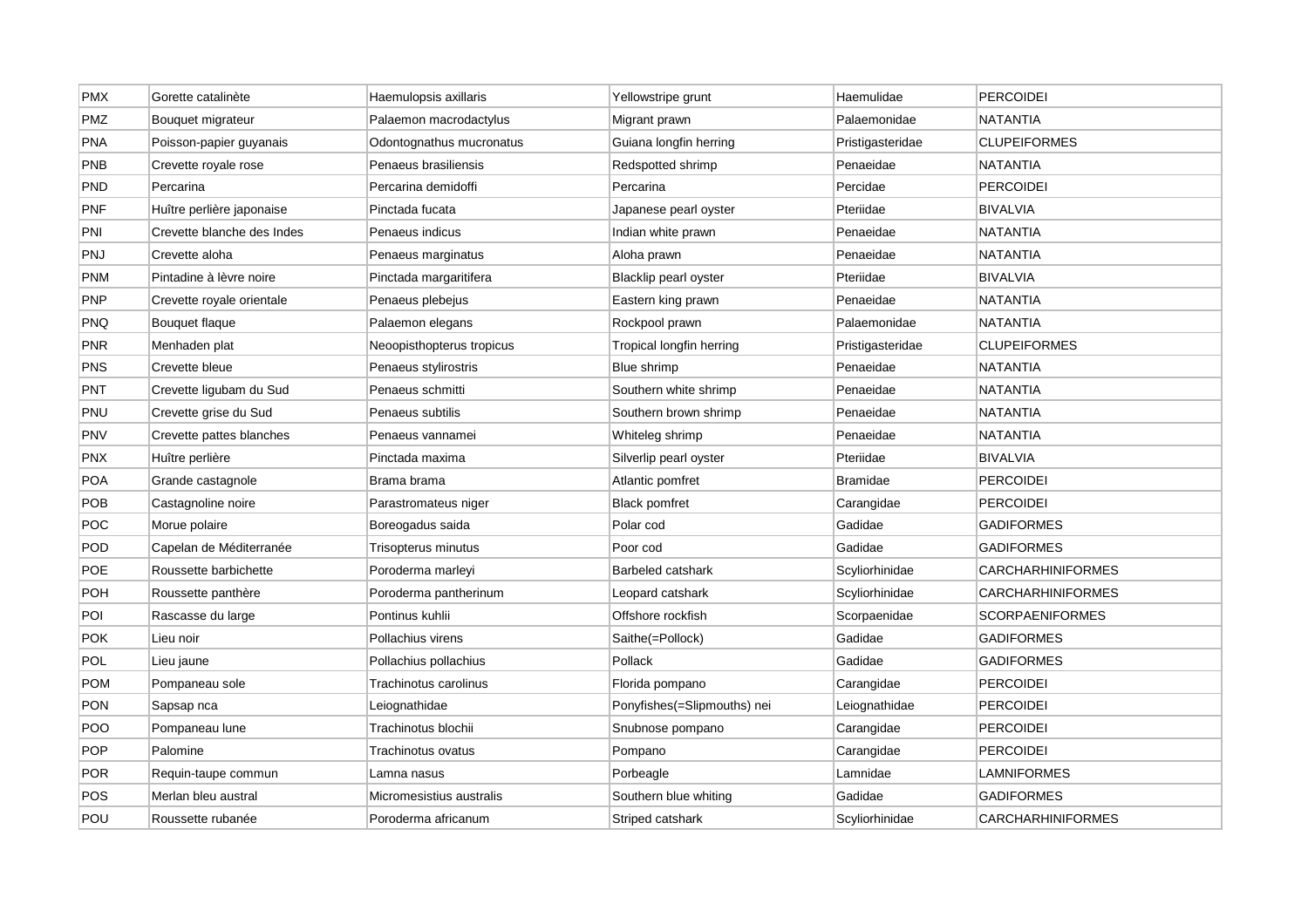| <b>POX</b> | Pompaneaux nca              | Trachinotus spp                     | Pompanos nei                     | Carangidae       | <b>PERCOIDEI</b>            |
|------------|-----------------------------|-------------------------------------|----------------------------------|------------------|-----------------------------|
| POY        | Sapsap                      | Leiognathus spp                     | Ponyfishes(=Slipmouths)          | Leiognathidae    | <b>PERCOIDEI</b>            |
| <b>PPC</b> | Requin scie à long nez      | Pristiophorus cirratus              | Longnose sawshark                | Pristiophoridae  | <b>SQUALIFORMES</b>         |
| PPF        | Bouquets d'eau douce nca    | Macrobrachium spp                   | River prawns nei                 | Palaemonidae     | NATANTIA                    |
| PPH        | Requin scie d'Amérique      | Pristiophorus schroederi            | Bahamas sawshark                 | Pristiophoridae  | <b>SQUALIFORMES</b>         |
| PPJ        | Requin scie moustache       | Pristiophorus japonicus             | Japanese sawshark                | Pristiophoridae  | <b>SQUALIFORMES</b>         |
| <b>PPL</b> | Pompaneau guatie            | Trachinotus goodei                  | Great pompano                    | Carangidae       | <b>PERCOIDEI</b>            |
| <b>PPO</b> | Stromaté argenté            | Peprilus simillimus                 | Pacific pompano                  | Stromateidae     | STROMATEOIDEI, ANABANTOIDEI |
| PPS        | Crevette de Sao Paulo       | Penaeus paulensis                   | Sao Paulo shrimp                 | Penaeidae        | NATANTIA                    |
| PPU        | Requin scie à nez court     | Pristiophorus nudipinnis            | Shortnose sawshark               | Pristiophoridae  | <b>SQUALIFORMES</b>         |
| <b>PPW</b> | Requin scie flutien         | Pliotrema warreni                   | Sixgill sawshark                 | Pristiophoridae  | <b>SQUALIFORMES</b>         |
| <b>PPX</b> | Percomorphes pélagiques nca | Perciformes                         | Pelagic percomorphs nei          |                  | PISCES MISCELLANEA          |
| <b>PPZ</b> | Crevettes d'eau douce nca   | Palaemonidae                        | Freshwater prawns, shrimps nei   | Palaemonidae     | <b>NATANTIA</b>             |
| PQB        | Jambonneau hérissé          | Pinna nobilis                       | Noble pen shell                  | Pinnidae         | BIVALVIA                    |
| PQD        | Violon crépuscule           | Pelates quadrilineatus              | Fourlined terapon                | Terapontidae     | <b>PERCOIDEI</b>            |
| PQG        | Galathée orange             | Pleuroncodes monodon                | Carrot squat lobster             | Galatheidae      | <b>ANOMURA</b>              |
| PQI        | Colas vorace                | Pristipomoides aquilonaris          | Wenchman                         | Lutjanidae       | <b>PERCOIDEI</b>            |
| PQJ        | Moule d'Afrique             | Perna picta                         | African mussel                   | Mytilidae        | <b>BIVALVIA</b>             |
| <b>PQM</b> | Colas écailleux             | Parapristipomoides squamimaxillaris | Scalemouth jobfish               | Lutjanidae       | PERCOIDEI                   |
| PQS        | Squille trois épines        | Parasquilla similis                 | Three spined mantis              | Pseudosquillidae | <b>STOMATOPODA</b>          |
| PQV        | Panopée d'Aldovrandi        | Panopea aldovrandi                  | Aldovrandi's panope              | Hiatellidae      | <b>BIVALVIA</b>             |
| <b>PQX</b> | Patelle flexueuse           | Patella flexuosa                    | Star-shaped limpet               | Patellidae       | <b>GASTROPODA</b>           |
| PRA        | Crevette nordique           | Pandalus borealis                   | Northern prawn                   | Pandalidae       | NATANTIA                    |
| <b>PRB</b> | Crevette tigrée sombre      | Penaeus esculentus                  | Brown tiger prawn                | Penaeidae        | NATANTIA                    |
| <b>PRC</b> | Percoides nca               | Percoidei                           | Percoids nei                     |                  | <b>PERCOIDEI</b>            |
| <b>PRD</b> | Elédones antarctiques       | Pareledone spp                      | Antarctic octopuses              | Octopodidae      | CEPHALOPODA                 |
| PRF        | Bouquet géant               | Macrobrachium rosenbergii           | Giant river prawn                | Palaemonidae     | NATANTIA                    |
| PRG        | <b>Daubenets</b>            | Calamus spp                         | Porgies                          | Sparidae         | <b>PERCOIDEI</b>            |
| PRI        | Beauclaires, etc. nca       | Priacanthidae                       | Bigeyes, glasseyes, bulleyes nei | Priacanthidae    | <b>PERCOIDEI</b>            |
| PRK        | Puffin de Parkinson         | Procellaria parkinsoni              | Parkinson's petrel               | Procellariidae   | PROCELLARIIFORMES           |
| PRL        | Prochilodes nca             | Prochilodus spp                     | Prochilods nei                   | Curimatidae      | <b>CHARACIFORMES</b>        |
| PRO        | Puffin à menton blanc       | Procellaria aequinoctialis          | White-chinned petrel             | Procellariidae   | <b>PROCELLARIIFORMES</b>    |
| PRP        | Escolier clair              | Promethichthys prometheus           | Roudi escolar                    | Gempylidae       | <b>SCOMBROIDEI</b>          |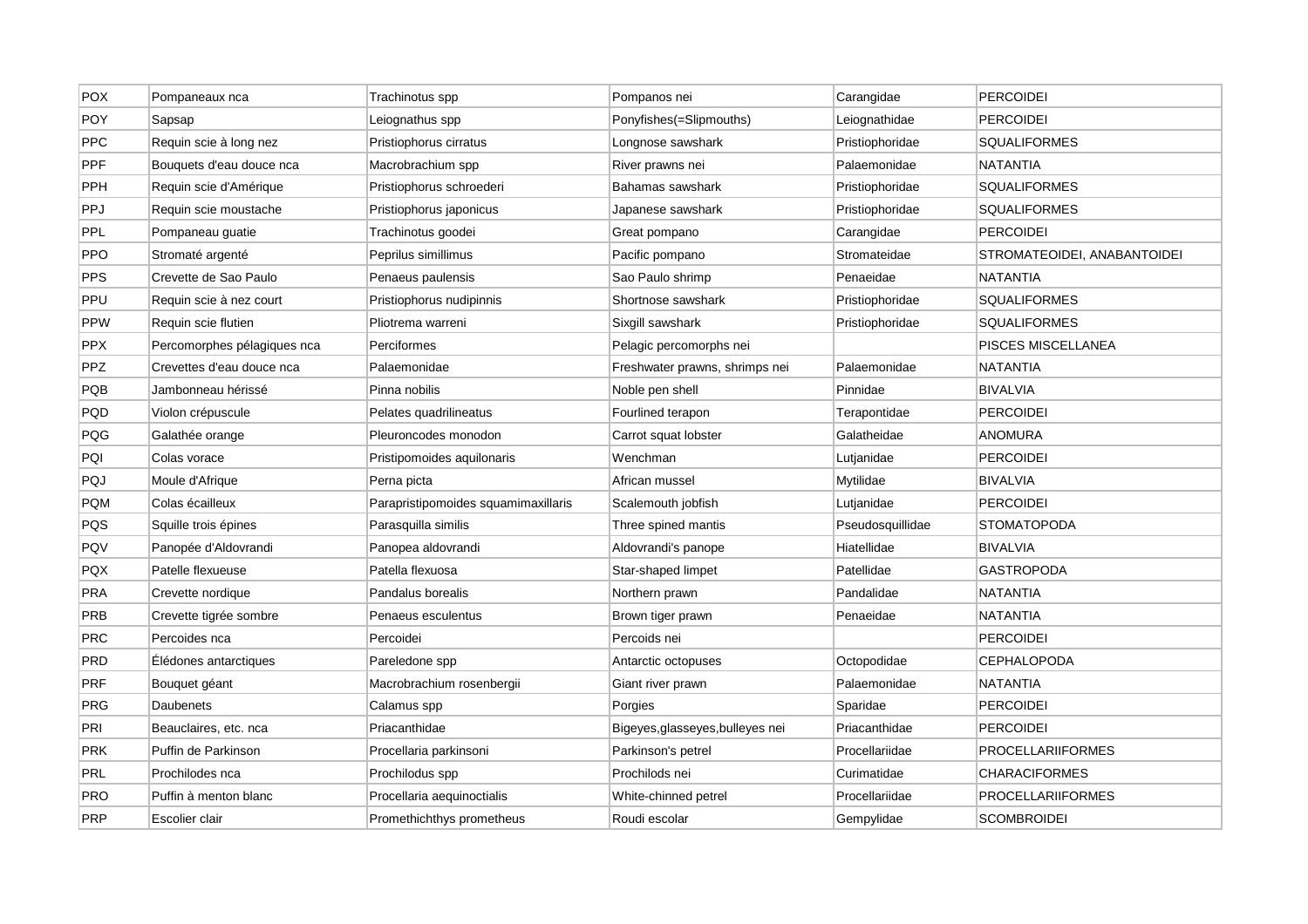| <b>PRR</b> | Perroquet vieillard           | Sparisoma cretense            | Parrotfish              | Scaridae           | PERCOIDEI                |
|------------|-------------------------------|-------------------------------|-------------------------|--------------------|--------------------------|
| <b>PRT</b> | Algue nori                    | Porphyra tenera               | Laver (Nori)            | Bangiaceae         | <b>RHODOPHYCEAE</b>      |
| <b>PSB</b> | Turbot épineux                | Psettodes bennettii           | Spiny turbot            | Psettodidae        | <b>PLEURONECTIFORMES</b> |
| PSE        | Otolithe bobo                 | Pseudotolithus elongatus      | Bobo croaker            | Sciaenidae         | PERCOIDEI                |
| <b>PSG</b> | Encornet austral              | Psychroteuthis glacialis      | Glacial squid           | Psychroteuthidae   | <b>CEPHALOPODA</b>       |
| <b>PSH</b> | Crevettes océan Pacifique nca | Pandalus spp, Pandalopsis spp | Pacific shrimps nei     | Pandalidae         | <b>NATANTIA</b>          |
| <b>PSK</b> | Requin crocodile              | Pseudocarcharias kamoharai    | Crocodile shark         | Pseudocarchariidae | LAMNIFORMES              |
| <b>PSL</b> | Langouste rose                | Palinurus mauritanicus        | Pink spiny lobster      | Palinuridae        | <b>REPTANTIA</b>         |
| <b>PSM</b> | Éperlan à petite bouche       | Hypomesus olidus              | Pond smelt              | Osmeridae          | <b>SALMONIFORMES</b>     |
| PSS        | Otolithe sénégalais           | Pseudotolithus senegalensis   | Cassava croaker         | Sciaenidae         | PERCOIDEI                |
| <b>PST</b> | Crevette ligubam du Nord      | Penaeus setiferus             | Northern white shrimp   | Penaeidae          | NATANTIA                 |
| <b>PTA</b> | Orphie carénée                | Platybelone argalus           | Keeltail needlefish     | Belonidae          | <b>BELONIFORMES</b>      |
| <b>PTB</b> | Barbeau fluviatile            | Barbus barbus                 | <b>Barbel</b>           | Cyprinidae         | <b>CYPRINIFORMES</b>     |
| PTE        | Huître perlière ailée         | Pteria penguin                | Penguin wing oyster     | Pteriidae          | <b>BIVALVIA</b>          |
| PTG        | Barbeau argenté               | Barbonymus gonionotus         | Silver barb             | Cyprinidae         | <b>CYPRINIFORMES</b>     |
| <b>PTH</b> | Renard pélagique              | Alopias pelagicus             | Pelagic thresher        | Alopiidae          | <b>LAMNIFORMES</b>       |
| <b>PTM</b> | Requin à longue dorsale       | Pseudotriakis microdon        | False catshark          | Pseudotriakidae    | <b>CARCHARHINIFORMES</b> |
| <b>PTS</b> | Palourde commune              | Protothaca staminea           | Pacific littleneck clam | Veneridae          | <b>BIVALVIA</b>          |
| <b>PTT</b> | Barbeau tor                   | Tor tor                       | Tor barb                | Cyprinidae         | <b>CYPRINIFORMES</b>     |
| <b>PTY</b> | Otolithe nanka                | Pseudotolithus typus          | Longneck croaker        | Sciaenidae         | <b>PERCOIDEI</b>         |
| <b>PUA</b> | Compères de l'Atlantique nca  | Sphoeroides spp               | Atlantic puffers nei    | Tetraodontidae     | <b>TETRAODONTIFORMES</b> |
| <b>PUC</b> | Puffin à pieds roses          | Puffinus creatopus            | Pink-footed shearwater  | Procellariidae     | <b>PROCELLARIIFORMES</b> |
| <b>PUF</b> | Compère bigaré                | Sphoeroides maculatus         | Northern puffer         | Tetraodontidae     | <b>TETRAODONTIFORMES</b> |
| <b>PUG</b> | Puffin majeur                 | Puffinus gravis               | Great shearwater        | Procellariidae     | PROCELLARIIFORMES        |
| <b>PUP</b> | Compère rouge                 | Takifugu vermicularis         | Purple pufferfish       | Tetraodontidae     | <b>TETRAODONTIFORMES</b> |
| <b>PUX</b> | Compères nca                  | Tetraodontidae                | Puffers nei             | Tetraodontidae     | TETRAODONTIFORMES        |
| <b>PVB</b> | Pétrel de Kerguelen           | Pterodroma brevirostris       | Kerguelen petrel        | Procellariidae     | <b>PROCELLARIIFORMES</b> |
| <b>PVC</b> | Cérithe aluco                 | Pseudovergatus aluco          | Aluco vergatus          | Cerithiidae        | <b>GASTROPODA</b>        |
| <b>PVF</b> | Manchots nca                  | Spheniscidae                  | Penguins nei            | Spheniscidae       | <b>SPHENISCIFORMES</b>   |
| <b>PVH</b> | Pétrel maculé                 | Pterodroma inexpectata        | Mottled petrel          | Procellariidae     | PROCELLARIIFORMES        |
| <b>PVJ</b> | Crevette narval               | Parapandalus narval           | Narwal shrimp           | Pandalidae         | <b>NATANTIA</b>          |
| <b>PVK</b> | Bouquet chinois des canaux    | Palaemon gravieri             | Chinese ditch prawn     | Palaemonidae       | NATANTIA                 |
| PVN        | Corail pilier                 | Pavona gigantea               | Pillar coral            | Agariciidae        | <b>ANTHOZOA</b>          |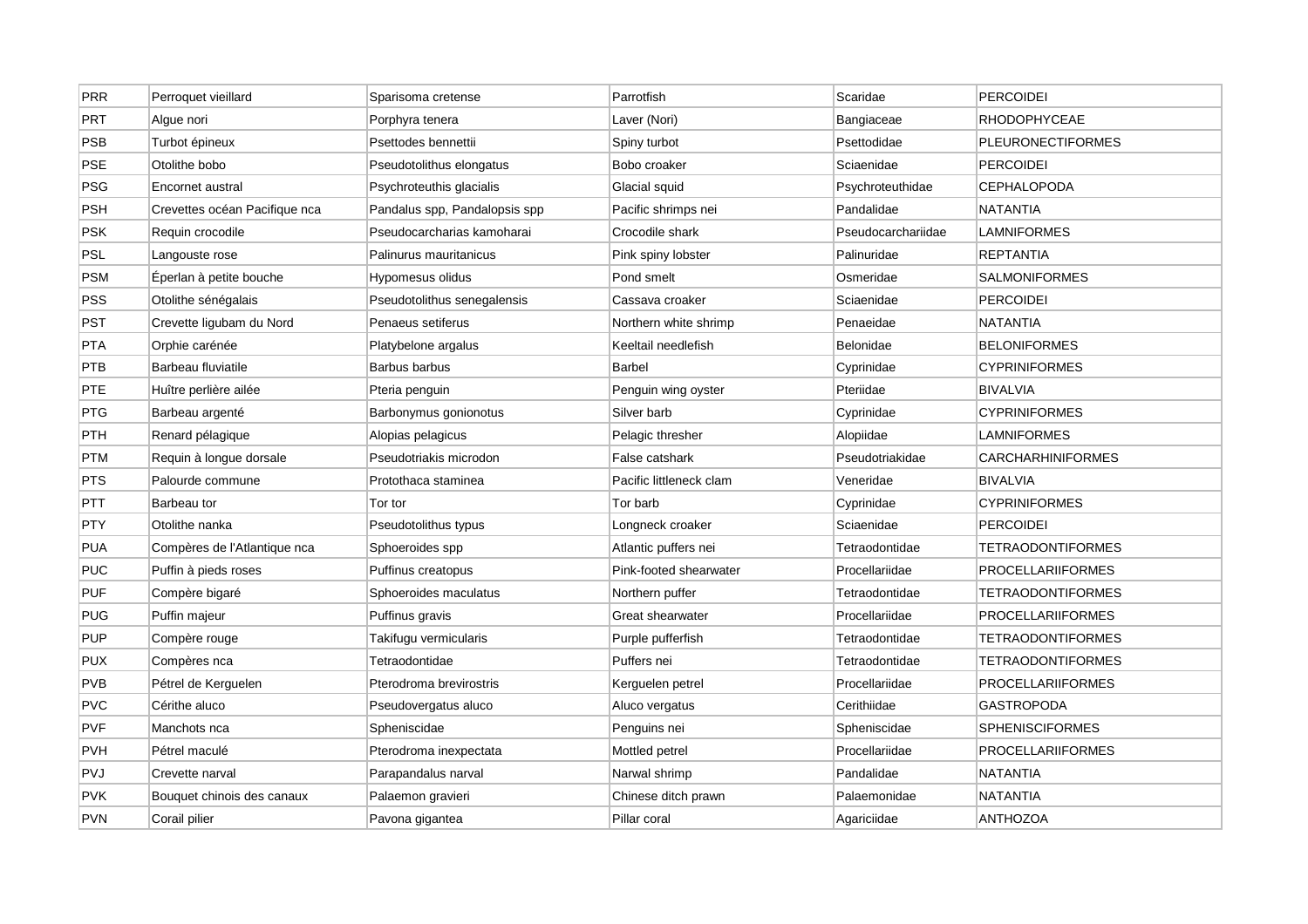| <b>PVQ</b> | Étrille lisse du Sénégal      | Portunus validus        | Senegalese smooth swimcrab  | Portunidae       | <b>BRACHYURA</b>         |
|------------|-------------------------------|-------------------------|-----------------------------|------------------|--------------------------|
| <b>PVR</b> | Bouquet atlantique des canaux | Palaemonetes varians    | Atlantic ditch shrimp       | Palaemonidae     | <b>NATANTIA</b>          |
| PVS        | Corail scapulaire             | Pavona clavus           | Shoulderblade coral         | Agariciidae      | <b>ANTHOZOA</b>          |
| <b>PVV</b> | Bouquet des marais            | Palaemonetes vulgaris   | Marsh shrimp                | Palaemonidae     | NATANTIA                 |
| <b>PVW</b> | Corail champignon             | Pavona varians          | Fungus coral                | Agariciidae      | <b>ANTHOZOA</b>          |
| <b>PWA</b> | Pétrel de Gould               | Pterodroma leucoptera   | Gould's Petrel              | Procellariidae   | <b>PROCELLARIIFORMES</b> |
| <b>PWD</b> | Prion de la Désolation        | Pachyptila desolata     | Antarctic prion             | Procellariidae   | <b>PROCELLARIIFORMES</b> |
| PWF        | Petale olive                  | Petalonia fascia        | Brown leafweed              | Scytosiphonaceae | PHAEOPHYCEAE             |
| <b>PWL</b> | Pétrel de Lesson              | Pterodroma lessonii     | White-headed petrel         | Procellariidae   | <b>PROCELLARIIFORMES</b> |
| <b>PWO</b> | Pétrel de Solander            | Pterodroma solandri     | Providence petrel           | Procellariidae   | <b>PROCELLARIIFORMES</b> |
| <b>PWP</b> | Pétrel des neiges             | Pagodroma nivea         | Lesser snow petrel          | Procellariidae   | PROCELLARIIFORMES        |
| <b>PWQ</b> | Flet étoilé                   | Platichthys stellatus   | Starry flounder             | Pleuronectidae   | <b>PLEURONECTIFORMES</b> |
| <b>PWS</b> | Requins scies nca             | Pristiophorus spp       | Sawsharks nei               | Pristiophoridae  | <b>SQUALIFORMES</b>      |
| PWT        | Perroquets nca                | Scaridae                | Parrotfishes nei            | Scaridae         | <b>PERCOIDEI</b>         |
| <b>PWU</b> | Pétrel à col blanc            | Pterodroma cervicalis   | White-necked petrel         | Procellariidae   | PROCELLARIIFORMES        |
| <b>PWV</b> | Prion colombe                 | Pachyptila turtur       | Fairy prion                 | Procellariidae   | <b>PROCELLARIIFORMES</b> |
| <b>PWW</b> | Pétrels des neiges nca        | Pagodroma spp           | Snow petrels nei            | Procellariidae   | <b>PROCELLARIIFORMES</b> |
| <b>PWY</b> | Crevette tache                | Pandalus platyceros     | Spot shrimp                 | Pandalidae       | NATANTIA                 |
| <b>PWZ</b> | Grand pétrel des neiges       | Pagodroma confusa       | Greater snow petrel         | Procellariidae   | PROCELLARIIFORMES        |
| <b>PXQ</b> | Patelle mexicaine             | Patella mexicana        | Giant Mexican limpet        | Patellidae       | GASTROPODA               |
| <b>PXR</b> | Crapet calicot                | Pomoxis annularis       | White crappie               | Centrarchidae    | <b>PERCOIDEI</b>         |
| <b>PXV</b> | Poisson chèvre robuste        | Polymixia nobilis       | Stout beardfish             | Polymixiidae     | <b>BERYCIFORMES</b>      |
| <b>PYD</b> | Manchot d'Adélie              | Pygoscelis adeliae      | Adelie penguin              | Spheniscidae     | <b>SPHENISCIFORMES</b>   |
| <b>PYN</b> | Manchot à jugulaire           | Pygoscelis antarctica   | Chinstrap penguin           | Spheniscidae     | <b>SPHENISCIFORMES</b>   |
| <b>PYP</b> | Manchot papou                 | Pygoscelis papua        | Gentoo penguin              | Spheniscidae     | <b>SPHENISCIFORMES</b>   |
| <b>PYW</b> | Cachalot pygmée               | Kogia breviceps         | Pygmy sperm whale           | Kogiidae         | <b>ODONTOCETI</b>        |
| <b>PYX</b> | Crevette à front rayé         | Pandalus hypsinotus     | Coonstripe shrimp           | Pandalidae       | NATANTIA                 |
| <b>PZB</b> | Barracudines, etc. nca        | Paralepididae           | Barracudinas, etc. nei      | Paralepididae    | <b>AULOPIFORMES</b>      |
| PZY        | Bouquet de l'Ebre             | Palaemonetes zariquieyi | Ebro shrimp                 | Palaemonidae     | <b>NATANTIA</b>          |
| QAS        | Turban spiral                 | Astrea spirata          | Spirate turban              | Turbinidae       | GASTROPODA               |
| QAT        | Turban des éboulis            | Astrea turbanica        | Rockpile turban             | Turbinidae       | <b>GASTROPODA</b>        |
| QAU        | Turban ondulé                 | Astrea undosa           | Wavy turban                 | Turbinidae       | GASTROPODA               |
| QBA        | Exocet jibeux                 | Prognichthys gibbifrons | <b>Bluntnose flyingfish</b> | Exocoetidae      | <b>BELONIFORMES</b>      |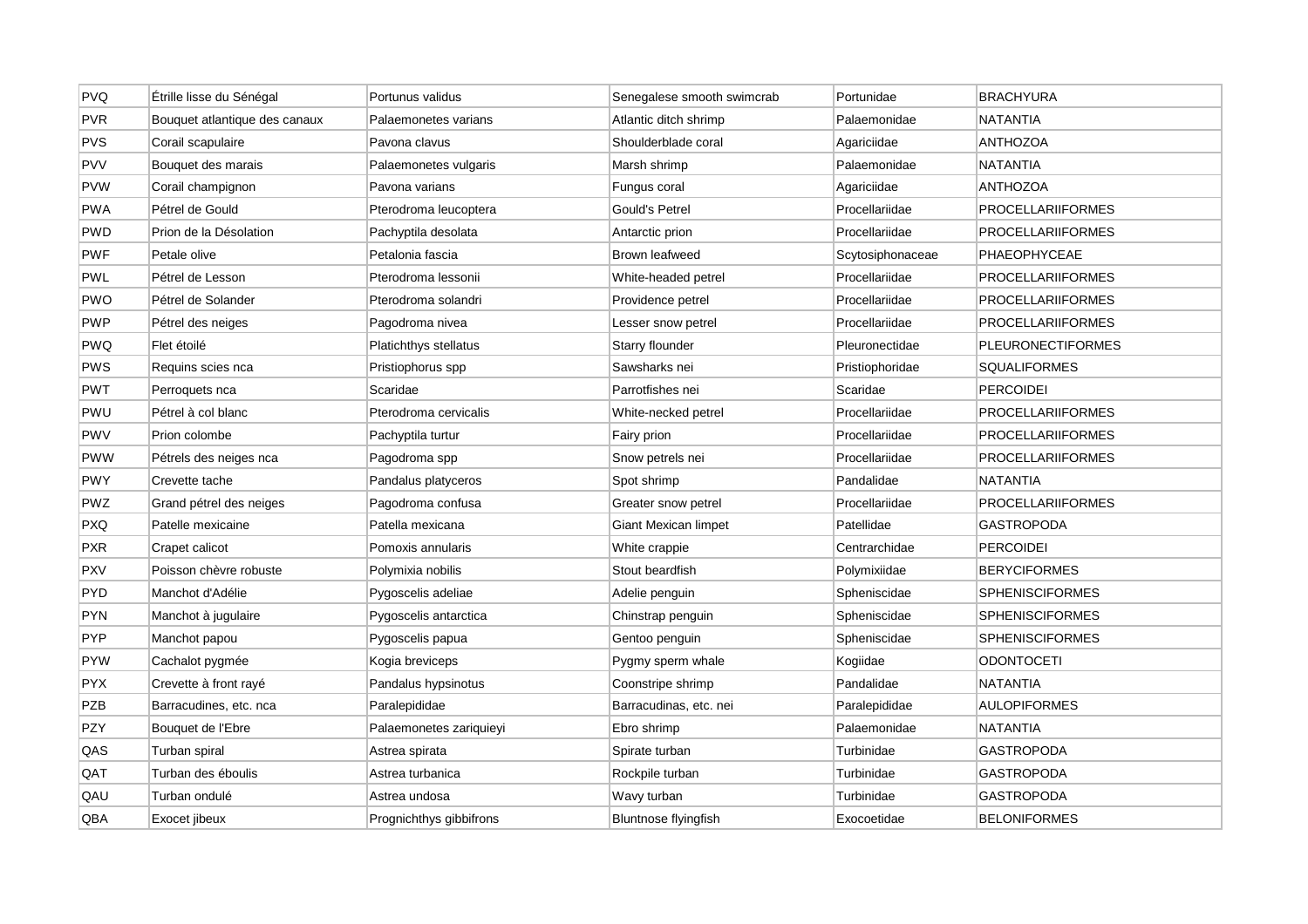| QBK        | Rascasse tachetée            | Pontinus leda              | Speckled deepwat. scorpionfish | Scorpaenidae    | <b>SCORPAENIFORMES</b>   |
|------------|------------------------------|----------------------------|--------------------------------|-----------------|--------------------------|
| QBS        | Breton africain              | Monodactylus sebae         | African moony                  | Monodactylidae  | <b>PERCOIDEI</b>         |
| QBY        | Compère collier              | Sphoeroides spengleri      | <b>Bandtail puffer</b>         | Tetraodontidae  | <b>TETRAODONTIFORMES</b> |
| QCJ        | Perroquet émeraude           | Nicholsina usta            | Emerald parrotfish             | Scaridae        | <b>PERCOIDEI</b>         |
| QCK        | Otolithe guinéen             | Pseudotolithus epipercus   | Guinea croaker                 | Sciaenidae      | <b>PERCOIDEI</b>         |
| QCQ        | Pagre des tropiques          | Pagrus africanus           | Southern common seabream       | Sparidae        | <b>PERCOIDEI</b>         |
| <b>QCY</b> | Goret à six bandes           | Pomadasys furcatus         | Banded grunter                 | Haemulidae      | <b>PERCOIDEI</b>         |
| QCZ        | Grondeur à joues bleues      | Pomadasys argyreus         | Bluecheek silver grunt         | Haemulidae      | <b>PERCOIDEI</b>         |
| QDC        | Beauclaire pivoine           | Priacanthus blochii        | Paeony bulleye                 | Priacanthidae   | <b>PERCOIDEI</b>         |
| QDL        | Sar couteau                  | Polyamblyodon gibbosum     | Knife-back seabream            | Sparidae        | <b>PERCOIDEI</b>         |
| QDP        | Puffinure de Géorgie du Sud  | Pelecanoides georgicus     | South Georgia diving petrel    | Pelecanoididae  | <b>CICONIIFORMES</b>     |
| QDT        | Mouette blanche              | Pagophila eburnea          | Ivory gull                     | Laridae         | <b>CHARADRIIFORMES</b>   |
| QDV        | Mouette tridactyle           | Rissa tridactyla           | Black-legged kittiwake         | Laridae         | <b>CHARADRIIFORMES</b>   |
| QFI        | Poisson ange bleu            | Pomacanthus semicirculatus | Semicircle angelfish           | Pomacanthidae   | PERCOIDEI                |
| QFM        | Vivaneau de Guinée           | Lutjanus endecacanthus     | Guinea snapper                 | Lutjanidae      | <b>PERCOIDEI</b>         |
| QFR        | Platycéphale poignard        | Sorsogona tuberculata      | Tuberculated flathead          | Platycephalidae | <b>SCORPAENIFORMES</b>   |
| QFT        | Maconde aden                 | Synagrops adeni            | Aden splitfin                  | Acropomatidae   | <b>PERCOIDEI</b>         |
| QFV        | Poisson pierre commun        | Synanceia verrucosa        | Stonefish                      | Synanceiidae    | <b>SCORPAENIFORMES</b>   |
| QGA        | Oreille d'éléphant           | Spongia agaricina          | Elephant ear                   | Spongiidae      | <b>DEMOSPONGIAE</b>      |
| QGM        | Vivaneau étoilé              | Lutjanus stellatus         | Star snapper                   | Lutjanidae      | <b>PERCOIDEI</b>         |
| QGN        | Eponge mammelonnée           | Spongia nitens             | Shiny sponge                   | Spongiidae      | <b>DEMOSPONGIAE</b>      |
| QGO        | Eponge fine grecque          | Spongia officinalis        | Greek bathing sponge           | Spongiidae      | <b>DEMOSPONGIAE</b>      |
| QGS        | Apogon à queue d'hirondelle  | Rhabdamia cypselurus       | Swallowtail cardinalfish       | Apogonidae      | <b>PERCOIDEI</b>         |
| QGZ        | Chimousse                    | Spongia zimocca            | Leather sponge                 | Spongiidae      | <b>DEMOSPONGIAE</b>      |
| QIT        | Vivaneau du Bengale          | Lutjanus bengalensis       | Bengal snapper                 | Lutjanidae      | <b>PERCOIDEI</b>         |
| QIU        | Vivaneau queue lune          | Lutjanus lunulatus         | Lunartail snapper              | Lutjanidae      | <b>PERCOIDEI</b>         |
| QJB        | Poisson-scorpion à guenilles | Scorpaenopsis venosa       | Raggy scorpionfish             | Scorpaenidae    | <b>SCORPAENIFORMES</b>   |
| QKA        | Coffre bossu                 | Tetrosomus gibbosus        | Humpback turretfish            | Ostraciidae     | <b>TETRAODONTIFORMES</b> |
| QKB        | Girelle hublot               | Thalassoma purpureum       | Surge wrasse                   | Labridae        | <b>PERCOIDEI</b>         |
| QLA        | Squille frappeuse            | Squilla aculeata           | Kicking mantis shrimp          | Squillidae      | <b>STOMATOPODA</b>       |
| QLB        | Squille sorcière             | Squilla biformis           | Sorcerer mantis shrimp         | Squillidae      | <b>STOMATOPODA</b>       |
| QLC        | Squille angolaise            | Squilla cadenati           | Angolan mantis srimp           | Squillidae      | <b>STOMATOPODA</b>       |
| QLE        | Squille rugueuse             | Squilla empusa             | Rough mantis shrimp            | Squillidae      | <b>STOMATOPODA</b>       |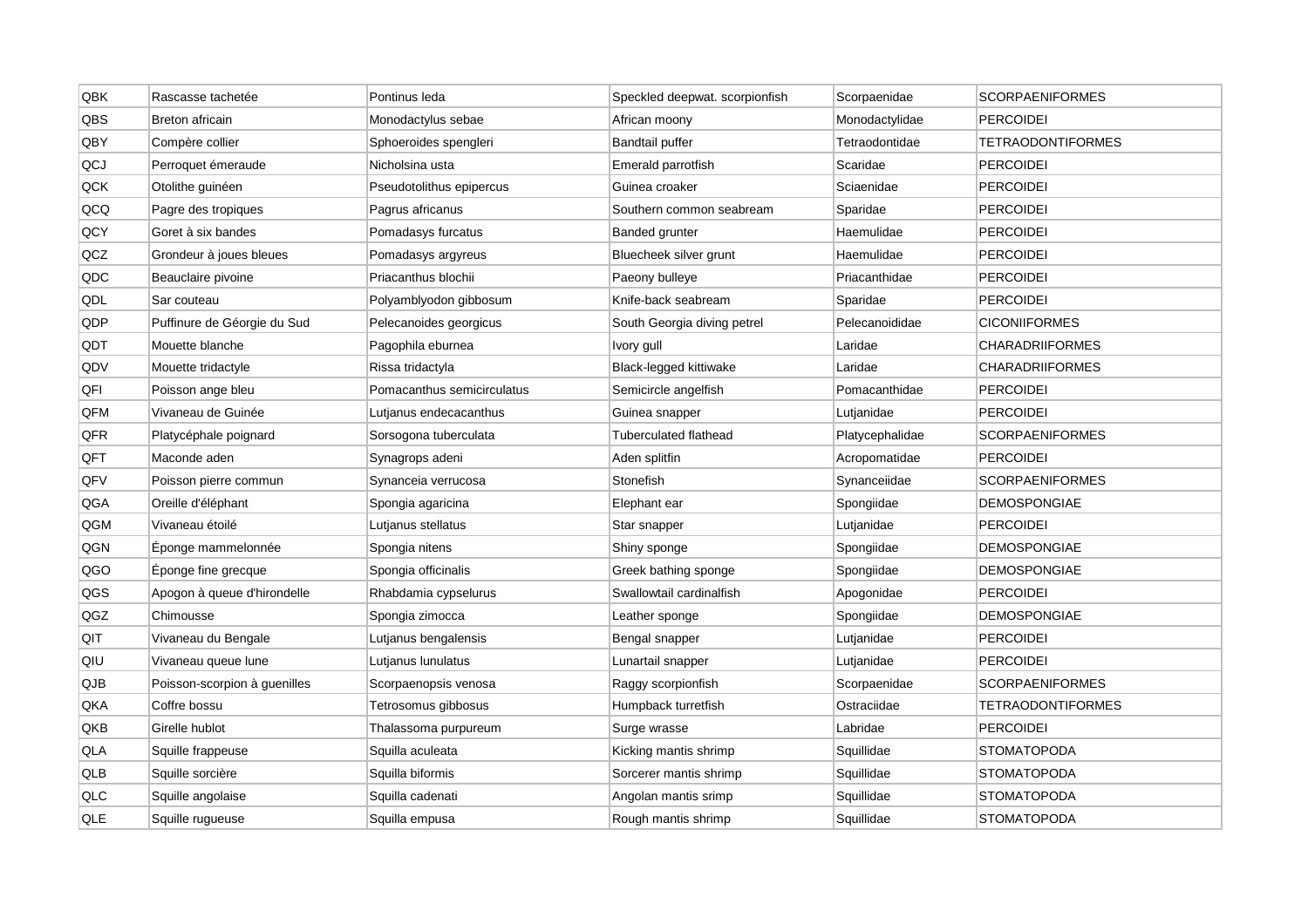| QLH | Lançon équille                 | Ammodytes marinus        | Lesser sand-eel               | Ammodytidae      | <b>TRACHINOIDEI</b>      |
|-----|--------------------------------|--------------------------|-------------------------------|------------------|--------------------------|
| QLJ | Picarel queue noire            | Spicara nigricauda       | <b>Blacktail picarel</b>      | Centracanthidae  | <b>PERCOIDEI</b>         |
| QLM | Squille catalina               | Squilla mantoidea        | Catalina mantis               | Squillidae       | <b>STOMATOPODA</b>       |
| QLP | Squille panaméenne             | Squilla panamensis       | Panama mantis shrimp          | Squillidae       | <b>STOMATOPODA</b>       |
| QLV | Squille naine                  | Squilla parva            | Small mantis shrimp           | Squillidae       | <b>STOMATOPODA</b>       |
| QLW | Squille de Bigelow             | Squilla bigelowi         | Bigelow mantis shrimp         | Squillidae       | <b>STOMATOPODA</b>       |
| QND | Encornets Nototodarus nca      | Nototodarus spp          | Nototodarus flying squids nei | Ommastrephidae   | <b>CEPHALOPODA</b>       |
| QNV | Lune pleine                    | Monodactylus falciformis | Full moony                    | Monodactylidae   | PERCOIDEI                |
| QOI | Sole lusitanienne              | Microchirus boscanion    | Lusitanian sole               | Soleidae         | <b>PLEURONECTIFORMES</b> |
| QOJ | Sole de Frechkop               | Microchirus frechkopi    | Frechkop's sole               | Soleidae         | <b>PLEURONECTIFORMES</b> |
| QOK | Sole fasciée                   | Microchirus wittei       | <b>Banded sole</b>            | Soleidae         | <b>PLEURONECTIFORMES</b> |
| QOS | Huître naine                   | Ostreola stentina        | Dwarf oyster                  | Ostreidae        | <b>BIVALVIA</b>          |
| QPB | Struthiolaire subantarctique   | Perissodonta mirabilis   | Subantarctic struthiolaria    | Struthiolariidae | <b>GASTROPODA</b>        |
| QPH | Crabe à sardine                | Polybius henslowii       | Henslow's swimming crab       | Portunidae       | <b>BRACHYURA</b>         |
| QPL | Kakatoi lézard                 | Thalassoma hebraicum     | Goldbar wrasse                | Labridae         | PERCOIDEI                |
| QPP | Cardeau patagonien             | Paralichthys patagonicus | Patagonian flounder           | Paralichthyidae  | <b>PLEURONECTIFORMES</b> |
| QPX | Bouquets Palaemon nca          | Palaemon spp             | Palaemon shrimps nei          | Palaemonidae     | <b>NATANTIA</b>          |
| QQX | Tridacnes nca                  | Tridacna spp             | Giant clams nei               | Tridacnidae      | <b>BIVALVIA</b>          |
| QRG | Coque lisse du Groenland       | Serripes groenlandicus   | Greenland smoothcockle        | Cardiidae        | <b>BIVALVIA</b>          |
| QRQ | Barbure à quatre doigts d'Asie | Eleutheronema rhadinum   | E. Asian fourfinger threadfin | Polynemidae      | <b>PERCOIDEI</b>         |
| QRR | Barbure de Java                | Filimanus hexanema       | Javanese threadfin            | Polynemidae      | <b>PERCOIDEI</b>         |
| QRS | Barbure magnifique             | Filimanus perplexa       | Splendid threadfin            | Polynemidae      | <b>PERCOIDEI</b>         |
| QRT | Barbure à huit doigts          | Filimanus sealei         | Eightfinger threadfin         | Polynemidae      | <b>PERCOIDEI</b>         |
| QRU | Barbure sept doigts des Indes  | <b>Filimanus similis</b> | Indian sevenfinger threadfin  | Polynemidae      | <b>PERCOIDEI</b>         |
| QRW | Barbure à doigts oranges       | Filimanus xanthonema     | Yellowthread threadfin        | Polynemidae      | PERCOIDEI                |
| QRY | Barbure paradis nain           | Parapolynemus verekeri   | Dwarf paradise fish           | Polynemidae      | <b>PERCOIDEI</b>         |
| QRZ | Barbure svelte                 | Polydactylus bifurcus    | Slender fivefinger threadfin  | Polynemidae      | <b>PERCOIDEI</b>         |
| QSA | Strombe de Diane               | Strombus aurisdianae     | Diana conch                   | Strombidae       | <b>GASTROPODA</b>        |
| QSB | Strombe tacheté                | Strombus bulla           | Bubble conch                  | Strombidae       | <b>GASTROPODA</b>        |
| QSC | Vanneau                        | Aequipecten opercularis  | Queen scallop                 | Pectinidae       | <b>BIVALVIA</b>          |
| QSD | Strombe trident                | Strombus dentatus        | Samar conch                   | Strombidae       | <b>GASTROPODA</b>        |
| QSE | Strombe lentigineux            | Strombus lentiginosus    | Silver conch                  | Strombidae       | GASTROPODA               |
| QSF | Barbure longs-doigts           | Polydactylus longipes    | Long-limb threadfin           | Polynemidae      | <b>PERCOIDEI</b>         |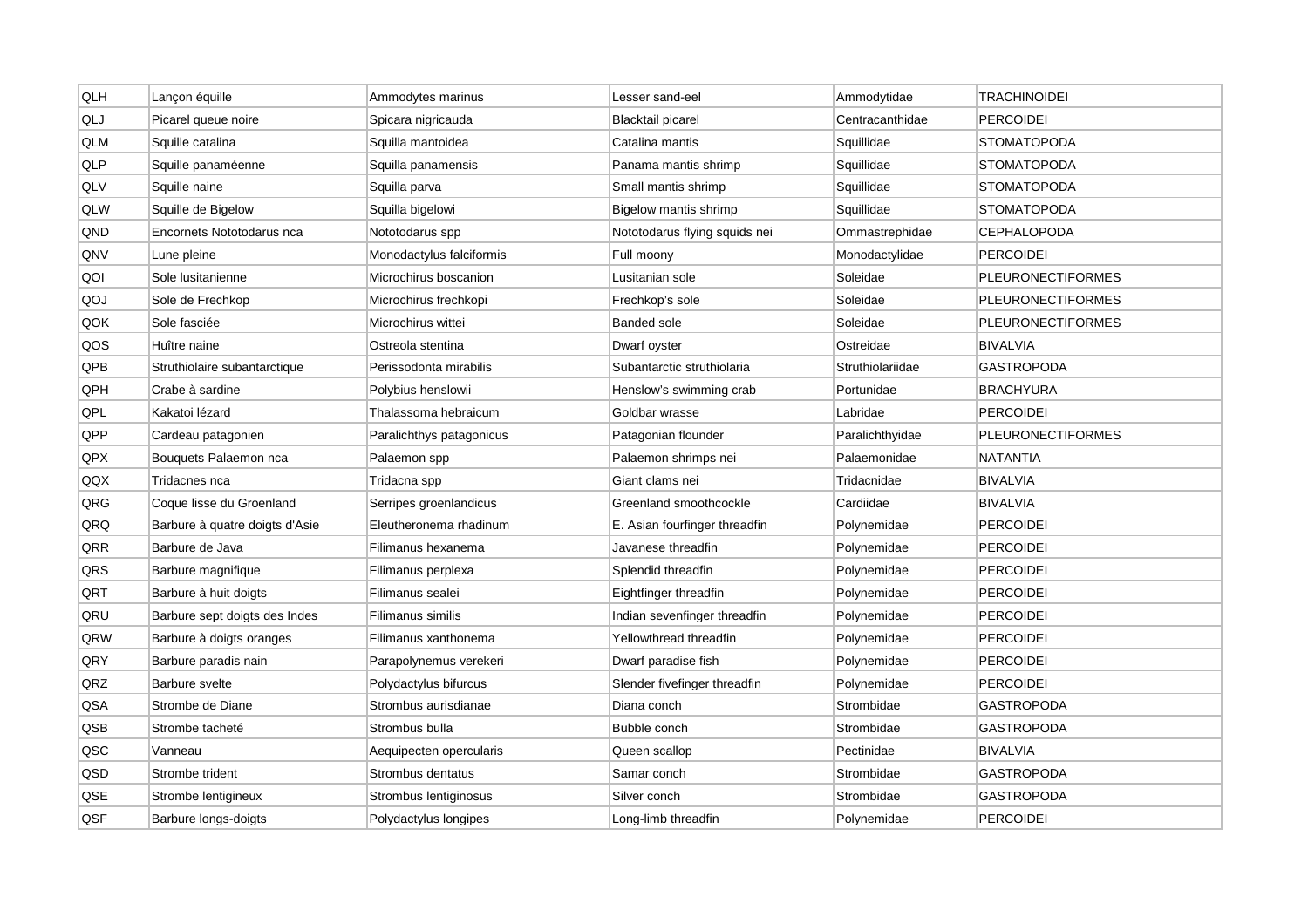| QSG | Strombe gibbeux                | Strombus gibberulus         | Gibbose conch                | Strombidae     | <b>GASTROPODA</b>  |
|-----|--------------------------------|-----------------------------|------------------------------|----------------|--------------------|
| QSH | Barbure gros-doigts            | Polydactylus macrochir      | King threadfin               | Polynemidae    | <b>PERCOIDEI</b>   |
| QSI | Strombe fleuri                 | Strombus mutabilis          | Mutable conch                | Strombidae     | GASTROPODA         |
| QSJ | Barbure de rivière             | Polydactylus macrophthalmus | <b>River threadfin</b>       | Polynemidae    | <b>PERCOIDEI</b>   |
| QSK | Barbure tâche noire d'Afrique  | Polydactylus malagasyensis  | African blackspot threadfin  | Polynemidae    | <b>PERCOIDEI</b>   |
| QSL | Strombe plissé                 | Strombus labiatus           | Plicate conch                | Strombidae     | <b>GASTROPODA</b>  |
| QSM | Strombe marginé                | Strombus marginatus         | Marginate conch              | Strombidae     | GASTROPODA         |
| QSN | Strombe isabelle               | Strombus canarium           | Dog conch                    | Strombidae     | GASTROPODA         |
| QSP | Strombe aile-de-cygne          | Strombus epidromis          | Swan conch                   | Strombidae     | <b>GASTROPODA</b>  |
| QSQ | Barbure à petite bouche        | Polydactylus microstomus    | Smallmouth threadfin         | Polynemidae    | PERCOIDEI          |
| QSR | Strombe cruchon                | Strombus urceus             | Little pitcher conch         | Strombidae     | <b>GASTROPODA</b>  |
| QSS | Strombe à crête                | Strombus sinuatus           | Laciniate conch              | Strombidae     | GASTROPODA         |
| QST | Grand strombe du Pacifique     | Strombus latissimus         | Widest Pacific conch         | Strombidae     | <b>GASTROPODA</b>  |
| QSU | Strombe fraise                 | Strombus Iuhuanus           | Strawberry conch             | Strombidae     | <b>GASTROPODA</b>  |
| QSV | Strombe variable               | Strombus variabilis         | Variable conch               | Strombidae     | GASTROPODA         |
| QSW | Barbure à tâche noire d'Arabie | Polydactylus mullani        | Arabian blackspot threadfin  | Polynemidae    | <b>PERCOIDEI</b>   |
| QSX | Toutenons nca                  | Todarodes spp               | Todarodes flying squids nei  | Ommastrephidae | <b>CEPHALOPODA</b> |
| QSY | Barbure à dos sombre           | Polydactylus multiradiatus  | Australian threadfin         | Polynemidae    | <b>PERCOIDEI</b>   |
| QSZ | Barbure à nageoires noires     | Polydactylus nigripinnis    | <b>Blackfin threadfin</b>    | Polynemidae    | PERCOIDEI          |
| QTB | Barbure huit doigts atlantique | Polydactylus octonemus      | Atlantic threadfin           | Polynemidae    | <b>PERCOIDEI</b>   |
| QTC | Barbure à petites écailles     | Polydactylus oligodon       | Littlescale threadfin        | Polynemidae    | <b>PERCOIDEI</b>   |
| QTD | Barbure à tâche noire de Perse | Polydactylus persicus       | Persian blackspot threadfin  | Polynemidae    | <b>PERCOIDEI</b>   |
| QTF | Barbure à grande bouche        | Polydactylus siamensis      | Largemouth striped threadfin | Polynemidae    | <b>PERCOIDEI</b>   |
| QTG | Barbure de flaque              | Polydactylus virginicus     | Barbu                        | Polynemidae    | <b>PERCOIDEI</b>   |
| QTJ | Barbure paradis du Nord        | Polynemus aquilonaris       | Northern paradise fish       | Polynemidae    | <b>PERCOIDEI</b>   |
| QTK | Barbure paradis d'Orient       | Polynemus dubius            | Eastern paradise fish        | Polynemidae    | PERCOIDEI          |
| QTL | Corail étoile lisse            | Porites lobata              | Smooth star coral            | Poritidae      | <b>ANTHOZOA</b>    |
| QTM | Barbure paradis de Hornaday    | Polynemus hornadayi         | Hornaday's paradise fish     | Polynemidae    | <b>PERCOIDEI</b>   |
| QTO | Tonne huilée                   | Tonna olearium              | Oily tun                     | Tonnidae       | <b>GASTROPODA</b>  |
| QTP | Petit corail étoile            | Porites panamensis          | Small star coral             | Poritidae      | <b>ANTHOZOA</b>    |
| QTR | Barbure paradis à doigts noirs | Polynemus melanochir        | Blackhand paradise fish      | Polynemidae    | <b>PERCOIDEI</b>   |
| QTS | Barbure paradis élégante       | Polynemus multifilis        | Elegant paradise fish        | Polynemidae    | <b>PERCOIDEI</b>   |
| QTT | Tonne mosaique                 | Tonna tessellata            | Mosaic tun                   | Tonnidae       | GASTROPODA         |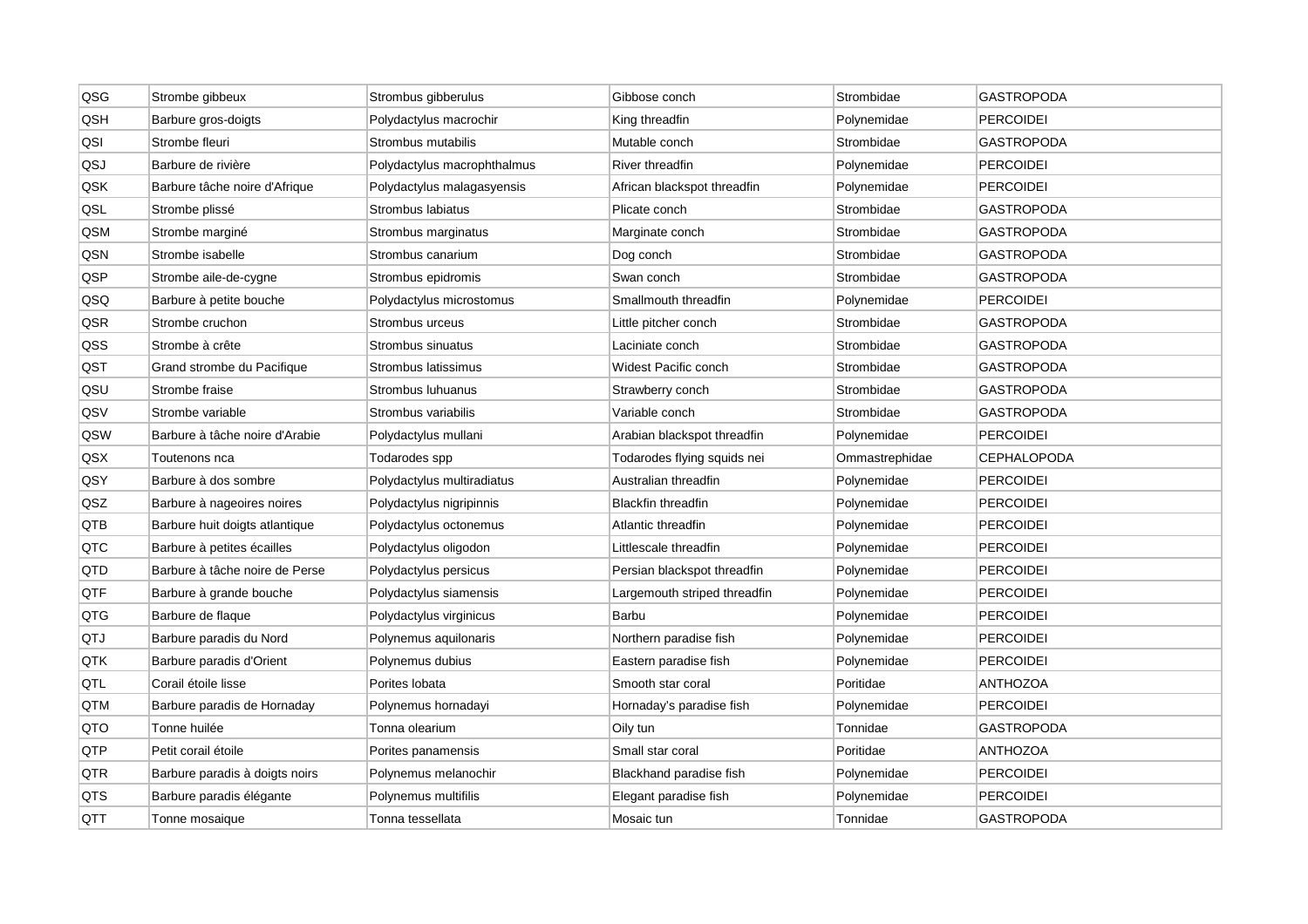| QTV        | Patelle de l'Atlantique     | Patella vulgata              | Limpet                       | Patellidae      | <b>GASTROPODA</b>     |
|------------|-----------------------------|------------------------------|------------------------------|-----------------|-----------------------|
| QTW        | Barbure paradis de Kapuas   | Polynemus kapuasensis        | Kapuas elegant paradise fish | Polynemidae     | <b>PERCOIDEI</b>      |
| QUB        | Aiguillat coq               | Squalus blainville           | Longnose spurdog             | Squalidae       | <b>SQUALIFORMES</b>   |
| QUC        | Aiguillat cubain            | Squalus cubensis             | Cuban dogfish                | Squalidae       | <b>SQUALIFORMES</b>   |
| QUE        | Sauteurs                    | Scomberoides spp             | Queenfishes                  | Carangidae      | <b>PERCOIDEI</b>      |
| QUJ        | Aiguillat togari            | Squalus japonicus            | Japanese spurdog             | Squalidae       | <b>SQUALIFORMES</b>   |
| QUK        | Aiguillat épinette          | Squalus mitsukurii           | Shortspine spurdog           | Squalidae       | <b>SQUALIFORMES</b>   |
| QUL        | Squale nain                 | Squaliolus laticaudus        | Spined pygmy shark           | Squalidae       | SQUALIFORMES          |
| QUM        | Thazard du Queensland       | Scomberomorus queenslandicus | Queensland school mackerel   | Scombridae      | <b>SCOMBROIDEI</b>    |
| QUN        | Aiguillat à queue noire     | Squalus melanurus            | <b>Blacktailed spurdog</b>   | Squalidae       | <b>SQUALIFORMES</b>   |
| QUR        | Aiguillat cyrano            | Squalus rancureli            | Cyrano spurdog               | Squalidae       | <b>SQUALIFORMES</b>   |
| QUT        | Spare à front rayé          | Chrysoblephus lophus         | False red stumpnose          | Sparidae        | <b>PERCOIDEI</b>      |
| QUX        | Squales-grogneurs nca       | Scymnodon spp                | Scymnodon dogfishes nei      | Squalidae       | <b>SQUALIFORMES</b>   |
| QVO        | Pageot du Natal             | Pagellus natalensis          | Natal pandora                | Sparidae        | <b>PERCOIDEI</b>      |
| QXN        | Maigre arabe                | Argyrosomus heinii           | Arabian sea meagre           | Sciaenidae      | <b>PERCOIDEI</b>      |
| QXR        | Denté guingham              | Polysteganus baissaci        | Frenchman seabream           | Sparidae        | PERCOIDEI             |
| QZH        | Rouget-barbet sellé         | Parupeneus rubescens         | Rosy goatfish                | Mullidae        | <b>PERCOIDEI</b>      |
| QZM        | Pinge pintade               | Parapercis hexophtalma       | Speckled sandperch           | Pinguipedidae   | <b>TRACHINOIDEI</b>   |
| QZU        | Picarel à gros yeux         | Spicara alta                 | Bigeye picarel               | Centracanthidae | PERCOIDEI             |
| QZV        | Perroquet basto             | Sparisoma rubripinne         | Redfin parrotfish            | Scaridae        | <b>PERCOIDEI</b>      |
| QZZ        | Savon tacheté               | Rypticus subbifrenatus       | Spotted soapfish             | Serranidae      | <b>PERCOIDEI</b>      |
| RAA        | Alice                       | Coilia mystus                | Osbeck's grenadier anchovy   | Engraulidae     | <b>CLUPEIFORMES</b>   |
| RAB        | Maquereau trapu             | Rastrelliger brachysoma      | Short mackerel               | Scombridae      | <b>SCOMBROIDEI</b>    |
| <b>RAC</b> | Couteau du Cap              | Solen capensis               | Cape razor clam              | Solenidae       | BIVALVIA              |
| RAE        | Couteau d'Europe            | Solen marginatus             | European razor clam          | Solenidae       | <b>BIVALVIA</b>       |
| <b>RAF</b> | Maquereau des îles          | Rastrelliger faughni         | Island mackerel              | Scombridae      | <b>SCOMBROIDEI</b>    |
| RAG        | Maquereau des Indes         | Rastrelliger kanagurta       | Indian mackerel              | Scombridae      | <b>SCOMBROIDEI</b>    |
| RAI        | Vivaneau de Randall         | Randallichthys filamentosus  | Randall's snapper            | Lutjanidae      | <b>PERCOIDEI</b>      |
| <b>RAJ</b> | Rajidés nca                 | Rajidae                      | Rays and skates nei          | Rajidae         | <b>RAJIFORMES</b>     |
| RAL        | Sardine arc-en-ciel gracile | Dussumieria elopsoides       | Slender rainbow sardine      | Clupeidae       | <b>CLUPEIFORMES</b>   |
| <b>RAP</b> | Couteau du Pacifique        | Siliqua patula               | Pacific razor clam           | Solenidae       | <b>BIVALVIA</b>       |
| RAS        | Sardine arc-en-ciel         | Dussumieria acuta            | Rainbow sardine              | Clupeidae       | <b>CLUPEIFORMES</b>   |
| <b>RAT</b> | Chimère d'Amérique          | Hydrolagus colliei           | Spotted ratfish              | Chimaeridae     | <b>CHIMAERIFORMES</b> |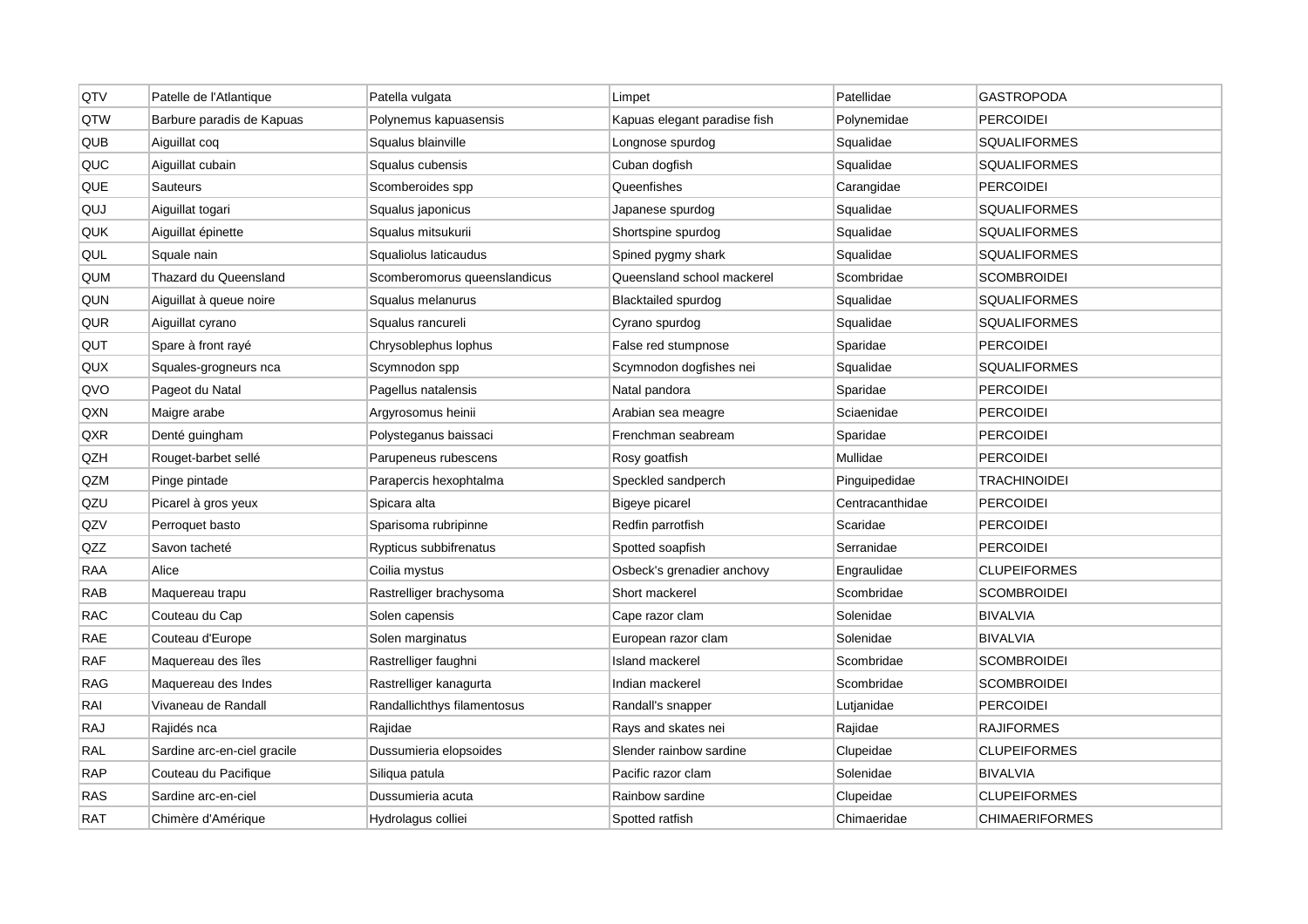| <b>RAW</b> | Arche noisette                | Arca avellana             | Hazelnut ark            | Arcidae          | <b>BIVALVIA</b>          |
|------------|-------------------------------|---------------------------|-------------------------|------------------|--------------------------|
| <b>RAX</b> | Maquereaux indo-pacifique nca | Rastrelliger spp          | Indian mackerels nei    | Scombridae       | <b>SCOMBROIDEI</b>       |
| <b>RAZ</b> | Couteaux Solen nca            | Solen spp                 | Solen razor clams nei   | Solenidae        | <b>BIVALVIA</b>          |
| <b>RBJ</b> | Escolier barracuda            | Rexea brevilineata        | Short-lined escolar     | Gempylidae       | <b>SCOMBROIDEI</b>       |
| <b>RBY</b> | Raies-papillon nca            | Gymnura spp               | Butterfly rays nei      | Gymnuridae       | <b>RAJIFORMES</b>        |
| <b>RCD</b> | Poisson paille à pois         | Rhynchobatus djiddensis   | Giant guitarfish        | Rhinobatidae     | <b>RAJIFORMES</b>        |
| <b>RCK</b> | Cigale royale                 | Arctides regalis          | Royal spanish lobster   | Scyllaridae      | REPTANTIA                |
| <b>RCQ</b> | Toutout chilien               | Rhinocoryne humboldti     | Humboldt's potamid      | Potamididae      | <b>GASTROPODA</b>        |
| <b>RCR</b> | Trident                       | Raniceps raninus          | Tadpole fish            | Gadidae          | <b>GADIFORMES</b>        |
| <b>RCT</b> | Chimère à nez mou             | Rhinochimaera atlantica   | Straightnose rabbitfish | Rhinochimaeridae | <b>CHIMAERIFORMES</b>    |
| <b>RCW</b> | Ecrevisse rouge de marais     | Procambarus clarkii       | Red swamp crawfish      | Cambaridae       | <b>REPTANTIA</b>         |
| <b>RDA</b> | Pastenague américaine         | Dasyatis americana        | Southern stingray       | Dasyatidae       | <b>RAJIFORMES</b>        |
| <b>RDL</b> | Pastenague queue longue       | Dasyatis longa            | Longtail stingray       | Dasyatidae       | <b>RAJIFORMES</b>        |
| <b>RDM</b> | Tambour rouge                 | Sciaenops ocellatus       | Red drum                | Sciaenidae       | <b>PERCOIDEI</b>         |
| <b>REA</b> | Pagre rayé                    | Pagrus auriga             | Redbanded seabream      | Sparidae         | <b>PERCOIDEI</b>         |
| <b>REB</b> | Sébaste du Nord               | Sebastes mentella         | Beaked redfish          | Scorpaenidae     | <b>SCORPAENIFORMES</b>   |
| <b>REC</b> | Sébaste du Cap                | Sebastes capensis         | Cape redfish            | Scorpaenidae     | <b>SCORPAENIFORMES</b>   |
| <b>RED</b> | Sébastes de l'Atlantique nca  | Sebastes spp              | Atlantic redfishes nei  | Scorpaenidae     | <b>SCORPAENIFORMES</b>   |
| <b>REG</b> | Sébaste doré                  | Sebastes marinus          | Golden redfish          | Scorpaenidae     | SCORPAENIFORMES          |
| <b>REL</b> | Roi des harengs               | Regalecus glesne          | King of herrings        | Regalecidae      | <b>LAMPRIFORMES</b>      |
| <b>REN</b> | Sébaste rose                  | Sebastes fasciatus        | Acadian redfish         | Scorpaenidae     | <b>SCORPAENIFORMES</b>   |
| <b>REO</b> | Rémora des requins            | Remora remora             | Shark sucker            | Echeneidae       | <b>PERCOIDEI</b>         |
| <b>REP</b> | Crevette queue rouge          | Penaeus penicillatus      | Redtail prawn           | Penaeidae        | <b>NATANTIA</b>          |
| <b>RER</b> | Denté du Cap                  | Petrus rupestris          | Red steenbras           | Sparidae         | <b>PERCOIDEI</b>         |
| <b>RES</b> | Vivaneau des mangroves        | Lutjanus argentimaculatus | Mangrove red snapper    | Lutjanidae       | <b>PERCOIDEI</b>         |
| <b>REV</b> | Dorade japonaise              | Pagrus major              | Japanese seabream       | Sparidae         | <b>PERCOIDEI</b>         |
| <b>REX</b> | Crabe de sable                | Arenaeus mexicanus        | Sand swimcrab           | Portunidae       | <b>BRACHYURA</b>         |
| <b>REY</b> | Rémora des espadons           | Remora brachyptera        | Spearfish remora        | Echeneidae       | <b>PERCOIDEI</b>         |
| <b>REZ</b> | Rémora des marlins            | Remora osteochir          | Marlin sucker           | Echeneidae       | <b>PERCOIDEI</b>         |
| <b>RFE</b> | Carlottin anglais             | Pleuronectes vetulus      | English sole            | Pleuronectidae   | <b>PLEURONECTIFORMES</b> |
| <b>RFP</b> | Rouget-barbet barberin        | Parupeneus barberinus     | Dash-and-dot goatfish   | Mullidae         | <b>PERCOIDEI</b>         |
| <b>RFQ</b> | Rouget-barbet indien          | Parupeneus indicus        | Indian goatfish         | Mullidae         | <b>PERCOIDEI</b>         |
| <b>RGD</b> | Rangie mexicaine              | Rangia mendica            | Western Mexican rangia  | Mactridae        | <b>BIVALVIA</b>          |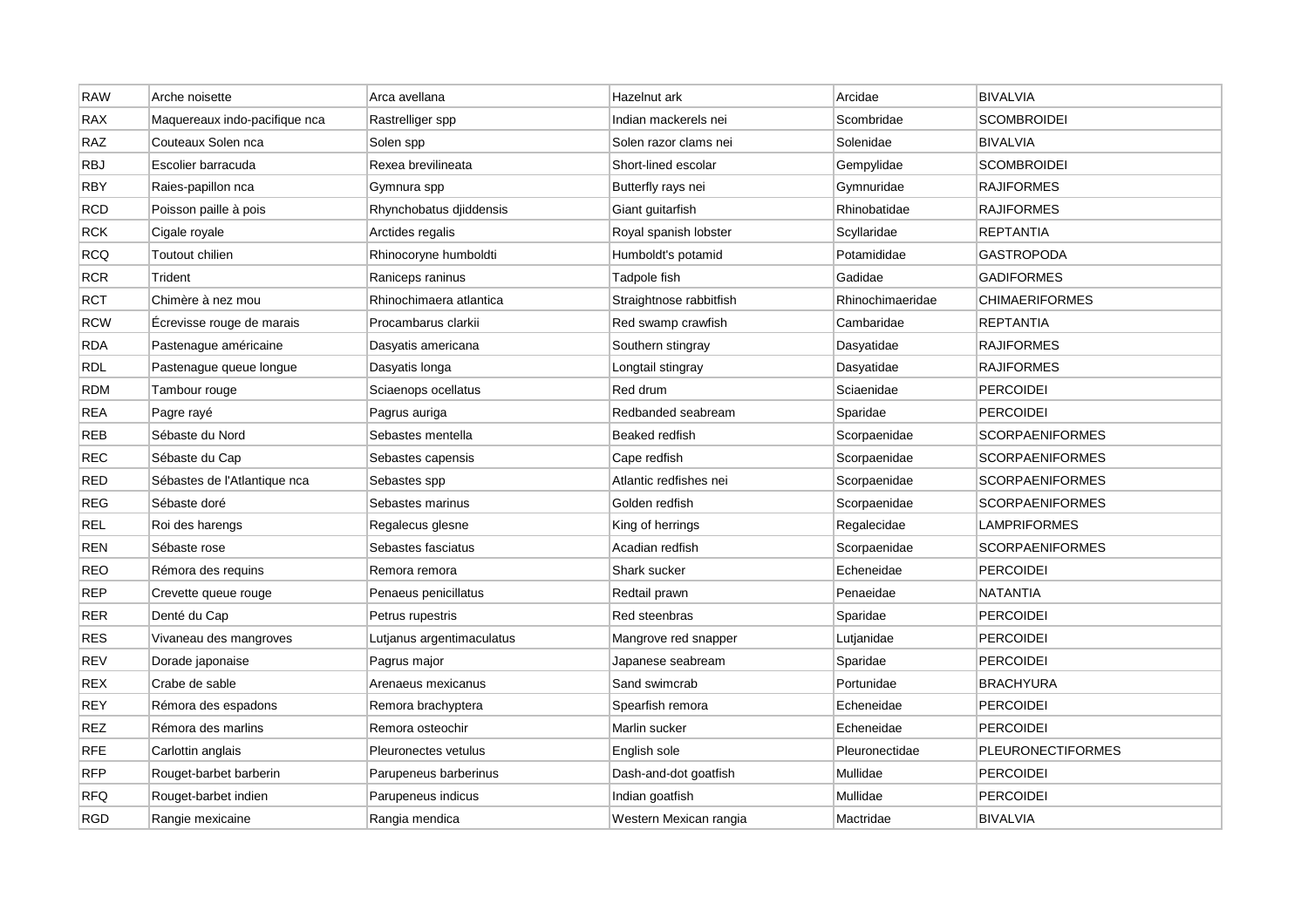| <b>RGL</b> | Raie-papillon épineuse      | Gymnura altavela           | Spiny butterfly ray        | Gymnuridae       | <b>RAJIFORMES</b>        |
|------------|-----------------------------|----------------------------|----------------------------|------------------|--------------------------|
| RGM        | Raie-papillon californienne | Gymnura marmorata          | California butterfly ray   | Gymnuridae       | <b>RAJIFORMES</b>        |
| <b>RGQ</b> | Rangie américaine           | Rangia cuneata             | Common rangia              | Mactridae        | <b>BIVALVIA</b>          |
| <b>RGV</b> | Sargasse commune            | Sargassum vulgare          | Common sargassum           | Sargassaceae     | PHAEOPHYCEAE             |
| RHA        | Requin à museau pointu      | Rhizoprionodon acutus      | Milk shark                 | Carcharhinidae   | <b>CARCHARHINIFORMES</b> |
| RHC        | Chimères-couteau nca        | Rhinochimaera spp          | Knife-nosed chimaeras nei  | Rhinochimaeridae | <b>CHIMAERIFORMES</b>    |
| <b>RHG</b> | Grenadier berglax           | Macrourus berglax          | Roughhead grenadier        | Macrouridae      | <b>GADIFORMES</b>        |
| rhi        | Labéos nca                  | Labeo spp                  | Rhinofishes nei            | Cyprinidae       | <b>CYPRINIFORMES</b>     |
| RHL        | Requin aiguille brésilien   | Rhizoprionodon lalandii    | Brazilian sharpnose shark  | Carcharhinidae   | <b>CARCHARHINIFORMES</b> |
| RHN        | Requin baleine              | Rhincodon typus            | Whale shark                | Rhincodontidae   | <b>ORECTOLOBIFORMES</b>  |
| RHP        | Main de mer                 | Palmaria palmata           | Dulse                      | Palmariaceae     | <b>RHODOPHYCEAE</b>      |
| RHR        | Requin aiguille antillais   | Rhizoprionodon porosus     | Caribbean sharpnose shark  | Carcharhinidae   | CARCHARHINIFORMES        |
| <b>RHT</b> | Requin aiguille gussi       | Rhizoprionodon terraenovae | Atlantic sharpnose shark   | Carcharhinidae   | <b>CARCHARHINIFORMES</b> |
| RHU        | Requin bironche             | Rhizoprionodon longurio    | Pacific sharpnose shark    | Carcharhinidae   | <b>CARCHARHINIFORMES</b> |
| <b>RHX</b> | Requin aiguille gris        | Rhizoprionodon oligolinx   | Grey sharpnose shark       | Carcharhinidae   | CARCHARHINIFORMES        |
| RHY        | Requin aiguille réchine     | Rhizoprionodon taylori     | Australian sharpnose shark | Carcharhinidae   | <b>CARCHARHINIFORMES</b> |
| RHZ        | Requins aiguilles gussi nca | Rhizoprionodon spp         | Sharpnose sharks nei       | Carcharhinidae   | CARCHARHINIFORMES        |
| <b>RIB</b> | Moro commun                 | Mora moro                  | Common mora                | Moridae          | <b>GADIFORMES</b>        |
| <b>RIJ</b> | Petite cigale des Caraïbes  | Arctides guineensis        | Small spanish lobster      | Scyllaridae      | REPTANTIA                |
| <b>RJA</b> | Raie blanche                | Raja alba                  | White skate                | Rajidae          | <b>RAJIFORMES</b>        |
| <b>RJB</b> | Pocheteau gris              | Raja batis                 | <b>Blue skate</b>          | Rajidae          | <b>RAJIFORMES</b>        |
| RJC        | Raie bouclée                | Raja clavata               | Thornback ray              | Rajidae          | <b>RAJIFORMES</b>        |
| RJD        | Raie hérisson               | Raja erinacea              | Little skate               | Rajidae          | <b>RAJIFORMES</b>        |
| RJE        | Raie mêlée                  | Raja microocellata         | Small-eyed ray             | Rajidae          | <b>RAJIFORMES</b>        |
| RJF        | Raie chardon                | Raja fullonica             | Shagreen ray               | Rajidae          | <b>RAJIFORMES</b>        |
| <b>RJG</b> | Raie arctique               | Raja hyperborea            | Arctic skate               | Rajidae          | <b>RAJIFORMES</b>        |
| RJH        | Raie lisse                  | Raja brachyura             | <b>Blonde ray</b>          | Rajidae          | <b>RAJIFORMES</b>        |
| RJI        | Raie circulaire             | Raja circularis            | Sandy ray                  | Rajidae          | <b>RAJIFORMES</b>        |
| RJJ        | Raie à queue courte         | Raja jenseni               | Shorttail skate            | Rajidae          | <b>RAJIFORMES</b>        |
| <b>RJK</b> | Raie voile                  | Raja lintea                | Sailray                    | Rajidae          | <b>RAJIFORMES</b>        |
| <b>RJL</b> | Grande raie                 | Raja laevis                | Barndoor skate             | Rajidae          | <b>RAJIFORMES</b>        |
| <b>RJM</b> | Raie douce                  | Raja montagui              | Spotted ray                | Rajidae          | <b>RAJIFORMES</b>        |
| <b>RJN</b> | Raie fleurie                | Raja naevus                | Cuckoo ray                 | Rajidae          | <b>RAJIFORMES</b>        |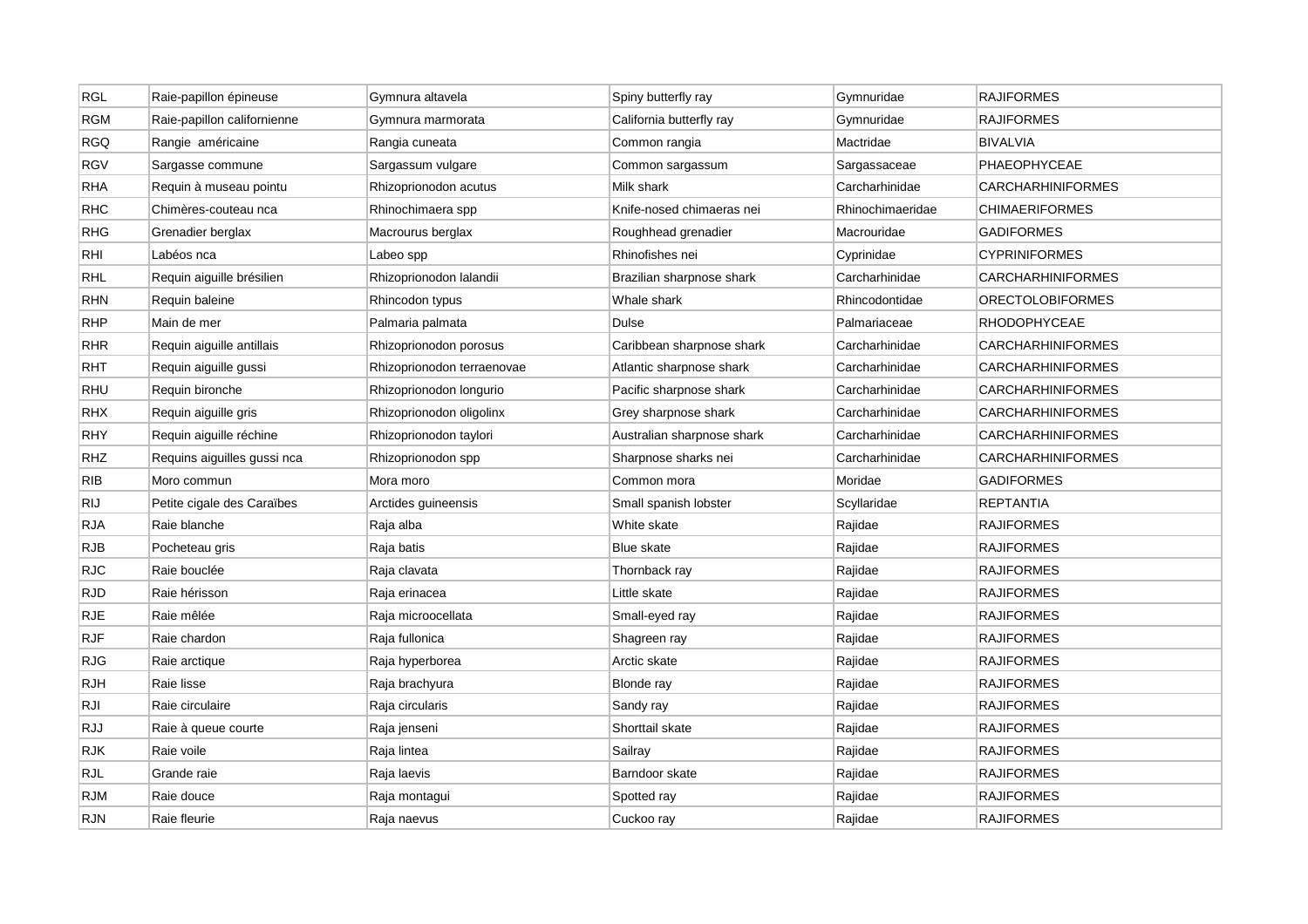| <b>RJO</b> | Pocheteau noir              | Raja oxyrinchus          | Longnosed skate            | Rajidae         | <b>RAJIFORMES</b>        |
|------------|-----------------------------|--------------------------|----------------------------|-----------------|--------------------------|
| <b>RJP</b> | Raie peau hérissée          | Malacoraja spinacidermis | Soft skate                 | Rajidae         | <b>RAJIFORMES</b>        |
| <b>RJQ</b> | Raie à queue épineuse       | Bathyraja spinicauda     | Spinetail ray              | Rajidae         | <b>RAJIFORMES</b>        |
| <b>RJR</b> | Raie radiée                 | Raja radiata             | Starry ray                 | Rajidae         | <b>RAJIFORMES</b>        |
| <b>RJS</b> | Raie lisse américaine       | Malacoraja senta         | Smooth skate               | Rajidae         | <b>RAJIFORMES</b>        |
| <b>RJT</b> | Raie tachetée               | Raja ocellata            | Winter skate               | Rajidae         | <b>RAJIFORMES</b>        |
| <b>RJU</b> | Raie brunette               | Raja undulata            | Undulate ray               | Rajidae         | <b>RAJIFORMES</b>        |
| RJY        | Raie ronde                  | Raja fyllae              | Round ray                  | Rajidae         | <b>RAJIFORMES</b>        |
| <b>RKD</b> | Guernade nica               | Processa edulis          | Nika shrimp                | Processidae     | <b>NATANTIA</b>          |
| <b>RKE</b> | Saltarelle malgache         | Caridina edulis          | Malagasy caridina          | Atyidae         | <b>NATANTIA</b>          |
| RKI        | Saltarelle africaine        | Caridina africana        | African caridina           | Atyidae         | <b>NATANTIA</b>          |
| <b>RKJ</b> | Crevette manchot péruvienne | Processa peruviana       | Peruvian one-handed shrimp | Processidae     | <b>NATANTIA</b>          |
| <b>RKK</b> | Saltarelle tonkinoise       | Caridina tonkinensis     | Tonkin caridina            | Atyidae         | <b>NATANTIA</b>          |
| <b>RKM</b> | Arche crochue               | Arca imbricata           | Mossy ark                  | Arcidae         | <b>BIVALVIA</b>          |
| RKN        | Saltarelle commune          | Caridina nilotica        | Common caridina            | Atyidae         | <b>NATANTIA</b>          |
| <b>RKP</b> | Saltarelle bengalaise       | Caridina propinqua       | Bengal caridina            | Atyidae         | <b>NATANTIA</b>          |
| <b>RKQ</b> | Arche de Noé                | Arca noae                | Noah's ark                 | Arcidae         | <b>BIVALVIA</b>          |
| <b>RKR</b> | Saltarelle aiguille         | Caridina gracilirostris  | Needlenose caridina        | Atyidae         | <b>NATANTIA</b>          |
| <b>RKS</b> | Spirule                     | Spirula spirula          | Ram's horn squid           | Spirulidae      | <b>CEPHALOPODA</b>       |
| <b>RKU</b> | Guernade processe           | Processa canaliculata    | Processa shrimp            | Processidae     | <b>NATANTIA</b>          |
| <b>RKV</b> | Saltarelle glabre           | Caridina laevis          | Smooth caridina            | Atyidae         | <b>NATANTIA</b>          |
| <b>RKW</b> | Saltarelle nez-camus        | Caridina weberi          | Pugnose caridina           | Atyidae         | <b>NATANTIA</b>          |
| <b>RKZ</b> | Fausse limande de Kessler   | Arnoglossus kessleri     | Scaldback                  | <b>Bothidae</b> | <b>PLEURONECTIFORMES</b> |
| <b>RLF</b> | Sériole babiane             | Seriola fasciata         | Lesser amberjack           | Carangidae      | <b>PERCOIDEI</b>         |
| <b>RLN</b> | Sériole bijou               | Seriola peruana          | Fortune jack               | Carangidae      | <b>PERCOIDEI</b>         |
| <b>RLQ</b> | Bourrugue suco              | Paralonchurus dumerilii  | Suco croaker               | Sciaenidae      | <b>PERCOIDEI</b>         |
| <b>RLR</b> | Sériole guinéenne           | Seriola carpenteri       | Guinean amberjack          | Carangidae      | <b>PERCOIDEI</b>         |
| <b>RLZ</b> | Sériole guaimèque           | Seriola zonata           | Banded rudderfish          | Carangidae      | PERCOIDEI                |
| <b>RMB</b> | Mante géante                | Manta birostris          | Giant manta                | Mobulidae       | <b>RAJIFORMES</b>        |
| RMH        | Mante diable                | Mobula hypostoma         | Lesser devil ray           | Mobulidae       | <b>RAJIFORMES</b>        |
| <b>RMK</b> | Petit diable                | Mobula kuhlii            | Shortfin devil ray         | Mobulidae       | <b>RAJIFORMES</b>        |
| <b>RMN</b> | Petit diable de Guinée      | Mobula rochebrunei       | Lesser Guinean devil ray   | Mobulidae       | <b>RAJIFORMES</b>        |
| <b>RMS</b> | Anglette poilue             | Sesarma sulcatum         | Hairy matchbox crab        | Grapsidae       | <b>BRACHYURA</b>         |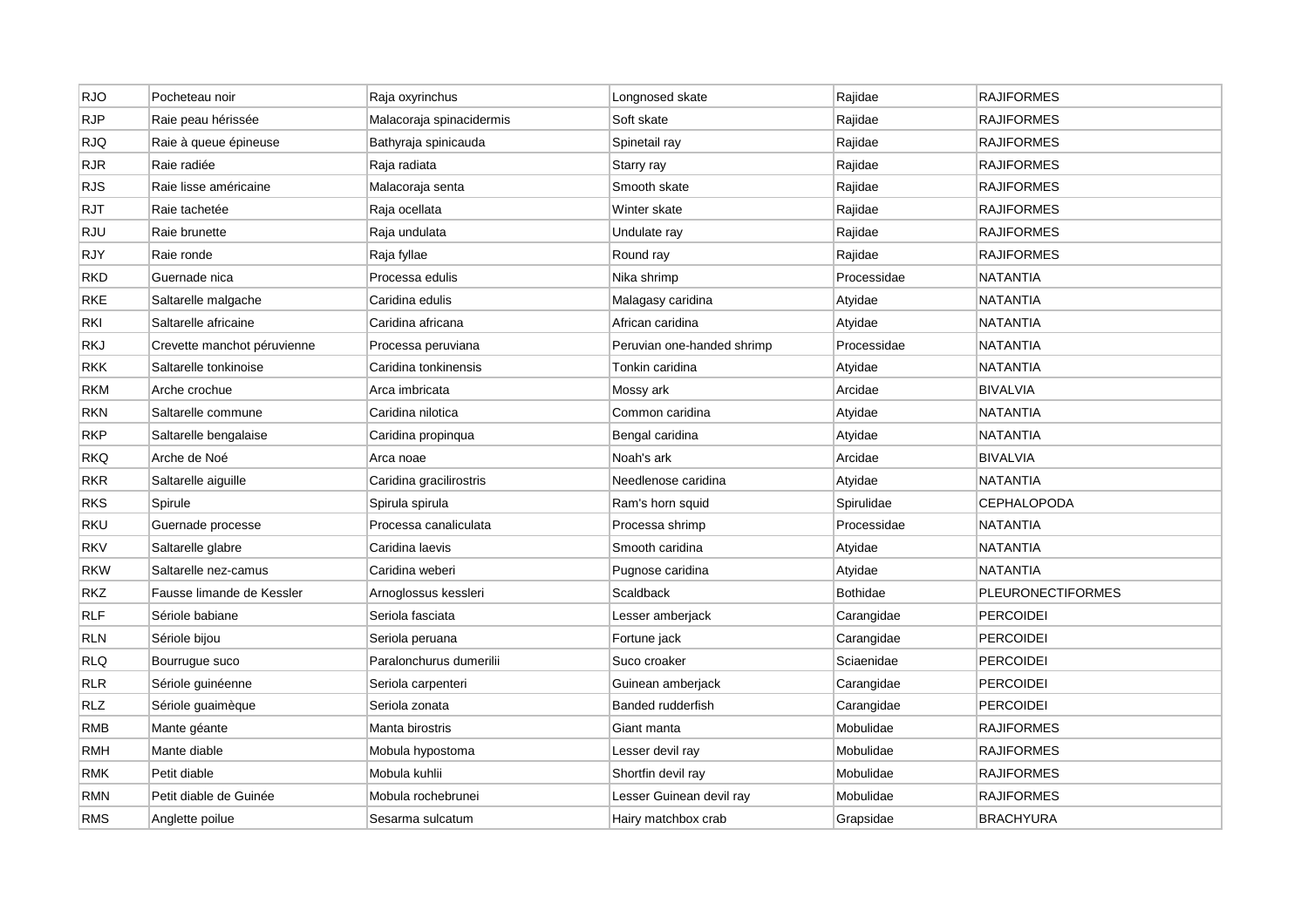| RMW        | Escolier dentu              | Rexea nakamurai          | Nakamura's escolar           | Gempylidae     | <b>SCOMBROIDEI</b>       |
|------------|-----------------------------|--------------------------|------------------------------|----------------|--------------------------|
| <b>RNG</b> | Grenadier de roche          | Coryphaenoides rupestris | Roundnose grenadier          | Macrouridae    | <b>GADIFORMES</b>        |
| RNJ        | Sériole amourez             | Seriolina nigrofasciata  | <b>Blackbanded trevally</b>  | Carangidae     | <b>PERCOIDEI</b>         |
| <b>RNW</b> | Dauphin à dos lisse boréal  | Lissodelphis borealis    | Northern right whale dolphin | Delphinidae    | <b>ODONTOCETI</b>        |
| RNY        | Lambonneau de Chautard      | Atrina chautardi         | Chautard's pen shell         | Pinnidae       | <b>BIVALVIA</b>          |
| <b>ROA</b> | Sépiole melon               | Rossia macrosoma         | Stout bobtail squid          | Sepiolidae     | <b>CEPHALOPODA</b>       |
| <b>ROB</b> | Crossies nca                | Centropomus spp          | Snooks(=Robalos) nei         | Centropomidae  | <b>PERCOIDEI</b>         |
| ROC        | Tourteau du Pacifique       | Cancer productus         | Pacific rock crab            | Cancridae      | <b>BRACHYURA</b>         |
| <b>ROJ</b> | Tile blanquille             | Prolatilus jugularis     | Pacific sandperch            | Pinguipedidae  | <b>TRACHINOIDEI</b>      |
| <b>ROK</b> | Sébastes chèvres nca        | Helicolenus spp          | Rosefishes nei               | Scorpaenidae   | <b>SCORPAENIFORMES</b>   |
| <b>ROL</b> | Motelles nca                | Gaidropsarus spp         | Rocklings nei                | Gadidae        | <b>GADIFORMES</b>        |
| <b>ROM</b> | Spare à selle blanche       | Chrysoblephus laticeps   | Roman seabream               | Sparidae       | <b>PERCOIDEI</b>         |
| <b>ROQ</b> | Vénus râpe                  | Protothaca asperrima     | Rough littleneck             | Veneridae      | <b>BIVALVIA</b>          |
| <b>ROS</b> | Fausse limande du Pacifique | Lepidopsetta bilineata   | Rock sole                    | Pleuronectidae | <b>PLEURONECTIFORMES</b> |
| <b>RPG</b> | Pagre rouge                 | Pagrus pagrus            | Red porgy                    | Sparidae       | <b>PERCOIDEI</b>         |
| <b>RPN</b> | Escargots de mer            | Rapana spp               | Sea snails                   | Muricidae      | <b>GASTROPODA</b>        |
| <b>RPU</b> | Vivaneau ti-yeux            | Rhomboplites aurorubens  | Vermilion snapper            | Lutjanidae     | <b>PERCOIDEI</b>         |
| <b>RPW</b> | Rapana veine                | Rapana venosa            | Thomas' rapa whelk           | Muricidae      | <b>GASTROPODA</b>        |
| <b>RQB</b> | Escolier bengalais          | Rexea bengalensis        | Bengal escolar               | Gempylidae     | <b>SCOMBROIDEI</b>       |
| <b>RQC</b> | Vénus colombienne           | Protothaca columbiensis  | Columbian littleneck         | Veneridae      | <b>BIVALVIA</b>          |
| <b>RQD</b> | Bouquet petits doigts       | Macrobrachium rathbunae  | Shortfinger river shrimp     | Palaemonidae   | <b>NATANTIA</b>          |
| <b>RQF</b> | Rouget-barbet cinnabare     | Parupeneus heptacanthus  | Cinnabar goatfish            | Mullidae       | <b>PERCOIDEI</b>         |
| <b>RQG</b> | Vénus naine                 | Protothaca grata         | Lesser littleneck            | Veneridae      | <b>BIVALVIA</b>          |
| <b>RQH</b> | Troque rayé                 | Trochus hanleyanus       | Lined top                    | Trochidae      | <b>GASTROPODA</b>        |
| <b>RQM</b> | Troque tacheté              | Trochus maculatus        | Maculated top                | Trochidae      | <b>GASTROPODA</b>        |
| <b>RQN</b> | Trocha nacrier              | Trochus niloticus        | Commercial top               | Trochidae      | <b>GASTROPODA</b>        |
| <b>RQP</b> | Arche chuchoque             | Arca pacifica            | Chuchoca ark                 | Arcidae        | <b>BIVALVIA</b>          |
| <b>RQR</b> | Rapane bulbeuse             | Rapana rapiformis        | Turnish shaped rapa          | Muricidae      | <b>GASTROPODA</b>        |
| <b>RQT</b> | Vénus fine                  | Protothaca tenerrima     | Thin-shelled littleneck      | Veneridae      | <b>BIVALVIA</b>          |
| <b>RQV</b> | Arche ventrue               | Arca ventricosa          | Ventricose ark               | Arcidae        | <b>BIVALVIA</b>          |
| <b>RQZ</b> | Arche zèbre                 | Arca zebra               | Turkey wing                  | Arcidae        | <b>BIVALVIA</b>          |
| <b>RRG</b> | Régalecs nca                | Regalecidae              | Oarfishes nei                | Regalecidae    | <b>LAMPRIFORMES</b>      |
| <b>RRH</b> | Shadine ronde               | Etrumeus teres           | Red-eye round herring        | Clupeidae      | <b>CLUPEIFORMES</b>      |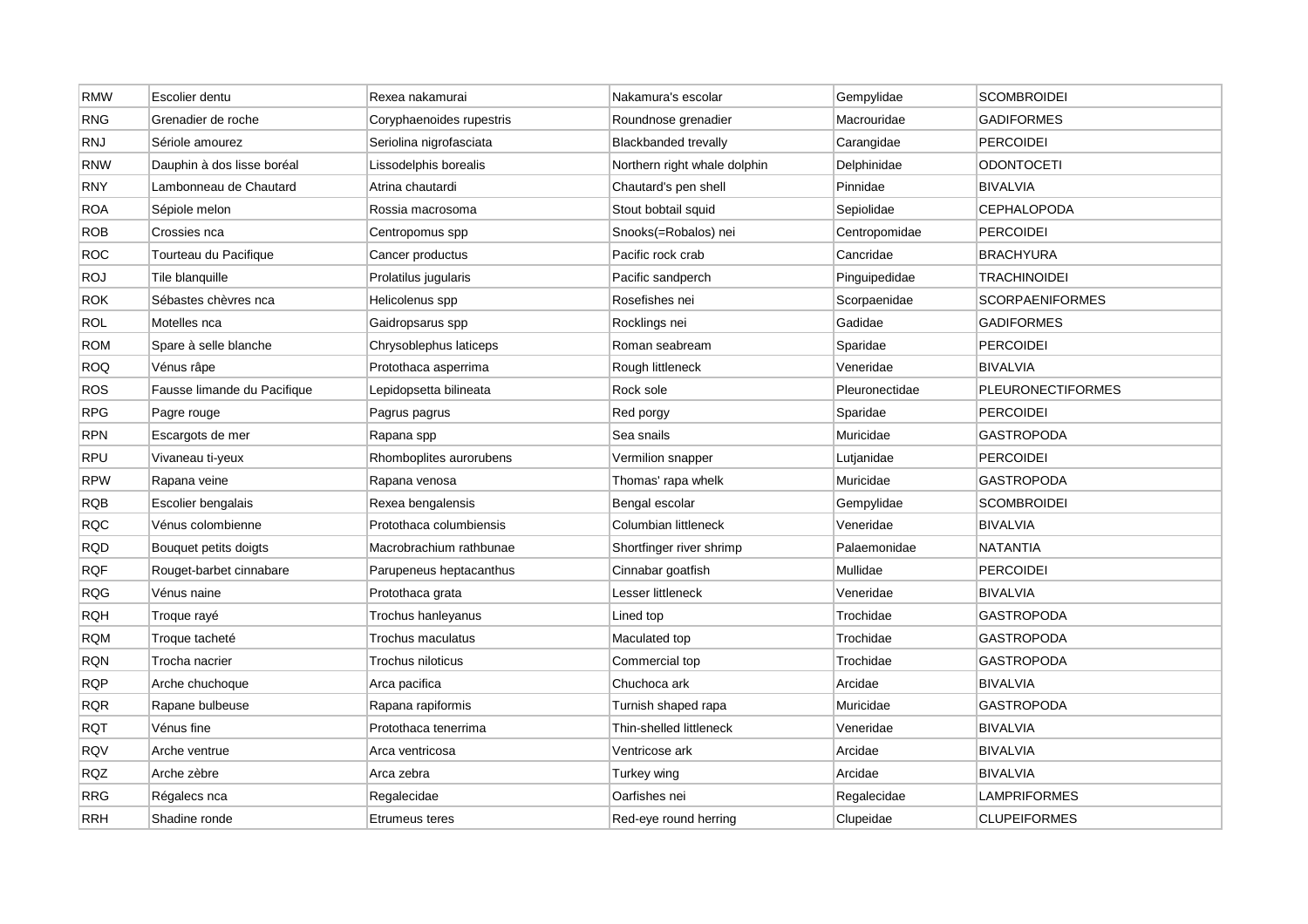| <b>RRJ</b> | Crevette titi            | Protrachypene precipua  | Titi shrimp                  | Penaeidae      | <b>NATANTIA</b>          |
|------------|--------------------------|-------------------------|------------------------------|----------------|--------------------------|
| <b>RRK</b> | Cigale calédonienne      | Parribacus caledonicus  | Caledonian mitten lobster    | Scyllaridae    | <b>REPTANTIA</b>         |
| <b>RRN</b> | Cigale savate            | Parribacus antarcticus  | Sculptured mitten lobster    | Scyllaridae    | <b>REPTANTIA</b>         |
| <b>RRS</b> | Salicoque royale rouge   | Pleoticus robustus      | Royal red shrimp             | Solenoceridae  | NATANTIA                 |
| <b>RRU</b> | Comète saumon            | Elagatis bipinnulata    | Rainbow runner               | Carangidae     | <b>PERCOIDEI</b>         |
| <b>RRX</b> | Piranhas nca             | Serrasalmus spp         | Piranhas nei                 | Characidae     | <b>CHARACIFORMES</b>     |
| <b>RSA</b> | Comète japonaise         | Decapterus maruadsi     | Japanese scad                | Carangidae     | <b>PERCOIDEI</b>         |
| RSC        | Chinchard frappeur       | Trachurus lathami       | Rough scad                   | Carangidae     | <b>PERCOIDEI</b>         |
| <b>RSD</b> | Cigale rugueuse          | Arctides antipodarum    | Rough spanish lobster        | Scyllaridae    | <b>REPTANTIA</b>         |
| RSE        | Rascasse rouge           | Scorpaena scrofa        | Red scorpionfish             | Scorpaenidae   | <b>SCORPAENIFORMES</b>   |
| <b>RSH</b> | Boucot ovetgernade       | Sicyonia brevirostris   | Rock shrimp                  | Sicyoniidae    | NATANTIA                 |
| <b>RSK</b> | Requins nca              | Carcharhinidae          | Requiem sharks nei           | Carcharhinidae | <b>CARCHARHINIFORMES</b> |
| <b>RSN</b> | Spare gibbeux            | Chrysoblephus gibbiceps | Red stumpnose seabream       | Sparidae       | <b>PERCOIDEI</b>         |
| <b>RSP</b> | Makaire épée             | Tetrapturus georgii     | Roundscale spearfish         | Istiophoridae  | <b>SCOMBROIDEI</b>       |
| <b>RSQ</b> | Crabe cyrique            | Arenaeus cribrarius     | Speckled swimcrab            | Portunidae     | <b>BRACHYURA</b>         |
| <b>RSS</b> | Sargue doré              | Rhabdosargus sarba      | Goldlined seabream           | Sparidae       | <b>PERCOIDEI</b>         |
| <b>RSW</b> | Dauphin aptère austral   | Lissodelphis peronii    | Southern right whale dolphin | Delphinidae    | <b>ODONTOCETI</b>        |
| <b>RSX</b> | Spares australs nca      | Chrysoblephus spp       | Daggerhead breams nei        | Sparidae       | <b>PERCOIDEI</b>         |
| <b>RTA</b> | Sardinelle de la Plata   | Ramnogaster arcuata     | Jenyns's sprat               | Clupeidae      | <b>CLUPEIFORMES</b>      |
| <b>RTD</b> | Sténo                    | Steno bredanensis       | Rough-toothed dolphin        | Delphinidae    | <b>ODONTOCETI</b>        |
| <b>RTQ</b> | Crabe tacheté            | Portunus spinimanus     | Blotched swimming crab       | Portunidae     | <b>BRACHYURA</b>         |
| <b>RTV</b> | Palourde bigarrée        | Ruditapes variegatus    | Variegated carpet shell      | Veneridae      | <b>BIVALVIA</b>          |
| <b>RUB</b> | Carangue coubali         | Caranx crysos           | Blue runner                  | Carangidae     | <b>PERCOIDEI</b>         |
| <b>RUF</b> | Saumon rude              | Arripis georgianus      | Ruff                         | Arripidae      | <b>PERCOIDEI</b>         |
| <b>RUS</b> | Comète indienne          | Decapterus russelli     | Indian scad                  | Carangidae     | <b>PERCOIDEI</b>         |
| <b>RVA</b> | Cérithe reche            | Rhinoclavis aspera      | Rough vergatus               | Cerithiidae    | GASTROPODA               |
| <b>RVF</b> | Cérithe fascié           | Rhinoclavis fasciata    | <b>Banded vertagus</b>       | Cerithiidae    | <b>GASTROPODA</b>        |
| <b>RVS</b> | Cérithe obelisque        | Rhinoclavis sinensis    | Obelisk vergatus             | Cerithiidae    | <b>GASTROPODA</b>        |
| <b>RVV</b> | Cérithe vautre           | Rhinoclavis vertagus    | Common vergatus              | Cerithiidae    | <b>GASTROPODA</b>        |
| <b>RWA</b> | Sardines arc-en-ciel nca | Dussumieria spp         | Rainbow sardines nei         | Clupeidae      | <b>CLUPEIFORMES</b>      |
| <b>RXA</b> | Escolier longues ailes   | Rexea antefurcata       | Long-finned escolar          | Gempylidae     | <b>SCOMBROIDEI</b>       |
| RXJ        | Escolier bécune          | Rexichthys johnpaxtoni  | Paxton's escolar             | Gempylidae     | <b>SCOMBROIDEI</b>       |
| <b>RXK</b> | Crevettes Processa nca   | Processa spp            | Processa shrimps nei         | Processidae    | <b>NATANTIA</b>          |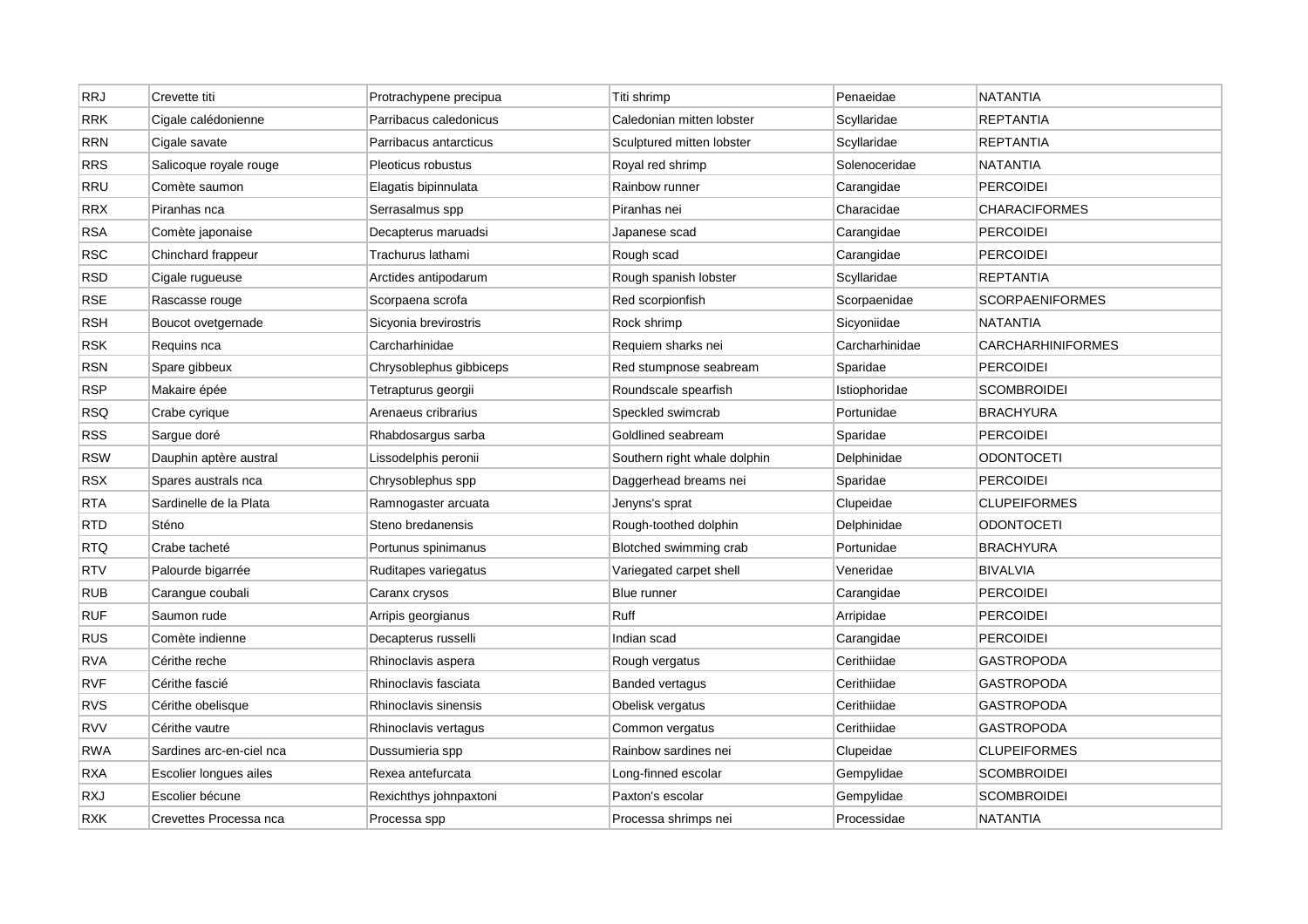| <b>RXL</b> | Strombe d'Afrique occidentale | Strombus latus                 | West African stromb       | Strombidae       | <b>GASTROPODA</b>      |
|------------|-------------------------------|--------------------------------|---------------------------|------------------|------------------------|
| <b>RXP</b> | Escolier royal                | Rexea prometheoides            | Royal escolar             | Gempylidae       | <b>SCOMBROIDEI</b>     |
| <b>RXR</b> | Strombe aile-de-faucon        | Strombus raninus               | Hawk-wing conch           | Strombidae       | <b>GASTROPODA</b>      |
| <b>RXS</b> | Sargue haffara                | Rhabdosargus haffara           | Haffara seabream          | Sparidae         | PERCOIDEI              |
| <b>RXU</b> | Strombe combattant            | Strombus pugilis               | Fighting conch            | Strombidae       | <b>GASTROPODA</b>      |
| <b>RXY</b> | Maigres nca                   | Argyrosomus spp                | Meagres nei               | Sciaenidae       | <b>PERCOIDEI</b>       |
| <b>RYW</b> | Sauté des plages              | Rhynchocinetes typus           | Rabbitnose shrimp         | Rhynchocinetidae | <b>NATANTIA</b>        |
| SAA        | Allache                       | Sardinella aurita              | Round sardinella          | Clupeidae        | <b>CLUPEIFORMES</b>    |
| SAB        | Morue charbonnière            | Anoplopoma fimbria             | Sablefish                 | Anoplopomatidae  | <b>SCORPAENIFORMES</b> |
| <b>SAC</b> | Phoque de la Mer Caspienne    | Phoca caspica                  | Caspian seal              | Phocidae         | <b>PINNIPEDIA</b>      |
| SAE        | Grande allache                | Sardinella maderensis          | Madeiran sardinella       | Clupeidae        | <b>CLUPEIFORMES</b>    |
| <b>SAF</b> | Morne boréale                 | Eleginus gracilis              | Saffron cod               | Gadidae          | <b>GADIFORMES</b>      |
| SAG        | Sardinelle dorée              | Sardinella gibbosa             | Goldstripe sardinella     | Clupeidae        | <b>CLUPEIFORMES</b>    |
| SAI        | Voilier de l'Atlantique       | Istiophorus albicans           | Atlantic sailfish         | Istiophoridae    | <b>SCOMBROIDEI</b>     |
| SAL        | Saumon de l'Atlantique        | Salmo salar                    | Atlantic salmon           | Salmonidae       | <b>SALMONIFORMES</b>   |
| SAM        | Sardinelle de Bali            | Sardinella lemuru              | Bali sardinella           | Clupeidae        | <b>CLUPEIFORMES</b>    |
| SAN        | Lançons nca                   | Ammodytes spp                  | Sandeels(=Sandlances) nei | Ammodytidae      | <b>TRACHINOIDEI</b>    |
| SAO        | More têtard                   | Salilota australis             | Tadpole codling           | Moridae          | <b>GADIFORMES</b>      |
| SAP        | Balaou du Japon               | Cololabis saira                | Pacific saury             | Scomberesocidae  | <b>BELONIFORMES</b>    |
| SAS        | Harengules                    | Harengula spp                  | Scaled sardines           | Clupeidae        | <b>CLUPEIFORMES</b>    |
| SAU        | Balaou atlantique             | Scomberesox saurus             | Atlantic saury            | Scomberesocidae  | <b>BELONIFORMES</b>    |
| SAW        | Poissons-scies                | Pristidae                      | Sawfishes                 | Pristidae        | <b>RAJIFORMES</b>      |
| SAX        | Balaous, bananes de mer nca   | Scomberesocidae                | Sauries nei               | Scomberesocidae  | <b>BELONIFORMES</b>    |
| <b>SBA</b> | Pageot acarne                 | Pagellus acarne                | Axillary seabream         | Sparidae         | <b>PERCOIDEI</b>       |
| <b>SBC</b> | Sébaste bocace                | Sebastes paucispinis           | Bocaccio rockfish         | Scorpaenidae     | <b>SCORPAENIFORMES</b> |
| <b>SBF</b> | Thon rouge du Sud             | Thunnus maccoyii               | Southern bluefin tuna     | Scombridae       | <b>SCOMBROIDEI</b>     |
| <b>SBG</b> | Dorade royale                 | Sparus aurata                  | Gilthead seabream         | Sparidae         | <b>PERCOIDEI</b>       |
| <b>SBH</b> | Bar d'Amérique, hybride       | Morone chrysops x M. saxatilis | Striped bass, hybrid      | Moronidae        | <b>PERCOIDEI</b>       |
| <b>SBK</b> | Phoque du lac Baikal          | Phoca sibirica                 | Baikal seal               | Phocidae         | <b>PINNIPEDIA</b>      |
| SBL        | Requin griset                 | Hexanchus griseus              | Bluntnose sixgill shark   | Hexanchidae      | HEXANCHIFORMES         |
| <b>SBP</b> | Dorades nca                   | Pagrus spp                     | Pargo breams nei          | Sparidae         | <b>PERCOIDEI</b>       |
| SBR        | Dorade rose                   | Pagellus bogaraveo             | Blackspot(=red) seabream  | Sparidae         | <b>PERCOIDEI</b>       |
| <b>SBS</b> | Oblade                        | Oblada melanura                | Saddled seabream          | Sparidae         | <b>PERCOIDEI</b>       |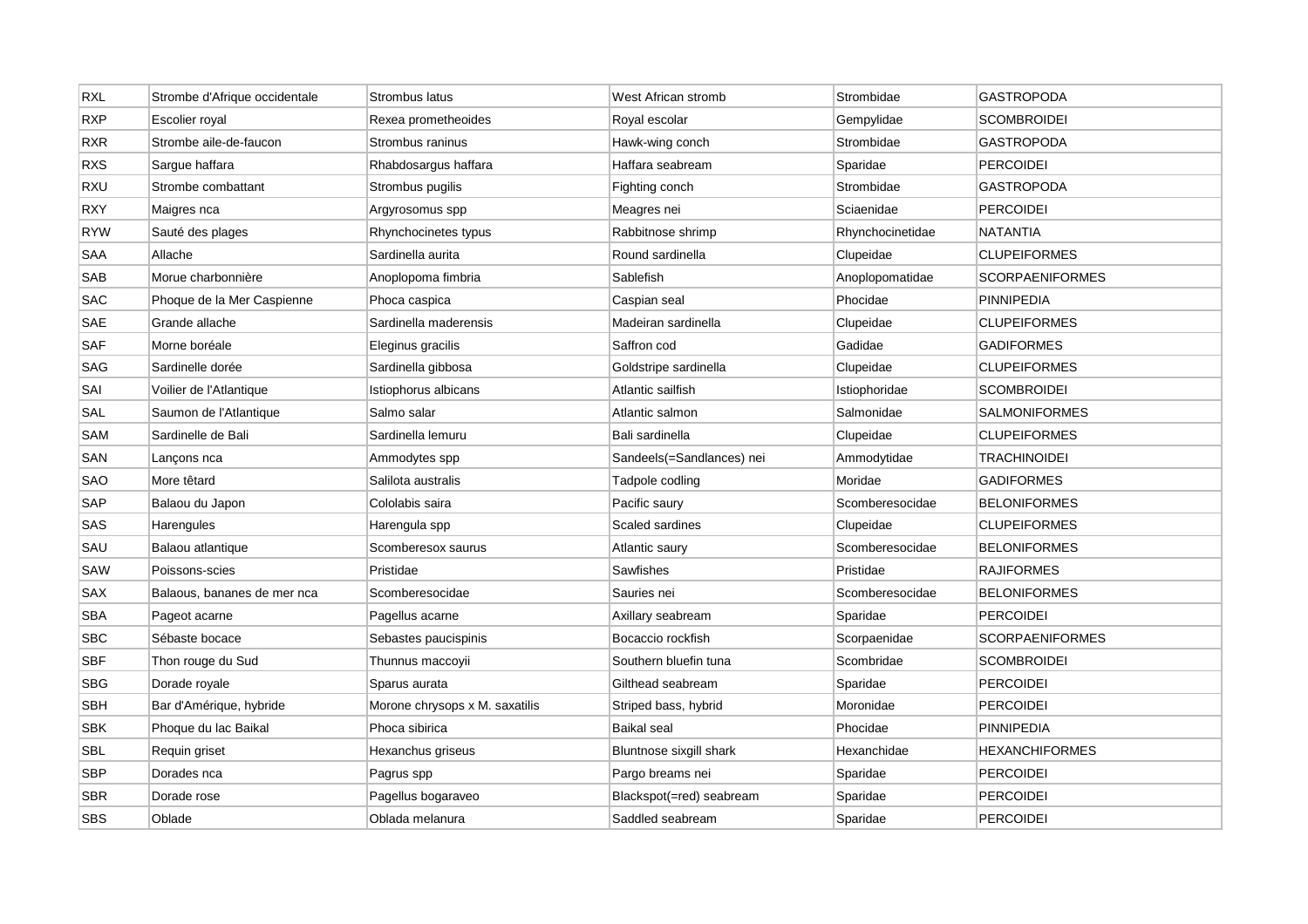| SBU        | Denté à points bleus           | Polysteganus coeruleopunctatus | Blueskin seabream              | Sparidae       | <b>PERCOIDEI</b>         |
|------------|--------------------------------|--------------------------------|--------------------------------|----------------|--------------------------|
| <b>SBW</b> | Marbré de la côte ouest        | Lithognathus aureti            | West coast seabream            | Sparidae       | <b>PERCOIDEI</b>         |
| <b>SBX</b> | Dentés, spares nca             | Sparidae                       | Porgies, seabreams nei         | Sparidae       | <b>PERCOIDEI</b>         |
| <b>SBZ</b> | Sar à grosses lèvres           | Diplodus cervinus              | Zebra seabream                 | Sparidae       | <b>PERCOIDEI</b>         |
| <b>SCA</b> | Pecten d'Amérique              | Placopecten magellanicus       | American sea scallop           | Pectinidae     | <b>BIVALVIA</b>          |
| <b>SCB</b> | Peigne baie                    | Argopecten irradians           | Atlantic bay scallop           | Pectinidae     | <b>BIVALVIA</b>          |
| <b>SCC</b> | Peigne calicot                 | Argopecten gibbus              | Calico scallop                 | Pectinidae     | <b>BIVALVIA</b>          |
| <b>SCD</b> | Étrille bleue                  | Portunus pelagicus             | Blue swimming crab             | Portunidae     | <b>BRACHYURA</b>         |
| <b>SCE</b> | Coquille St-Jacques atlantique | Pecten maximus                 | <b>Great Atlantic scallop</b>  | Pectinidae     | <b>BIVALVIA</b>          |
| <b>SCF</b> | Turbots nca                    | Scophthalmidae                 | Turbots nei                    | Scophthalmidae | <b>PLEURONECTIFORMES</b> |
| <b>SCG</b> | Pecten géant du Pacifique      | Patinopecten caurinus          | Weathervane scallop            | Pectinidae     | <b>BIVALVIA</b>          |
| SCH        | Pétoncle volant                | Argopecten ventricosus         | Pacific calico scallop         | Pectinidae     | <b>BIVALVIA</b>          |
| <b>SCK</b> | Squale liche                   | Dalatias licha                 | Kitefin shark                  | Squalidae      | <b>SQUALIFORMES</b>      |
| <b>SCL</b> | Roussettes nca                 | Scyliorhinus spp               | Catsharks, nursehounds nei     | Scyliorhinidae | <b>CARCHARHINIFORMES</b> |
| <b>SCM</b> | Denté du Natal                 | Polysteganus praeorbitalis     | Scotsman seabream              | Sparidae       | <b>PERCOIDEI</b>         |
| SCN        | Sigan pintade                  | Siganus canaliculatus          | White-spotted spinefoot        | Siganidae      | <b>ACANTHUROIDEI</b>     |
| SCO        | Rascasses, etc. nca            | Scorpaenidae                   | Scorpionfishes nei             | Scorpaenidae   | <b>SCORPAENIFORMES</b>   |
| <b>SCP</b> | Spare doré                     | Stenotomus chrysops            | Scup                           | Sparidae       | <b>PERCOIDEI</b>         |
| SCQ        | Pétoncle éventail              | Argopecten purpuratus          | Peruvian calico scallop        | Pectinidae     | <b>BIVALVIA</b>          |
| SCR        | Araignée européenne            | Maja squinado                  | Spinous spider crab            | Majidae        | <b>BRACHYURA</b>         |
| <b>SCS</b> | Rascasses nca                  | Scorpaena spp                  | Scorpionfishes, rockfishes nei | Scorpaenidae   | <b>SCORPAENIFORMES</b>   |
| <b>SCT</b> | Pavillons                      | Scatophagus spp                | <b>Scats</b>                   | Scatophagidae  | <b>ACANTHUROIDEI</b>     |
| scu        | Chaboisseaux                   | Myoxocephalus spp              | Sculpins                       | Cottidae       | <b>SCORPAENIFORMES</b>   |
| <b>SCX</b> | Peignes nca                    | Pectinidae                     | Scallops nei                   | Pectinidae     | <b>BIVALVIA</b>          |
| SCY        | Petite cigale                  | Scyllarus arctus               | Lesser slipper lobster         | Scyllaridae    | <b>REPTANTIA</b>         |
| <b>SCZ</b> | Pecten de Nouvelle-Zélande     | Pecten novaezelandiae          | New Zealand scallop            | Pectinidae     | <b>BIVALVIA</b>          |
| <b>SDB</b> | Sardinelle blanche             | Sardinella albella             | White sardinella               | Clupeidae      | <b>CLUPEIFORMES</b>      |
| <b>SDF</b> | Poisson-sabre yatagan          | Lepidopus fitchi               | Pacific scabbardfish           | Trichiuridae   | <b>SCOMBROIDEI</b>       |
| SDH        | Squale-savate rude             | Deania hystricosa              | Rough longnose dogfish         | Squalidae      | <b>SQUALIFORMES</b>      |
| <b>SDI</b> | Sardinelle miyako              | Sardinella sindensis           | Sind sardinella                | Clupeidae      | <b>CLUPEIFORMES</b>      |
| <b>SDK</b> | Pouce-pieds Scalpellidae nca   | Scalpellidae                   | Scalpellidae barnacles nei     | Scalpellidae   | <b>THORACICA</b>         |
| <b>SDM</b> | Sardinelle queue noire         | Sardinella melanura            | Blacktip sardinella            | Clupeidae      | <b>CLUPEIFORMES</b>      |
| <b>SDP</b> | Émissole gatuso                | Mustelus schmitti              | Narrownose smooth-hound        | Triakidae      | <b>CARCHARHINIFORMES</b> |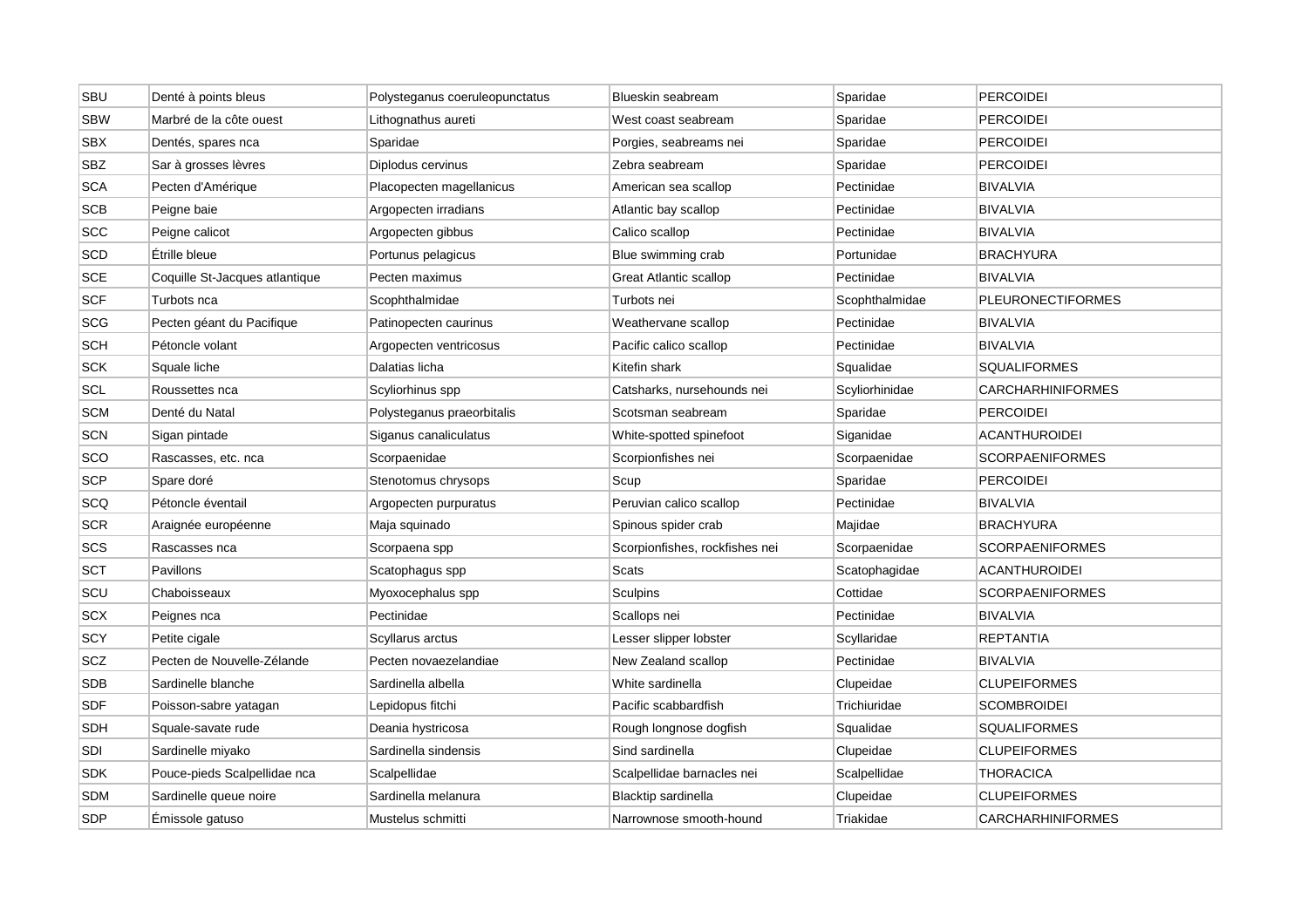| SDS        | Émissole tachetée             | Mustelus asterias             | Starry smooth-hound     | Triakidae       | <b>CARCHARHINIFORMES</b>    |
|------------|-------------------------------|-------------------------------|-------------------------|-----------------|-----------------------------|
| SDU        | Squale-savate lutin           | Deania profundorum            | Arrowhead dogfish       | Squalidae       | <b>SQUALIFORMES</b>         |
| SDV        | Emissoles nca                 | Mustelus spp                  | Smooth-hounds nei       | Triakidae       | <b>CARCHARHINIFORMES</b>    |
| SDW        | Mâchoiron brun                | Sciades dowii                 | Brown sea catfish       | Ariidae         | <b>SILURIFORMES</b>         |
| <b>SDX</b> | Comètes nca                   | Decapterus spp                | Scads nei               | Carangidae      | <b>PERCOIDEI</b>            |
| <b>SEA</b> | Otarie antarctique            | Arctocephalus gazella         | Antarctic fur seal      | Otariidae       | <b>PINNIPEDIA</b>           |
| <b>SEB</b> | Phoque barbu                  | Erignathus barbatus           | Bearded seal            | Phocidae        | <b>PINNIPEDIA</b>           |
| <b>SEC</b> | Phoque veau marin             | Phoca vitulina                | Harbour seal            | Phocidae        | <b>PINNIPEDIA</b>           |
| <b>SEF</b> | Otarie d'Amérique du Sud      | Arctocephalus australis       | South American fur seal | Otariidae       | <b>PINNIPEDIA</b>           |
| <b>SEG</b> | Phoque gris                   | Halichoerus grypus            | Grey seal               | Phocidae        | PINNIPEDIA                  |
| <b>SEH</b> | Phoque du Groenland           | Phoca groenlandica            | Harp seal               | Phocidae        | <b>PINNIPEDIA</b>           |
| <b>SEI</b> | Sériolelle palmée             | Seriolella violacea           | Palm ruff               | Centrolophidae  | STROMATEOIDEI, ANABANTOIDEI |
| <b>SEK</b> | Otarie du Cap                 | Arctocephalus pusillus        | South African fur seal  | Otariidae       | <b>PINNIPEDIA</b>           |
| <b>SEL</b> | Lion de mer d'Amérique du Sud | Otaria flavescens             | South American sea lion | Otariidae       | <b>PINNIPEDIA</b>           |
| <b>SEN</b> | Otarie des Pribilofs          | Callorhinus ursinus           | Northern fur seal       | Otariidae       | PINNIPEDIA                  |
| <b>SEO</b> | Sériolelle argentine          | Seriolella porosa             | Choicy ruff             | Centrolophidae  | STROMATEOIDEI, ANABANTOIDEI |
| <b>SER</b> | Phoque annelé ou marbré       | Phoca hispida                 | Ringed seal             | Phocidae        | <b>PINNIPEDIA</b>           |
| <b>SES</b> | Eléphant de mer austral       | Mirounga leonina              | Southern elephant seal  | Phocidae        | <b>PINNIPEDIA</b>           |
| <b>SET</b> | Phoque crabier                | Lobodon carcinophagus         | Crabeater seal          | Phocidae        | PINNIPEDIA                  |
| <b>SEV</b> | Denté maculé                  | Polysteganus undulosus        | Seventyfour seabream    | Sparidae        | <b>PERCOIDEI</b>            |
| <b>SEW</b> | Lamantin de l'Amazone         | Trichechus inunguis           | Amazonian manatee       | Trichechidae    | <b>SIRENIA</b>              |
| <b>SEZ</b> | Phoque à crete                | Cystophora cristata           | Hooded seal             | Phocidae        | <b>PINNIPEDIA</b>           |
| <b>SFA</b> | Voilier indo-pacifique        | Istiophorus platypterus       | Indo-Pacific sailfish   | Istiophoridae   | <b>SCOMBROIDEI</b>          |
| <b>SFN</b> | Dirette de Parin              | Diretmichthys parini          | Parin's spinyfish       | Diretmidae      | <b>BERYCIFORMES</b>         |
| <b>SFS</b> | Sabre argenté                 | Lepidopus caudatus            | Silver scabbardfish     | Trichiuridae    | <b>SCOMBROIDEI</b>          |
| <b>SFV</b> | Petit sébaste                 | Sebastes viviparus            | Norway redfish          | Scorpaenidae    | SCORPAENIFORMES             |
| <b>SGA</b> | Otarie des Galapagos          | Arctocephalus galapagoensis   | Galapagos fur seal      | Otariidae       | <b>PINNIPEDIA</b>           |
| <b>SGF</b> | Otarie de Guadalupe           | Arctocephalus townsendi       | Guadalupe fur seal      | Otariidae       | <b>PINNIPEDIA</b>           |
| SGI        | Crocodile de Géorgie          | Pseudochaenichthys georgianus | South Georgia icefish   | Channichthyidae | <b>PERCOIDEI</b>            |
| SGO        | Sébaste piment                | Sebastes goodei               | Chilipepper rockfish    | Scorpaenidae    | SCORPAENIFORMES             |
| SGU        | Sigan raies d'or              | Siganus guttatus              | Goldlined spinefoot     | Siganidae       | <b>ACANTHUROIDEI</b>        |
| <b>SHA</b> | Alose savoureuse              | Alosa sapidissima             | American shad           | Clupeidae       | <b>CLUPEIFORMES</b>         |
| <b>SHB</b> | Squale bouclé                 | Echinorhinus brucus           | <b>Bramble shark</b>    | Echinorhinidae  | SQUALIFORMES                |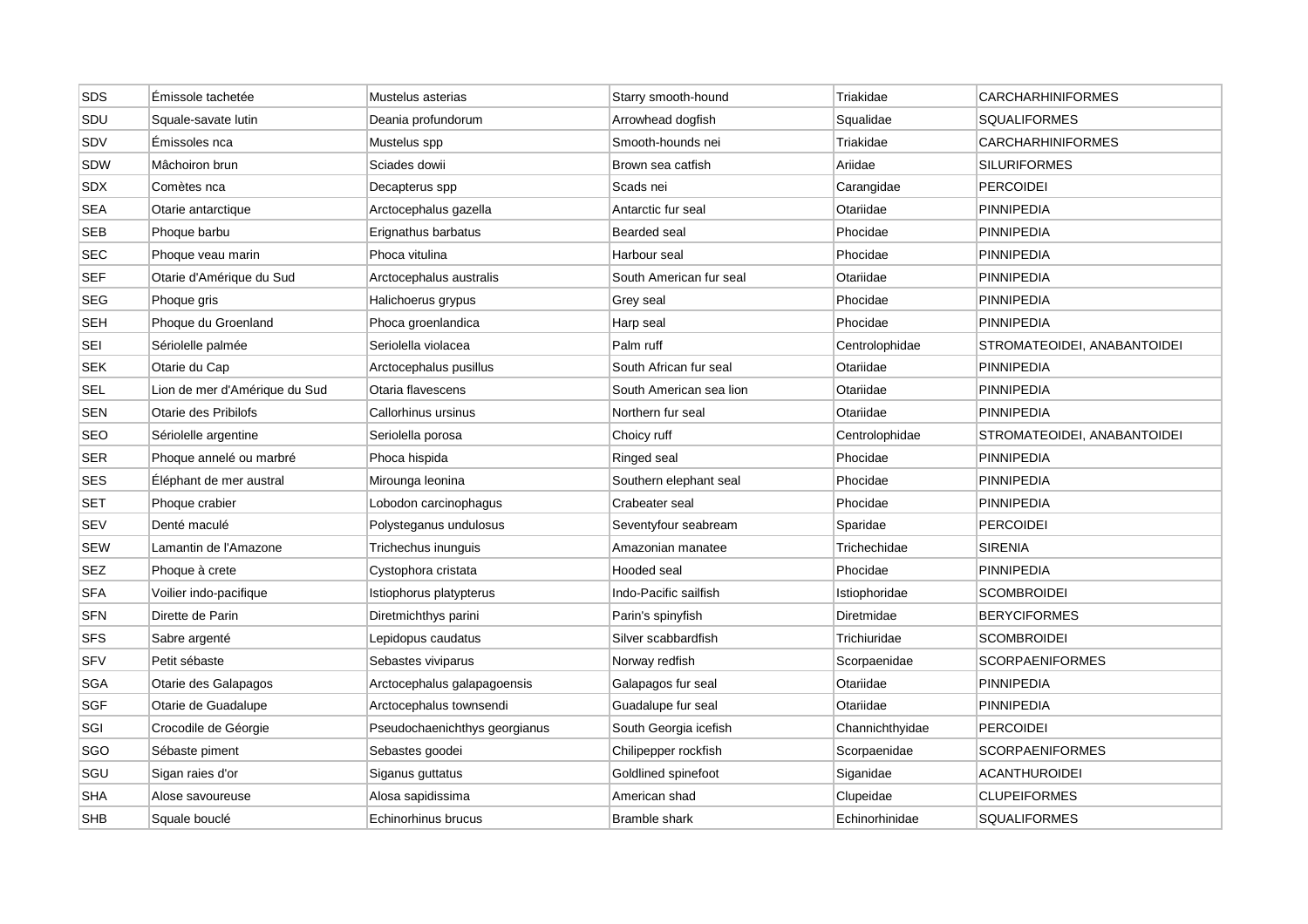| <b>SHC</b> | Alose de la mer Noire         | Alosa pontica              | Pontic shad                   | Clupeidae        | <b>CLUPEIFORMES</b>         |
|------------|-------------------------------|----------------------------|-------------------------------|------------------|-----------------------------|
| <b>SHD</b> | Aloses vraie et feinte        | Alosa alosa, A. fallax     | Allis and twaite shads        | Clupeidae        | <b>CLUPEIFORMES</b>         |
| <b>SHG</b> | Alose nover                   | Dorosoma cepedianum        | American gizzard shad         | Clupeidae        | <b>CLUPEIFORMES</b>         |
| <b>SHH</b> | Alose américaine              | Alosa mediocris            | Hickory shad                  | Clupeidae        | <b>CLUPEIFORMES</b>         |
| SHI        | Crevette siba                 | Metapenaeus joyneri        | Shiba shrimp                  | Penaeidae        | <b>NATANTIA</b>             |
| <b>SHL</b> | Sagres nca                    | Etmopterus spp             | Lanternsharks nei             | Squalidae        | <b>SQUALIFORMES</b>         |
| <b>SHM</b> | Thazard requin                | Grammatorcynus bicarinatus | Shark mackerel                | Scombridae       | <b>SCOMBROIDEI</b>          |
| <b>SHN</b> | Holbiche mannequin            | Schroederichthys tenuis    | Slender catshark              | Scyliorhinidae   | <b>CARCHARHINIFORMES</b>    |
| SHO        | Chien espagnol                | Galeus melastomus          | <b>Blackmouth catshark</b>    | Scyliorhinidae   | <b>CARCHARHINIFORMES</b>    |
| <b>SHR</b> | Sar à museau pointu           | Diplodus puntazzo          | Sharpsnout seabream           | Sparidae         | <b>PERCOIDEI</b>            |
| <b>SHS</b> | Crevettes sergestid nca       | Sergestidae                | Sergestid shrimps nei         | Sergestidae      | <b>NATANTIA</b>             |
| SHU        | Holbiche petite queue         | Schroederichthys maculatus | Narrowtail catshark           | Scyliorhinidae   | <b>CARCHARHINIFORMES</b>    |
| SHV        | Holbiche blanche              | Schroederichthys bivius    | Narrowmouthed catshark        | Scyliorhinidae   | <b>CARCHARHINIFORMES</b>    |
| <b>SHW</b> | Globicéphale tropical         | Globicephala macrorhynchus | Short-finned pilot whale      | Delphinidae      | <b>ODONTOCETI</b>           |
| <b>SHX</b> | Squaliformes nca              | Squaliformes               | Dogfish sharks, etc. nei      |                  | <b>SQUALIFORMES</b>         |
| SHY        | Holbiche à taches rouges      | Schroederichthys chilensis | Redspotted catshark           | Scyliorhinidae   | <b>CARCHARHINIFORMES</b>    |
| <b>SHZ</b> | Aloses nca                    | Alosa spp                  | Shads nei                     | Clupeidae        | <b>CLUPEIFORMES</b>         |
| <b>SIC</b> | Forgeron ailé                 | Drepane africana           | African sicklefish            | Drepaneidae      | <b>PERCOIDEI</b>            |
| SIE        | Thazard sierra du Pacifique   | Scomberomorus sierra       | Pacific sierra                | Scombridae       | SCOMBROIDEI                 |
| <b>SIG</b> | Merlu lumineux                | Steindachneria argentea    | Luminous hake                 | Merlucciidae     | <b>GADIFORMES</b>           |
| SIJ        | Pêche-madame camus            | Sillaginopsis panijus      | Flathead sillago              | Sillaginidae     | <b>PERCOIDEI</b>            |
| SIL        | Athérinidés nca               | Atherinidae                | Silversides(=Sand smelts) nei | Atherinidae      | <b>ATHERINIFORMES</b>       |
| <b>SIP</b> | Aileron argenté               | Pampus argenteus           | Silver pomfret                | Stromateidae     | STROMATEOIDEI, ANABANTOIDEI |
| SIV        | Pêche-madame moucheté         | Sillaginodes punctata      | Spotted sillago               | Sillaginidae     | PERCOIDEI                   |
| SIW        | Rorqual de Rudolphi           | Balaenoptera borealis      | Sei whale                     | Balaenopteridae  | <b>MYSTICETI</b>            |
| SIX        | Sardinelles nca               | Sardinella spp             | Sardinellas nei               | Clupeidae        | <b>CLUPEIFORMES</b>         |
| SIZ        | Spirulina nca                 | Spirulina spp              | Spirulina nei                 | Oscillatoriaceae | <b>CYANOPHYCEAE</b>         |
| <b>SJA</b> | Coquille St-Jacques méditerr. | Pecten jacobaeus           | Great Mediterranean scallop   | Pectinidae       | <b>BIVALVIA</b>             |
| <b>SJD</b> | Tadorne de belon              | Tadorna tadorna            | Common shelduck               | Anatidae         | <b>ANSERIFORMES</b>         |
| SJE        | Vivaneau diable               | Symphorus nematophorus     | Chinamanfish                  | Lutjanidae       | PERCOIDEI                   |
| <b>SJF</b> | Otarie de Juan Fernandez      | Arctocephalus philippii    | Juan Fernandez fur seal       | Otariidae        | <b>PINNIPEDIA</b>           |
| SJK        | Salicoque guyanaise           | Solenocera geijskesi       | Guiana mud shrimp             | Solenoceridae    | NATANTIA                    |
| <b>SJO</b> | Salicoque fleur               | Solenocera florea          | Flower shrimp                 | Solenoceridae    | <b>NATANTIA</b>             |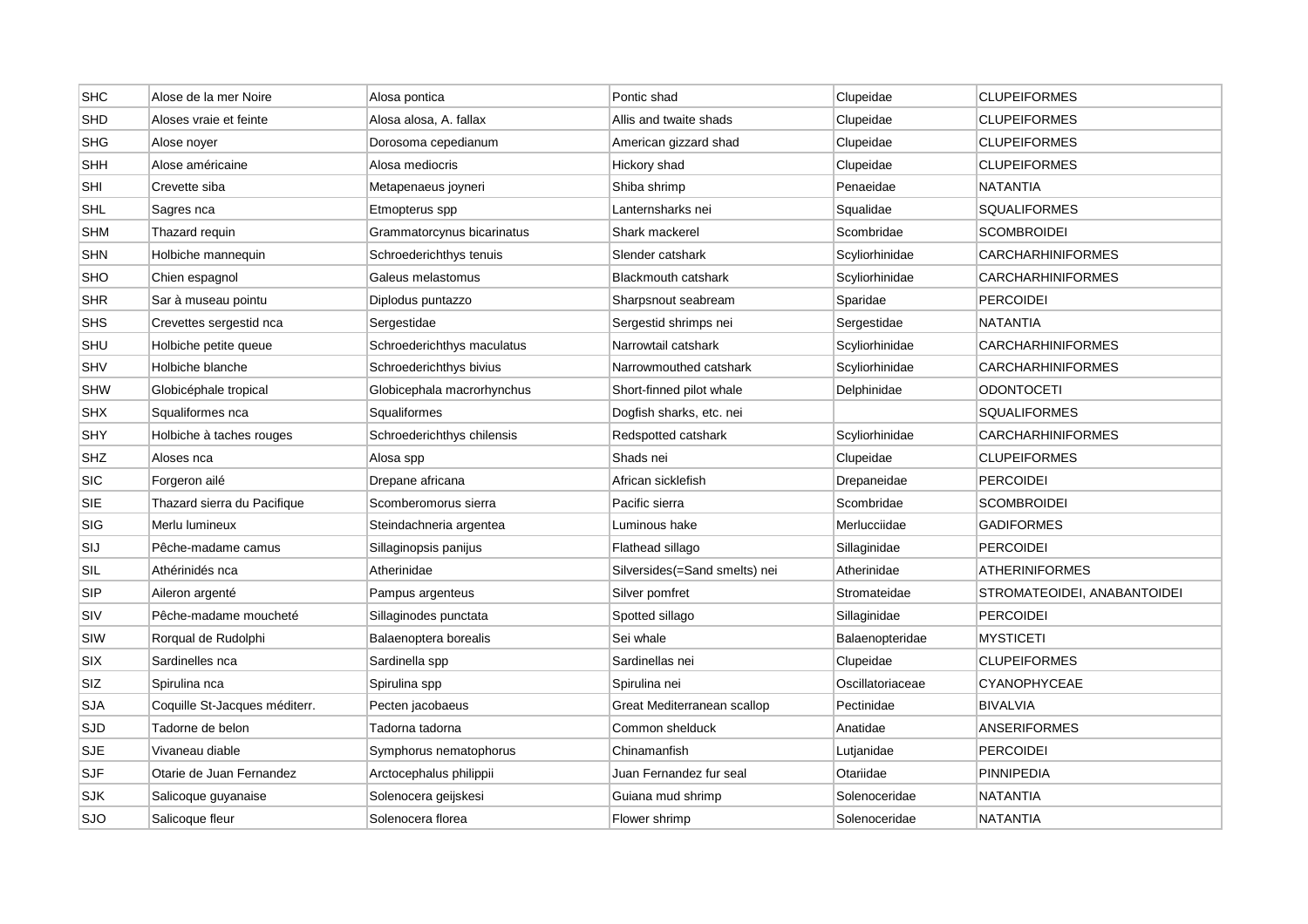| SJS        | Vivaneau voilier               | Symphorichthys spilurus       | Sailfin snapper                | Lutjanidae     | PERCOIDEI                 |
|------------|--------------------------------|-------------------------------|--------------------------------|----------------|---------------------------|
| SJX        | Crevette noisette quatre épine | Sclerocrangon atrox           | Four-spines nutshell shrimp    | Crangonidae    | <b>NATANTIA</b>           |
| <b>SKA</b> | Pocheteaux et raies raja nca   | Raja spp                      | Raja rays nei                  | Rajidae        | <b>RAJIFORMES</b>         |
| <b>SKB</b> | Epinoches                      | Gasterosteus spp              | <b>Sticklebacks</b>            | Gasterosteidae | <b>GASTEROSTEIFORMES</b>  |
| <b>SKC</b> | Phoque moine des Caraïbes      | Monachus tropicalis           | Caribbean monk seal            | Phocidae       | <b>PINNIPEDIA</b>         |
| <b>SKD</b> | Escolier oriental              | Neoepinnula orientalis        | Sackfish                       | Gempylidae     | <b>SCOMBROIDEI</b>        |
| <b>SKE</b> | Salicoque peigne               | Solenocera pectinata          | Comb shrimp                    | Solenoceridae  | NATANTIA                  |
| <b>SKF</b> | Solenocère d'Afrique           | Solenocera africana           | African mud shrimp             | Solenoceridae  | NATANTIA                  |
| <b>SKH</b> | Requins divers nca             | Selachimorpha (Pleurotremata) | Various sharks nei             |                | PISCES MISCELLANEA        |
| SKJ        | Listao                         | Katsuwonus pelamis            | Skipjack tuna                  | Scombridae     | <b>SCOMBROIDEI</b>        |
| <b>SKK</b> | Salicoque balafrée             | Solenocera choprai            | Ridgeback shrimp               | Solenoceridae  | NATANTIA                  |
| <b>SKM</b> | Salicoque des vases            | Solenocera membranacea        | Atlantic mud shrimp            | Solenoceridae  | <b>NATANTIA</b>           |
| SKO        | Salicoque chinoise de vase     | Solenocera koelbeli           | Chinese mud shrimp             | Solenoceridae  | <b>NATANTIA</b>           |
| <b>SKX</b> | Requins, raies, etc. nca       | Elasmobranchii                | Sharks, rays, skates, etc. nei |                | <b>PISCES MISCELLANEA</b> |
| <b>SLA</b> | Requin épée                    | Scoliodon laticaudus          | Spadenose shark                | Carcharhinidae | <b>CARCHARHINIFORMES</b>  |
| <b>SLC</b> | Langouste blanche              | Panulirus argus               | Caribbean spiny lobster        | Palinuridae    | <b>REPTANTIA</b>          |
| <b>SLD</b> | Denté nufar                    | Cheimerius nufar              | Santer seabream                | Sparidae       | <b>PERCOIDEI</b>          |
| <b>SLF</b> | Denté charpentier              | Argyrozona argyrozona         | Carpenter seabream             | Sparidae       | <b>PERCOIDEI</b>          |
| <b>SLI</b> | Lingue espagnole               | Molva macrophthalma           | Spanish ling                   | Gadidae        | GADIFORMES                |
| <b>SLK</b> | Pêche-madame sable             | Sillago ciliata               | Sand sillago                   | Sillaginidae   | <b>PERCOIDEI</b>          |
| <b>SLL</b> | Spare élégant                  | Chrysoblephus puniceus        | Slinger seabream               | Sparidae       | PERCOIDEI                 |
| <b>SLM</b> | Saupe                          | Sarpa salpa                   | Salema                         | Sparidae       | <b>PERCOIDEI</b>          |
| <b>SLN</b> | Langouste du Natal             | Palinurus delagoae            | Natal spiny lobster            | Palinuridae    | <b>REPTANTIA</b>          |
| <b>SLO</b> | Langouste rouge                | Palinurus elephas             | Common spiny lobster           | Palinuridae    | <b>REPTANTIA</b>          |
| <b>SLP</b> | Léopard de mer                 | Hydrurga leptonyx             | Leopard seal                   | Phocidae       | <b>PINNIPEDIA</b>         |
| <b>SLR</b> | Phoque à rubans                | Phoca fasciata                | Ribbon seal                    | Phocidae       | PINNIPEDIA                |
| <b>SLS</b> | Langouste du Sud               | Palinurus gilchristi          | Southern spiny lobster         | Palinuridae    | <b>REPTANTIA</b>          |
| <b>SLT</b> | Thon élégant                   | Allothunnus fallai            | Slender tuna                   | Scombridae     | <b>SCOMBROIDEI</b>        |
| <b>SLV</b> | Langoustes tropicales nca      | Panulirus spp                 | Tropical spiny lobsters nei    | Palinuridae    | <b>REPTANTIA</b>          |
| <b>SLW</b> | Phoque de Weddell              | Leptonychotes weddellii       | Weddell seal                   | Phocidae       | PINNIPEDIA                |
| <b>SLX</b> | Salmonoidés nca                | Salmonoidei                   | Salmonoids nei                 |                | <b>SALMONIFORMES</b>      |
| <b>SMA</b> | Taupe bleue                    | Isurus oxyrinchus             | Shortfin mako                  | Lamnidae       | LAMNIFORMES               |
| <b>SMC</b> | Mâchoiron banderille           | Arius heudelotii              | Smoothmouth sea catfish        | Ariidae        | <b>SILURIFORMES</b>       |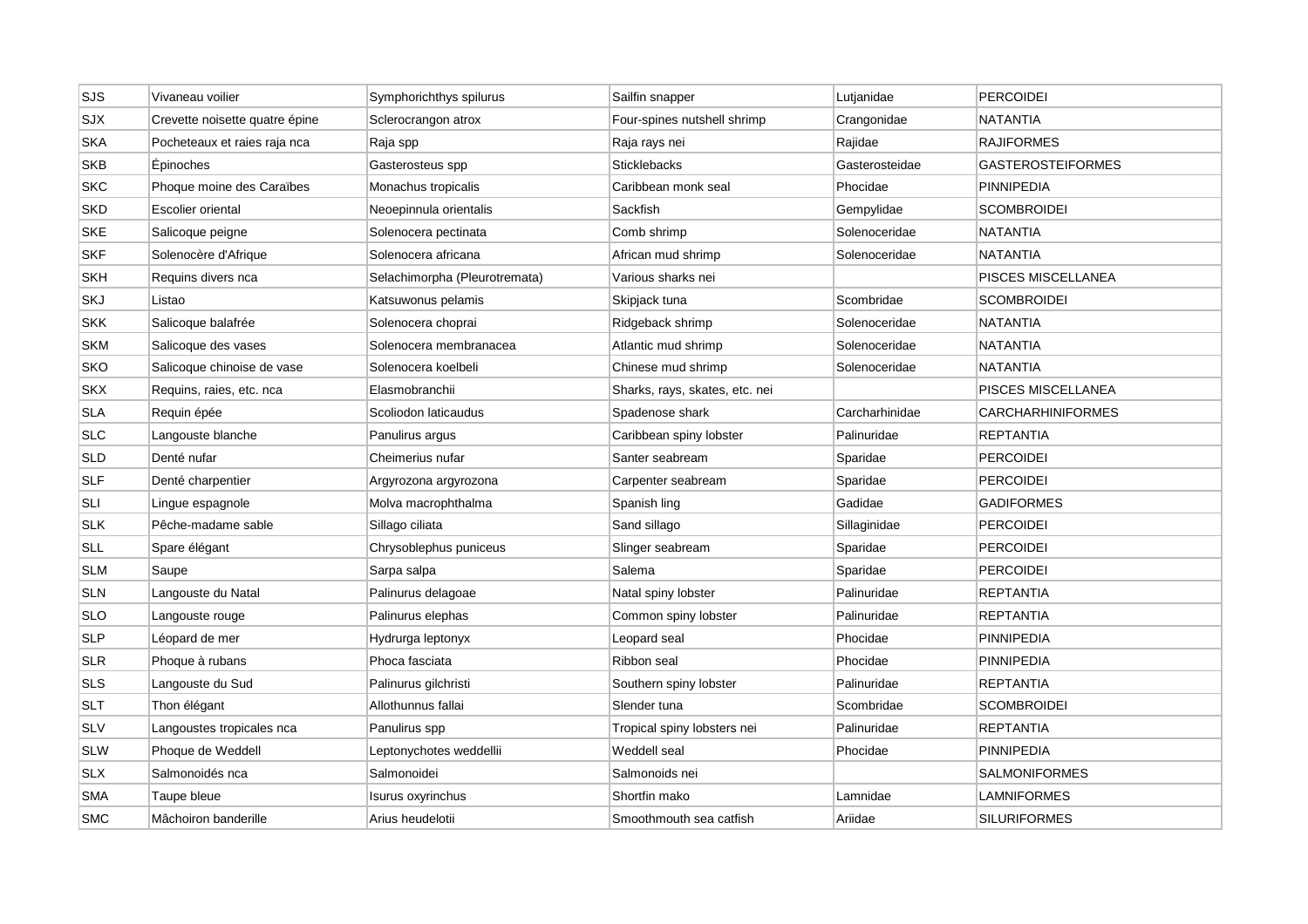| <b>SMD</b> | Émissole lisse               | Mustelus mustelus          | Smooth-hound                 | Triakidae        | <b>CARCHARHINIFORMES</b> |
|------------|------------------------------|----------------------------|------------------------------|------------------|--------------------------|
| <b>SME</b> | Éperlan européen             | Osmerus eperlanus          | European smelt               | Osmeridae        | SALMONIFORMES            |
| SMH        | Phoque moine de Hawai        | Monachus schauinslandi     | Hawaiian monk seal           | Phocidae         | <b>PINNIPEDIA</b>        |
| <b>SMM</b> | Phoque moine de Méditerranée | Monachus monachus          | Mediterranean monk seal      | Phocidae         | <b>PINNIPEDIA</b>        |
| <b>SMR</b> | Éperlan arc-en-ciel          | Osmerus mordax             | Rainbow smelt                | Osmeridae        | <b>SALMONIFORMES</b>     |
| <b>SMX</b> | Éperlans nca                 | Osmerus spp, Hypomesus spp | Smelts nei                   | Osmeridae        | SALMONIFORMES            |
| SMZ        | Salicoque pouce              | Solenocera mutator         | Blossom shrimp               | Solenoceridae    | <b>NATANTIA</b>          |
| <b>SNA</b> | Vivaneaux nca                | Lutjanus spp               | Snappers nei                 | Lutjanidae       | PERCOIDEI                |
| <b>SNC</b> | Vivaneau rouge               | Lutjanus purpureus         | Southern red snapper         | Lutjanidae       | <b>PERCOIDEI</b>         |
| <b>SNE</b> | Rocher loco                  | Concholepas concholepas    | False abalone                | Muricidae        | <b>GASTROPODA</b>        |
| SNI        | Bécasses nca                 | Macroramphosidae           | Snipefishes nei              | Macroramphosidae | <b>SYNGNATHIFORMES</b>   |
| <b>SNK</b> | Escolier                     | Thyrsites atun             | Snoek                        | Gempylidae       | <b>SCOMBROIDEI</b>       |
| SNL        | Vivaneau gazou               | Lutjanus synagris          | Lane snapper                 | Lutjanidae       | <b>PERCOIDEI</b>         |
| SNO        | Crossie blanc                | Centropomus undecimalis    | Common snook                 | Centropomidae    | <b>PERCOIDEI</b>         |
| SNP        | Éléphant de mer boréal       | Mirounga angustirostris    | Northern elephant seal       | Phocidae         | <b>PINNIPEDIA</b>        |
| SNR        | Vivaneau campèche            | Lutjanus campechanus       | Northern red snapper         | Lutjanidae       | <b>PERCOIDEI</b>         |
| <b>SNS</b> | Bécasse de mer               | Macroramphosus scolopax    | Longspine snipefish          | Macroramphosidae | <b>SYNGNATHIFORMES</b>   |
| SNU        | Vivaneau hublot              | Lutjanus russelli          | Russell's snapper            | Lutjanidae       | <b>PERCOIDEI</b>         |
| SNW        | Marbré du Cap                | Lithognathus lithognathus  | White steenbras              | Sparidae         | <b>PERCOIDEI</b>         |
| <b>SNX</b> | Lutianidés nca               | Lutjanidae                 | Snappers, jobfishes nei      | Lutjanidae       | <b>PERCOIDEI</b>         |
| SNY        | Vivaneau queue jaune         | Ocyurus chrysurus          | Yellowtail snapper           | Lutjanidae       | <b>PERCOIDEI</b>         |
| SNZ        | Otarie de Nouvelle-Zélande   | Arctocephalus forsteri     | New Zealand fur seal         | Otariidae        | <b>PINNIPEDIA</b>        |
| <b>SOA</b> | Soles de l'Atl. sud-est nca  | Austroglossus spp          | Southeast Atlantic soles nei | Soleidae         | <b>PLEURONECTIFORMES</b> |
| <b>SOC</b> | Saumon rouge                 | Oncorhynchus nerka         | Sockeye(=Red) salmon         | Salmonidae       | <b>SALMONIFORMES</b>     |
| SOE        | Sole de vase                 | Austroglossus pectoralis   | Mud sole                     | Soleidae         | <b>PLEURONECTIFORMES</b> |
| SOI        | Couteaux, etc. nca           | Solenidae                  | Razor clams, knife clams nei | Solenidae        | <b>BIVALVIA</b>          |
| SOJ        | Salicoque des vases côtières | Solenocera crassicornis    | Coastal mud shrimp           | Solenoceridae    | <b>NATANTIA</b>          |
| <b>SOK</b> | Salicoque colibrí            | Solenocera agassizii       | Kolibri shrimp               | Solenoceridae    | <b>NATANTIA</b>          |
| SOL        | Sole commune                 | Solea solea                | Common sole                  | Soleidae         | <b>PLEURONECTIFORMES</b> |
| SOM        | Silure glane                 | Silurus glanis             | Wels(=Som) catfish           | Siluridae        | <b>SILURIFORMES</b>      |
| SON        | Laimargue dormeur            | Somniosus pacificus        | Pacific sleeper shark        | Squalidae        | <b>SQUALIFORMES</b>      |
| SOP        | Crevette rose du Sud         | Penaeus notialis           | Southern pink shrimp         | Penaeidae        | <b>NATANTIA</b>          |
| <b>SOR</b> | Laimarque de la Méditerranée | Somniosus rostratus        | Little sleeper shark         | Squalidae        | SQUALIFORMES             |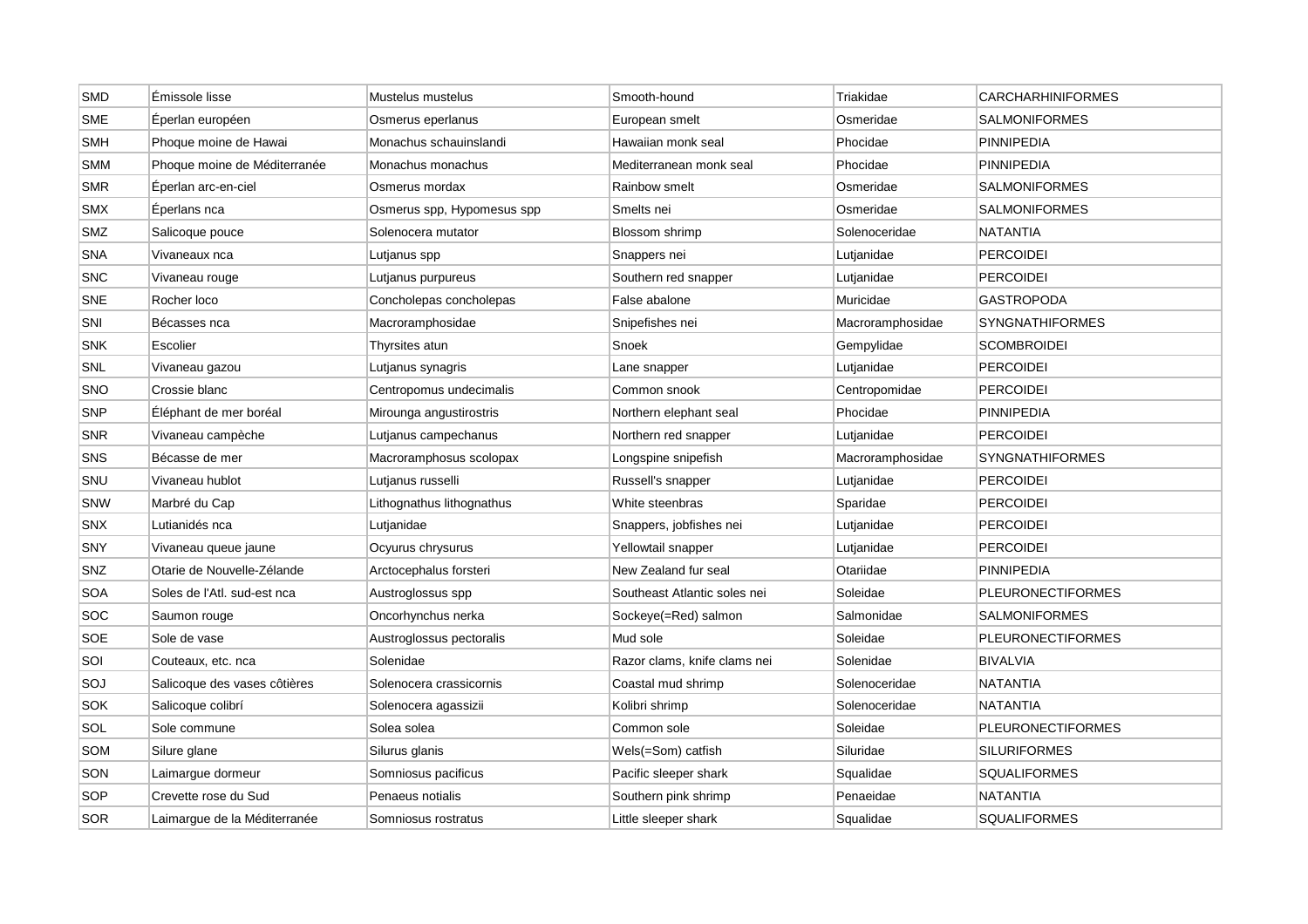| SOS        | Sole-pole                    | Solea lascaris              | Sand sole                    | Soleidae        | <b>PLEURONECTIFORMES</b> |
|------------|------------------------------|-----------------------------|------------------------------|-----------------|--------------------------|
| SOT        | Turbot épineux tacheté       | Psettodes belcheri          | Spottail spiny turbot        | Psettodidae     | <b>PLEURONECTIFORMES</b> |
| SOW        | Sole australe occidentale    | Austroglossus microlepis    | West coast sole              | Soleidae        | <b>PLEURONECTIFORMES</b> |
| SOX        | Soles nca                    | Soleidae                    | Soles nei                    | Soleidae        | PLEURONECTIFORMES        |
| SOY        | Mulet so-iny                 | Liza haematocheilus         | So-iny (redlip) mullet       | Mugilidae       | <b>MUGILIFORMES</b>      |
| SOZ        | Salicoques, solénocères nca  | Solenoceridae               | Solenocerid shrimps nei      | Solenoceridae   | <b>NATANTIA</b>          |
| <b>SPA</b> | Chèvres, disques nca         | Ephippidae                  | Spadefishes nei              | Ephippidae      | <b>ACANTHUROIDEI</b>     |
| SPC        | Picarel                      | Spicara smaris              | Picarel                      | Centracanthidae | <b>PERCOIDEI</b>         |
| <b>SPD</b> | Hareng rond                  | Spratelloides delicatulus   | Delicate round herring       | Clupeidae       | <b>CLUPEIFORMES</b>      |
| <b>SPE</b> | Requin-marteau écope         | Sphyrna media               | Scoophead                    | Sphyrnidae      | <b>CARCHARHINIFORMES</b> |
| SPF        | Makaire bécune               | Tetrapturus pfluegeri       | Longbill spearfish           | Istiophoridae   | <b>SCOMBROIDEI</b>       |
| SPG        | Sébaste citron               | Sebastes pinniger           | Canary rockfish              | Scorpaenidae    | <b>SCORPAENIFORMES</b>   |
| <b>SPH</b> | Rondeau mouton               | Archosargus probatocephalus | Sheepshead                   | Sparidae        | <b>PERCOIDEI</b>         |
| <b>SPI</b> | Sigans nca                   | Siganus spp                 | Spinefeet(=Rabbitfishes) nei | Siganidae       | <b>ACANTHUROIDEI</b>     |
| SPJ        | Requin-marteau tiburo        | Sphyrna tiburo              | <b>Bonnethead</b>            | Sphyrnidae      | <b>CARCHARHINIFORMES</b> |
| <b>SPK</b> | Grand requin marteau         | Sphyrna mokarran            | Great hammerhead             | Sphyrnidae      | <b>CARCHARHINIFORMES</b> |
| SPL        | Requin-marteau halicorne     | Sphyrna lewini              | Scalloped hammerhead         | Sphyrnidae      | <b>CARCHARHINIFORMES</b> |
| <b>SPN</b> | Requins marteau nca          | Sphyrna spp                 | Hammerhead sharks nei        | Sphyrnidae      | <b>CARCHARHINIFORMES</b> |
| SPO        | Éponges                      | Spongiidae                  | Sponges                      | Spongiidae      | <b>DEMOSPONGIAE</b>      |
| <b>SPP</b> | Marsouin de Lahille          | Phocaena dioptrica          | Spectacled porpoise          | Phocoenidae     | <b>ODONTOCETI</b>        |
| SPQ        | Requin-marteau à petits yeux | Sphyrna tudes               | Smalleye hammerhead          | Sphyrnidae      | <b>CARCHARHINIFORMES</b> |
| <b>SPR</b> | Sprat                        | Sprattus sprattus           | European sprat               | Clupeidae       | <b>CLUPEIFORMES</b>      |
| SPS        | Forgeron tacheté             | Drepane punctata            | Spotted sicklefish           | Drepaneidae     | <b>PERCOIDEI</b>         |
| <b>SPT</b> | Tambour croca                | Leiostomus xanthurus        | Spot croaker                 | Sciaenidae      | <b>PERCOIDEI</b>         |
| SPU        | Bar tacheté                  | Dicentrarchus punctatus     | Spotted seabass              | Moronidae       | <b>PERCOIDEI</b>         |
| SPV        | Requin-marteau aile blanche  | Sphyrna couardi             | Whitefin hammerhead          | Sphyrnidae      | <b>CARCHARHINIFORMES</b> |
| <b>SPW</b> | Cachalot                     | Physeter macrocephalus      | Sperm whale                  | Physeteridae    | <b>ODONTOCETI</b>        |
| <b>SPX</b> | Salpes                       | Salpidae                    | Salps                        | Salpidae        | <b>THALIACEA</b>         |
| <b>SPY</b> | Requins marteau, etc. nca    | Sphyrnidae                  | Hammerhead sharks, etc. nei  | Sphyrnidae      | <b>CARCHARHINIFORMES</b> |
| SPZ        | Requin-marteau commun        | Sphyrna zygaena             | Smooth hammerhead            | Sphyrnidae      | <b>CARCHARHINIFORMES</b> |
| SQA        | Encornet rouge argentin      | Illex argentinus            | Argentine shortfin squid     | Ommastrephidae  | <b>CEPHALOPODA</b>       |
| SQC        | Calmars Loligo nca           | Loligo spp                  | Common squids nei            | Loliginidae     | <b>CEPHALOPODA</b>       |
| <b>SQE</b> | Toutenon commun              | Todarodes sagittatus        | European flying squid        | Ommastrephidae  | <b>CEPHALOPODA</b>       |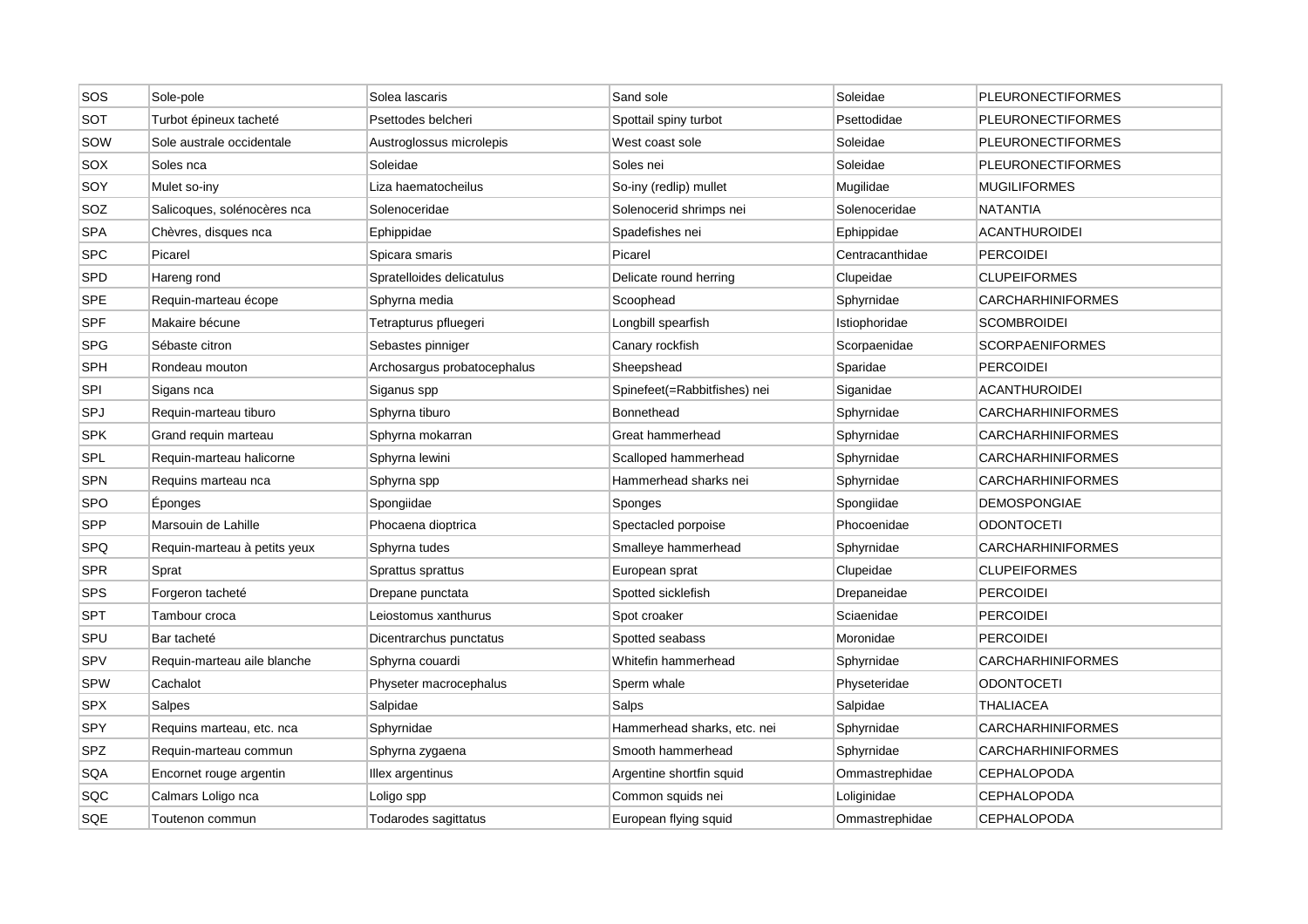| SQF        | Encornet veiné                 | Loligo forbesi              | Veined squid                | Loliginidae     | <b>CEPHALOPODA</b>     |
|------------|--------------------------------|-----------------------------|-----------------------------|-----------------|------------------------|
| SQG        | Toutenon angolais              | Todarodes angolensis        | Angolan flying squid        | Ommastrephidae  | <b>CEPHALOPODA</b>     |
| SQI        | Encornet rouge nordique        | Illex illecebrosus          | Northern shortfin squid     | Ommastrephidae  | CEPHALOPODA            |
| SQJ        | Toutenon japonais              | Todarodes pacificus         | Japanese flying squid       | Ommastrephidae  | CEPHALOPODA            |
| SQL        | Calmar totam                   | Loligo pealeii              | Longfin squid               | Loliginidae     | <b>CEPHALOPODA</b>     |
| SQM        | Encornet rouge                 | Illex coindetii             | Broadtail shortfin squid    | Ommastrephidae  | <b>CEPHALOPODA</b>     |
| SQO        | Calmar opale                   | Loligo opalescens           | Opalescent inshore squid    | Loliginidae     | <b>CEPHALOPODA</b>     |
| SQP        | Calmar de Patagonie            | Loligo gahi                 | Patagonian squid            | Loliginidae     | <b>CEPHALOPODA</b>     |
| SQR        | Encornet                       | Loligo vulgaris             | European squid              | Loliginidae     | <b>CEPHALOPODA</b>     |
| SQS        | Encornet étoile                | Martialia hyadesi           | Sevenstar flying squid      | Ommastrephidae  | <b>CEPHALOPODA</b>     |
| SQT        | Calmars doigtier nca           | Lolliguncula spp            | Thumbstall squids nei       | Loliginidae     | <b>CEPHALOPODA</b>     |
| SQU        | Calmars, encornets nca         | Loliginidae, Ommastrephidae | Various squids nei          |                 | <b>CEPHALOPODA</b>     |
| SQY        | Squilles nca                   | Squillidae                  | Squillids nei               | Squillidae      | <b>STOMATOPODA</b>     |
| SQZ        | Calmars côtiers nca            | Loliginidae                 | Inshore squids nei          | Loliginidae     | <b>CEPHALOPODA</b>     |
| <b>SRA</b> | Grondins                       | Prionotus spp               | Atlantic searobins          | Triglidae       | <b>SCORPAENIFORMES</b> |
| <b>SRE</b> | Rotengle                       | Scardinius erythrophthalmus | Rudd                        | Cyprinidae      | <b>CYPRINIFORMES</b>   |
| SRG        | Sars, sparaillons nca          | Diplodus spp                | Sargo breams nei            | Sparidae        | <b>PERCOIDEI</b>       |
| <b>SRH</b> | Hareng gracile                 | Spratelloides gracilis      | Silver-stripe round herring | Clupeidae       | <b>CLUPEIFORMES</b>    |
| SRI        | Poisson-lapin                  | Siganus rivulatus           | Marbled spinefoot           | Siganidae       | ACANTHUROIDEI          |
| <b>SRR</b> | Raie étoilée antarctique       | Raja georgiana              | Antarctic starry skate      | Rajidae         | <b>RAJIFORMES</b>      |
| <b>SRS</b> | Phoque de Ross                 | Ommatophoca rossii          | Ross seal                   | Phocidae        | <b>PINNIPEDIA</b>      |
| <b>SRW</b> | Hyperoodon austral             | Hyperoodon planifrons       | Southern bottlenose whale   | Ziphiidae       | <b>ODONTOCETI</b>      |
| <b>SRX</b> | Raies, pastenagues, mantes nca | Rajiformes                  | Rays, stingrays, mantas nei |                 | <b>RAJIFORMES</b>      |
| <b>SSA</b> | Capucette                      | Menidia menidia             | Atlantic silverside         | Atherinidae     | <b>ATHERINIFORMES</b>  |
| <b>SSB</b> | Marbré                         | Lithognathus mormyrus       | Sand steenbras              | Sparidae        | <b>PERCOIDEI</b>       |
| <b>SSC</b> | Pecten d'Australie du Sud      | Pecten fumatus              | Southern Australia scallop  | Pectinidae      | <b>BIVALVIA</b>        |
| SSD        | Spisules nca                   | Spisula spp                 | Surf clams nei              | Mactridae       | <b>BIVALVIA</b>        |
| <b>SSE</b> | Violet chilien                 | Pyura chilensis             | Red sea squirt              | Pyuridae        | <b>ASCIDIACEA</b>      |
| <b>SSF</b> | Otarie sub-antarctique         | Arctocephalus tropicalis    | Subantarctic fur seal       | Otariidae       | <b>PINNIPEDIA</b>      |
| SSG        | Violet                         | Microcosmus sulcatus        | Grooved sea squirt          | Pyuridae        | ASCIDIACEA             |
| <b>SSH</b> | Gambon écarlate                | Plesiopenaeus edwardsianus  | Scarlet shrimp              | Aristaeidae     | <b>NATANTIA</b>        |
| SSI        | Grande-gueule antarctique      | Chaenocephalus aceratus     | <b>Blackfin icefish</b>     | Channichthyidae | PERCOIDEI              |
| SSL        | Lion de mer de Steller         | Eumetopias jubatus          | Steller sea lion            | Otariidae       | <b>PINNIPEDIA</b>      |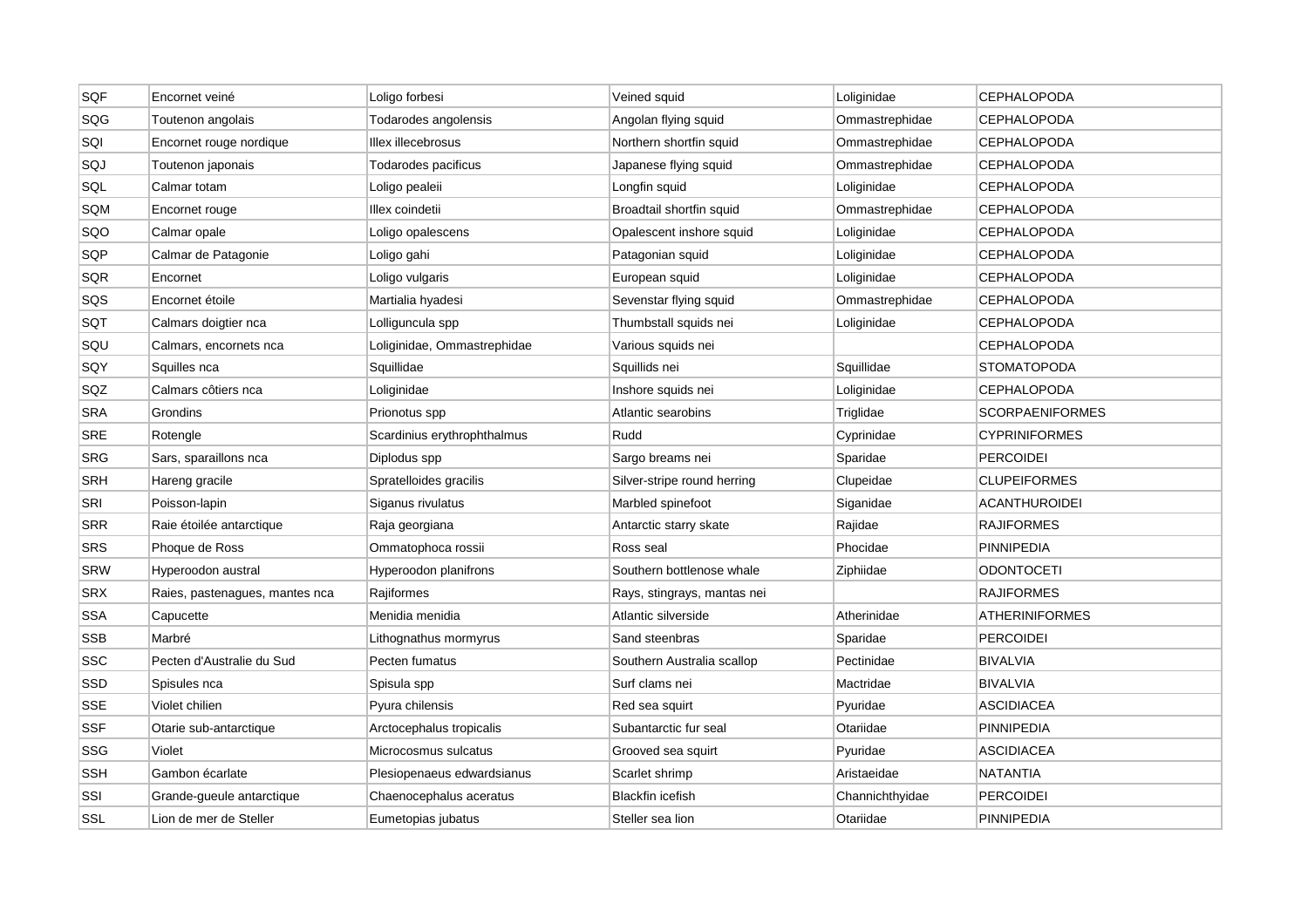| <b>SSM</b>              | Thazard atlantique       | Scomberomorus maculatus    | Atlantic Spanish mackerel     | Scombridae    | <b>SCOMBROIDEI</b>       |
|-------------------------|--------------------------|----------------------------|-------------------------------|---------------|--------------------------|
| SSN                     | Requin-marteau cornu     | Sphyrna corona             | Scalloped bonnethead          | Sphyrnidae    | <b>CARCHARHINIFORMES</b> |
| <b>SSP</b>              | Makaire à rostre court   | Tetrapturus angustirostris | Shortbill spearfish           | Istiophoridae | <b>SCOMBROIDEI</b>       |
| SST                     | Veau marin du Pacifique  | Phoca largha               | Larga seal                    | Phocidae      | PINNIPEDIA               |
| <b>SSX</b>              | Ascidiens nca            | Ascidiacea                 | Sea squirts nei               |               | <b>ASCIDIACEA</b>        |
| SSZ                     | Mâchoiron pémécou        | Sciades herzbergii         | Pemecou sea catfish           | Ariidae       | <b>SILURIFORMES</b>      |
| <b>STB</b>              | Bar d'Amérique           | Morone saxatilis           | Striped bass                  | Moronidae     | <b>PERCOIDEI</b>         |
| <b>STC</b>              | Crabe caillou noir       | Menippe mercenaria         | <b>Black stone crab</b>       | Xanthidae     | <b>BRACHYURA</b>         |
| STF                     | Astéridés nca            | Asteroidea                 | Starfishes nei                |               | <b>ASTEROIDEA</b>        |
| <b>STG</b>              | Acoupa royal             | Cynoscion regalis          | Squeteague(=Gray weakfish)    | Sciaenidae    | <b>PERCOIDEI</b>         |
| <b>STH</b>              | Etoile de mer rouge      | Asterias rubens            | Red starfish                  | Asteriidae    | <b>ASTEROIDEA</b>        |
| STI                     | Pastenagues nca          | Dasyatis spp               | Stingrays nei                 | Dasyatidae    | <b>RAJIFORMES</b>        |
| <b>STJ</b>              | Dorade australe          | Spondyliosoma emarginatum  | Steentjie seabream            | Sparidae      | <b>PERCOIDEI</b>         |
| <b>STL</b>              | Anchois boucanier        | Encrasicholina punctifer   | Buccaneer anchovy             | Engraulidae   | <b>CLUPEIFORMES</b>      |
| <b>STO</b>              | Anchois Stolephorus nca  | Stolephorus spp            | Stolephorus anchovies nei     | Engraulidae   | <b>CLUPEIFORMES</b>      |
| <b>STP</b>              | Sandres nca              | Sander spp                 | Walleyes nei                  | Percidae      | <b>PERCOIDEI</b>         |
| <b>STS</b>              | Thazard cirrus           | Scomberomorus lineolatus   | Streaked seerfish             | Scombridae    | <b>SCOMBROIDEI</b>       |
| $\overline{\text{STT}}$ | Pastenagues, etc. nca    | Dasyatidae                 | Stingrays, butterfly rays nei | Dasyatidae    | <b>RAJIFORMES</b>        |
| STU                     | Esturgeons nca           | Acipenseridae              | Sturgeons nei                 | Acipenseridae | <b>ACIPENSERIFORMES</b>  |
| STV                     | Sandre américain         | Sander vitreus             | Walleye                       | Percidae      | <b>PERCOIDEI</b>         |
| <b>STW</b>              | Marbrés nca              | Lithognathus spp           | Steenbrasses nei              | Sparidae      | <b>PERCOIDEI</b>         |
| <b>STZ</b>              | Uranoscope géant         | Kathetostoma giganteum     | Giant stargazer               | Uranoscopidae | <b>TRACHINOIDEI</b>      |
| <b>SUA</b>              | Ange de mer épineux      | Squatina aculeata          | Sawback angelshark            | Squatinidae   | <b>SQUALIFORMES</b>      |
| <b>SUC</b>              | Ange de mer du Pacifique | Squatina californica       | Pacific angelshark            | Squatinidae   | <b>SQUALIFORMES</b>      |
| SUD                     | Ange de mer de sable     | Squatina dumeril           | Sand devil                    | Squatinidae   | <b>SQUALIFORMES</b>      |
| SUE                     | Ange de mer bourgeois    | Squatina tergocellata      | Ornate angelshark             | Squatinidae   | <b>SQUALIFORMES</b>      |
| <b>SUF</b>              | Ange de mer africain     | Squatina africana          | African angelshark            | Squatinidae   | <b>SQUALIFORMES</b>      |
| <b>SUG</b>              | Ange de mer argentin     | Squatina argentina         | Argentine angelshark          | Squatinidae   | <b>SQUALIFORMES</b>      |
| <b>SUJ</b>              | Ange de mer Kasuzame     | Squatina japonica          | Japanese angelshark           | Squatinidae   | <b>SQUALIFORMES</b>      |
| SUL                     | Ange de mer nébuleux     | Squatina nebulosa          | Clouded angelshark            | Squatinidae   | <b>SQUALIFORMES</b>      |
| <b>SUN</b>              | Ange de mer dandy        | Squatina tergocellatoides  | Ocellated angelshark          | Squatinidae   | <b>SQUALIFORMES</b>      |
| SUO                     | Ange de mer moinillon    | Squatina formosa           | Taiwan angleshark             | Squatinidae   | <b>SQUALIFORMES</b>      |
| <b>SUR</b>              | Chirurgiens nca          | Acanthuridae               | Surgeonfishes nei             | Acanthuridae  | <b>ACANTHUROIDEI</b>     |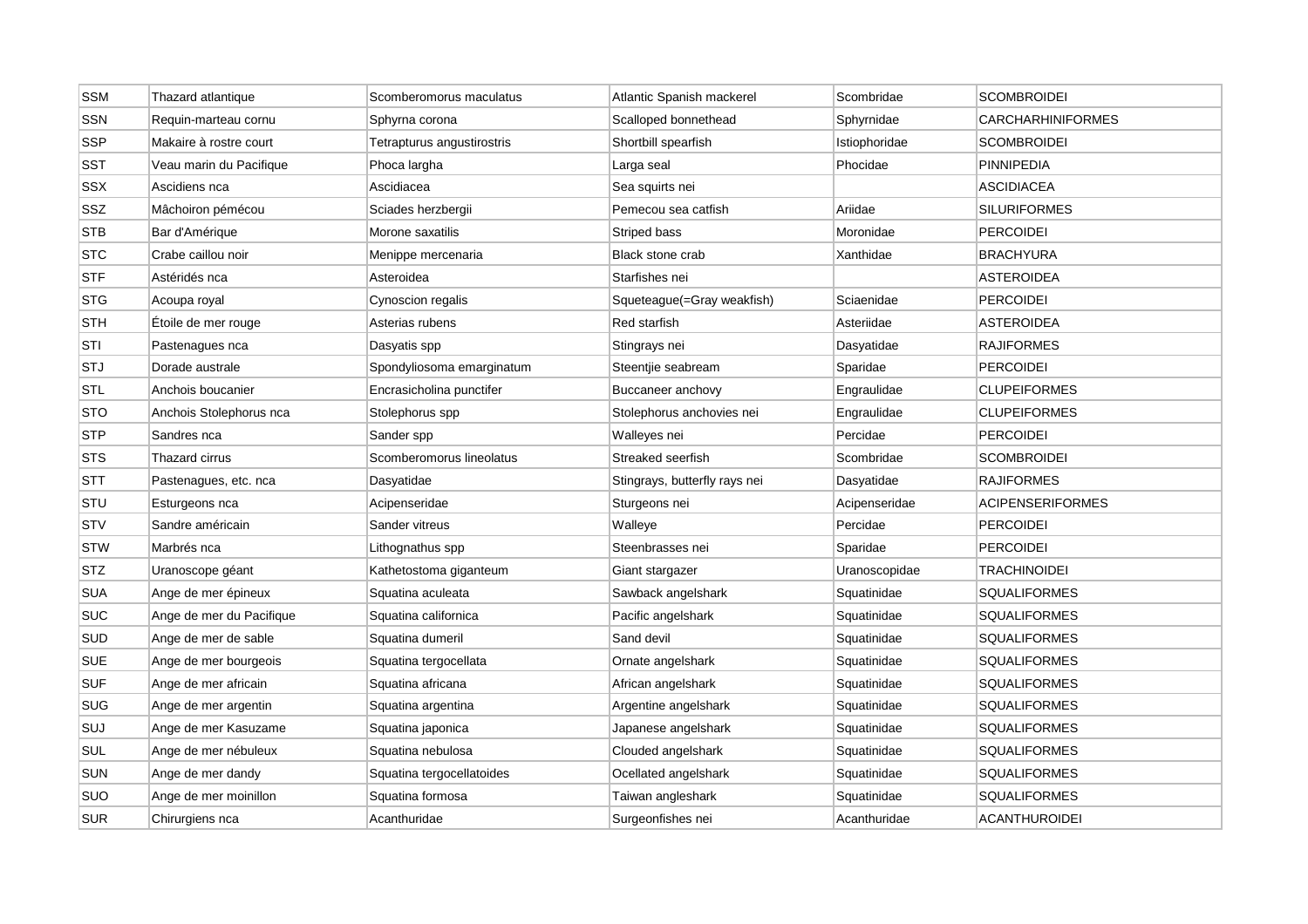| sus        | Éperlan du Pacifique           | Hypomesus pretiosus         | Surf smelt               | Osmeridae      | <b>SALMONIFORMES</b>          |
|------------|--------------------------------|-----------------------------|--------------------------|----------------|-------------------------------|
| <b>SUT</b> | Ange de mer ocellé             | Squatina oculata            | Smoothback angelshark    | Squatinidae    | <b>SQUALIFORMES</b>           |
| <b>SUU</b> | Ange de mer australien         | Squatina australis          | Australian angelshark    | Squatinidae    | <b>SQUALIFORMES</b>           |
| <b>SVC</b> | Carpe argentée                 | Hypophthalmichthys molitrix | Silver carp              | Cyprinidae     | <b>CYPRINIFORMES</b>          |
| <b>SVD</b> | Couteau rude                   | Solen rudis                 | Rough jackknife          | Solenidae      | <b>BIVALVIA</b>               |
| <b>SVE</b> | Petite praire                  | Chamelea gallina            | Striped venus            | Veneridae      | <b>BIVALVIA</b>               |
| <b>SVF</b> | Saumon de fontaine             | Salvelinus fontinalis       | <b>Brook trout</b>       | Salmonidae     | <b>SALMONIFORMES</b>          |
| <b>SVH</b> | Poisson-sabre cimeterre        | Lepturacanthus savala       | Savalai hairtail         | Trichiuridae   | <b>SCOMBROIDEI</b>            |
| <b>SVI</b> | Sterna couronnée               | Sterna vittata              | Antarctic tern           | Laridae        | <b>CHARADRIIFORMES</b>        |
| SVJ        | Sterne fuligineuse             | Sterna fuscata              | Sooty tern               | Laridae        | <b>CHARADRIIFORMES</b>        |
| SVU        | Couteau à points roses         | Solen roseomaculatus        | Pink-spotted razor shell | Solenidae      | <b>BIVALVIA</b>               |
| SVV        | Rascasse à nageoires tachetées | Scorpaena stephanica        | Spotted-fin rockfish     | Scorpaenidae   | <b>SCORPAENIFORMES</b>        |
| <b>SVW</b> | Lanterne à grandes écailles    | Symbolophorus veranyi       | Large-scale lantern fish | Myctophidae    | <b>MYCTOPHIFORMES</b>         |
| <b>SVX</b> | Stomatopodes nca               | Stomatopoda                 | Stomatopods nei          |                | <b>STOMATOPODA</b>            |
| <b>SWA</b> | Sar commun                     | Diplodus sargus             | White seabream           | Sparidae       | <b>PERCOIDEI</b>              |
| <b>SWB</b> | Algues brunes                  | Phaeophyceae                | Brown seaweeds           |                | PHAEOPHYCEAE                  |
| <b>SWF</b> | Acoupa pintade                 | Cynoscion nebulosus         | Spotted weakfish         | Sciaenidae     | <b>PERCOIDEI</b>              |
| <b>SWG</b> | Algues vertes                  | Chlorophyceae               | Green seaweeds           |                | <b>CHLOROPHYCEAE</b>          |
| SWJ        | Sar de la Mer Rouge            | Diplodus noct               | Red Sea seabream         | Sparidae       | <b>PERCOIDEI</b>              |
| <b>SWM</b> | Crabes, étrilles nca           | Portunidae                  | Swimming crabs, etc. nei | Portunidae     | <b>BRACHYURA</b>              |
| SWO        | Espadon                        | Xiphias gladius             | Swordfish                | Xiphiidae      | <b>SCOMBROIDEI</b>            |
| <b>SWP</b> | Dilsea charnue                 | Dilsea carnosa              | Fleshy dilsea            | Dumontiaceae   | <b>RHODOPHYCEAE</b>           |
| SWQ        | Délesseria rouge               | Delesseria sanguinea        | Red delesseria           | Delesseriaceae | RHODOPHYCEAE                  |
| <b>SWR</b> | Algues rouges                  | Rhodophyceae                | Red seaweeds             |                | <b>RHODOPHYCEAE</b>           |
| SWU        | Chabots nca                    | Cottidae                    | Sculpins nei             | Cottidae       | <b>SCORPAENIFORMES</b>        |
| <b>SWX</b> | Algues nca                     | Algae                       | Seaweeds nei             |                | PLANTAE AQUATICAE MISCELLANEA |
| <b>SXB</b> | Pageot d'Arabie                | Pagellus affinis            | Arabian pandora          | Sparidae       | <b>PERCOIDEI</b>              |
| <b>SXC</b> | Carangue chilienne             | Pseudocaranx chilensis      | Juan Fernandez trevally  | Carangidae     | <b>PERCOIDEI</b>              |
| <b>SXE</b> | Rouffes nca                    | Schedophilus spp            | Schedophilus nei         | Centrolophidae | STROMATEOIDEI, ANABANTOIDEI   |
| SXJ        | Strombe tricorne               | Strombus tricornis          | Three-knobbed conch      | Strombidae     | <b>GASTROPODA</b>             |
| SXQ        | Otaries nca                    | Arctocephalus spp           | Fur seals nei            | Otariidae      | <b>PINNIPEDIA</b>             |
| <b>SXT</b> | Salicoque des vases profondes  | Solenocera hextii           | Deep-sea mud shrimp      | Solenoceridae  | <b>NATANTIA</b>               |
| <b>SXX</b> | Phoques nca                    | Otariidae, Phocidae         | Seals nei                |                | <b>PINNIPEDIA</b>             |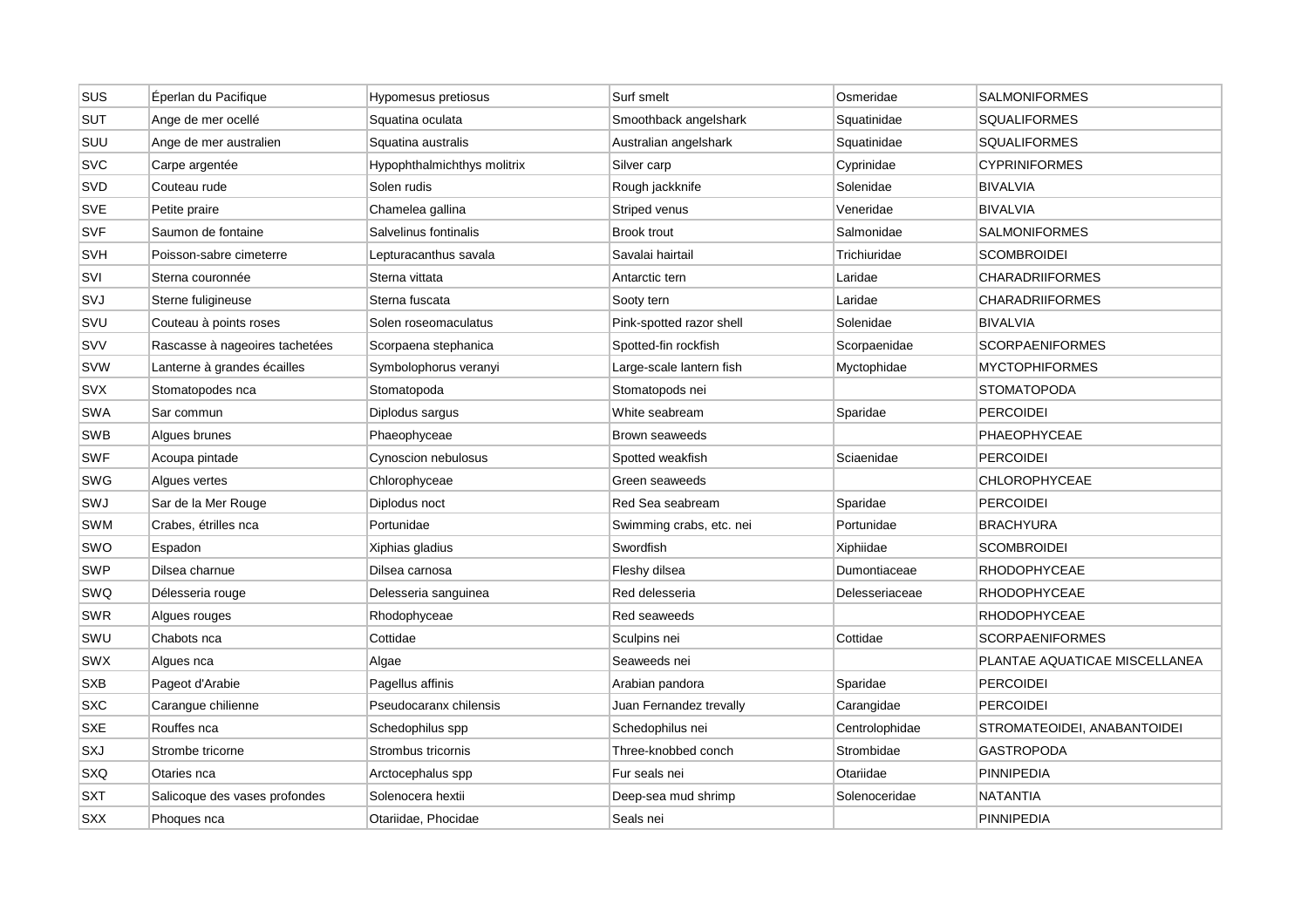| <b>SYA</b> | Roussette boa                   | Scyliorhinus boa         | Boa catshark                  | Scyliorhinidae  | <b>CARCHARHINIFORMES</b> |
|------------|---------------------------------|--------------------------|-------------------------------|-----------------|--------------------------|
| <b>SYB</b> | Roussette polka                 | Scyliorhinus besnardi    | Polkadot catshark             | Scyliorhinidae  | <b>CARCHARHINIFORMES</b> |
| <b>SYC</b> | Petite roussette                | Scyliorhinus canicula    | Small-spotted catshark        | Scyliorhinidae  | <b>CARCHARHINIFORMES</b> |
| <b>SYE</b> | Roussette thalassa              | Scyliorhinus cervigoni   | West African catshark         | Scyliorhinidae  | <b>CARCHARHINIFORMES</b> |
| <b>SYF</b> | Roussette maille                | Scyliorhinus retifer     | Chain catshark                | Scyliorhinidae  | <b>CARCHARHINIFORMES</b> |
| <b>SYG</b> | Roussette à taches brunes       | Scyliorhinus garmani     | Brownspotted catshark         | Scyliorhinidae  | <b>CARCHARHINIFORMES</b> |
| SYH        | Roussette taches de son         | Scyliorhinus haeckelii   | Freckled catshark             | Scyliorhinidae  | <b>CARCHARHINIFORMES</b> |
| SYI        | Roussette naine                 | Scyliorhinus torrei      | Dwarf catshark                | Scyliorhinidae  | <b>CARCHARHINIFORMES</b> |
| <b>SYM</b> | Roussette cloquée               | Scyliorhinus meadi       | <b>Blotched catshark</b>      | Scyliorhinidae  | <b>CARCHARHINIFORMES</b> |
| <b>SYN</b> | Maconde bouche noire            | Synagrops japonicus      | <b>Blackmouth splitfin</b>    | Acropomatidae   | <b>PERCOIDEI</b>         |
| <b>SYO</b> | Squale-grogneur à queue échan.  | Scymnodon obscurus       | Smallmouth knifetooth dogfish | Squalidae       | <b>SQUALIFORMES</b>      |
| <b>SYP</b> | Roussette à taches jaunes       | Scyliorhinus capensis    | Yellowspotted catshark        | Scyliorhinidae  | <b>CARCHARHINIFORMES</b> |
| <b>SYR</b> | Squale-grogneur commun          | Scymnodon ringens        | Knifetooth dogfish            | Squalidae       | <b>SQUALIFORMES</b>      |
| <b>SYS</b> | Macondes nca                    | Synagrops spp            | Splitfins nei                 | Acropomatidae   | <b>PERCOIDEI</b>         |
| SYT        | Grande roussette                | Scyliorhinus stellaris   | Nursehound                    | Scyliorhinidae  | <b>CARCHARHINIFORMES</b> |
| SYU        | Roussette selle blanche         | Scyliorhinus hesperius   | Whitesaddled catshark         | Scyliorhinidae  | <b>CARCHARHINIFORMES</b> |
| <b>SYX</b> | Chiens, holbiches, rousset. nca | Scyliorhinidae           | Catsharks, etc. nei           | Scyliorhinidae  | <b>CARCHARHINIFORMES</b> |
| SYZ        | Roussette nuageuse              | Scyliorhinus torazame    | Cloudy catshark               | Scyliorhinidae  | <b>CARCHARHINIFORMES</b> |
| <b>SZC</b> | Sandre canadien                 | Sander canadensis        | Sauger                        | Percidae        | <b>PERCOIDEI</b>         |
| <b>SZH</b> | Spare sobaity                   | Sparidentex hasta        | Sobaity seabream              | Sparidae        | <b>PERCOIDEI</b>         |
| SZI        | Sole élancée                    | Solea elongata           | Elongate sole                 | Soleidae        | <b>PLEURONECTIFORMES</b> |
| <b>SZK</b> | Salicoques Solenocera nca       | Solenocera spp           | Solenocera shrimps nei        | Solenoceridae   | <b>NATANTIA</b>          |
| <b>SZW</b> | Aiguillette sénégalaise         | Strongylura senegalensis | Senegal needlefish            | Belonidae       | <b>BELONIFORMES</b>      |
| <b>TAA</b> | Fulmar antarctique              | Thalassoica antarctica   | Antarctic petrel              | Procellariidae  | <b>PROCELLARIIFORMES</b> |
| TAC        | Picarel de l'Atlantique sud-es  | Spicara melanurus        | <b>Blackspot picarel</b>      | Centracanthidae | <b>PERCOIDEI</b>         |
| TAI        | Tarpon indo-pacifique           | Megalops cyprinoides     | Indo-Pacific tarpon           | Megalopidae     | <b>ELOPIFORMES</b>       |
| <b>TAP</b> | Pompaneau colombe               | Trachinotus paitensis    | Paloma pompano                | Carangidae      | <b>PERCOIDEI</b>         |
| <b>TAR</b> | Tarpon argenté                  | Megalops atlanticus      | Tarpon                        | Megalopidae     | <b>ELOPIFORMES</b>       |
| <b>TAU</b> | Tautogue noir                   | Tautoga onitis           | Tautog                        | Labridae        | <b>PERCOIDEI</b>         |
| <b>TAV</b> | Tonne côtelée                   | Tonna allium             | Costate tun                   | Tonnidae        | <b>GASTROPODA</b>        |
| TBA        | Pompaneau muscadin              | Trachinotus baillonii    | Small spotted dart            | Carangidae      | <b>PERCOIDEI</b>         |
| TBB        | Fissurelle Stromboli            | Stromboli beebei         | Stromboli keyhole limpet      | Fissurelidae    | <b>GASTROPODA</b>        |
| <b>TBC</b> | Palourde de Belcher             | Tapes belcheri           | Belcher's venus               | Veneridae       | <b>BIVALVIA</b>          |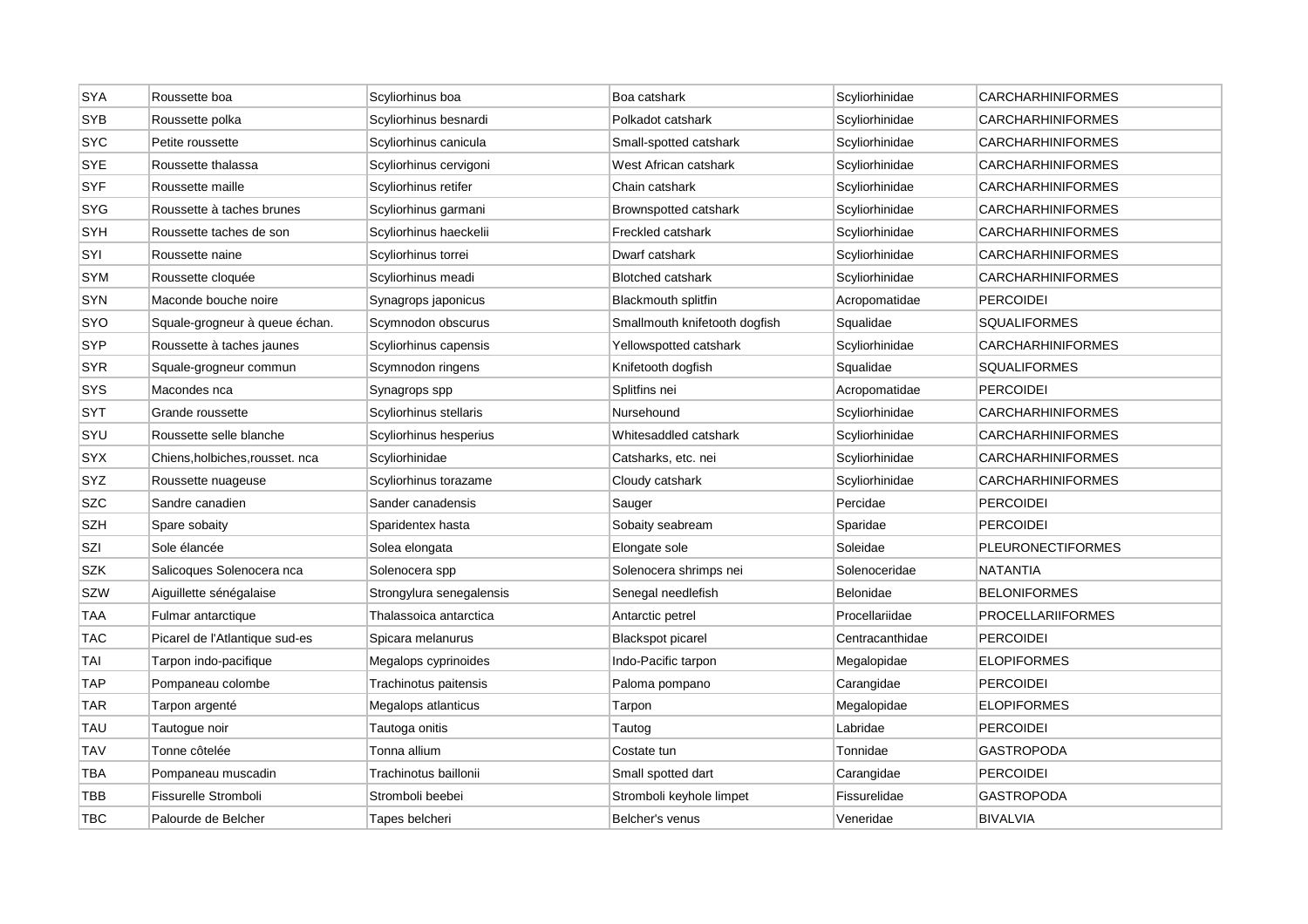| <b>TBE</b> | Térébelle                     | Terebellum terebellum      | Terebellum conch               | Strombidae     | <b>GASTROPODA</b>        |
|------------|-------------------------------|----------------------------|--------------------------------|----------------|--------------------------|
| TBG        | Strombe cambute               | Strombus galeatus          | Giant Eastern Pacific conch    | Strombidae     | <b>GASTROPODA</b>        |
| TBI        | Strombe du Pacifique oriental | Strombus gracilior         | Eastern Pacific fighting conch | Strombidae     | <b>GASTROPODA</b>        |
| TBJ        | Colombelle élancée            | Strombina fusinoidea       | Slender strombina              | Columbellidae  | GASTROPODA               |
| TBP        | Potamide des marais           | Terebralia palustris       | Mud creeper                    | Potamididae    | <b>GASTROPODA</b>        |
| TBQ        | Strombe granuleux             | Strombus granulatus        | Granulated conch               | Strombidae     | GASTROPODA               |
| TBR        | Rouquié                       | Ctenolabrus rupestris      | Goldsinny-wrasse               | Labridae       | <b>PERCOIDEI</b>         |
| TBS        | Escolier tonga                | Tongaichthys robustus      | Tonga escolar                  | Gempylidae     | <b>SCOMBROIDEI</b>       |
| <b>TBV</b> | Strombe crête de coq          | Strombus peruvianus        | Cock's comb conch              | Strombidae     | <b>GASTROPODA</b>        |
| <b>TBW</b> | Labbe parasite                | Stercorarius parasiticus   | Arctic skua                    | Stercorariidae | <b>CHARADRIIFORMES</b>   |
| TBX        | Potamide sillonne             | Terebralia sulcata         | Sulcate swamp cerith           | Potamididae    | <b>GASTROPODA</b>        |
| TBY        | Crevette carabali             | Trachypenaeus byrdi        | Carabali shrimp                | Penaeidae      | <b>NATANTIA</b>          |
| <b>TCI</b> | Pompaneau africain            | Trachinotus africanus      | Southern pompano               | Carangidae     | <b>PERCOIDEI</b>         |
| <b>TCL</b> | Palourde taca                 | Protothaca thaca           | Taca clam                      | Veneridae      | <b>BIVALVIA</b>          |
| TCN        | Pompaneau cordonnier          | Trachinotus cayennensis    | Cayenne pompano                | Carangidae     | <b>PERCOIDEI</b>         |
| TCO        | Pompaneau pierrot             | Trachinotus botla          | Largespotted dart              | Carangidae     | <b>PERCOIDEI</b>         |
| TCQ        | Crevette gambri nordique      | Trachypenaeus gonospinifer | Northern rough shrimp          | Penaeidae      | <b>NATANTIA</b>          |
| <b>TCV</b> | Chirurgien strié              | Ctenochaetus striatus      | Striated surgeonfish           | Acanthuridae   | <b>ACANTHUROIDEI</b>     |
| <b>TCW</b> | Poissons-sabres nca           | Trichiurus spp             | Hairtails nei                  | Trichiuridae   | SCOMBROIDEI              |
| TCX        | Natice à lignes               | Tectonatica filosa         | Flamed moon-shell              | Naticidae      | GASTROPODA               |
| <b>TCY</b> | Anoli serpent                 | Synodus myops              | Snakefish                      | Synodontidae   | <b>AULOPIFORMES</b>      |
| <b>TDD</b> | Grande tridacne brillante     | Tridacna derasa            | Smooth giant clam              | Tridacnidae    | <b>BIVALVIA</b>          |
| <b>TDF</b> | Crapauds nca                  | Batrachoides spp           | Toadfishes nei                 | Batrachoididae | <b>BATRACHOIDIFORMES</b> |
| TDG        | Tridacne géante               | Tridacna gigas             | Giant clam                     | Tridacnidae    | <b>BIVALVIA</b>          |
| TDQ        | Toutenon souffleur            | Todaropsis eblanae         | Lesser flying squid            | Ommastrephidae | <b>CEPHALOPODA</b>       |
| TDS        | Grande tridacne gaufrée       | Tridacna squamosa          | Fluted giant clam              | Tridacnidae    | <b>BIVALVIA</b>          |
| TDZ        | Crevette gambri malaise       | Trachypenaeus sedili       | Malayan rough shrimp           | Penaeidae      | NATANTIA                 |
| <b>TEC</b> | Caesio à ceinture d'or        | Pterocaesio chrysozona     | Goldband fusilier              | Caesionidae    | <b>PERCOIDEI</b>         |
| <b>TED</b> | Fusilier à deux bandes jaunes | Pterocaesio digramma       | Double-lined fusilier          | Caesionidae    | <b>PERCOIDEI</b>         |
| TEF        | Lieu de Norvège               | Theragra finnmarchica      | Norwegian pollock              | Gadidae        | <b>GADIFORMES</b>        |
| TEI        | Fusilier banane               | Pterocaesio pisang         | Banana fusilier                | Caesionidae    | <b>PERCOIDEI</b>         |
| TEJ        | Bar gigantesque               | Stereolepis gigas          | Giant seabass                  | Polyprionidae  | PERCOIDEI                |
| <b>TET</b> | Fusilier à une bande          | Pterocaesio tessellata     | One-stripe fusilier            | Caesionidae    | <b>PERCOIDEI</b>         |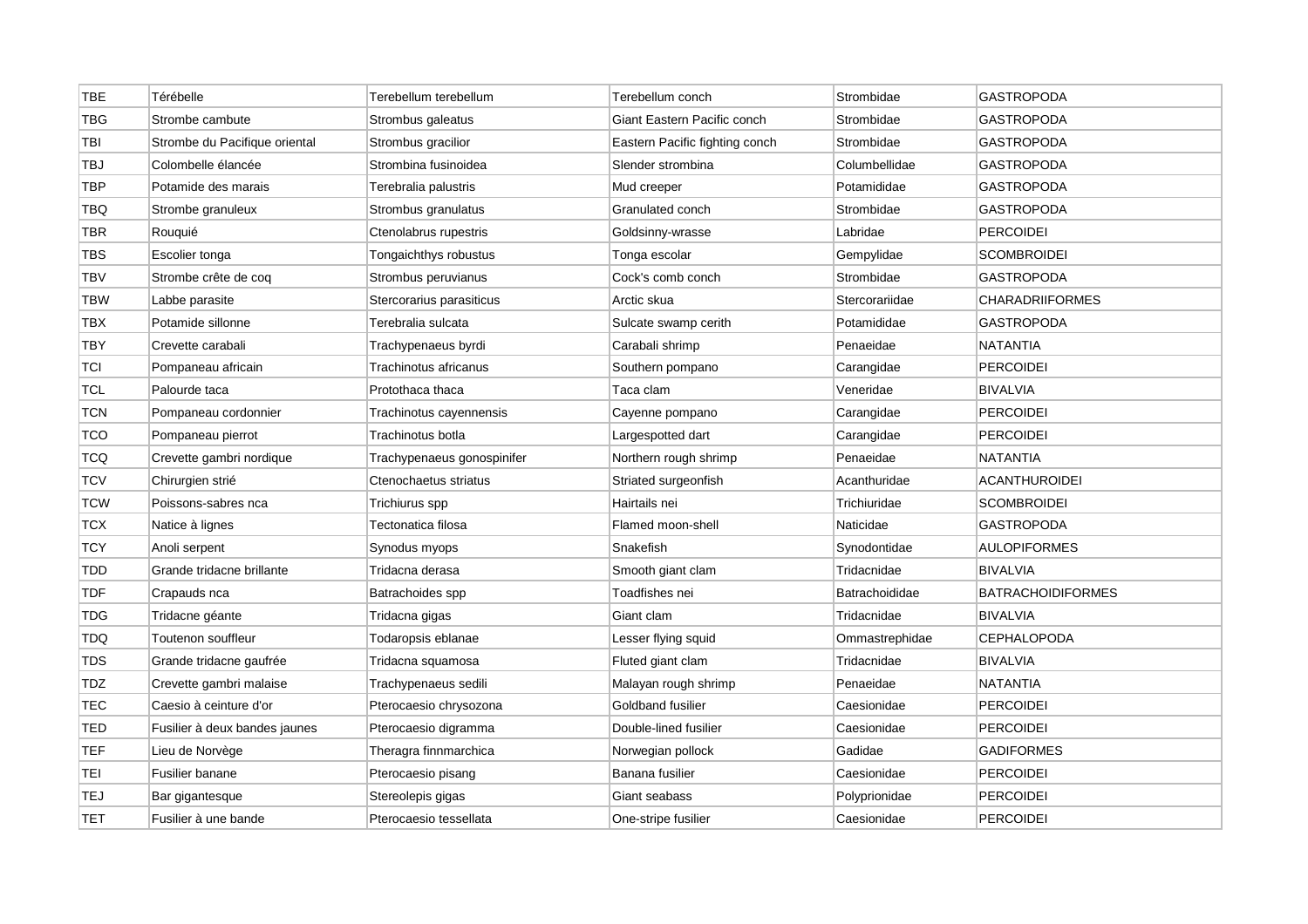| <b>TEV</b> | Crabe araignée velours     | Stenocionops ovata          | Velvet spidercrab              | Majidae        | <b>BRACHYURA</b>         |
|------------|----------------------------|-----------------------------|--------------------------------|----------------|--------------------------|
| <b>TEW</b> | Avicule ailee              | Pteria sterna               | Western wing oyster            | Pteriidae      | <b>BIVALVIA</b>          |
| <b>TEY</b> | Tagal californien          | Tagelus californianus       | Californian tagelus            | Solecurtidae   | <b>BIVALVIA</b>          |
| TEZ        | Escolier antarctique       | Paradiplospinus antarcticus | Antarctic escolar              | Gempylidae     | <b>SCOMBROIDEI</b>       |
| <b>TFB</b> | Crapaud guyanais           | Batrachoides surinamensis   | Pacuma toadfish                | Batrachoididae | <b>BATRACHOIDIFORMES</b> |
| <b>TFD</b> | Crapauds, etc. nca         | Batrachoididae              | Toadfishes, etc. nei           | Batrachoididae | <b>BATRACHOIDIFORMES</b> |
| TFH        | Grand labbe                | Stercorarius skua           | Skua                           | Stercorariidae | <b>CHARADRIIFORMES</b>   |
| <b>TFJ</b> | Crevette pinto             | Trachypenaeus fuscina       | Pinto shrimp                   | Penaeidae      | <b>NATANTIA</b>          |
| <b>TFK</b> | Telline foliacée           | Tellina foliacea            | <b>Foliated tellin</b>         | Tellinidae     | <b>BIVALVIA</b>          |
| <b>TFM</b> | Emissole moustachue        | Furgaleus macki             | Whiskery shark                 | Triakidae      | <b>CARCHARHINIFORMES</b> |
| <b>TFO</b> | Crevette gambri indienne   | Trachypenaeus faoe          | Indio shrimp                   | Penaeidae      | <b>NATANTIA</b>          |
| <b>TFP</b> | Toutenon antarctique       | Todarodes filippovae        | Antarctic flying squid         | Ommastrephidae | <b>CEPHALOPODA</b>       |
| <b>TFQ</b> | Holothurie ananas          | Thelenota ananas            | Prickly redfish                | Stichopodidae  | <b>HOLOTHUROIDEA</b>     |
| <b>TFV</b> | Crevette gambri brune      | Trachypenaeus fulvus        | Brown rough shrimp             | Penaeidae      | <b>NATANTIA</b>          |
| TGA        | Gros capitaine             | Polydactylus quadrifilis    | Giant African threadfin        | Polynemidae    | PERCOIDEI                |
| TGF        | Requin-hâ voile            | Gogolia filewoodi           | Sailback houndshark            | Triakidae      | <b>CARCHARHINIFORMES</b> |
| <b>TGS</b> | Caramote                   | Penaeus kerathurus          | Caramote prawn                 | Penaeidae      | <b>NATANTIA</b>          |
| <b>TGW</b> | Baleine à bec de Nishiwaki | Mesoplodon ginkgodens       | Ginkgo-toothed beaked whale    | Ziphiidae      | <b>ODONTOCETI</b>        |
| <b>TGZ</b> | Tagal de Dombey            | Tagelus dombeii             | Dombey's tagelus               | Solecurtidae   | <b>BIVALVIA</b>          |
| <b>THA</b> | Chardin fil                | Opisthonema oglinum         | Atlantic thread herring        | Clupeidae      | <b>CLUPEIFORMES</b>      |
| <b>THB</b> | Cohanas nca                | Nemipterus spp              | Threadfin breams nei           | Nemipteridae   | <b>PERCOIDEI</b>         |
| <b>THD</b> | Cohanas, mamilas nca       | Nemipteridae                | Threadfin and dwarf breams nei | Nemipteridae   | <b>PERCOIDEI</b>         |
| <b>THE</b> | Violons nca                | Terapontidae                | Tigerperches nei               | Terapontidae   | <b>PERCOIDEI</b>         |
| <b>THF</b> | Barbures, capitaines nca   | Polynemidae                 | Threadfins, tasselfishes nei   | Polynemidae    | <b>PERCOIDEI</b>         |
| THG        | Cohana doré                | Nemipterus virgatus         | Golden threadfin bream         | Nemipteridae   | <b>PERCOIDEI</b>         |
| THH        | Requin-hâ élégant          | Hypogaleus hyugaensis       | <b>Blacktipe tope</b>          | Triakidae      | <b>CARCHARHINIFORMES</b> |
| <b>THJ</b> | Requin-hâ dochizame        | Hemitriakis japanica        | Japanese topeshark             | Triakidae      | <b>CARCHARHINIFORMES</b> |
| THL        | Requin-hâ aile blanche     | Hemitriakis leucoperiptera  | Whitefin topeshark             | Triakidae      | <b>CARCHARHINIFORMES</b> |
| <b>THM</b> | Escolier gracile           | Thyrsitoides marleyi        | <b>Black snoek</b>             | Gempylidae     | <b>SCOMBROIDEI</b>       |
| <b>THP</b> | Chardin du Pacifique       | Opisthonema libertate       | Pacific thread herring         | Clupeidae      | <b>CLUPEIFORMES</b>      |
| <b>THQ</b> | Cigale raquette            | Thenus orientalis           | <b>Flathead lobster</b>        | Scyllaridae    | <b>REPTANTIA</b>         |
| <b>THR</b> | Renards de mer nca         | Alopias spp                 | Thresher sharks nei            | Alopiidae      | <b>LAMNIFORMES</b>       |
| <b>THS</b> | Soles-perdix nca           | Microchirus spp             | Thickback soles nei            | Soleidae       | <b>PLEURONECTIFORMES</b> |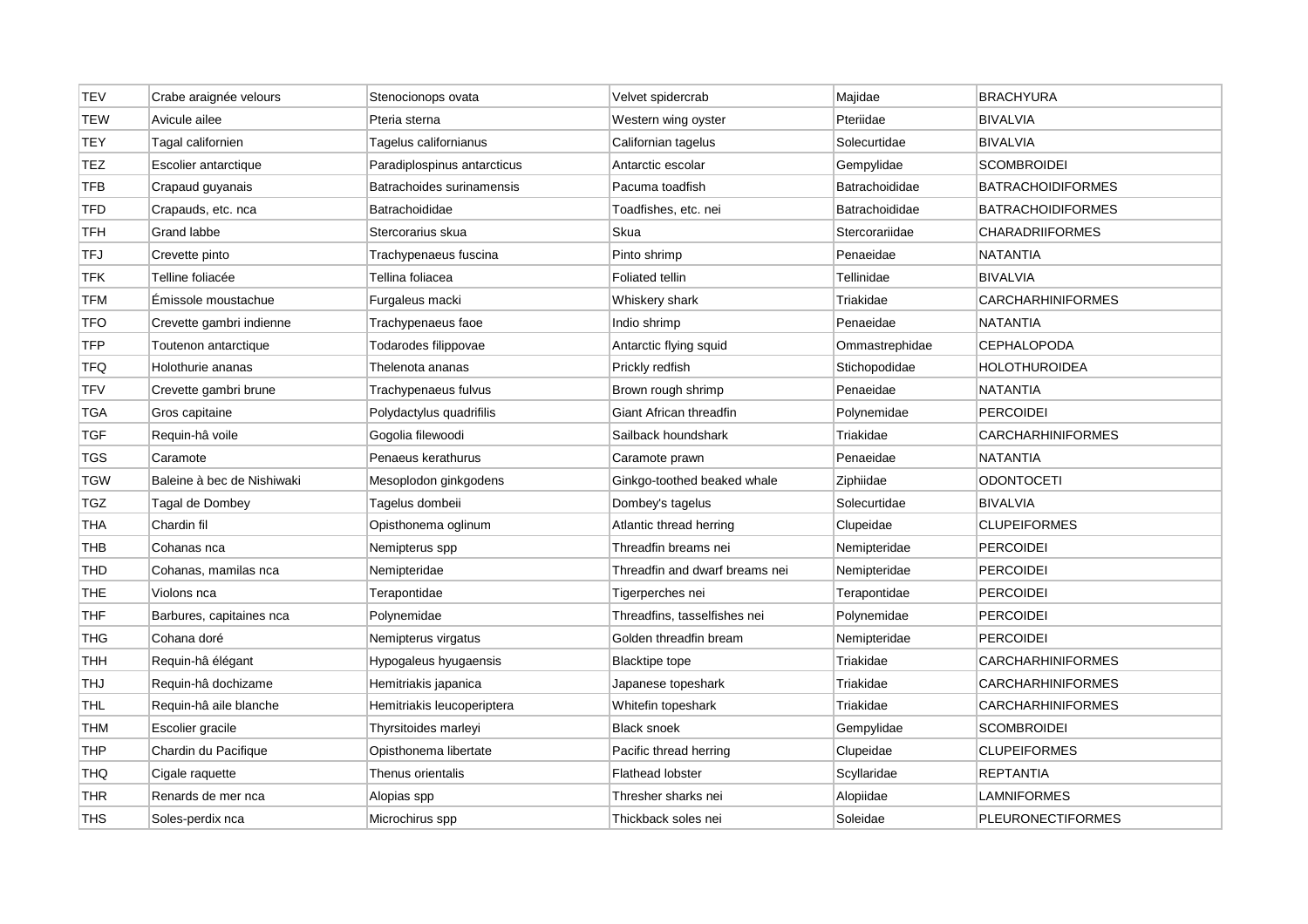| <b>THX</b> | Chardins nca               | Opisthonema spp               | Thread herrings nei     | Clupeidae        | <b>CLUPEIFORMES</b>      |
|------------|----------------------------|-------------------------------|-------------------------|------------------|--------------------------|
| <b>TIA</b> | Rascasse du Cap            | Trachyscorpia eschmeyeri      | Cape scorpionfish       | Scorpaenidae     | <b>SCORPAENIFORMES</b>   |
| TID        | Encornet boubou            | Pterygioteuthis giardi        | Roundear enope squid    | Enoploteuthidae  | CEPHALOPODA              |
| <b>TIE</b> | Pompaneau né-bé            | Trachinotus teraia            | Shortfin pompano        | Carangidae       | <b>PERCOIDEI</b>         |
| <b>TIF</b> | Badèche créole             | Paranthias furcifer           | Creole-fish             | Serranidae       | <b>PERCOIDEI</b>         |
| TIG        | Requin tigre commun        | Galeocerdo cuvier             | Tiger shark             | Carcharhinidae   | <b>CARCHARHINIFORMES</b> |
| <b>TIK</b> | Requin-hâ long nez         | lago garricki                 | Longnose houndshark     | Triakidae        | <b>CARCHARHINIFORMES</b> |
| TIL        | Tile chameau               | Lopholatilus chamaeleonticeps | Great Northern tilefish | Branchiostegidae | <b>PERCOIDEI</b>         |
| TIO        | Requin-hâ à gros yeux      | lago omanensis                | Bigeye houndshark       | Triakidae        | <b>CARCHARHINIFORMES</b> |
| <b>TIP</b> | Crevette tigrée verte      | Penaeus semisulcatus          | Green tiger prawn       | Penaeidae        | <b>NATANTIA</b>          |
| TIQ        | Bucarde régulière          | Trachycardium isocardia       | Even cockle             | Cardiidae        | <b>BIVALVIA</b>          |
| <b>TIS</b> | Tiles nca                  | Branchiostegidae              | Tilefishes nei          | Branchiostegidae | <b>PERCOIDEI</b>         |
| TIT        | Crevette seabob            | Xiphopenaeus riveti           | Pacific seabob          | Penaeidae        | <b>NATANTIA</b>          |
| <b>TIX</b> | Bucarde jaune              | Trachycardium muricatum       | American yellow cockle  | Cardiidae        | <b>BIVALVIA</b>          |
| TKJ        | Crevette zèbre             | Trachypenaeus pacificus       | Zebra shrimp            | Penaeidae        | <b>NATANTIA</b>          |
| <b>TKN</b> | Crevette gambri            | Trachypenaeus constrictus     | Roughneck shrimp        | Penaeidae        | <b>NATANTIA</b>          |
| TKQ        | Bucarde consort            | Trachycardium consors         | Consors' cockle         | Cardiidae        | <b>BIVALVIA</b>          |
| <b>TKR</b> | Poisson-sabre manchot      | Tentoriceps cristatus         | Crested hairtail        | Trichiuridae     | <b>SCOMBROIDEI</b>       |
| <b>TKW</b> | Troque conique             | Trochus conus                 | Cone-shaped top         | Trochidae        | <b>GASTROPODA</b>        |
| <b>TKX</b> | Troque pyramidal           | Tectus dentatus               | Dentate top shell       | Trochidae        | <b>GASTROPODA</b>        |
| <b>TKZ</b> | Bouquet tonkinois          | Palaemonetes tonkinensis      | Tonkin grass shrimp     | Palaemonidae     | <b>NATANTIA</b>          |
| <b>TLA</b> | Ombre arctique             | Thymallus arcticus            | Arctic grayling         | Thymallidae      | <b>SALMONIFORMES</b>     |
| <b>TLM</b> | Tilapia du Mozambique      | Oreochromis mossambicus       | Mozambique tilapia      | Cichlidae        | <b>PERCOIDEI</b>         |
| <b>TLN</b> | Tilapia du Nil             | Oreochromis niloticus         | Nile tilapia            | Cichlidae        | <b>PERCOIDEI</b>         |
| <b>TLO</b> | Bocasson écailleux         | Trematomus loennbergii        | Scaly rockcod           | Nototheniidae    | <b>PERCOIDEI</b>         |
| <b>TLP</b> | Tilapias nca               | Oreochromis (=Tilapia) spp    | Tilapias nei            | Cichlidae        | <b>PERCOIDEI</b>         |
| TLQ        | Poulpe cornu               | Tetracheledone spinicirrhus   | Spiney-horn octopus     | Octopodidae      | <b>CEPHALOPODA</b>       |
| <b>TLV</b> | Ombre commun               | Thymallus thymallus           | Grayling                | Thymallidae      | <b>SALMONIFORMES</b>     |
| <b>TLX</b> | Tagal bec-de-canard        | Tagelus peruvianus            | Duckbill tagelus        | Solecurtidae     | <b>BIVALVIA</b>          |
| TLY        | Telline rouge du Pacifique | Tellina simulans              | Similar red tellin      | Tellinidae       | <b>BIVALVIA</b>          |
| <b>TMY</b> | Crevette gambri jaune      | Trachypenaeus similis         | Yellow roughneck shrimp | Penaeidae        | <b>NATANTIA</b>          |
| <b>TMZ</b> | Turbo éperonné             | Astralium calcar              | Spurred turban          | Turbinidae       | <b>GASTROPODA</b>        |
| <b>TNF</b> | Pompaneau plume            | Trachinotus falcatus          | Permit                  | Carangidae       | <b>PERCOIDEI</b>         |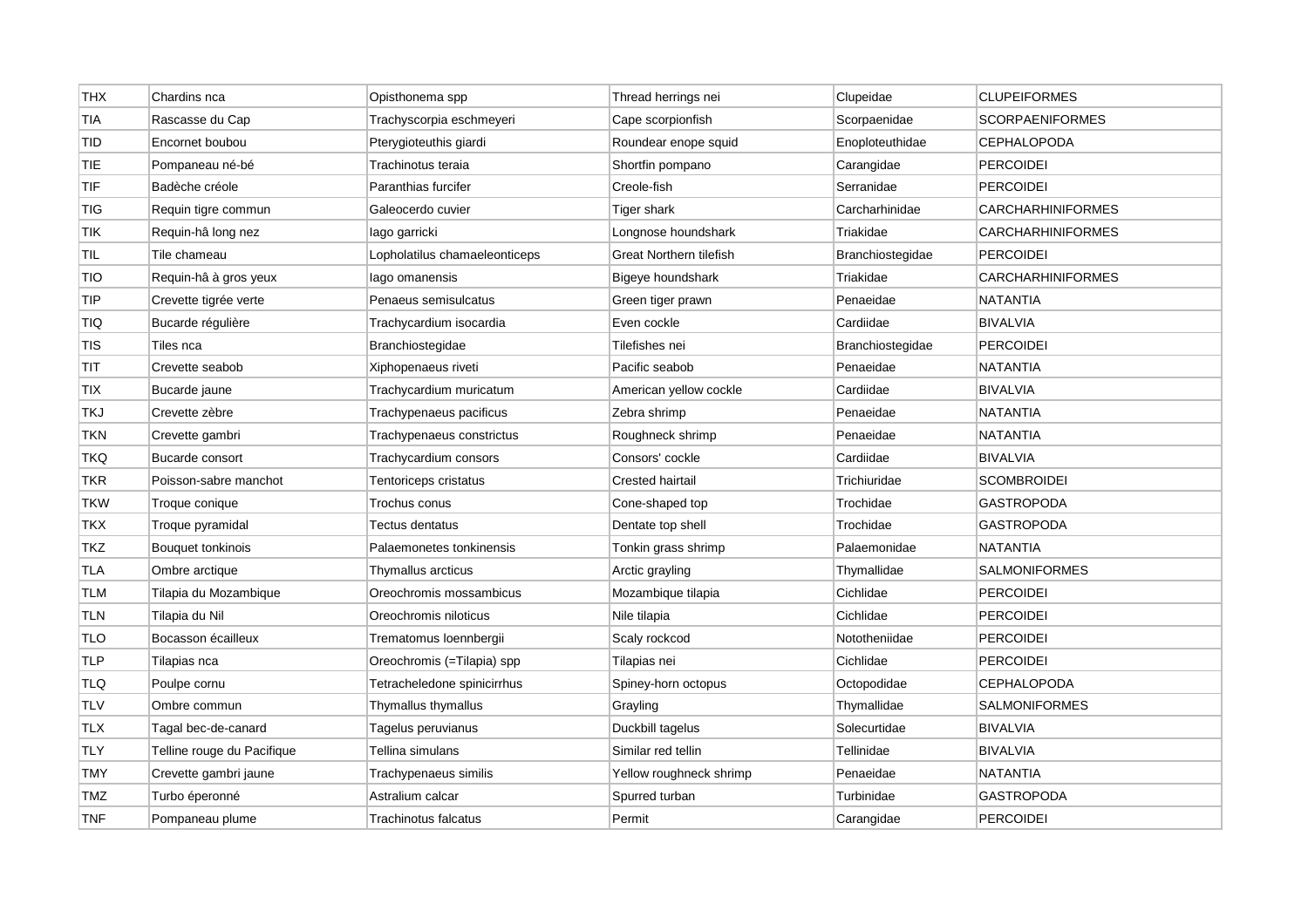| TNX        | Laternule antarctique          | Laternula elliptica      | Antarctic soft-shell clam     | Laternulidae   | <b>BIVALVIA</b>          |
|------------|--------------------------------|--------------------------|-------------------------------|----------------|--------------------------|
| <b>TNZ</b> | Telline lacérée                | Tellina laceridens       | Lacerate tellin               | Tellinidae     | <b>BIVALVIA</b>          |
| <b>TOA</b> | Légine antarctique             | Dissostichus mawsoni     | Antarctic toothfish           | Nototheniidae  | <b>PERCOIDEI</b>         |
| <b>TOD</b> | Torpilles, raies électriq. nca | Torpedinidae             | Electric rays nei             | Torpedinidae   | <b>TORPEDINIFORMES</b>   |
| <b>TOE</b> | Torpilles                      | Torpedo spp              | Torpedo rays                  | Torpedinidae   | <b>TORPEDINIFORMES</b>   |
| <b>TOG</b> | Pompaneau tacheté              | Trachinotus goreensis    | Longfin pompano               | Carangidae     | <b>PERCOIDEI</b>         |
| TOI        | Pompaneau du Plate             | Trachinotus marginatus   | Plata pompano                 | Carangidae     | <b>PERCOIDEI</b>         |
| TOL        | Alose toli                     | Tenualosa toli           | Toli shad                     | Clupeidae      | <b>CLUPEIFORMES</b>      |
| TOM        | Poulamon atlantique            | Microgadus tomcod        | Atlantic tomcod               | Gadidae        | <b>GADIFORMES</b>        |
| TON        | Pompaneau argenté              | Trachinotus kennedyi     | Blackblotch pompano           | Carangidae     | <b>PERCOIDEI</b>         |
| <b>TOO</b> | Pompaneau chévron              | Trachinotus maxillosus   | Guinean pompano               | Carangidae     | <b>PERCOIDEI</b>         |
| <b>TOP</b> | Légine australe                | Dissostichus eleginoides | Patagonian toothfish          | Nototheniidae  | <b>PERCOIDEI</b>         |
| <b>TOQ</b> | Tonne cannelée                 | Tonna galea              | Helmet ton                    | Tonnidae       | <b>GASTROPODA</b>        |
| <b>TOS</b> | Troque                         | Turbo cornutus           | Horned turban                 | Turbinidae     | <b>GASTROPODA</b>        |
| тот        | Légines antarctiques nca       | Dissostichus spp         | Antarctic toothfishes nei     | Nototheniidae  | <b>PERCOIDEI</b>         |
| TOX        | Cynoglossidés                  | Cynoglossidae            | Tonguefishes                  | Cynoglossidae  | <b>PLEURONECTIFORMES</b> |
| <b>TOY</b> | Tonne tachetée                 | Tonna dolium             | Spotted tun                   | Tonnidae       | <b>GASTROPODA</b>        |
| <b>TPA</b> | Trachyptère atlantique         | Trachipterus arcticus    | Dealfish                      | Trachipteridae | <b>LAMPRIFORMES</b>      |
| <b>TPQ</b> | Crevette gambri grenue         | Trachypenaeus granulosus | Coarse shrimp                 | Penaeidae      | <b>NATANTIA</b>          |
| <b>TPS</b> | Clovisses nca                  | Ruditapes spp            | Carpet shells nei             | Veneridae      | <b>BIVALVIA</b>          |
| <b>TPV</b> | Avicule martinet               | Pteria avicular          | Swift wing oyster             | Pteriidae      | <b>BIVALVIA</b>          |
| <b>TPX</b> | Tonne perdrix                  | Tonna perdix             | Pacific partridge tun         | Tonnidae       | <b>GASTROPODA</b>        |
| TQB        | Langoustine du Sud             | Thymops birsteini        | Southern lobsterette          | Nephropidae    | <b>REPTANTIA</b>         |
| TQC        | Jambonneau tuberculé           | Atrina tuberculosa       | Tuberculate pen shell         | Pinnidae       | <b>BIVALVIA</b>          |
| <b>TQD</b> | Palourde enflée                | Tapes dorsatus           | Turgid venus                  | Veneridae      | <b>BIVALVIA</b>          |
| TQE        | Jambonneau pectine             | Atrina pectinata         | Comb pen shell                | Pinnidae       | <b>BIVALVIA</b>          |
| <b>TQF</b> | Jambonneau fragile             | Atrina fragilis          | Brittle pen shell             | Pinnidae       | <b>BIVALVIA</b>          |
| <b>TQH</b> | Albatros de l'océan indien     | Thalassarche carteri     | Indian yellow-nosed albatross | Diomedeidae    | <b>PROCELLARIIFORMES</b> |
| TQI        | Telline pourpre                | Tellina incarnata        | Fleshy tellin                 | Tellinidae     | <b>BIVALVIA</b>          |
| TQJ        | Palourde écriture              | Tapes literatus          | Lettered venus                | Veneridae      | <b>BIVALVIA</b>          |
| <b>TQM</b> | Jambonneau lampe               | Atrina maura             | Maura pen shell               | Pinnidae       | <b>BIVALVIA</b>          |
| <b>TQO</b> | Bucarde élancée                | Trachycardium procerum   | Slender cockle                | Cardiidae      | <b>BIVALVIA</b>          |
| <b>TQP</b> | Bucarde mexicaine              | Trachycardium panamense  | Mexican cockle                | Cardiidae      | <b>BIVALVIA</b>          |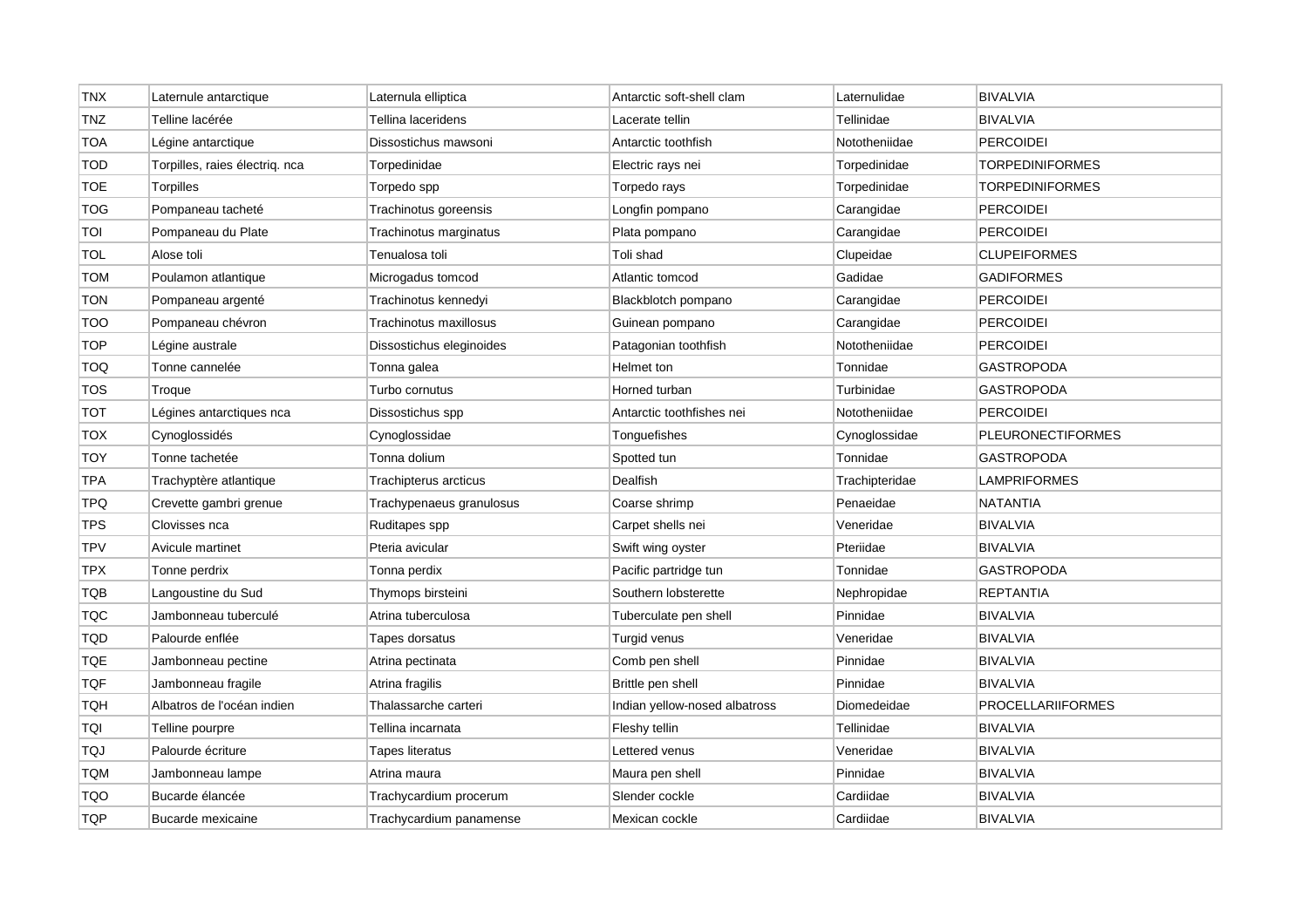| <b>TQQ</b> | Bucarde épineuse du Pacifique | Trachycardium quadragenarium | Giant Pacific cockle          | Cardiidae         | <b>BIVALVIA</b>          |
|------------|-------------------------------|------------------------------|-------------------------------|-------------------|--------------------------|
| <b>TQR</b> | Bucarde rugueuse              | Trachycardium rugosum        | Pacific yellow cockle         | Cardiidae         | <b>BIVALVIA</b>          |
| <b>TQS</b> | Telline croisette             | Tellina staurella            | Cross tellin                  | Tellinidae        | <b>BIVALVIA</b>          |
| тот        | Telline aplatie               | Tellina planata              | Flat tellin                   | Tellinidae        | <b>BIVALVIA</b>          |
| TQV        | Telline vergée                | Tellina virgata              | Virgate tellin                | Tellinidae        | <b>BIVALVIA</b>          |
| <b>TQW</b> | Albatros de l'île Campbell    | Thalassarche impavida        | Campbell albatross            | Diomedeidae       | <b>PROCELLARIIFORMES</b> |
| <b>TQX</b> | Jambonneau noir               | Atrina vexillum              | Flag pen shell                | Pinnidae          | <b>BIVALVIA</b>          |
| TQY        | Jambonneaux nca               | Atrina spp                   | Pen shells nei                | Pinnidae          | <b>BIVALVIA</b>          |
| TRA        | Vives, etc. nca               | Trachinidae                  | Weeverfishes nei              | Trachinidae       | <b>TRACHINOIDEI</b>      |
| <b>TRB</b> | Requin corail                 | Triaenodon obesus            | Whitetip reef shark           | Carcharhinidae    | <b>CARCHARHINIFORMES</b> |
| <b>TRC</b> | Poissons-montres nca          | Trachichthyidae              | Slimeheads nei                | Trachichthyidae   | <b>BERYCIFORMES</b>      |
| <b>TRE</b> | Chinchards, carangues nca     | Caranx spp                   | Jacks, crevalles nei          | Carangidae        | <b>PERCOIDEI</b>         |
| <b>TRF</b> | Péliau chanos                 | Lactarius lactarius          | False trevally                | Lactariidae       | <b>PERCOIDEI</b>         |
| <b>TRG</b> | Baliste cabri                 | Balistes carolinensis        | Grey triggerfish              | <b>Balistidae</b> | <b>TETRAODONTIFORMES</b> |
| <b>TRH</b> | Bocasson rayé                 | Pagothenia hansoni           | Striped rockcod               | Nototheniidae     | <b>PERCOIDEI</b>         |
| TRI        | Balistes nca                  | Balistidae                   | Triggerfishes, durgons nei    | Balistidae        | <b>TETRAODONTIFORMES</b> |
| <b>TRK</b> | Émissoles, requins-hâ nca     | Triakidae                    | Houndsharks, smoothhounds nei | Triakidae         | <b>CARCHARHINIFORMES</b> |
| <b>TRM</b> | Bocasson couronné             | Trematomus scotti            | Crowned rockcod               | Nototheniidae     | <b>PERCOIDEI</b>         |
| TRO        | Truites nca                   | Salmo spp                    | Trouts nei                    | Salmonidae        | <b>SALMONIFORMES</b>     |
| <b>TRQ</b> | Poisson ruban                 | Trachipterus trachypterus    | Mediterranean dealfish        | Trachipteridae    | <b>LAMPRIFORMES</b>      |
| <b>TRR</b> | Truite arc-en-ciel            | Oncorhynchus mykiss          | Rainbow trout                 | Salmonidae        | <b>SALMONIFORMES</b>     |
| <b>TRS</b> | Truite de mer                 | Salmo trutta                 | Sea trout                     | Salmonidae        | <b>SALMONIFORMES</b>     |
| <b>TRT</b> | Trematomus nca                | Trematomus spp               | Trematomus nei                | Nototheniidae     | <b>PERCOIDEI</b>         |
| <b>TRV</b> | Crevette-archer               | Trachypenaeus curvirostris   | Southern rough shrimp         | Penaeidae         | <b>NATANTIA</b>          |
| <b>TRW</b> | Bocasson terne                | Trematomus newnesi           | Dusky rockcod                 | Nototheniidae     | <b>PERCOIDEI</b>         |
| <b>TRX</b> | Trachyptères, poissons-rubans | Trachipteridae               | <b>Ribbonfishes</b>           | Trachipteridae    | <b>LAMPRIFORMES</b>      |
| <b>TRY</b> | Sélar à bande dorée           | Selaroides leptolepis        | Yellowstripe scad             | Carangidae        | <b>PERCOIDEI</b>         |
| <b>TRZ</b> | Carangue dentue               | Pseudocaranx dentex          | White trevally                | Carangidae        | <b>PERCOIDEI</b>         |
| <b>TSD</b> | Alose feinte                  | Alosa fallax                 | Twaite shad                   | Clupeidae         | <b>CLUPEIFORMES</b>      |
| TSH        | Coquilles de troques nca      | Ex Trochus spp               | Trochus shells nei            | Trochidae         | GASTROPODA               |
| TSK        | Virli à clapet                | Scylliogaleus quecketti      | Flapnose houndshark           | Triakidae         | <b>CARCHARHINIFORMES</b> |
| TSQ        | Encornet minami               | Nototodarus sloanii          | Wellington flying squid       | Ommastrephidae    | <b>CEPHALOPODA</b>       |
| <b>TSR</b> | Mérou ovale                   | Triso dermopterus            | Oval grouper                  | Serranidae        | <b>PERCOIDEI</b>         |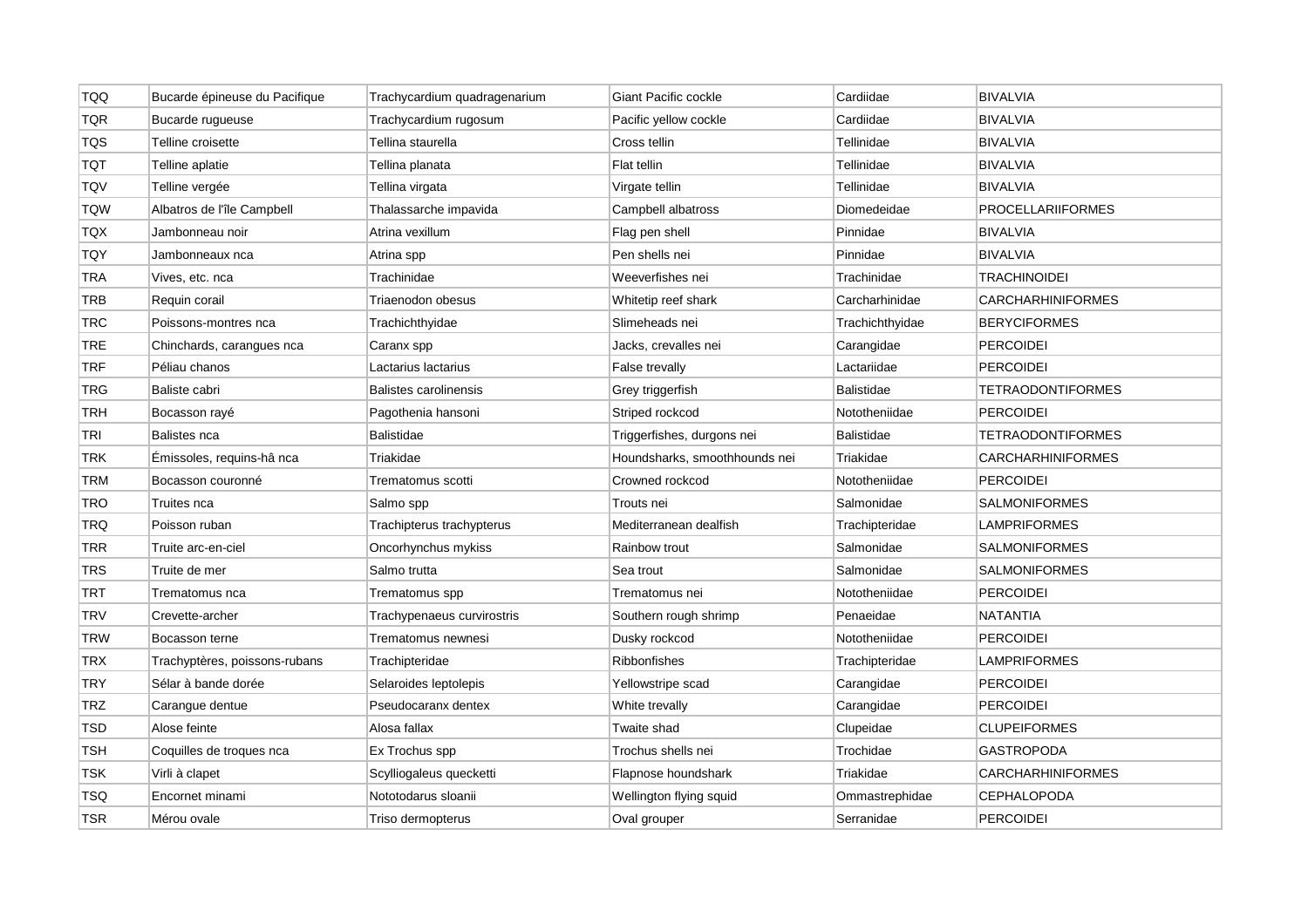| <b>TSW</b> | Baleine à bec de Layard | Mesoplodon layardii    | Strap-toothed whale        | Ziphiidae       | <b>ODONTOCETI</b>        |
|------------|-------------------------|------------------------|----------------------------|-----------------|--------------------------|
| <b>TTA</b> | Virli équatorien        | Triakis acutipinna     | Sharpfin houndshark        | Triakidae       | <b>CARCHARHINIFORMES</b> |
| <b>TTE</b> | Virli dentu             | Triakis megalopterus   | Sharptooth houndshark      | Triakidae       | <b>CARCHARHINIFORMES</b> |
| <b>TTG</b> | Tortues diamantées      | Malaclemys spp         | Diamond back terrapins     | Emydidae        | <b>TESTUDINES</b>        |
| TTH        | Tortue caret            | Eretmochelys imbricata | Hawksbill turtle           | Cheloniidae     | <b>TESTUDINES</b>        |
| <b>TTL</b> | Caouane                 | Caretta caretta        | Loggerhead turtle          | Cheloniidae     | <b>TESTUDINES</b>        |
| <b>TTM</b> | Virli tacheté           | Triakis maculata       | Spotted houndshark         | Triakidae       | <b>CARCHARHINIFORMES</b> |
| <b>TTO</b> | Torpille noire          | Torpedo nobiliana      | Electric ray               | Torpedinidae    | <b>TORPEDINIFORMES</b>   |
| TTR        | Torpille marbrée        | Torpedo marmorata      | Marbled electric ray       | Torpedinidae    | <b>TORPEDINIFORMES</b>   |
| <b>TTU</b> | Raie trembleur          | Torpedo fuscomaculata  | Black-spotted torpedo      | Torpedinidae    | <b>TORPEDINIFORMES</b>   |
| <b>TTV</b> | Torpille ocellée        | Torpedo torpedo        | Common torpedo             | Torpedinidae    | <b>TORPEDINIFORMES</b>   |
| TTX        | Tortues de mer nca      | Testudinata            | Marine turtles nei         |                 | <b>TESTUDINES</b>        |
| <b>TTY</b> | Virli coro              | Triakis scyllium       | <b>Banded houndshark</b>   | Triakidae       | <b>CARCHARHINIFORMES</b> |
| <b>TUC</b> | Sotalia                 | Sotalia fluviatilis    | Tucuxi                     | Delphinidae     | <b>ODONTOCETI</b>        |
| <b>TUD</b> | Chinchard galati        | Trachurus delagoa      | African scad               | Carangidae      | PERCOIDEI                |
| <b>TUE</b> | Pompaneau éclatant      | Trachinotus stilbe     | Steel pompano              | Carangidae      | <b>PERCOIDEI</b>         |
| <b>TUG</b> | Tortue verte            | Chelonia mydas         | Green turtle               | Cheloniidae     | <b>TESTUDINES</b>        |
| <b>TUH</b> | Pompaneau fin           | Trachinotus rhodopus   | Gafftopsail pompano        | Carangidae      | <b>PERCOIDEI</b>         |
| <b>TUJ</b> | Chinchard d'Arabie      | Trachurus indicus      | Arabian scad               | Carangidae      | <b>PERCOIDEI</b>         |
| <b>TUK</b> | Pompaneau indien        | Trachinotus mookalee   | Indian pompano             | Carangidae      | <b>PERCOIDEI</b>         |
| <b>TUL</b> | Tortues d'eau douce nca | Testudinata            | River and lake turtles nei |                 | <b>TESTUDINES</b>        |
| <b>TUM</b> | Sélar queue jaune       | Atule mate             | Yellowtail scad            | Carangidae      | <b>PERCOIDEI</b>         |
| <b>TUN</b> | Thonidés nca            | Thunnini               | Tunas nei                  | Scombridae      | <b>SCOMBROIDEI</b>       |
| <b>TUR</b> | Turbot                  | Psetta maxima          | Turbot                     | Scophthalmidae  | <b>PLEURONECTIFORMES</b> |
| <b>TUS</b> | Thons Thunnus nca       | Thunnus spp            | True tunas nei             | Scombridae      | <b>SCOMBROIDEI</b>       |
| <b>TUV</b> | Pieuvre palmée          | Tremoctopus violaceus  | Palmate octopus            | Tremoctopodidae | <b>CEPHALOPODA</b>       |
| <b>TUW</b> | Sémèle chilienne        | Semele solida          | Chilean semele             | Semelidae       | <b>BIVALVIA</b>          |
| <b>TUX</b> | Poissons type thon nca  | Scombroidei            | Tuna-like fishes nei       |                 | <b>SCOMBROIDEI</b>       |
| <b>TVA</b> | Sterne pierregarin      | Sterna hirundo         | Common tern                | Laridae         | <b>CHARADRIIFORMES</b>   |
| <b>TVB</b> | Tivel de Byron          | Tivela byronensis      | Byron tivela               | Veneridae       | <b>BIVALVIA</b>          |
| <b>TVF</b> | Sterne arctique         | Sterna paradisaea      | Arctic tern                | Laridae         | <b>CHARADRIIFORMES</b>   |
| <b>TVH</b> | Héron cendré            | Ardea cinerea          | Grey heron                 | Arderidae       | <b>CICONIIFORMES</b>     |
| <b>TVP</b> | Tivel plat              | Tivela planulata       | Flat tivela                | Veneridae       | <b>BIVALVIA</b>          |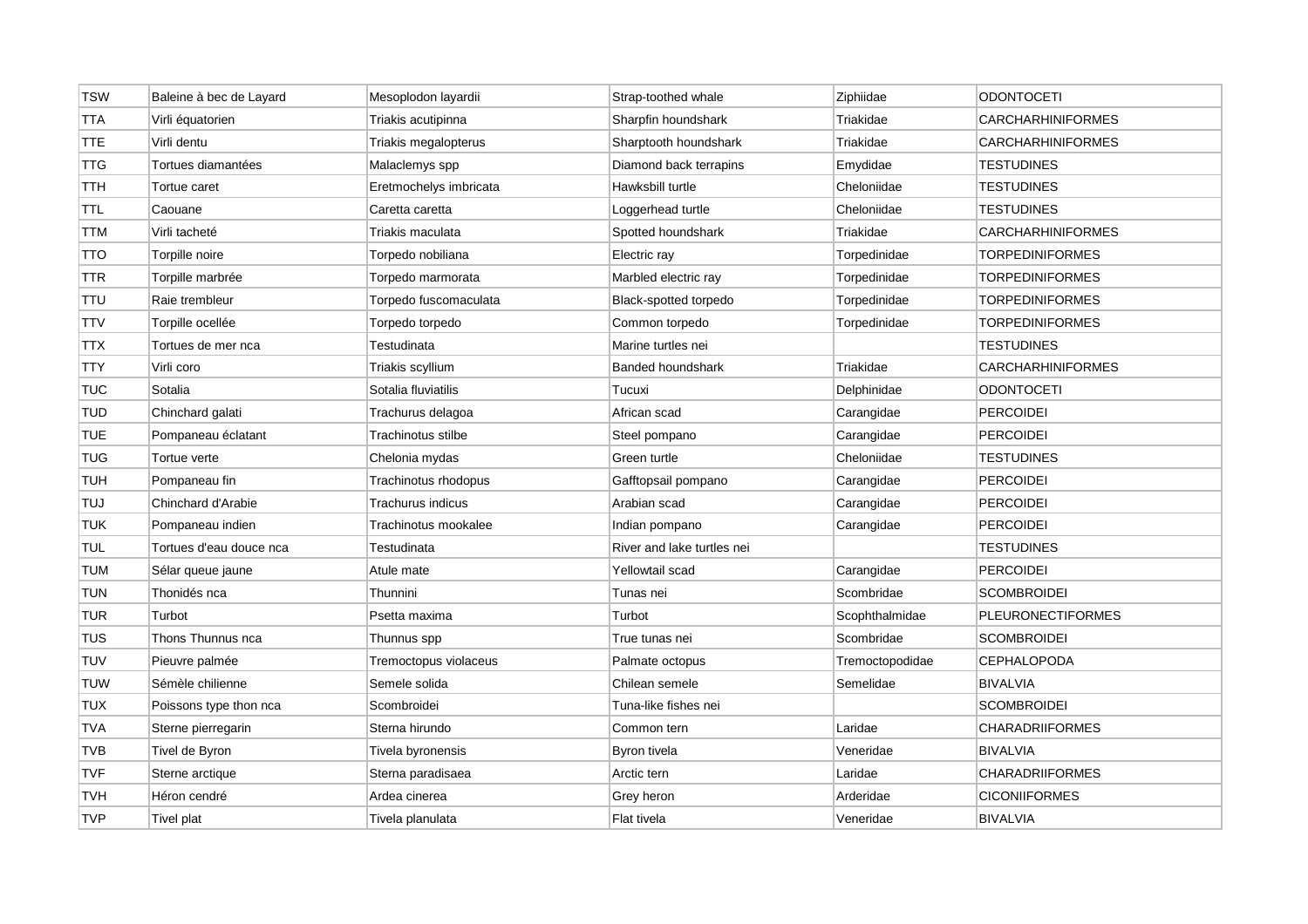| <b>TVR</b> | Vénus triple                | Tivela tripla                | Triple venus               | Veneridae        | <b>BIVALVIA</b>          |
|------------|-----------------------------|------------------------------|----------------------------|------------------|--------------------------|
| <b>TVS</b> | Modiole tordue              | Stavelia subdistorta         | Distorted mussel           | Mytilidae        | <b>BIVALVIA</b>          |
| <b>TVT</b> | Tivel de Pismo              | Tivela stultorum             | Pismo clam                 | Veneridae        | <b>BIVALVIA</b>          |
| <b>TVU</b> | Crevette gambri lisse       | Trachypenaeus brevisuturae   | Smooth shrimp              | Penaeidae        | <b>NATANTIA</b>          |
| <b>TVW</b> | Tivels nca                  | Tivela spp                   | Tivelas nei                | Veneridae        | <b>BIVALVIA</b>          |
| <b>TVX</b> | Cigales raquettes nca       | Thenus spp                   | Flathead lobsters nei      | Scyllaridae      | <b>REPTANTIA</b>         |
| <b>TWA</b> | Sardinelle à queue jaune    | Sardinella rouxi             | Yellowtail sardinella      | Clupeidae        | <b>CLUPEIFORMES</b>      |
| <b>TWB</b> | Dragonet de Phaeton         | Synchiropus phaeton          | Phaeton dragonet           | Callionymidae    | OTHER PERCIFORMES        |
| <b>TWD</b> | Albatros à cape blanche     | Thalassarche steadi          | White-capped albatross     | Diomedeidae      | <b>PROCELLARIIFORMES</b> |
| <b>TWL</b> | Tellines nca                | Tellina spp                  | Tellins nei                | Tellinidae       | <b>BIVALVIA</b>          |
| <b>TWM</b> | Encornet-outre atlantique   | Teuthowenia megalops         | Atlantic cranch squid      | Cranchiidae      | <b>CEPHALOPODA</b>       |
| <b>TWO</b> | Girelle verte               | Thalassoma lunare            | Moon wrasse                | Labridae         | <b>PERCOIDEI</b>         |
| <b>TWP</b> | Élédone noueux              | Adelieledone polymorpha      | Antarctic knobbed octopus  | Octopodidae      | <b>CEPHALOPODA</b>       |
| <b>TWS</b> | Mâchoiron madamango         | Cathorops spixii             | Madamango sea catfish      | Ariidae          | <b>SILURIFORMES</b>      |
| <b>TWT</b> | Elédone de Turquet          | Pareledone turqueti          | Turquet's octopus          | Octopodidae      | <b>CEPHALOPODA</b>       |
| <b>TXE</b> | Potamide telescope          | Telescopium telescopium      | Telescope snail            | Potamididae      | <b>GASTROPODA</b>        |
| <b>TXH</b> | Telline hyaline             | Tellina hyalina              | Hyaline tellin             | Tellinidae       | <b>BIVALVIA</b>          |
| <b>TXP</b> | Pholade talonée             | Talona explanata             | Talona pholaad             | Pholadidae       | <b>BIVALVIA</b>          |
| <b>TXS</b> | Telline de Senegambie       | Tellina senegambiensis       | Senegambian tellin         | Tellinidae       | <b>BIVALVIA</b>          |
| TXT        | Telline jaunâtre            | Tellina strigosa             | Thin tellin                | Tellinidae       | <b>BIVALVIA</b>          |
| <b>TYK</b> | Crevette os                 | Trachypenaeus anchoralis     | Hardback shrimp            | Penaeidae        | <b>NATANTIA</b>          |
| <b>TYV</b> | Saltarelle soldat           | Atya spinipes                | Soldier brush shrimp       | Atyidae          | <b>NATANTIA</b>          |
| <b>TYW</b> | Saltarelle koros            | Atya pilipes                 | Koros shrimp               | Atyidae          | <b>NATANTIA</b>          |
| <b>TZA</b> | Vive araignée               | Trachinus araneus            | Spotted weever             | Trachinidae      | TRACHINOIDEI             |
| <b>TZC</b> | Sarcelle d'hiver            | Anas crecca                  | Common teal                | Anatidae         | <b>ANSERIFORMES</b>      |
| TZE        | Canard siffleur             | Anas penelope                | Eurasian wigeon            | Anatidae         | <b>ANSERIFORMES</b>      |
| <b>TZF</b> | Canard colvert              | Anas platyrhynchos           | Mallard                    | Anatidae         | <b>ANSERIFORMES</b>      |
| TZG        | Dauphin de Guyane           | Sotalia guianensis           | Guyana dolphin             | Delphinidae      | <b>ODONTOCETI</b>        |
| TZH        | Canards, oies et cygnes nca | Anatidae                     | Ducks, geese and swans nei | Anatidae         | <b>ANSERIFORMES</b>      |
| TZR        | Vive à tête rayonnée        | Trachinus radiatus           | <b>Starry weever</b>       | Trachinidae      | <b>TRACHINOIDEI</b>      |
| TZY        | Rascasse épineuse           | Trachyscorpia echinata       | Spiny scorpionfish         | Scorpaenidae     | <b>SCORPAENIFORMES</b>   |
| UAE        | Tile zebre                  | Branchiostegus semifasciatus | Zebra tilefish             | Branchiostegidae | <b>PERCOIDEI</b>         |
| <b>UAW</b> | Perroquet arabe             | Scarus arabicus              | Arabian parrotfish         | Scaridae         | PERCOIDEI                |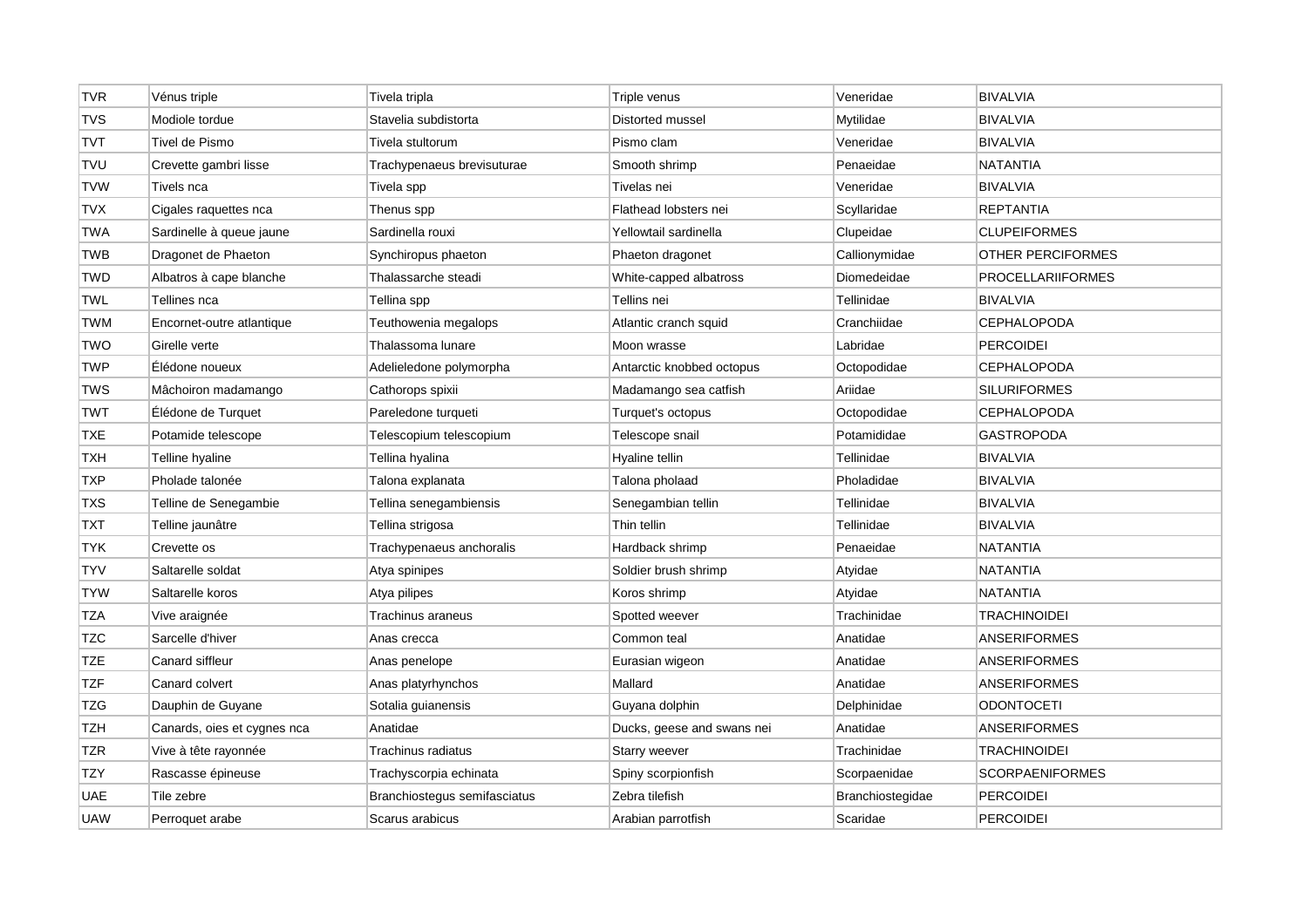| <b>UAZ</b> | Platycéphale épineux     | Rogadius pristiger        | Thorny flathead           | Platycephalidae   | <b>SCORPAENIFORMES</b>   |
|------------|--------------------------|---------------------------|---------------------------|-------------------|--------------------------|
| <b>UBE</b> | Turbo tapisserie         | Turbo petholatus          | Tapestry turban           | Turbinidae        | <b>GASTROPODA</b>        |
| <b>UBF</b> | Turban du Pacifique      | Turbo fluctuosus          | Pacific turban            | Turbinidae        | <b>GASTROPODA</b>        |
| UBG        | Perroquet ronille        | Scarus ferrugineus        | Rusty parrotfish          | Scaridae          | <b>PERCOIDEI</b>         |
| <b>UBH</b> | Turbo bouche-d'or        | Turbo chrysostomus        | Goldmouth turban          | Turbinidae        | <b>GASTROPODA</b>        |
| <b>UBJ</b> | Perroquet pourpre-marron | Scarus fuscopurpureus     | Purple-brown parrotfish   | Scaridae          | <b>PERCOIDEI</b>         |
| <b>UBL</b> | Vermet serpentin         | Serpulorbis colubrinus    | Snake-like worm shell     | Vermetidae        | <b>GASTROPODA</b>        |
| UBN        | Turban canaliculé        | Turbo canaliculatus       | Channelled turban         | Turbinidae        | <b>GASTROPODA</b>        |
| UBQ        | Turban écailleux         | Turbo squamiger           | Squamate turban           | Turbinidae        | <b>GASTROPODA</b>        |
| UBR        | Turbo bouche-d'argent    | Turbo argyrostomus        | Silvermouth turban        | Turbinidae        | <b>GASTROPODA</b>        |
| <b>UBS</b> | Ombrines nca             | Umbrina spp               | Drums nei                 | Sciaenidae        | <b>PERCOIDEI</b>         |
| UBT        | Rotelle côtelée          | Umbonium costatum         | Costate top               | Trochidae         | <b>GASTROPODA</b>        |
| <b>UBX</b> | Turban des rochers       | Turbo saxosus             | Stone turban              | Turbinidae        | <b>GASTROPODA</b>        |
| <b>UCA</b> | Ombrine bronze           | Umbrina canariensis       | Canary drum(=Baardman)    | Sciaenidae        | <b>PERCOIDEI</b>         |
| UCC        | Crabe mantou             | Ucides cordatus           | Swamp ghost crab          | Ocypodidae        | <b>BRACHYURA</b>         |
| <b>UCD</b> | Crabe mantou vert        | Ucides occidentalis       | Mangrove ghost crab       | Ocypodidae        | <b>BRACHYURA</b>         |
| UCG        | Gelasime africain        | Uca tangeri               | West african fiddler crab | Ocypodidae        | <b>BRACHYURA</b>         |
| <b>UCH</b> | Oursin chilien           | Loxechinus albus          | Chilean sea urchin        | Echinidae         | <b>ECHINOIDEA</b>        |
| <b>UCJ</b> | Pleurotome de Java       | Turricula javana          | Javanese turrid           | Turridae          | <b>GASTROPODA</b>        |
| UCL        | Arche lippue             | Cucullaea labiata         | Hooked ark                | Cucullaeidae      | <b>BIVALVIA</b>          |
| <b>UCP</b> | Amande pétoncle          | Tucetona pectunculus      | Comb bittersweet          | Glycymerididae    | <b>BIVALVIA</b>          |
| <b>UCR</b> | Amande mosaique          | Tucetona strigilata       | Tessellated bittersweet   | Glycymerididae    | <b>BIVALVIA</b>          |
| UCW        | Rouget-souris bensasi    | Upeneus japonicus         | Bensasi goatfish          | Mullidae          | <b>PERCOIDEI</b>         |
| UDD        | Carangue langue blanche  | Uraspis helvola           | Whitetongue jack          | Carangidae        | <b>PERCOIDEI</b>         |
| UDH        | Fusilier capricorne      | Pterocaesio capricornis   | Capricorn fusilier        | Caesionidae       | <b>PERCOIDEI</b>         |
| <b>UDK</b> | Fusilier à ligne olive   | Pterocaesio tile          | Dark-banded fusilier      | Caesionidae       | <b>PERCOIDEI</b>         |
| <b>UDN</b> | Baliste de roche         | Pseudobalistes naufragium | Stone triggerfish         | <b>Balistidae</b> | <b>TETRAODONTIFORMES</b> |
| <b>UDP</b> | Wakamé                   | Undaria pinnatifida       | Wakame                    | Alariaceae        | PHAEOPHYCEAE             |
| <b>UDQ</b> | Galathée naine           | Munida gregaria           | Swarming squat lobster    | Galatheidae       | <b>ANOMURA</b>           |
| UDS        | Algues wakamé nca        | Undaria spp               | Wakame nei                | Alariaceae        | PHAEOPHYCEAE             |
| <b>UDV</b> | Peigne pied-de-loutre    | Pseudamussium clavatum    | Club scallop              | Pectinidae        | <b>BIVALVIA</b>          |
| <b>UEF</b> | Poisson sabre énigme     | Lepidopus dubius          | Doubtful scabbardfish     | Trichiuridae      | <b>SCOMBROIDEI</b>       |
| UFJ        | Langoustine rouge        | Eunephrops bairdii        | <b>Red lobster</b>        | Nephropidae       | <b>REPTANTIA</b>         |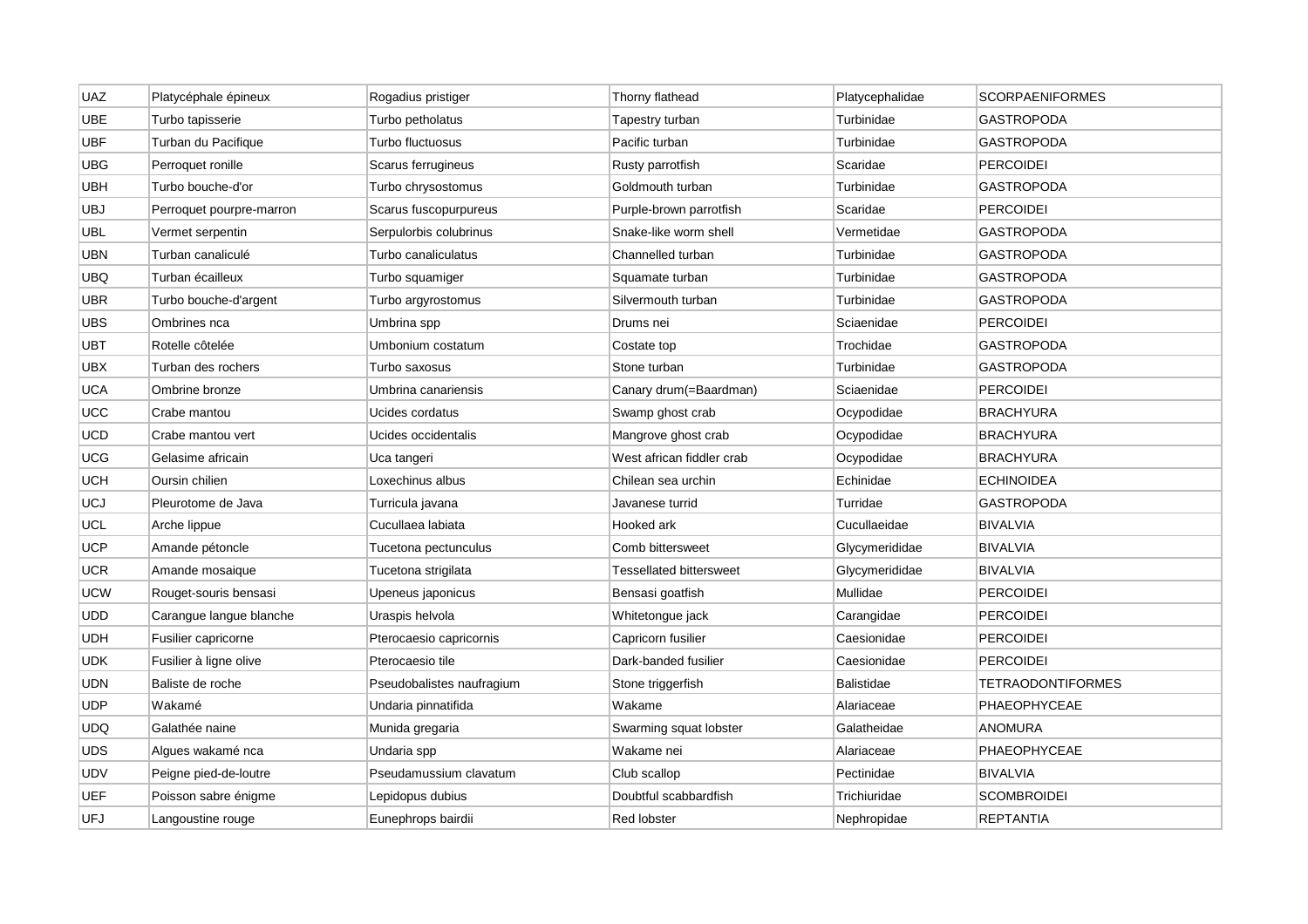| <b>UFO</b> | Ranelle bourse             | Bufonaria crumena          | Purse frog shell           | <b>Bursidae</b>   | <b>GASTROPODA</b>        |
|------------|----------------------------|----------------------------|----------------------------|-------------------|--------------------------|
| UFU        | Bouquet du bas Gange       | Leptocarpus fluminicola    | Ganges delta prawn         | Palaemonidae      | <b>NATANTIA</b>          |
| <b>UGA</b> | Strombe queue-de-coq       | Strombus gallus            | Roster-tail conch          | Strombidae        | <b>GASTROPODA</b>        |
| <b>UGC</b> | Mélongène spiralée         | Pugilina cochlidium        | Spiral melongena           | Melongenidae      | GASTROPODA               |
| UGK        | Mélongène colossale        | Pugilina colosseus         | Colossal melongena         | Melongenidae      | GASTROPODA               |
| <b>UGO</b> | Mélongène noire            | Pugilina morio             | Giant hairy melongena      | Melongenidae      | <b>GASTROPODA</b>        |
| <b>UGT</b> | Mélongène ternée           | Pugilina ternatana         | Ternate melongena          | Melongenidae      | GASTROPODA               |
| UGU        | Poulpe licorne             | Scaeurgus unicirrhus       | Unihorn octopus            | Octopodidae       | CEPHALOPODA              |
| UHB        | Cornet mange-piquants      | Onykia robusta             | Robust clubhook squid      | Onychoteuthidae   | <b>CEPHALOPODA</b>       |
| UHG        | <b>Rite malais</b>         | Pseudorhombus malayanus    | Malayan flounder           | Paralichthyidae   | <b>PLEURONECTIFORMES</b> |
| UHK        | <b>Cornet lisse</b>        | Onykia knipovitchi         | Smooth hooked squid        | Onychoteuthidae   | CEPHALOPODA              |
| <b>UHL</b> | Calmar tonnelet            | Sepioteuthis lessoniana    | Bigfin reef squid          | Loliginidae       | <b>CEPHALOPODA</b>       |
| UHN        | Cornet japonais            | Onykia lonnbergi           | Japanese hooked squid      | Onychoteuthidae   | <b>CEPHALOPODA</b>       |
| <b>UHQ</b> | Poisson scorpion           | Pterois miles              | Devil firefish             | Scorpaenidae      | <b>SCORPAENIFORMES</b>   |
| UHR        | Cornet rugueux             | Onykia robsoni             | Rugose hooked squid        | Onychoteuthidae   | CEPHALOPODA              |
| <b>UHS</b> | Calmar ris                 | Sepioteuthis sepioidea     | Caribbean reef squid       | Loliginidae       | <b>CEPHALOPODA</b>       |
| UHT        | Rite à trois taches        | Pseudorhombus triocellatus | Three spotted flounder     | Paralichthyidae   | <b>PLEURONECTIFORMES</b> |
| UHU        | Calmar de roche austral    | Sepioteuthis australis     | Southern reef squid        | Loliginidae       | <b>CEPHALOPODA</b>       |
| <b>UHW</b> | Calmars Sepioteuthis nca   | Sepioteuthis spp           | Reef squids nei            | Loliginidae       | <b>CEPHALOPODA</b>       |
| <b>UHX</b> | Cornets Moroteuthis nca    | Onykia spp                 | Hooked squids nei          | Onychoteuthidae   | <b>CEPHALOPODA</b>       |
| UHY        | Cornet crochu de Caraïbes  | Onykia carriboea           | Carribean clubhook squid   | Onychoteuthidae   | <b>CEPHALOPODA</b>       |
| UIA        | Baliste masqué             | Sufflamen fraenatum        | Masked triggerfish         | <b>Balistidae</b> | <b>TETRAODONTIFORMES</b> |
| UID        | Turritelle anguleuse       | Turritella duplicata       | Duplicate turret           | Turritellidae     | <b>GASTROPODA</b>        |
| UIL        | Puffin d'Audubon           | Puffinus Iherminieri       | Audubon's shearwater       | Procellariidae    | PROCELLARIIFORMES        |
| UIM        | Puffin des Baléares        | Puffinus mauretanicus      | <b>Balearic shearwater</b> | Procellariidae    | <b>PROCELLARIIFORMES</b> |
| UIN        | Mitre-bois d'ébène         | Pusia ebenus               | Ebony miter                | Mitridae          | GASTROPODA               |
| UIP        | Puffin des anglais         | Puffinus puffinus          | Manx shearwater            | Procellariidae    | <b>PROCELLARIIFORMES</b> |
| UIR        | Turritelle vis             | Turritella terebra         | <b>Screw turret</b>        | Turritellidae     | <b>GASTROPODA</b>        |
| UIY        | Pleurotome Babylone        | Turris babylonia           | Babylonia turrid           | Turridae          | GASTROPODA               |
| UIZ        | Uranoscope miou            | Uranoscopus albesca        | Longspine stargazer        | Uranoscopidae     | TRACHINOIDEI             |
| <b>UJA</b> | Limbert guineen            | Aulopus cadenati           | Guinean flagfin            | Aulopidae         | <b>AULOPIFORMES</b>      |
| UJB        | Uranoscope boeuf           | Uranoscopus cadenati       | West African stargazer     | Uranoscopidae     | <b>TRACHINOIDEI</b>      |
| <b>UJC</b> | Uranoscope à points blancs | Uranoscopus polli          | Whitespotted stargazer     | Uranoscopidae     | <b>TRACHINOIDEI</b>      |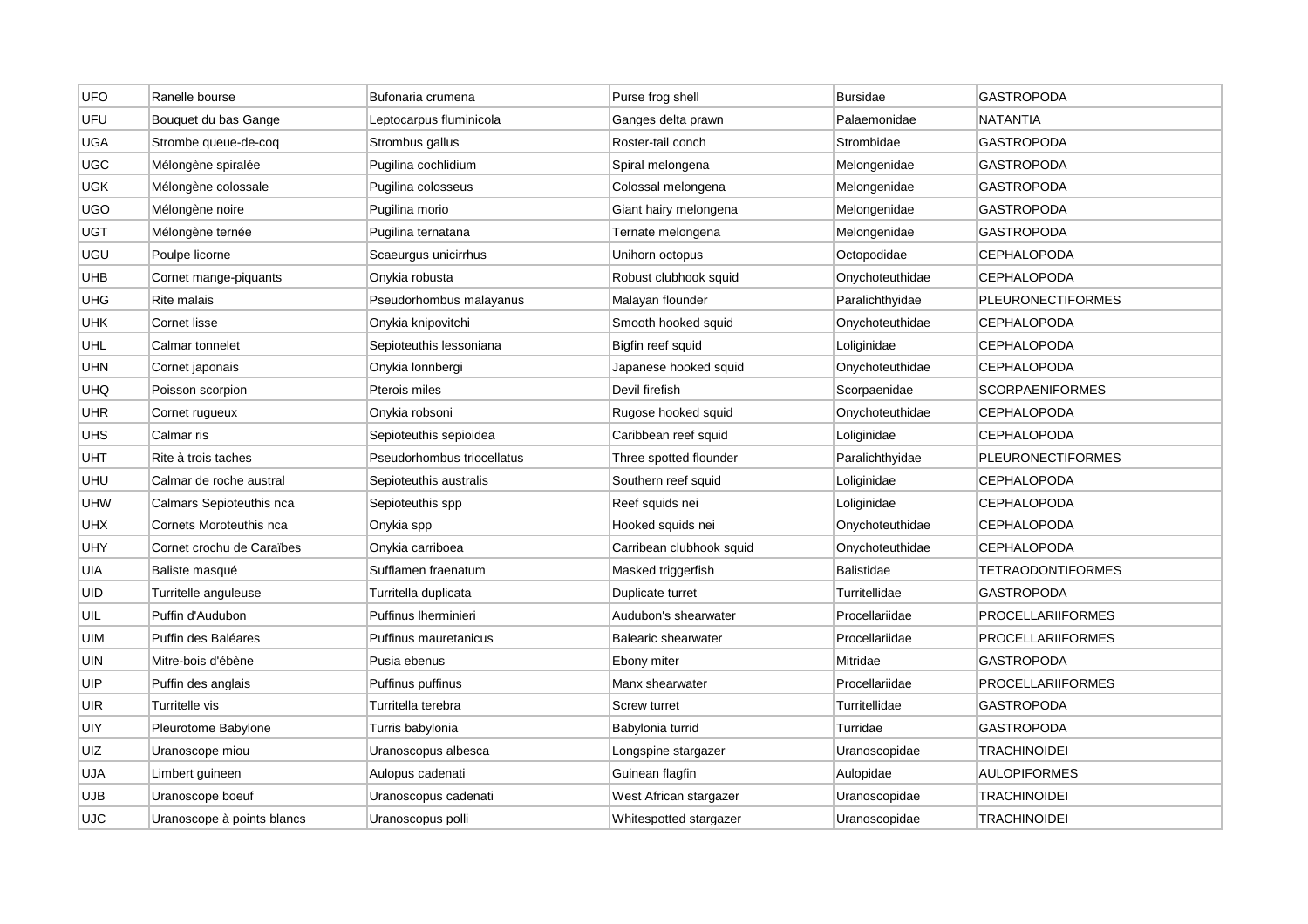| UJI        | Dérivant indien               | Cubiceps whiteleggii    | Shadow driftfish          | Nomeidae         | STROMATEOIDEI, ANABANTOIDEI |
|------------|-------------------------------|-------------------------|---------------------------|------------------|-----------------------------|
| UKB        | Oursin noir                   | Arbacia lixula          | Black sea urchin          | Arbaciidae       | <b>ECHINOIDEA</b>           |
| UKQ        | Oursin violet du Pacifique    | Echinometra vanbrunti   | Purple Pacific sea urchin | Echinometridae   | <b>ECHINOIDEA</b>           |
| <b>UKR</b> | Vielle léopard                | Cephalopholis leopardus | Leopard hind              | Serranidae       | <b>PERCOIDEI</b>            |
| ULG        | Perroquet des Carolines       | Calotomus carolinus     | Carolines parrotfish      | Scaridae         | <b>PERCOIDEI</b>            |
| <b>ULH</b> | Térèbre châtaigne             | Hastula hectica         | Sandbeach auger           | Terebridae       | <b>GASTROPODA</b>           |
| ULJ        | Bullie de miran               | Bullia miran            | Miran bullia              | Nassariidae      | <b>GASTROPODA</b>           |
| ULK        | Lucine ridée                  | Austriella corrugata    | Corrugate lucine          | Lucinidae        | <b>BIVALVIA</b>             |
| ULM        | Tile gris                     | Caulolatilus microps    | Grey tilefish             | Branchiostegidae | <b>PERCOIDEI</b>            |
| ULN        | Petit couteau africain        | Cultellus tenuis        | African knife shell       | Solenidae        | <b>BIVALVIA</b>             |
| ULO        | Spisule épaisse               | Spisula solida          | Solid surf clam           | Mactridae        | <b>BIVALVIA</b>             |
| ULP        | Tile fin                      | Caulolatilus princeps   | Ocean whitefish           | Branchiostegidae | <b>PERCOIDEI</b>            |
| <b>ULQ</b> | Spiruline de mer              | Spirulina subsalsa      | Sea spirulina             | Oscillatoriaceae | <b>CYANOPHYCEAE</b>         |
| ULR        | Turritelle de Monterosato     | Turritella monterosatoi | Monterosato's auger       | Turritellidae    | <b>GASTROPODA</b>           |
| ULT        | Douceron triangulaire         | Spisula subtruncata     | Subtruncate surf clam     | Mactridae        | <b>BIVALVIA</b>             |
| ULV        | Spisule ovale                 | Spisula ovalis          | Oval surf clam            | Mactridae        | <b>BIVALVIA</b>             |
| ULY        | Perroquet dentu               | Calotomus spinidens     | Spinytooth parrotfish     | Scaridae         | <b>PERCOIDEI</b>            |
| UMJ        | Peigne lisse de Nouvelle-Cal. | Amusium japonicum       | Saucer scallop            | Pectinidae       | <b>BIVALVIA</b>             |
| UML        | Étrille élégante              | Portumnus latipes       | Slender swimcrab          | Portunidae       | <b>BRACHYURA</b>            |
| UMP        | Peigne lisse asiatique        | Amusium pleuronectes    | Asian moon scallop        | Pectinidae       | <b>BIVALVIA</b>             |
| UMU        | Natice concave                | Sinum concavum          | Concave baby's ear        | Naticidae        | <b>GASTROPODA</b>           |
| UMV        | Rotelle commune               | Umbonium vestiarium     | Common button top         | Trochidae        | <b>GASTROPODA</b>           |
| UMY        | Peigne papyrus                | Amusium papyraceum      | Paper moon scallop        | Pectinidae       | <b>BIVALVIA</b>             |
| UNA        | Placune ovale                 | Placuna placenta        | Windowpane oyster         | Placunidae       | <b>BIVALVIA</b>             |
| <b>UNC</b> | Bregmacère de l'océan Indien  | Bregmaceros mcclellandi | Unicorn cod               | Bregmacerotidae  | <b>GADIFORMES</b>           |
| UNF        | Placune papier                | Placuna ephippium       | Saddle oyster             | Placunidae       | <b>BIVALVIA</b>             |
| UNN        | Bourse naine                  | Bufonaria nana          | Dwarf frog shell          | <b>Bursidae</b>  | <b>GASTROPODA</b>           |
| <b>UNO</b> | Galathée rouge                | Munida obesa            | Stout squat lobster       | Galatheidae      | <b>ANOMURA</b>              |
| UNP        | Galathée du large             | Munida propinqua        | Deep-water squat lobster  | Galatheidae      | <b>ANOMURA</b>              |
| UNR        | Galathée radiante             | Munida refulgens        | Radiant squat lobster     | Galatheidae      | <b>ANOMURA</b>              |
| UNT        | Galathée à longues pinces     | Munida tenella          | Long-clawed squat lobster | Galatheidae      | <b>ANOMURA</b>              |
| UOA        | Turbo vert                    | Turbo marmoratus        | Green turban              | Turbinidae       | <b>GASTROPODA</b>           |
| UOB        | Turbo brun                    | Turbo bruneus           | Brown Pacific turban      | Turbinidae       | <b>GASTROPODA</b>           |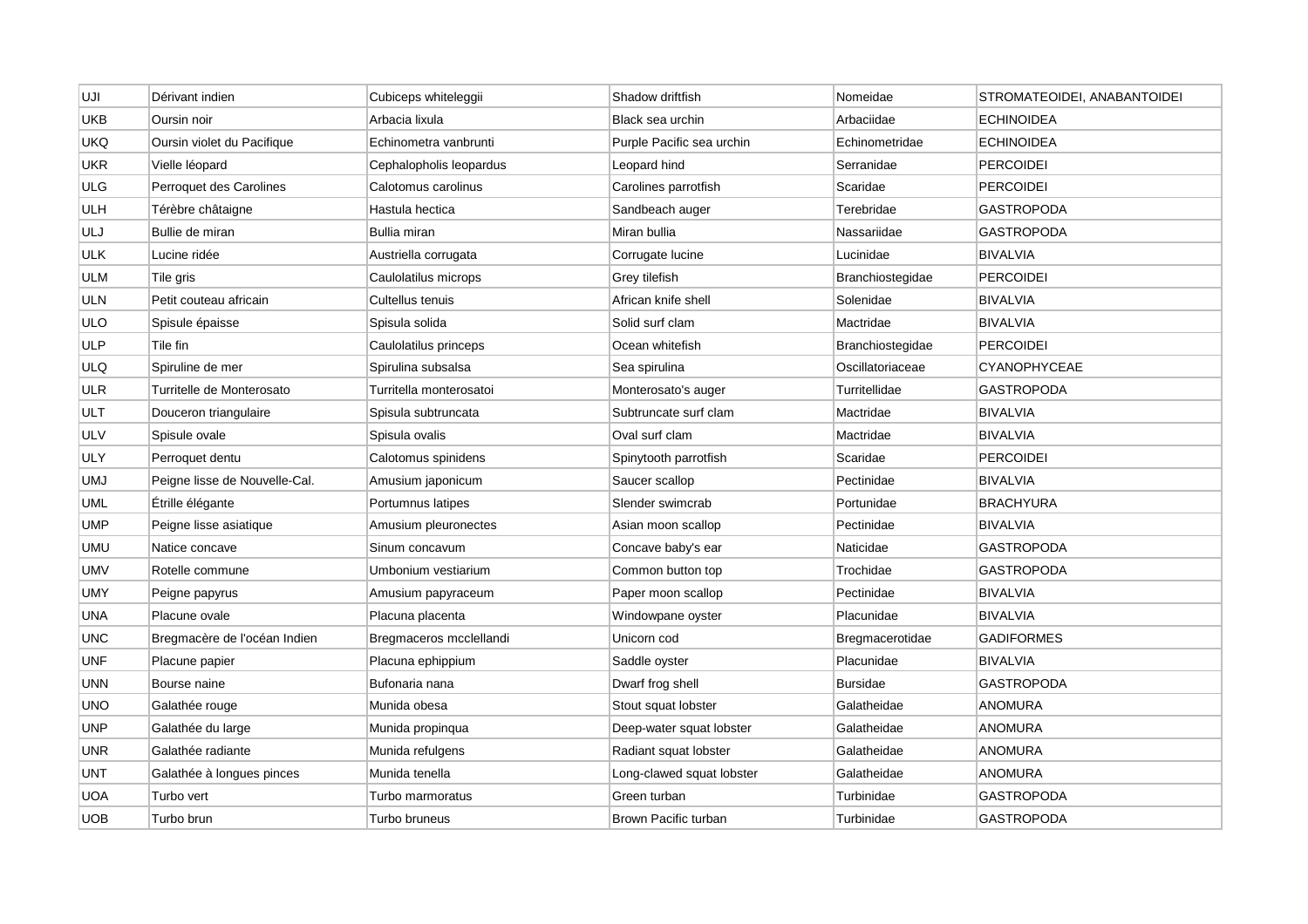| <b>UOE</b> | Vermet meduse            | Serpulorbis medusae           | Jellyfish worm shell       | Vermetidae           | <b>GASTROPODA</b>    |
|------------|--------------------------|-------------------------------|----------------------------|----------------------|----------------------|
| <b>UOG</b> | Huître ondulée           | Undulostrea megodon           | Megodon oyster             | Ostreidae            | <b>BIVALVIA</b>      |
| UOI        | Turbo cendre             | Turbo cinereus                | Smooth moon turban         | Turbinidae           | <b>GASTROPODA</b>    |
| <b>UON</b> | Ranelle commune          | Bufonaria rana                | Common frog shell          | <b>Bursidae</b>      | GASTROPODA           |
| <b>UOO</b> | Turbo couronné           | Turbo coronatus               | Coronate moon turban       | Turbinidae           | <b>GASTROPODA</b>    |
| <b>UOR</b> | Turbo épais              | Turbo crassus                 | Crass turban               | Turbinidae           | <b>GASTROPODA</b>    |
| <b>UOS</b> | Turbo soyeux             | Turbo setosus                 | Rough turban               | Turbinidae           | <b>GASTROPODA</b>    |
| UOT        | Turban marron            | Turbo castanea                | Chestnut turban            | Turbinidae           | GASTROPODA           |
| UOZ        | Fasciolaire ferrugineuse | Pleuroploca trapezium         | Trapezium horse conch      | Fasciolariidae       | <b>GASTROPODA</b>    |
| UPA        | Langoustine rayée        | Eunephrops manningi           | <b>Banded lobster</b>      | Nephropidae          | <b>REPTANTIA</b>     |
| <b>UPC</b> | Langoustine sculptée     | Eunephrops cadenasi           | Sculptured lobster         | Nephropidae          | <b>REPTANTIA</b>     |
| <b>UPK</b> | Fasciolaire prince       | Pleuroploca princeps          | Prince horse conch         | Fasciolariidae       | <b>GASTROPODA</b>    |
| <b>UPO</b> | <b>Bouquet Bombay</b>    | Leptocarpus potamiscus        | Bombay prawn               | Palaemonidae         | <b>NATANTIA</b>      |
| <b>UPQ</b> | Pourpre pattue           | Purpura pansa                 | Wide-foot purpura          | Muricidae            | <b>GASTROPODA</b>    |
| <b>UPX</b> | Pourpre de Rudolphe      | Purpura panama                | Rudolph's purpura          | Muricidae            | <b>GASTROPODA</b>    |
| UPZ.       | Colas gros yeux          | Pristipomoides macrophthalmus | Cardinal snapper           | Lutjanidae           | <b>PERCOIDEI</b>     |
| <b>UQP</b> | Pourpre persique         | Purpura persica               | Persian purpura            | Muricidae            | <b>GASTROPODA</b>    |
| UQS        | Fasciolaire saumon       | Pleuroploca salmo             | Salmon horse conch         | Fasciolariidae       | GASTROPODA           |
| <b>UQT</b> | Guillemot marmette       | Uria aalge                    | Common murre               | Alcidae              | <b>CICONIIFORMES</b> |
| UQU        | Guillemot de Brünnich    | Uria Iomvia                   | Thick-billed murre         | Alcidae              | <b>CICONIIFORMES</b> |
| <b>URA</b> | Uranoscopes              | Uranoscopus spp               | Stargazers                 | Uranoscopidae        | <b>TRACHINOIDEI</b>  |
| <b>URB</b> | Calmar tépo              | Uroteuthis bartschi           | Bartsch's squid            | Loliginidae          | <b>CEPHALOPODA</b>   |
| <b>URC</b> | Oursins nca              | Strongylocentrotus spp        | Sea urchins nei            | Strongylocentrotidae | <b>ECHINOIDEA</b>    |
| URF        | Phycis de Floride        | Urophycis floridana           | Southern codling           | Gadidae              | <b>GADIFORMES</b>    |
| <b>URG</b> | Phycis tacheté           | Urophycis regia               | Spotted codling            | Gadidae              | <b>GADIFORMES</b>    |
| <b>URH</b> | Langoustes Puerulus nca  | Puerulus spp                  | Whip lobsters nei          | Palinuridae          | REPTANTIA            |
| <b>URJ</b> | Pleurotome libyen        | Tiariturris libya             | Lybian turrid              | Turridae             | <b>GASTROPODA</b>    |
| <b>URK</b> | Murex de Blainville      | Muricopsis cristatus          | <b>Blainville's murex</b>  | Muricidae            | <b>GASTROPODA</b>    |
| URL        | Langouste fouet bandée   | Puerulus angulatus            | Banded whip lobster        | Palinuridae          | <b>REPTANTIA</b>     |
| URM        | Oursin-pierre            | Paracentrotus lividus         | Stony sea urchin           | Echinidae            | ECHINOIDEA           |
| URO        | Turritelle double carène | Turritella turbona            | Muddy auger                | Turritellidae        | <b>GASTROPODA</b>    |
| URQ        | Galathée rugueuse        | Munida rugosa                 | Rugose squat lobster       | Galatheidae          | <b>ANOMURA</b>       |
| <b>URS</b> | Oursin d'Europe          | Echinus esculentus            | European edible sea urchin | Echinidae            | <b>ECHINOIDEA</b>    |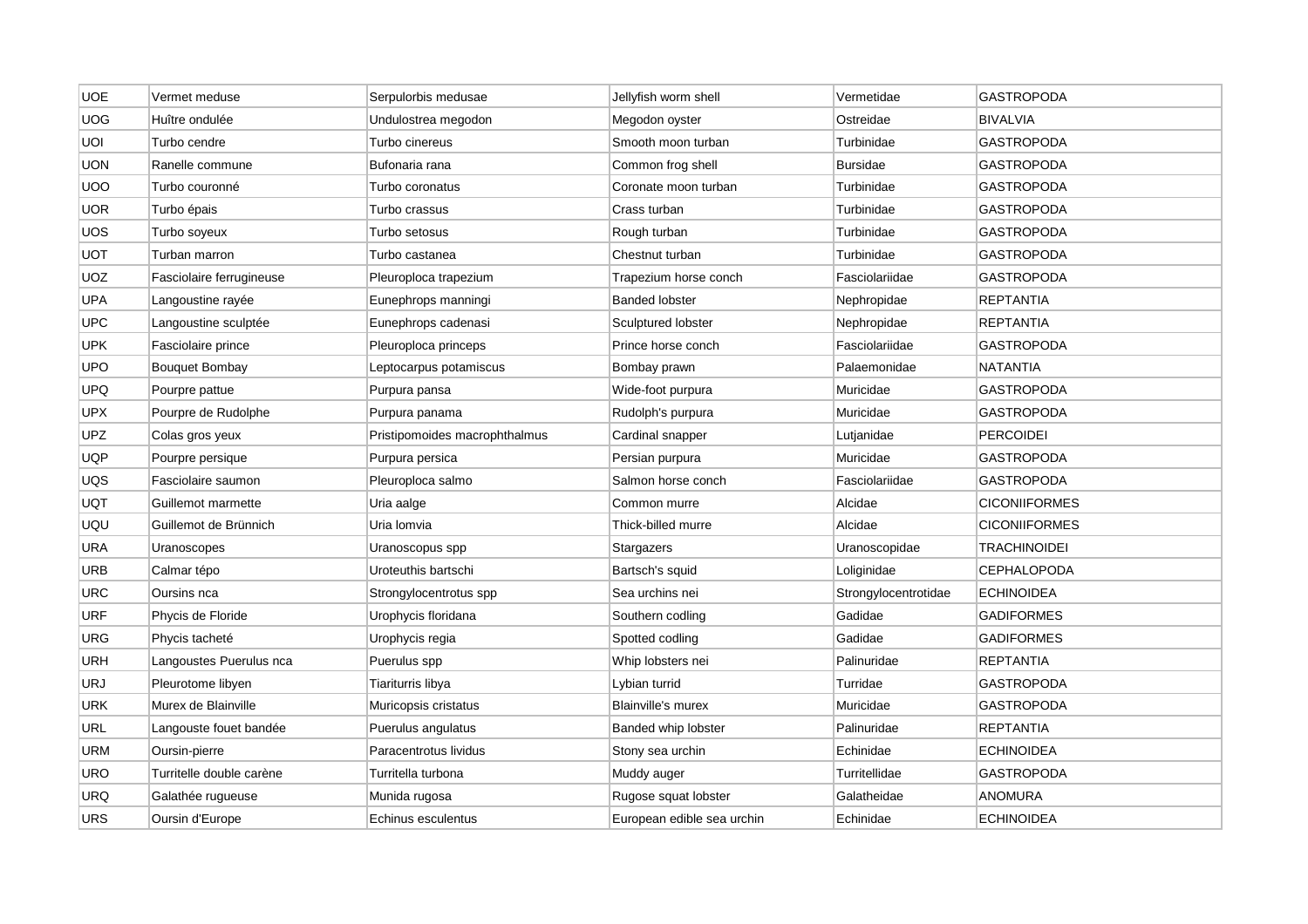| <b>URT</b> | Langouste fouet rouge    | Puerulus carinatus      | Red whip lobster          | Palinuridae     | <b>REPTANTIA</b>    |
|------------|--------------------------|-------------------------|---------------------------|-----------------|---------------------|
| URU        | Carangue paia            | Uraspis uraspis         | Whitemouth jack           | Carangidae      | <b>PERCOIDEI</b>    |
| <b>URV</b> | Langouste fouet veloutée | Puerulus velutinus      | Velvet whip lobster       | Palinuridae     | <b>REPTANTIA</b>    |
| <b>URW</b> | Langouste fouet arabe    | Puerulus sewelli        | Arabian whip lobster      | Palinuridae     | <b>REPTANTIA</b>    |
| <b>URX</b> | Oursins, etc. nca        | Echinoidea              | Sea urchins, etc. nei     |                 | <b>ECHINOIDEA</b>   |
| <b>URZ</b> | Urophycis nca            | Urophycis spp           | Urophycis nei             | Gadidae         | <b>GADIFORMES</b>   |
| <b>USB</b> | Vieille commune          | Labrus bergylta         | Ballan wrasse             | Labridae        | <b>PERCOIDEI</b>    |
| USE        | Carangue coton           | Uraspis secunda         | Cottonmouth jack          | Carangidae      | <b>PERCOIDEI</b>    |
| USG        | Marteau droit            | Malleus regula          | Straight hammer oyster    | Malleidae       | <b>BIVALVIA</b>     |
| USI        | Vieille coquette         | Labrus mixtus           | Cuckoo wrasse             | Labridae        | <b>PERCOIDEI</b>    |
| <b>USK</b> | <b>Brosme</b>            | Brosme brosme           | Tusk(=Cusk)               | Gadidae         | <b>GADIFORMES</b>   |
| USW        | Perroquet du Golfe       | Scarus persicus         | Gulf parrotfish           | Scaridae        | <b>PERCOIDEI</b>    |
| <b>USY</b> | Perroquet barbe bleue    | Scarus ghobban          | Blue-barred parrotfish    | Scaridae        | <b>PERCOIDEI</b>    |
| USZ        | Perroquet à six bandes   | Scarus frenatus         | <b>Bridled parrotfish</b> | Scaridae        | <b>PERCOIDEI</b>    |
| <b>UTA</b> | Lutraire étroite         | Lutraria angustior      | Narrow otter shell        | Mactridae       | <b>BIVALVIA</b>     |
| <b>UTC</b> | Méroe tronquée           | Sunetta truncata        | Truncate sunetta          | Veneridae       | <b>BIVALVIA</b>     |
| <b>UTD</b> | Murex de Moore           | Haustellum donmoorei    | Don Moore's murex         | Muricidae       | <b>GASTROPODA</b>   |
| <b>UTF</b> | Natice brune             | Lunatia fusca           | Brown moon-shell          | Naticidae       | <b>GASTROPODA</b>   |
| UTG        | Natice de Guillemin      | Lunatia guillemini      | Guillemin's moon-shell    | Naticidae       | <b>GASTROPODA</b>   |
| UTH        | Murex bouche d'or        | Haustellum chrysostoma  | Goldmouth murex           | Muricidae       | <b>GASTROPODA</b>   |
| <b>UTK</b> | Sépiole leucoptère       | Stoloteuthis leucoptera | Leucoptera bobtail squid  | Sepiolidae      | <b>CEPHALOPODA</b>  |
| UTL        | Lutraire elliptique      | Lutraria lutraria       | Common otter shell        | Mactridae       | <b>BIVALVIA</b>     |
| UTM        | Lutraire oblongue        | Lutraria magna          | Oblong otter shell        | Mactridae       | <b>BIVALVIA</b>     |
| <b>UTN</b> | Sanguinolaire pourpre    | Nuttallia nuttallii     | Nuttall's mahogany clam   | Psammobiidae    | BIVALVIA            |
| UTO        | Turritelle commune       | Turritella communis     | Horny auger               | Turritellidae   | <b>GASTROPODA</b>   |
| UTP        | Natice belle             | Lunatia pulchella       | Pretty moon-shell         | Naticidae       | <b>GASTROPODA</b>   |
| <b>UTS</b> | Murex bouche blanche     | Haustellum messorius    | Messorius murex           | Muricidae       | <b>GASTROPODA</b>   |
| <b>UTU</b> | Méroe mauve              | Sunetta menstrualis     | Mauve sunetta             | Veneridae       | <b>BIVALVIA</b>     |
| UUB        | Ranelle hibou            | Tutufa bubo             | Giant frog shell          | <b>Bursidae</b> | <b>GASTROPODA</b>   |
| <b>UUC</b> | Uranoscope               | Uranoscopus scaber      | Stargazer                 | Uranoscopidae   | <b>TRACHINOIDEI</b> |
| UUH        | Modiolaire de Senhouse   | Musculista senhousia    | Senhouse horse mussel     | Mytilidae       | <b>BIVALVIA</b>     |
| UUI        | Bouc iso                 | Eualus sinensis         | Iso shrimp                | Hippolytidae    | <b>NATANTIA</b>     |
| UUL        | Bouc yamato              | Eualus leptognathus     | Yamato shrimp             | Hippolytidae    | <b>NATANTIA</b>     |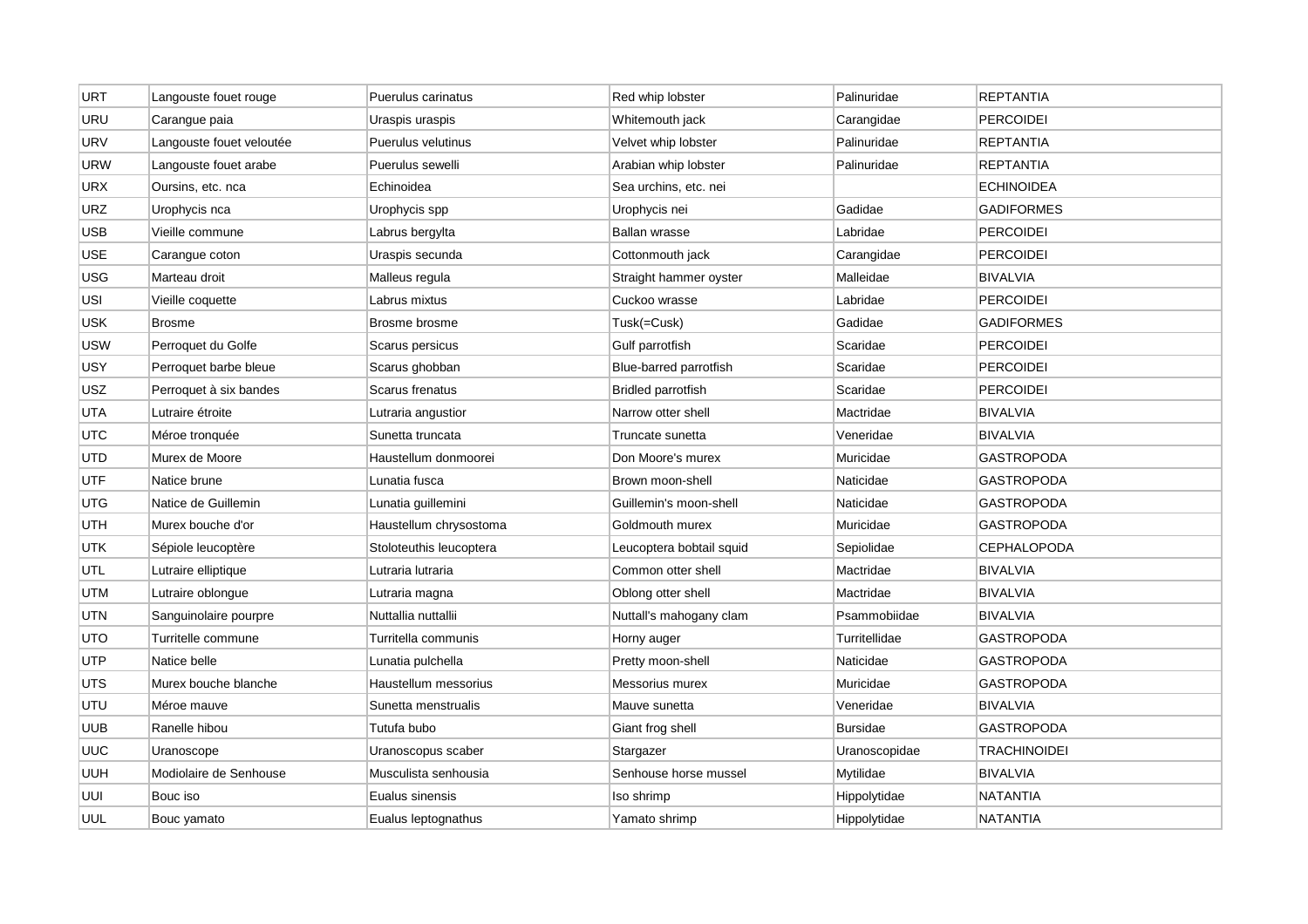| <b>UUM</b> | <b>Bouc Groenland</b>          | Eualus macilentus         | Greenland shrimp             | Hippolytidae    | <b>NATANTIA</b>           |
|------------|--------------------------------|---------------------------|------------------------------|-----------------|---------------------------|
| <b>UUN</b> | Ranelle mamelonnee             | Bursa bufonia             | Warty frog shell             | <b>Bursidae</b> | <b>GASTROPODA</b>         |
| <b>UUP</b> | Perroquet joue blanche         | Chlorurus bleekeri        | Bleeker's parrotfish         | Scaridae        | <b>PERCOIDEI</b>          |
| UUQ        | Murex bec-de-becassine         | Haustellum haustellum     | Snipe's bill murex           | Muricidae       | GASTROPODA                |
| UUR        | Murex scorpion                 | Haustellum recurvirostris | Bent-beak murex              | Muricidae       | <b>GASTROPODA</b>         |
| UUT        | Solecurte rose                 | Solecurtus strigilatus    | Rasp short razor             | Solecurtidae    | <b>BIVALVIA</b>           |
| UUZ        | Blanche drapeau du Pacifique   | Eucinostomus currani      | Pacific flagfin mojarra      | Gerreidae       | <b>PERCOIDEI</b>          |
| UVB        | Perroquet de Guinée            | Scarus hoefleri           | Guinean parrotfish           | Scaridae        | <b>PERCOIDEI</b>          |
| UVD        | Perroquet commun               | Scarus psittacus          | Common parrotfish            | Scaridae        | <b>PERCOIDEI</b>          |
| <b>UVE</b> | Perroquet braisé               | Scarus rubroviolaceus     | Ember parrotfish             | Scaridae        | <b>PERCOIDEI</b>          |
| <b>UVG</b> | Perroquet éclipse              | Scarus russelii           | Eclipse parrotfish           | Scaridae        | PERCOIDEI                 |
| UVH        | Perroquet tricolore            | Scarus tricolor           | Tricolour parrotfish         | Scaridae        | <b>PERCOIDEI</b>          |
| <b>UVN</b> | Perroquet dorade               | Scarus niger              | Dusky parrotfish             | Scaridae        | <b>PERCOIDEI</b>          |
| <b>UVQ</b> | Laitue chicorée                | Ulva rigida               | Chicory sea lettuce          | Ulvaceae        | CHLOROPHYCEAE             |
| UVU        | Laitue de mer                  | Ulva lactuca              | Sea lettuce                  | Ulvaceae        | CHLOROPHYCEAE             |
| UWV        | Encornet baleine               | Walvisteuthis virilis     | Whale squid                  | Onychoteuthidae | <b>CEPHALOPODA</b>        |
| UXP        | Murex peigne-de-Venus          | Murex pecten              | Venus comb murex             | Muricidae       | GASTROPODA                |
| <b>UXR</b> | Murex rare-épine               | Murex trapa               | Rarespined murex             | Muricidae       | <b>GASTROPODA</b>         |
| UXS        | Turbos nca                     | Turbo spp                 | Turbans nei                  | Turbinidae      | GASTROPODA                |
| UXT        | Murex noire-épine              | Murex ternispina          | Black-spined murex           | Muricidae       | <b>GASTROPODA</b>         |
| <b>UXU</b> | Murex tribule                  | Murex tribulus            | Caltrop murex                | Muricidae       | <b>GASTROPODA</b>         |
| <b>UYE</b> | Puffin de Méditerranée         | Puffinus yelkouan         | Yelkouan shearwater          | Procellariidae  | <b>PROCELLARIIFORMES</b>  |
| UYH        | Laitues de mer nca             | Ulva spp                  | Sea lettuces nei             | Ulvaceae        | <b>CHLOROPHYCEAE</b>      |
| VAD        | Liche lirio                    | Campogramma glaycos       | Vadigo                       | Carangidae      | <b>PERCOIDEI</b>          |
| VAQ        | Marsouin du golfe de Californi | Phocoena sinus            | Vaquita                      | Phocoenidae     | <b>ODONTOCETI</b>         |
| <b>VAR</b> | Omble du Pacifique             | Salvelinus malma          | Dolly varden                 | Salmonidae      | SALMONIFORMES             |
| VAX        | Ranelles nca                   | Bursidae                  | Frog shell nei               | <b>Bursidae</b> | <b>GASTROPODA</b>         |
| <b>VCP</b> | Volute de Challenger           | Provocator pulcher        | Challenger volute            | Volutidae       | <b>GASTROPODA</b>         |
| <b>VEP</b> | Anchois chuchueco              | Cetengraulis mysticetus   | Pacific anchoveta            | Engraulidae     | <b>CLUPEIFORMES</b>       |
| VET        | Anchois du Pérou               | Engraulis ringens         | Anchoveta(=Peruvian anchovy) | Engraulidae     | <b>CLUPEIFORMES</b>       |
| VEV        | Praire commune                 | Venus verrucosa           | Warty venus                  | Veneridae       | <b>BIVALVIA</b>           |
| VGX        | Mitres nca                     | Mitridae                  | Mitres nei                   | Mitridae        | <b>GASTROPODA</b>         |
| VHS        | Cyprinodonte de Valence        | Valencia hispanica        | Valencia toothcarp           | Valenciidae     | <b>CYPRINODONTIFORMES</b> |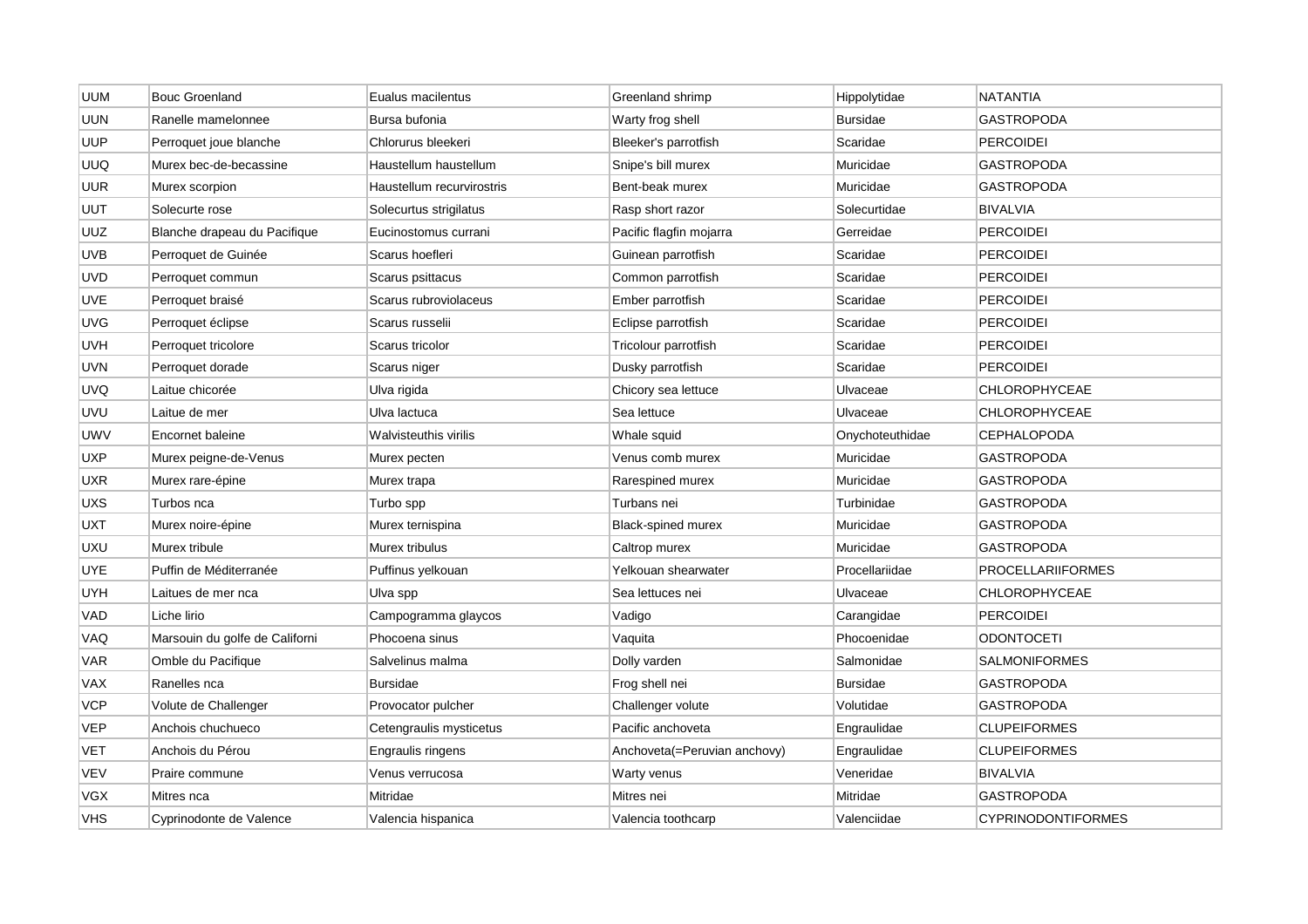| <b>VKA</b> | Bucarde asiatique           | Vepricardium asiaticum  | Asiatic cockle            | Cardiidae      | <b>BIVALVIA</b>             |
|------------|-----------------------------|-------------------------|---------------------------|----------------|-----------------------------|
| VKS        | Bucarde chinoise            | Vepricardium sinense    | Chinese cockle            | Cardiidae      | <b>BIVALVIA</b>             |
| <b>VLM</b> | Mélongène muscade           | Volema myristica        | Nutmeg melongena          | Melongenidae   | <b>GASTROPODA</b>           |
| <b>VLO</b> | Langoustes diverses nca     | Palinuridae             | Spiny lobsters nei        | Palinuridae    | <b>REPTANTIA</b>            |
| VLU        | Volute musique              | Voluta musica           | Common music volute       | Volutidae      | <b>GASTROPODA</b>           |
| <b>VLV</b> | Volute verte                | Voluta virescens        | Green music volute        | Volutidae      | <b>GASTROPODA</b>           |
| VMH        | Mulet à tache bleue         | Valamugil seheli        | <b>Bluespot mullet</b>    | Mugilidae      | <b>MUGILIFORMES</b>         |
| VNA        | Palourde jaune              | Venerupis aurea         | Golden carpet shell       | Veneridae      | <b>BIVALVIA</b>             |
| VNR        | Palourde rose               | Venerupis rhomboides    | Banded carpet shell       | Veneridae      | <b>BIVALVIA</b>             |
| vos        | Pétoncle de Singapour       | Volachlamys singaporina | Singapore scallop         | Pectinidae     | <b>BIVALVIA</b>             |
| VRA        | Croissant queue blanche     | Variola albimarginata   | White-edged lyretail      | Serranidae     | <b>PERCOIDEI</b>            |
| VRL        | Croissant queue jaune       | Variola louti           | Yellow-edged lyretail     | Serranidae     | <b>PERCOIDEI</b>            |
| <b>VSC</b> | Pétoncle                    | Chlamys varia           | Variegated scallop        | Pectinidae     | <b>BIVALVIA</b>             |
| VSK        | Turbinelle gantelet         | Vasum caestus           | Gauntlet vase             | Turbinellidae  | <b>GASTROPODA</b>           |
| <b>VSP</b> | Turbinelle épineuse         | Vasum capitellum        | Spiny vase                | Turbinellidae  | GASTROPODA                  |
| <b>VST</b> | Turbinelle cornue           | Vasum turbinellus       | Top vase                  | Turbinellidae  | <b>GASTROPODA</b>           |
| VSU        | Turbinelle des Caraïbes     | Vasum muricatum         | Caribbean vase            | Turbinellidae  | <b>GASTROPODA</b>           |
| <b>VTX</b> | Dérivants nca               | Nomeidae                | Driftfishes nei           | Nomeidae       | STROMATEOIDEI, ANABANTOIDEI |
| <b>VUC</b> | Clovisse ridée              | Venerupis corrugata     | Corrugated venus          | Veneridae      | <b>BIVALVIA</b>             |
| <b>VUD</b> | Clovisse durable            | Venerupis dura          | Durable venus             | Veneridae      | <b>BIVALVIA</b>             |
| <b>VUF</b> | Praire ondulee              | Venus foliaceolamellosa | Plicate venus             | Veneridae      | <b>BIVALVIA</b>             |
| VUX        | Syngnathes, hippocampes nca | Syngnathidae            | Pipefishes, seahorses nei | Syngnathidae   | <b>SYNGNATHIFORMES</b>      |
| VVV        | Ovule navette               | Volva volva             | Shuttlecock volva         | Ovulidae       | <b>GASTROPODA</b>           |
| <b>VVX</b> | Triptérygidés nca           | Tripterygiidae          | Threefin blennies nei     | Tripterygiidae | <b>OTHER PERCIFORMES</b>    |
| <b>VXR</b> | Mitre froncée               | Vexillum rugosum        | Rugose iter               | Costellariidae | <b>GASTROPODA</b>           |
| VXU        | Mitre petit-renard          | Vexillum vulpeculum     | Little-fox miter          | Costellariidae | GASTROPODA                  |
| <b>VXV</b> | Jopas vexillaire            | Vexilla vexillum        | Vexillate jopas           | Muricidae      | <b>GASTROPODA</b>           |
| <b>VYX</b> | Uranoscopes nca             | Uranoscopidae           | Stargazers nei            | Uranoscopidae  | <b>TRACHINOIDEI</b>         |
| <b>WAB</b> | Brème de Pékin              | Parabramis pekinensis   | White amur bream          | Cyprinidae     | <b>CYPRINIFORMES</b>        |
| WAH        | Thazard-bâtard              | Acanthocybium solandri  | Wahoo                     | Scombridae     | SCOMBROIDEI                 |
| WAL        | Morse                       | Odobenus rosmarus       | Walrus                    | Odobenidae     | PINNIPEDIA                  |
| WAM        | Lamantin d'Afrique          | Trichechus senegalensis | West African manatee      | Trichechidae   | <b>SIRENIA</b>              |
| <b>WBM</b> | Brotule barbe-de-boue       | Brotula multibarbata    | Goatsbeard brotula        | Ophidiidae     | <b>OPHIDIIFORMES</b>        |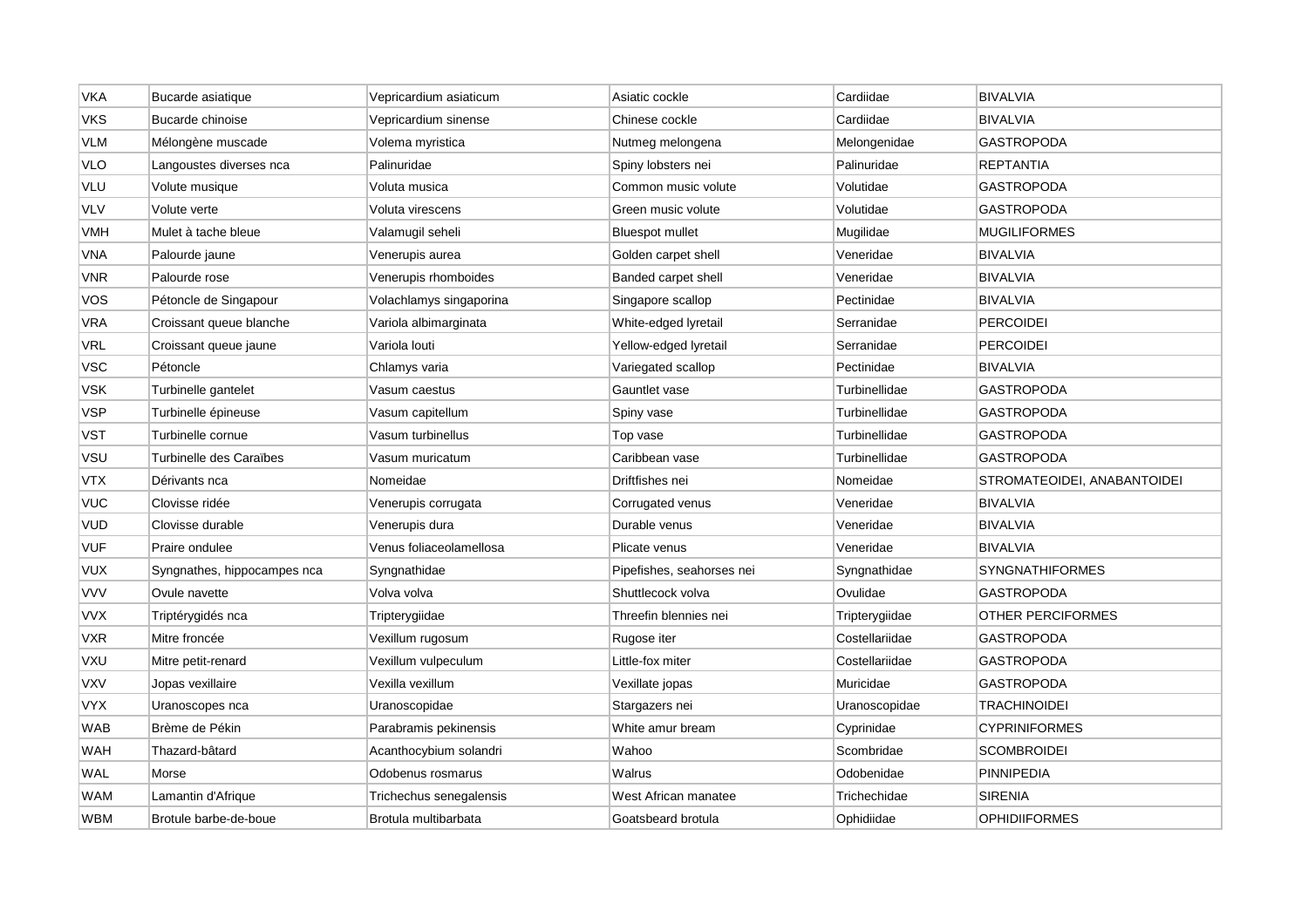| WEC        | Comète quiaquia               | Decapterus punctatus       | Round scad               | Carangidae        | <b>PERCOIDEI</b>         |
|------------|-------------------------------|----------------------------|--------------------------|-------------------|--------------------------|
| WEG        | Grande vive                   | Trachinus draco            | Greater weever           | Trachinidae       | <b>TRACHINOIDEI</b>      |
| WEM        | Acoupa totoaba                | Totoaba macdonaldi         | Totoaba                  | Sciaenidae        | <b>PERCOIDEI</b>         |
| WEP        | Acoupa du Pérou               | Cynoscion analis           | Peruvian weakfish        | Sciaenidae        | PERCOIDEI                |
| WEW        | Acoupa blanc                  | Atractoscion nobilis       | White weakfish           | Sciaenidae        | <b>PERCOIDEI</b>         |
| WEX        | Vives nca                     | Trachinus spp              | Weevers nei              | Trachinidae       | <b>TRACHINOIDEI</b>      |
| <b>WFF</b> | Carangue de Fischer           | Caranx fischeri            | Longfin crevalle jack    | Carangidae        | <b>PERCOIDEI</b>         |
| WFS        | Océanite frégate              | Pelagodroma marina         | White-faced storm petrel | Hydrobatidae      | <b>PROCELLARIIFORMES</b> |
| <b>WHA</b> | Cernier de Nouvelle-Zélande   | Polyprion oxygeneios       | Hapuku wreckfish         | Polyprionidae     | <b>PERCOIDEI</b>         |
| WHB        | Merlan bleu                   | Micromesistius poutassou   | Blue whiting(=Poutassou) | Gadidae           | <b>GADIFORMES</b>        |
| <b>WHE</b> | <b>Buccin</b>                 | Buccinum undatum           | Whelk                    | <b>Buccinidae</b> | GASTROPODA               |
| WHF        | Corégones nca                 | Coregonus spp              | Whitefishes nei          | Coregonidae       | SALMONIFORMES            |
| WHG        | Merlan                        | Merlangius merlangus       | Whiting                  | Gadidae           | <b>GADIFORMES</b>        |
| WHH        | Makaires Tetrapturus nca      | Tetrapturus spp            | Spearfishes nei          | Istiophoridae     | <b>SCOMBROIDEI</b>       |
| <b>WHL</b> | Corégone de lac               | Coregonus clupeaformis     | Lake(=Common) whitefish  | Coregonidae       | <b>SALMONIFORMES</b>     |
| WHM        | Makaire blanc de l'Atlantique | Tetrapturus albidus        | Atlantic white marlin    | Istiophoridae     | <b>SCOMBROIDEI</b>       |
| <b>WHS</b> | Sillaginidés                  | Sillaginidae               | Sillago-whitings         | Sillaginidae      | <b>PERCOIDEI</b>         |
| <b>WHX</b> | <b>Busycons</b>               | Busycon spp                | Whelks                   | Melongenidae      | GASTROPODA               |
| WIC        | Grande-gueule épineuse        | Chaenodraco wilsoni        | Spiny icefish            | Channichthyidae   | <b>PERCOIDEI</b>         |
| WIM        | Lamantin des Caraïbes         | Trichechus manatus         | West Indian manatee      | Trichechidae      | <b>SIRENIA</b>           |
| WIO        | Sole-pole à trois taches      | Pegusa triophthalma        | Cyclope sole             | Soleidae          | <b>PLEURONECTIFORMES</b> |
| WIT        | Plie cynoglosse               | Glyptocephalus cynoglossus | Witch flounder           | Pleuronectidae    | <b>PLEURONECTIFORMES</b> |
| WKB        | Acoupa tident                 | Cynoscion steindachneri    | Smalltooth weakfish      | Sciaenidae        | PERCOIDEI                |
| WKK        | Acoupa chasseur               | Macrodon ancylodon         | King weakfish            | Sciaenidae        | <b>PERCOIDEI</b>         |
| WKP        | Crevette royale occidentale   | Penaeus latisulcatus       | Western king prawn       | Penaeidae         | NATANTIA                 |
| WKS        | Acoupa rayé                   | Cynoscion striatus         | Striped weakfish         | Sciaenidae        | <b>PERCOIDEI</b>         |
| WKX        | Acoupas nca                   | Cynoscion spp              | Weakfishes nei           | Sciaenidae        | <b>PERCOIDEI</b>         |
| WLJ        | Serran ganéen                 | Serranus accraensis        | Ghanian comber           | Serranidae        | <b>PERCOIDEI</b>         |
| <b>WMC</b> | Mactre ailée                  | Mactrellona alata          | Panamic winged mactra    | Mactridae         | <b>BIVALVIA</b>          |
| <b>WMG</b> | Encornet-outre mélancolie     | Sandalops melancholicus    | Melancholy cranch squid  | Cranchiidae       | CEPHALOPODA              |
| WOR        | Vers marins                   | Polychaeta                 | Marine worms             |                   | POLYCHAETA               |
| wos        | Cygne chanteur                | Cygnus cygnus              | Whooper swan             | Anatidae          | <b>ANSERIFORMES</b>      |
| <b>WOT</b> | Cygne tuberculé               | Cygnus olor                | Mute swan                | Anatidae          | <b>ANSERIFORMES</b>      |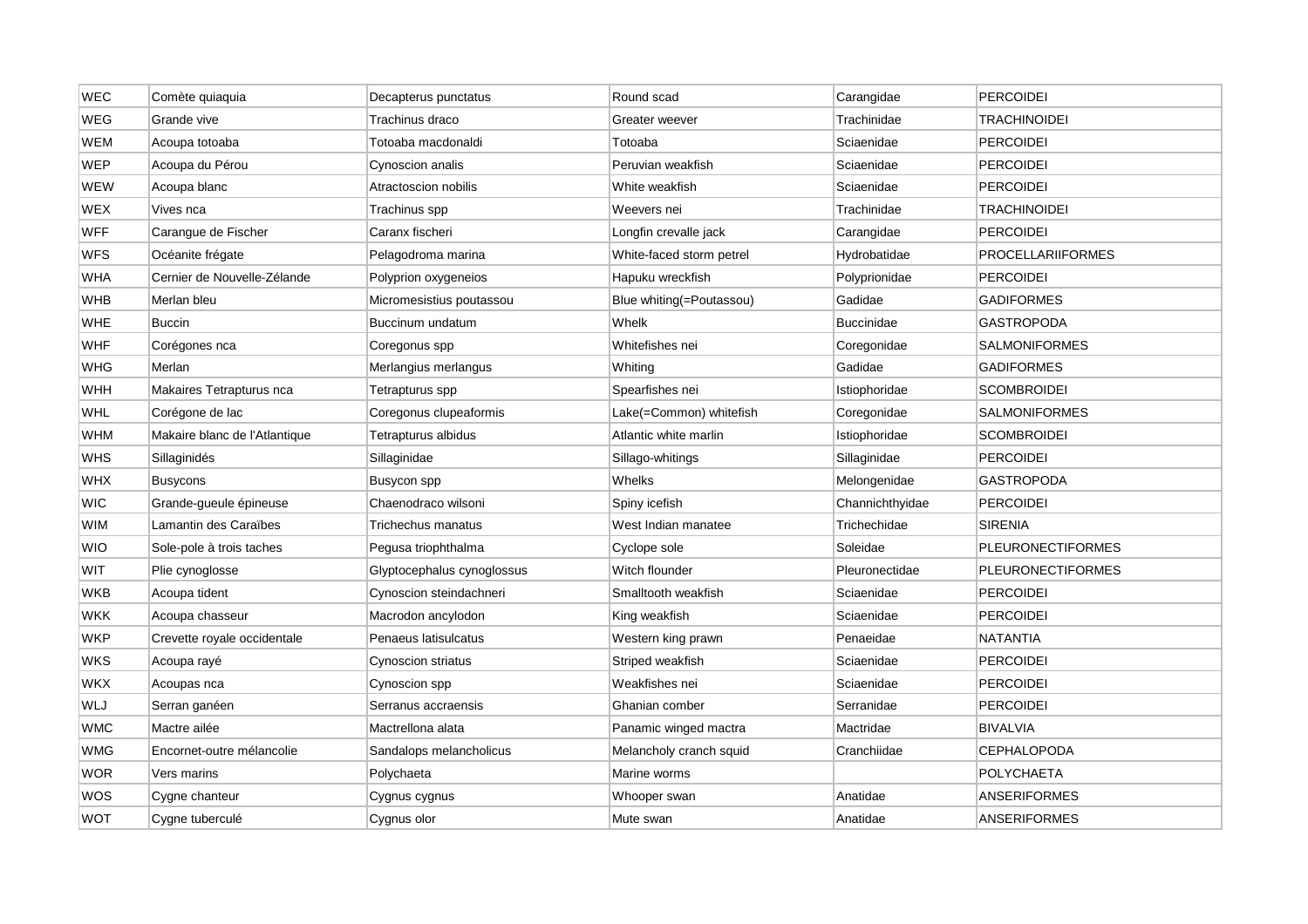| <b>WOW</b> | Macreuse brune                 | Melanitta fusca         | White-winged scoter          | Anatidae        | <b>ANSERIFORMES</b>         |
|------------|--------------------------------|-------------------------|------------------------------|-----------------|-----------------------------|
| WOY        | Macreuse noire                 | Melanitta nigra         | <b>Black scoter</b>          | Anatidae        | <b>ANSERIFORMES</b>         |
| <b>WPE</b> | Podocnémide elargie            | Podocnemis expansa      | Arrau river turtle           | Podocnemididae  | <b>TESTUDINES</b>           |
| <b>WPM</b> | Stromaté du Pacifique          | Peprilus medius         | Pacific harvestfish          | Stromateidae    | STROMATEOIDEI, ANABANTOIDEI |
| <b>WPX</b> | Salicoques Pleoticus nca       | Pleoticus spp           | Pleoticus shrimps nei        | Solenoceridae   | NATANTIA                    |
| <b>WRA</b> | Pourceaux, donzelles, etc. nca | Labridae                | Wrasses, hogfishes, etc. nei | Labridae        | <b>PERCOIDEI</b>            |
| <b>WRF</b> | Cernier commun                 | Polyprion americanus    | Wreckfish                    | Polyprionidae   | <b>PERCOIDEI</b>            |
| <b>WRM</b> | Merle                          | Labrus merula           | Brown wrasse                 | Labridae        | <b>PERCOIDEI</b>            |
| <b>WRO</b> | Sébaste rocote                 | Sebastes entomelas      | Widow rockfish               | Scorpaenidae    | <b>SCORPAENIFORMES</b>      |
| <b>WRR</b> | Shadine de Angola              | Etrumeus whiteheadi     | Whitehead's round herring    | Clupeidae       | <b>CLUPEIFORMES</b>         |
| WRV        | Labre vert                     | Labrus viridis          | Green wrasse                 | Labridae        | <b>PERCOIDEI</b>            |
| WRW        | Sépia de Web                   | Sepiella weberi         | Web's cuttlefish             | Sepiidae        | <b>CEPHALOPODA</b>          |
| WRX        | Merles Labrus nca              | Labrus spp              | Labrus wrasses nei           | Labridae        | <b>PERCOIDEI</b>            |
| <b>WSA</b> | Serran à queue noire           | Serranus atricauda      | <b>Blacktail comber</b>      | Serranidae      | <b>PERCOIDEI</b>            |
| WSH        | Grand requin blanc             | Carcharodon carcharias  | Great white shark            | Lamnidae        | LAMNIFORMES                 |
| <b>WSM</b> | Escolier blanc                 | Thyrsitops lepidopoides | White snake mackerel         | Gempylidae      | <b>SCOMBROIDEI</b>          |
| <b>WSN</b> | Sargue australe                | Rhabdosargus globiceps  | White stumpnose              | Sparidae        | <b>PERCOIDEI</b>            |
| <b>WSP</b> | Seiche de Papouasie            | Sepia papuensis         | Papuan cuttlefish            | Sepiidae        | <b>CEPHALOPODA</b>          |
| <b>WST</b> | Pastenague du Pacifique        | Dasyatis akajei         | Whip stingray                | Dasyatidae      | RAJIFORMES                  |
| WSU        | Seiche striée                  | Sepia sulcata           | Grooved cuttlefish           | Sepiidae        | <b>CEPHALOPODA</b>          |
| wsw        | Seiche de Whitley              | Sepia whitleyana        | Whitley's cuttlefish         | Sepiidae        | <b>CEPHALOPODA</b>          |
| <b>WSZ</b> | Seiche de Voss                 | Sepia vossi             | Voss' cuttlefish             | Sepiidae        | <b>CEPHALOPODA</b>          |
| WTA        | Seiche impressionnante         | Sepia plangon           | Striking cuttlefish          | Sepiidae        | <b>CEPHALOPODA</b>          |
| <b>WTC</b> | Seiche à os en couteau         | Sepia cultrata          | Knifebone cuttlefish         | Sepiidae        | <b>CEPHALOPODA</b>          |
| WTE        | Seiche à sepion ovale          | Sepia elliptica         | Ovalbone cuttlefish          | Sepiidae        | CEPHALOPODA                 |
| <b>WTF</b> | Seiche étoilée                 | Sepia stellifera        | Starry cuttlefish            | Sepiidae        | <b>CEPHALOPODA</b>          |
| <b>WTG</b> | Seiche de Ken                  | Sepia grahami           | Ken's cuttlefish             | Sepiidae        | <b>CEPHALOPODA</b>          |
| <b>WTH</b> | Seiche d'Hedley                | Sepia hedleyi           | Hedley's cuttlefish          | Sepiidae        | <b>CEPHALOPODA</b>          |
| <b>WTK</b> | Petite seiche rayée            | Sepia prabahari         | Small striped cuttlefish     | Sepiidae        | <b>CEPHALOPODA</b>          |
| WTR        | Grande seiche rayée            | Sepia ramani            | Large striped cuttlefish     | Sepiidae        | CEPHALOPODA                 |
| <b>WTS</b> | Encornet lumière               | Watasenia scintillans   | Sparkling enope squid        | Enoploteuthidae | <b>CEPHALOPODA</b>          |
| <b>WTV</b> | Seiche vietnamienne            | Sepia vietnamica        | Viet Nam cuttlefish          | Sepiidae        | <b>CEPHALOPODA</b>          |
| <b>WTY</b> | Seiche de Smith                | Sepia smithi            | Smith's cuttlefish           | Sepiidae        | <b>CEPHALOPODA</b>          |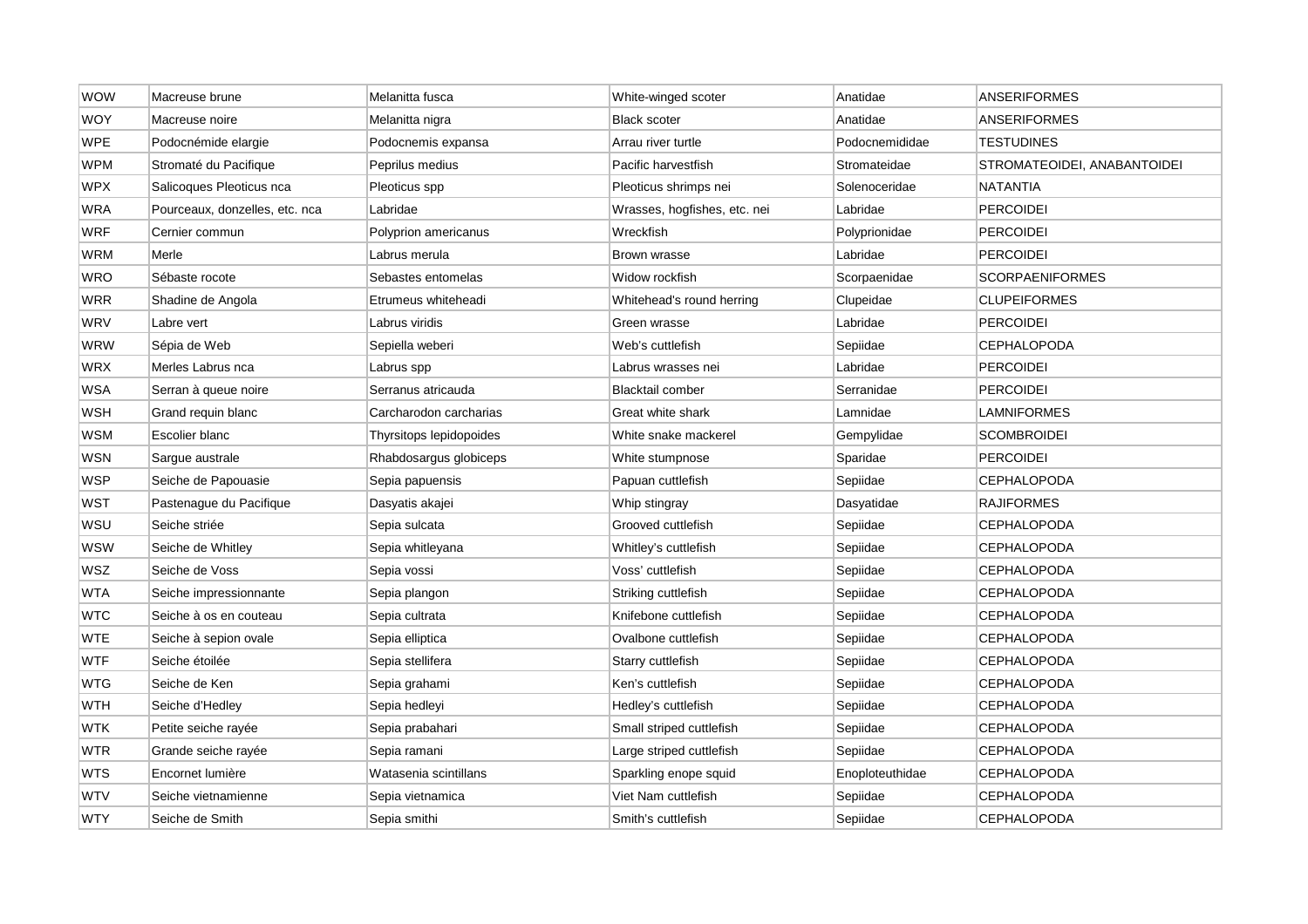| <b>WTZ</b> | Seiche au cône rosé            | Sepia rozella                | Rosecone cuttlefish       | Sepiidae      | <b>CEPHALOPODA</b>          |
|------------|--------------------------------|------------------------------|---------------------------|---------------|-----------------------------|
| <b>WUB</b> | Carpe de Wuchang               | Megalobrama amblycephala     | Wuchang bream             | Cyprinidae    | <b>CYPRINIFORMES</b>        |
| <b>WUZ</b> | Seiche de Zanzibar             | Sepia zanzibarica            | Zanzibar cuttlefish       | Sepiidae      | <b>CEPHALOPODA</b>          |
| <b>WVW</b> | Vive guinéenne                 | Trachinus armatus            | Guinean weever            | Trachinidae   | TRACHINOIDEI                |
| <b>WVZ</b> | Vive peigne                    | Trachinus collignoni         | Sailfin weever            | Trachinidae   | <b>TRACHINOIDEI</b>         |
| <b>WWA</b> | Vive rayée                     | Trachinus lineolatus         | Striped weever            | Trachinidae   | <b>TRACHINOIDEI</b>         |
| <b>WWB</b> | Vive du Cap Vert               | Trachinus pellegrini         | Cape Verde weever         | Trachinidae   | <b>TRACHINOIDEI</b>         |
| WWP        | Crevette royale blanche        | Penaeus occidentalis         | Western white shrimp      | Penaeidae     | NATANTIA                    |
| <b>WYC</b> | Eider de Steller               | Polysticta stelleri          | Steller's eider           | Anatidae      | <b>ANSERIFORMES</b>         |
| <b>WZA</b> | Sole de Cadenat                | Pegusa cadenati              | Cadenat's sole            | Soleidae      | <b>PLEURONECTIFORMES</b>    |
| <b>XAX</b> | Anguilles, murènes,congres nca | Anguilliformes               | Eels, morays, congers nei |               | ANGUILLIFORMES              |
| <b>XFO</b> | Xenophore solaire              | Xenophora solaris            | Sunburst carrier shell    | Xenophoridae  | <b>GASTROPODA</b>           |
| <b>XFS</b> | Crevettes Xiphopenaeus nca     | Xiphopenaeus spp             | Xiphopenaeus shrimps nei  | Penaeidae     | <b>NATANTIA</b>             |
| XHE        | Bouc chasseur                  | Exhippolysmata ensirostris   | Hunter shrimp             | Hippolytidae  | <b>NATANTIA</b>             |
| XHH        | Bouc compagnon                 | Exhippolysmata hastatoides   | Companion shrimp          | Hippolytidae  | NATANTIA                    |
| XHO        | Crevette buhotte               | Exhippolysmata oplophoroides | Cock shrimp               | Hippolytidae  | <b>NATANTIA</b>             |
| XIX        | Casques nca                    | Cassidae                     | Helmets shells nei        | Cassidae      | <b>GASTROPODA</b>           |
| XKX        | Crevettes Plesionika nca       | Plesionika spp               | Plesionika shrimps nei    | Pandalidae    | <b>NATANTIA</b>             |
| <b>XML</b> | Sémèles nca                    | Semele spp                   | Semeles nei               | Semelidae     | <b>BIVALVIA</b>             |
| <b>XMS</b> | Moules Perna nca               | Perna spp                    | Perna mussels nei         | Mytilidae     | <b>BIVALVIA</b>             |
| <b>XOD</b> | Tacauds nca                    | Trisopterus spp              | Trisopterus nei           | Gadidae       | <b>GADIFORMES</b>           |
| <b>XOX</b> | Equilles, cicerelles nca       | Ammodytidae                  | Sandlances nei            | Ammodytidae   | <b>TRACHINOIDEI</b>         |
| <b>XPA</b> | Bouquet cipango                | Exopalaemon annandalei       | Cipango prawn             | Palaemonidae  | <b>NATANTIA</b>             |
| <b>XPO</b> | Ailerons nca                   | Pampus spp                   | Silver pomfrets nei       | Stromateidae  | STROMATEOIDEI, ANABANTOIDEI |
| <b>XPX</b> | Poissons grenouilles nca       | Antennariidae                | Frogfishes nei            | Antennariidae | LOPHIIFORMES                |
| <b>XUX</b> | Cônes nca                      | Conidae                      | Cone shells nei           | Conidae       | <b>GASTROPODA</b>           |
| <b>XYN</b> | Donzelle lame                  | Xyrichtys novacula           | Pearly razorfish          | Labridae      | <b>PERCOIDEI</b>            |
| <b>XYX</b> | Clinids nca                    | Clinidae                     | Clinids fishes nei        | Clinidae      | OTHER PERCIFORMES           |
| <b>YAC</b> | Saltarelle camacuto            | Atya scabra                  | Camacuto shrimp           | Atyidae       | <b>NATANTIA</b>             |
| YAJ        | Saltarelle panier              | Atya innocous                | Basket shrimp             | Atyidae       | NATANTIA                    |
| YAU        | Saltarelle ekusa               | Atya sulcatipes              | Ekusa shrimp              | Atyidae       | <b>NATANTIA</b>             |
| YAX        | Houlette robuste               | Hypnea valentiae             | Robust sea moss           | Hypneaceae    | <b>RHODOPHYCEAE</b>         |
| YAZ        | Houlette dequenillée           | Hypnea pannosa               | Tattered sea moss         | Hypneaceae    | <b>RHODOPHYCEAE</b>         |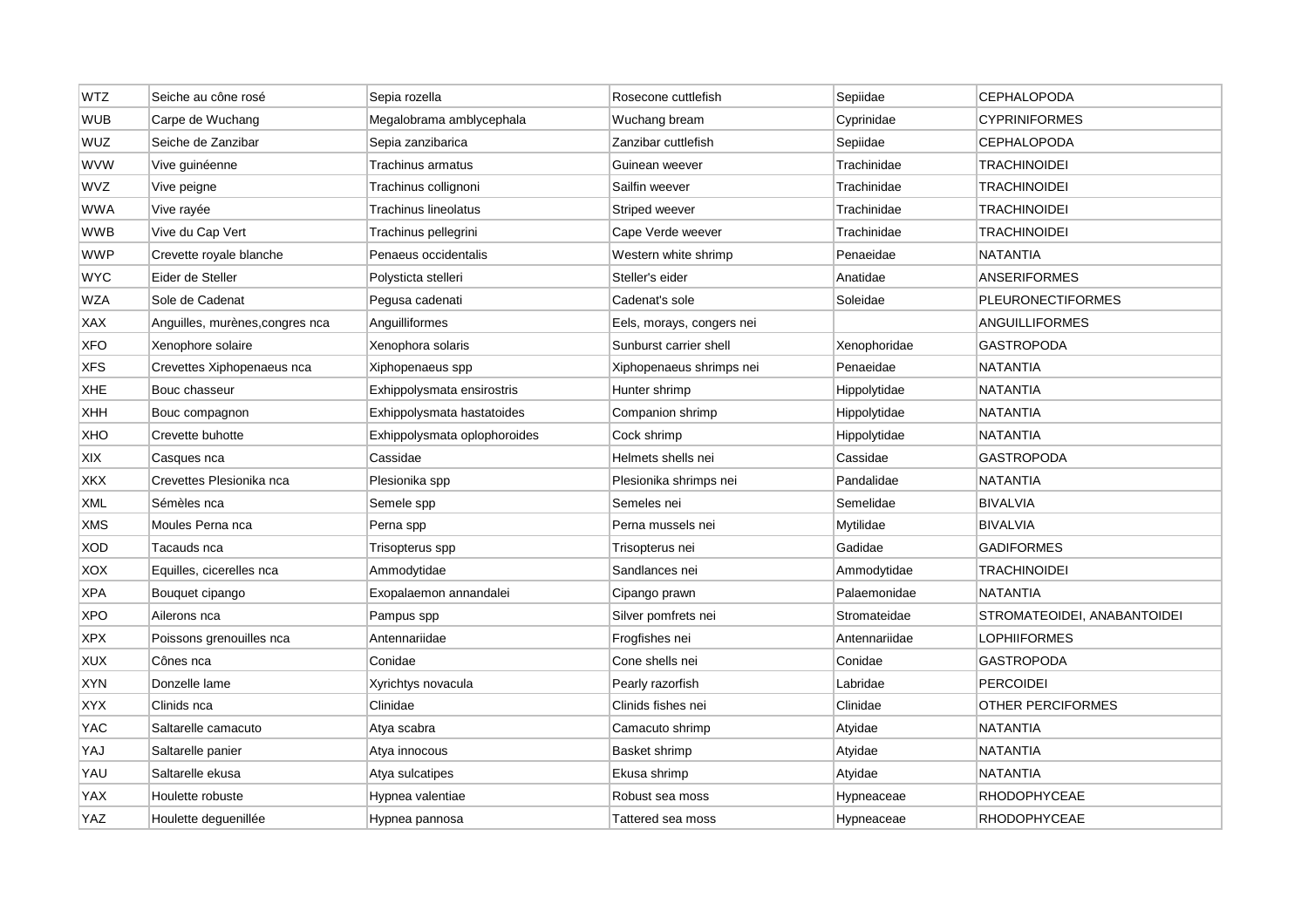| <b>YBC</b> | Volute trompe de cochon       | Cymbium cymbium            | Pig's snout volute           | Volutidae       | <b>GASTROPODA</b>         |
|------------|-------------------------------|----------------------------|------------------------------|-----------------|---------------------------|
| <b>YBG</b> | Volute trompe d'éléphant      | Cymbium glans              | Elephant's snout volute      | Volutidae       | <b>GASTROPODA</b>         |
| <b>YBM</b> | Volute marbrée                | Cymbium marmoratum         | Marmorate volute             | Volutidae       | <b>GASTROPODA</b>         |
| YBO        | Volute jarre                  | Cymbium olla               | Olla volute                  | Volutidae       | GASTROPODA                |
| <b>YBP</b> | Volute Neptune                | Cymbium pepo               | Neptune's volute             | Volutidae       | <b>GASTROPODA</b>         |
| <b>YBS</b> | Bécune de Forster             | Sphyraena forsteri         | Bigeye barracuda             | Sphyraenidae    | OTHER PERCIFORMES         |
| YBV        | Volute chauve-souris          | Cymbiola vespertilio       | Bat volute                   | Volutidae       | <b>GASTROPODA</b>         |
| YBX        | Crabes Charybdis nca          | Charybdis spp              | Charybdis crabs nei          | Portunidae      | <b>BRACHYURA</b>          |
| <b>YCG</b> | Corail champignon courbe      | Cycloseris elegans         | Curved mushroom coral        | Fungiidae       | <b>ANTHOZOA</b>           |
| YCI        | Cardite antarctique           | Cyclocardia astartoides    | Antarctic cardita            | Carditidae      | <b>BIVALVIA</b>           |
| <b>YCJ</b> | Nasse néritoide               | Cyclope neritea            | Cyclope nassa                | Nassariidae     | <b>GASTROPODA</b>         |
| YCK        | Pétote                        | Cyprinodon variegatus      | Sheepshead minnow            | Cyprinodontidae | <b>CYPRINODONTIFORMES</b> |
| <b>YCO</b> | Dragonnet de sable            | Callionymus marleyi        | Sand dragonet                | Callionymidae   | OTHER PERCIFORMES         |
| <b>YCX</b> | Aiguillats Centroscyllium nca | Centroscyllium spp         | Centroscyllium dogfishes nei | Squalidae       | <b>SQUALIFORMES</b>       |
| YDH        | Yoldia antarctique            | Yoldia eightsii            | Antarctic yoldia             | Nuculanidae     | <b>BIVALVIA</b>           |
| YDI        | Natice de Valenciennes        | Payraudeautia intricata    | Entangled moon-shell         | Naticidae       | <b>GASTROPODA</b>         |
| <b>YEA</b> | Porcelaine arabe              | Cyprea arabica             | Arabian cowrie               | Cypraeidae      | <b>GASTROPODA</b>         |
| <b>YEC</b> | Colombelle bigarrée           | Pyrene scripta             | Dotted dove shell            | Columbellidae   | GASTROPODA                |
| YED        | Tambour jaune                 | Nibea albiflora            | Yellow drum                  | Sciaenidae      | <b>PERCOIDEI</b>          |
| YEG        | Moule de Guyane               | Mytella guyanensis         | Guyana swamp mussel          | Mytilidae       | <b>BIVALVIA</b>           |
| YEJ        | Porcelaine bossue             | Cyprea mauritiana          | Humpback cowrie              | Cypraeidae      | <b>GASTROPODA</b>         |
| <b>YEL</b> | Limande à queue jaune         | Limanda ferruginea         | Yellowtail flounder          | Pleuronectidae  | <b>PLEURONECTIFORMES</b>  |
| YEM        | Porcelaine carte              | Cyprea mappa               | Map cowrie                   | Cypraeidae      | GASTROPODA                |
| YEO        | Crevette orange               | Atypopenaeus formosus      | Orange shrimp                | Penaeidae       | <b>NATANTIA</b>           |
| YEP        | Moule des mangroves           | Mytella speciosa           | Reeve's mangrove mussel      | Mytilidae       | BIVALVIA                  |
| <b>YEQ</b> | Patate de mer                 | Styela plicata             | Sea potato                   | Styelidae       | <b>ASCIDIACEA</b>         |
| <b>YER</b> | Moule hachette                | Mytella strigata           | Strigate mangrove mussel     | Mytilidae       | <b>BIVALVIA</b>           |
| <b>YES</b> | Limande du Japon              | Limanda aspera             | Yellowfin sole               | Pleuronectidae  | <b>PLEURONECTIFORMES</b>  |
| <b>YET</b> | Crevette périscope            | Atypopenaeus stenodactylus | Periscope shrimp             | Penaeidae       | <b>NATANTIA</b>           |
| YEU        | Crevettes Trachypenaeus nca   | Trachypenaeus spp          | Trachypenaeus shrimps nei    | Penaeidae       | NATANTIA                  |
| <b>YEX</b> | Limandas nca                  | Limanda spp                | Limandas nei                 | Pleuronectidae  | <b>PLEURONECTIFORMES</b>  |
| <b>YEZ</b> | Lançon commun                 | Hyperoplus lanceolatus     | Great sandeel                | Ammodytidae     | TRACHINOIDEI              |
| <b>YFC</b> | Crénilabre cendré             | Symphodus cinereus         | Grey wrasse                  | Labridae        | <b>PERCOIDEI</b>          |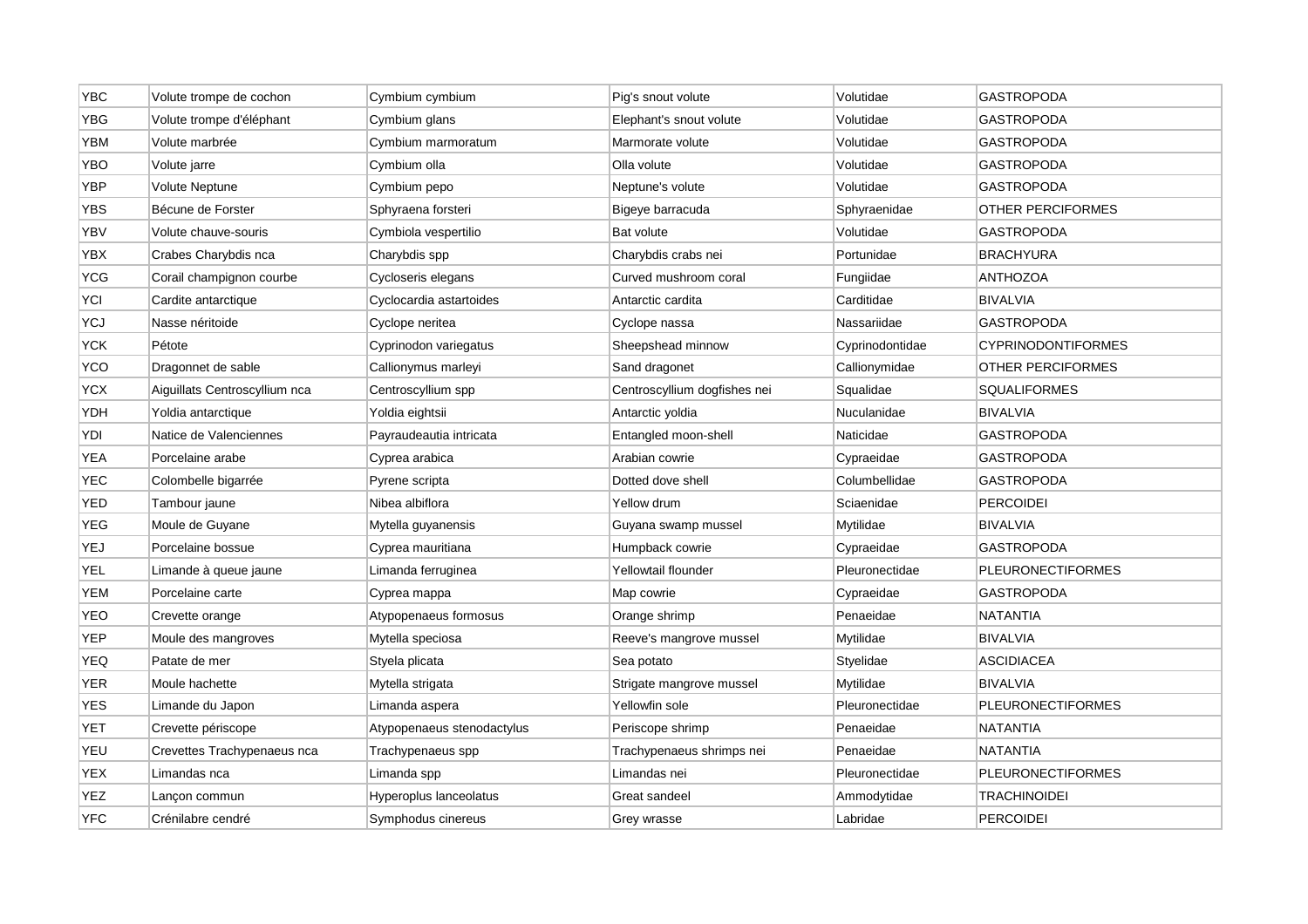| <b>YFH</b> | Labre californien      | Semicossyphus pulcher         | California sheephead      | Labridae        | <b>PERCOIDEI</b>         |
|------------|------------------------|-------------------------------|---------------------------|-----------------|--------------------------|
| <b>YFL</b> | Limande-plie du Japon  | Pseudopleuronectes herzenst.  | Yellow striped flounder   | Pleuronectidae  | <b>PLEURONECTIFORMES</b> |
| <b>YFM</b> | Crénilabre mélops      | Symphodus melops              | Corkwing wrasse           | Labridae        | <b>PERCOIDEI</b>         |
| <b>YFN</b> | Bouquet changallo      | Cryphiops caementarius        | Changallo shrimp          | Palaemonidae    | NATANTIA                 |
| <b>YFQ</b> | Phyllophora nca        | Phyllophora spp               | Phyllophora nei           | Phyllophoraceae | <b>RHODOPHYCEAE</b>      |
| YFT        | Albacore               | Thunnus albacares             | Yellowfin tuna            | Scombridae      | <b>SCOMBROIDEI</b>       |
| <b>YFX</b> | Crénilabres nca        | Symphodus spp                 | Symphodus wrasses nei     | Labridae        | <b>PERCOIDEI</b>         |
| YGL        | Fausse limande paté    | Syacium guineensis            | Papillose flounder        | Paralichthyidae | <b>PLEURONECTIFORMES</b> |
| YGM        | Grapse marbré          | Pachygrapsus marmoratus       | Marbled rock crab         | Grapsidae       | <b>BRACHYURA</b>         |
| YGT        | Anglette africaine     | Pachygrapsus transversus      | African matchbox crab     | Grapsidae       | <b>BRACHYURA</b>         |
| YHA        | Loutène abyssale       | Bathyteuthis abyssicola       | Deep-sea squid            | Bathyteuthidae  | <b>CEPHALOPODA</b>       |
| YHB        | Cornet crochu          | Onychoteuthis banksii         | Common clubhook squid     | Onychoteuthidae | <b>CEPHALOPODA</b>       |
| YHJ        | Cornet boréal          | Onychoteuthis borealijaponica | Boreal clubhook squid     | Onychoteuthidae | <b>CEPHALOPODA</b>       |
| YHP        | Mérou sept raies       | Hyporthodus ergastularius     | Sevenbar grouper          | Serranidae      | <b>PERCOIDEI</b>         |
| YHS        | Pythie scarabee        | Pythia scarabeus              | Common pythia             | Melampidae      | GASTROPODA               |
| YHT        | Pieuvre dimorphe       | Ocythoe tuberculata           | Tuberculate octopus       | Ocythoidae      | <b>CEPHALOPODA</b>       |
| YIA        | Boucot méditerranéen   | Sicyonia carinata             | Mediterranean rock shrimp | Sicvoniidae     | <b>NATANTIA</b>          |
| YIB        | Crevette de Burkenroad | Sicyonia burkenroadi          | Burkenroad's rock shrimp  | Sicyoniidae     | NATANTIA                 |
| <b>YIC</b> | Boucot balafré         | Sicyonia cristata             | Ridgeback rock shrimp     | Sicyoniidae     | NATANTIA                 |
| <b>YID</b> | Boucot nain            | Sicyonia dorsalis             | Lesser rock shrimp        | Sicyoniidae     | <b>NATANTIA</b>          |
| YIF        | Boucot bariole         | Sicyonia affinis              | Coloured rock shrimp      | Sicyoniidae     | <b>NATANTIA</b>          |
| YIG        | Sicyonie huppée        | Sicyonia galeata              | Tufted rock shrimp        | Sicyoniidae     | <b>NATANTIA</b>          |
| YII        | Boucot du Pacifique    | Sicyonia ingentis             | Pacific rock shrimp       | Sicyoniidae     | <b>NATANTIA</b>          |
| <b>YIK</b> | Petit boucot cacahuete | Sicyonia picta                | Small peanut rock         | Sicyoniidae     | <b>NATANTIA</b>          |
| YIL        | Boucot chevalier       | Sicyonia lancifera            | Knight rock shrimp        | Sicyoniidae     | <b>NATANTIA</b>          |
| <b>YIM</b> | Boucot martin          | Sicyonia martini              | Martin's rock shrimp      | Sicyoniidae     | NATANTIA                 |
| <b>YIN</b> | Boucot noisette        | Sicyonia aliaffinis           | Hardhusk rock shrimp      | Sicyoniidae     | <b>NATANTIA</b>          |
| YIO        | Boucot carène          | Sicyonia disdorsalis          | Keeled rock shrimp        | Sicyoniidae     | <b>NATANTIA</b>          |
| YIP        | Boucot cacahuète       | Sicyonia penicillata          | Peanut rock shrimp        | Sicyoniidae     | NATANTIA                 |
| YIR        | Boucot échancré        | Sicyonia disparri             | Notched rock shrimp       | Sicyoniidae     | <b>NATANTIA</b>          |
| <b>YIS</b> | Boucot ocellé          | Sicyonia stimpsoni            | Eyespot rock shrimp       | Sicyoniidae     | <b>NATANTIA</b>          |
| YIT        | Boucot roitelet        | Sicyonia typica               | Kinglet rock shrimp       | Sicyoniidae     | NATANTIA                 |
| YIU        | Fausse lucine ondulée  | Mysia undata                  | Undulated false lucine    | Petricolidae    | <b>BIVALVIA</b>          |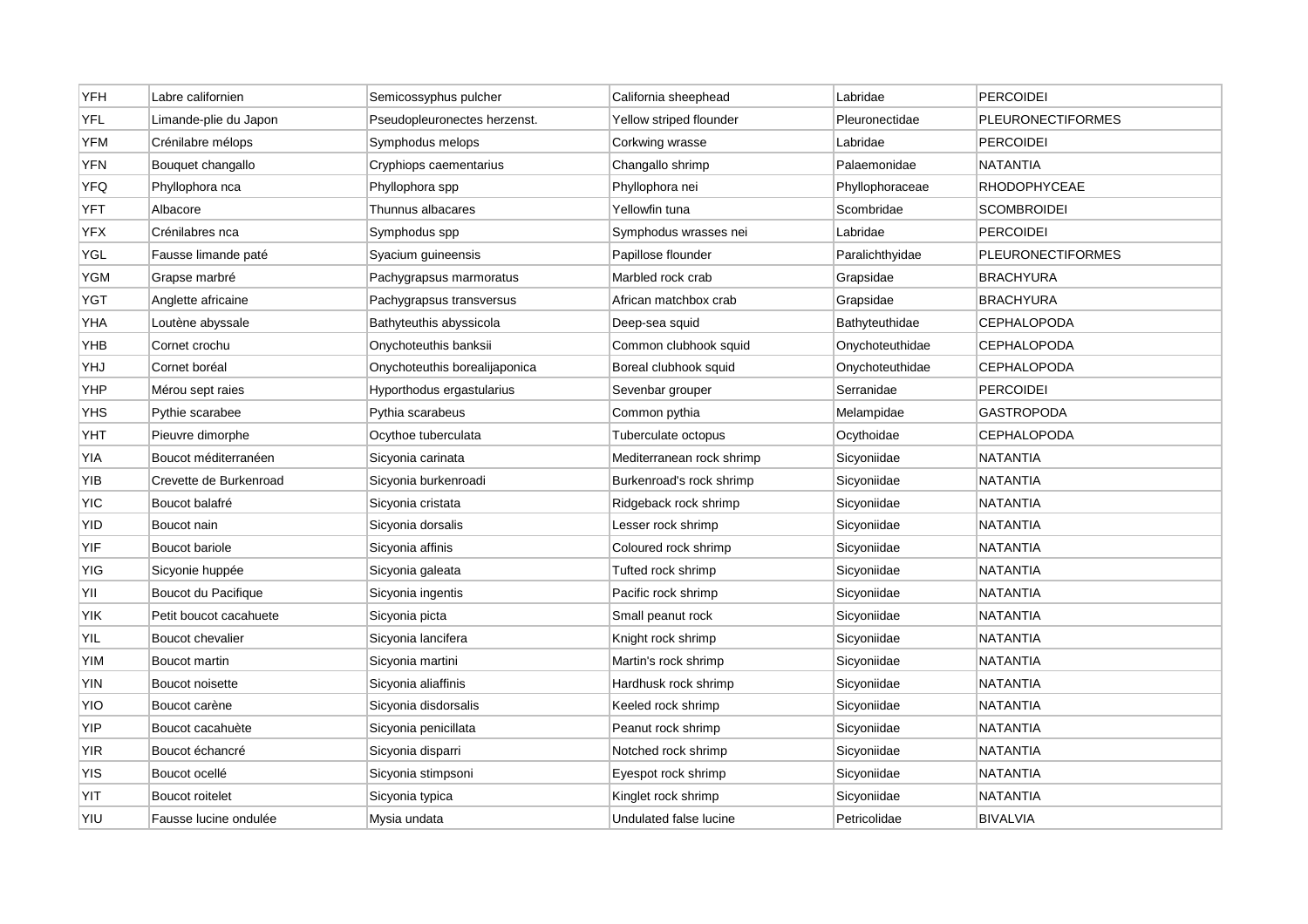| YIV        | Boucot échancré intertidal     | Sicyonia laevigata           | Notched tidal rock shrimp     | Sicyoniidae       | <b>NATANTIA</b>     |
|------------|--------------------------------|------------------------------|-------------------------------|-------------------|---------------------|
| <b>YIW</b> | Boucot cible                   | Sicyonia disedwardsi         | Target shrimp                 | Sicyoniidae       | <b>NATANTIA</b>     |
| YIX        | Boucot mixte                   | Sicyonia mixta               | Mixed rock shrimp             | Sicyoniidae       | <b>NATANTIA</b>     |
| YIY        | Telline papier                 | Apolymetis papyracea         | Paper tellin                  | Tellinidae        | <b>BIVALVIA</b>     |
| YJA        | Buccin à carreaux              | Babylonia areolata           | Maculated ivory whelk         | <b>Buccinidae</b> | <b>GASTROPODA</b>   |
| YJF        | Triton anguleux                | Cymatium femorale            | Angular triton                | Ranellidae        | <b>GASTROPODA</b>   |
| YJG        | Capucin de Vanicolo            | Mulloidichthys vanicolensis  | Yellowfin goatfish            | Mullidae          | <b>PERCOIDEI</b>    |
| YJL        | Pourpre carenee                | Cymia Iacera                 | Carinate rock shell           | Muricidae         | <b>GASTROPODA</b>   |
| <b>YJR</b> | Marignan poklé                 | Myripristis botche           | <b>Blacktip soldierfish</b>   | Holocentridae     | <b>BERYCIFORMES</b> |
| YJS        | Buccin spiral                  | Babylonia spirata            | Spiral babylon                | <b>Buccinidae</b> | <b>GASTROPODA</b>   |
| YJT        | Pourpre tendron                | Cymia tecta                  | Shoot rock shell              | Muricidae         | <b>GASTROPODA</b>   |
| YJU        | Buccin de vase                 | Babylonia lutosa             | Mud ivory whelk               | <b>Buccinidae</b> | GASTROPODA          |
| YJW        | Marignan à oeillères           | Myripristis berndti          | Blotcheye soldierfish         | Holocentridae     | <b>BERYCIFORMES</b> |
| YJZ        | Marignan ardoisé               | Myripristis kuntee           | Shoulderbar soldierfish       | Holocentridae     | <b>BERYCIFORMES</b> |
| YKA        | Bucarde anguleuse              | Trachycardium angulatum      | Angulate cockle               | Cardiidae         | <b>BIVALVIA</b>     |
| YKD        | Pétoncle patte de lion du Pac. | Lyropecten subnodosus        | Pacific lion's paw            | Pectinidae        | <b>BIVALVIA</b>     |
| YKE        | Phyllophore membraneuse        | Phyllophora pseudoceranoides | Membraneous phyllophora       | Phyllophoraceae   | <b>RHODOPHYCEAE</b> |
| YKG        | Huître des anges               | Myrakeena angelica           | Angel oyster                  | Ostreidae         | <b>BIVALVIA</b>     |
| YKO        | Saltarelle nuca                | Paratya compressa            | Nuka shrimp                   | Atyidae           | NATANTIA            |
| <b>YKP</b> | Cirre des Sirenes              | Cystoclonium purpureum       | Marine bindweed               | Cystocloniaceae   | <b>RHODOPHYCEAE</b> |
| <b>YKR</b> | Bucarde à ornieres             | Trachycardium orbita         | Orbit cockle                  | Cardiidae         | <b>BIVALVIA</b>     |
| <b>YKS</b> | Bucarde ridée                  | Trachycardium subrugosum     | Wrinkled cockle               | Cardiidae         | <b>BIVALVIA</b>     |
| YLA        | Cigale marie-carogne           | Scyllarides aequinoctialis   | Spanish slipper lobster       | Scyllaridae       | <b>REPTANTIA</b>    |
| YLB        | Cigale douce                   | Scyllarus batei              | Soft locust lobster           | Scyllaridae       | <b>REPTANTIA</b>    |
| YLD        | Cigale capuchonnée             | Scyllarides deceptor         | Hooded slipper lobster        | Scyllaridae       | <b>REPTANTIA</b>    |
| <b>YLE</b> | Cigale à deux taches           | Scyllarus bertholdii         | Two-spotted locust lobster    | Scyllaridae       | <b>REPTANTIA</b>    |
| YLF        | Cigale à trois taches          | Scyllarides delfosi          | Three-spot slipper lobster    | Scyllaridae       | REPTANTIA           |
| <b>YLH</b> | Cigale du Cap                  | Scyllarides elisabethae      | Cape slipper lobster          | Scyllaridae       | <b>REPTANTIA</b>    |
| YLI        | Cigale brésilienne             | Scyllarides brasiliensis     | Brazilian slipper lobster     | Scyllaridae       | <b>REPTANTIA</b>    |
| YLK        | Cigale rouge                   | Scyllarides herklotsii       | Red slipper lobster           | Scyllaridae       | REPTANTIA           |
| YLL        | Grande cigale                  | Scyllarides latus            | Mediterranean slipper lobster | Scyllaridae       | <b>REPTANTIA</b>    |
| YLM        | Cigale striée                  | Scyllarus martensii          | Striated locust lobster       | Scyllaridae       | REPTANTIA           |
| <b>YLO</b> | Cigale chambrée                | Scyllarides nodifer          | Ridged slipper lobster        | Scyllaridae       | <b>REPTANTIA</b>    |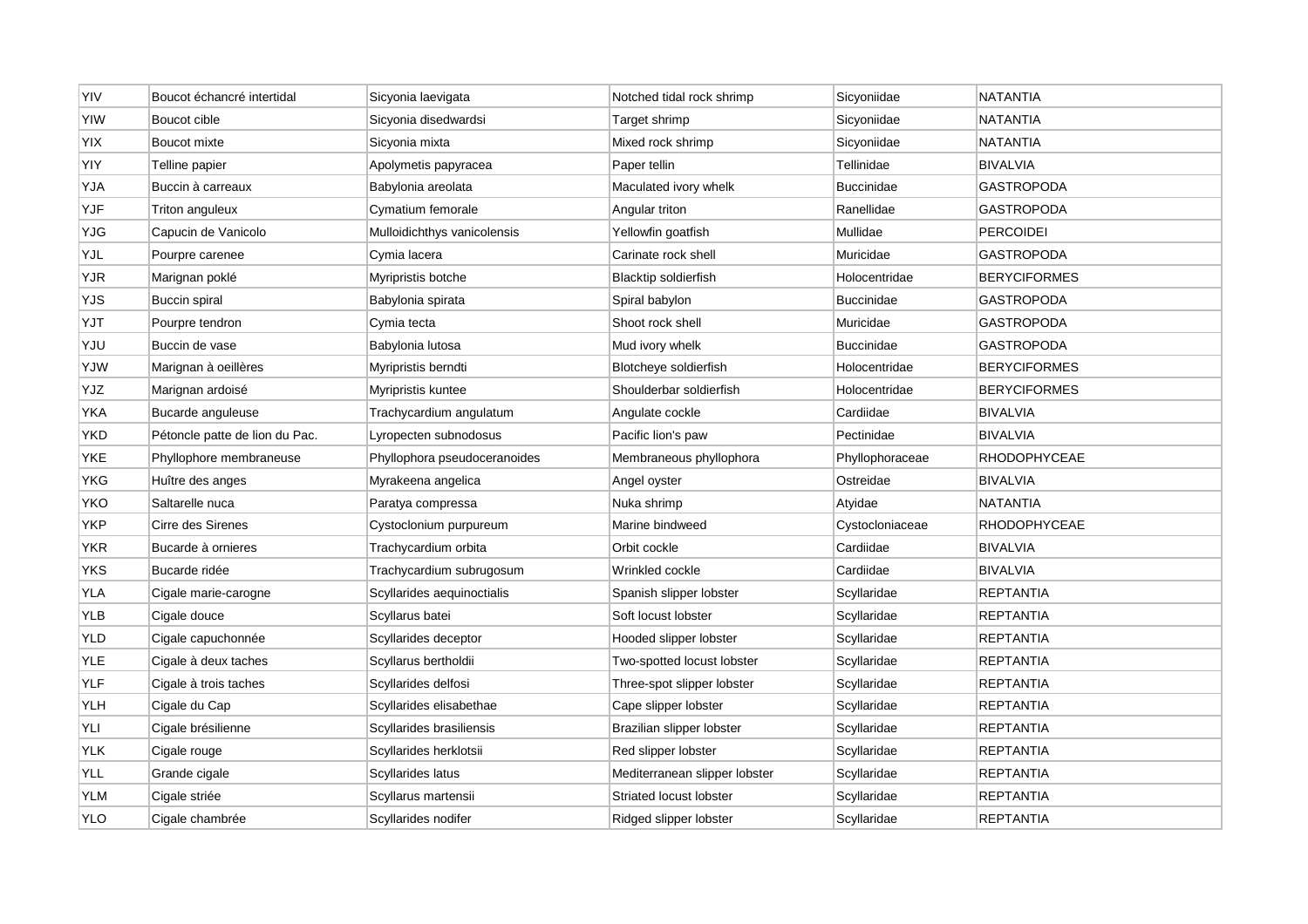| YLT        | Cigale de Galapagos     | Scyllarides astori         | Galapagos slipper lobster | Scyllaridae    | <b>REPTANTIA</b>         |
|------------|-------------------------|----------------------------|---------------------------|----------------|--------------------------|
| YLU        | Cigale grenue           | Scyllarides squammosus     | Blunt slipper lobster     | Scyllaridae    | <b>REPTANTIA</b>         |
| <b>YLV</b> | Cigale à dos bleu       | Scyllarus brevicornis      | Blue-back locust lobster  | Scyllaridae    | REPTANTIA                |
| YLX        | Cigales Scyllarus nca   | Scyllarus spp              | Locust lobsters nei       | Scyllaridae    | REPTANTIA                |
| YLY        | Cigale naine            | Scyllarus pygmaeus         | Pygmy locust lobster      | Scyllaridae    | <b>REPTANTIA</b>         |
| YMA        | Cyrène équilatérale     | Polymesoda aequilatera     | Equilateral marsh clam    | Corbiculidae   | <b>BIVALVIA</b>          |
| YMB        | Cyrène begali           | Polymesoda bengalensis     | Bengali geloina           | Corbiculidae   | <b>BIVALVIA</b>          |
| <b>YME</b> | Cyrène érodée           | Polymesoda erosa           | Common geloina            | Corbiculidae   | <b>BIVALVIA</b>          |
| <b>YMG</b> | Migraine paco           | Platymera gaudichaudii     | Paco box crab             | Calappidae     | <b>BRACHYURA</b>         |
| <b>YMH</b> | Telline lacuneuse       | Apolymetis ephippium       | Saddle grooved macoma     | Tellinidae     | <b>BIVALVIA</b>          |
| YMI        | Cyrène enflée           | Polymesoda inflata         | Inflated marsh clam       | Corbiculidae   | BIVALVIA                 |
| YMJ        | Triton aquatile         | Cymatium aquatile          | Aquatile hairy triton     | Ranellidae     | <b>GASTROPODA</b>        |
| <b>YMK</b> | Cyrène élancée          | Polymesoda arctata         | Slender marsh clam        | Corbiculidae   | <b>BIVALVIA</b>          |
| <b>YMM</b> | Triton bosselé          | Cymatium muricinum         | Shortneck triton          | Ranellidae     | <b>GASTROPODA</b>        |
| YMN        | Triton bouch-d'or       | Cymatium nicobaricum       | Nicobar hairy triton      | Ranellidae     | GASTROPODA               |
| YMO        | Encornet bande violette | Sthenoteuthis oualaniensis | Purpleback flying squid   | Ommastrephidae | <b>CEPHALOPODA</b>       |
| YMS        | Bouc monégasque         | Lysmata seticaudata        | Monaco shrimp             | Hippolytidae   | NATANTIA                 |
| YMU        | Encornet lumineux       | Symplectoteuthis luminosa  | Luminous flying squid     | Ommastrephidae | <b>CEPHALOPODA</b>       |
| YMV        | Bouc rayé indien        | Lysmata vittata            | Indian lined shrimp       | Hippolytidae   | NATANTIA                 |
| <b>YMW</b> | Sole de profondeur      | Bathysolea profundicola    | Deep water sole           | Soleidae       | <b>PLEURONECTIFORMES</b> |
| <b>YMX</b> | Cyrène large            | Polymesoda expansa         | Broad geloina             | Corbiculidae   | <b>BIVALVIA</b>          |
| <b>YMZ</b> | Capucin jaune           | Mulloidichthys martinicus  | Yellow goatfish           | Mullidae       | <b>PERCOIDEI</b>         |
| YNA        | Acoupa toeroe           | Cynoscion acoupa           | Acoupa weakfish           | Sciaenidae     | <b>PERCOIDEI</b>         |
| <b>YNC</b> | Sole de Commerson       | Synaptura commersonnii     | Commerson's sole          | Soleidae       | <b>PLEURONECTIFORMES</b> |
| <b>YNF</b> | Houlette des Argonautes | Hypnea musciformis         | Crozier weed              | Hypneaceae     | <b>RHODOPHYCEAE</b>      |
| YNJ        | Acoupa mongolare        | Cynoscion jamaicensis      | Jamaica weakfish          | Sciaenidae     | <b>PERCOIDEI</b>         |
| <b>YNK</b> | Coque de lagune plissée | Hypanis plicatus           | Folded lagoon cockle      | Cardiidae      | <b>BIVALVIA</b>          |
| YNV        | Acoupa cambucu          | Cynoscion virescens        | Green weakfish            | Sciaenidae     | <b>PERCOIDEI</b>         |
| YNY        | Sole-ruardon du Golfe   | Synaptura cadenati         | Guinean sole              | Soleidae       | <b>PLEURONECTIFORMES</b> |
| YOE        | Sole-langue sénégalaise | Cynoglossus senegalensis   | Senegalese tonguesole     | Cynoglossidae  | <b>PLEURONECTIFORMES</b> |
| YOH        | Pycnodonte geante       | Hyotissa hyotis            | Honeycomb oyster          | Gryphaeidae    | <b>BIVALVIA</b>          |
| YOI        | Sole-langue canarienne  | Cynoglossus canariensis    | Canary tonguesole         | Cynoglossidae  | <b>PLEURONECTIFORMES</b> |
| YOW        | Sole-langue nigérienne  | Cynoglossus browni         | Nigerian tonguesole       | Cynoglossidae  | PLEURONECTIFORMES        |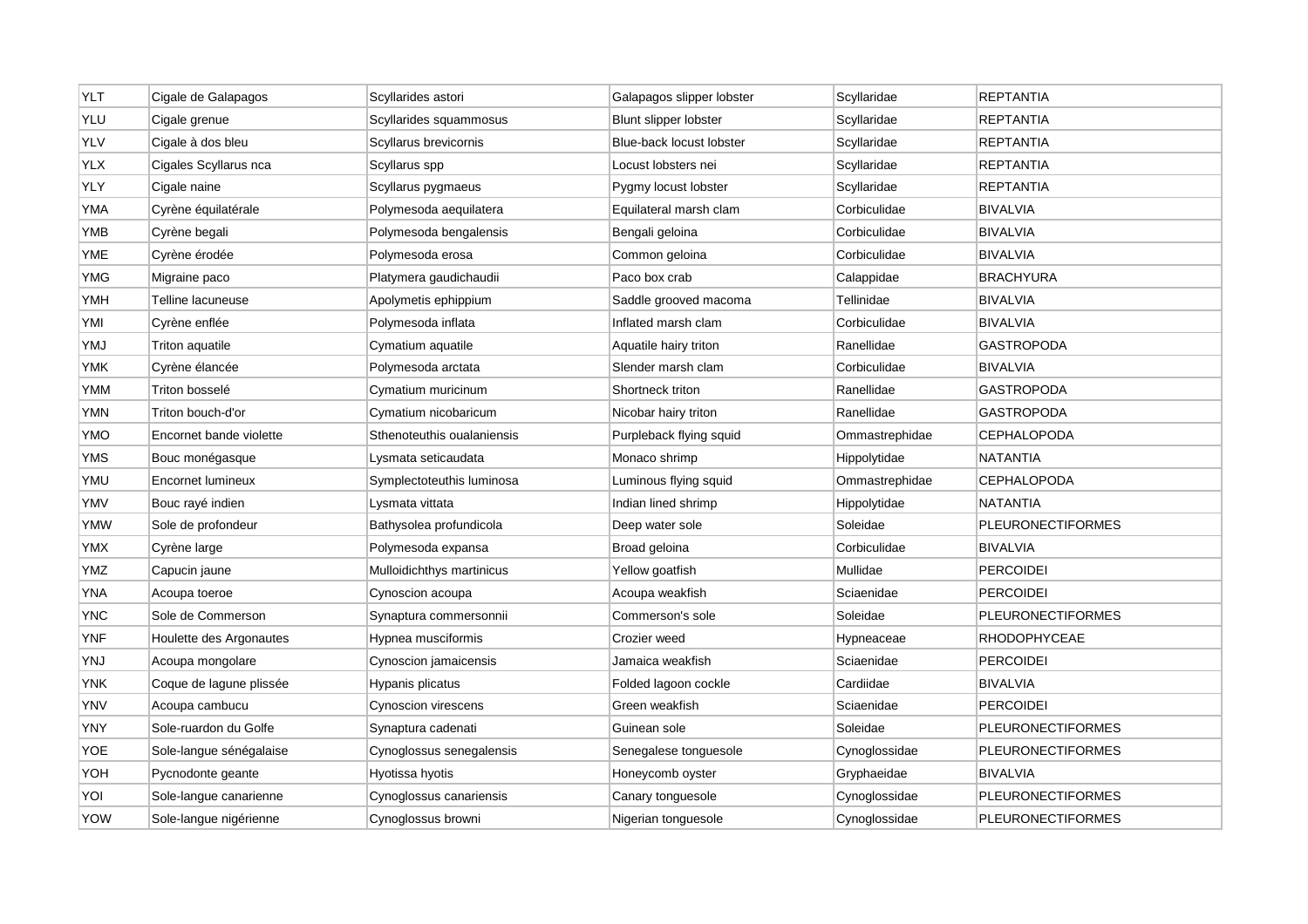| YOX        | Sole-langues nca              | Cynoglossus spp           | Tonguesole nei        | Cynoglossidae   | <b>PLEURONECTIFORMES</b>    |
|------------|-------------------------------|---------------------------|-----------------------|-----------------|-----------------------------|
| <b>YPG</b> | Porcelaine argus              | Cyprea argus              | Eyed cowie            | Cypraeidae      | <b>GASTROPODA</b>           |
| <b>YPS</b> | Crevette pattes jaunes        | Penaeus californiensis    | Yellowleg shrimp      | Penaeidae       | <b>NATANTIA</b>             |
| YPZ        | Porcelaine bouffon            | Cyprea scurra             | Jester cowrie         | Cypraeidae      | <b>GASTROPODA</b>           |
| YQA        | Porcelaine carnéole           | Cyprea carneola           | Carnelian cowrie      | Cypraeidae      | <b>GASTROPODA</b>           |
| YQB        | Porcelaine de Boutet          | Cyprea bouteti            | Boutet's cowrie       | Cypraeidae      | <b>GASTROPODA</b>           |
| <b>YQC</b> | Porcelaine tête de serpent    | Cyprea caputserpentis     | Serpent's head cowrie | Cypraeidae      | <b>GASTROPODA</b>           |
| YQD        | Porcelaine déprimée           | Cyprea depressa           | Depressed cowrie      | Cypraeidae      | <b>GASTROPODA</b>           |
| YQE        | Porcelaine églantine          | Cyprea eglantina          | Eglantine cowrie      | Cypraeidae      | <b>GASTROPODA</b>           |
| YQF        | Sole-langue du Ghana          | Cynoglossus cadenati      | Ghanian tonguesole    | Cynoglossidae   | <b>PLEURONECTIFORMES</b>    |
| YQG        | Sole-langue de Guinée         | Cynoglossus monodi        | Guinean tonguesole    | Cynoglossidae   | <b>PLEURONECTIFORMES</b>    |
| YQH        | Porcelaine de Schilder        | Cyprea schilderorum       | Schilders' cowrie     | Cypraeidae      | <b>GASTROPODA</b>           |
| YQI        | Plagusie de Vanmelle          | Symphurus vanmelleae      | Vanmelle's tonguefish | Cynoglossidae   | <b>PLEURONECTIFORMES</b>    |
| <b>YQL</b> | Porcelaine léviathan          | Cyprea leviathan          | Monster cowrie        | Cypraeidae      | <b>GASTROPODA</b>           |
| <b>YQM</b> | Porcelaine réticulée          | Cyprea maculifera         | Reticulated cowrie    | Cypraeidae      | <b>GASTROPODA</b>           |
| <b>YQN</b> | Porcelaine gésier             | Cyprea ventriculus        | Tummy cowrie          | Cypraeidae      | <b>GASTROPODA</b>           |
| YQO        | Porcelaine monnaie            | Cyprea moneta             | Money cowrie          | Cypraeidae      | <b>GASTROPODA</b>           |
| <b>YQP</b> | Stromaté saléma               | Peprilus snyderi          | Salema butterfish     | Stromateidae    | STROMATEOIDEI, ANABANTOIDEI |
| YQR        | Porcelaine érodée             | Cyprea erosa              | Eroded cowrie         | Cypraeidae      | <b>GASTROPODA</b>           |
| <b>YQS</b> | Porcelaine isabelle           | Cyprea isabella           | Isabelle cowrie       | Cypraeidae      | <b>GASTROPODA</b>           |
| YQT        | Cystoseire dorée              | Cystoseira barbata        | Golden Cystoseira     | Cystoseiraceae  | PHAEOPHYCEAE                |
| YQU        | Porcelaine dragon             | Cyprea caurica            | Dragon cowrie         | Cypraeidae      | <b>GASTROPODA</b>           |
| YQV        | Porcelaine anneau d'or Tahiti | Cyprea obvelata           | Walled cowrie         | Cypraeidae      | <b>GASTROPODA</b>           |
| YQX        | Porcelaine onyx               | Cyprea onyx               | Onyx cowrie           | Cypraeidae      | <b>GASTROPODA</b>           |
| YQY        | Porcelaine lynx               | Cyprea lynx               | Lynx cowrie           | Cypraeidae      | <b>GASTROPODA</b>           |
| <b>YRB</b> | Bécune obtuse                 | Sphyraena obtusata        | Obtuse barracuda      | Sphyraenidae    | <b>OTHER PERCIFORMES</b>    |
| <b>YRD</b> | Pétoncle patte de lion        | Lyropecten nodosus        | Lion's paw            | Pectinidae      | <b>BIVALVIA</b>             |
| <b>YRE</b> | Bécune mexicaine              | Sphyraena ensis           | Mexican barracuda     | Sphyraenidae    | <b>OTHER PERCIFORMES</b>    |
| <b>YRK</b> | Taret siamois                 | Lyrodus pedicellatus      | Siamese shipworm      | Teredinidae     | <b>BIVALVIA</b>             |
| YRL        | Porcelaine anneau d'or        | Cyprea annulus            | Gold ring cowrie      | Cypraeidae      | <b>GASTROPODA</b>           |
| YRM        | Encornet-bijoutier            | Pyroteuthis margaritifera | Jewel enope squid     | Enoploteuthidae | <b>CEPHALOPODA</b>          |
| YRO        | Sébaste à queue jaune         | Sebastes flavidus         | Yellowtail rockfish   | Scorpaenidae    | <b>SCORPAENIFORMES</b>      |
| <b>YRQ</b> | Porcelaine tigre              | Cyprea tigris             | Tiger cowrie          | Cypraeidae      | <b>GASTROPODA</b>           |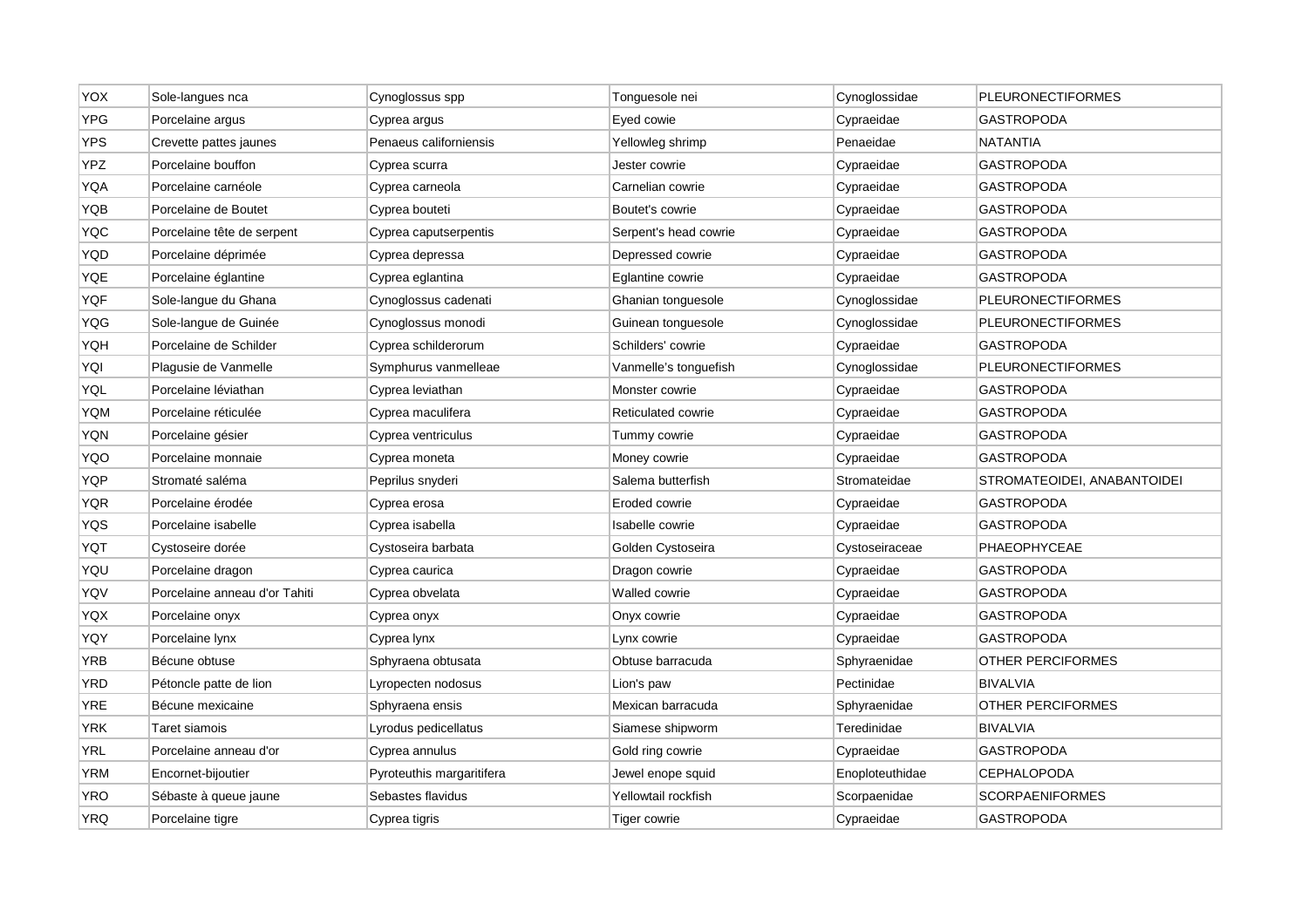| <b>YRR</b> | Casque rouge                 | Cypraecassis rufa            | <b>Bullmouth helmet</b>        | Cassidae         | <b>GASTROPODA</b>        |
|------------|------------------------------|------------------------------|--------------------------------|------------------|--------------------------|
| <b>YRS</b> | Bécune européenne            | Sphyraena sphyraena          | European barracuda             | Sphyraenidae     | OTHER PERCIFORMES        |
| <b>YRT</b> | Porcelaine taupe             | Cyprea talpa                 | Mole cowrie                    | Cypraeidae       | <b>GASTROPODA</b>        |
| <b>YRV</b> | Porcelaine daim du Pacifique | Cyprea vitellus              | Pacific deer cowrie            | Cypraeidae       | GASTROPODA               |
| <b>YSE</b> | Plie à points noirs          | Psettichthys melanostictus   | Pacific sand sole              | Pleuronectidae   | <b>PLEURONECTIFORMES</b> |
| <b>YSF</b> | Cardeau californien          | Paralichthys californicus    | California flounder            | Paralichthyidae  | <b>PLEURONECTIFORMES</b> |
| <b>YSK</b> | Bouc rayé                    | Lysmata californica          | Lined shrimp                   | Hippolytidae     | <b>NATANTIA</b>          |
| YSS        | Squale-grogneur chien        | Scymnodalatias sherwoodi     | Sherwood dogfish               | Squalidae        | SQUALIFORMES             |
| YSX        | Pleurotome à carène blanche  | Polystira oxytropis          | White keeled turrid            | Turridae         | <b>GASTROPODA</b>        |
| YSY        | Pleurotome noble             | Polystira nobilis            | Noble giant turrid             | Turridae         | <b>GASTROPODA</b>        |
| <b>YSZ</b> | Grondeur panaméen            | Pomadasys panamensis         | Panama grunt                   | Haemulidae       | <b>PERCOIDEI</b>         |
| <b>YTC</b> | Sériole chicard              | Seriola lalandi              | Yellowtail amberjack           | Carangidae       | <b>PERCOIDEI</b>         |
| <b>YTH</b> | Encornet ailes courtes       | Berryteuthis anonychus       | Smallfin gonate squid          | Gonatidae        | <b>CEPHALOPODA</b>       |
| <b>YTK</b> | Mye tronquée                 | Mya truncata                 | <b>Blunt</b> gaper             | Myidae           | <b>BIVALVIA</b>          |
| YTL        | Sériole limon                | Seriola rivoliana            | Longfin yellowtail             | Carangidae       | <b>PERCOIDEI</b>         |
| <b>YTQ</b> | Pycnodonte froissee          | Hyotissa fisheri             | Wrinkled oyster                | Gryphaeidae      | <b>BIVALVIA</b>          |
| YTT        | Encornet sucoir              | Berryteuthis magister        | Schoolmaster gonate squid      | Gonatidae        | <b>CEPHALOPODA</b>       |
| <b>YTW</b> | Encornets Berryteuthis nca   | Berryteuthis spp             | Berryteuthis gonate squids nei | Gonatidae        | <b>CEPHALOPODA</b>       |
| YUI        | Triton intermediaire         | Cymatium intermedium         | Intermediate hairy triton      | Ranellidae       | GASTROPODA               |
| YUJ        | Triton poilu                 | Cymatium pileare             | Common hairy triton            | Ranellidae       | GASTROPODA               |
| YUL        | Triton tacheté               | Cymatium lotorium            | <b>Black-spotted triton</b>    | Ranellidae       | <b>GASTROPODA</b>        |
| <b>YUP</b> | Moule piquetée               | Choromytilus palliopunctatus | Pinpricked mussel              | Mytilidae        | <b>BIVALVIA</b>          |
| <b>YUR</b> | Chipiloua commun             | Thysanoteuthis rhombus       | Diamondback squid              | Thysanoteuthidae | <b>CEPHALOPODA</b>       |
| YUV        | Encornet-outre de Leach      | Leachia cyclura              | Leach's cranch squid           | Cranchiidae      | <b>CEPHALOPODA</b>       |
| <b>YUY</b> | Triton poire                 | Cymatium pyrum               | Pear triton                    | Ranellidae       | <b>GASTROPODA</b>        |
| <b>YVX</b> | Dragonnets, callionymes nca  | Callionymidae                | Dragonets nei                  | Callionymidae    | OTHER PERCIFORMES        |
| <b>YWF</b> | Pagre à nageoires jaunes     | Acanthopagrus latus          | Yellowfin seabream             | Sparidae         | <b>PERCOIDEI</b>         |
| <b>YXA</b> | Trompette australienne       | Syrinx aruanus               | Australian trumpet             | Turbinellidae    | <b>GASTROPODA</b>        |
| <b>YXS</b> | Calmar à nageoire denticulée | Ctenopteryx sicula           | Toothed-fin squid              | Ctenopterygidae  | <b>CEPHALOPODA</b>       |
| YXX        | Poissons perles nca          | Carapidae                    | Pearlfishes nei                | Carapidae        | <b>OPHIDIIFORMES</b>     |
| YYA        | Poulpe boreal                | Bathypolypus arcticus        | North Atlantic octopus         | Octopodidae      | <b>CEPHALOPODA</b>       |
| YYL        | Requin-chabot de Hasselt     | Chiloscyllium hasselti       | Hasselt's bambooshark          | Hemiscylliidae   | <b>ORECTOLOBIFORMES</b>  |
| <b>YYP</b> | Capucin orange               | Mulloidichthys pfluegeri     | Orange goatfish                | Mullidae         | <b>PERCOIDEI</b>         |